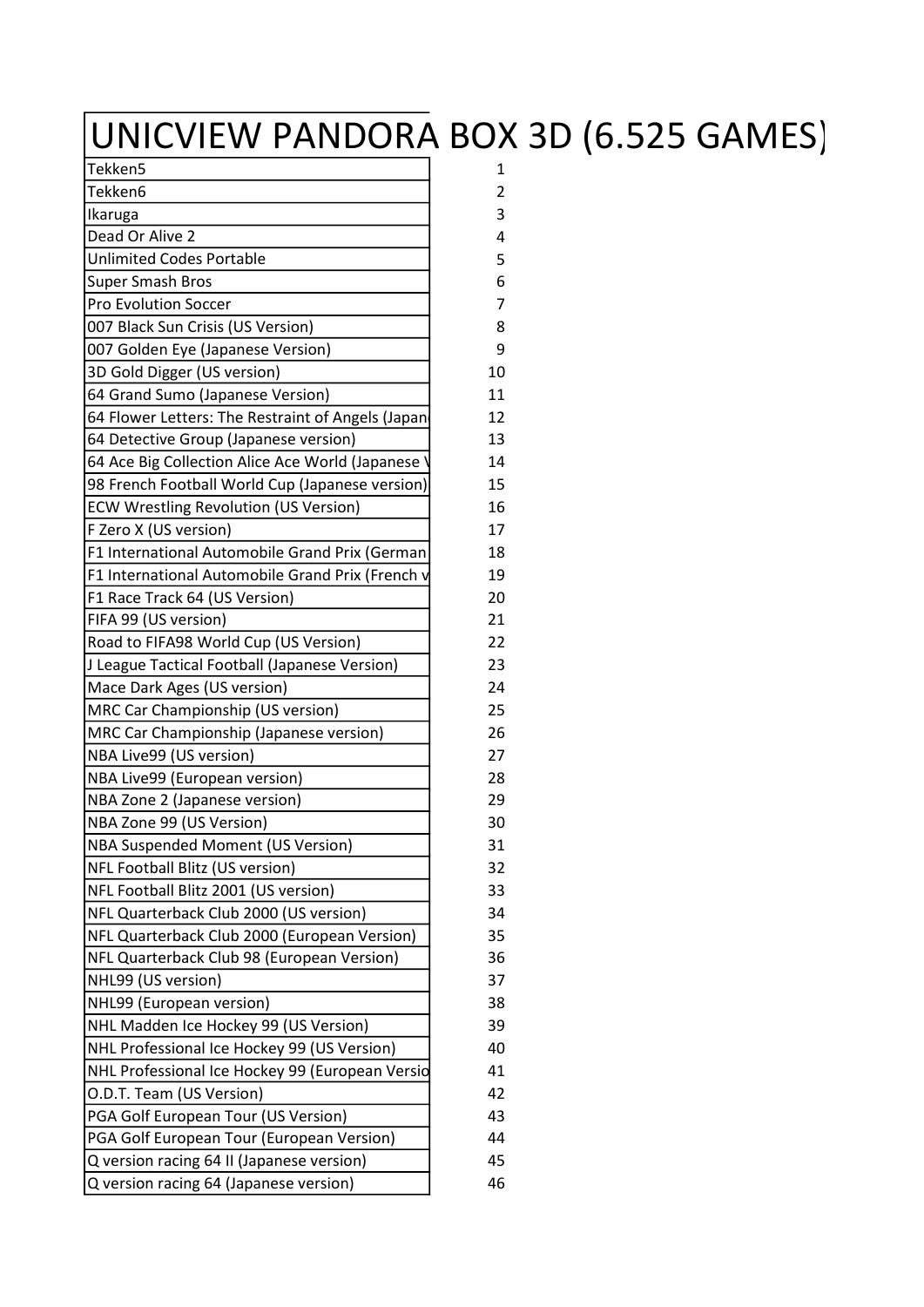| V Rally Car 99 (US Version)                     | 47 |
|-------------------------------------------------|----|
| <b>WCW Violent Wrestling (US Version)</b>       | 48 |
| WWF World Wrestling League Never Forgive (US    | 49 |
| WWF World Wrestling League Wrestling Mania 2    | 50 |
| WWF World Wrestling Federation Wrestling Man    | 51 |
| WWF World Wrestling League War Zone (US Vers    | 52 |
| WWF World Wrestling Federation Stance (US ver   | 53 |
| <b>Emmon Number Practice (US Version)</b>       | 54 |
| Pachinko 365 days (Japanese version)            | 55 |
| Please Monster (Japanese version)               | 56 |
| Banjo Bear (US Version)                         | 57 |
| Banjo Bear (Asian Version)                      | 58 |
| Banjo and Kazu Adventure (US Version)           | 59 |
| Banjo and Kazu Adventure (Japanese Version)     | 60 |
| Banjo and Kazu Adventure 2 (Japanese Version)   | 61 |
| Violent Motorcycle 64 (US Version)              | 62 |
| Violent Boxing 2 Round 2 (US Version)           | 63 |
| Violent Boxing 2 (European Version)             | 64 |
| Angry Monster World Destruction (US Version)    | 65 |
| Rage Monster 2 (US Version)                     | 66 |
| Burst Invincible Ban Keao (Japanese Version)    | 67 |
| Charlie the Blaster (US version)                | 68 |
| Chameleon Adventure (Japanese Version)          | 69 |
| Chameleon Adventure 2 (US Version)              | 70 |
| Transformers Metal Super Warrior 64 (US Versior | 71 |
| Mission Impossible (German Version)             | 72 |
| Mission Impossible (French Version)             | 73 |
| Mission Impossible (Spanish Version)            | 74 |
| The Bruce Brothers 2000 (European Version)      | 75 |
| Rainbow Six (German Version)                    | 76 |
| Super Ski Kid (Japanese Version)                | 77 |
| Super Robot Wars 64 (Japanese Version)          | 78 |
| Super Mario 64 (US version)                     | 79 |
| Superbike 2000 (US version)                     | 80 |
| Super Speed Racing (Japanese Version)           | 81 |
| Hyperspace Wildball Competition (Japanese versi | 82 |
| Superman (US version)                           | 83 |
| Superman (European version)                     | 84 |
| Miss Pacman (US version)                        | 85 |
| Sprint 2 Extreme American Racing (US Version)   | 86 |
| Surfing Contest 64 (US Version)                 | 87 |
| <b>Bug Agents (German Version)</b>              | 88 |
| <b>Bug Agents (French Version)</b>              | 89 |
| Broadsword (US version)                         | 90 |
| Broadsword (European version)                   | 91 |
| Robber Goemon: The Story of Eliminating Demor   | 92 |
| Robber Goemon: The Legend of Eliminating Dem    | 93 |
| Let's play tennis together (Japanese version)   | 94 |
|                                                 |    |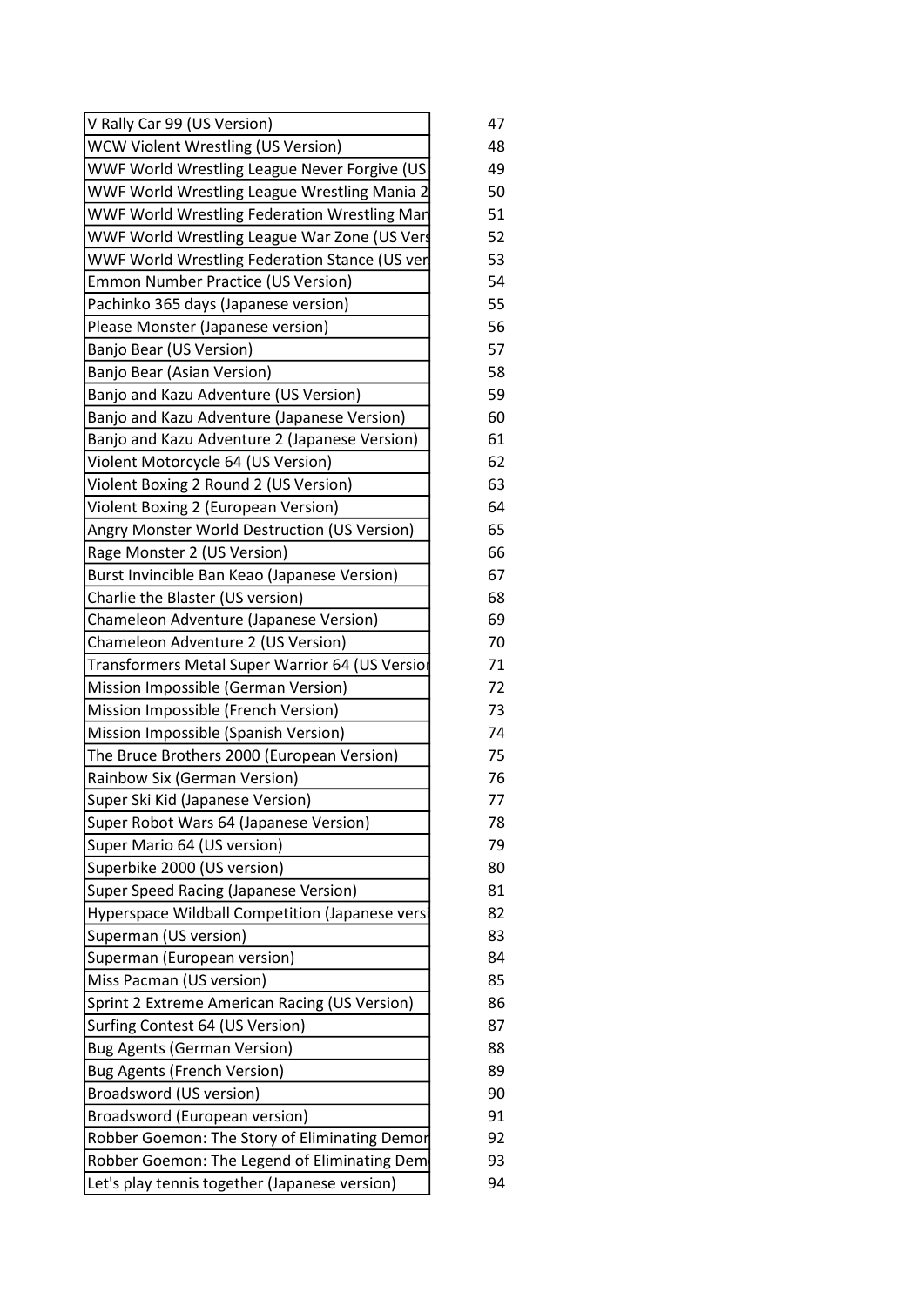| Donkey Kong Racing (US Version)                     | 95  |
|-----------------------------------------------------|-----|
| Donkey Kong Racing (European Version)               | 96  |
| Blade Fighter Charge into the Formation (US Vers    | 97  |
| Blade Fighter, Charge into the Formation (Europe    | 98  |
| Road Chase (US version)                             | 99  |
| Derby Destruction Car 64 (US Version)               | 100 |
| <b>Germany Tour Bowling Tournament (US Version)</b> | 101 |
| Fishing Master 2000 (US Version)                    | 102 |
| Fishing Hunter 64 (US Version)                      | 103 |
| Fishing Taro 64 River Fishing (Japanese Version)    | 104 |
| Top Speeding Car (Japanese Version)                 | 105 |
| Animal Crossing (Japanese Version)                  | 106 |
| Castlevania Apocalypse (US version)                 | 107 |
| Castlevania Apocalypse (European version)           | 108 |
| Castlevania Apocalypse Side Story (US Version)      | 109 |
| Castlevania Apocalypse Gaiden (European Versio      | 110 |
| Castlevania Apocalypse Gaiden (Japanese Versior     | 111 |
| Evil Brake 64 (US Version)                          | 112 |
| Flying Dragon Fist (US Version)                     | 113 |
| Fist of Flying Dragon (European Version)            | 114 |
| Powerpuff Girls X Element (US Version)              | 115 |
| Crazy Monster Truck 64 (US Version)                 | 116 |
| <b>Fighting Legacy (German Version)</b>             | 117 |
| <b>Fighting Legacy (French Version)</b>             | 118 |
| Fighting Legacy (US version)                        | 119 |
| Fighting Legacy 2 (US version)                      | 120 |
| Princess Warrior Destiny Amulet (US Version)        | 121 |
| Silicon Valley Space Station (US version)           | 122 |
| Silicon Valley Space Station (European version)     | 123 |
| International Superstar Football Game 2000 (US      | 124 |
| International Superstar Football Game 64 (US Ver    | 125 |
| International Superstar Football Game 98 (Europe    | 126 |
| Havoc Remains 64 (German Version)                   | 127 |
| Ski Kid (US Version)                                | 128 |
| Ski Kid 2 (US Version)                              | 129 |
| <b>Bad Squirrel Adventure (US Version)</b>          | 130 |
| Bad Squirrel Adventure (European Version)           | 131 |
| Royal Knights 64 (US Version)                       | 132 |
| Royal Knights 64 (Japanese Version)                 | 133 |
| Gold Gambling 64 (US Version)                       | 134 |
| Critical Moment of the Duke of Destruction (Fren    | 135 |
| The Duke of Destruction: A Critical Moment (US      | 136 |
| Duke of Destruction 64 (French Version)             | 137 |
| Duke of Destruction 64 (US Version)                 | 138 |
| Fire Bombman 2 (Japanese version)                   | 139 |
| Mecha Designer (Japanese version)                   | 140 |
| Doraemon 2 Nobita and the Temple of Light (Japa     | 141 |
| <b>Extreme Sparrow 64 (Japanese Version)</b>        | 142 |
|                                                     |     |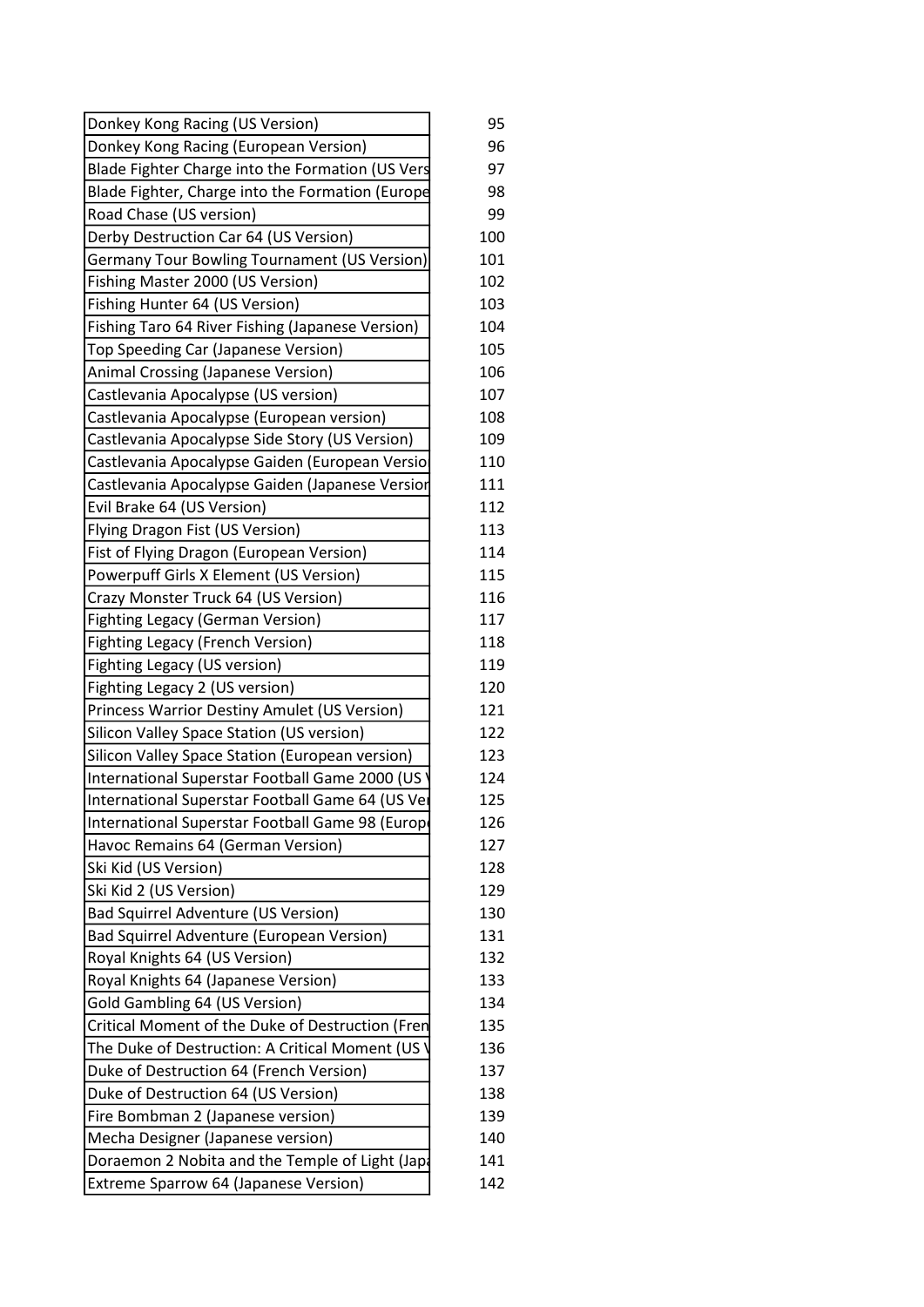| Speed Rally Car (European Version)          | 143            |
|---------------------------------------------|----------------|
| Extreme motorcycle G XG2 (US version)       | 144            |
| Extreme motorcycle G XG2 (European version) | 145            |
| Beetle Adventure Racing (US Version)        | 146            |
| Beetle Adventure Racing (European Version)  | 147            |
| Jacks 3 (French and German version)         | 148            |
| Kobe Bryant's NBA game (US version)         | 149            |
| Space Fight 64 (US version)                 | 150            |
|                                             |                |
| KOF97 AES                                   | 1              |
| KOF98 AES                                   | 2              |
| KOF98C AES                                  | 3              |
| KOF99 AES                                   | 4              |
| <b>K0F2000 AES</b>                          | 5              |
| K0F2001 AES                                 | 6              |
| K0F2002 AES                                 | $\overline{7}$ |
| K0F2003 AES                                 | 8              |
| K0F10Th Unique II AES                       | 9              |
| K0F2002 Magic II AES                        | 10             |
| K0F97 Plus AES                              | 11             |
| K0F97 Plus 2003 AES                         | 12             |
| K0F94 AES                                   | 13             |
| K0F95 AES                                   | 14             |
| K0F96 AES                                   | 15             |
| Mark of the Wolves AES                      | 16             |
| Garou - Mark of the Wolves AES              | 17             |
| Real Bout Fatal Fury AES                    | 18             |
| Real Bout Fatal Fury 2 AES                  | 19             |
| <b>Fatal Fury Special AES</b>               | 20             |
| <b>Fatal Fury AES</b>                       | 21             |
| Fatal Fury 3 AES                            | 22             |
| Real Bout Fatal Fury Special AES            | 23             |
| The Last Blade AES                          | 24             |
| The Last Blade 2 AES                        | 25             |
| Rage Of Dragons AES                         | 26             |
| Samurai Shodown AES                         | 27             |
| Samurai Shodown 2 AES                       | 28             |
| Samurai Shodown 3 AES                       | 29             |
| Samurai Shodown 4 AES                       | 30             |
| Samurai Shodown 5 AES                       | 31             |
| KOF97                                       | 32             |
| KOF98                                       | 33             |
| KOF98C                                      | 34             |
| KOF99                                       | 35             |
| <b>K0F2000</b>                              | 36             |
| K0F2001                                     | 37             |
| K0F2002                                     | 38             |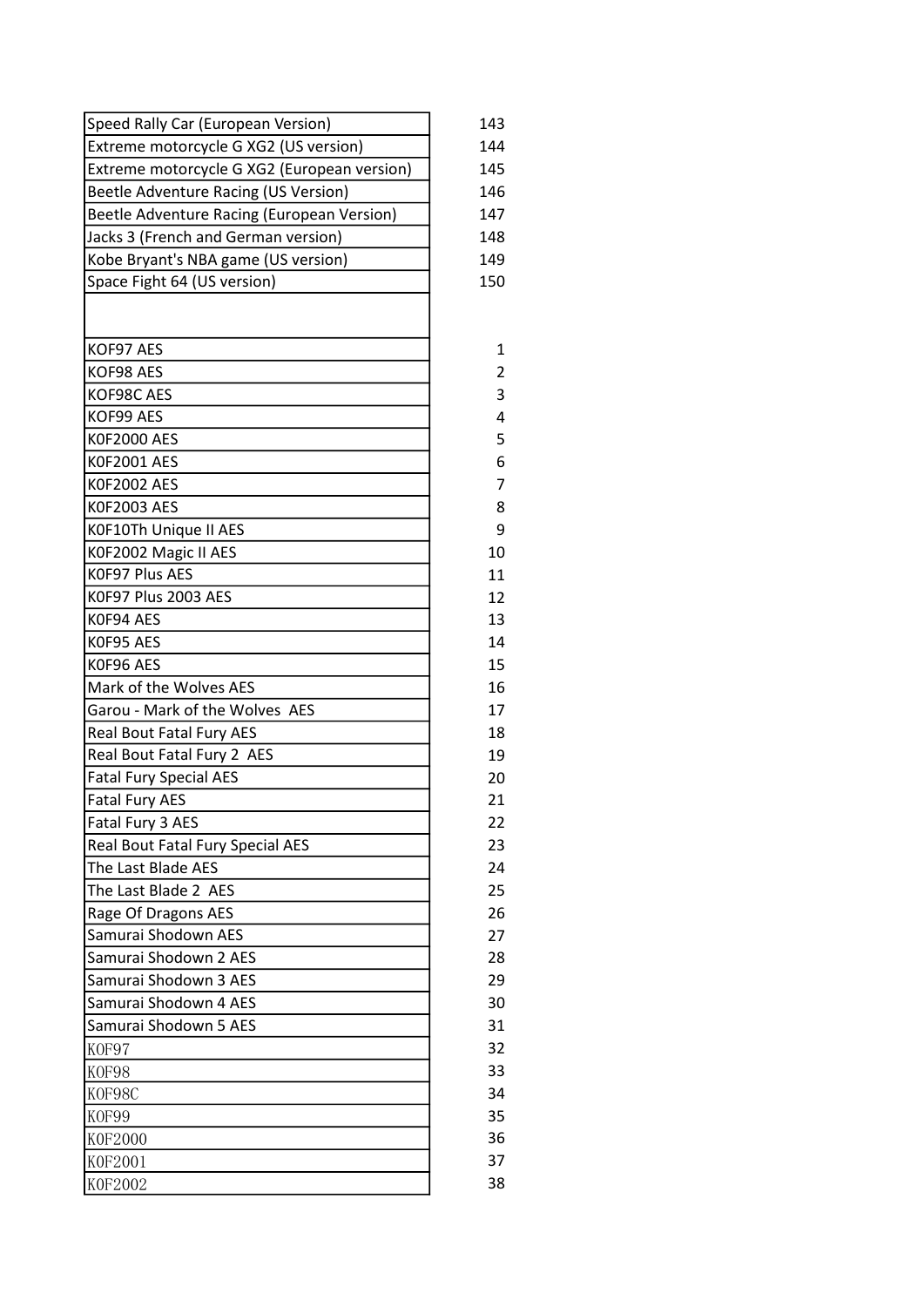| K0F2003                                  | 39 |
|------------------------------------------|----|
| K0F94                                    | 40 |
| KOF95                                    | 41 |
| K0F96                                    | 42 |
| $KOF95+$                                 | 43 |
| K0F96+                                   | 44 |
| KOF97 Oroshi plus                        | 45 |
| KOF97 Plus                               | 46 |
| K0F97 Plus 2003                          | 47 |
| KOF98 Ultimate                           | 48 |
| KOF98 Ultra Leona                        | 49 |
| KOF99 Boss                               | 50 |
| KOF99 Ultra Plus                         | 51 |
| KOF2000 Plus                             | 52 |
| KOF2001 Plus                             | 53 |
| KOF2002 Magic                            | 54 |
| KOF2002 Magic 2                          | 55 |
| K0F2002 +                                | 56 |
| K0F2002 Plus                             | 57 |
| KOF2002 Ultimate Challenge plus          | 58 |
| kof2002 Resurrection                     | 59 |
| <b>KOF2003</b>                           | 60 |
| KOF2004 Hero                             | 61 |
| KOF2004 Ultra Plus                       | 62 |
| KOF2004 Special Edition                  | 63 |
| The King of Fighters97(set2)             | 64 |
| KOF98 dream battle is not over           | 65 |
| KOF98 dream battle is not over           | 66 |
| KOF 2002 - Challenge to Ultimate Battle  | 67 |
| KOF 10Th Extra Plus                      | 68 |
| KOF10 Th Unique<br>2                     | 69 |
| Cth2003 Super Plus                       | 70 |
| Cth2003                                  | 71 |
| Crouching Tiger Hidden Dragon 2003 Super | 72 |
| SNK Vs Capcom Plus                       | 73 |
| Last Blade<br>The                        | 74 |
| The Last Blade 2                         | 75 |
| Mark of the Wolves                       | 76 |
| Garou - Mark of the Wolves               | 77 |
| Real Bout Fatal Fury                     | 78 |
| Real Bout Fatal Fury 2                   | 79 |
| Real Bout Fatal Fury $2$ - The Newcomers | 80 |
| Bout Fatal Fury Special<br>Real          | 81 |
| Fatal Fury Special                       | 82 |
| Fatal Fury Special2                      | 83 |
| Fatal Fury 3                             | 84 |
| Fatal Fury: King of Fighters             | 85 |
| Garou Densetsu 2 - arata-naru tatakai    | 86 |
|                                          |    |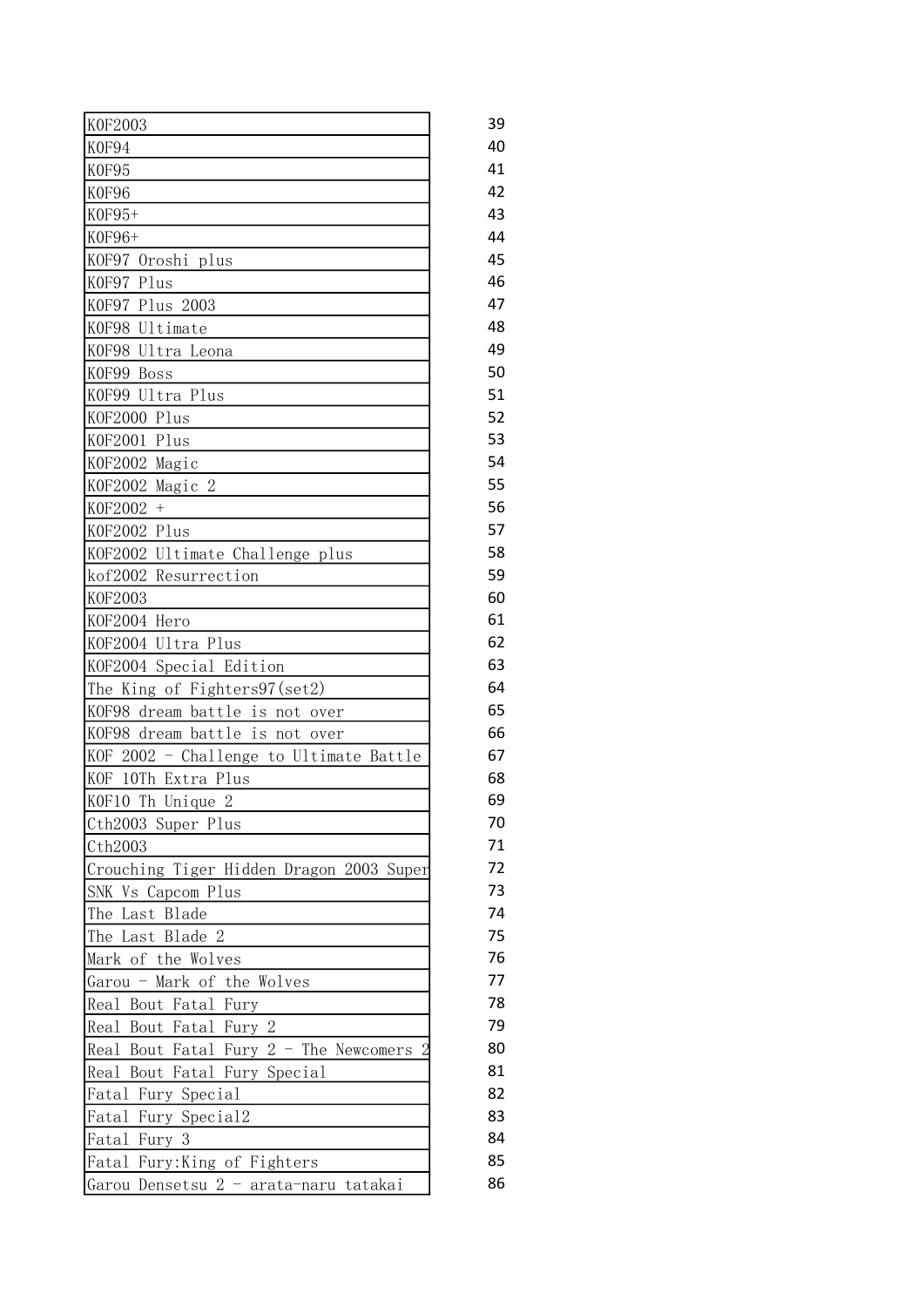| Fatal Fury                               | 87  |
|------------------------------------------|-----|
| Fatal Fury 2                             | 88  |
| Real Bout Fatal Fury $2$ - The Newcomers | 89  |
| Power Instinct                           | 90  |
| Gogetsuji Legends                        | 91  |
| Power Instinct 2                         | 92  |
| matrimPower Instinct Matrimelee          | 93  |
| matrimPower Instinct Matrimelee 2        | 94  |
| Metal Slug                               | 95  |
| Metal Slug 2                             | 96  |
| Metal Slug 3                             | 97  |
| Metal Slug X                             | 98  |
| Metal Slug 4                             | 99  |
| Metal Slug 5                             | 100 |
| Metal Slug+                              | 101 |
| Metal Slug 2+                            | 102 |
| $Slug X+$<br>Metal                       | 103 |
| Metal Slug 3+                            | 104 |
| Metal Slug 4 Plus                        | 105 |
| Metal Slug 5 Plus                        | 106 |
| Metal Slug 6                             | 107 |
| Jin Saulabi Tu Hon                       | 108 |
| Samurai Shodown                          | 109 |
| $\overline{2}$<br>Samurai Shodown        | 110 |
| 3<br>Samurai Shodown                     | 111 |
| Shodown<br>$\overline{4}$<br>Samurai     | 112 |
| 5<br>Samurai<br>Shodown                  | 113 |
| Samurai Shodown 5 Zero                   | 114 |
| Samurai<br>Shodown 5 Zero 2              | 115 |
| Samurai Spirits Zero Special             | 116 |
| Spirits<br>Samurai                       | 117 |
| samsho3 Samurai Shodown III              | 118 |
| Altered Beast                            | 119 |
| Altered Beast 2                          | 120 |
| Altered Beast<br>$\overline{4}$          | 121 |
| Altered Beast<br>5                       | 122 |
| Double Dragon                            | 123 |
| $\overline{2}$<br>Double Dragon          | 124 |
| 3<br>Double Dragon                       | 125 |
| Double Dragon Plus                       | 126 |
| Double Dragon Plus VS                    | 127 |
| Art of Fighting                          | 128 |
| $\mathbf{2}$<br>Art<br>of Fighting       | 129 |
| Art of Fighting 3                        | 130 |
| denjinmkDenjin Makai                     | 131 |
| Denjin Makai 2                           | 132 |
| Heat Up Warriors                         | 133 |
| Super Muscle Bomber: The International   | 134 |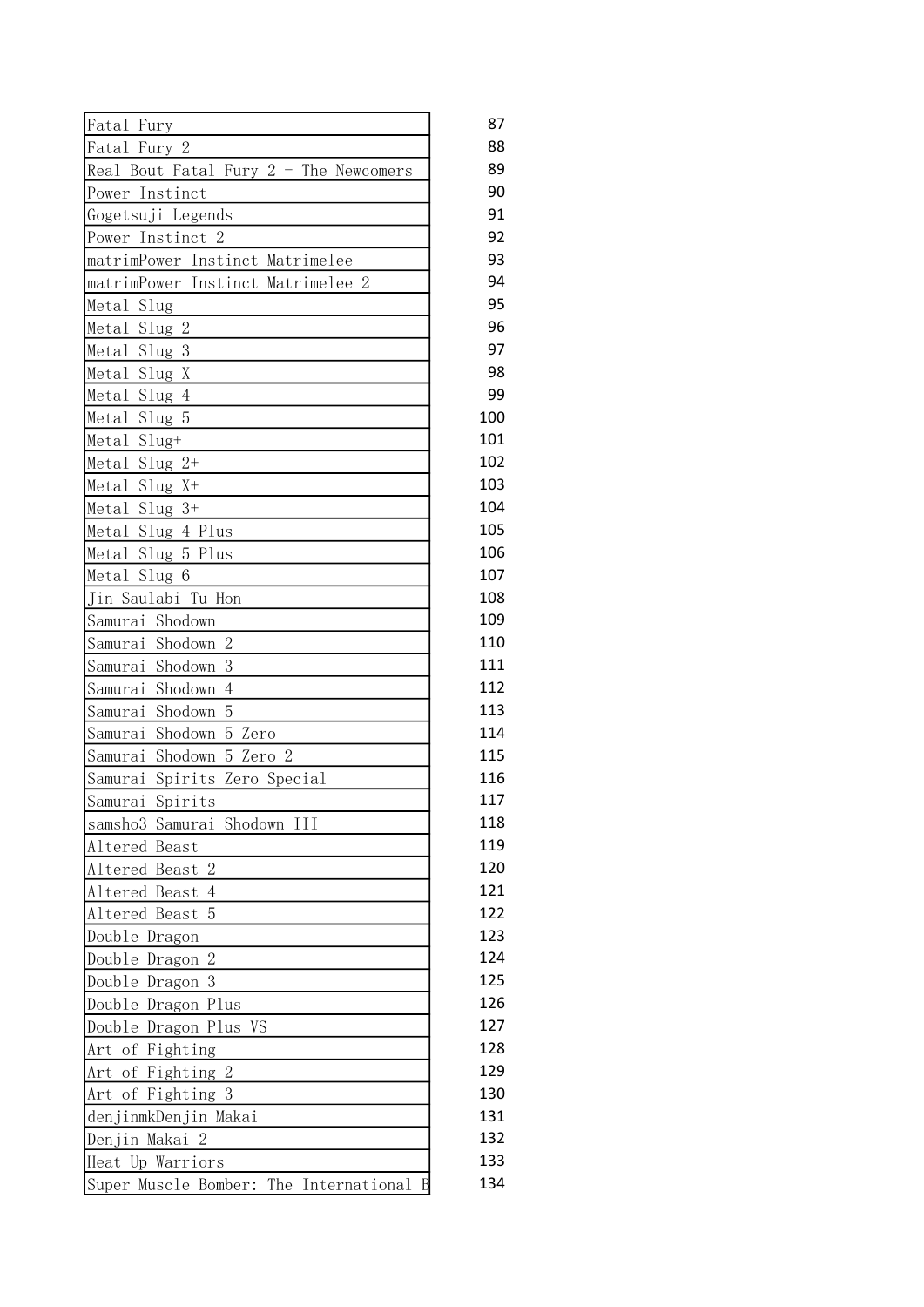| Ultimate Team Battle                     | 135 |
|------------------------------------------|-----|
| Ninja Baseball Batman                    | 136 |
| 600                                      | 137 |
| 1000 Miglia: Great 1000 Miles Rally      | 138 |
| 1941<br>Counter Attack                   | 139 |
| 1942                                     | 140 |
| 1942 2                                   | 141 |
| 1942                                     | 142 |
| 1943 The Battle of Midway 2              | 143 |
| 1943<br>Kai<br>: Midway Kaisen           | 144 |
| 1943 The Battle of Midway                | 145 |
| 1945k 3                                  | 146 |
| 19XX The War Against Destiny             | 147 |
| King of Gladiator                        | 148 |
| 2020 Super Baseball                      | 149 |
| 4 Fun in 1                               | 150 |
| Street : A Detect4e Story<br>64th.       | 151 |
| 720 Degrees                              | 152 |
| 720 Degrees 2                            | 153 |
| 720 Degrees<br>$(\text{rev } 1)$         | 154 |
| 720 Degrees<br>2)<br>(rev                | 155 |
| 88 Games                                 | 156 |
| Konami '88                               | 157 |
| Eight Forces                             | 158 |
| Worldcup '90                             | 159 |
| goal9201ympic Soccer<br>' 92             | 160 |
| Football Champ                           | 161 |
| Neo-Geo Cup '98 - The Road to the Victor | 162 |
| 99 The Last War                          | 163 |
| APB - All Points Bulletin                | 164 |
| B. O. B                                  | 165 |
| B-Wings                                  | 166 |
| B-Wings 2                                | 167 |
| D.D. Crew                                | 168 |
| $DJ$ boy                                 | 169 |
| E.D.F. : Earth Defense Force             | 170 |
| EA Hockey                                | 171 |
| Ultimate Ecology                         | 172 |
| F-1 Dream Racing                         | 173 |
| F-22 Interceptor                         | 174 |
| FIFA Soccer 98                           | 175 |
| Turismo 5<br>Gran                        | 176 |
| Toki                                     | 177 |
| Legend of Toki - Going Ape Spit          | 178 |
| Jump Bug                                 | 179 |
| M1 Abrams                                | 180 |
| Mazin SAGA                               | 181 |
|                                          | 182 |
| Hang-On                                  |     |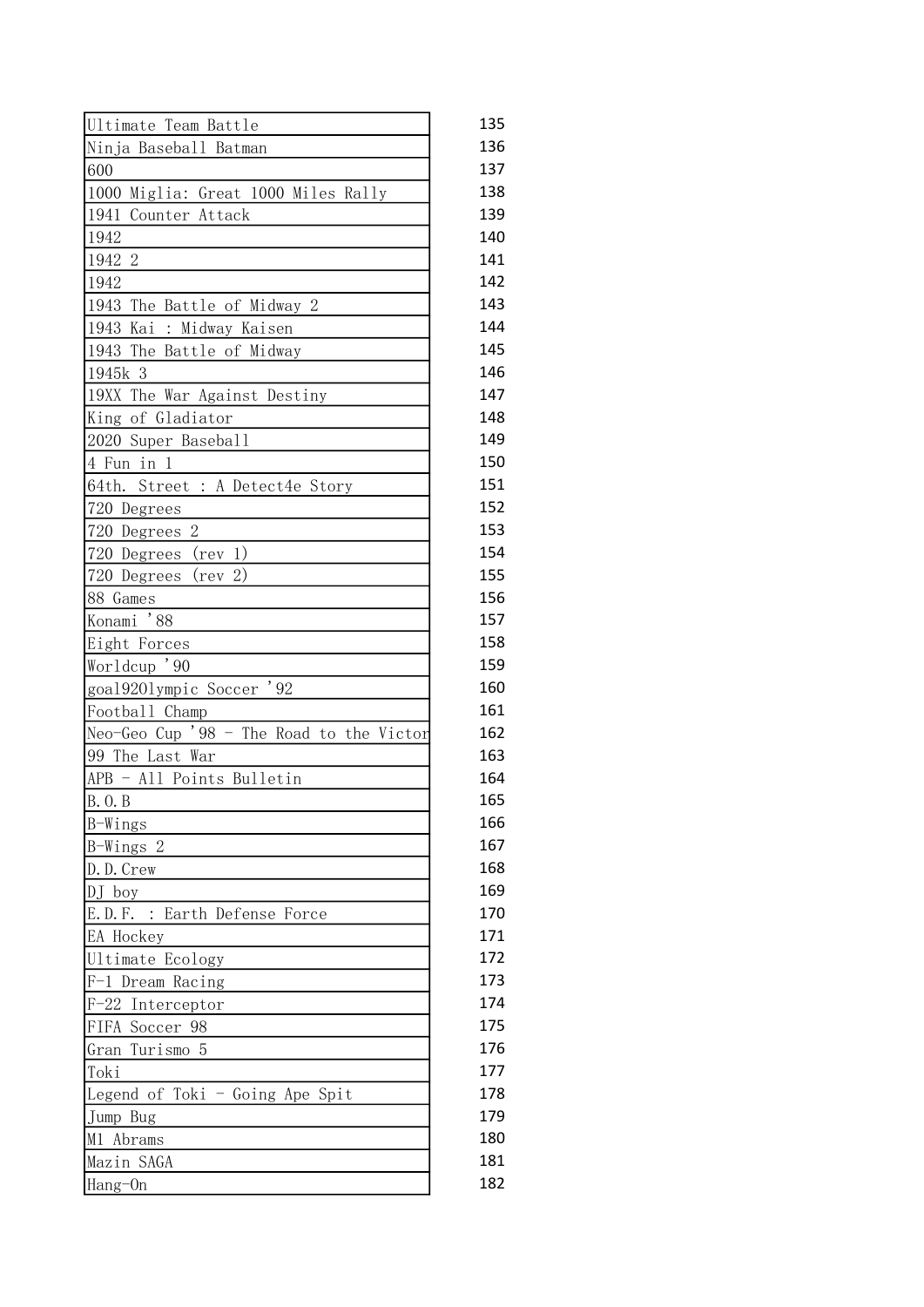| Hang-On Jr.                              | 183 |
|------------------------------------------|-----|
| Sega sports collection                   | 184 |
| Multi Champ                              | 185 |
| multigamMulti Game                       | 186 |
| Multi Game 2                             | 187 |
| Multi Game 3                             | 188 |
| Multi Champ Deluxe                       | 189 |
| NBA Jam                                  | 190 |
| Rim Rockin' Basketball                   | 191 |
| Neo Mr. Do!                              | 192 |
| Osman                                    | 193 |
| $P - 47$                                 | 194 |
| P.C. Kid                                 | 195 |
| Uncle Poo                                | 196 |
| S.R.D. Mission                           | 197 |
| SAR rescue team                          | 198 |
| Defense                                  | 199 |
| SDI - Strategic Defense Initiat4e        | 200 |
| SD Fighter                               | 201 |
| SD Gundam Neo Battling                   | 202 |
| SD Gundam Sangokushi Rainbow Tairiku Sen | 203 |
| SDI                                      | 204 |
| sega arcade game                         | 205 |
| Enduro Racer                             | 206 |
| S.S. Mission                             | 207 |
| T.K.O. Boxing                            | 208 |
| Tant Game Contest                        | 209 |
| $V-F4e$                                  | 210 |
| VR Troopers                              | 211 |
| VR Fighters vs Tekken 2                  | 212 |
| Vs. BaseBall                             | 213 |
| Vs.<br>Wrecking Crew                     | 214 |
| Speed Ball                               | 215 |
| Mario<br>Dr.                             | 216 |
| Vs.<br>Stroke & Match Golf               | 217 |
| Vs.<br>Platoon                           | 218 |
| Climber<br>Ice                           | 219 |
| VS.<br>Ninja King                        | 220 |
| Tennis<br>Vs.                            | 221 |
| Mighty Bomb Jack<br>Vs.                  | 222 |
| Clu Clu Land                             | 223 |
| Top Gunner                               | 224 |
| Vs.<br>Balloon Fight                     | 225 |
|                                          | 226 |
| 10-Yard Fight<br>Vs                      | 227 |
| Ring Fighter                             | 228 |
| WWF Superstars                           |     |
| WWF Super Wrestling                      | 229 |
| WWF<br>Super Wrestling 2                 | 230 |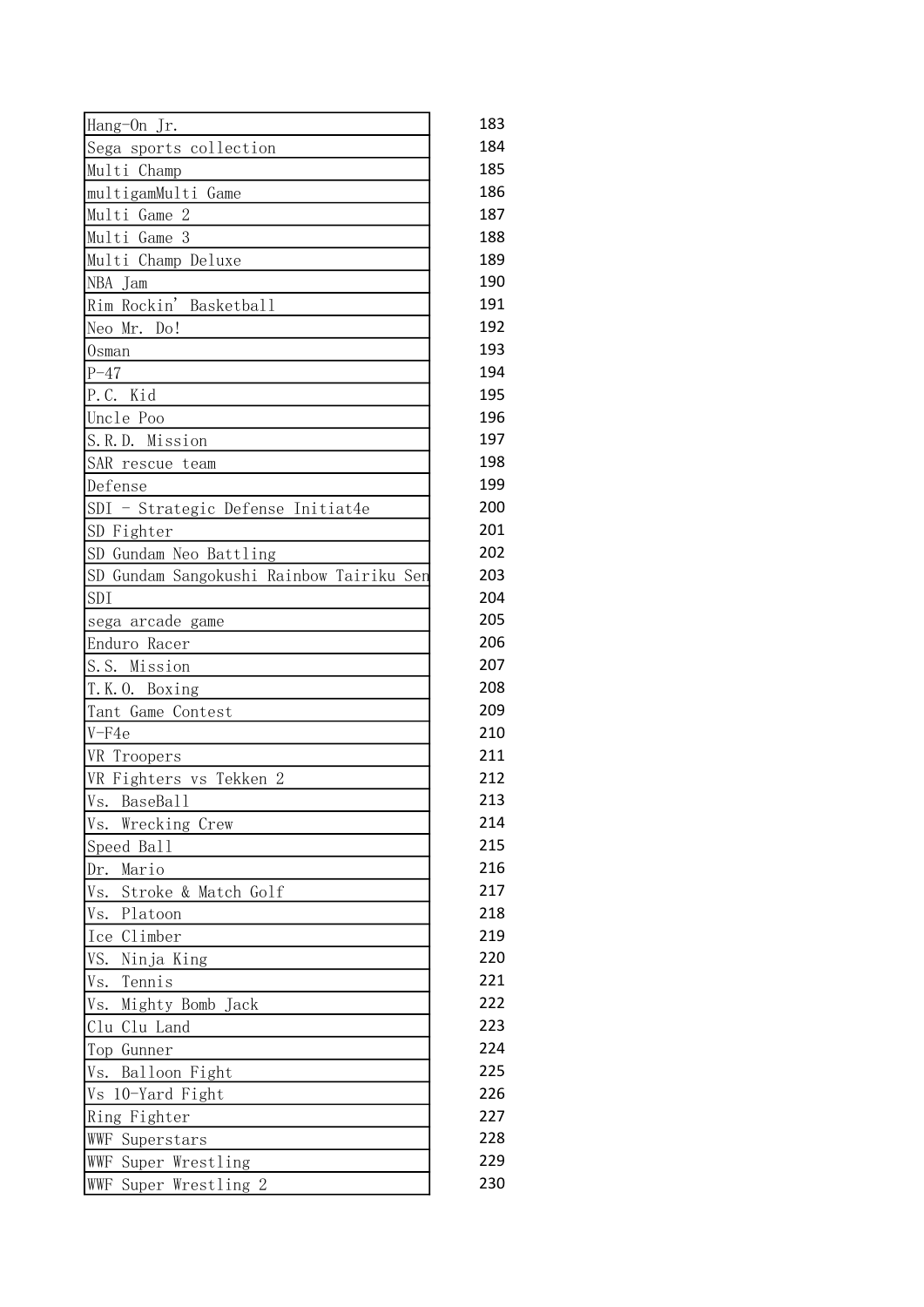| Xor World                         | 231 |
|-----------------------------------|-----|
| XX Mission                        | 232 |
| X chaotic rays                    | 233 |
| X chaotic rays (Infinite life)    | 234 |
| X Multiply                        | 235 |
| X Multiply 2                      | 236 |
| X-Men(2 Players)                  | 237 |
| X-Men 2                           | 238 |
| X-Men 2 (Magneto)                 | 239 |
| $X-Men(2$ Players)                | 240 |
| $X-Men 2(MD)$                     | 241 |
| X-Men - Children of the Atom      | 242 |
| X-Men Vs. Street Fighter          | 243 |
| Section Z                         | 244 |
| Section Z 2                       | 245 |
| 01i-Boo-Chu                       | 246 |
| Addams Family                     | 247 |
| Addams Family2                    | 248 |
| Rygar - Legend Warrior 2          | 249 |
| Alpha Mission                     | 250 |
| The Alphax Z                      | 251 |
| Alpha Mission 2                   | 252 |
| Argus                             | 253 |
| A space fighter2                  | 254 |
| Rygar                             | 255 |
| Agress                            | 256 |
| Bongo                             | 257 |
| Rygar - Legend Warrior 3          | 258 |
| Arabian Fight                     | 259 |
| Aladdin                           | 260 |
| Arabian                           | 261 |
| Arabian 2                         | 262 |
| Alibaba and 40 Thieves            | 263 |
| Alex Kidd in the Enchanted Castle | 264 |
| The dragon of Lisa                | 265 |
| Ambush                            | 266 |
| -2<br>Ambush                      | 267 |
| Apache 3                          | 268 |
| Aspis-the God of strength         | 269 |
| Aspis - great rescue              | 270 |
| Ashura Blaster                    | 271 |
| Aztarac                           | 272 |
| Cleopatra Fortune                 | 273 |
| The Cliffhanger $-$ Edward Randy  | 274 |
| The Cliffhanger Edward Randy 2    | 275 |
| Michael Jackson's Moonwalker      | 276 |
|                                   |     |
| Pairs Love                        | 277 |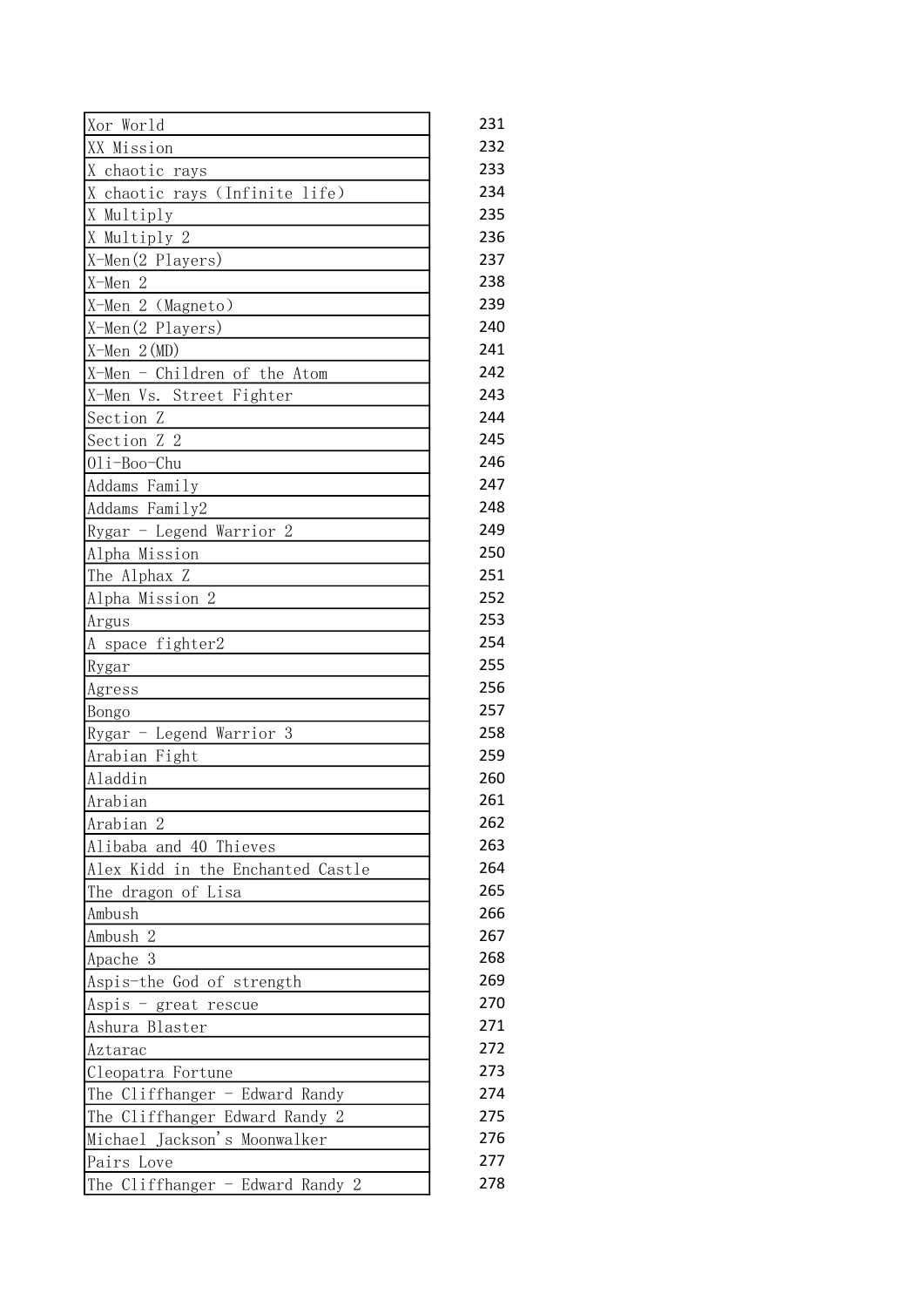| Marchen Maze                             | 279        |
|------------------------------------------|------------|
| Dark castle                              | 280        |
| Dark Seal                                | 281        |
| nitdNightmare in the Dark                | 282        |
| Dark seal                                | 283        |
| Dark Seal 2                              | 284        |
| Diablo Spain                             | 285        |
| Dark Castle (MD)                         | 286        |
| <b>Black Dragon</b>                      | 287        |
| Black Dragon (World)                     | 288        |
| Nightmare Circus                         | 289        |
| Shadowrun                                | 290        |
| Altman                                   | 291        |
| Ultra Toukon Densetsu                    | 292        |
| Izzy's Quest for the Olympic Rings       | 293        |
| Ozma Wars                                | 294        |
| Eight Man                                | 295        |
| Bahamut Senki                            | 296        |
| tekipaki                                 | 297        |
| Baluba-louk no Densetsu                  | 298        |
| Barbie Super Model                       | 299        |
| Brix                                     | 300        |
| Hasamu                                   | 301        |
| Showdown 4<br>Samurai                    | 302        |
| Ninja Master's - haoh-ninpo-cho          | 303        |
| One Shot One Kill                        | 304        |
| Bermuda Triangle                         | 305        |
| Bermuda Triangle<br>(World Wars)         | 306        |
| The Berlin Wall                          | 307        |
| $\mathbf{2}$                             | 308        |
| The Berlin Wall<br>The Berlin Wall       | 309        |
|                                          |            |
| bonkers                                  | 310<br>311 |
| Bang bang ball                           |            |
| <b>MVP</b>                               | 312        |
| MVP<br>$(\text{set} 2)$                  | 313        |
| Dokaben                                  | 314        |
| Wonder League Star - Sok-Magicball Fight | 315        |
| Stadium Hero                             | 316        |
| Baseball Stars 2                         | 317        |
| Baseball Stars Professional (GNH-002)    | 318        |
| Puzznic                                  | 319        |
| Gem Block                                | 320        |
| Jewel Lord                               | 321        |
| '97<br>Columns                           | 322        |
| Jewel Master                             | 323        |
| Gemstone column                          | 324        |
| Gemstones 3                              | 325        |
| Tri-Sports                               | 326        |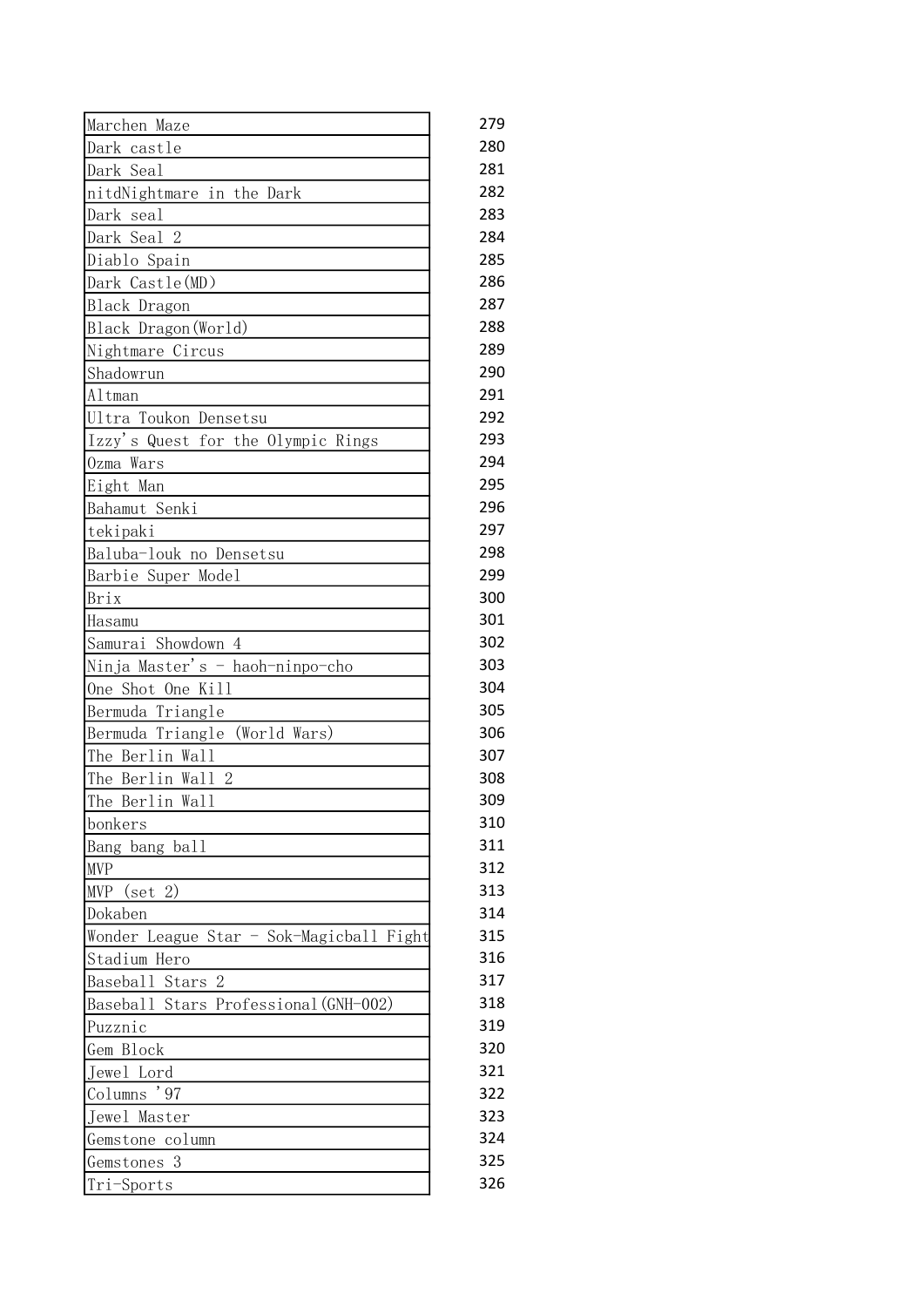| Bow1-0-Rama                  | 327 |
|------------------------------|-----|
| Stormlord                    | 328 |
| Tempest                      | 329 |
| Grind Stormer                | 330 |
| Power Play                   | 331 |
| Violence Fight               | 332 |
| Kick Rider                   | 333 |
| Crude Buster                 | 334 |
| Crude Buster 2               | 335 |
| Crude Buster                 | 336 |
| Rollergames                  | 337 |
| Rollergames                  | 338 |
| Jacked                       | 339 |
| Jacked 2                     | 340 |
| Jacked 3                     | 341 |
| Undercover Cops              | 342 |
| Riot City                    | 343 |
| Gang Wars                    | 344 |
| <b>Breakers</b>              | 345 |
| Breakers Revenge             | 346 |
| Burst Q & A                  | 347 |
| Explos4e Breaker             | 348 |
| Bakuretsu Breaker            | 349 |
| Dynamite Duke                | 350 |
| Dynamite Duke (MD)           | 351 |
| Dynamite Duke 2              | 352 |
| The Double Dynamites         | 353 |
| The Double Dynamites 2       | 354 |
| Meteorite                    | 355 |
| Blasteroids                  | 356 |
| (with heads)<br>Blasteroids  | 357 |
| Baraduke                     | 358 |
| League Bowling               | 359 |
| Hilarious Three Kingdoms     | 360 |
| Hokuto no Ken                | 361 |
| Fist of the North Star       | 362 |
| NATO Defense                 | 363 |
| Bevernen - Camping Adventure | 364 |
| D4er Boy                     | 365 |
| Trampoline Terror!           | 366 |
| Boogerman                    | 367 |
| Bibi and big wolf            | 368 |
| Peggle                       | 369 |
| Peggle 2                     | 370 |
| Bimini Island Rowing         | 371 |
| Peter Pack-Rat               | 372 |
| Peter Pan                    | 373 |
| Hissatsu Buraiken            | 374 |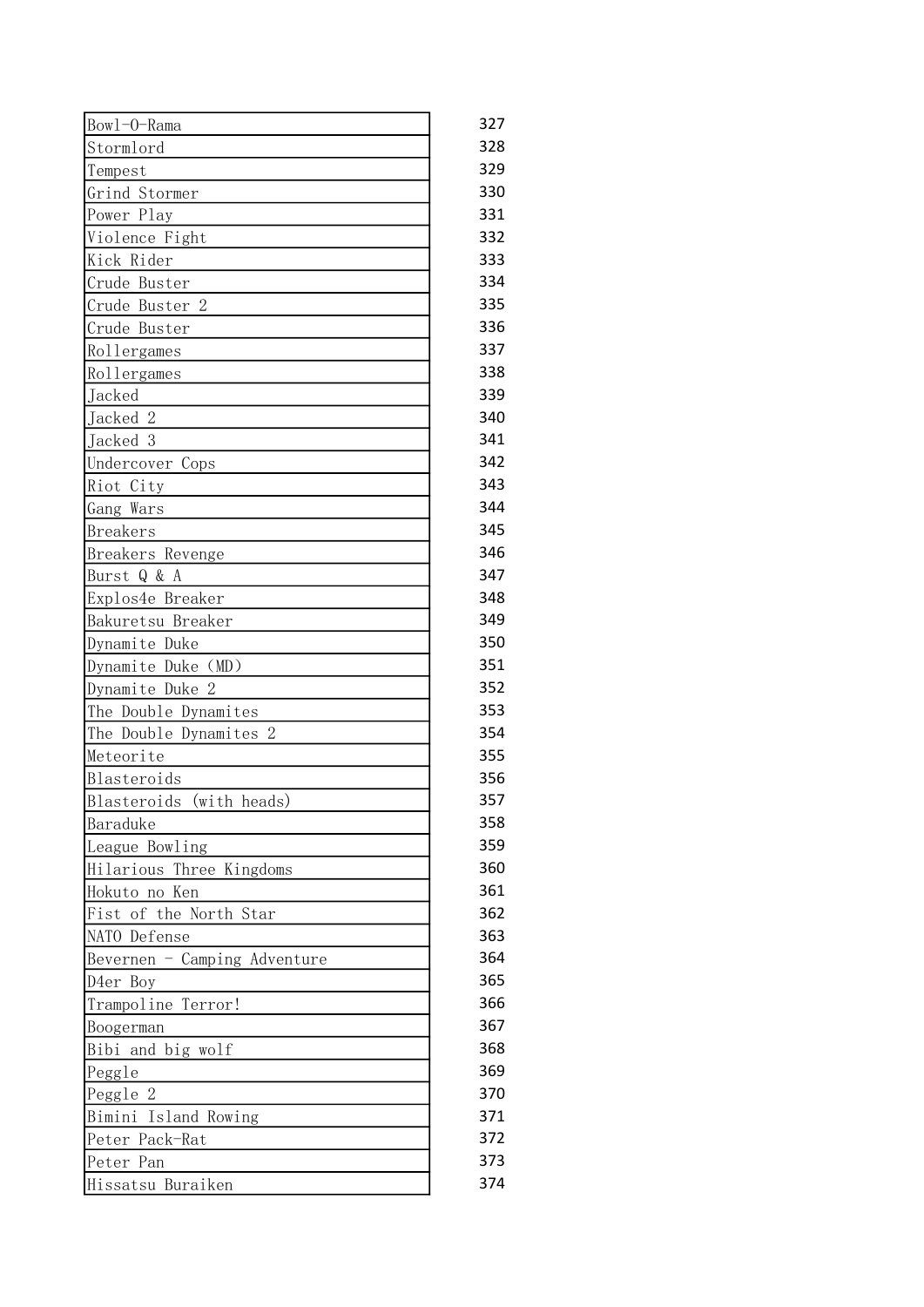| Avengers                     | 375 |
|------------------------------|-----|
| Avengers <sub>2</sub>        | 376 |
| Squash                       | 377 |
| Batman                       | 378 |
| Batman Part 2                | 379 |
| batman vengeance             | 380 |
| Batman Returns               | 381 |
| Batman and Robin             | 382 |
| Curve Ball                   | 383 |
| Chameleon                    | 384 |
| kid Chameleon                | 385 |
| Shadow Force                 | 386 |
| Transformer                  | 387 |
| Astro Flash                  | 388 |
| Formation Z                  | 389 |
| Aeroboto                     | 390 |
| Metamorphic Force            | 391 |
| Cross Pang                   | 392 |
| Pop Bingo                    | 393 |
| Miss Bingo                   | 394 |
| Bunny Rabbit                 | 395 |
| Heavy Barrel                 | 396 |
| Prince of Persia             | 397 |
| Birdie Try                   | 398 |
| Afterburner <sub>2</sub>     | 399 |
| Unimaginable Adventure       | 400 |
| Unimaginable impact on dummy | 401 |
| Condor                       | 402 |
| Blackthorne                  | 403 |
| Bram Stoker s Dracula        | 404 |
| Demon's World                | 405 |
| Demon's World 2              | 406 |
| Horde                        | 407 |
| Horde 2                      | 408 |
| Rainbow Islands              | 409 |
| Parasol<br>Stars             | 410 |
| Strikers 1945                | 411 |
| Tickee Tickats               | 412 |
| Ghost Hunter                 | 413 |
| Cruel marble                 | 414 |
| Wolf and white deer          | 415 |
| Nostradamus                  | 416 |
| Exed Exes                    | 417 |
| Savage Bees                  | 418 |
| Superconfused Star Wars<br>2 | 419 |
| $Super-X$                    | 420 |
| Super Baseball               | 421 |
| Super Baseball 2020          | 422 |
|                              |     |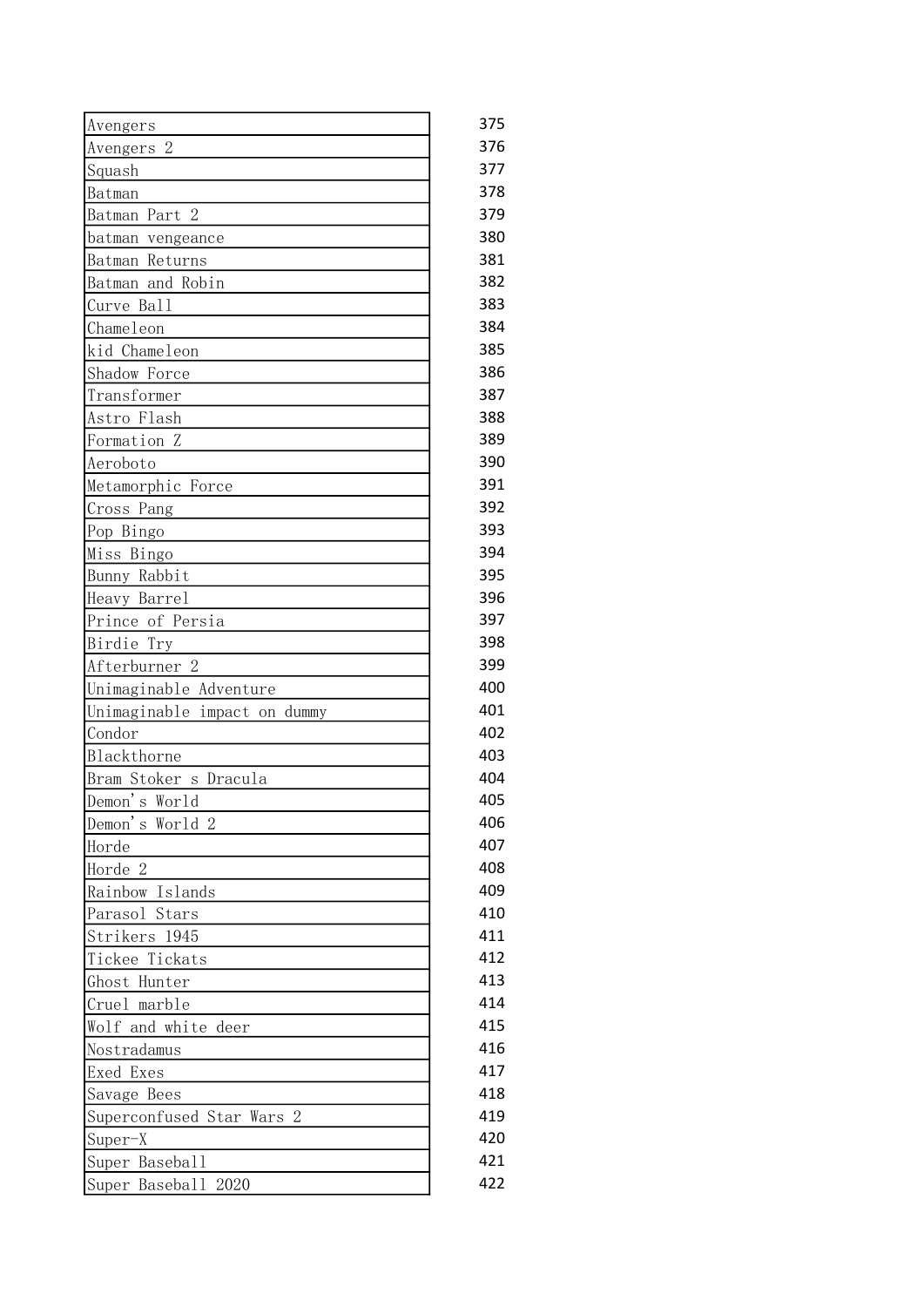| Super Transformation                   | 423 |
|----------------------------------------|-----|
| Super Hockey                           | 424 |
| Super Rider                            | 425 |
| Super Pac-Man                          | 426 |
| Super Puffy Elf                        | 427 |
| Super Breakout                         | 428 |
| Super Bagman                           | 429 |
| Super Breakout                         | 430 |
| Super Casino                           | 431 |
| Super cube warrior 2                   | 432 |
| Windjammers                            | 433 |
| Super Airwolf                          | 434 |
| Rugby Football                         | 435 |
| Rugby Football 2                       | 436 |
| Rugby Football 3                       | 437 |
| Super high momentum                    | 438 |
| Super<br>sea battle                    | 439 |
| Super Fantasy Zone                     | 440 |
| Super Contra                           | 441 |
| Super locomot4e                        | 442 |
| $SF-X$                                 | 443 |
| Super Rocket Car                       | 444 |
| S. P. Y                                | 445 |
| Up'n Down                              | 446 |
| Super Grip                             | 447 |
| Fire Mustang                           | 448 |
| Super kick-off                         | 449 |
| Super Bishi Bashi Championship         | 450 |
| Super Bishi Bashi Championship         | 451 |
| Turbo Force (old revision)             | 452 |
| Pocket Fighter                         | 453 |
| Pocket Fighter 2                       | 454 |
| Super Mouse                            | 455 |
| Super Thunder Blade                    | 456 |
| Super League                           | 457 |
| Super League 91                        | 458 |
| Superbike                              | 459 |
| ?)<br>Super Mario Bros.<br>(set<br>Vs. | 460 |
| Marvel Super Heroes 2                  | 461 |
| Marvel VS S Fighter                    | 462 |
| Super American Professional Basketball | 463 |
| Super Cross                            | 464 |
| $\overline{2}$<br>Super Cross          | 465 |
| Super Magic Bubble                     | 466 |
| Super Buster Bros.                     | 467 |
| Super Pang                             | 468 |
| Super Pang                             | 469 |
| Genix Family                           | 470 |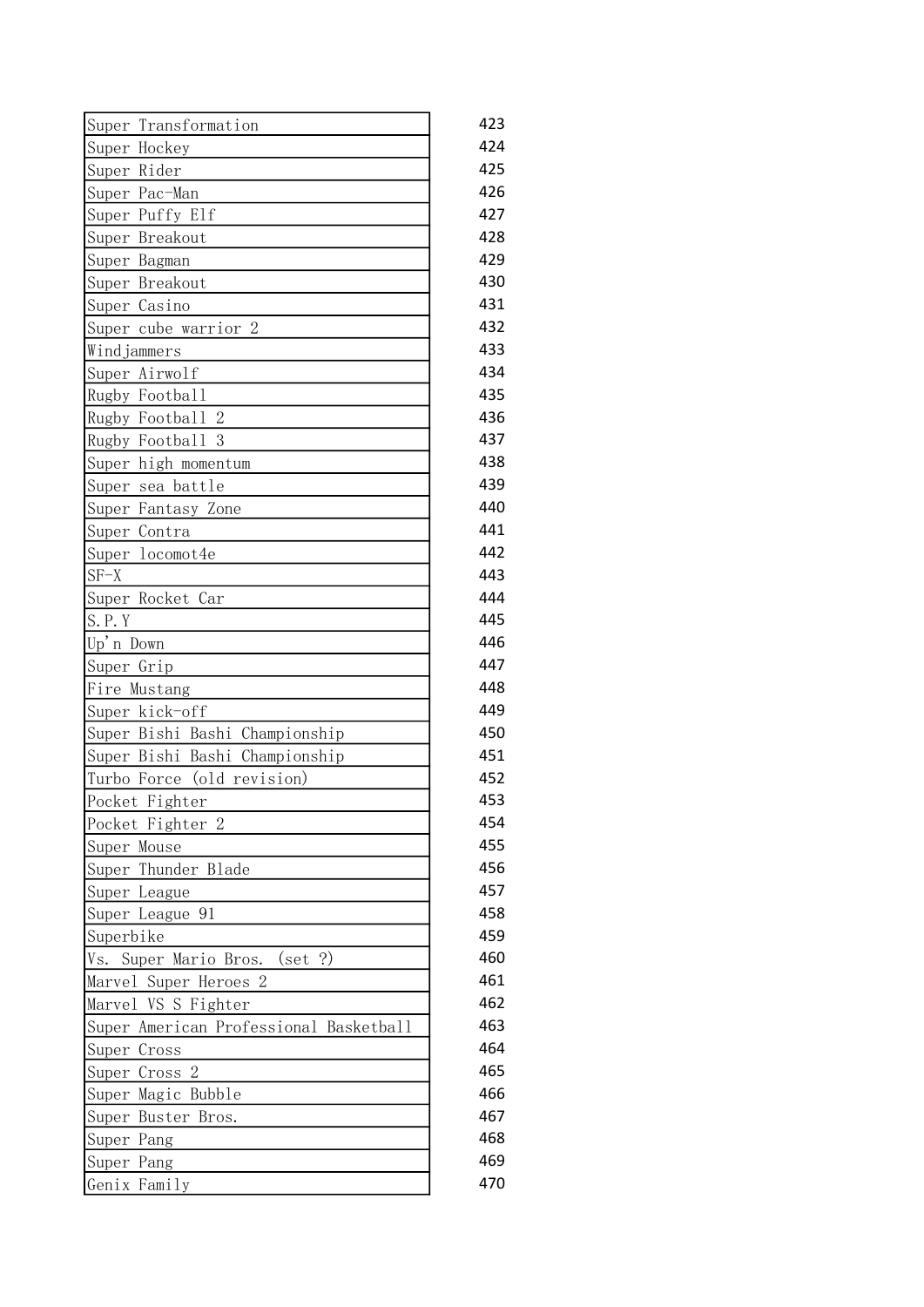| Super Bobble Bobble                           | 471 |
|-----------------------------------------------|-----|
| Super Bobble Bobble 2                         | 472 |
| Super Volleyball                              | 473 |
| Super Volleyball                              | 474 |
| Power Spikes 2                                | 475 |
| Super Volleyball 2                            | 476 |
| Super Bubble Bobble                           | 477 |
| Super Stingray                                | 478 |
| Super Slam Ping Pong                          | 479 |
| Revenge of Shinobi                            | 480 |
| Shinobi 3 - Return of the Ninja Master        | 481 |
| Super Trio                                    | 482 |
| Super World Stadium                           | 483 |
| Super World Stadium '93                       | 484 |
| Super Doubles Tennis                          | 485 |
| Super Glob                                    | 486 |
| Super Toffy                                   | 487 |
| Battle of Super Tanks                         | 488 |
| Super Tank War                                | 489 |
| Super Digger                                  | 490 |
| Super Slam                                    | 491 |
| Super Slam 2                                  | 492 |
| Super Othello                                 | 493 |
| The Glob (Pac-Man hardware)                   | 494 |
| Mighty Guy                                    | 495 |
| Super Cobra                                   | 496 |
| Super Cobra 2                                 | 497 |
| Super Heroes                                  | 498 |
| Superhero collision                           | 499 |
| Super Game 3                                  | 500 |
| Super Game Collection                         | 501 |
| Super Game Collection<br>10                   | 502 |
| $\overline{2}$<br>Collection<br>Super<br>Game | 503 |
| 3<br>Collection<br>Super<br>Game              | 504 |
| Game Collection<br>$\overline{4}$<br>Super    | 505 |
| 6<br>Collection<br>Super<br>Game              | 506 |
| ,91<br>Invaders<br>Super Space                | 507 |
| Lode<br>1<br>Runner                           | 508 |
| Lode<br>2<br>Runner                           | 509 |
| 3<br>Lode<br>Runner                           | 510 |
| Lode<br>Runner<br>4                           | 511 |
| 5<br>Lode Runner                              | 512 |
| Search Eye                                    | 513 |
| Search Eye Plus                               | 514 |
| Basketball<br>Real                            | 515 |
| Super Free Kick                               | 516 |
| Free Kick 2<br>Super                          | 517 |
| Grand Striker                                 | 518 |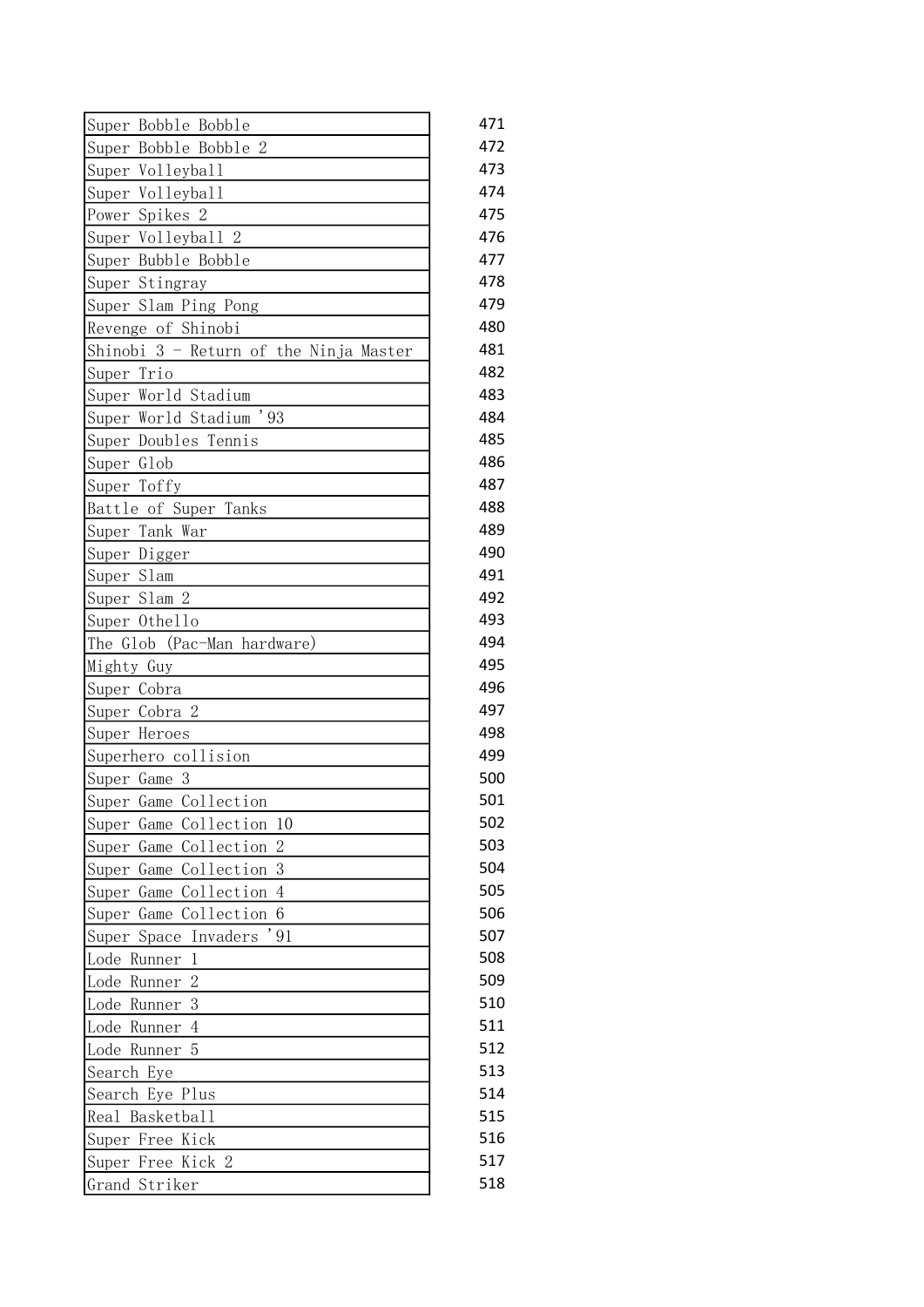| Beraboh Man                   | 519 |
|-------------------------------|-----|
| Cool Minigame Collection      | 520 |
| Super cool                    | 521 |
| Valis                         | 522 |
| Valis 3                       | 523 |
| Powerball                     | 524 |
| Psycho Soldier                | 525 |
| <b>SWAT</b>                   | 526 |
| Mighty! Pang                  | 527 |
| Enforce                       | 528 |
| Mighty! Pang                  | 529 |
| Chou Yakyuu Miracle Nine      | 530 |
| Superman                      | 531 |
| Superman (DC)                 | 532 |
| Death and Return of Superman  | 533 |
| Mazinger Z                    | 534 |
| Superman Invincible Edition   | 535 |
| Voltage Fighter - Gowcaizer   | 536 |
| Super Spacefortress Macross   | 537 |
| Super Spacefortress Macross 2 | 538 |
| Legion - Spinner-87           | 539 |
| Speeding                      | 540 |
| Speeding 3                    | 541 |
| Transcend                     | 542 |
| Transcend 2019                | 543 |
| Billiard Academy Real Break   | 544 |
| Canvas Croquis                | 545 |
| Jackie Chan                   | 546 |
| Jackie Chan 2                 | 547 |
| Kung-Fu Master                | 548 |
| Vigilante                     | 549 |
| Rampage: World Tour           | 550 |
| DownTown                      | 551 |
| The Punisher                  | 552 |
| Knuckle Joe                   | 553 |
| Knuckle Joe 2                 | 554 |
| Ms. Pacman Champion Edition   | 555 |
| Pacman Collection             | 556 |
| Pac-Man                       | 557 |
| Ms. Pac-Man2                  | 558 |
| Pac-Gal                       | 559 |
| Ms. Pac-Man Plus              | 560 |
| Man attack<br>Pac             | 561 |
| Puckman Pockimon              | 562 |
| $\overline{2}$<br>pac-man     | 563 |
| Pac-Attack                    | 564 |
| Maze Madness                  | 565 |
| Pac-Man                       | 566 |
|                               |     |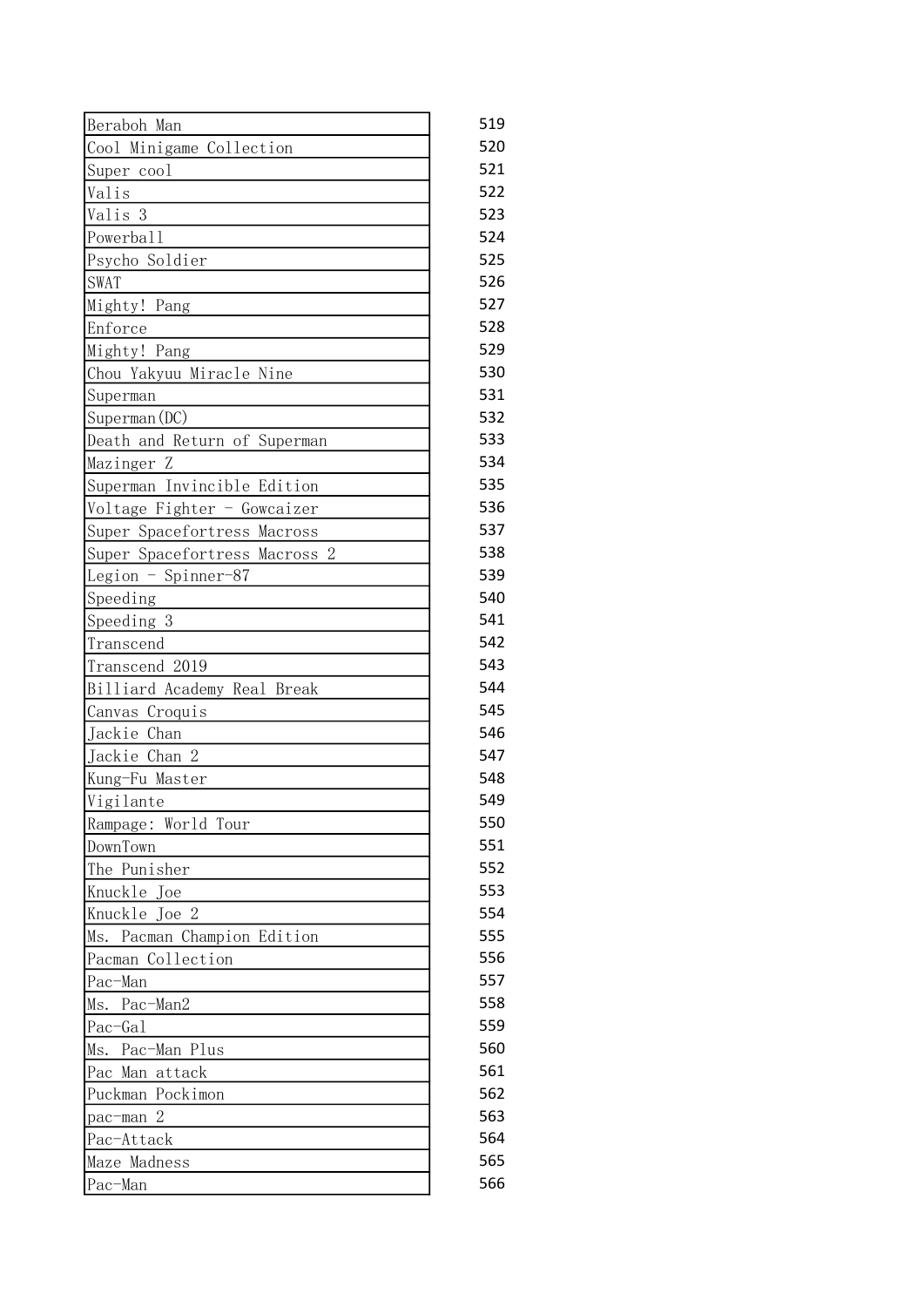| Pac-Man Revision                     | 567 |
|--------------------------------------|-----|
| Jackal                               | 568 |
| Stinger                              | 569 |
| Van-Van Car                          | 570 |
| Van-Van Car 2                        | 571 |
| Van-Van Car I                        | 572 |
| Rally Bike                           | 573 |
| Blasted                              | 574 |
| Onslaught                            | 575 |
| After Burner II                      | 576 |
| Lethal Crash Race I                  | 577 |
| Clash-Road                           | 578 |
| Clash-Road 2                         | 579 |
| Zzyzzyxx                             | 580 |
| Zzyzzyxx 2                           | 581 |
| Pochi and Nyaa                       | 582 |
| Gundhara                             | 583 |
| Liquid Kids                          | 584 |
| Bells & Whistles                     | 585 |
| Strider                              | 586 |
| Attacking                            | 587 |
| Strider <sub>2</sub>                 | 588 |
| Carrier Air Wing                     | 589 |
| Carrier Air Wing 2                   | 590 |
| Jungle Strike                        | 591 |
| Jungle King                          | 592 |
| Sylvester and Tweety In Cagey Capers | 593 |
| Darwin 481                           | 594 |
| Daffy Duck in Hollywood              | 595 |
| Dharma Doujou                        | 596 |
| Dharma Doujou 2                      | 597 |
| Truxton <sub>2</sub>                 | 598 |
| Truxton                              | 599 |
| whack-a-mole                         | 600 |
| <b>RBI</b><br>Baseball<br>3          | 601 |
| <b>RBI</b><br>Basebal1<br>4          | 602 |
| <b>RBI</b><br>Baseball<br>93         | 603 |
| RBI Baseball 94                      | 604 |
| Slap Fight                           | 605 |
| Strikers 1945(Alt)                   | 606 |
| Strikers 1945                        | 607 |
| Strikers 1945 (Korea)                | 608 |
| Cheeky Mouse                         | 609 |
| Galaga 3                             | 610 |
| $^\prime$ 88<br>Galaga               | 611 |
| Quester                              | 612 |
| Arkanoid                             | 613 |
| Arkanoid                             | 614 |
|                                      |     |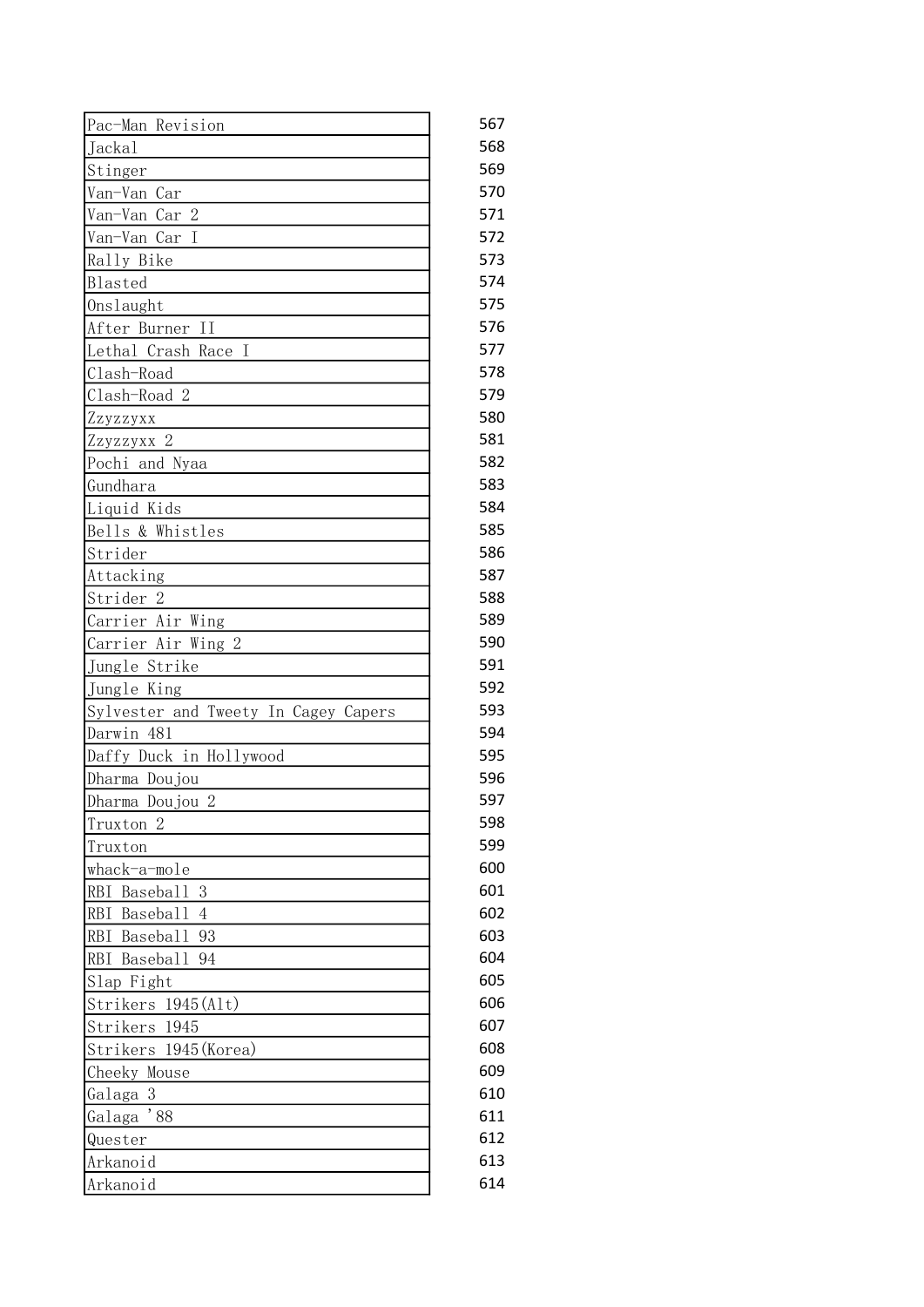| <b>Block Block</b>                      | 615 |
|-----------------------------------------|-----|
| Ghox                                    | 616 |
| Arkanoid Flying Table                   | 617 |
| Block Gal                               | 618 |
| Wiggie Waggie                           | 619 |
| Gigas Mark 2                            | 620 |
| Riddle of Pythagoras                    | 621 |
| Free Kick 2                             | 622 |
| Gain Ground                             | 623 |
| Gain Ground (MD)                        | 624 |
| Gain Ground 2                           | 625 |
| Zwackery                                | 626 |
| Monopoly                                | 627 |
| Mr. Dagong's Source - Chaotic Rebellion | 628 |
| High Seas Havoc                         | 629 |
| Yamato                                  | 630 |
| Big Bang                                | 631 |
| General Chaos                           | 632 |
| Photo Y2K                               | 633 |
| Blood Warrior                           | 634 |
| Oedo Fighting2                          | 635 |
| Crazy Kong                              | 636 |
| Crazy Kong2                             | 637 |
| Donkey Kong 3                           | 638 |
| Donkey Kong Junior                      | 639 |
| ckongo II                               | 640 |
| Big Fight - Big Trouble In The Atlantic | 641 |
| Daikaiju no Gyakushu                    | 642 |
| Dunk Shot                               | 643 |
| Hammer                                  | 644 |
| Hammerin'<br>Harry                      | 645 |
| Daiku no Gensan                         | 646 |
| Popeye                                  | 647 |
| Popeye 2                                | 648 |
| Big Striker                             | 649 |
| Best League<br>(World Cup)              | 650 |
| Best League<br>Italian Serie A)         | 651 |
| Darius                                  | 652 |
| Darius 2[invincible edition]            | 653 |
| Big Twin                                | 654 |
| Python                                  | 655 |
| galaga plus                             | 656 |
| Ghouls'n Ghosts                         | 657 |
| Dapaizhai                               | 658 |
| Big Run (11th Rallye version)           | 659 |
| Double Cheese                           | 660 |
| Great 1000 Miles Rally                  | 661 |
| Mille Miglia 2: Great 1000 Miles Rally  | 662 |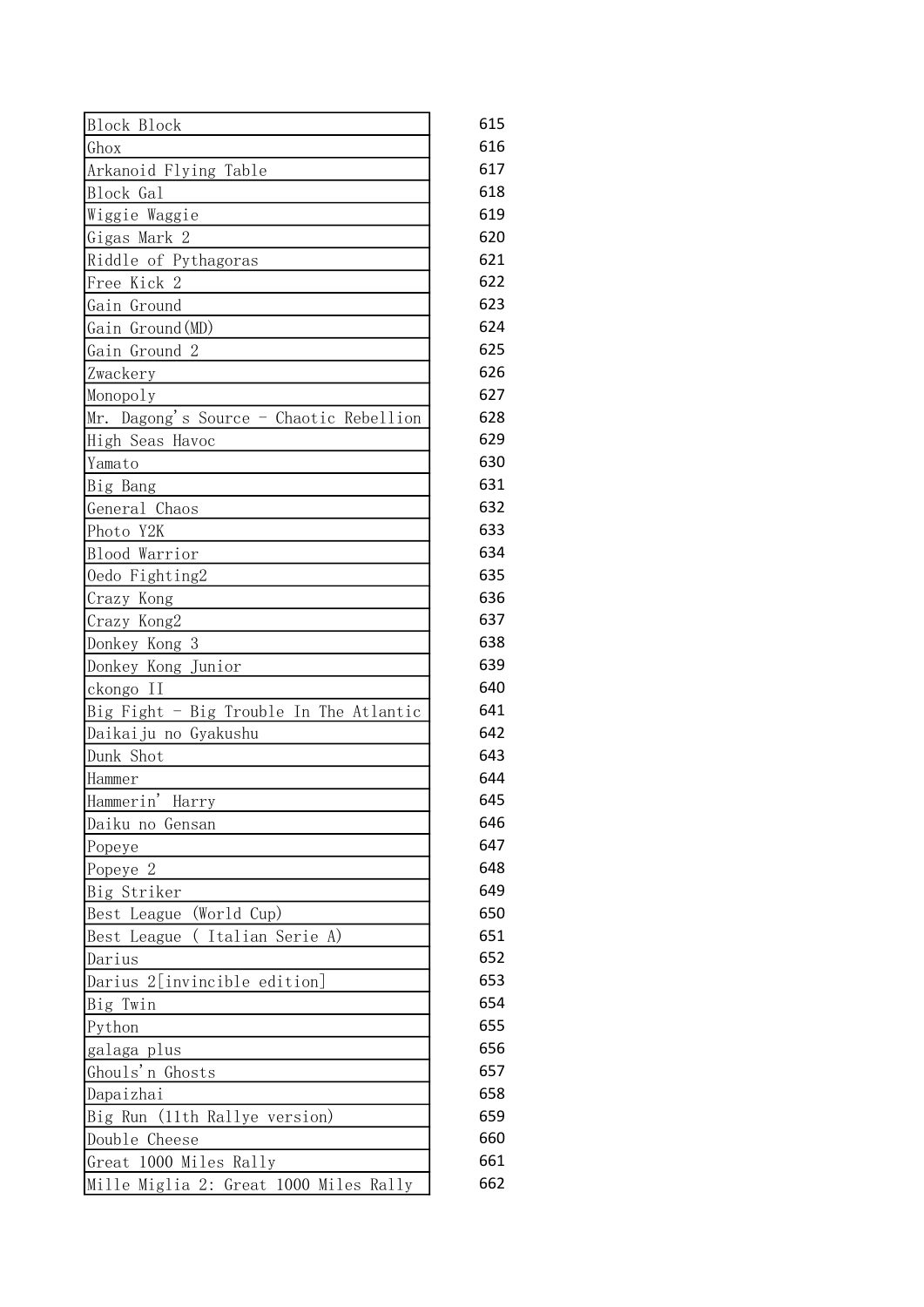| Quiz Daisousa Sen                   | 663 |
|-------------------------------------|-----|
| T. N. K 3                           | 664 |
| Hyokkori Hyoutanjima                | 665 |
| Dynamite Headdy                     | 666 |
| Daioh                               | 667 |
| Continental Circus                  | 668 |
| Continental Circus 2                | 669 |
| Daisenpu                            | 670 |
| Twin Hawk                           | 671 |
| Eyes (Digitrex Techstar)            | 672 |
| Eyes (Techstar)                     | 673 |
| BlockBuster                         | 674 |
| Progress                            | 675 |
| advanced daisenryaku                | 676 |
| Strong X                            | 677 |
| Spiders 2                           | 678 |
| Spiders                             | 679 |
| The Big Pro Wrestling               | 680 |
| Kodure Ookami                       | 681 |
| Kangaroo                            | 682 |
| Dangun Feveron                      | 683 |
| Fever SOS                           | 684 |
| Hopper Robo                         | 685 |
| Bal Cube                            | 686 |
| Boggy '84                           | 687 |
| Jongbou                             | 688 |
| Pinball Action<br>$(\text{set } 1)$ | 689 |
| Pinball Action<br>$(\text{set} 2)$  | 690 |
| vspinbal 2                          | 691 |
| Gee Bee                             | 692 |
| Nitro Ball                          | 693 |
| Round-Up                            | 694 |
| Twin Brats                          | 695 |
| Twin Brats 2                        | 696 |
| Mikie                               | 697 |
| Forest protector                    | 698 |
| Lost Tomb<br>(hard)                 | 699 |
| Tomb<br>(easy)<br>Lost              | 700 |
| Taido<br>Tao                        | 701 |
| Led Storm                           | 702 |
| Led Storm Rally 2011                | 703 |
| Super Sidekicks / Tokuten Ou        | 704 |
| Tokuten Ou 2 - real fight football  | 705 |
| Tokuten Ou 3 - eikoue no michi      | 706 |
| Tokuten Ou 4 - Honoo no Libero      | 707 |
| Lethal Crash Race 2                 | 708 |
| $D$ –Con                            | 709 |
| Earth Defense Force                 | 710 |
|                                     |     |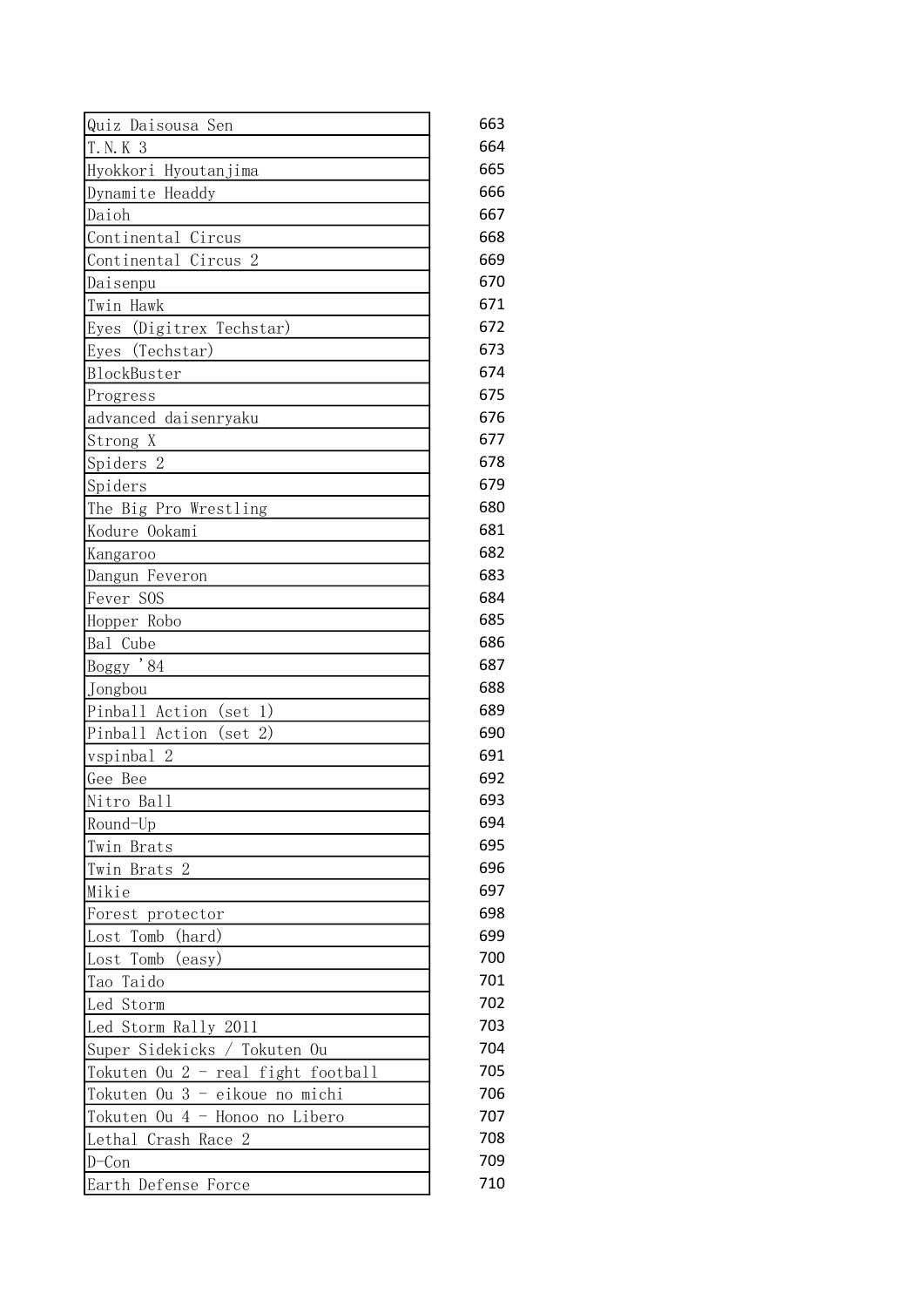| Catacomb                          | 711 |
|-----------------------------------|-----|
| The Pit                           | 712 |
| Hellfire (2P set)                 | 713 |
| Desert Breaker                    | 714 |
| Bonze Adventure                   | 715 |
| Gun Ball                          | 716 |
| Toryumon                          | 717 |
| $D$ -Day                          | 718 |
| Eagle                             | 719 |
| Moon Shuttle                      | 720 |
| The he Dick Tracy Show            | 721 |
| discoDisco No.1                   | 722 |
| Disco Boy                         | 723 |
| Shock Troopers - 2nd Squad        | 724 |
| Empire City                       | 725 |
| Street Fight                      | 726 |
| Juno First                        | 727 |
| Caliber 50                        | 728 |
| Thunder Cross                     | 729 |
| Power Surge                       | 730 |
| Video Eight Ball                  | 731 |
| Video Eight Ball 2                | 732 |
| Video Hustler                     | 733 |
| The Billiards                     | 734 |
| Elevator Action                   | 735 |
| Intrepid                          | 736 |
| Electronic warfare                | 737 |
| Alcon                             | 738 |
| Rompers                           | 739 |
| The Super Spy (NGM-011) (NGH-011) | 740 |
| The Adventures of Tintin          | 741 |
| Top Ranking Stars                 | 742 |
| Premier Soccer                    | 743 |
| Top Player's Golf                 | 744 |
| Top Hunter : Roddy & Cathy        | 745 |
| Top Hunter - Roddy & Cathy        | 746 |
| Pole Position                     | 747 |
| Top player 2                      | 748 |
| Sky D4er                          | 749 |
| Boogie Woogie Bowling             | 750 |
| Power Balls                       | 751 |
| Power Balls 2                     | 752 |
| Power Dr4e                        | 753 |
| Power off-road                    | 754 |
| Dynamic ski                       | 755 |
| Dynamic Shooting                  | 756 |
| Popn Bounce                       | 757 |
| Brutal - Paws of Fury             | 758 |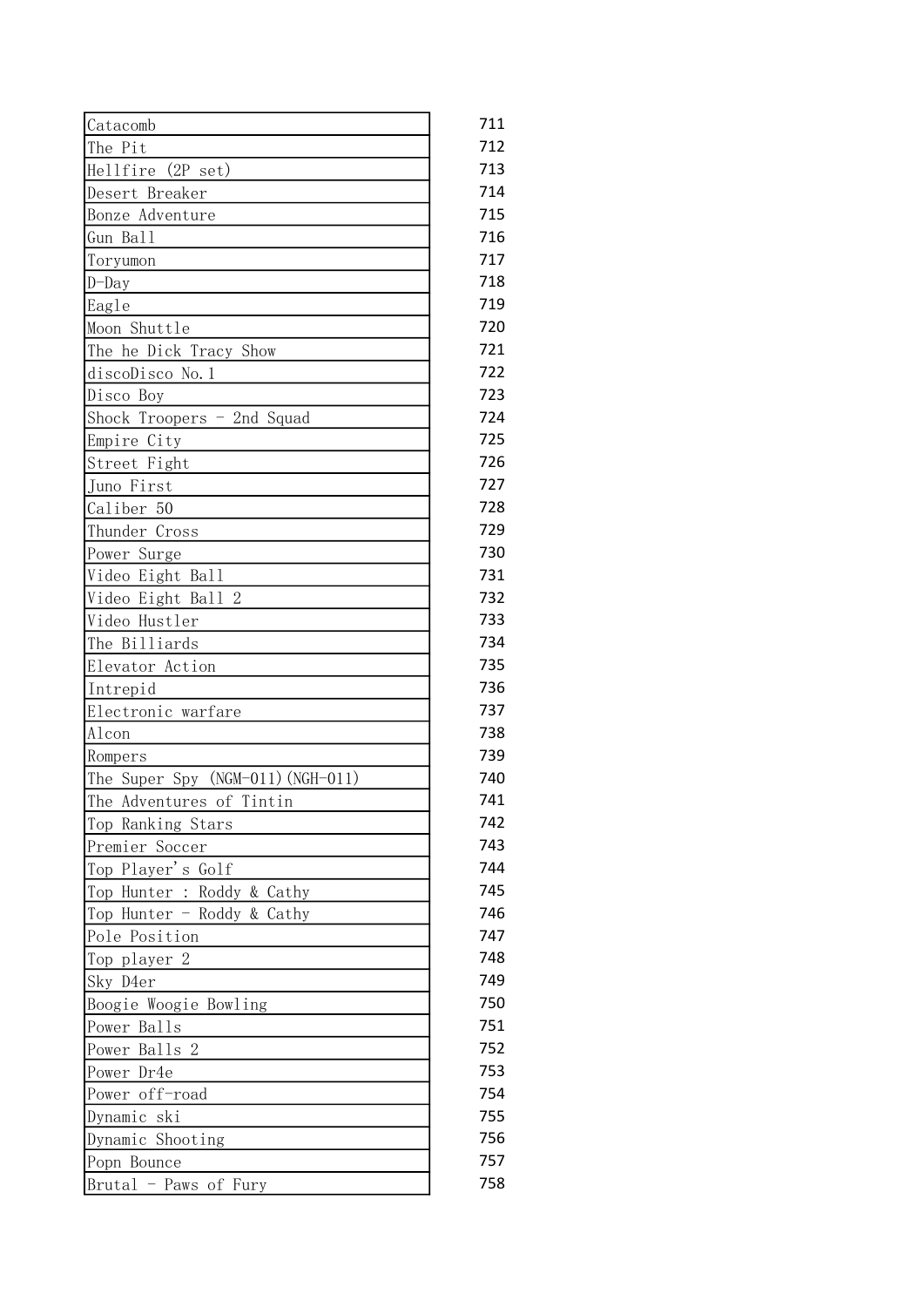| Action 52                                | 759 |
|------------------------------------------|-----|
| Action Hollywood                         | 760 |
| Spelunker                                | 761 |
| Spelunker 2                              | 762 |
| Touki Denshou - Angel Eyes               | 763 |
| King Colossus 5                          | 764 |
| Bullfight                                | 765 |
| The Togyu 2                              | 766 |
| Karate Blazers                           | 767 |
| Fighter's History Dynamite               | 768 |
| Trojan                                   | 769 |
| Mr. Du!                                  | 770 |
| Do's Wild Ride<br>Mr.                    | 771 |
| Mr. Do's Castle                          | 772 |
| Mr. Do's Castle 2                        | 773 |
| Mr. Do vs. Unicorns                      | 774 |
| Jockey Grand Prix                        | 775 |
| Mr. Do!                                  | 776 |
| Excitebike<br>Vs.                        | 777 |
| Fight against ice                        | 778 |
| Battle Quiz Generation                   | 779 |
| PK Scramble                              | 780 |
| Battle Flip Shot                         | 781 |
| Doraemon                                 | 782 |
| Peek-a-Boo                               | 783 |
| Tetris                                   | 784 |
| Block Hole                               | 785 |
| Tetris2                                  | 786 |
| Tetris Plus 2                            | 787 |
| Atomic Point                             | 788 |
| Bloxeed                                  | 789 |
| Final Tetris                             | 790 |
| Minky Monkey                             | 791 |
| Toughman Contest                         | 792 |
| Castlevania                              | 793 |
| Haunted Castle                           | 794 |
| Night Warriors: Darkstalkers'<br>Revenge | 795 |
| Devil World                              | 796 |
| Darkstalkers                             | 797 |
| The Night Warriors 2                     | 798 |
| Demon warrior 2                          | 799 |
| Robby Roto                               | 800 |
| Garuka 2                                 | 801 |
|                                          | 802 |
| Devastators                              | 803 |
| Crocodile hunter                         | 804 |
| Alligator Hunt                           |     |
| Arch R4als                               | 805 |
| Arch R4als 2                             | 806 |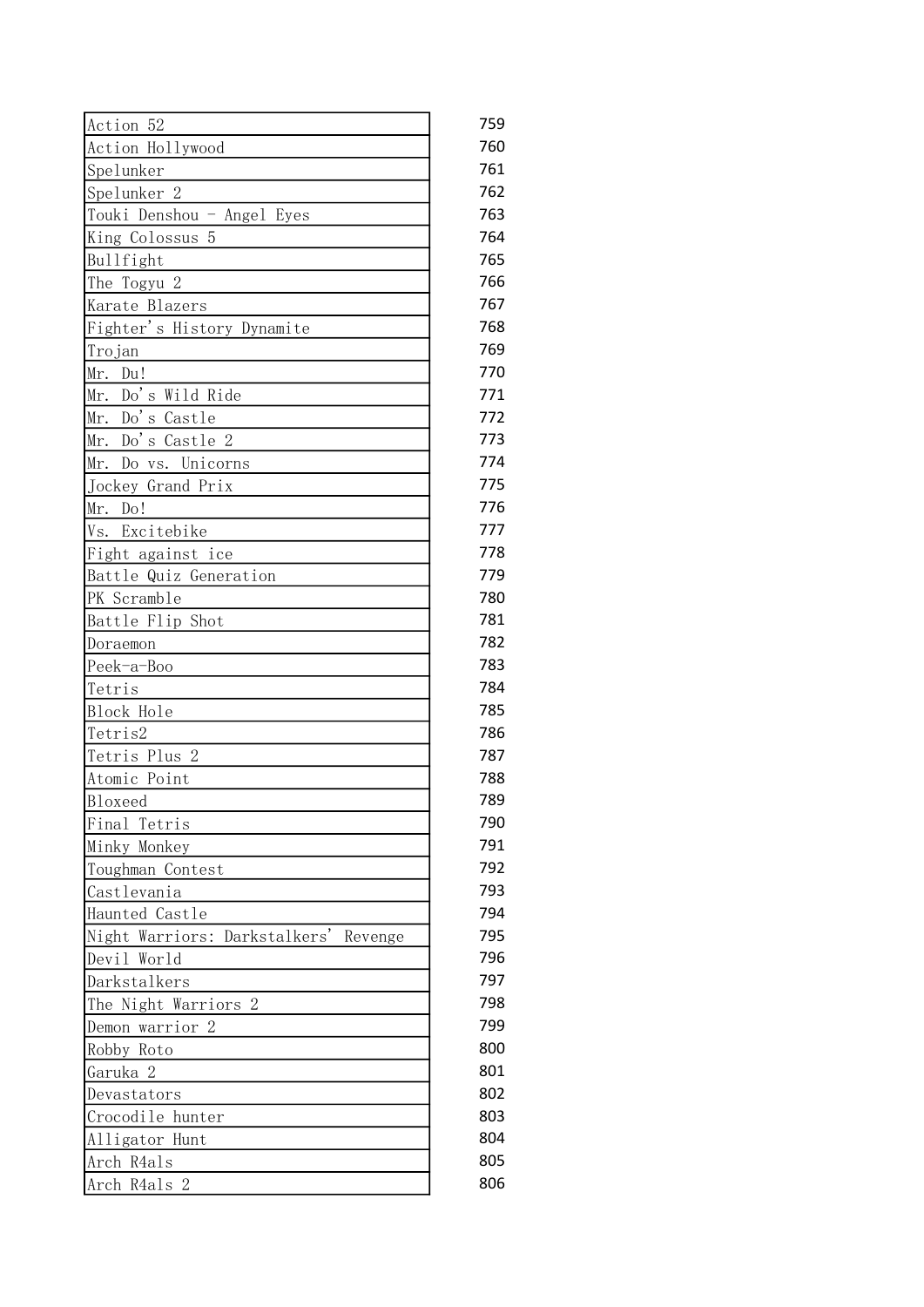| Logging                                 | 807 |
|-----------------------------------------|-----|
| Yachtsman                               | 808 |
| Gyakuten!! Puzzle Bancho                | 809 |
| Captain Tomaday                         | 810 |
| Steel Gunner                            | 811 |
| Steel Gunner 2                          | 812 |
| SWAT Police                             | 813 |
| Reactor                                 | 814 |
| Battlantis                              | 815 |
| Land Maker                              | 816 |
| drivfrepDriving Force                   | 817 |
| Cerberus                                | 818 |
| Bulls Eye Darts                         | 819 |
| War of the Bugs or Monsterous Manouvers | 820 |
| Kozmik Krooz'r                          | 821 |
| Markham                                 | 822 |
| Flying Tiger                            | 823 |
| Strider                                 | 824 |
| Phelios                                 | 825 |
| Asuka & Asuka                           | 826 |
| Asuka 2                                 | 827 |
| Funky Jet                               | 828 |
| Sky Shark                               | 829 |
| Fast Freddie                            | 830 |
| $Fly-Boy$                               | 831 |
| Flying Shark I                          | 832 |
| Flying Shark 2                          | 833 |
| Hishou Zame 3                           | 834 |
| $Pink$ panther - Hollywood              | 835 |
| Crushing blow                           | 836 |
| Spin Master / Miracle Adventure         | 837 |
| Spin Master +                           | 838 |
| Savage Reign                            | 839 |
| Kizuna Encounter                        | 840 |
| Acrobat Mission                         | 841 |
| Pocahontas                              | 842 |
| Pocahontas 2                            | 843 |
| To proclaim the greatness of god        | 844 |
| To proclaim the greatness of god 2      | 845 |
| Hyper Pacman                            | 846 |
| Donkey Kong                             | 847 |
| Parodius DA!                            | 848 |
| Marble Madness                          | 849 |
| Funky Fish                              | 850 |
| Mad Donna                               | 851 |
| Logger                                  | 852 |
| Maniac Square                           | 853 |
| Crazy flying bomb                       | 854 |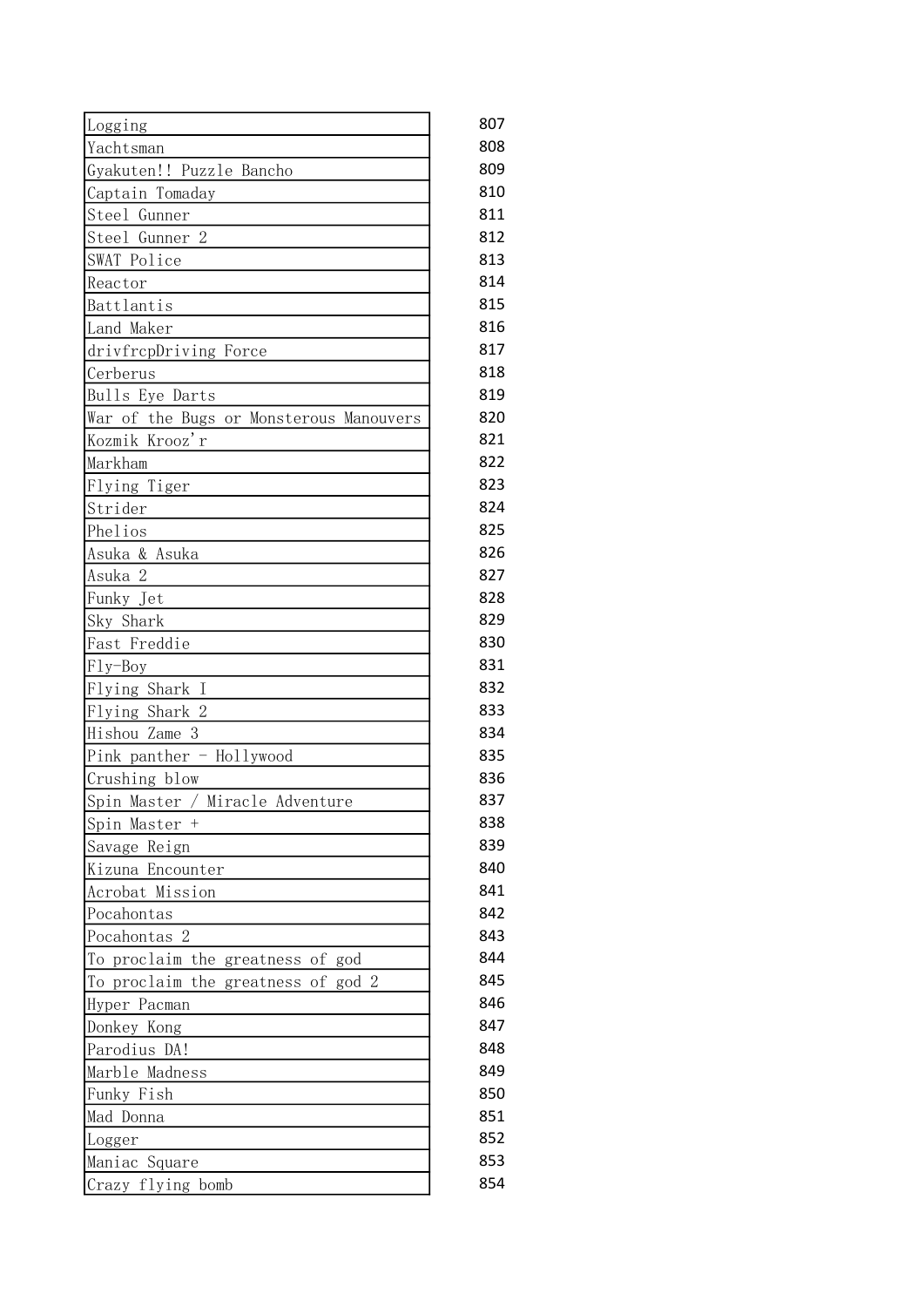| Football Frenzy (NGM-034) (NGH-034)     | 855 |
|-----------------------------------------|-----|
| Mad Gear                                | 856 |
| Frenzy                                  | 857 |
| Gang Busters                            | 858 |
| Gang Busters 2                          | 859 |
| Mad Crasher                             | 860 |
| Crazy Rally                             | 861 |
| Funky Bee                               | 862 |
| unkybeeFunky Bee                        | 863 |
| Mad Motor                               | 864 |
| Bloody Roar 2                           | 865 |
| Crazy wrestling                         | 866 |
| Mania Challenge                         | 867 |
| Tazz-Mania                              | 868 |
| (set 2)<br>Tazz-Mania                   | 869 |
| Crazy Tai                               | 870 |
| Crazy Tez - Escape Mars                 | 871 |
| Pac-Mania                               | 872 |
| Mad Planets                             | 873 |
| Hyper Sports                            | 874 |
| Back Fire                               | 875 |
| Hexion                                  | 876 |
|                                         | 877 |
| Roc'n Rope<br>Son of Phoenix            | 878 |
|                                         | 879 |
| Repulse                                 | 880 |
| Scrambled Egg                           | 881 |
| The Amazing Adventures of Mr. F.<br>Lea | 882 |
| Frink s unfortunate Adventure           |     |
| Exerion                                 | 883 |
| Exerion <sub>2</sub>                    | 884 |
| House of Corruption 2                   | 885 |
| House of Corruption 3                   | 886 |
| Fast Lane                               | 887 |
| Blades of Vengeance                     | 888 |
| Frankenstein                            | 889 |
| Cheese Chase                            | 890 |
| Congo Bongo                             | 891 |
| Gunforce - Battle Fire Engulfed Terror  | 892 |
| Metal Clash                             | 893 |
| Steel of empire                         | 894 |
| Battle Wings 2                          | 895 |
| Steel Worker                            | 896 |
| Psycho-Nics Oscar                       | 897 |
| Steel Force                             | 898 |
| Varia Metal                             | 899 |
| Varia Metal<br>(New Ways Trading Co.)   | 900 |
| Metal Soldier Isaac<br>2                | 901 |
| Metal Hawk                              | 902 |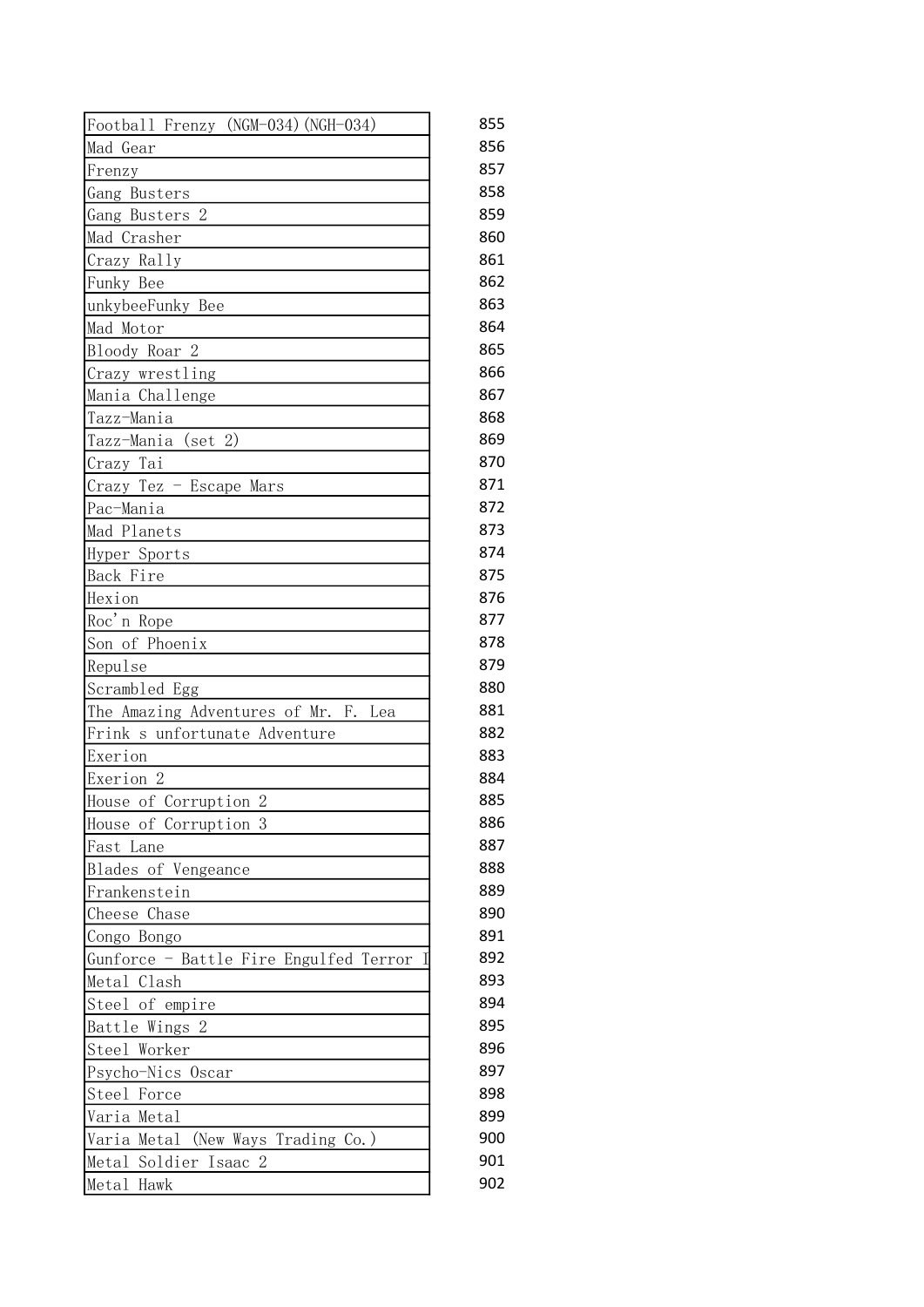| Koutetsu Yousai Strahl           | 903 |
|----------------------------------|-----|
| Levers                           | 904 |
| Mobile Suit Gundam 2             | 905 |
| Top Roller                       | 906 |
| Galmedes                         | 907 |
| Alpine Ski<br>-1                 | 908 |
| Alpine Ski 2                     | 909 |
| High Way Race                    | 910 |
| The Speed Rumbler                | 911 |
| The Speed Rumbler 2              | 912 |
| Dimahoo                          | 913 |
| Twin Adventure                   | 914 |
| Cutthroat Island                 | 915 |
| Revolution X                     | 916 |
| Fighting Masters                 | 917 |
| Legionnaire                      | 918 |
| Schmeiser Robo                   | 919 |
| Fighter's History                | 920 |
| Granada                          | 921 |
| Highway blasting                 | 922 |
| hotchaseHot Chase                | 923 |
| Round Up 5 - Super Delta Force   | 924 |
| Bull fighter - ice hockey        | 925 |
| Shoot The Bull                   | 926 |
| Kung-Fu Taikun                   | 927 |
| Kung Fu Master                   | 928 |
| Kung Fu Master 2                 | 929 |
| Nunchackun                       | 930 |
| Yie Ar Kung-Fu                   | 931 |
| Yie Ar Kung-Fu                   | 932 |
| Kuri Kinton                      | 933 |
| Kuri Kinton(prototype)           | 934 |
| Attack Helicopter                | 935 |
| The Great Ragtime Show 2         | 936 |
| The Great Ragtime Show(set 2)    | 937 |
| Plump Pop                        | 938 |
| Solitary Fighter                 | 939 |
| Big Karnak                       | 940 |
| Guerrilla War                    | 941 |
| Wacky Races                      | 942 |
| Kokontouzai Eto Monogatari       | 943 |
| Blandia 2                        | 944 |
| Domino Block                     | 945 |
| Domino Block 2                   | 946 |
| Domino Man                       | 947 |
|                                  | 948 |
| Mutant Fighter<br>$\overline{2}$ | 949 |
| King of Monsters                 |     |
| Noboranka                        | 950 |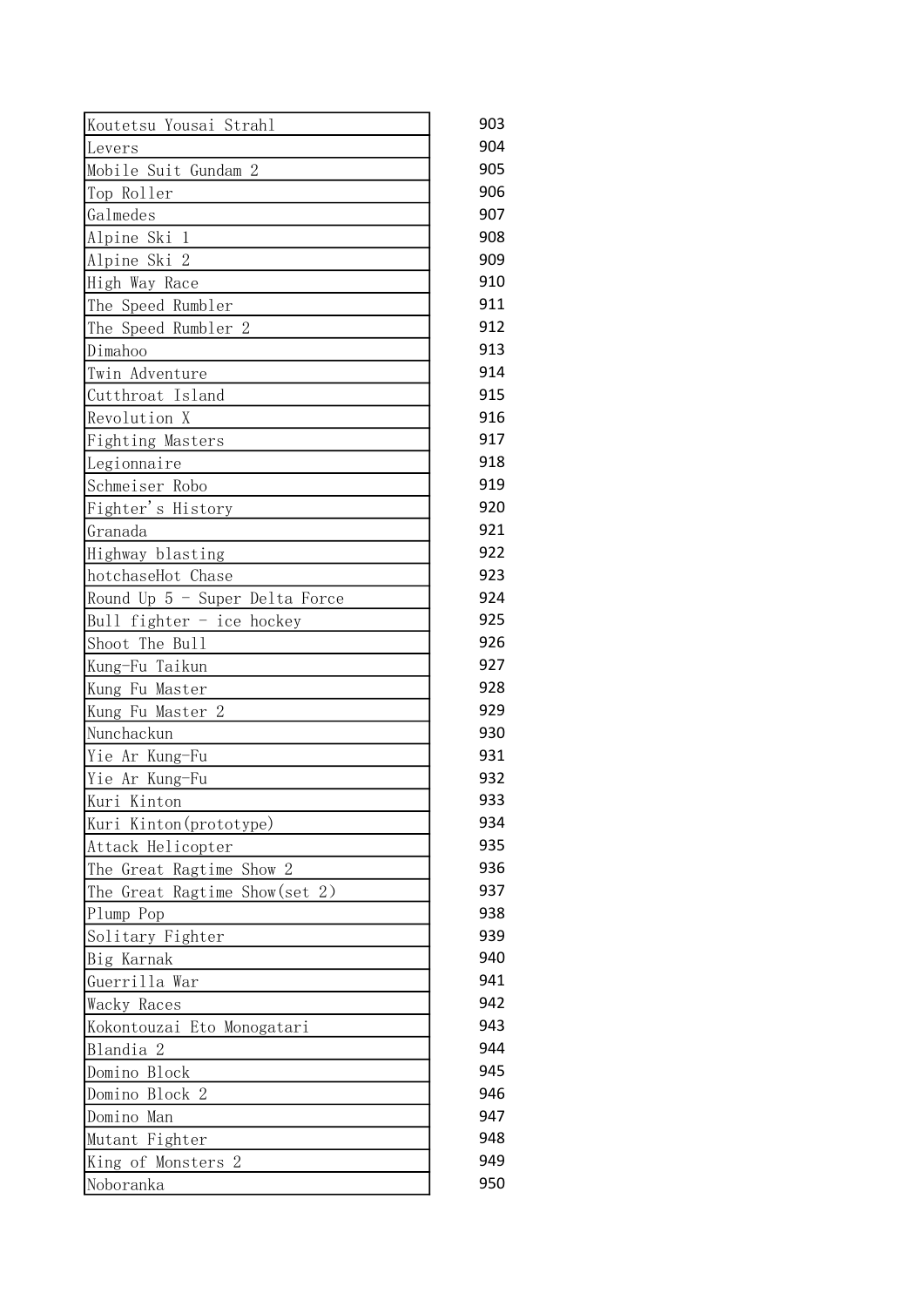| Noboranka 2                           | 951 |
|---------------------------------------|-----|
| Dynamite Dux                          | 952 |
| Dynamite Dux 2                        | 953 |
| Viewpoint                             | 954 |
| Observation point                     | 955 |
| world football champions              | 956 |
| Champion Baseball                     | 957 |
| Champion Baseball(set2)               | 958 |
| Ten Pin Championship Bowling Pro      | 959 |
| Championship Bowling                  | 960 |
| Champion Boxing                       | 961 |
| Euro Champ <sup>3</sup> 92            | 962 |
| Multi Champ                           | 963 |
| Champion Wrestler                     | 964 |
| Champion billiards                    | 965 |
| Champion Pro Wrestling                | 966 |
| Super Slams                           | 967 |
| Aurail <sub>2</sub>                   | 968 |
| Aurail                                | 969 |
| Verytex                               | 970 |
| Twinkle Tale                          | 971 |
| Bright Power - the legacy of the gods | 972 |
| Shining Force 2 ancient Sealing       | 973 |
| Shining Force                         | 974 |
| Spectrum 2000                         | 975 |
| Raimais                               | 976 |
| Beyond Oasis                          | 977 |
| Net Wars                              | 978 |
| Cotocoto Cottong                      | 979 |
| Guttang Gottong                       | 980 |
| Loco-Motion                           | 981 |
| Zintrick                              | 982 |
| Ghostlop                              | 983 |
| Kougar<br>Mr.                         | 984 |
| Mr. Kougar (Classic version)          | 985 |
| GeGeGe no Kitarou Youkai Slot         | 986 |
| Splatter House                        | 987 |
| Splatterhouse 2                       | 988 |
| Commando                              | 989 |
| Rolling Thunder                       | 990 |
| Rolling Thunder 2                     | 991 |
| Konkyuu no Hoshi                      | 992 |
| Fighting Roller                       | 993 |
|                                       | 994 |
| Renegade                              | 995 |
| International Cup 94                  | 996 |
| International Rugby                   |     |
| International All-Star Football       | 997 |
| National Ice Hockey League            | 998 |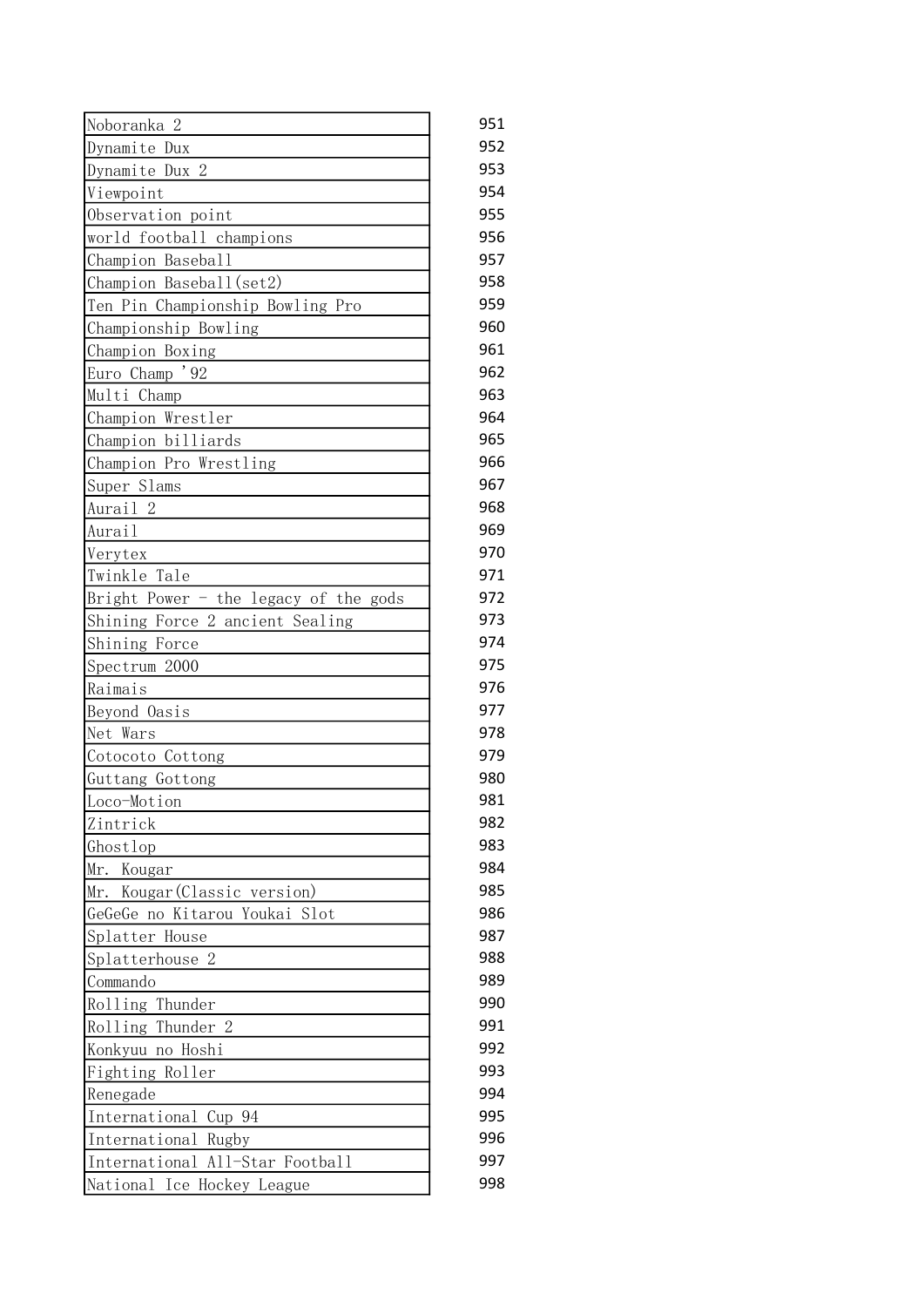| Attack Feilong (Japanese edition)                 | 999  |
|---------------------------------------------------|------|
| Adams Family (European Edition)                   | 1000 |
| Aladdin (American version)                        | 1001 |
| Aladdin 2 (American version)                      | 1002 |
| Attack the Dragon (American version)              | 1003 |
| Agas Tennis (American version)                    | 1004 |
| Agas Tennis (European Version)                    | 1005 |
| Arcas Adventure (US Edition)                      | 1006 |
| Ancient Seal of Bright Power 2 (Chinese Version)  | 1007 |
| Adventure Boys (Chinese Version)                  | 1008 |
| American College Basketball (American version)    | 1009 |
| American College Football 97 (American Version)   | 1010 |
| American College Rugby (American version)         | 1011 |
| American Football 98 (American Version)           | 1012 |
| American Girl Soldier (Japanese Edition)          | 1013 |
| American Professional Baseball Three Kills 96 (US | 1014 |
| Angels of Beauty (Japanese Edition)               | 1015 |
| Adventures of Rocket Knights (European edition)   | 1016 |
| Age of Great Navigation 2 (Chinese Version)       | 1017 |
| Age of Great Navigation 1 (Chinese Version)       | 1018 |
| A Heroic Yang Jiajiang (Chinese Version)          | 1019 |
| Air combat (Japanese version)                     | 1020 |
| Air Combat Police (US version)                    | 1021 |
| Air Controller (Japanese version)                 | 1022 |
| Air Controller (US version)                       | 1023 |
| Allied Death Corps (Sinicized Version)            | 1024 |
| Anti-Battle Wisdom Multi-Star (US Edition)        | 1025 |
| Anti-Drug Guards (US Edition)                     | 1026 |
| Action 52 in 1 (European version)                 | 1027 |
| Action NBA95 (US Edition)                         | 1028 |
| Action NBA (US Edition)                           | 1029 |
| Aviation hegemony - supersonic (US version)       | 1030 |
| Alien Prince Shooting Star (Japanese Edition)     | 1031 |
| Alpine Skiing in Winter Olympic Games (US versid  | 1032 |
| Alien Warrior (American version)                  | 1033 |
| Askas Adventure (Japanese Edition)                | 1034 |
| 96 Atlanta Summer Olympics (US version)           | 1035 |
| Armed Criminal Police (Japanese Edition)          | 1036 |
| Armed Criminal Police (US version)                | 1037 |
| Armed helicopter (Japanese version)               | 1038 |
| Armed Helicopter (European version)               | 1039 |
| Atomic Machine Boy (American Edition)             | 1040 |
| Atomic Mechanical Children (Japanese Edition)     | 1041 |
| Animal Quick Strike (American version)            | 1042 |
| Armed Squadron (European version)                 | 1043 |
| Another World (European Edition)                  | 1044 |
| Astrix - Great Rescue (US Edition)                | 1045 |
| Astrix - Power of God (European edition)          | 1046 |
|                                                   |      |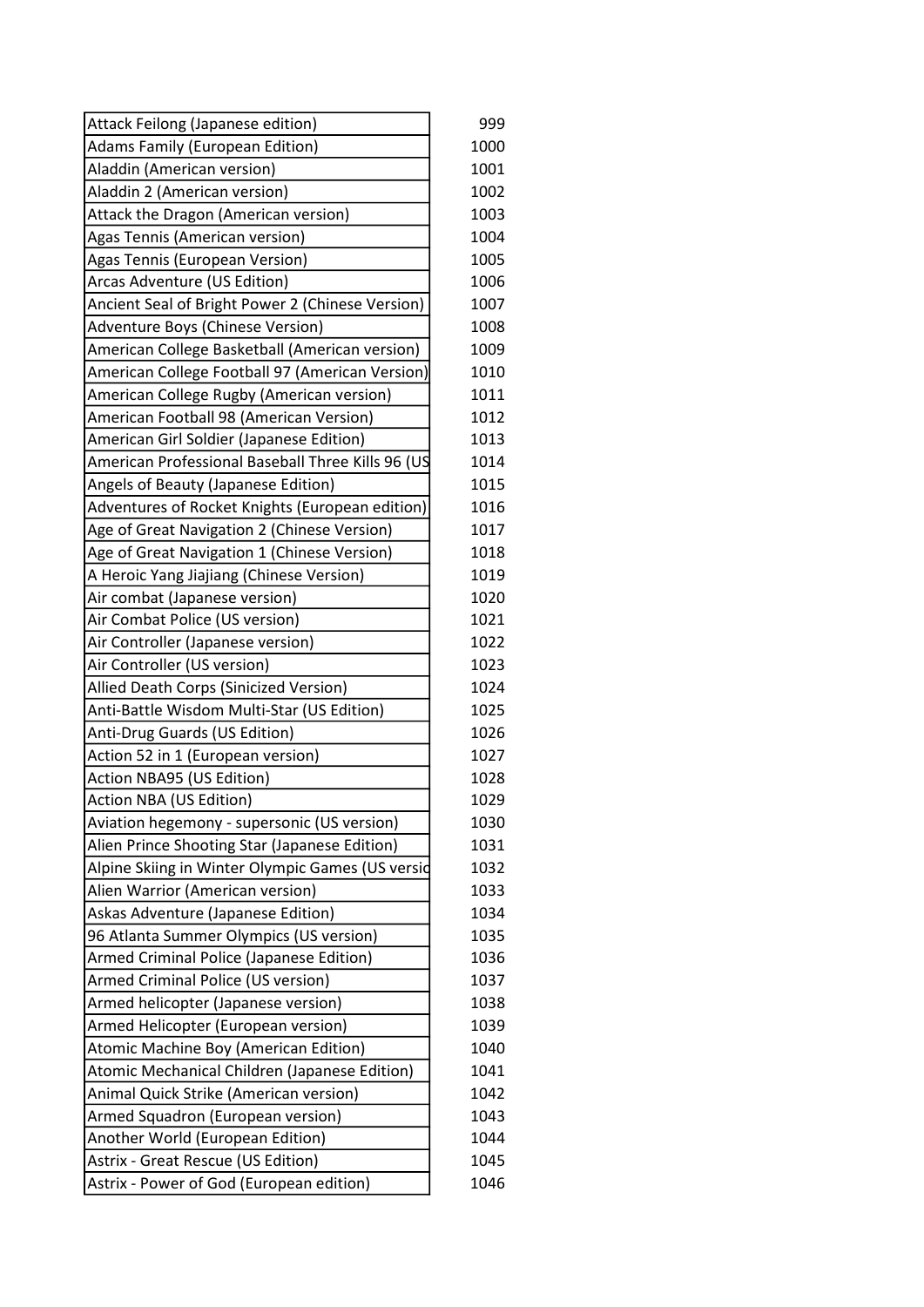| Art Career (World Edition)                        | 1047 |
|---------------------------------------------------|------|
| Aircraft (Japanese version)                       | 1048 |
| AQ Series Gun (Japan, America and Europe)         | 1049 |
| Assault (American version)                        | 1050 |
| Assault fighter (Japanese version)                | 1051 |
| <b>ATP Championship Tennis Match (US version)</b> | 1052 |
| ATP Championship Tennis Tournament (Europear      | 1053 |
| Australian Rugby (European edition)               | 1054 |
| <b>Beach Baby (Japanese Edition)</b>              | 1055 |
| Bean Elf Cubes (US version)                       | 1056 |
| Bean Man Crazy (American version)                 | 1057 |
| Bai Qingge Valley (Japanese Edition)              | 1058 |
| Bazi White Nightmare                              | 1059 |
| <b>Bubba and Stick (American edition)</b>         | 1060 |
| Bubba and Stick (European edition)                | 1061 |
| <b>Biblical Adventures (American Version)</b>     | 1062 |
| Bomberman (US version)                            | 1063 |
| BB Birds and Big Wolves (European Edition)        | 1064 |
| Baby Rabbit Adventure 3 (US version)              | 1065 |
| Baby Rabbit Games (European edition)              | 1066 |
| <b>Baby Rabbit Games (USA)</b>                    | 1067 |
| Bubbles and Sweek's Adventures (American Editi    | 1068 |
| 92 Barcelona Olympic Games (European edition)     | 1069 |
| Biochemical fighter (European version)            | 1070 |
| Back to the Future 3 (US Edition)                 | 1071 |
| Buckley and Jim 2 (American version)              | 1072 |
| Buckley and Jim (European edition)                | 1073 |
| Beidou Shenquan (American version)                | 1074 |
| Break through Firenet 2 (Japanese Edition)        | 1075 |
| Break through Firenet 2 (European edition)        | 1076 |
| Bright Crusade (Chinese version)                  | 1077 |
| Bright Crusade (Japanese edition)                 | 1078 |
| Bright Crusade (European edition)                 | 1079 |
| Bright Power 2 (European Edition)                 | 1080 |
| Biography of Cutting Demons (American Edition)    | 1081 |
| Biography of Dragon Tu Heroes 2 (Japanese Editio  | 1082 |
| Bahamt's War Diary (Diary)                        | 1083 |
| <b>Big Boy (American Edition)</b>                 | 1084 |
| Brian Cricket 96 (European edition)               | 1085 |
| Brian Cricket (European edition)                  | 1086 |
| <b>Boxing (American version)</b>                  | 1087 |
| Big Fighting (European Edition)                   | 1088 |
| Boxing (European version)                         | 1089 |
| <b>Bulls VS Lakers (American version)</b>         | 1090 |
| Bill Woothugh Football (American edition)         | 1091 |
| Bill Woothugh Football (European edition)         | 1092 |
| Bailey World Football Championship (US edition)   | 1093 |
| <b>Biliary mice (American version)</b>            | 1094 |
|                                                   |      |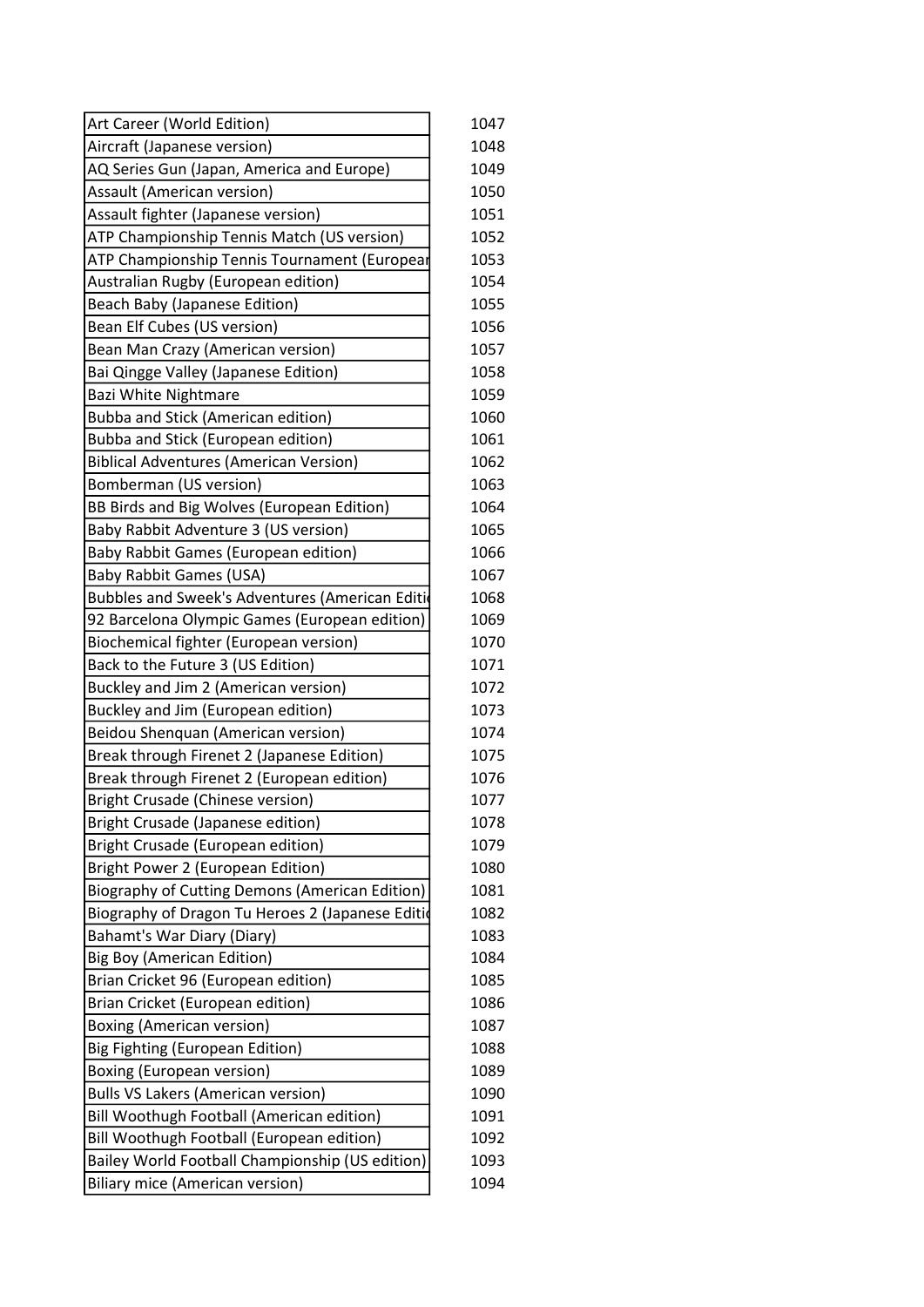| Batman and Robin (American version)              | 1095 |
|--------------------------------------------------|------|
| Batman and Robin (European edition)              | 1096 |
| Batman (American version)                        | 1097 |
| <b>Batman (Japanese Edition)</b>                 | 1098 |
| Batman (European edition)                        | 1099 |
| Bombardy Thunder 2 (Japanese Edition)            | 1100 |
| Bonka Cat Adventure (European edition)           | 1101 |
| <b>Bones (American version)</b>                  | 1102 |
| Binny Rabbit - Crisis-ridden (American version)  | 1103 |
| Bones (European edition)                         | 1104 |
| <b>Burning Team (Japanese Version)</b>           | 1105 |
| Burning Team (European edition)                  | 1106 |
| <b>Burning Team (US Edition)</b>                 | 1107 |
| Birdman fighter (Japanese version)               | 1108 |
| Barney's Treasure Search (US Edition)            | 1109 |
| <b>Burst Warfare (Japanese Version)</b>          | 1110 |
| <b>Burst Warfare (European edition)</b>          | 1111 |
| Buss Fishing Professional Edition (US Edition)   | 1112 |
| <b>Baseball (American version)</b>               | 1113 |
| Berserker (American version)                     | 1114 |
| Battle Maria 2 - Dayong Brewery (Japanese Editid | 1115 |
| <b>Battle Maria (American version)</b>           | 1116 |
| <b>Blue Age (Japanese Edition)</b>               | 1117 |
| Beauty and Beast - Beauty Search (US Edition)    | 1118 |
| Beauty and the Beast - The Wrath of the Beast (U | 1119 |
| Bowling in the Champions League                  | 1120 |
| Chaotic Locomotive (European version)            | 1121 |
| Chafford (America and Europe)                    | 1122 |
| Crazy drummer Pikachu (Chinese version)          | 1123 |
| Coach K College Basketball (American version)    | 1124 |
| Crazy Mickey Mouse (European version)            | 1125 |
| Crazy Peach Blossom Source (Chinese Edition)     | 1126 |
| Car racing (Japanese edition)                    | 1127 |
| Car racing (European version)                    | 1128 |
| Clay World (Japanese Edition)                    | 1129 |
| Clay Warriors (US Edition)                       | 1130 |
| Concluding Chapter of Qilong Zhu Super Fighting  | 1131 |
| Chester Leopard 2 - Seeking Wildness (US Edition | 1132 |
| Caesar's Ambition (Chinese Version)              | 1133 |
| Chinese Chess (Chinese Version)                  | 1134 |
| Chinese Chess (China)                            | 1135 |
| Chief Manager 97 (European edition)              | 1136 |
| Chief Manager (European edition)                 | 1137 |
| Dragon and Phoenix Steal (Japanese Edition)      | 1138 |
| Dragon (Chinese version)                         | 1139 |
| Dragon Knight (American version)                 | 1140 |
| Dragon Knight (Japanese version)                 | 1141 |
| Dragon Knight (European version)                 | 1142 |
|                                                  |      |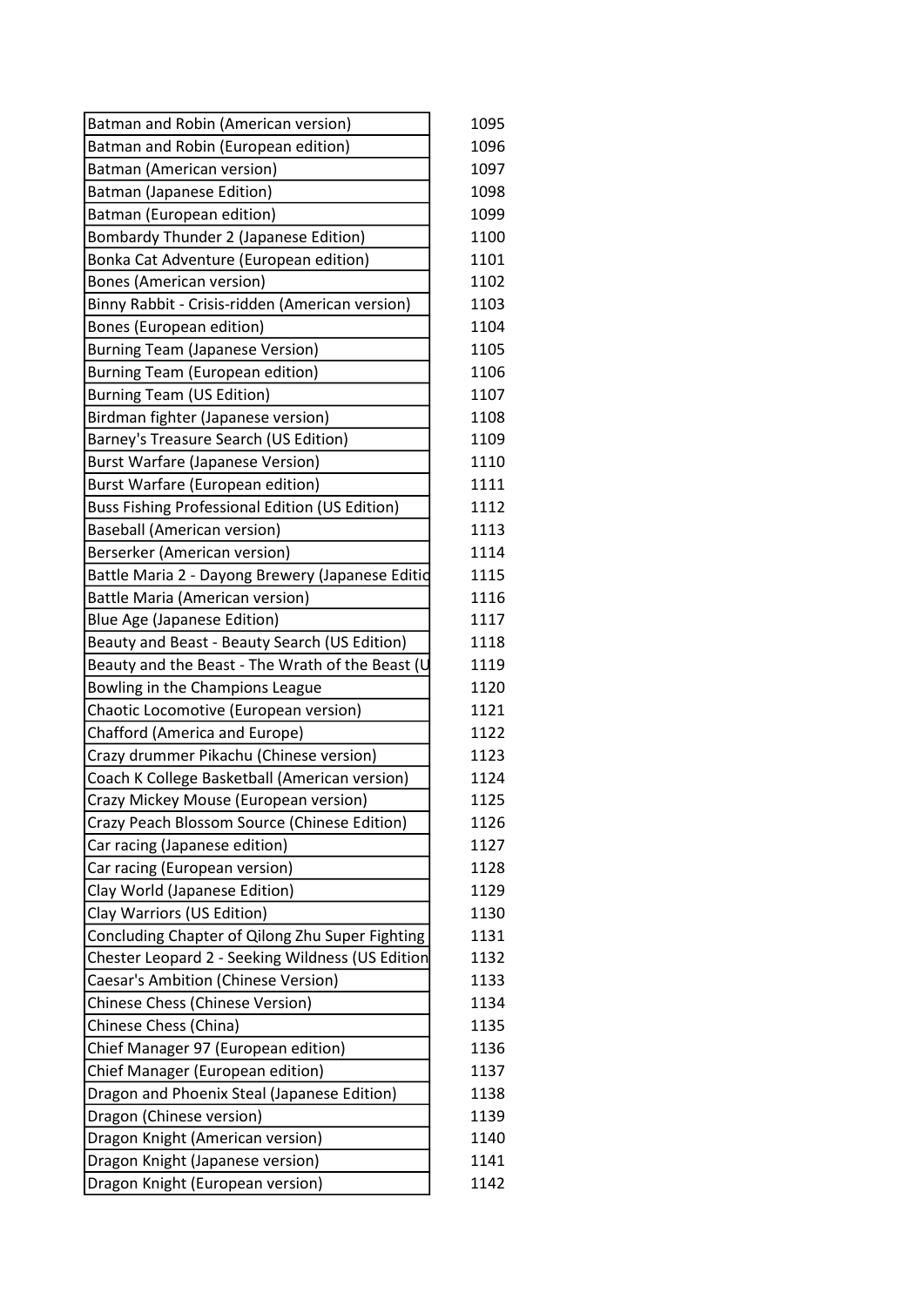| Dangerous Forests (US Edition)                    |
|---------------------------------------------------|
| Dangerous Seeds (Japanese Edition)                |
| Dogfight King (Japanese Edition)                  |
| Darius Fighter 2 (Japanese version)               |
| Dolphins (Japanese edition)                       |
| Damojie Village (Japanese Edition)                |
| Demon Pinball (American version)                  |
| Disney Aladdin                                    |
| Disney Aladdin (Japanese edition)                 |
| Dune Castle 2 (European edition)                  |
| Dune Magic Castle 2 Highly Difficult Enhanced Ed  |
| Dance Music of Chopping the Night Fork (Japanes   |
| Dinosaur Brothers 2 (Chinese version of the story |
| Dinosaur Brothers (Japanese Edition)              |
| Dinosaur Brothers 2 (Japanese Edition)            |
| Dinosaur Return (US Edition)                      |
| Dinosaur Team Movie Edition (European Edition)    |
| Dinosaur Team (European Edition)                  |
| Dinosaur Team (US Edition)                        |
| Devouring Heaven and Earth External Transcription |
| Dora A Dream Dream Thieves and Gozansu (Japa      |
| Dark Castle (American version)                    |
| Dream Simulated Warfare 2                         |
| Dark Tracker (Japanese Edition)                   |
| Dark Water (America and Europe)                   |
| Destroy Duke 3D (US version)                      |
| Destroy the Duke (World Edition)                  |
| Destruction Warrior (European edition)            |
| Devil City - New Age (European Edition)           |
| Devil City Blood Clan (Japanese Edition)          |
| Devil City Bloodline (American version)           |
| David Cup Tennis Match                            |
| Devil Nemesis (European edition)                  |
| Dyna Brothers 2                                   |
| Eternal Crown (European edition)                  |
| Exile (American version)                          |
| Eating Snakes (European edition)                  |
| Eating Tiandi 3 (Traditional Chinese Version)     |
| Eating Tiandi 3 (Simplified Chinese Version)      |
| National Ice Hockey League 94                     |
| FC Original (US version)                          |
| Original FC (Japanese version)                    |
| Fengli Dance Machine (Chinese Version)            |
| Legend of JUJU (Japanese Version)                 |
| JuJu Legend (Chinese version)                     |
| J League Barcode Football (Japanese Version)      |
| Q version of Saloman Snake (Chinese version)      |
| Q Bert (US version)                               |
|                                                   |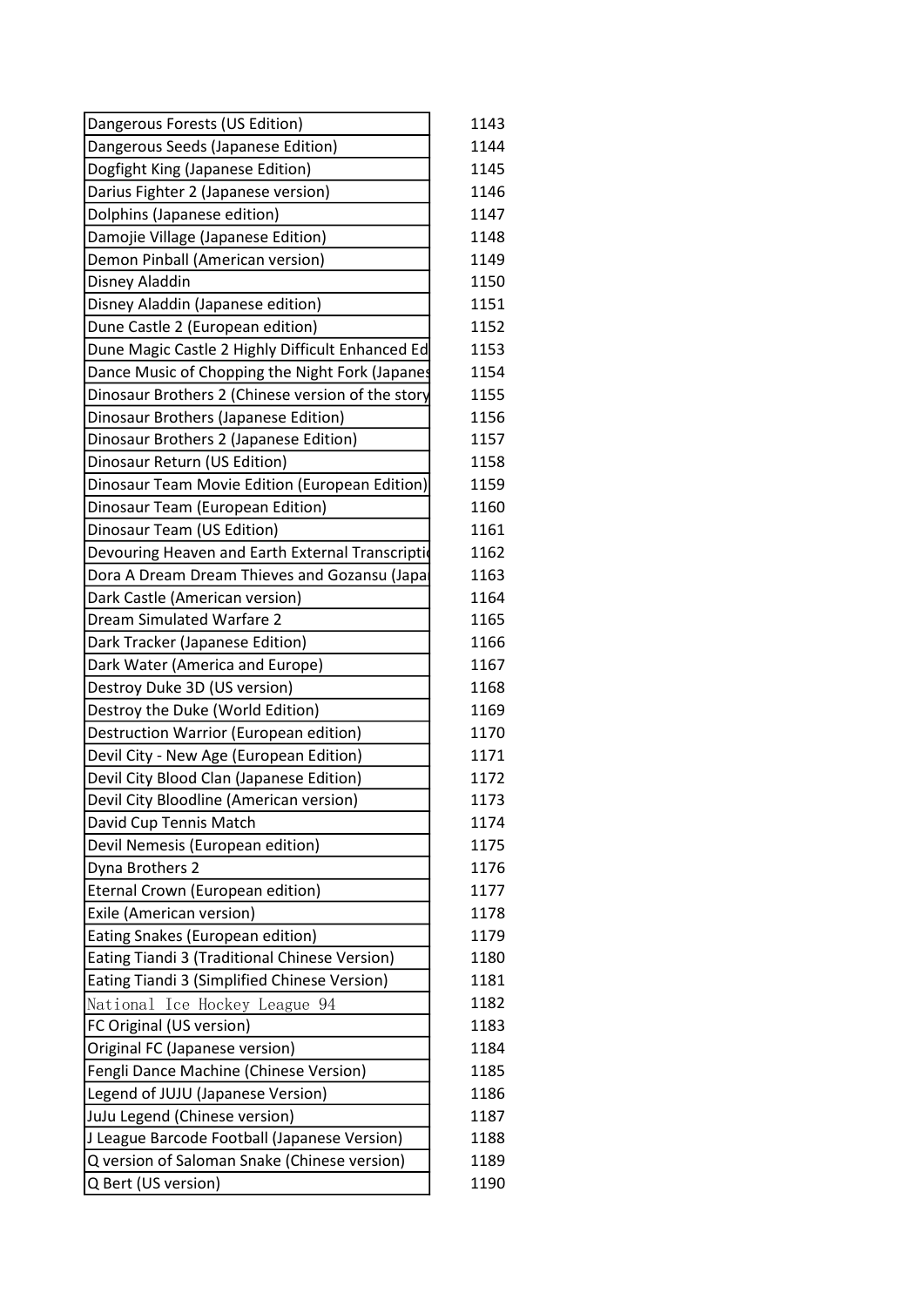| SD Kamen Rider (Japanese version)<br>1192<br>SD Gundam 2 (Japanese version)<br>1193<br>1194<br>SD up to 3 (Japanese version)<br>1195<br>SD Gundam 4 (Japanese version)<br>SD up to 5 (Japanese version)<br>1196<br>SD Gundam Gaiden Knight Gundam Story 3 (Chin<br>1197<br>SD Gundam Gaiden: Knight Story 1 (Chinese versi<br>1198<br>SD Gundam Gaiden: Knight Story 2 Knight of Light<br>1199<br>SD Fighting Whirlwind (Chinese Version)<br>1200<br>SD heroes battle to defeat the evil legion (Chines<br>1201<br>WCW World Wrestling Tournament (US version)<br>1202<br>WWF World Wrestling Championship (US version<br>1203<br>The Challenge of ZR-1 (European Version)<br>1204<br>Abdox X (US version)<br>1205<br>1206<br>Abdox X (Japanese version)<br>Abe Criminal Police (Japanese Version)<br>1207<br>1208<br>The Ada Family (US Version)<br>Ada Family 3 (US Version)<br>1209<br>Ada Family 3 (European Version)<br>1210<br>Argos warrior (Chinese version)<br>1211<br>Goddess Artemis (Japanese version)<br>1212<br>Akira (Japanese version)<br>1213<br>Arabian Dream (Japanese Version)<br>1214<br>Aladdin (Chinese version)<br>1215<br>Aladdin (European version)<br>1216<br>Asmijun World (Japanese Version)<br>1217<br>Egypt (Chinese version)<br>1218<br>Aluna Treasure (Japanese Version)<br>1219<br>Romance of Love (Japanese Version)<br>1220<br>Love House (Chinese Version)<br>1221<br>Love Angel (US Version)<br>1222<br>Mr. Ai's Divination Star (Japanese Version)<br>1223<br>Dark Realm (Japanese Version)<br>1224<br>Dark Myth (Japanese Version)<br>1225<br>Dark Chess (Chinese Version)<br>1226<br>1227<br>Dark Chess (Asian Version)<br>Dirty Harry (US version)<br>1228<br>1229<br>Aojian Jianghu (Chinese Version)<br>The Battle of Olympus (US Version)<br>1230<br>The Battle of Olympus (European Version)<br>1231<br>The Battle of Olympus (Japanese Version)<br>1232<br>Ultraman Club Monster Battle (Japanese Version)<br>1233<br>Olympic IQ test (Asian version)<br>1234<br><b>Olympic Games (US version)</b><br>1235<br>Olympic Games 2 (US version)<br>1236<br>Babylon Tower (Japanese version)<br>1237 | Q Taro (Japanese version)                     | 1191 |
|-----------------------------------------------------------------------------------------------------------------------------------------------------------------------------------------------------------------------------------------------------------------------------------------------------------------------------------------------------------------------------------------------------------------------------------------------------------------------------------------------------------------------------------------------------------------------------------------------------------------------------------------------------------------------------------------------------------------------------------------------------------------------------------------------------------------------------------------------------------------------------------------------------------------------------------------------------------------------------------------------------------------------------------------------------------------------------------------------------------------------------------------------------------------------------------------------------------------------------------------------------------------------------------------------------------------------------------------------------------------------------------------------------------------------------------------------------------------------------------------------------------------------------------------------------------------------------------------------------------------------------------------------------------------------------------------------------------------------------------------------------------------------------------------------------------------------------------------------------------------------------------------------------------------------------------------------------------------------------------------------------------------------------------------------------------------------------------------------------------------------------------------------|-----------------------------------------------|------|
|                                                                                                                                                                                                                                                                                                                                                                                                                                                                                                                                                                                                                                                                                                                                                                                                                                                                                                                                                                                                                                                                                                                                                                                                                                                                                                                                                                                                                                                                                                                                                                                                                                                                                                                                                                                                                                                                                                                                                                                                                                                                                                                                               |                                               |      |
|                                                                                                                                                                                                                                                                                                                                                                                                                                                                                                                                                                                                                                                                                                                                                                                                                                                                                                                                                                                                                                                                                                                                                                                                                                                                                                                                                                                                                                                                                                                                                                                                                                                                                                                                                                                                                                                                                                                                                                                                                                                                                                                                               |                                               |      |
|                                                                                                                                                                                                                                                                                                                                                                                                                                                                                                                                                                                                                                                                                                                                                                                                                                                                                                                                                                                                                                                                                                                                                                                                                                                                                                                                                                                                                                                                                                                                                                                                                                                                                                                                                                                                                                                                                                                                                                                                                                                                                                                                               |                                               |      |
|                                                                                                                                                                                                                                                                                                                                                                                                                                                                                                                                                                                                                                                                                                                                                                                                                                                                                                                                                                                                                                                                                                                                                                                                                                                                                                                                                                                                                                                                                                                                                                                                                                                                                                                                                                                                                                                                                                                                                                                                                                                                                                                                               |                                               |      |
|                                                                                                                                                                                                                                                                                                                                                                                                                                                                                                                                                                                                                                                                                                                                                                                                                                                                                                                                                                                                                                                                                                                                                                                                                                                                                                                                                                                                                                                                                                                                                                                                                                                                                                                                                                                                                                                                                                                                                                                                                                                                                                                                               |                                               |      |
|                                                                                                                                                                                                                                                                                                                                                                                                                                                                                                                                                                                                                                                                                                                                                                                                                                                                                                                                                                                                                                                                                                                                                                                                                                                                                                                                                                                                                                                                                                                                                                                                                                                                                                                                                                                                                                                                                                                                                                                                                                                                                                                                               |                                               |      |
|                                                                                                                                                                                                                                                                                                                                                                                                                                                                                                                                                                                                                                                                                                                                                                                                                                                                                                                                                                                                                                                                                                                                                                                                                                                                                                                                                                                                                                                                                                                                                                                                                                                                                                                                                                                                                                                                                                                                                                                                                                                                                                                                               |                                               |      |
|                                                                                                                                                                                                                                                                                                                                                                                                                                                                                                                                                                                                                                                                                                                                                                                                                                                                                                                                                                                                                                                                                                                                                                                                                                                                                                                                                                                                                                                                                                                                                                                                                                                                                                                                                                                                                                                                                                                                                                                                                                                                                                                                               |                                               |      |
|                                                                                                                                                                                                                                                                                                                                                                                                                                                                                                                                                                                                                                                                                                                                                                                                                                                                                                                                                                                                                                                                                                                                                                                                                                                                                                                                                                                                                                                                                                                                                                                                                                                                                                                                                                                                                                                                                                                                                                                                                                                                                                                                               |                                               |      |
|                                                                                                                                                                                                                                                                                                                                                                                                                                                                                                                                                                                                                                                                                                                                                                                                                                                                                                                                                                                                                                                                                                                                                                                                                                                                                                                                                                                                                                                                                                                                                                                                                                                                                                                                                                                                                                                                                                                                                                                                                                                                                                                                               |                                               |      |
|                                                                                                                                                                                                                                                                                                                                                                                                                                                                                                                                                                                                                                                                                                                                                                                                                                                                                                                                                                                                                                                                                                                                                                                                                                                                                                                                                                                                                                                                                                                                                                                                                                                                                                                                                                                                                                                                                                                                                                                                                                                                                                                                               |                                               |      |
|                                                                                                                                                                                                                                                                                                                                                                                                                                                                                                                                                                                                                                                                                                                                                                                                                                                                                                                                                                                                                                                                                                                                                                                                                                                                                                                                                                                                                                                                                                                                                                                                                                                                                                                                                                                                                                                                                                                                                                                                                                                                                                                                               |                                               |      |
|                                                                                                                                                                                                                                                                                                                                                                                                                                                                                                                                                                                                                                                                                                                                                                                                                                                                                                                                                                                                                                                                                                                                                                                                                                                                                                                                                                                                                                                                                                                                                                                                                                                                                                                                                                                                                                                                                                                                                                                                                                                                                                                                               |                                               |      |
|                                                                                                                                                                                                                                                                                                                                                                                                                                                                                                                                                                                                                                                                                                                                                                                                                                                                                                                                                                                                                                                                                                                                                                                                                                                                                                                                                                                                                                                                                                                                                                                                                                                                                                                                                                                                                                                                                                                                                                                                                                                                                                                                               |                                               |      |
|                                                                                                                                                                                                                                                                                                                                                                                                                                                                                                                                                                                                                                                                                                                                                                                                                                                                                                                                                                                                                                                                                                                                                                                                                                                                                                                                                                                                                                                                                                                                                                                                                                                                                                                                                                                                                                                                                                                                                                                                                                                                                                                                               |                                               |      |
|                                                                                                                                                                                                                                                                                                                                                                                                                                                                                                                                                                                                                                                                                                                                                                                                                                                                                                                                                                                                                                                                                                                                                                                                                                                                                                                                                                                                                                                                                                                                                                                                                                                                                                                                                                                                                                                                                                                                                                                                                                                                                                                                               |                                               |      |
|                                                                                                                                                                                                                                                                                                                                                                                                                                                                                                                                                                                                                                                                                                                                                                                                                                                                                                                                                                                                                                                                                                                                                                                                                                                                                                                                                                                                                                                                                                                                                                                                                                                                                                                                                                                                                                                                                                                                                                                                                                                                                                                                               |                                               |      |
|                                                                                                                                                                                                                                                                                                                                                                                                                                                                                                                                                                                                                                                                                                                                                                                                                                                                                                                                                                                                                                                                                                                                                                                                                                                                                                                                                                                                                                                                                                                                                                                                                                                                                                                                                                                                                                                                                                                                                                                                                                                                                                                                               |                                               |      |
|                                                                                                                                                                                                                                                                                                                                                                                                                                                                                                                                                                                                                                                                                                                                                                                                                                                                                                                                                                                                                                                                                                                                                                                                                                                                                                                                                                                                                                                                                                                                                                                                                                                                                                                                                                                                                                                                                                                                                                                                                                                                                                                                               |                                               |      |
|                                                                                                                                                                                                                                                                                                                                                                                                                                                                                                                                                                                                                                                                                                                                                                                                                                                                                                                                                                                                                                                                                                                                                                                                                                                                                                                                                                                                                                                                                                                                                                                                                                                                                                                                                                                                                                                                                                                                                                                                                                                                                                                                               |                                               |      |
|                                                                                                                                                                                                                                                                                                                                                                                                                                                                                                                                                                                                                                                                                                                                                                                                                                                                                                                                                                                                                                                                                                                                                                                                                                                                                                                                                                                                                                                                                                                                                                                                                                                                                                                                                                                                                                                                                                                                                                                                                                                                                                                                               |                                               |      |
|                                                                                                                                                                                                                                                                                                                                                                                                                                                                                                                                                                                                                                                                                                                                                                                                                                                                                                                                                                                                                                                                                                                                                                                                                                                                                                                                                                                                                                                                                                                                                                                                                                                                                                                                                                                                                                                                                                                                                                                                                                                                                                                                               |                                               |      |
|                                                                                                                                                                                                                                                                                                                                                                                                                                                                                                                                                                                                                                                                                                                                                                                                                                                                                                                                                                                                                                                                                                                                                                                                                                                                                                                                                                                                                                                                                                                                                                                                                                                                                                                                                                                                                                                                                                                                                                                                                                                                                                                                               |                                               |      |
|                                                                                                                                                                                                                                                                                                                                                                                                                                                                                                                                                                                                                                                                                                                                                                                                                                                                                                                                                                                                                                                                                                                                                                                                                                                                                                                                                                                                                                                                                                                                                                                                                                                                                                                                                                                                                                                                                                                                                                                                                                                                                                                                               |                                               |      |
|                                                                                                                                                                                                                                                                                                                                                                                                                                                                                                                                                                                                                                                                                                                                                                                                                                                                                                                                                                                                                                                                                                                                                                                                                                                                                                                                                                                                                                                                                                                                                                                                                                                                                                                                                                                                                                                                                                                                                                                                                                                                                                                                               |                                               |      |
|                                                                                                                                                                                                                                                                                                                                                                                                                                                                                                                                                                                                                                                                                                                                                                                                                                                                                                                                                                                                                                                                                                                                                                                                                                                                                                                                                                                                                                                                                                                                                                                                                                                                                                                                                                                                                                                                                                                                                                                                                                                                                                                                               |                                               |      |
|                                                                                                                                                                                                                                                                                                                                                                                                                                                                                                                                                                                                                                                                                                                                                                                                                                                                                                                                                                                                                                                                                                                                                                                                                                                                                                                                                                                                                                                                                                                                                                                                                                                                                                                                                                                                                                                                                                                                                                                                                                                                                                                                               |                                               |      |
|                                                                                                                                                                                                                                                                                                                                                                                                                                                                                                                                                                                                                                                                                                                                                                                                                                                                                                                                                                                                                                                                                                                                                                                                                                                                                                                                                                                                                                                                                                                                                                                                                                                                                                                                                                                                                                                                                                                                                                                                                                                                                                                                               |                                               |      |
|                                                                                                                                                                                                                                                                                                                                                                                                                                                                                                                                                                                                                                                                                                                                                                                                                                                                                                                                                                                                                                                                                                                                                                                                                                                                                                                                                                                                                                                                                                                                                                                                                                                                                                                                                                                                                                                                                                                                                                                                                                                                                                                                               |                                               |      |
|                                                                                                                                                                                                                                                                                                                                                                                                                                                                                                                                                                                                                                                                                                                                                                                                                                                                                                                                                                                                                                                                                                                                                                                                                                                                                                                                                                                                                                                                                                                                                                                                                                                                                                                                                                                                                                                                                                                                                                                                                                                                                                                                               |                                               |      |
|                                                                                                                                                                                                                                                                                                                                                                                                                                                                                                                                                                                                                                                                                                                                                                                                                                                                                                                                                                                                                                                                                                                                                                                                                                                                                                                                                                                                                                                                                                                                                                                                                                                                                                                                                                                                                                                                                                                                                                                                                                                                                                                                               |                                               |      |
|                                                                                                                                                                                                                                                                                                                                                                                                                                                                                                                                                                                                                                                                                                                                                                                                                                                                                                                                                                                                                                                                                                                                                                                                                                                                                                                                                                                                                                                                                                                                                                                                                                                                                                                                                                                                                                                                                                                                                                                                                                                                                                                                               |                                               |      |
|                                                                                                                                                                                                                                                                                                                                                                                                                                                                                                                                                                                                                                                                                                                                                                                                                                                                                                                                                                                                                                                                                                                                                                                                                                                                                                                                                                                                                                                                                                                                                                                                                                                                                                                                                                                                                                                                                                                                                                                                                                                                                                                                               |                                               |      |
|                                                                                                                                                                                                                                                                                                                                                                                                                                                                                                                                                                                                                                                                                                                                                                                                                                                                                                                                                                                                                                                                                                                                                                                                                                                                                                                                                                                                                                                                                                                                                                                                                                                                                                                                                                                                                                                                                                                                                                                                                                                                                                                                               |                                               |      |
|                                                                                                                                                                                                                                                                                                                                                                                                                                                                                                                                                                                                                                                                                                                                                                                                                                                                                                                                                                                                                                                                                                                                                                                                                                                                                                                                                                                                                                                                                                                                                                                                                                                                                                                                                                                                                                                                                                                                                                                                                                                                                                                                               |                                               |      |
|                                                                                                                                                                                                                                                                                                                                                                                                                                                                                                                                                                                                                                                                                                                                                                                                                                                                                                                                                                                                                                                                                                                                                                                                                                                                                                                                                                                                                                                                                                                                                                                                                                                                                                                                                                                                                                                                                                                                                                                                                                                                                                                                               |                                               |      |
|                                                                                                                                                                                                                                                                                                                                                                                                                                                                                                                                                                                                                                                                                                                                                                                                                                                                                                                                                                                                                                                                                                                                                                                                                                                                                                                                                                                                                                                                                                                                                                                                                                                                                                                                                                                                                                                                                                                                                                                                                                                                                                                                               |                                               |      |
|                                                                                                                                                                                                                                                                                                                                                                                                                                                                                                                                                                                                                                                                                                                                                                                                                                                                                                                                                                                                                                                                                                                                                                                                                                                                                                                                                                                                                                                                                                                                                                                                                                                                                                                                                                                                                                                                                                                                                                                                                                                                                                                                               |                                               |      |
|                                                                                                                                                                                                                                                                                                                                                                                                                                                                                                                                                                                                                                                                                                                                                                                                                                                                                                                                                                                                                                                                                                                                                                                                                                                                                                                                                                                                                                                                                                                                                                                                                                                                                                                                                                                                                                                                                                                                                                                                                                                                                                                                               |                                               |      |
|                                                                                                                                                                                                                                                                                                                                                                                                                                                                                                                                                                                                                                                                                                                                                                                                                                                                                                                                                                                                                                                                                                                                                                                                                                                                                                                                                                                                                                                                                                                                                                                                                                                                                                                                                                                                                                                                                                                                                                                                                                                                                                                                               |                                               |      |
|                                                                                                                                                                                                                                                                                                                                                                                                                                                                                                                                                                                                                                                                                                                                                                                                                                                                                                                                                                                                                                                                                                                                                                                                                                                                                                                                                                                                                                                                                                                                                                                                                                                                                                                                                                                                                                                                                                                                                                                                                                                                                                                                               |                                               |      |
|                                                                                                                                                                                                                                                                                                                                                                                                                                                                                                                                                                                                                                                                                                                                                                                                                                                                                                                                                                                                                                                                                                                                                                                                                                                                                                                                                                                                                                                                                                                                                                                                                                                                                                                                                                                                                                                                                                                                                                                                                                                                                                                                               |                                               |      |
|                                                                                                                                                                                                                                                                                                                                                                                                                                                                                                                                                                                                                                                                                                                                                                                                                                                                                                                                                                                                                                                                                                                                                                                                                                                                                                                                                                                                                                                                                                                                                                                                                                                                                                                                                                                                                                                                                                                                                                                                                                                                                                                                               |                                               |      |
|                                                                                                                                                                                                                                                                                                                                                                                                                                                                                                                                                                                                                                                                                                                                                                                                                                                                                                                                                                                                                                                                                                                                                                                                                                                                                                                                                                                                                                                                                                                                                                                                                                                                                                                                                                                                                                                                                                                                                                                                                                                                                                                                               |                                               |      |
|                                                                                                                                                                                                                                                                                                                                                                                                                                                                                                                                                                                                                                                                                                                                                                                                                                                                                                                                                                                                                                                                                                                                                                                                                                                                                                                                                                                                                                                                                                                                                                                                                                                                                                                                                                                                                                                                                                                                                                                                                                                                                                                                               |                                               |      |
|                                                                                                                                                                                                                                                                                                                                                                                                                                                                                                                                                                                                                                                                                                                                                                                                                                                                                                                                                                                                                                                                                                                                                                                                                                                                                                                                                                                                                                                                                                                                                                                                                                                                                                                                                                                                                                                                                                                                                                                                                                                                                                                                               |                                               |      |
|                                                                                                                                                                                                                                                                                                                                                                                                                                                                                                                                                                                                                                                                                                                                                                                                                                                                                                                                                                                                                                                                                                                                                                                                                                                                                                                                                                                                                                                                                                                                                                                                                                                                                                                                                                                                                                                                                                                                                                                                                                                                                                                                               | Barcelona Olympic Games 92 (Japanese version) | 1238 |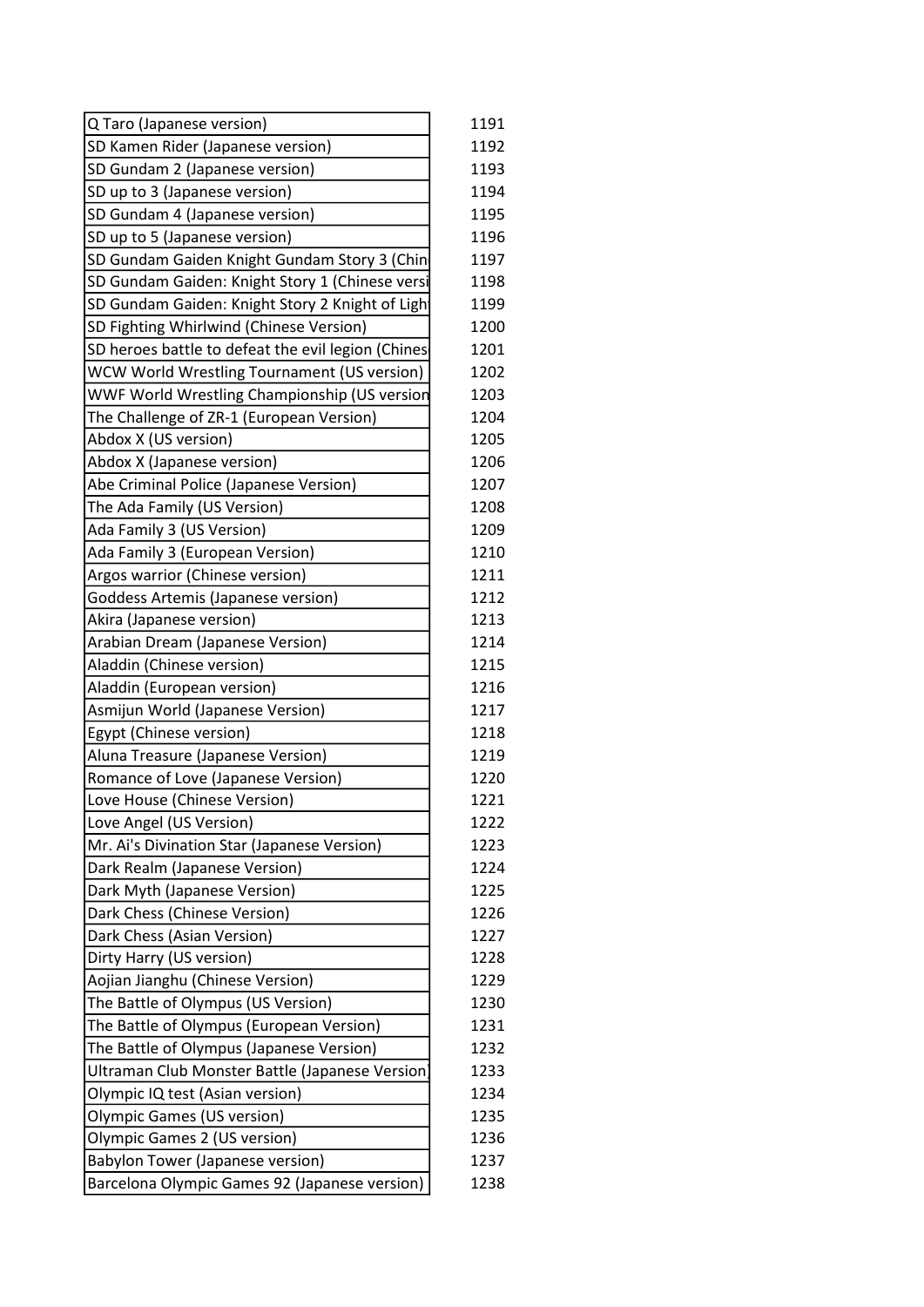| <b>Brazilian Football (Brazil Edition)</b>        | 1239 |
|---------------------------------------------------|------|
| Overlord's Land of Anti-Japanese Will (Chinese Ve | 1240 |
| Seal of the Overlord (Japanese Version)           | 1241 |
| Hyakki Yakou (Japanese version)                   | 1242 |
| Hundred Eyes Giant God (Japanese Version)         | 1243 |
| Hundred World Tale (Japanese Version)             | 1244 |
| Brother Pachin American Dream (Japanese Versid    | 1245 |
| Sister Bai Qing (Japanese Version)                | 1246 |
| Half-cooked hero (Japanese version)               | 1247 |
| Baseball 89-Opening Edition (Japanese Edition)    | 1248 |
| Baseball 90 (Japanese version)                    | 1249 |
| Baseball 91 (Japanese version)                    | 1250 |
| Baseball 92 (Japanese version)                    | 1251 |
| Baseball 93 (Japanese version)                    | 1252 |
| Baseball 94 (Japanese version)                    | 1253 |
| Bao Qingtian (Chinese Version)                    | 1254 |
| Protect Baby (US version)                         | 1255 |
| <b>Bowling Competition (US Version)</b>           | 1256 |
| Defend the City (US Version)                      | 1257 |
| Violent Hockey (US Version)                       | 1258 |
| Runaway Gold Digger (Chinese version)             | 1259 |
| Runaway Gold Digger 2 (Chinese version)           | 1260 |
| Critical Strike Fighter '87 (Japanese Version)    | 1261 |
| Hilarious Three Kingdoms (Chinese Version)        | 1262 |
| Hilarious Four Heavenly Kings (Japanese Version)  | 1263 |
| Fist of the North Star (Japanese Version)         | 1264 |
| Fist of the North Star 2 (Japanese Version)       | 1265 |
| Fist of the North Star 3 (Japanese Version)       | 1266 |
| Fist of the North Star 4 (Japanese Version)       | 1267 |
| Fist of the North Star (US version)               | 1268 |
| Hokkaido (Japanese version)                       | 1269 |
| Polaris (Japanese version)                        | 1270 |
| Kitano Takeshi's Challenge Book (Japanese Versid  | 1271 |
| Shellfish Story (Japanese version)                | 1272 |
| Jumping boy (Japanese version)                    | 1273 |
| Weird Nose (US version)                           | 1274 |
| Bill Elliott: Winston Racing Championship (US Ver | 1275 |
| Bill and Ted's Adventure in the Video Game Worl   | 1276 |
| Must Kill Dojo Break (Japanese Version)           | 1277 |
| Killing Officials (Japanese Version)              | 1278 |
| Batman (US version)                               | 1279 |
| Batman (Japanese version)                         | 1280 |
| Batman (Chinese version)                          | 1281 |
| Batman 2 (Japanese version)                       | 1282 |
| Batman 3 (Japanese version)                       | 1283 |
| Transformers The Mystery of Optimus Prime (US     | 1284 |
| Deformation tank (European version)               | 1285 |
| Deformation Tank (Chinese Version)                | 1286 |
|                                                   |      |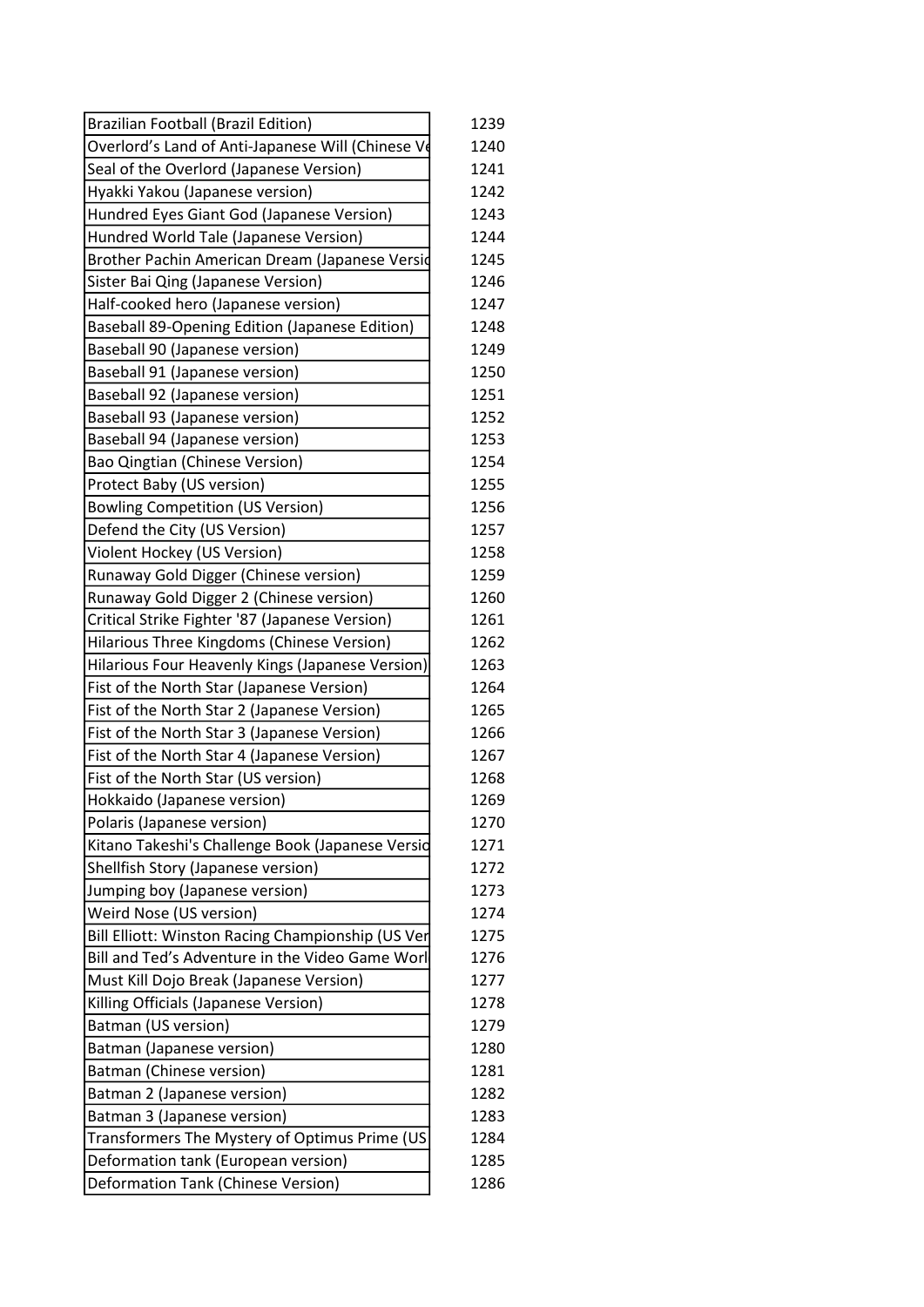| Deformation Fighter (Japanese Version)             | 1287 |
|----------------------------------------------------|------|
| Bingo 75 (European version)                        | 1288 |
| Hockey Cafe (Japanese Version)                     | 1289 |
| Iceberg climber (Chinese version)                  | 1290 |
| Ice hockey (US version)                            | 1291 |
| Ice hockey (European version)                      | 1292 |
| <b>Bingbee (Chinese version)</b>                   | 1293 |
| Bingbee 3 (Chinese version)                        | 1294 |
| Bobo Deer and Flying Mouse (US Version)            | 1295 |
| Prince of Persia (US Version)                      | 1296 |
| Porter Q Wizard (US version)                       | 1297 |
| <b>Fudo Myojin (Japanese Version)</b>              | 1298 |
| Better to go (Japanese version)                    | 1299 |
| Legend of Immortality (US version)                 | 1300 |
| Rainbow Island (US version)                        | 1301 |
| Rainbow Island (European version)                  | 1302 |
| Rainbow Island (Japanese version)                  | 1303 |
| <b>Colored Dinosaurs (US Version)</b>              | 1304 |
| Restaurant battle (Chinese version)                | 1305 |
| The Grey Wolf and the White Deer Genghis Khan      | 1306 |
| The Great Adventure of Cha Cha Wan (Chinese V      | 1307 |
| Chachawan no Ninja (Japanese version)              | 1308 |
| Super Artillery (US version)                       | 1309 |
| Chaos Star Wars (Chinese version)                  | 1310 |
| Chaos Star Wars (Japanese Version)                 | 1311 |
| Super baby (Japanese version)                      | 1312 |
| Super Rich (Chinese Version)                       | 1313 |
| Super Donkey Kong Banana Boat (Chinese Versio      | 1314 |
| Super Castlevania 2 (Japanese version)             | 1315 |
| Super Soul (Chinese Version)                       | 1316 |
| <b>Super Contra (Chinese Version)</b>              | 1317 |
| Super Contra 20 in 1 (US Version)                  | 1318 |
| Super Contra 2 Soul of Kings (English Ver.)        | 1319 |
| Super Contra 3 in 1 (US Version)                   | 1320 |
| Super Contra 6 in 1 (US Version)                   | 1321 |
| Super Contra Full Invincible Version (Chinese Vers | 1322 |
| Super Robot Wars A (Chinese Version)               | 1323 |
| Super Spy Hunter (US Version)                      | 1324 |
| Super Mario (hack version)                         | 1325 |
| Super Mario (Chinese Version)                      | 1326 |
| Super Mario 2 The Lost Level (Japanese Version)    | 1327 |
| Super Mario 2 (English Version)                    | 1328 |
| Super Mario 3 hack (US version)                    | 1329 |
| Super Mario 3 new journey (US version)             | 1330 |
| Super Mario 3 (Japanese version)                   | 1331 |
| Super Mario All Stars (US Version)                 | 1332 |
| Super Mario Bros. Invincible Edition (US Version)  | 1333 |
| Super Mario Bros. (Chinese version)                | 1334 |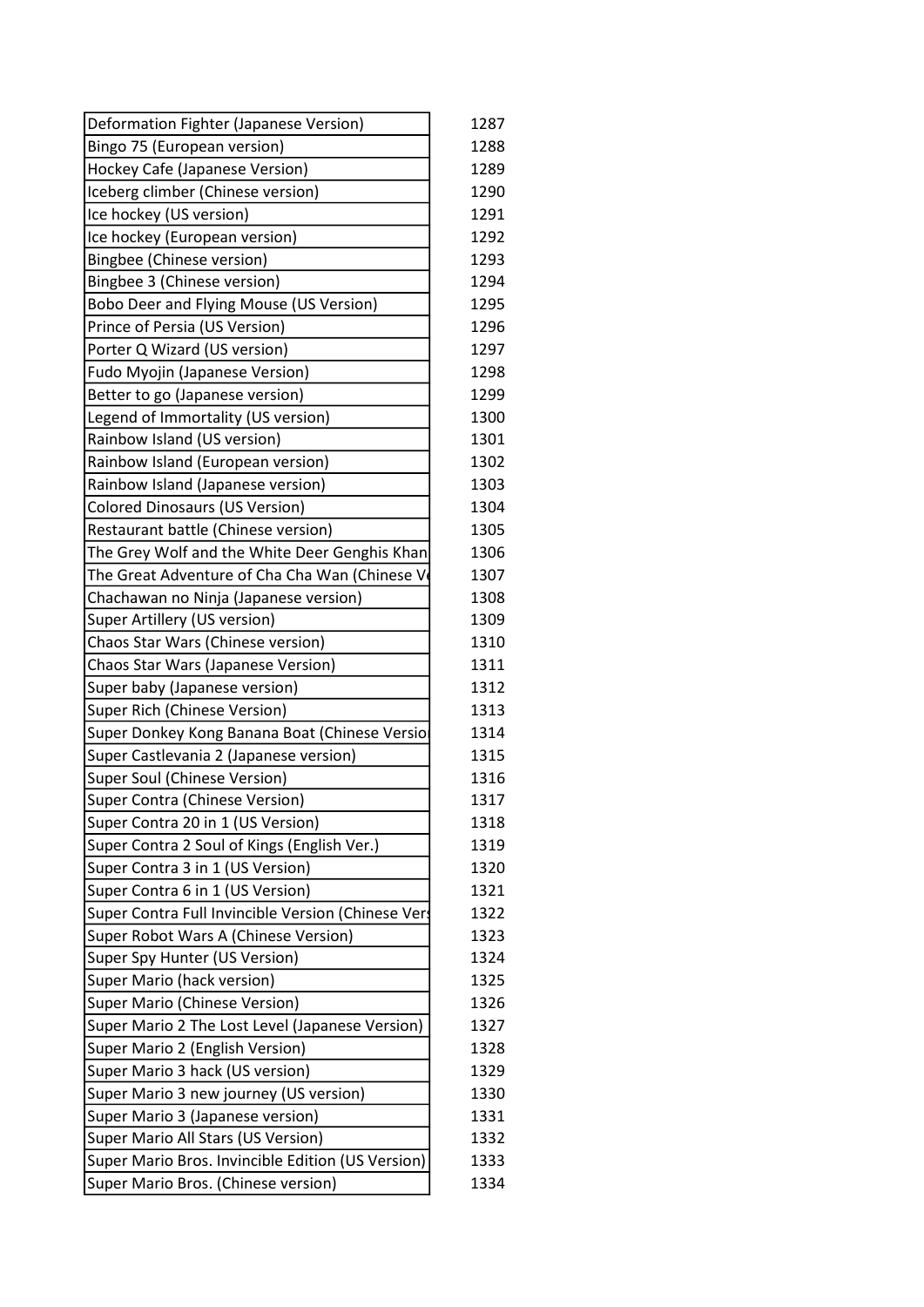| Super Mario Bros. (Japanese version)             | 1335 |
|--------------------------------------------------|------|
| Super Mario Bros. 3 (Chinese version)            | 1336 |
| <b>Super Mario Hardened Edition V6</b>           | 1337 |
| Super Mario Revision XXXX (US version)           | 1338 |
| Super Mario Bros. 2 (Chinese version)            | 1339 |
| Super Sports Competition (Japanese Version)      | 1340 |
| <b>Super Crow Tengu (Japanese Version)</b>       | 1341 |
| Superhero Battle (Chinese Version)               | 1342 |
| Super Battle Soul (Chinese Version)              | 1343 |
| Super Warrior-DAN (Japanese version)             | 1344 |
| Super Chinese Boxing (Japanese Version)          | 1345 |
| Super Chinese Boxing 2 (US Version)              | 1346 |
| Super Chinese Boxing 3 (Japanese Version)        | 1347 |
| Super Warcraft (Chinese version)                 | 1348 |
| Superman Baseball (Japanese version)             | 1349 |
| Superman Diwa (US version)                       | 1350 |
| Superman Wolf Warriors (Japanese Version)        | 1351 |
| Macross (Japanese version)                       | 1352 |
| Supersonic Locomotive Race (Japanese Version)    | 1353 |
| Supersonic Locomotive Race (US Version)          | 1354 |
| Beyond the horizon (Chinese version)             | 1355 |
| Beyond the horizon (Japanese version)            | 1356 |
| Jackie Chan Kicking Hall (Chinese Version)       | 1357 |
| Jackie Chan Kicking Hall 2 (Japanese Version)    | 1358 |
| Jackie Chan's Dragon (Chinese Version)           | 1359 |
| Jackie Chan Dragon Enhanced Edition (Japanese    | 1360 |
| Castle Adventure (Chinese version)               | 1361 |
| City Adventure Baseball Hero (Japanese Version)  | 1362 |
| City Patrol (US Version)                         | 1363 |
| Pacman (Chinese version)                         | 1364 |
| Pacman (European version)                        | 1365 |
| Red Dragon King (Japanese Version)               | 1366 |
| Red Fortress hack (US version)                   | 1367 |
| Red Fortress (Japanese version)                  | 1368 |
| Crimson Fortress EX Version 1                    | 1369 |
| Red Fortress Revised 2016 (US Version)           | 1370 |
| Red Shadow Warrior Invincible Version (US Versid | 1371 |
| Red Shadow Warrior Modified Version (US Versid   | 1372 |
| Red Shadow Warrior (US Version)                  | 1373 |
| Red Shadow Warrior (European Version)            | 1374 |
| Red Shadow Warrior (Japanese Version)            | 1375 |
| Red Shadow Warrior (Chinese Version)             | 1376 |
| Red Shadow Warrior Boss Enhanced Runaway Ed      | 1377 |
| Red Shadow Warrior Blade (Japanese Version)      | 1378 |
| Red Shadow Warrior Two-Person Edition (Japane    | 1379 |
| Okujinoro (Japanese version)                     | 1380 |
| <b>Assault Flying Team (US Version)</b>          | 1381 |
| Break the Fire Net (US Version)                  | 1382 |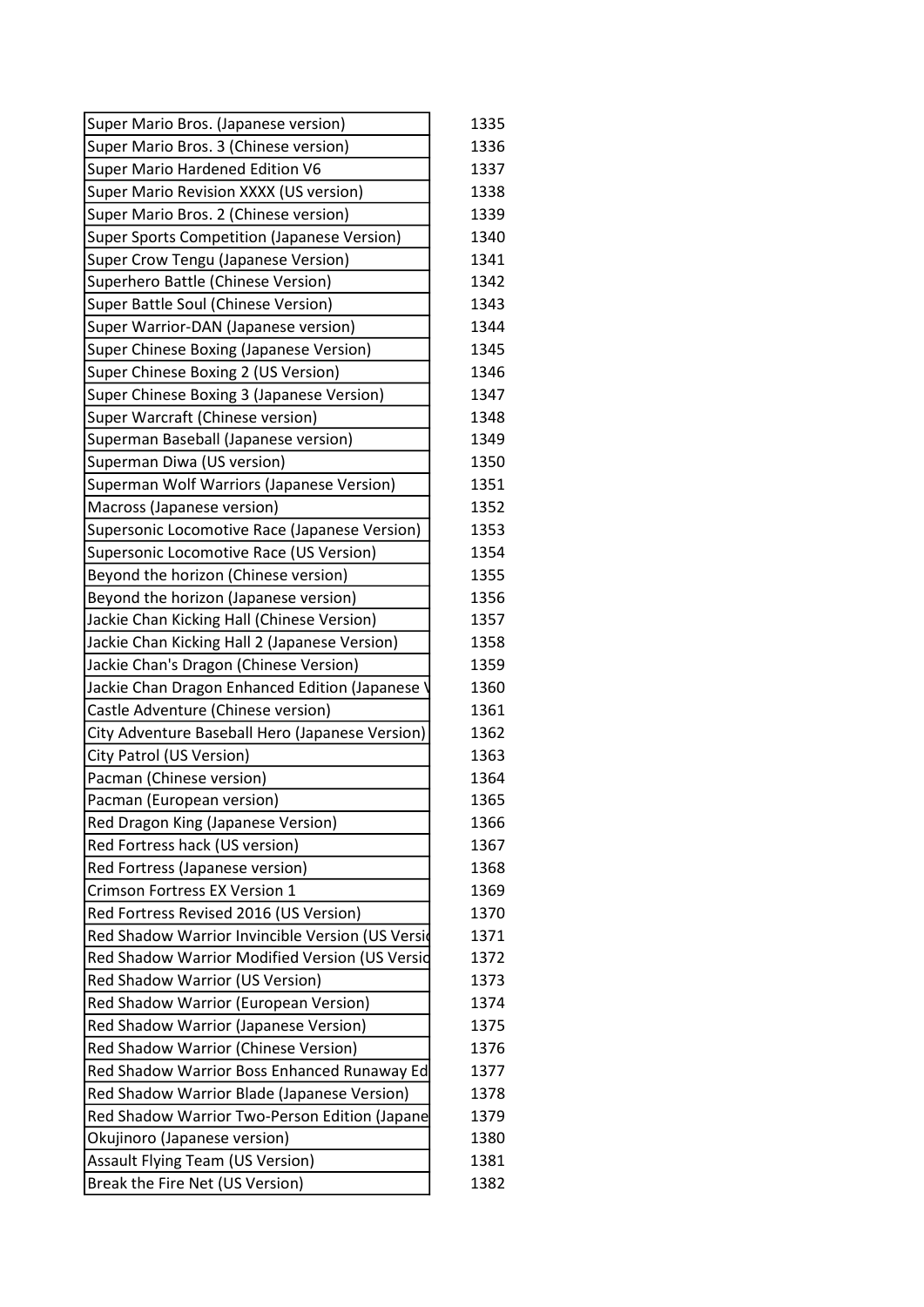| Break the Fire Net 2 (Japanese Version)           | 1383 |
|---------------------------------------------------|------|
| Break Through the Devil (US Version)              | 1384 |
| Pet Jade (Chinese Version)                        | 1385 |
| Pet Red (Chinese Version)                         | 1386 |
| Pet Gundam Senki (Chinese Version)                | 1387 |
| The evolutionary history of pets (Chinese version | 1388 |
| Exodus (US version)                               | 1389 |
| Hoe Big D (Chinese Version)                       | 1390 |
| Chu Han Fengyun (Chinese Version)                 | 1391 |
| Chu Han Contend for Hegemony (Chinese Versior     | 1392 |
| Cat in boots (US version)                         | 1393 |
| Heroes of Genesis (Chinese Version)               | 1394 |
| Sonic the Hedgehog (US version)                   | 1395 |
| Hit the air (Chinese version)                     | 1396 |
| Cheer up (Japanese version)                       | 1397 |
| Cheer up 2 (US version)                           | 1398 |
| Cheer up 2 (Japanese version)                     | 1399 |
| <b>BrickBreaker (Chinese version)</b>             | 1400 |
| <b>Big Nose Primitive (US version)</b>            | 1401 |
| Robber Goemon (Japanese version)                  | 1402 |
| Robber Goemon 2 (Japanese Version)                | 1403 |
| The Story of Goyuemon Goblin: Golden Treasure     | 1404 |
| Robber Goyuemon Gaiden 2 The Treasure of the      | 1405 |
| <b>Great Battle (Japanese Version)</b>            | 1406 |
| Dahua Water Margin (Chinese Version)              | 1407 |
| Journey to the West (Nanjing Technology Chinese   | 1408 |
| <b>Westward Journey (Chinese Version)</b>         | 1409 |
| <b>Bigfoot Truck Rally (US Version)</b>           | 1410 |
| Donkey Kong (Chinese version)                     | 1411 |
| Donkey Kong (World Edition)                       | 1412 |
| Donkey Kong 3 (Chinese version)                   | 1413 |
| Donkey Kong 3 (World Edition)                     | 1414 |
| Donkey Kong Jr (Chinese version)                  | 1415 |
| Donkey Kong Jr (Japanese version)                 | 1416 |
| Donkey Kong Super Edition-Banana Boat (Chinese    | 1417 |
| Great Foreman A Yuanjun (Japanese version)        | 1418 |
| Great Foreman Ayuanjun 2 (Japanese Version)       | 1419 |
| Popeye (Chinese version)                          | 1420 |
| Major League Baseball (Japanese Version)          | 1421 |
| <b>Big Wheel Racing (US Version)</b>              | 1422 |
| <b>Big Wheel Racing (European Version)</b>        | 1423 |
| Big Bee (Chinese version)                         | 1424 |
| Big Bee (US version)                              | 1425 |
| <b>Big Bee (European Version)</b>                 | 1426 |
| <b>Big Bee (Japanese Version)</b>                 | 1427 |
| Grand Sumo (Japanese version)                     | 1428 |
| Big Eye Frog Adventure II (Japanese Version)      | 1429 |
| Big-eyed Frog's Water Bomb Attack (Japanese Ve    | 1430 |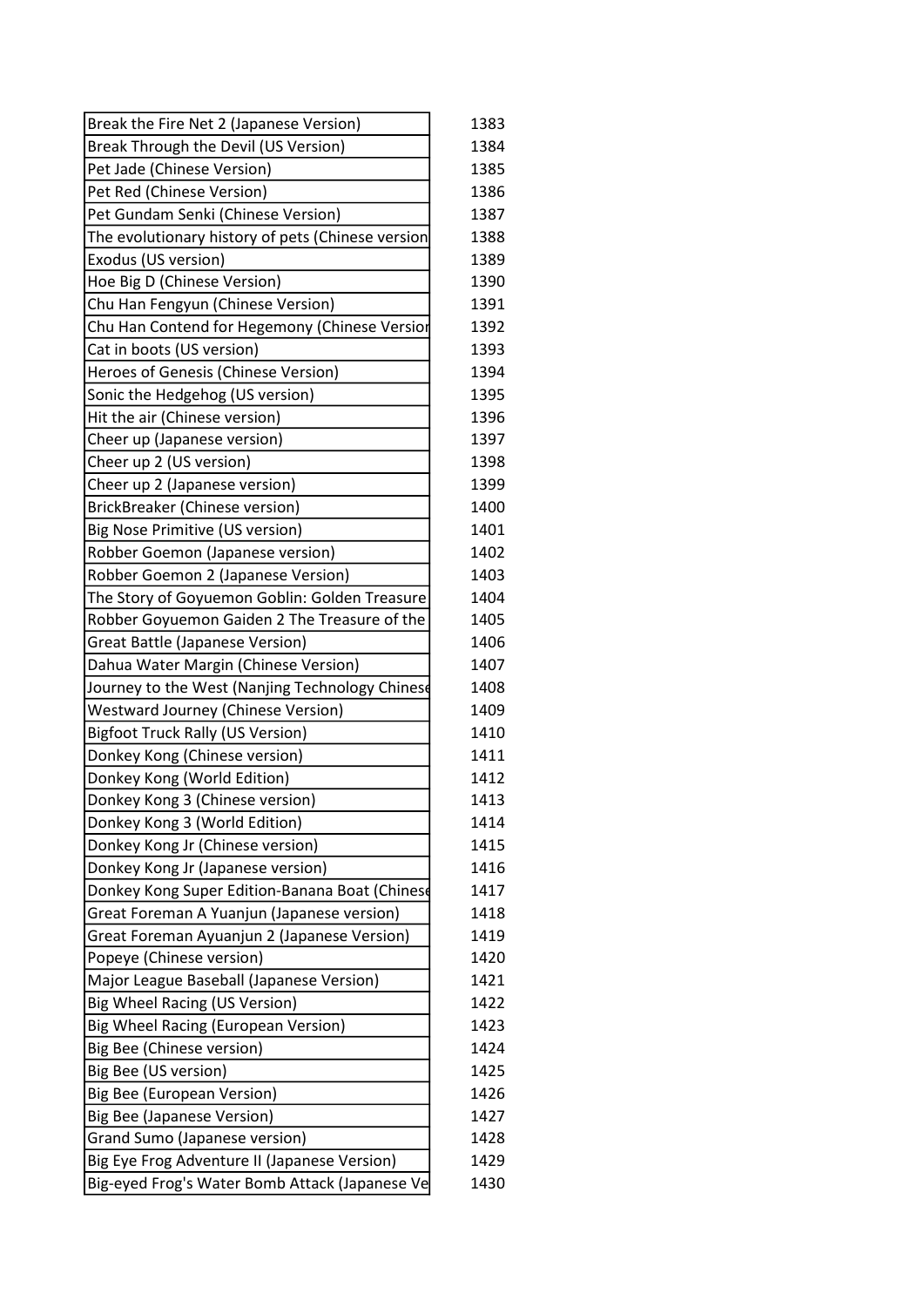| <b>Grand Strategy (Chinese version)</b>          | 1431 |
|--------------------------------------------------|------|
| Toucan Paradise (Japanese version)               | 1432 |
| Catapult (Chinese version)                       | 1433 |
| Pinball (Chinese version)                        | 1434 |
| Missile Tank Shotgun Edition (Japanese version)  | 1435 |
| Missile tank (Chinese version)                   | 1436 |
| Missile Tank (Chinese Version)                   | 1437 |
| Pirates (Chinese version)                        | 1438 |
| Derby Horse Racing (Japanese Version)            | 1439 |
| German Race Horse National Edition (Japanese V   | 1440 |
| Earl Delacla (US Version)                        | 1441 |
| Count Delacla (European version)                 | 1442 |
| Tunnel Warfare (Chinese Version)                 | 1443 |
| Underground operations (Japanese version)        | 1444 |
| Ground Combat 2 (Japanese version)               | 1445 |
| Earth Adventure (US Version)                     | 1446 |
| Earth Adventure (Japanese Version)               | 1447 |
| Dungeon and Magic-Elemental Sword (Japanese      | 1448 |
| Underground Adventure (Japanese Version)         | 1449 |
| Underground Adventure 2 Challenge of the Brave   | 1450 |
| Hell Bliss Pill (US Version)                     | 1451 |
| Hell Bliss Pill (European Version)               | 1452 |
| Hell Bliss Maru (Japanese Version)               | 1453 |
| Hell Warrior (Asian Version)                     | 1454 |
| Dick Trance (US version)                         | 1455 |
| Disney Magic Kingdom (US version)                | 1456 |
| Disney Magic Kingdom (European version)          | 1457 |
| Ditz Egg Fantasy Adventure (US Version)          | 1458 |
| <b>Empire Storm (Chinese Version)</b>            | 1459 |
| Empire Fighter (Chinese version)                 | 1460 |
| Empire Helicopter (Chinese version)              | 1461 |
| The Second Robot War BOBO5 (Chinese Version)     | 1462 |
| The Second Robot War Blue Moon 2 (Chinese Ver    | 1463 |
| The Second Robot War: Dream Flying Away (Chin    | 1464 |
| The Second Robot War Tianya 3 (Chinese Version   | 1465 |
| The Second Robot Wars Stars in Love 2 Simple Ed  | 1466 |
| Robot War II (Chinese version)                   | 1467 |
| The second robot war bobo4 (Chinese version)     | 1468 |
| The second robot war bobo6 (Chinese version)     | 1469 |
| The Second Robot War Bentianya Edition (Chines   | 1470 |
| The Second Robot War Cangyue Star Normal Edit    | 1471 |
| The Second Robot Wars The Soul of Steel (Chines  | 1472 |
| The Second Robot Wars High Difficulty Edition (C | 1473 |
| The Second Robot Wars Difficulty Enhanced Vers   | 1474 |
| The Second Robot War Qianqian Version 3 (Chind   | 1475 |
| The Voice of the Second Robot War                | 1476 |
| The Second Robot War Starry Love (Chinese Vers   | 1477 |
| The Second Robot Wars Starry Love 2 (Chinese V   | 1478 |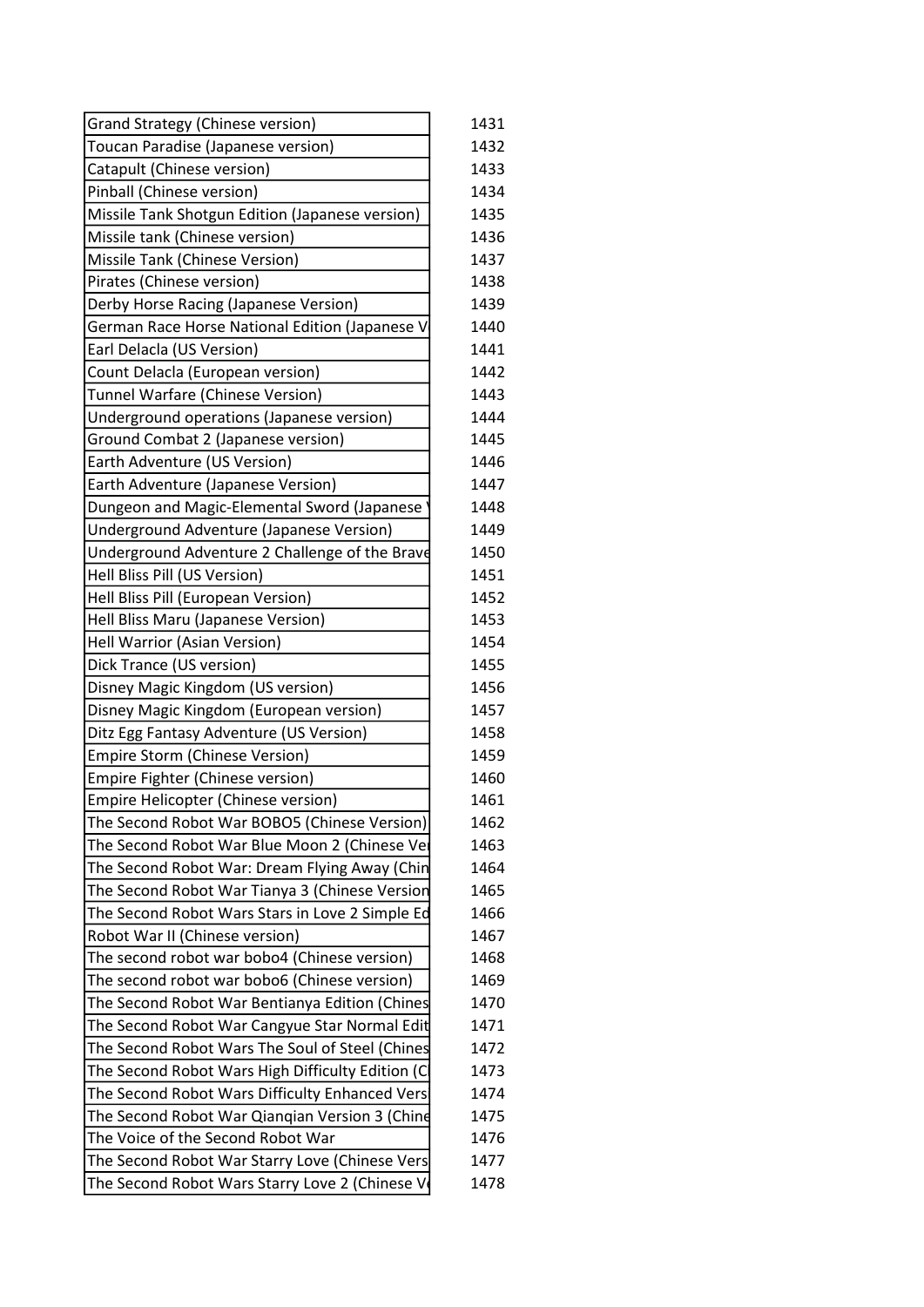| The Second Robot Wars Starry Love 3 (Chinese V   | 1479 |
|--------------------------------------------------|------|
| The Second Robot Wars Starry Love 4 (Chinese V   | 1480 |
| The Second Robot Wars Starry Love 5 (Chinese V   | 1481 |
| The Third Robot War (Chinese Version)            | 1482 |
| The Fourth Robot War (Chinese Version)           | 1483 |
| Dot the box (US version)                         | 1484 |
| <b>Electric Shock Operation (US Version)</b>     | 1485 |
| Electric Shock Operation (Japanese Version)      | 1486 |
| TV Fighter (English Version)                     | 1487 |
| TV Mary (Chinese version)                        | 1488 |
| Elevator War (Japanese Version)                  | 1489 |
| Fishing Taro (Japanese version)                  | 1490 |
| Butterfly change (US version)                    | 1491 |
| <b>Butterfly Change (Asian Version)</b>          | 1492 |
| Oriental Legend: Sealed Island (Chinese Version) | 1493 |
| Oriental legend (Chinese version)                | 1494 |
| Dongfeng (Chinese version)                       | 1495 |
| Dongfeng-Chinese Mahjong (Japanese Version)      | 1496 |
| Fifty-three Tokaido (Japanese version)           | 1497 |
| The club pushes down Mahjong (Japanese versior   | 1498 |
| History of the Eastern Zhou Dynasty (Chinese ver | 1499 |
| Brainstorm 2-Chinese and English (Chinese versio | 1500 |
| Fighting Man Demon Realm (Japanese Version)      | 1501 |
| Fighting Man Demon World 2 (Japanese Version)    | 1502 |
| Fighter's Elegy (Chinese Version)                | 1503 |
| Fighting Wisdom Platter (Chinese Version)        | 1504 |
| Cyclops Authentic (Japanese Version)             | 1505 |
| <b>Gambling Street (Japanese version)</b>        | 1506 |
| Casino Kid (US Version)                          | 1507 |
| Casino Kid 2 (US Version)                        | 1508 |
| God of Gamblers (Chinese version)                | 1509 |
| Dude's Attitude (US Version)                     | 1510 |
| Doruja Gata (Japanese Version)                   | 1511 |
| Doraemon Super Time Adventure Revised Versio     | 1512 |
| Doraemon Super Time Adventure (Chinese Versid    | 1513 |
| Doraemon (Chinese version)                       | 1514 |
| Doraemon (Japanese version)                      | 1515 |
| Tetris (Chinese version)                         | 1516 |
| Castlevania (Japanese version)                   | 1517 |
| Castlevania (Chinese Version)                    | 1518 |
| Castlevania 2 Simon's Quest (US Version)         | 1519 |
| Castlevania 2 (Chinese version)                  | 1520 |
| Castlevania 2 (Chinese version)                  | 1521 |
| Castlevania 3 (US version)                       | 1522 |
| Castlevania Legend (Japanese Version)            | 1523 |
| Castlevania map modified version (US version)    | 1524 |
| Castlevania Special Edition (US Version)         | 1525 |
| Castlevania: The Legend of Prince (Japanese Vers | 1526 |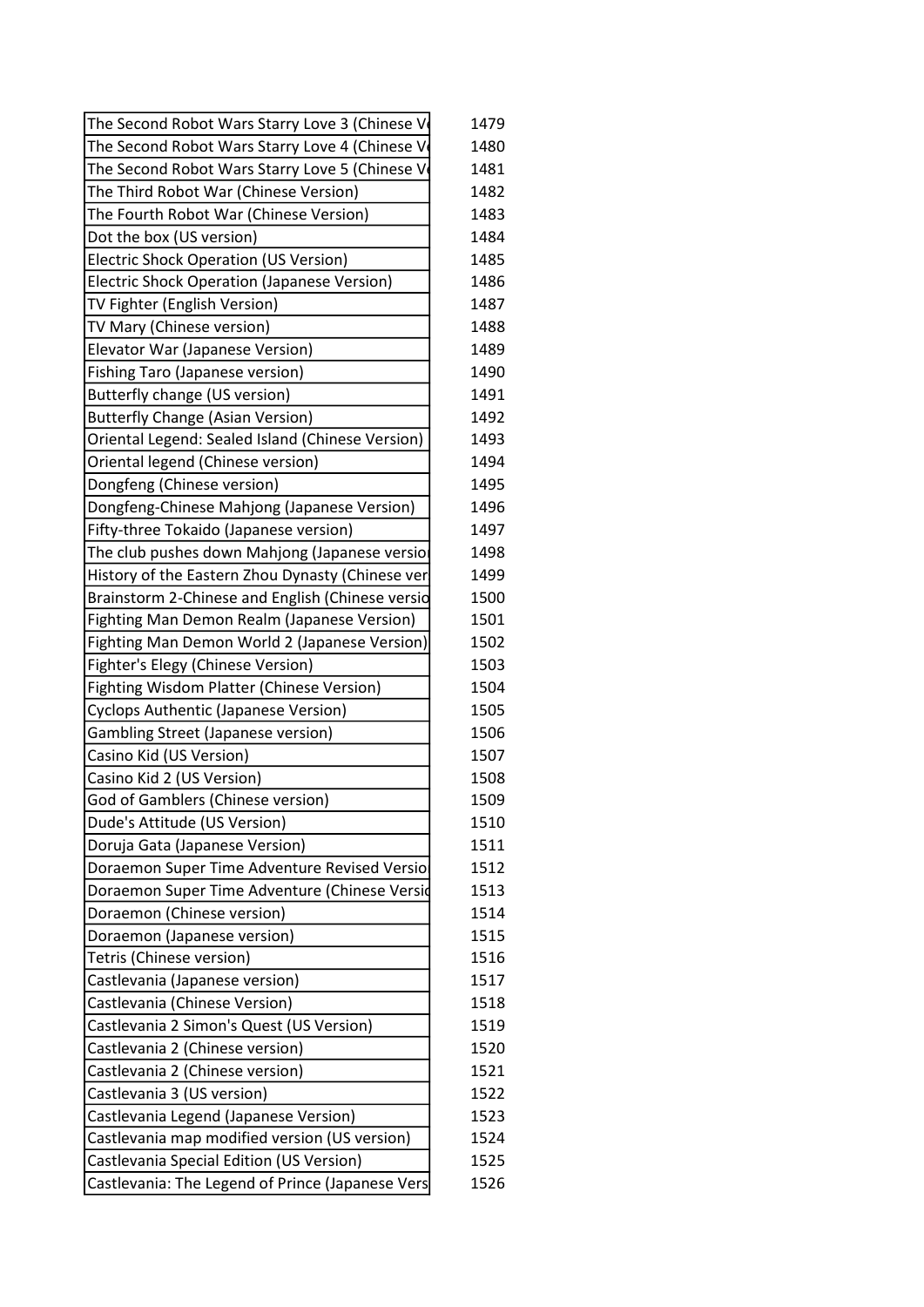| Demon Lord-Adventure in the Demon World (Jap      | 1527         |
|---------------------------------------------------|--------------|
| Devil Man (Japanese Version)                      | 1528         |
| Devil Hospitality (Japanese Version)              | 1529         |
| Demon Sword (Chinese Version)                     | 1530         |
| Mr. Crocodile (US version)                        | 1531         |
| Mr. Crocodile (Japanese version)                  | 1532         |
| Ferrari Racing (US Version)                       | 1533         |
| Ferrari racing (European version)                 | 1534         |
| Ferrari racing (Japanese version)                 | 1535         |
| Pharaoh (Chinese version)                         | 1536         |
| Faria (Japanese version)                          | 1537         |
| Faria-Mysterious World (US Version)               | 1538         |
| Tomato Killer Attack (US version)                 | 1539         |
| Tomato Killer Attack (European Version)           | 1540         |
| Flip puzzle (US version)                          | 1541         |
| Cube World (Japanese version)                     | 1542         |
| Defender 2 (US version)                           | 1543         |
| Imitation of Devil (Japanese Version)             | 1544         |
| Flying Dragon Fist Upanishad Book (Japanese Ver   | 1545         |
| Flying Dragon Fist (US Version)                   | 1546         |
| Flying Dragon Fist (Japanese Version)             | 1547         |
| Fist of Flying Dragon 2 (Japanese Version)        | 1548         |
| Fist of Flying Dragon 3 (Japanese Version)        | 1549         |
| Flying Dragon Fist 4 (US Version)                 | 1550         |
| Trapeze Warrior (Chinese Version)                 | 1551         |
| Flying God of War (US version)                    | 1552         |
| Felix Cat (US Version)                            | 1553         |
| Felix Cat (European Version)                      | 1554         |
| Angry Birds Copycat Edition (Asian Version)       | 1555         |
| Angry Birds (Chinese version)                     | 1556         |
| Angry Birds 2 (Chinese Version)                   | 1557         |
| Wind and Cloud (Chinese Version)                  |              |
| Fengshen Bang Fengming Qishan (Chinese Versio     | 1558<br>1559 |
|                                                   | 1560         |
| Fengshen Bang: Fu Mo Third Prince (Chinese Vers   |              |
| Fengshen Bang (Chinese Version)                   | 1561         |
| Crazy Grand Racing (Japanese Version)             | 1562         |
| Crazy Stone (US version)                          | 1563         |
| Fortune Boy (Japanese Version)                    | 1564         |
| Axe (US version)                                  | 1565         |
| Axe (European version)                            | 1566         |
| <b>Resurrection Night (US version)</b>            | 1567         |
| <b>Gundam The Great Fight (Japanese Version)</b>  | 1568         |
| Golf (US version)                                 | 1569         |
| Golf (European version)                           | 1570         |
| Golf (Japanese version)                           | 1571         |
| Golf Open (Japanese version)                      | 1572         |
| Golf Championship (Japanese version)              | 1573         |
| Takahashi Celebrity's Adventure Island (US Versid | 1574         |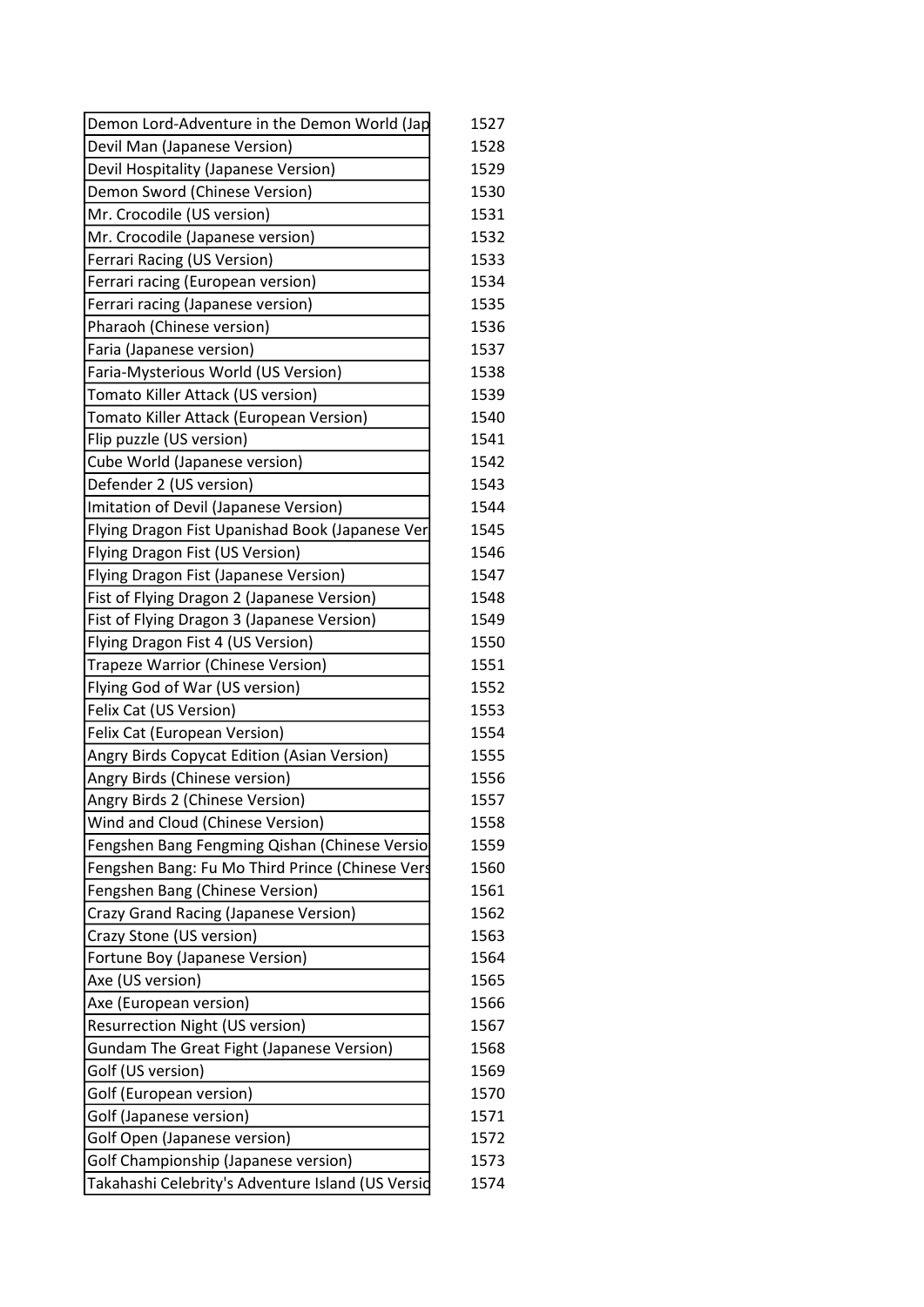| Takahashi's Adventure Island 2 (US version)       | 1575 |
|---------------------------------------------------|------|
| Takahashi's Adventure Island 3 (US version)       | 1576 |
| Takahashi's Adventure Island 4 (Japanese Version  | 1577 |
| Takahashi's Adventure Island 4 (Chinese Version)  | 1578 |
| Takahashi Celebrity Adventure Island 2 (Japanese  | 1579 |
| Takahashi Celebrity Adventure Island 3 (Japanese  | 1580 |
| Highway racing (Japanese version)                 | 1581 |
| Drag racing (European version)                    | 1582 |
| The Legend of Bliss for College Students (Japanes | 1583 |
| Goblin Imp (US Version)                           | 1584 |
| Godzilla: Monster Showdown (US Version)           | 1585 |
| <b>Biography of Columbus (Japanese Version)</b>   | 1586 |
| <b>Biography of Columbus (Chinese Version)</b>    | 1587 |
| Godzilla (Japanese version)                       | 1588 |
| Godzilla 2 (US version)                           | 1589 |
| <b>Fighting Hero (Asian Version)</b>              | 1590 |
| Fighting Hero III (Asian Version)                 | 1591 |
| Grantia (Chinese version)                         | 1592 |
| Groo to KO Boxing (US Version)                    | 1593 |
| Groo to KO Boxing (European Version)              | 1594 |
| Road racing (Chinese version)                     | 1595 |
| Highway Star (Chinese version)                    | 1596 |
| Highway Star 2 (Chinese version)                  | 1597 |
| Highway Pursuit 16TURBO (US Version)              | 1598 |
| Kung Fu (Chinese version)                         | 1599 |
| Kung Fu Cat Party (Japanese Version)              | 1600 |
| Attack Animal Academy (Japanese Version)          | 1601 |
| The Lonely Warrior Planet Martial Law (US Versid  | 1602 |
| Ancient Prophecy (Japanese Version)               | 1603 |
| Guria (Japanese version)                          | 1604 |
| Tomb Raider (Chinese version)                     | 1605 |
| Monster Party (US version)                        | 1606 |
| Monster Maker 1 (Chinese version)                 | 1607 |
| The Adventures of the Strange Duck (US Version)   | 1608 |
| The Adventures of the Strange Duck (European V    | 1609 |
| Champion Collection (Australian Version)          | 1610 |
| God of Light (Chinese Version)                    | 1611 |
| <b>Glorious Holy War (Japanese Version)</b>       | 1612 |
| Myth of Light-Partina's Mirror (European Version  | 1613 |
| The Myth of Light The Legend of Angel Island (Ch  | 1614 |
| <b>Ghost World (Japanese Version)</b>             | 1615 |
| <b>Ghosts and Ghosts Wars (Japanese Version)</b>  | 1616 |
| Onitaro II-Challenge of the Yokai Legion (Japanes | 1617 |
| Onitaro-Youkai Daimokai (Japanese Version)        | 1618 |
| Rolling Ball Fight (Japanese Version)             | 1619 |
| Chess Master (US version)                         | 1620 |
| <b>Chess Master (European Version)</b>            | 1621 |
| King Knight (Japanese version)                    | 1622 |
|                                                   |      |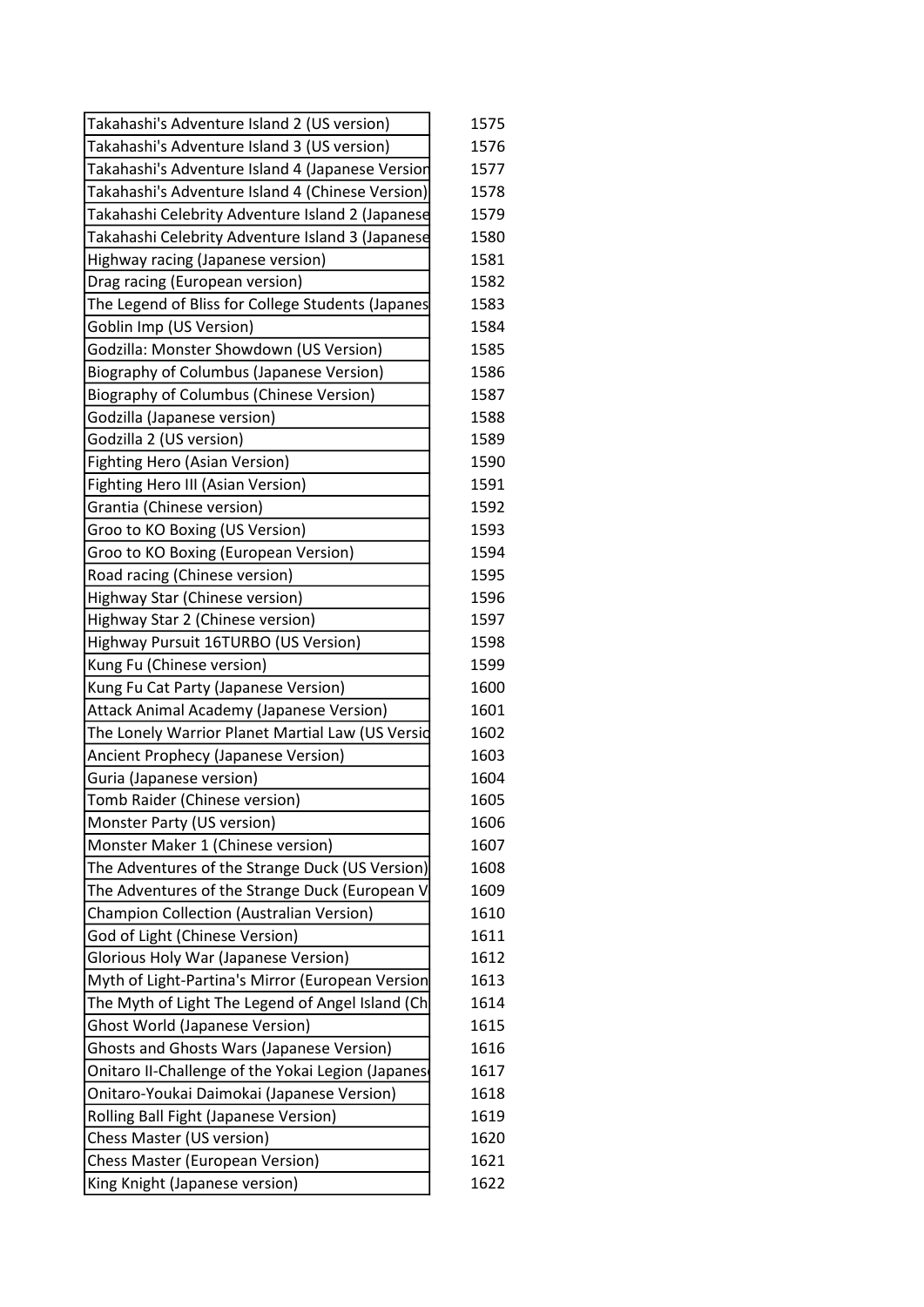| Hudson Eagle (European Version)                 | 1623 |
|-------------------------------------------------|------|
| The Legend of Harry (Chinese Version)           | 1624 |
| Children's Adventure (Japanese Version)         | 1625 |
| The Great Adventure of Poseidon (US Version)    | 1626 |
| Save the Beauty on the Beach (US Version)       | 1627 |
| Pest Terminator (US version)                    | 1628 |
| Hamburger (Chinese version)                     | 1629 |
| <b>Burger Times (US version)</b>                | 1630 |
| Han Liu Bang (Chinese Version)                  | 1631 |
| Little Aviation Hero (Japanese Version)         | 1632 |
| Hollywood Plaza (US version)                    | 1633 |
| Metal Gear Solid (US version)                   | 1634 |
| Metal Gear Solid (European Version)             | 1635 |
| Metal Gear Solid (Japanese version)             | 1636 |
| Metal Gear Solid (Chinese version)              | 1637 |
| Metal Gear Solid 2 (US version)                 | 1638 |
| The Glory of Hercules (Japanese Version)        | 1639 |
| Glory of Hercules 2 (Japanese Version)          | 1640 |
| Dark Shadows (US version)                       | 1641 |
| Dark Gu (Chinese Version)                       | 1642 |
| <b>Black Bath (US version)</b>                  | 1643 |
| Black Bath 2 (Japanese Version)                 | 1644 |
| Othello (Chinese version)                       | 1645 |
| Hacker (Chinese version)                        | 1646 |
| <b>Black Friday (US version)</b>                | 1647 |
| Boom Sky Supreme (Chinese Version)              | 1648 |
| Bombing Superman (Chinese version)              | 1649 |
| Bombing Superman II (Chinese version)           | 1650 |
| Red Scarf Special Attack Team (Chinese version) | 1651 |
| Red Scarf Special Attack Team (Chinese Version) | 1652 |
| Dream of Red Mansions (Chinese Version)         | 1653 |
| Red hat and green leather (Japanese version)    | 1654 |
| Calabash King Kong (Chinese Version)            | 1655 |
| Confused Egg (US Version)                       | 1656 |
| Die Hard (US Version)                           | 1657 |
| Die Hard (European Version)                     | 1658 |
| Die Hard (Japanese Version)                     | 1659 |
| <b>Courageous Calculations (US Version)</b>     | 1660 |
| Humen Gunsmoke (Chinese Version)                | 1661 |
| Action Tiger Den (Chinese version)              | 1662 |
| Fancy Nine Balls (Chinese Version)              | 1663 |
| Flower Star Street (Japanese Version)           | 1664 |
| Ski (US version)                                | 1665 |
| <b>Bad News Baseball (US version)</b>           | 1666 |
| Happy House (US Version)                        | 1667 |
| Fantasy World Record (Chinese Version)          | 1668 |
| Fantasy Wonderland Three Generations: Dark Vis  | 1669 |
| Fantasy Space II (Japanese Version)             | 1670 |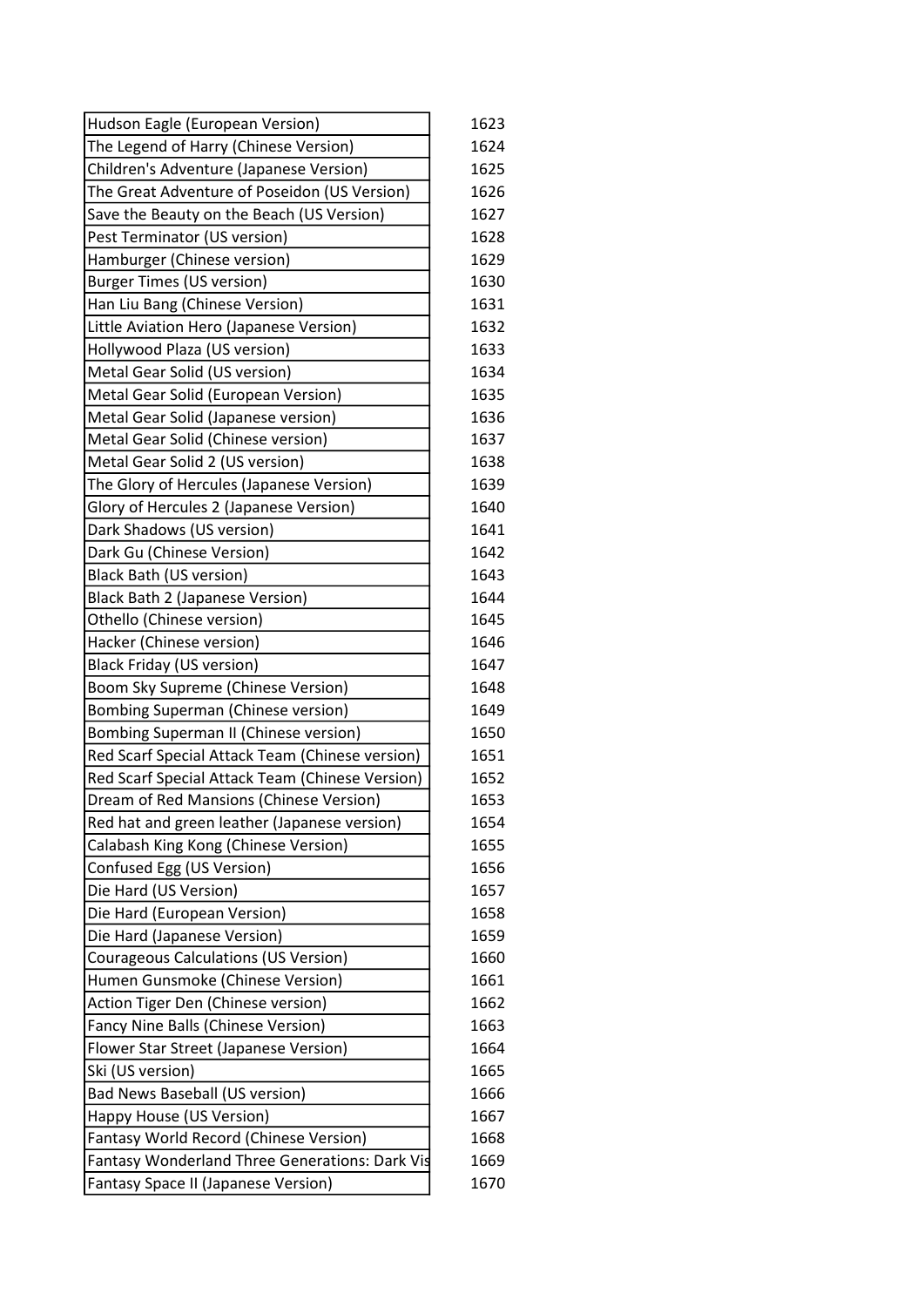| Phantom Hero (US Version)                            | 1671 |
|------------------------------------------------------|------|
| Red Dead Redemption (Japanese Version)               | 1672 |
| Red Dead Redemption (Chinese Version)                | 1673 |
| Royal Racing (Japanese Version)                      | 1674 |
| The Yellow Emperor and the Battle of Zhuolu          | 1675 |
| Yellow Emperor (Asian Version)                       | 1676 |
| Yellow Emperor (Chinese Version)                     | 1677 |
| Huang Feihong (Chinese version)                      | 1678 |
| Golden Sun (Chinese Version)                         | 1679 |
| <b>Golden Eagle Sword (Asian Version)</b>            | 1680 |
| Back to the future (US version)                      | 1681 |
| Back to the future 2&3 (US version)                  | 1682 |
| Destruction Machine (US version)                     | 1683 |
| God of Destruction (Chinese Version)                 | 1684 |
| Contra hack (US version)                             | 1685 |
| Contra Kestrel's Revenge (US Version)                | 1686 |
| Contra Robot Version (US Version)                    | 1687 |
| Contra (hack version)                                | 1688 |
| Contra (Japanese version)                            | 1689 |
| Contra (Chinese Version)                             | 1690 |
| Contra 12 in 1 (US Version)                          | 1691 |
| Contra X (Chinese version)                           | 1692 |
| Contra Climbing Enhanced Edition (English Versio     | 1693 |
| Contra Revised 2016 (US Version)                     | 1694 |
| Contra Desperate Escape (US Version)                 | 1695 |
| Contra power hack (Chinese version)                  | 1696 |
| Contra power (Chinese version)                       | 1697 |
| Contra-Power (US Version)                            | 1698 |
| Contra Rumors Dreaming HACK (Chinese Version)        | 1699 |
| Contra: Extreme Freeze (English Version)             | 1700 |
| Contra: It's a Man, Just Break Out (English Versio   | 1701 |
| Contra is a man, just insist for 100 seconds (Englis | 1702 |
| Contra is a man to solve all enemies (English vers   | 1703 |
| Contra: Death Island (US Version)                    | 1704 |
| Contra: Eight Levels of True Underwater (English     | 1705 |
| Chaos World (Japanese Version)                       | 1706 |
| <b>Rocket Car-Super Truck (English Version)</b>      | 1707 |
| Rocket Speed (Chinese version)                       | 1708 |
| Fire Dragon (Chinese version)                        | 1709 |
| Artillery DEC (Japanese version)                     | 1710 |
| The Martian Underground Expedition (Japanese         | 1711 |
| Flame Bucket Pinball (Japanese Version)              | 1712 |
| Flame Fighting Pinball 2 (Japanese Version)          | 1713 |
| Flame Emblem Gaiden Sofia Resurrection (Chines       | 1714 |
| Fire Emblem Restored Version (Chinese Version)       | 1715 |
| Naruto (Chinese version)                             | 1716 |
| Fire Bird-Phoenix Chapter (Japanese Version)         | 1717 |
| Mobile Suit Gundam Z (US Version)                    | 1718 |
|                                                      |      |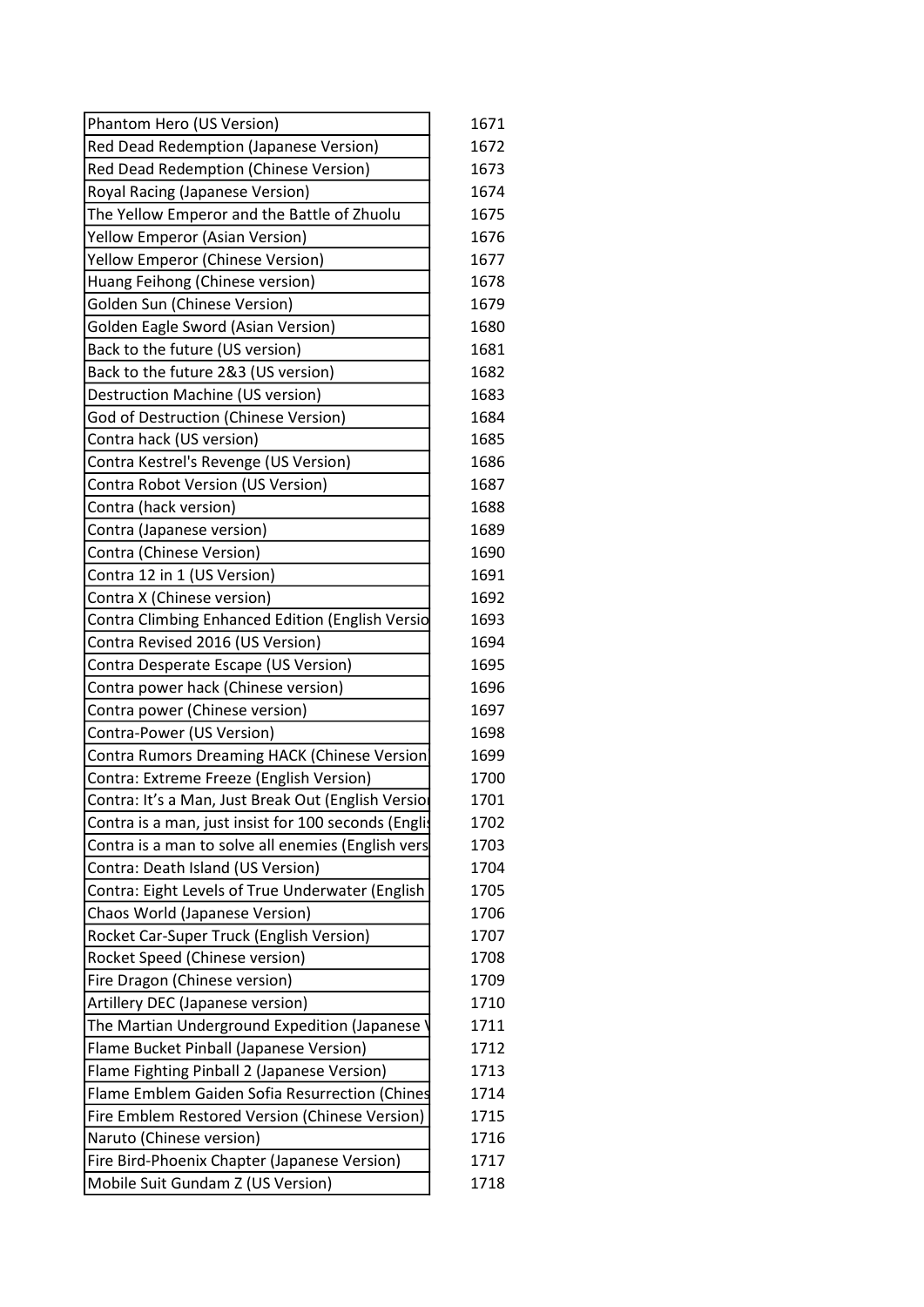| Mecha Warrior (Chinese Version)                  | 1719 |
|--------------------------------------------------|------|
| Mecha Warrior 3 (Chinese Version)                | 1720 |
| Doraemon (Chinese version)                       | 1721 |
| Doraemon Doraemon (Chinese Version)              | 1722 |
| Doraemon Tinkerbell Adventure RPG (Japanese V    | 1723 |
| Robot Wars: Blue Moon Edition: Legend of Splitti | 1724 |
| Robot Demon (US Version)                         | 1725 |
| Robot Warrior (US version)                       | 1726 |
| Robot Wars (Chinese version)                     | 1727 |
| Robocop (US version)                             | 1728 |
| Robocop (Japanese version)                       | 1729 |
| Robocop 2 (US version)                           | 1730 |
| Robocop 3 (US version)                           | 1731 |
| Robocop vs. Terminator (US version)              | 1732 |
| The Adventure of Egg Dez (US Version)            | 1733 |
| The Enmity of Monte Cristo (Chinese Version)     | 1734 |
| Fighting TECMO Baseball (Japanese version)       | 1735 |
| The Legend of Fighting Souls (Japanese Version)  | 1736 |
| Fighting Saint Warrior (Chinese version)         | 1737 |
| Fierce Fighting Saint Warrior (Japanese Version) | 1738 |
| <b>Fighting Saint Warrior (Chinese Version)</b>  | 1739 |
| Fighting 4WD (Japanese version)                  | 1740 |
| Tortoise Fight (Chinese version)                 | 1741 |
| Tortoise Fight (US version)                      | 1742 |
| Geeky Turtle Ninja Legend (Japanese Version)     | 1743 |
| Jimmy (European version)                         | 1744 |
| Jimmy Keno Professional Tennis (US Version)      | 1745 |
| Jimmy Keno Professional Tennis (European Versid  | 1746 |
| Jimmy HACK Invincible Edition (Japanese Version) | 1747 |
| Jimmy (Japanese version)                         | 1748 |
| Garfield's Week (US version)                     | 1749 |
| Garfield's Week (Chinese version)                | 1750 |
| Ghanaian fighter                                 | 1751 |
| Cardiff Heaven and Hell (Japanese version)       | 1752 |
| California Raisins-Escape the Grape (US Version) | 1753 |
| California Game (European Version)               | 1754 |
| <b>Family Cube (Japanese Version)</b>            | 1755 |
| Family Boxing Match (Japanese Version)           | 1756 |
| Family racing (Japanese version)                 | 1757 |
| <b>Family Tennis (Japanese Version)</b>          | 1758 |
| Jiadi Gaiden (Chinese version)                   | 1759 |
| Jiadi Gaiden (US Version)                        | 1760 |
| Jiadi Gaiden (Japanese Version)                  | 1761 |
| Jiadi Gaiden (Chinese Version)                   | 1762 |
| A Wind and Cloud (Chinese Version)               | 1763 |
| Legend of Ankylosaurus (Japanese Version)        | 1764 |
| Masked Rider Club (Japanese version)             | 1765 |
| Masked Ninja Chi Ying (Chinese version)          | 1766 |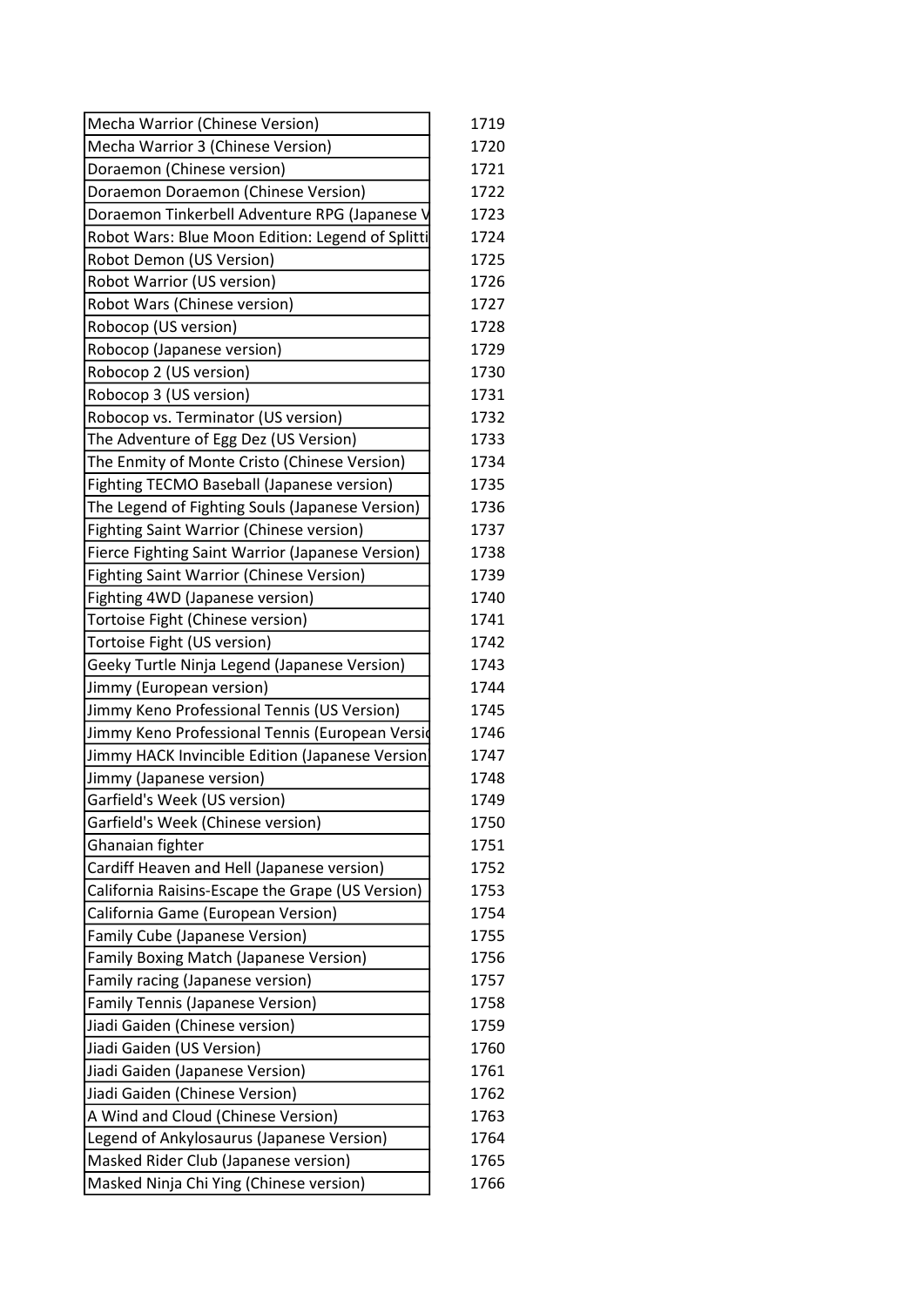| Masked Ninja-Red Shadow (Japanese Version)         | 1767 |
|----------------------------------------------------|------|
| Masked Ninja-Hanamaru (Japanese version)           | 1768 |
| Spy detective (US version)                         | 1769 |
| Sword King (Chinese version)                       | 1770 |
| Swordsman Love (Chinese version Nanjing Techn      | 1771 |
| Secrets of Shogi (Japanese Version)                | 1772 |
| Zombie Kid II (Japanese Version)                   | 1773 |
| Slot Cube (Japanese Version)                       | 1774 |
| Street Fighter 3 (Chinese version)                 | 1775 |
| Street Fighter 2 Revision (US Version)             | 1776 |
| Street Fighter 2 (US version)                      | 1777 |
| Street Police (Japanese version)                   | 1778 |
| Street Basketball (European Version)               | 1779 |
| Street Fighter 2010 (US Version)                   | 1780 |
| Hijacking a flight (US version)                    | 1781 |
| Jackson Baseball (US Version)                      | 1782 |
| The Adventures of Jetson (US Version)              | 1783 |
| The Adventures of Jetson (European Version)        | 1784 |
| The Adventures of Jetson (Japanese Version)        | 1785 |
| Hostage Rescue (Japanese Version)                  | 1786 |
| King Kong II-Iron Fist of Ten Thousand Anger (Jap  | 1787 |
| Gold Mario (Japanese version)                      | 1788 |
| Money Game 2 (Japanese Version)                    | 1789 |
| <b>Golden Song KTV (Chinese Version)</b>           | 1790 |
| Metal armor (US version)                           | 1791 |
| Metal armor (Japanese version)                     | 1792 |
| The Legend of Jin Yong's Heroes: Book and Sword    | 1793 |
| Muscle Man (Chinese version)                       | 1794 |
| Muscle Man Wrestling Competition (Chinese vers     | 1795 |
| Classic concentration camp (US version)            | 1796 |
| The New Story of Jing Ke (Chinese Version)         | 1797 |
| Amazing new record of passion (perfect Chinese     | 1798 |
| <b>Elf Boy (Japanese Version)</b>                  | 1799 |
| Spiritual War (US Version)                         | 1800 |
| Shugoro Izaki's Horse Racing Must-Sell Learning (  | 1801 |
| <b>Mirror Flower</b>                               | 1802 |
| Ultimate Baseball '88 (Japanese Version)           | 1803 |
| Ultimate Baseball 3 (Japanese Version)             | 1804 |
| Ultimate Baseball Heisei First Year Edition (Japan | 1805 |
| Ultimate Tiger (Japanese Version)                  | 1806 |
| 1997 Hong Kong-Beijing Rally Car (Chinese Versio   | 1807 |
| Fire Fighting Hero (Chinese version)               | 1808 |
| Fire Hero (Japanese version)                       | 1809 |
| Rescue mission (US version)                        | 1810 |
| Savior (Japanese version)                          | 1811 |
| Rescue helicopter (Japanese version)               | 1812 |
| Sniper 13-Chapter Two (US Version)                 | 1813 |
| Sniper 13-Chapter Two (Japanese Version)           | 1814 |
|                                                    |      |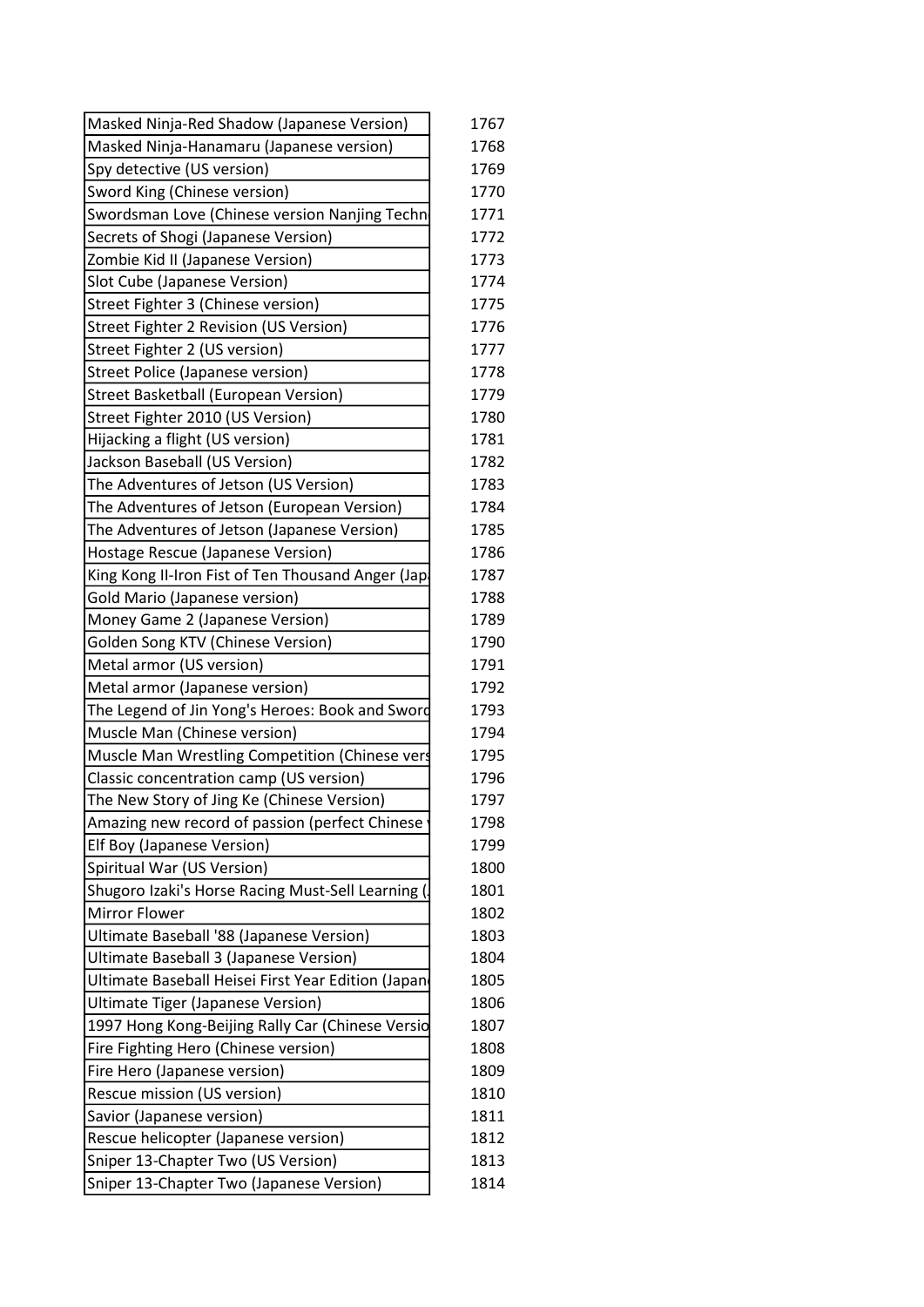| Sniper Twilight of the 13 Gods (US Version)        | 1815 |
|----------------------------------------------------|------|
| Sniper 13-Twilight of the Gods (Japanese version)  | 1816 |
| Decisive Battle at Mount Fuji (Japanese Version)   | 1817 |
| Peerless Twins (Chinese Version)                   | 1818 |
| Peerless Heroes (Chinese version)                  | 1819 |
| Unparalleled Heroes (US version)                   | 1820 |
| Military Shogi (Japanese version)                  | 1821 |
| Karaoke Backing Tape I (Japanese Version)          | 1822 |
| Karaoke Studio (Japanese Version)                  | 1823 |
| Kanoff (US version)                                | 1824 |
| Kanoff (Japanese version)                          | 1825 |
| Hello Kitty Balloon World (Japanese Version)       | 1826 |
| Hello Kitty World (Japanese Version)               | 1827 |
| <b>Fitness Dance King (Chinese Version)</b>        | 1828 |
| Konami World (Japanese Version)                    | 1829 |
| Konami World 2 (Japanese Version)                  | 1830 |
| Conan (US version)                                 | 1831 |
| Konami World (Chinese version)                     | 1832 |
| Frankenstein (US version)                          | 1833 |
| Cute boy (Asian version)                           | 1834 |
| Cute boy (Chinese version)                         | 1835 |
| Kelu Adventure World Unlimited Life Edition (US    | 1836 |
| Kelu Adventure World (US Version)                  | 1837 |
| Komi Boy (Chinese Version)                         | 1838 |
| Kristas (US version)                               | 1839 |
| Space Fortress (US version)                        | 1840 |
| Space Fortress (European version)                  | 1841 |
| Space Fortress (Japanese version)                  | 1842 |
| Karate Championship (US version)                   | 1843 |
| Sky Contra (Chinese Version)                       | 1844 |
| Dinosaur Team (Japanese Version)                   | 1845 |
| Dinosaur Team Invincible Edition (Japanese Versi   | 1846 |
| Pokemon Gold (Chinese Version)                     | 1847 |
| Pokemon Crystal (Chinese Version)                  | 1848 |
| The Devil in the Pocket (Chinese Version)          | 1849 |
| Pokemon Diamond (Chinese Version)                  | 1850 |
| Pokemon Red (Chinese Version)                      | 1851 |
| Pokemon Gold (Chinese Version)                     | 1852 |
| Pokemon 4 in 1 (Chinese Version)                   | 1853 |
| Kombat 4 (Chinese Ver.)                            | 1854 |
| Kombat Contra (US Version)                         | 1855 |
| Quick hit the whirlwind (US version)               | 1856 |
| Quick hit the whirlwind (Japanese version)         | 1857 |
| Tornado 3 (Chinese version)                        | 1858 |
| Fighting Bricks 2 (Japanese Version)               | 1859 |
| Quick Jie Yang Gun (Japanese Version)              | 1860 |
| Quick Jie Yang Gun Pill 2 Adventure in Tranquility | 1861 |
| Kuaijie Yanggunmaru 2 Adventure in the Land of     | 1862 |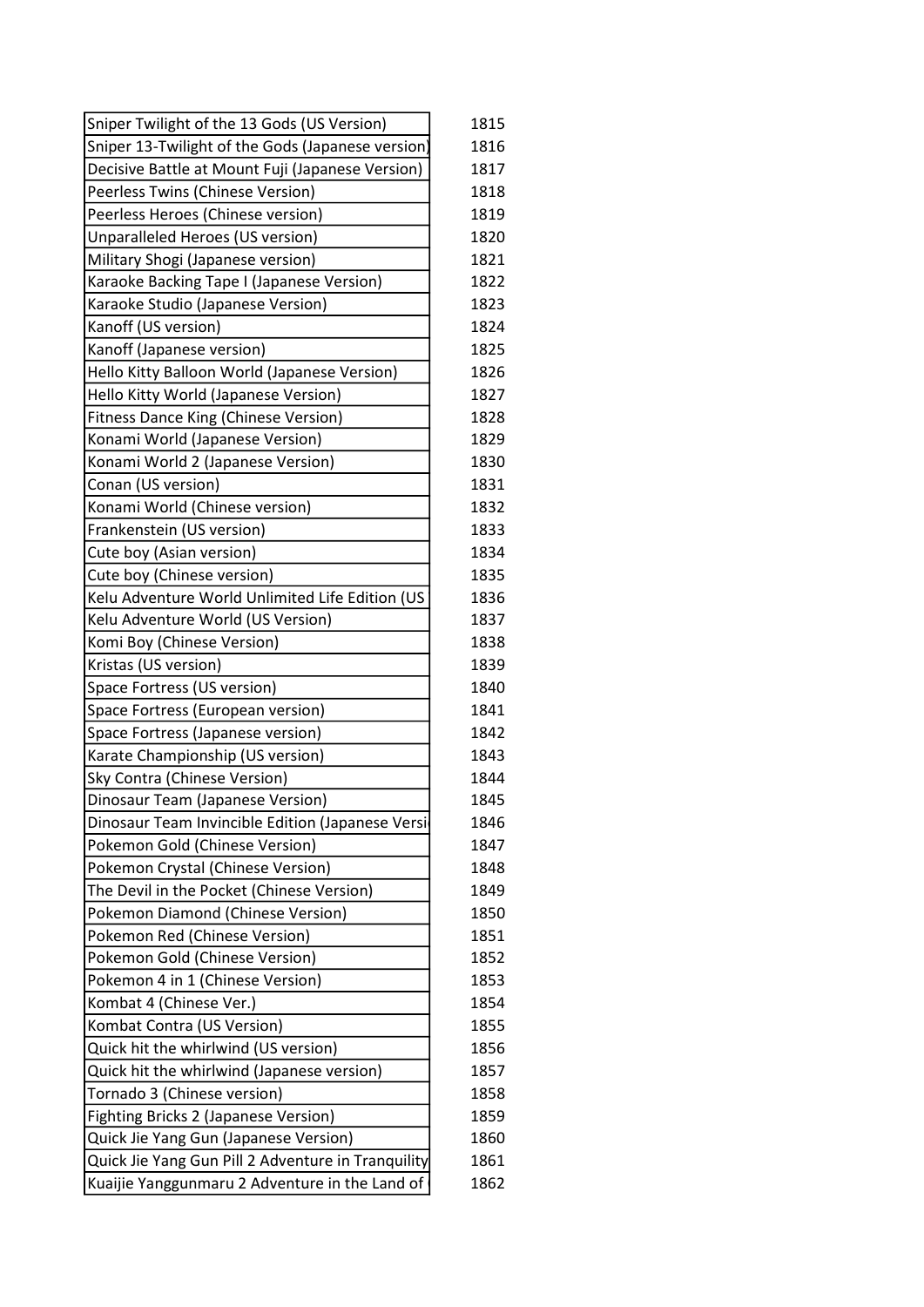| Kuaijie Yangqiangwan 3 Showdown with Ling Xua      | 1863 |
|----------------------------------------------------|------|
| Kuaijie Yanggunwan 3 Showdown! Xiang Lingxuar      | 1864 |
| Happy Beach 3 Earth Warrior (Chinese Version)      | 1865 |
| Happy Robot Fighting (Japanese Version)            | 1866 |
| Happy Cat (Chinese Version)                        | 1867 |
| Happy cat world                                    | 1868 |
| Happy Match (Asian Version)                        | 1869 |
| <b>Operation Viper (US Version)</b>                | 1870 |
| Raddell's Adventure (US Version)                   | 1871 |
| Raddell's Adventure (European Version)             | 1872 |
| The Battle of Oradea (Chinese Version)             | 1873 |
| Children's Adventures of Larsa Ishii (Japanese Ver | 1874 |
| Lagrange Point (Chinese Version)                   | 1875 |
| Crayon Shin-Chan (Chinese Version)                 | 1876 |
| Crayon Shin-Chan Barcode Version (Japanese Ver     | 1877 |
| Blue Brothers (US version)                         | 1878 |
| Basketball (US version)                            | 1879 |
| Raiden 2                                           | 1880 |
| The Thunder King: The Legend of Pikachu (Chines    | 1881 |
| Thunder Rhythm (US version)                        | 1882 |
| Day of Thunder (US Version)                        | 1883 |
| Day of Thunder (European Version)                  | 1884 |
| Thunder mission (Chinese version)                  | 1885 |
| The Cold World (US version)                        | 1886 |
| Lipu Island (Japanese version)                     | 1887 |
| Chain block (European version)                     | 1888 |
| Heroes of Liangshan (Chinese Version)              | 1889 |
| Heroes of Liangshan (Chinese Version)              | 1890 |
| Agni 92 (Chinese Version)                          | 1891 |
| Hunting for Red October (European Version)         | 1892 |
| Lin Zexu Smoking Ban (Chinese Version)             | 1893 |
| <b>Phantom Taoist</b>                              | 1894 |
| Spiritual World Protector (Chinese Version)        | 1895 |
| Yo-Yo Bunny (US Version)                           | 1896 |
| The Sword of Six Three Four (Japanese Version)     | 1897 |
| Dragon Soul New Legend (Chinese version)           | 1898 |
| The Adventures of Longxue Invincible Version (U\$) | 1899 |
| The Adventures of Longxue (US Version)             | 1900 |
| Dungeons and Dragons-Dragon Strike (US Version     | 1901 |
| Dragon Warrior (US Version)                        | 1902 |
| Dragon Castle (US version)                         | 1903 |
| Dragon Valley (Chinese version)                    | 1904 |
| Dragon Legion (Japanese Version)                   | 1905 |
| Dragon Ninja (Chinese version)                     | 1906 |
| Dragon Ninja (US Version)                          | 1907 |
| Dragon Ninja Edition (European Version)            | 1908 |
| Dragon Ball Shenlong Mystery (Japanese Version)    | 1909 |
| Dragon Ball 2 The Resurrection of the Demon Kin    | 1910 |
|                                                    |      |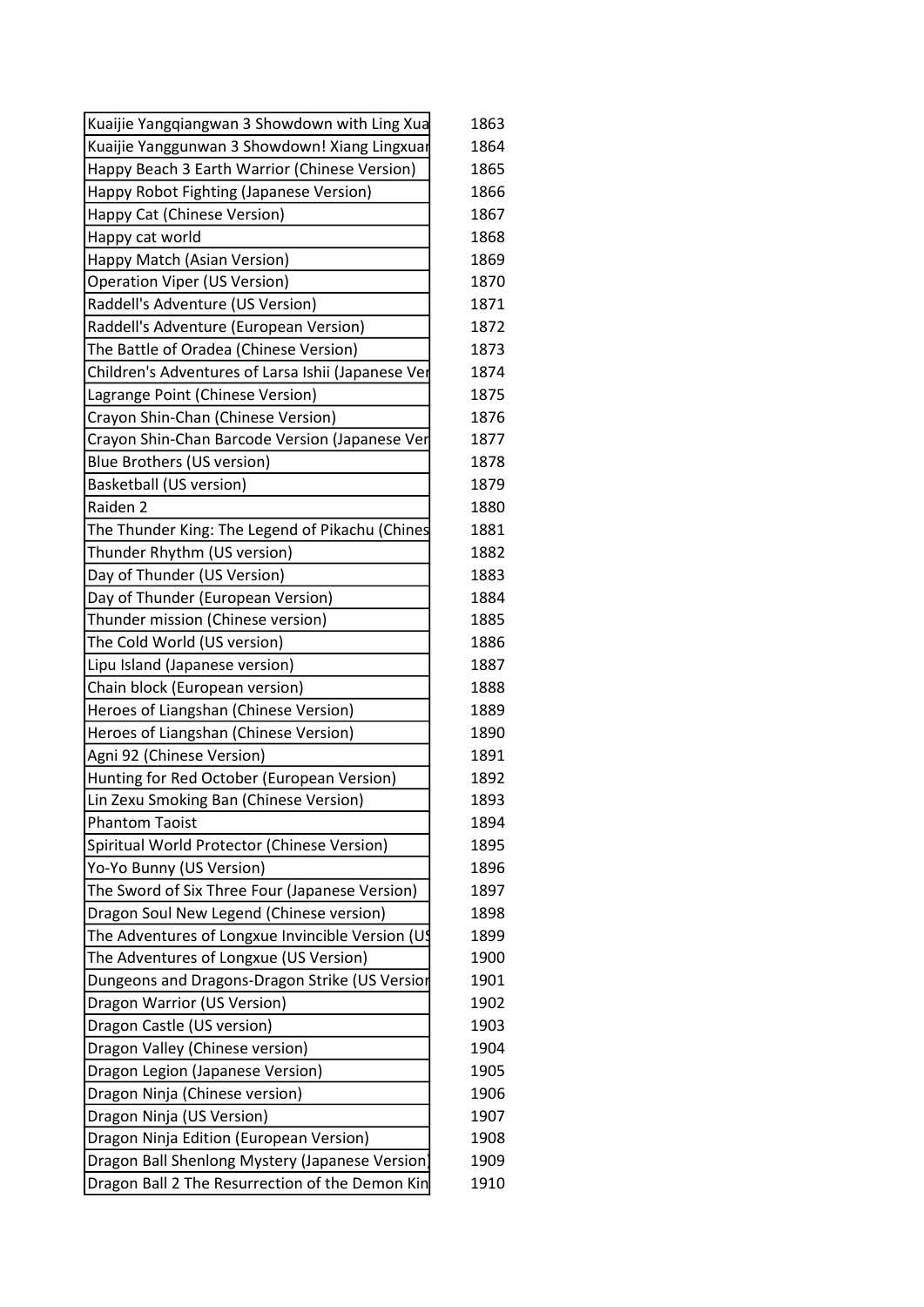| Dragon Ball 3 Legend of Wukong (Japanese Versid    | 1911 |
|----------------------------------------------------|------|
| Dragon Ball Z Ultra Fighting Legend 5              | 1912 |
| Dragon Ball Z Electric Flint (Chinese version)     | 1913 |
| Dragon Ball Z: Assault on Saiyan (Japanese Versio  | 1914 |
| Dragon Ball Z Assaults the Saiyans (Chinese Ver.)  | 1915 |
| Dragon Ball Z2 Fighting Frieza (Japanese Version)  | 1916 |
| Dragon Ball Z2 Fighting Frieza (Chinese Version)   | 1917 |
| Dragon Ball Z2 Fierce Battle Frieza Modified Editi | 1918 |
| Dragon Ball Z3 Fierce Battle Cyborg (Japanese Ve   | 1919 |
| Dragon Ball Z3 Fierce Battle Cyborg (Chinese Vers  | 1920 |
| Dragon Ball Z Ultra Fighting Legend 2 (Chinese Ve  | 1921 |
| Dragon Ball Z Gaiden: Saiyan Extinction Plan (Japa | 1922 |
| Dragon Ball Z Gaiden: Saiyan Extinction Plan (Chir | 1923 |
| Lupin the Third: Pandora's Legacy (Japanese Vers   | 1924 |
| Deer Trip (Chinese Version)                        | 1925 |
| Luigi's Mystery (Chinese version)                  | 1926 |
| Three Kingdoms (Chinese Version)                   | 1927 |
| Robin Hood (Chinese version)                       | 1928 |
| Rollo's Adventure (Egg Prince) (US Version)        | 1929 |
| Mega Man Revised Edition (Japanese Version)        | 1930 |
| Mega Man Invincible Version (US Version)           | 1931 |
| Rockman (Chinese version)                          | 1932 |
| Mega Man (US Version)                              | 1933 |
| Rockman (European version)                         | 1934 |
| Rockman (Japanese version)                         | 1935 |
| Rockman 2 claw (US version)                        | 1936 |
| Mega Man 2 The Mystery of Dr. Willie (US Versio    | 1937 |
| Rockman 2 Weng (US version)                        | 1938 |
| Rockman 2 (Chinese version)                        | 1939 |
| Rockman 2grayzone (US version)                     | 1940 |
| Rockman 3 Claw (US version)                        | 1941 |
| Mega Man 3 The End of the Mushroom Kingdom         | 1942 |
| Rockman 3 Dr. Willie's Doom (Chinese version)      | 1943 |
| Mega Man 3 The Death of Dr. Willie (European V     | 1944 |
| Mega Man 3 The Revenge of Micro HACK (US Ver       | 1945 |
| Rockman 3 The Death of Dr. Willie (US Version)     | 1946 |
| Rockman 4 new ambition (Chinese version)           | 1947 |
| Mega Man 4 New Ambition (US Version)               | 1948 |
| Mega Man 4 New Ambition (European Version)         | 1949 |
| Mega Man 4 Revision 2014 (US Version)              | 1950 |
| Mega Man 5 The Trap of Blues (Chinese Version)     | 1951 |
| Mega Man 5 The Trap of Blues (US Version)          | 1952 |
| Mega Man 5 The Trap of Blues (European Versior     | 1953 |
| Mega Man 5 The Endless Journey (US Version)        | 1954 |
| Mega Man 6 The biggest battle in history (US ver   | 1955 |
| Rockman 6 (Japanese version)                       | 1956 |
| Rockman 6 (Chinese version)                        | 1957 |
| Mega Man 7 Revision (Japanese Version)             | 1958 |
|                                                    |      |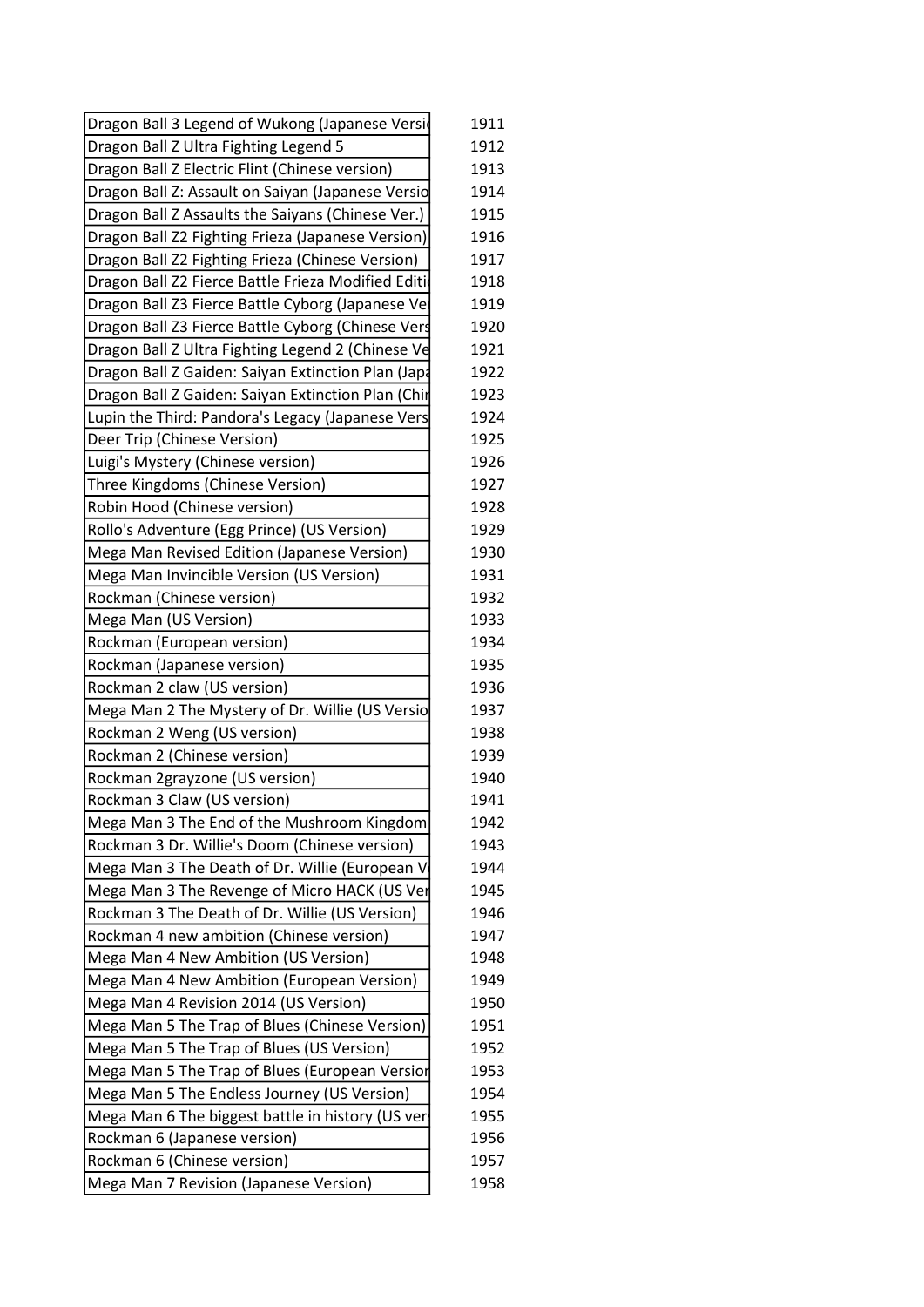| Rockman CX hack (Japanese version)                 | 1959 |
|----------------------------------------------------|------|
| Rockman X (Chinese version)                        | 1960 |
| Mega Man X (Japanese version)                      | 1961 |
| Mega Man Monopoly (Japanese Version)               | 1962 |
| Mega Man Enhanced Edition (Japanese Version)       | 1963 |
| Green Corps (Japanese version)                     | 1964 |
| Green Corps (Chinese version)                      | 1965 |
| Green Corps Super Hard Edition (US Version)        | 1966 |
| Green Corps map revised version (US version)       | 1967 |
| The Wizard of Oz (Chinese Version)                 | 1968 |
| Sparrow (Chinese version)                          | 1969 |
| Sparrow Conference (Japanese Version)              | 1970 |
| Sparrow Fight (Japanese Version)                   | 1971 |
| Sparrow Club-Nagata Town (Japanese Version)        | 1972 |
| Sparrow World-Kabukicho Chapter (Asian Version     | 1973 |
| Sparrow World (Asian Version)                      | 1974 |
| Sparrow Ace RPG (Japanese Version)                 | 1975 |
| Sparrow Guide (Asian Version)                      | 1976 |
| Mario Rabbit Hunting Edition (English Version)     | 1977 |
| Mario House Demolition (US version)                | 1978 |
| Mario's Time Machine (US version)                  | 1979 |
| Mario is missing (US version)                      | 1980 |
| Mario Bros. Kamikaze 1999 (Chinese Version)        | 1981 |
| Doctor Mario (Chinese version)                     | 1982 |
| Doctor Mario (Japanese version)                    | 1983 |
| Circus (Japanese version)                          | 1984 |
| Circus (Chinese version)                           | 1985 |
| Circus Adventure (US Version)                      | 1986 |
| Dr. Mary (Chinese version)                         | 1987 |
| Mario Brothers (Chinese version)                   | 1988 |
| Mike Tyson's Heavy Punch (US Version)              | 1989 |
| McDonald's Mario (US version)                      | 1990 |
| McDonald's World (Japanese version)                | 1991 |
| McDonald's Kid (US Version)                        | 1992 |
| Cat Carnival (Chinese version)                     | 1993 |
| Maze of Cats (Japanese Version)                    | 1994 |
| Cat and Mouse (Chinese version)                    | 1995 |
| Adventure Island (Japanese version)                | 1996 |
| Adventure Island (Chinese Version)                 | 1997 |
| Adventure Island 2 (Chinese Version)               | 1998 |
| Adventure Island 3 (Chinese Version)               | 1999 |
| Hat square (US version)                            | 2000 |
| Hat square (Japanese version)                      | 2001 |
| US Presidential Election (Japanese version)        | 2002 |
| American TV Fighter (US Version)                   | 2003 |
| American Cross-section Questions and Answers-1     | 2004 |
| American celebrity intellectual contest (US versio | 2005 |
| American Celebrity Quiz-25th Anniversary Editior   | 2006 |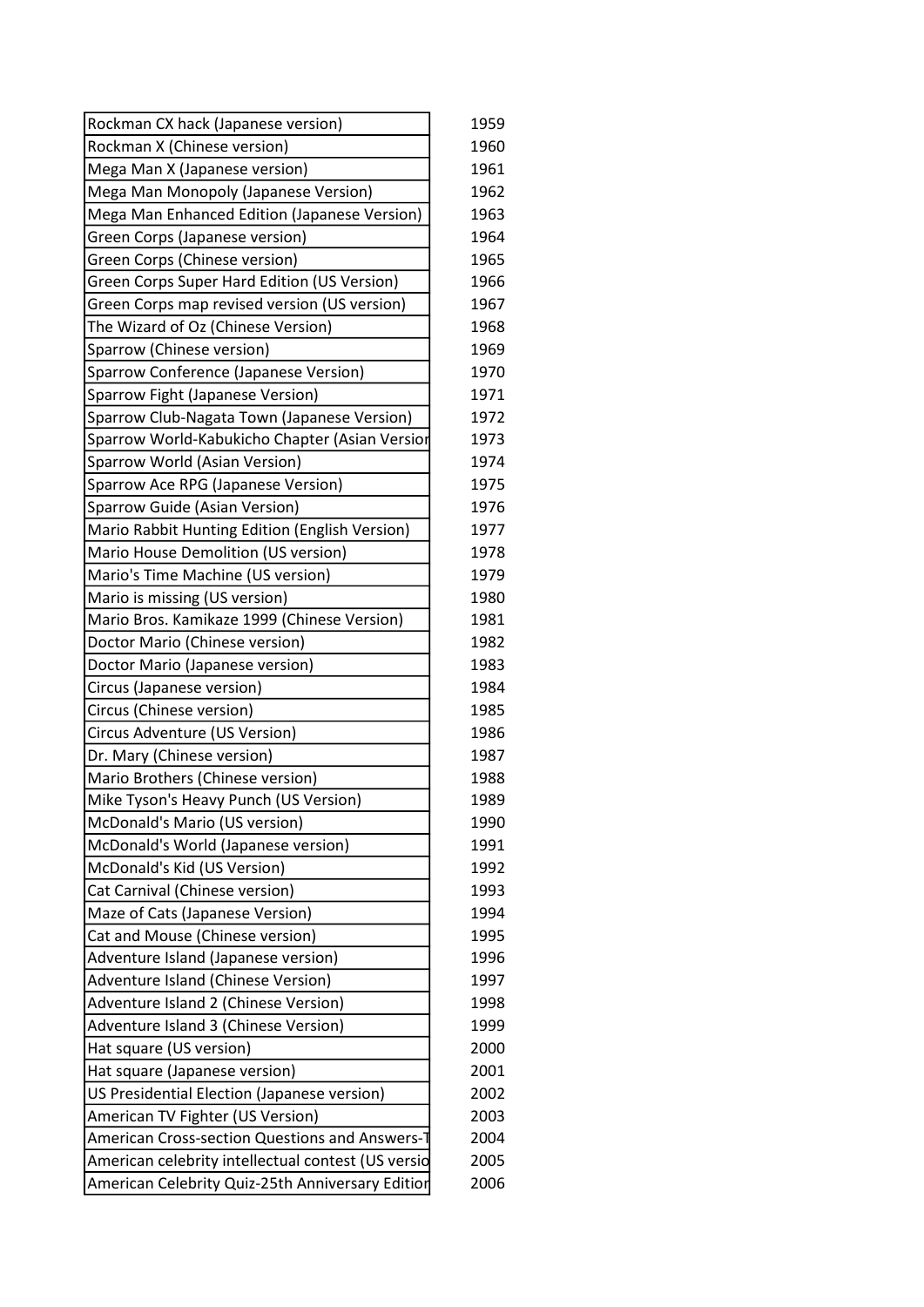| Door door (Japanese version)<br>2008<br>Masked Ninja Hanamaru (Chinese Version)<br>2009<br><b>Ghost Street (US Version)</b><br>2010<br>Mendel's Palace (US Version)<br>2011<br>Dreaming: The Legend of Xiangshuai: A Sea of Bld<br>2012<br><b>Neverland Adventure (US Version)</b><br>2013<br>Dreamland (Japanese version)<br>2014<br>2015<br>Dream Day (US Version)<br>Phantasy Star 4 (Chinese Version)<br>2016<br>King of Dreams (Chinese Version)<br>2017<br>Warriors of Dreams (Chinese version)<br>2018<br>Labyrinth Island (US version)<br>2019<br>Labyrinth Island (European Version)<br>2020<br>Labyrinth Island (Japanese version)<br>2021<br>Labyrinth Seal (Chinese version)<br>2022<br>Labyrinth Suite (Japanese Version)<br>2023<br>Confused Egg (Japanese Version)<br>2024<br>Ecstasy (Japanese version)<br>2025<br><b>Ecstasy (Asian Version)</b><br>2026<br>2027<br>Ecstasy (Chinese version)<br>2028<br>Mickey Mouse (Japanese version)<br>Secret Storm (US version)<br>2029<br>Famous! The third field club (Japanese version)<br>2030<br>ancestry! Dogusi Support Group-Hardcore Six (Ja<br>2031<br>Detective Sherlock Holmes-Mystery Challenge Ce<br>2032<br>Detective Sherlock Holmes-The London Murder i<br>2033<br>Star Eight Dogs (Japanese Version)<br>2034<br>Star Ice Hockey (US version)<br>2035<br>Meiji Restoration (Japanese version)<br>2036<br>Simulated City (US Version)<br>2037<br>Simulated Horse Racing-Benming (Japanese Versi<br>2038<br>Moaijun (Chinese version)<br>2039<br>Modern Primitive (US version)<br>2040<br>Modern Primitive (European Version)<br>2041<br>Modern Primitive (Japanese version)<br>2042<br>Modern Primitive 2 (US version)<br>2043<br>Modern Primitive II (European Version)<br>2044<br>2045<br>Motocross (Japanese version)<br>The Legend of the Devil City 2 The Great Demon<br>2046<br>Magician conspiracy (Chinese version)<br>2047<br>Magic Gems (Asian Version)<br>2048<br>Magic cube<br>2049<br>Magic Princess Mingqi Momoko Remembering D<br>2050<br>Heroes of Might and Magic (Chinese Version)<br>2051<br>Magic bubbles (Japanese version)<br>2052<br><b>Wizarding World (Japanese Version)</b><br>2053<br>2054 | <b>Beauty Poker (Chinese version)</b> | 2007 |
|----------------------------------------------------------------------------------------------------------------------------------------------------------------------------------------------------------------------------------------------------------------------------------------------------------------------------------------------------------------------------------------------------------------------------------------------------------------------------------------------------------------------------------------------------------------------------------------------------------------------------------------------------------------------------------------------------------------------------------------------------------------------------------------------------------------------------------------------------------------------------------------------------------------------------------------------------------------------------------------------------------------------------------------------------------------------------------------------------------------------------------------------------------------------------------------------------------------------------------------------------------------------------------------------------------------------------------------------------------------------------------------------------------------------------------------------------------------------------------------------------------------------------------------------------------------------------------------------------------------------------------------------------------------------------------------------------------------------------------------------------------------------------------------------------------------------------------------------------------------------------------------------------------------------------------------------------------------------------------------------------------------------------------------------------------------------------------------------------------------------------------------------------------------------------------------------|---------------------------------------|------|
|                                                                                                                                                                                                                                                                                                                                                                                                                                                                                                                                                                                                                                                                                                                                                                                                                                                                                                                                                                                                                                                                                                                                                                                                                                                                                                                                                                                                                                                                                                                                                                                                                                                                                                                                                                                                                                                                                                                                                                                                                                                                                                                                                                                              |                                       |      |
|                                                                                                                                                                                                                                                                                                                                                                                                                                                                                                                                                                                                                                                                                                                                                                                                                                                                                                                                                                                                                                                                                                                                                                                                                                                                                                                                                                                                                                                                                                                                                                                                                                                                                                                                                                                                                                                                                                                                                                                                                                                                                                                                                                                              |                                       |      |
|                                                                                                                                                                                                                                                                                                                                                                                                                                                                                                                                                                                                                                                                                                                                                                                                                                                                                                                                                                                                                                                                                                                                                                                                                                                                                                                                                                                                                                                                                                                                                                                                                                                                                                                                                                                                                                                                                                                                                                                                                                                                                                                                                                                              |                                       |      |
|                                                                                                                                                                                                                                                                                                                                                                                                                                                                                                                                                                                                                                                                                                                                                                                                                                                                                                                                                                                                                                                                                                                                                                                                                                                                                                                                                                                                                                                                                                                                                                                                                                                                                                                                                                                                                                                                                                                                                                                                                                                                                                                                                                                              |                                       |      |
|                                                                                                                                                                                                                                                                                                                                                                                                                                                                                                                                                                                                                                                                                                                                                                                                                                                                                                                                                                                                                                                                                                                                                                                                                                                                                                                                                                                                                                                                                                                                                                                                                                                                                                                                                                                                                                                                                                                                                                                                                                                                                                                                                                                              |                                       |      |
|                                                                                                                                                                                                                                                                                                                                                                                                                                                                                                                                                                                                                                                                                                                                                                                                                                                                                                                                                                                                                                                                                                                                                                                                                                                                                                                                                                                                                                                                                                                                                                                                                                                                                                                                                                                                                                                                                                                                                                                                                                                                                                                                                                                              |                                       |      |
|                                                                                                                                                                                                                                                                                                                                                                                                                                                                                                                                                                                                                                                                                                                                                                                                                                                                                                                                                                                                                                                                                                                                                                                                                                                                                                                                                                                                                                                                                                                                                                                                                                                                                                                                                                                                                                                                                                                                                                                                                                                                                                                                                                                              |                                       |      |
|                                                                                                                                                                                                                                                                                                                                                                                                                                                                                                                                                                                                                                                                                                                                                                                                                                                                                                                                                                                                                                                                                                                                                                                                                                                                                                                                                                                                                                                                                                                                                                                                                                                                                                                                                                                                                                                                                                                                                                                                                                                                                                                                                                                              |                                       |      |
|                                                                                                                                                                                                                                                                                                                                                                                                                                                                                                                                                                                                                                                                                                                                                                                                                                                                                                                                                                                                                                                                                                                                                                                                                                                                                                                                                                                                                                                                                                                                                                                                                                                                                                                                                                                                                                                                                                                                                                                                                                                                                                                                                                                              |                                       |      |
|                                                                                                                                                                                                                                                                                                                                                                                                                                                                                                                                                                                                                                                                                                                                                                                                                                                                                                                                                                                                                                                                                                                                                                                                                                                                                                                                                                                                                                                                                                                                                                                                                                                                                                                                                                                                                                                                                                                                                                                                                                                                                                                                                                                              |                                       |      |
|                                                                                                                                                                                                                                                                                                                                                                                                                                                                                                                                                                                                                                                                                                                                                                                                                                                                                                                                                                                                                                                                                                                                                                                                                                                                                                                                                                                                                                                                                                                                                                                                                                                                                                                                                                                                                                                                                                                                                                                                                                                                                                                                                                                              |                                       |      |
|                                                                                                                                                                                                                                                                                                                                                                                                                                                                                                                                                                                                                                                                                                                                                                                                                                                                                                                                                                                                                                                                                                                                                                                                                                                                                                                                                                                                                                                                                                                                                                                                                                                                                                                                                                                                                                                                                                                                                                                                                                                                                                                                                                                              |                                       |      |
|                                                                                                                                                                                                                                                                                                                                                                                                                                                                                                                                                                                                                                                                                                                                                                                                                                                                                                                                                                                                                                                                                                                                                                                                                                                                                                                                                                                                                                                                                                                                                                                                                                                                                                                                                                                                                                                                                                                                                                                                                                                                                                                                                                                              |                                       |      |
|                                                                                                                                                                                                                                                                                                                                                                                                                                                                                                                                                                                                                                                                                                                                                                                                                                                                                                                                                                                                                                                                                                                                                                                                                                                                                                                                                                                                                                                                                                                                                                                                                                                                                                                                                                                                                                                                                                                                                                                                                                                                                                                                                                                              |                                       |      |
|                                                                                                                                                                                                                                                                                                                                                                                                                                                                                                                                                                                                                                                                                                                                                                                                                                                                                                                                                                                                                                                                                                                                                                                                                                                                                                                                                                                                                                                                                                                                                                                                                                                                                                                                                                                                                                                                                                                                                                                                                                                                                                                                                                                              |                                       |      |
|                                                                                                                                                                                                                                                                                                                                                                                                                                                                                                                                                                                                                                                                                                                                                                                                                                                                                                                                                                                                                                                                                                                                                                                                                                                                                                                                                                                                                                                                                                                                                                                                                                                                                                                                                                                                                                                                                                                                                                                                                                                                                                                                                                                              |                                       |      |
|                                                                                                                                                                                                                                                                                                                                                                                                                                                                                                                                                                                                                                                                                                                                                                                                                                                                                                                                                                                                                                                                                                                                                                                                                                                                                                                                                                                                                                                                                                                                                                                                                                                                                                                                                                                                                                                                                                                                                                                                                                                                                                                                                                                              |                                       |      |
|                                                                                                                                                                                                                                                                                                                                                                                                                                                                                                                                                                                                                                                                                                                                                                                                                                                                                                                                                                                                                                                                                                                                                                                                                                                                                                                                                                                                                                                                                                                                                                                                                                                                                                                                                                                                                                                                                                                                                                                                                                                                                                                                                                                              |                                       |      |
|                                                                                                                                                                                                                                                                                                                                                                                                                                                                                                                                                                                                                                                                                                                                                                                                                                                                                                                                                                                                                                                                                                                                                                                                                                                                                                                                                                                                                                                                                                                                                                                                                                                                                                                                                                                                                                                                                                                                                                                                                                                                                                                                                                                              |                                       |      |
|                                                                                                                                                                                                                                                                                                                                                                                                                                                                                                                                                                                                                                                                                                                                                                                                                                                                                                                                                                                                                                                                                                                                                                                                                                                                                                                                                                                                                                                                                                                                                                                                                                                                                                                                                                                                                                                                                                                                                                                                                                                                                                                                                                                              |                                       |      |
|                                                                                                                                                                                                                                                                                                                                                                                                                                                                                                                                                                                                                                                                                                                                                                                                                                                                                                                                                                                                                                                                                                                                                                                                                                                                                                                                                                                                                                                                                                                                                                                                                                                                                                                                                                                                                                                                                                                                                                                                                                                                                                                                                                                              |                                       |      |
|                                                                                                                                                                                                                                                                                                                                                                                                                                                                                                                                                                                                                                                                                                                                                                                                                                                                                                                                                                                                                                                                                                                                                                                                                                                                                                                                                                                                                                                                                                                                                                                                                                                                                                                                                                                                                                                                                                                                                                                                                                                                                                                                                                                              |                                       |      |
|                                                                                                                                                                                                                                                                                                                                                                                                                                                                                                                                                                                                                                                                                                                                                                                                                                                                                                                                                                                                                                                                                                                                                                                                                                                                                                                                                                                                                                                                                                                                                                                                                                                                                                                                                                                                                                                                                                                                                                                                                                                                                                                                                                                              |                                       |      |
|                                                                                                                                                                                                                                                                                                                                                                                                                                                                                                                                                                                                                                                                                                                                                                                                                                                                                                                                                                                                                                                                                                                                                                                                                                                                                                                                                                                                                                                                                                                                                                                                                                                                                                                                                                                                                                                                                                                                                                                                                                                                                                                                                                                              |                                       |      |
|                                                                                                                                                                                                                                                                                                                                                                                                                                                                                                                                                                                                                                                                                                                                                                                                                                                                                                                                                                                                                                                                                                                                                                                                                                                                                                                                                                                                                                                                                                                                                                                                                                                                                                                                                                                                                                                                                                                                                                                                                                                                                                                                                                                              |                                       |      |
|                                                                                                                                                                                                                                                                                                                                                                                                                                                                                                                                                                                                                                                                                                                                                                                                                                                                                                                                                                                                                                                                                                                                                                                                                                                                                                                                                                                                                                                                                                                                                                                                                                                                                                                                                                                                                                                                                                                                                                                                                                                                                                                                                                                              |                                       |      |
|                                                                                                                                                                                                                                                                                                                                                                                                                                                                                                                                                                                                                                                                                                                                                                                                                                                                                                                                                                                                                                                                                                                                                                                                                                                                                                                                                                                                                                                                                                                                                                                                                                                                                                                                                                                                                                                                                                                                                                                                                                                                                                                                                                                              |                                       |      |
|                                                                                                                                                                                                                                                                                                                                                                                                                                                                                                                                                                                                                                                                                                                                                                                                                                                                                                                                                                                                                                                                                                                                                                                                                                                                                                                                                                                                                                                                                                                                                                                                                                                                                                                                                                                                                                                                                                                                                                                                                                                                                                                                                                                              |                                       |      |
|                                                                                                                                                                                                                                                                                                                                                                                                                                                                                                                                                                                                                                                                                                                                                                                                                                                                                                                                                                                                                                                                                                                                                                                                                                                                                                                                                                                                                                                                                                                                                                                                                                                                                                                                                                                                                                                                                                                                                                                                                                                                                                                                                                                              |                                       |      |
|                                                                                                                                                                                                                                                                                                                                                                                                                                                                                                                                                                                                                                                                                                                                                                                                                                                                                                                                                                                                                                                                                                                                                                                                                                                                                                                                                                                                                                                                                                                                                                                                                                                                                                                                                                                                                                                                                                                                                                                                                                                                                                                                                                                              |                                       |      |
|                                                                                                                                                                                                                                                                                                                                                                                                                                                                                                                                                                                                                                                                                                                                                                                                                                                                                                                                                                                                                                                                                                                                                                                                                                                                                                                                                                                                                                                                                                                                                                                                                                                                                                                                                                                                                                                                                                                                                                                                                                                                                                                                                                                              |                                       |      |
|                                                                                                                                                                                                                                                                                                                                                                                                                                                                                                                                                                                                                                                                                                                                                                                                                                                                                                                                                                                                                                                                                                                                                                                                                                                                                                                                                                                                                                                                                                                                                                                                                                                                                                                                                                                                                                                                                                                                                                                                                                                                                                                                                                                              |                                       |      |
|                                                                                                                                                                                                                                                                                                                                                                                                                                                                                                                                                                                                                                                                                                                                                                                                                                                                                                                                                                                                                                                                                                                                                                                                                                                                                                                                                                                                                                                                                                                                                                                                                                                                                                                                                                                                                                                                                                                                                                                                                                                                                                                                                                                              |                                       |      |
|                                                                                                                                                                                                                                                                                                                                                                                                                                                                                                                                                                                                                                                                                                                                                                                                                                                                                                                                                                                                                                                                                                                                                                                                                                                                                                                                                                                                                                                                                                                                                                                                                                                                                                                                                                                                                                                                                                                                                                                                                                                                                                                                                                                              |                                       |      |
|                                                                                                                                                                                                                                                                                                                                                                                                                                                                                                                                                                                                                                                                                                                                                                                                                                                                                                                                                                                                                                                                                                                                                                                                                                                                                                                                                                                                                                                                                                                                                                                                                                                                                                                                                                                                                                                                                                                                                                                                                                                                                                                                                                                              |                                       |      |
|                                                                                                                                                                                                                                                                                                                                                                                                                                                                                                                                                                                                                                                                                                                                                                                                                                                                                                                                                                                                                                                                                                                                                                                                                                                                                                                                                                                                                                                                                                                                                                                                                                                                                                                                                                                                                                                                                                                                                                                                                                                                                                                                                                                              |                                       |      |
|                                                                                                                                                                                                                                                                                                                                                                                                                                                                                                                                                                                                                                                                                                                                                                                                                                                                                                                                                                                                                                                                                                                                                                                                                                                                                                                                                                                                                                                                                                                                                                                                                                                                                                                                                                                                                                                                                                                                                                                                                                                                                                                                                                                              |                                       |      |
|                                                                                                                                                                                                                                                                                                                                                                                                                                                                                                                                                                                                                                                                                                                                                                                                                                                                                                                                                                                                                                                                                                                                                                                                                                                                                                                                                                                                                                                                                                                                                                                                                                                                                                                                                                                                                                                                                                                                                                                                                                                                                                                                                                                              |                                       |      |
|                                                                                                                                                                                                                                                                                                                                                                                                                                                                                                                                                                                                                                                                                                                                                                                                                                                                                                                                                                                                                                                                                                                                                                                                                                                                                                                                                                                                                                                                                                                                                                                                                                                                                                                                                                                                                                                                                                                                                                                                                                                                                                                                                                                              |                                       |      |
|                                                                                                                                                                                                                                                                                                                                                                                                                                                                                                                                                                                                                                                                                                                                                                                                                                                                                                                                                                                                                                                                                                                                                                                                                                                                                                                                                                                                                                                                                                                                                                                                                                                                                                                                                                                                                                                                                                                                                                                                                                                                                                                                                                                              |                                       |      |
|                                                                                                                                                                                                                                                                                                                                                                                                                                                                                                                                                                                                                                                                                                                                                                                                                                                                                                                                                                                                                                                                                                                                                                                                                                                                                                                                                                                                                                                                                                                                                                                                                                                                                                                                                                                                                                                                                                                                                                                                                                                                                                                                                                                              |                                       |      |
|                                                                                                                                                                                                                                                                                                                                                                                                                                                                                                                                                                                                                                                                                                                                                                                                                                                                                                                                                                                                                                                                                                                                                                                                                                                                                                                                                                                                                                                                                                                                                                                                                                                                                                                                                                                                                                                                                                                                                                                                                                                                                                                                                                                              |                                       |      |
|                                                                                                                                                                                                                                                                                                                                                                                                                                                                                                                                                                                                                                                                                                                                                                                                                                                                                                                                                                                                                                                                                                                                                                                                                                                                                                                                                                                                                                                                                                                                                                                                                                                                                                                                                                                                                                                                                                                                                                                                                                                                                                                                                                                              |                                       |      |
|                                                                                                                                                                                                                                                                                                                                                                                                                                                                                                                                                                                                                                                                                                                                                                                                                                                                                                                                                                                                                                                                                                                                                                                                                                                                                                                                                                                                                                                                                                                                                                                                                                                                                                                                                                                                                                                                                                                                                                                                                                                                                                                                                                                              |                                       |      |
|                                                                                                                                                                                                                                                                                                                                                                                                                                                                                                                                                                                                                                                                                                                                                                                                                                                                                                                                                                                                                                                                                                                                                                                                                                                                                                                                                                                                                                                                                                                                                                                                                                                                                                                                                                                                                                                                                                                                                                                                                                                                                                                                                                                              |                                       |      |
|                                                                                                                                                                                                                                                                                                                                                                                                                                                                                                                                                                                                                                                                                                                                                                                                                                                                                                                                                                                                                                                                                                                                                                                                                                                                                                                                                                                                                                                                                                                                                                                                                                                                                                                                                                                                                                                                                                                                                                                                                                                                                                                                                                                              |                                       |      |
|                                                                                                                                                                                                                                                                                                                                                                                                                                                                                                                                                                                                                                                                                                                                                                                                                                                                                                                                                                                                                                                                                                                                                                                                                                                                                                                                                                                                                                                                                                                                                                                                                                                                                                                                                                                                                                                                                                                                                                                                                                                                                                                                                                                              | Magic Abacus (Asian Version)          |      |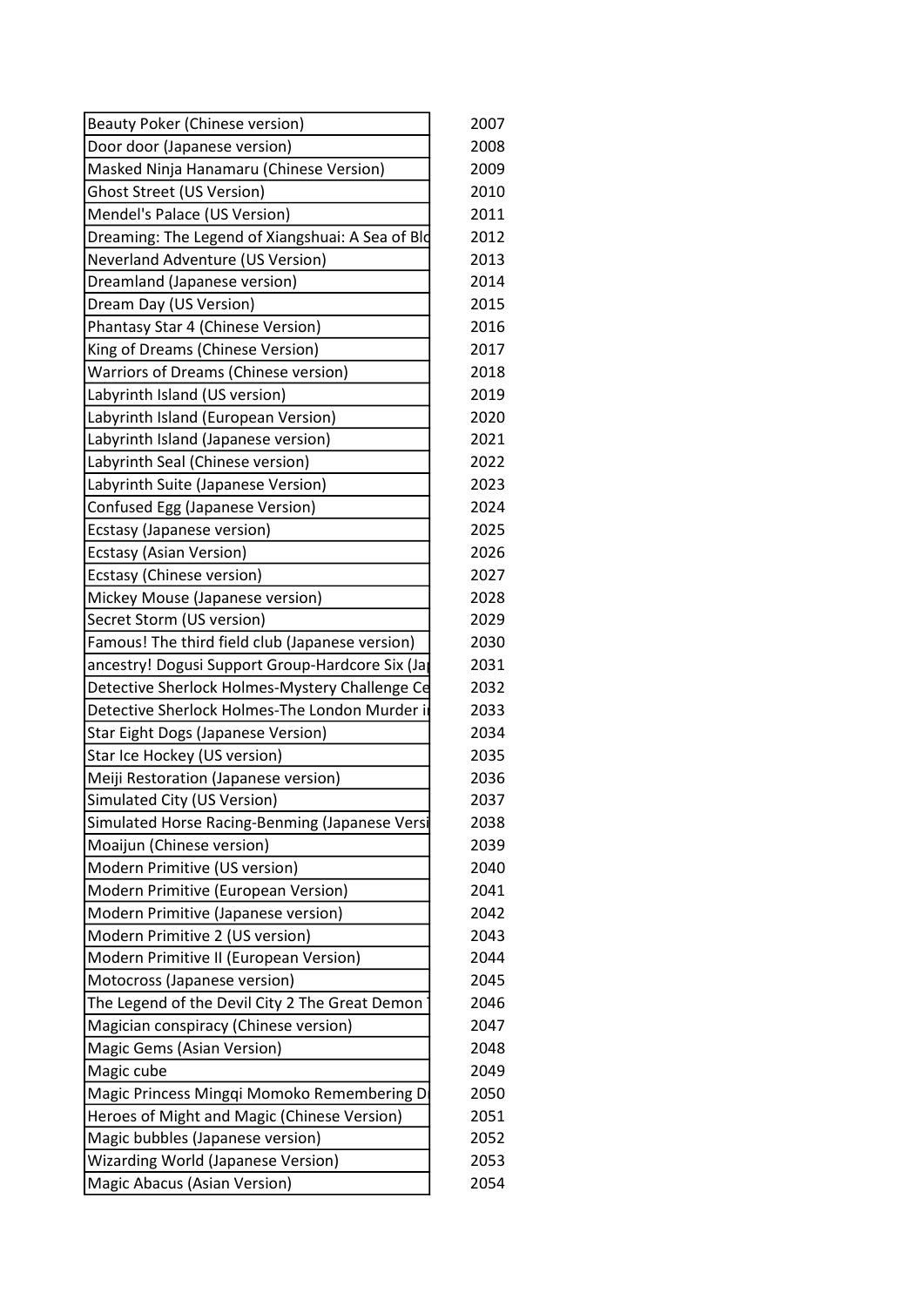| Magic Typhoon-Fantasy World (Japanese Version    | 2055 |
|--------------------------------------------------|------|
| Magic Typhoon II-Adventure in the Magic Kingdo   | 2056 |
| Adventures of the Magic Kingdom (US Version)     | 2057 |
| Magic John (Japanese version)                    | 2058 |
| Magic Candle (Japanese Version)                  | 2059 |
| Magic Story (Chinese version)                    | 2060 |
| Devil Buster (US Version)                        | 2061 |
| Devil Buster (Japanese Version)                  | 2062 |
| Devil Buster 2 (US Version)                      | 2063 |
| Devil Buster 2 (European Version)                | 2064 |
| Devil's Story (US Version)                       | 2065 |
| Devil's Story (European Version)                 | 2066 |
| Magic World (Chinese Version)                    | 2067 |
| Devil Village (European Version)                 | 2068 |
| Devil Island (Japanese version)                  | 2069 |
| Makai Tashi (Chinese Version Nanjing Technology  | 2070 |
| Demon Realm Iron Man (Japanese Version)          | 2071 |
| Magic Pony (Japanese Version)                    | 2072 |
| Demon Sword (US Version)                         | 2073 |
| Demon Master (Chinese Version)                   | 2074 |
| Demon Heroes Side Story (Chinese Version)        | 2075 |
| World of Warcraft Demon Hunter (Chinese Versid   | 2076 |
| Magic Cube (Asian Edition)                       | 2077 |
| Magic Darts (US Version)                         | 2078 |
| Magic John Invincible Edition (Japanese Version) | 2079 |
| Mo Tian Boy (Japanese Version)                   | 2080 |
| Maze of Devil (Japanese Version)                 | 2081 |
| Moyu Heroes (Chinese Version)                    | 2082 |
| Magic Candle (Japanese Version)                  | 2083 |
| Doomsday War (Japanese Version)                  | 2084 |
| Carpenter Brothers (Japanese Version)            | 2085 |
| Carpenter Brothers 2 (Japanese version)          | 2086 |
| Target Earth (US version)                        | 2087 |
| Ranch Story (Chinese Version)                    | 2088 |
| Napoleon (Japanese version)                      | 2089 |
| Legend of Nezha (Chinese Version)                | 2090 |
| Boy and Weird Bubble (US Version)                | 2091 |
| Boy and Weird Bubble (European Version)          | 2092 |
| Southland Directive: Spy Detective (US Version)  | 2093 |
| Adventures of Nanda (Chinese version)            | 2094 |
| Adventure of Nanda (Japanese version)            | 2095 |
| Naito Jiudan Secrets of Shogi (Chinese version)  | 2096 |
| <b>Energy Warrior (US version)</b>               | 2097 |
| Energy Warrior 2 (US Version)                    | 2098 |
| Energy Warrior Q Edition (Japanese Edition)      | 2099 |
| <b>Bird's Story (Japanese Version)</b>           | 2100 |
| <b>Birdman Team (Chinese version)</b>            | 2101 |
| <b>Birdman Team (Japanese Version)</b>           | 2102 |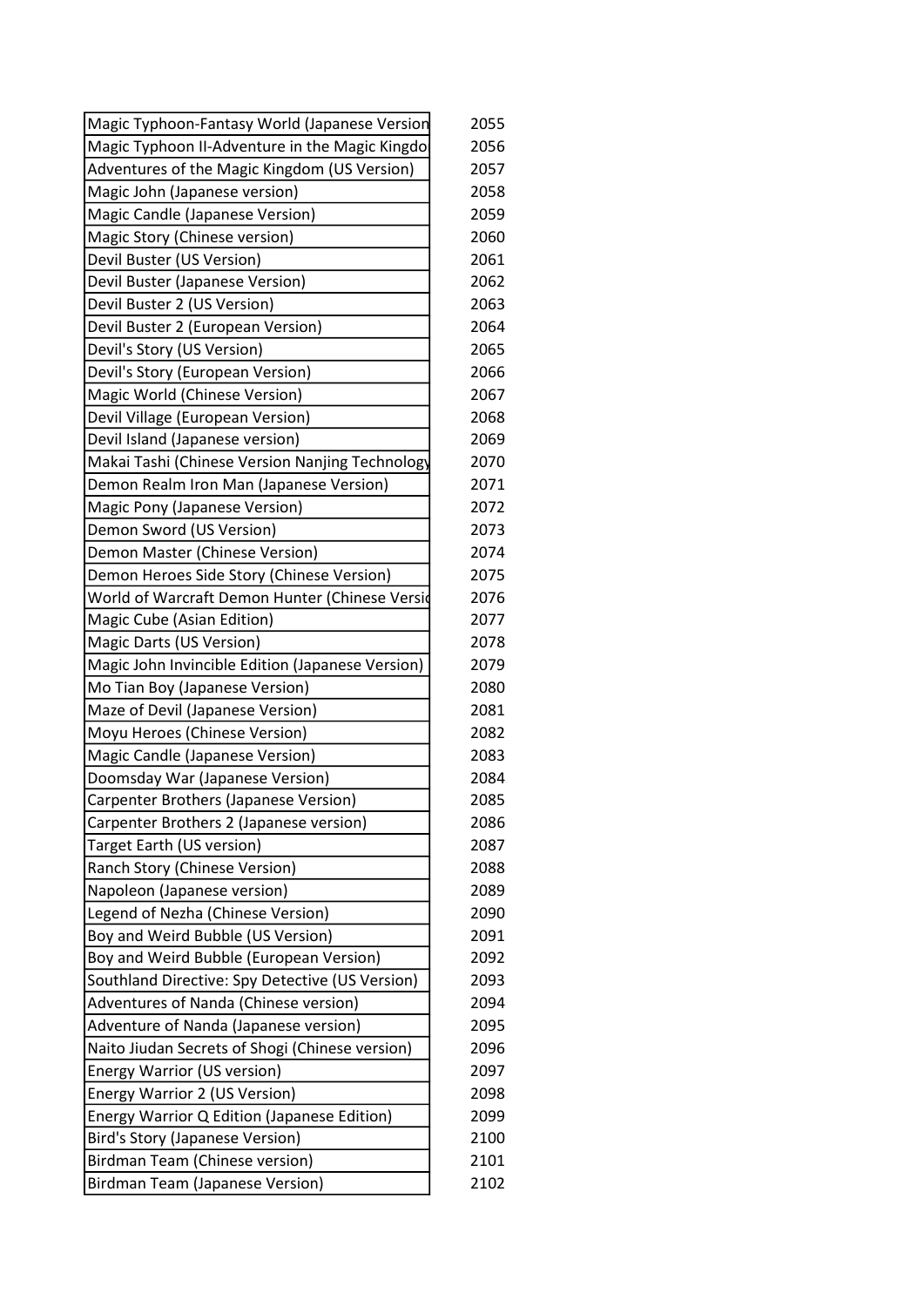| <b>Birdman Team (Chinese Version)</b>           | 2103 |
|-------------------------------------------------|------|
| Cowboy Kid (US Version)                         | 2104 |
| New York Big Boxing Cat (Chinese version)       | 2105 |
| Action New York (European version)              | 2106 |
| Farm Fairy (Chinese Version)                    | 2107 |
| Noah's Ark (US Version)                         | 2108 |
| Superwoman Layla (Japanese version)             | 2109 |
| The Redemption of the Goddess (Chinese Versior  | 2110 |
| <b>Goddess Reincarnation (Japanese Version)</b> | 2111 |
| Goddess Tensei 2 (Japanese version)             | 2112 |
| The Battle of Europe (Chinese Version)          | 2113 |
| Panke (Japanese version)                        | 2114 |
| <b>Bubble Dragon (Chinese version)</b>          | 2115 |
| Bubble Shooter 2 (Chinese version)              | 2116 |
| <b>Bumper cars (Chinese version)</b>            | 2117 |
| <b>Bumper cars (US version)</b>                 | 2118 |
| Bumper cars (European version)                  | 2119 |
| <b>Bumper cars (Japanese version)</b>           | 2120 |
| Thunderbolt (Chinese version)                   | 2121 |
| Pikachu Y2K (Chinese version)                   | 2122 |
| The Recovery of Pinot Slots (Chinese Version)   | 2123 |
| <b>Floating Gunner (Japanese version)</b>       | 2124 |
| Heisei BT Empire Battle (Chinese version)       | 2125 |
| Heisei Genius School (Japanese Version)         | 2126 |
| Poker (Chinese version)                         | 2127 |
| Poker highlights (Chinese version)              | 2128 |
| Poker Wizard (Chinese version)                  | 2129 |
| The War of Bogu Xuge (Chinese Version)          | 2130 |
| Qibao Qimou (Japanese Version)                  | 2131 |
| Qibao Qimou (Chinese Version)                   | 2132 |
| Seven Treasures 2 (US version)                  | 2133 |
| Seven Treasures 2 (European Version)            | 2134 |
| Qibao Qimou II-The Last Challenge (Japanese Ver | 2135 |
| Monkey King (Chinese Version)                   | 2136 |
| <b>Fantasy Warriors (Japanese Version)</b>      | 2137 |
| Wonderful World (Japanese Version)              | 2138 |
| The Legend of Knights (Japanese Version)        | 2139 |
| Penguins and seals (Australian version)         | 2140 |
| Mr. Penguin Adventure Tour (Chinese Version)    | 2141 |
| Mr. Penguin (Japanese version)                  | 2142 |
| <b>Bubble Cube (European Version)</b>           | 2143 |
| Balloon Fight (Chinese version)                 | 2144 |
| Chiyo Fuji-Grand Ginkgo Sumo (Japanese Version  | 2145 |
| Frontline operations (Chinese version)          | 2146 |
| Frontline operations (Japanese version)         | 2147 |
| Submarine Battle (Japanese Version)             | 2148 |
| Knock the ice cubes (US version)                | 2149 |
| Knock ice cubes (Japanese version)              | 2150 |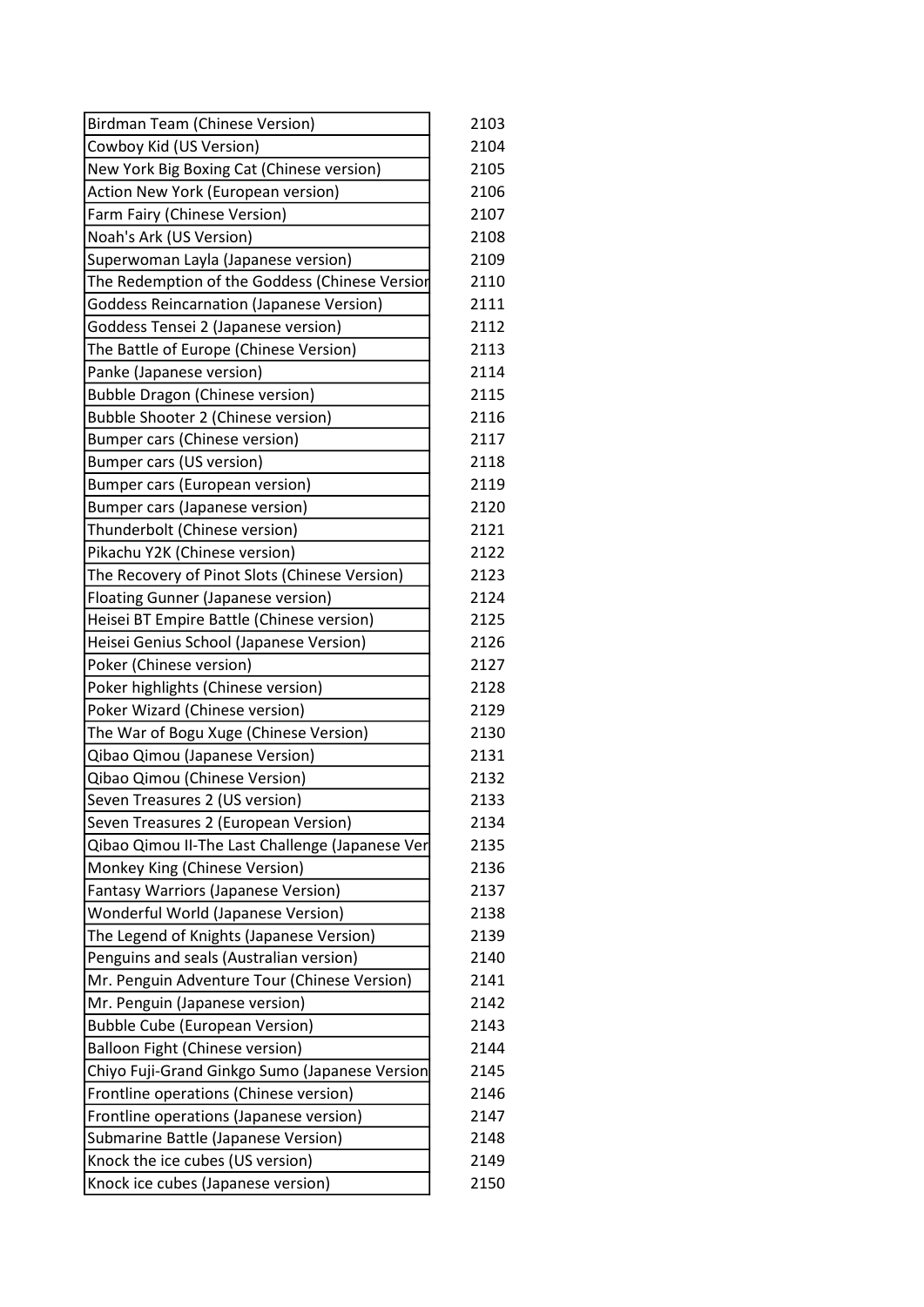| Knock the ice cubes (Chinese version)             | 2151 |
|---------------------------------------------------|------|
| Jordan vs. Bird-One-on-One Basketball (US Versid  | 2152 |
| Easy Fall (US Version)                            | 2153 |
| Ball 11 in 1 (US version)                         | 2154 |
| Ball 11 in 1 (US version)                         | 2155 |
| Hockey (US version)                               | 2156 |
| Fun Cube (Japanese Version)                       | 2157 |
| Home Run King (Japanese Version)                  | 2158 |
| National Professional Basketball (US Version)     | 2159 |
| Burning Baseball 90-Touching (Japanese Version)   | 2160 |
| Burning Judo Fighter (Japanese Version)           | 2161 |
| Burning professional basketball (Japanese versior | 2162 |
| <b>Burning Professional Football (US Version)</b> | 2163 |
| Burning professional football (European version)  | 2164 |
| Burning Professional Football (Japanese Version)  | 2165 |
| Burning Professional Football 2 (US Version)      | 2166 |
| Hot slot (US version)                             | 2167 |
| Hot Blood 8 in 1 (Japanese Version)               | 2168 |
| Hot Blood Dodgeball (Chinese Version)             | 2169 |
| Hot-blooded College Football (Completely Chines   | 2170 |
| Hot-blooded College Dodgeball (Chinese version)   | 2171 |
| Hot-blooded University Football Club World Cup    | 2172 |
| Hot-blooded College Football (Japanese Version)   | 2173 |
| <b>Blood Fight (Japanese Version)</b>             | 2174 |
| Legend of Bloody Fighting (Chinese version in sim | 2175 |
| Legend of Bloody Fighting Ranbu Link (Japanese    | 2176 |
| Bloody Fighting Legend Double Tiger Edition (Japa | 2177 |
| Legend of Bloody Fighting (US Version)            | 2178 |
| Legend of Bloody Fighting (Chinese Version)       | 2179 |
| Revised version of blood fighting data (Japanese  | 2180 |
| <b>Blood March (Chinese version)</b>              | 2181 |
| <b>Blood March (Japanese Version)</b>             | 2182 |
| Hot Blood Basketball (Chinese version)            | 2183 |
| Hot blood basketball hack (Japanese version)      | 2184 |
| Hot Blood Basketball (Japanese Version)           | 2185 |
| Hot Blood Basketball (Completely Chinese Versio   | 2186 |
| <b>Blood Hockey (Chinese version)</b>             | 2187 |
| <b>Blood Hockey (Japanese Version)</b>            | 2188 |
| Hot blood boxing (Japanese version)               | 2189 |
| Hot Blood Era Drama (Chinese Version)             | 2190 |
| Hot Blood Era Drama (Japanese Version)            | 2191 |
| Hot Blood Story hack (Chinese version)            | 2192 |
| <b>Blood Story (European Version)</b>             | 2193 |
| <b>Blood Story (Japanese Version)</b>             | 2194 |
| <b>Blood Story (Chinese Version)</b>              | 2195 |
| A new record hack (Chinese version)               | 2196 |
| A new record of passion (Chinese version)         | 2197 |
| Hardcore (Japanese version)                       | 2198 |
|                                                   |      |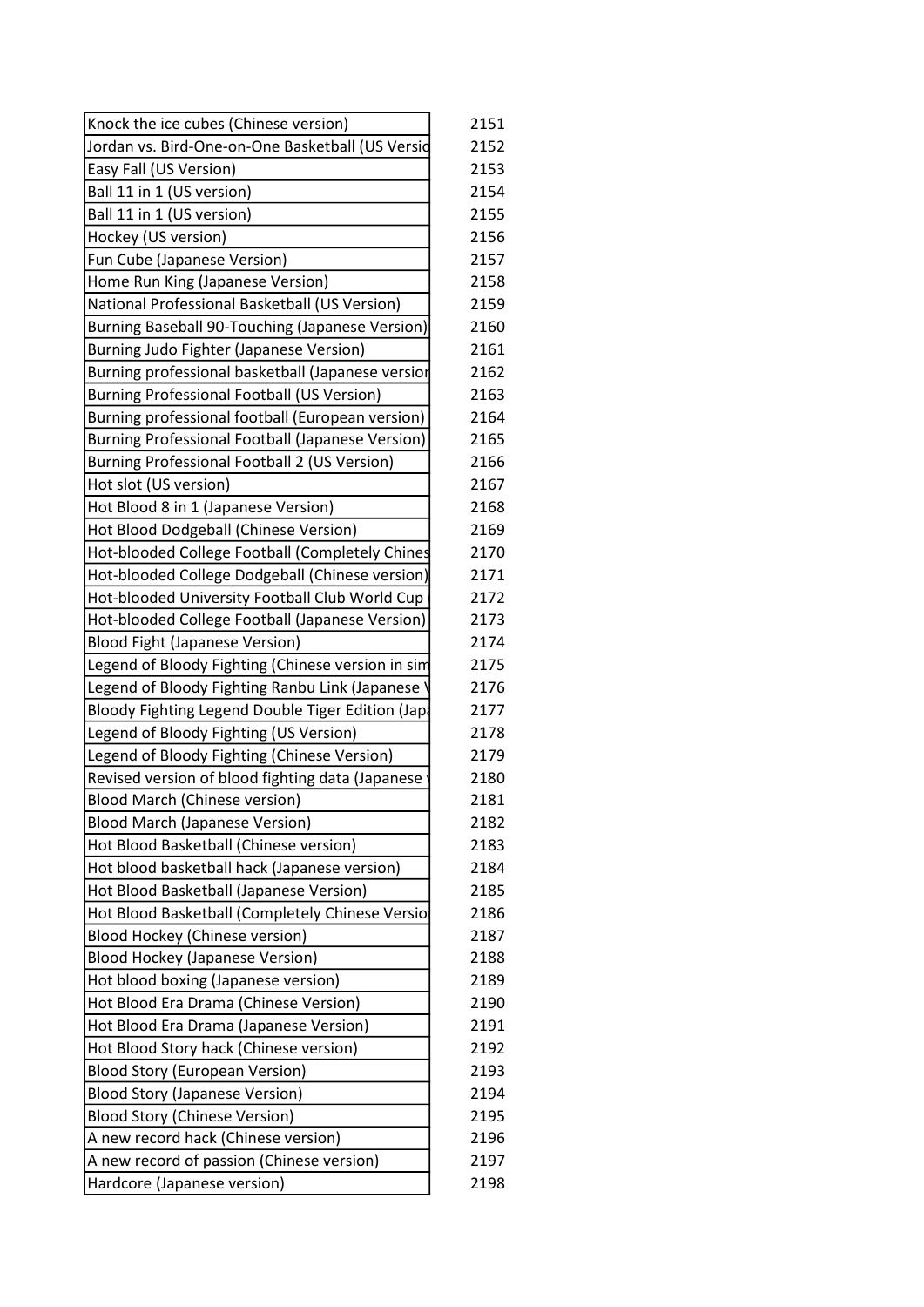| Hot-blooded football hack (Chinese version)        | 2199 |
|----------------------------------------------------|------|
| Hot-blooded Football All Gathering (Japanese Ver   | 2200 |
| Hot-blooded Football All Gathering 2009 (Japane:   | 2201 |
| Hot Blood Football (Chinese Version)               | 2202 |
| Blood Football 3 HACK (Chinese Version)            | 2203 |
| Hot Blood Football League (Chinese version)        | 2204 |
| Hot Blood Football League hack (Chinese version    | 2205 |
| Hot-blooded Football League (Japanese Version)     | 2206 |
| Human weapons (Chinese version)                    | 2207 |
| Human Weapon (Chinese Version)                     | 2208 |
| Ninja Asura Chapter (Chinese Version)              | 2209 |
| Ninja Asura (Chinese Version)                      | 2210 |
| Ninja Cha Chawan: Battle of the Galaxy (Japanese   | 2211 |
| Ninja Chachawan (Chinese version)                  | 2212 |
| Ninja Turtles 2 (Chinese version)                  | 2213 |
| Ninja Swordsman Legend (Japanese Version)          | 2214 |
| Ninja Dragon Sword hack (Chinese Ver.)             | 2215 |
| Ninja Dragon Sword (Japanese Version)              | 2216 |
| Ninja Dragon Sword                                 | 2217 |
| Ninja Dragon Sword 2 (US Version)                  | 2218 |
| Ninja Dragon Sword 2 (Chinese Version)             | 2219 |
| Ninja Gaiden 3 (US Version)                        | 2220 |
| Ninja Dragon Sword 3 (Chinese Version)             | 2221 |
| Ninja Gaiden 3 Invincible Edition (Japanese Versid | 2222 |
| Ninja Dragon Sword Invincible Edition (Japanese    | 2223 |
| Ninja Dragon Tooth Invincible Version (US Versio   | 2224 |
| Ninja Dragon Tooth (US Version)                    | 2225 |
| Ninja Dragon Tooth (Japanese Version)              | 2226 |
| Teenage Mutant Ninja Turtles Unlimited Life (US    | 2227 |
| Teenage Mutant Ninja Turtles (Japanese Version)    | 2228 |
| Teenage Mutant Ninja Turtles 2 Manhattan Proje     | 2229 |
| Teenage Mutant Ninja Turtles 2 (Chinese Version    | 2230 |
| Teenage Mutant Ninja Turtles 3 Unlimited Life (U   | 2231 |
| Teenage Mutant Ninja Turtles 3 (US version)        | 2232 |
| Ninja Training (Chinese version)                   | 2233 |
| Ninja Frog (US Version)                            | 2234 |
| Ninja Frog (European Version)                      | 2235 |
| Ninja Frog (Japanese Version)                      | 2236 |
| Ninja Frog and Double Dragon Ultimate Team (Eu     | 2237 |
| Ninja Frog and Double Dragon-Ultimate Team (U)     | 2238 |
| Nintendo jump I hero biography (Japanese versid    | 2239 |
| Nintendo Baseball (US version)                     | 2240 |
| Nintendo Battle (Japanese version)                 | 2241 |
| Nintendo Sparrow (Japanese version)                | 2242 |
| Elegy of the Sun and Moon (Chinese Version)        | 2243 |
| Medal of Honor (Chinese version)                   | 2244 |
| The Legend of Zelda hack (US version)              | 2245 |
| The Legend of Zelda: Power of the Triangle (Chin   | 2246 |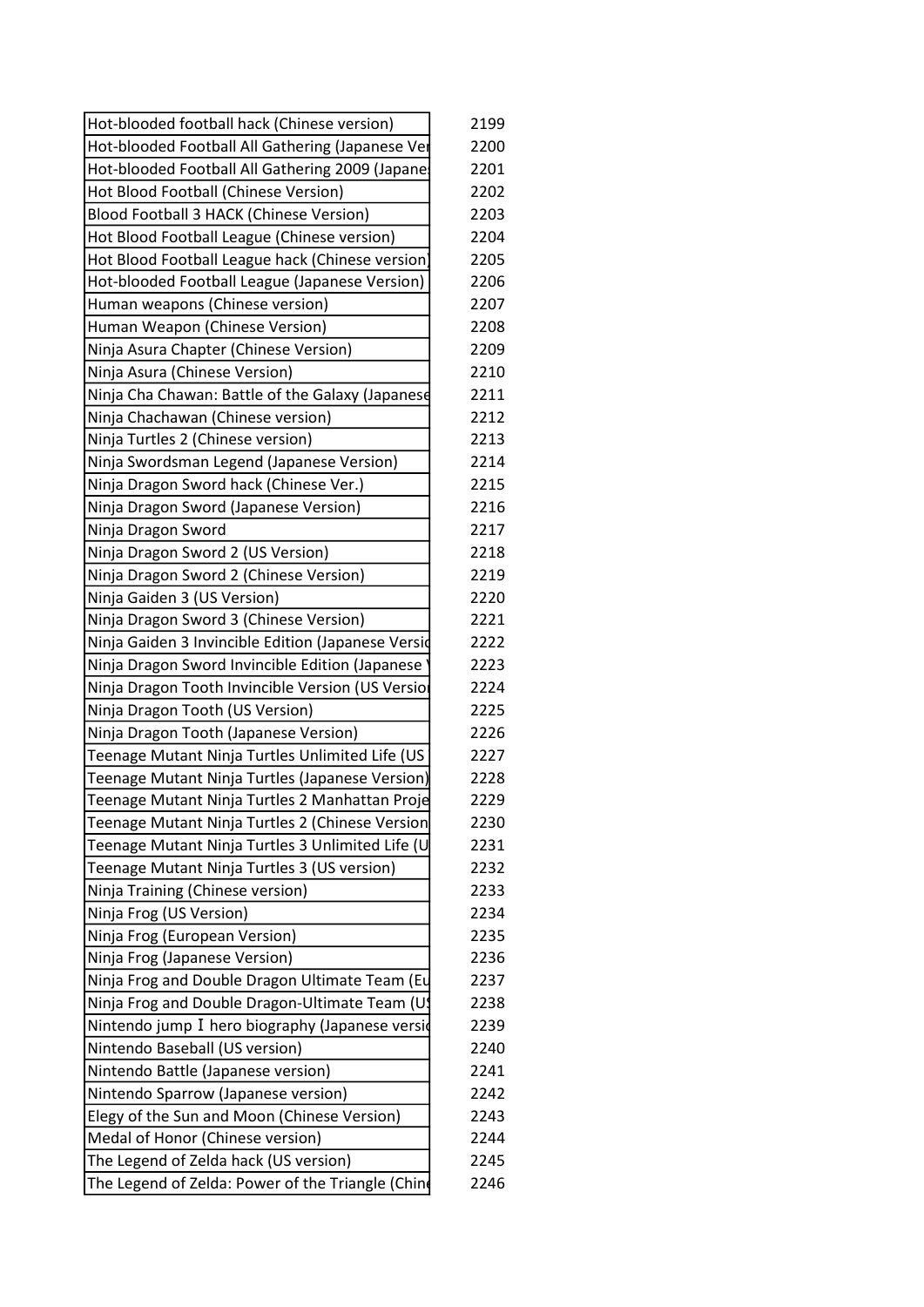| 2248<br>2249<br>2250<br>2251<br>Three Kingdoms Spring and Autumn Sichuan Prov<br>2252<br>2253<br>2254<br>2255<br>2256<br>2257<br>2258<br>2259<br>2260<br>2261<br>Romance of the Three Kingdoms 2 Overlord's Cor<br>2262<br>Romance of the Three Kingdoms 2 Overlord's Cor<br>2263<br>2264<br>2265<br>2266<br>Romance of the Three Kingdoms III: The Origin of<br>2267<br>The Legend of Cao Cao in Three Kingdoms (Chine<br>2268<br>2269<br>2270<br>Heroes of the Three Kingdoms hack (Chinese vers<br>2271<br>The Legend of Heroes of the Three Kingdoms Res<br>2272<br>2273<br>2274<br>2275<br>2276<br>2277<br>2278<br>2279<br>2280<br>2281<br>2282<br>2283<br>2284<br>2285<br>2286<br>2287<br>2288<br>2289<br>2290<br>2291<br>2292<br>2293<br>2294 | The Legend of Zelda: The Magic Hat (Chinese Ver | 2247 |
|------------------------------------------------------------------------------------------------------------------------------------------------------------------------------------------------------------------------------------------------------------------------------------------------------------------------------------------------------------------------------------------------------------------------------------------------------------------------------------------------------------------------------------------------------------------------------------------------------------------------------------------------------------------------------------------------------------------------------------------------------|-------------------------------------------------|------|
|                                                                                                                                                                                                                                                                                                                                                                                                                                                                                                                                                                                                                                                                                                                                                      | The Legend of Zelda (Japanese Version)          |      |
|                                                                                                                                                                                                                                                                                                                                                                                                                                                                                                                                                                                                                                                                                                                                                      | The Legend of Zelda 2 Link's Adventure (Chinese |      |
|                                                                                                                                                                                                                                                                                                                                                                                                                                                                                                                                                                                                                                                                                                                                                      | Legend of Heroes beyond the Great Wall (Chines  |      |
|                                                                                                                                                                                                                                                                                                                                                                                                                                                                                                                                                                                                                                                                                                                                                      | Rowing battle (US version)                      |      |
|                                                                                                                                                                                                                                                                                                                                                                                                                                                                                                                                                                                                                                                                                                                                                      |                                                 |      |
|                                                                                                                                                                                                                                                                                                                                                                                                                                                                                                                                                                                                                                                                                                                                                      | Heroes of the Three Kingdoms (Chinese Version)  |      |
|                                                                                                                                                                                                                                                                                                                                                                                                                                                                                                                                                                                                                                                                                                                                                      | Romance of the Three Kingdoms 3 The Origin of I |      |
|                                                                                                                                                                                                                                                                                                                                                                                                                                                                                                                                                                                                                                                                                                                                                      | Romance of the Three Kingdoms: Battle of Chibi  |      |
|                                                                                                                                                                                                                                                                                                                                                                                                                                                                                                                                                                                                                                                                                                                                                      | Romance of the Three Kingdoms: The Emperors a   |      |
|                                                                                                                                                                                                                                                                                                                                                                                                                                                                                                                                                                                                                                                                                                                                                      | Romance of the Three Kingdoms (Chinese Versior  |      |
|                                                                                                                                                                                                                                                                                                                                                                                                                                                                                                                                                                                                                                                                                                                                                      | Romance of the Three Kingdoms 1 The Overlord    |      |
|                                                                                                                                                                                                                                                                                                                                                                                                                                                                                                                                                                                                                                                                                                                                                      | Romance of the Three Kingdoms 1 The Overlord    |      |
|                                                                                                                                                                                                                                                                                                                                                                                                                                                                                                                                                                                                                                                                                                                                                      | Romance of the Three Kingdoms 2 Overlord's Cor  |      |
|                                                                                                                                                                                                                                                                                                                                                                                                                                                                                                                                                                                                                                                                                                                                                      | Romance of the Three Kingdoms 2 Overlord's Cor  |      |
|                                                                                                                                                                                                                                                                                                                                                                                                                                                                                                                                                                                                                                                                                                                                                      |                                                 |      |
|                                                                                                                                                                                                                                                                                                                                                                                                                                                                                                                                                                                                                                                                                                                                                      |                                                 |      |
|                                                                                                                                                                                                                                                                                                                                                                                                                                                                                                                                                                                                                                                                                                                                                      | Romance of the Three Kingdoms 2 (Chinese Versi  |      |
|                                                                                                                                                                                                                                                                                                                                                                                                                                                                                                                                                                                                                                                                                                                                                      | Romance of the Three Kingdoms 3 Origin of the F |      |
|                                                                                                                                                                                                                                                                                                                                                                                                                                                                                                                                                                                                                                                                                                                                                      | Romance of the Three Kingdoms 4 Chibi Storm (C  |      |
|                                                                                                                                                                                                                                                                                                                                                                                                                                                                                                                                                                                                                                                                                                                                                      |                                                 |      |
|                                                                                                                                                                                                                                                                                                                                                                                                                                                                                                                                                                                                                                                                                                                                                      |                                                 |      |
|                                                                                                                                                                                                                                                                                                                                                                                                                                                                                                                                                                                                                                                                                                                                                      | Romance of the Three Kingdoms                   |      |
|                                                                                                                                                                                                                                                                                                                                                                                                                                                                                                                                                                                                                                                                                                                                                      | Three Kingdoms Fighting for Hegemony (Chinese   |      |
|                                                                                                                                                                                                                                                                                                                                                                                                                                                                                                                                                                                                                                                                                                                                                      |                                                 |      |
|                                                                                                                                                                                                                                                                                                                                                                                                                                                                                                                                                                                                                                                                                                                                                      |                                                 |      |
|                                                                                                                                                                                                                                                                                                                                                                                                                                                                                                                                                                                                                                                                                                                                                      | Romance of the Three Kingdoms (Chinese Version  |      |
|                                                                                                                                                                                                                                                                                                                                                                                                                                                                                                                                                                                                                                                                                                                                                      | The Legend of the Three Kingdoms (Chinese Vers  |      |
|                                                                                                                                                                                                                                                                                                                                                                                                                                                                                                                                                                                                                                                                                                                                                      | Triangle Cobra (US version)                     |      |
|                                                                                                                                                                                                                                                                                                                                                                                                                                                                                                                                                                                                                                                                                                                                                      | Battle of the Three Armies (Japanese Version)   |      |
|                                                                                                                                                                                                                                                                                                                                                                                                                                                                                                                                                                                                                                                                                                                                                      | Three Eye Boys Enhanced Edition (US Version)    |      |
|                                                                                                                                                                                                                                                                                                                                                                                                                                                                                                                                                                                                                                                                                                                                                      | Three Eyes Boy (Japanese Version)               |      |
|                                                                                                                                                                                                                                                                                                                                                                                                                                                                                                                                                                                                                                                                                                                                                      | Three Eyes Boy (Chinese Version)                |      |
|                                                                                                                                                                                                                                                                                                                                                                                                                                                                                                                                                                                                                                                                                                                                                      | Three silly trips Universiade (US version)      |      |
|                                                                                                                                                                                                                                                                                                                                                                                                                                                                                                                                                                                                                                                                                                                                                      | Thirty-six Strategies (Chinese version)         |      |
|                                                                                                                                                                                                                                                                                                                                                                                                                                                                                                                                                                                                                                                                                                                                                      | Three Eyes Prodigy (Chinese version)            |      |
|                                                                                                                                                                                                                                                                                                                                                                                                                                                                                                                                                                                                                                                                                                                                                      | Three Little Pigs (Chinese version)             |      |
|                                                                                                                                                                                                                                                                                                                                                                                                                                                                                                                                                                                                                                                                                                                                                      | Morita and Taro no Shogi (Japanese version)     |      |
|                                                                                                                                                                                                                                                                                                                                                                                                                                                                                                                                                                                                                                                                                                                                                      | Insect Fighting (Chinese Version)               |      |
|                                                                                                                                                                                                                                                                                                                                                                                                                                                                                                                                                                                                                                                                                                                                                      | Killing Field (Chinese version)                 |      |
|                                                                                                                                                                                                                                                                                                                                                                                                                                                                                                                                                                                                                                                                                                                                                      | Slaughter Field (Japanese Version)              |      |
|                                                                                                                                                                                                                                                                                                                                                                                                                                                                                                                                                                                                                                                                                                                                                      | Saloman Snake (Japanese Version)                |      |
|                                                                                                                                                                                                                                                                                                                                                                                                                                                                                                                                                                                                                                                                                                                                                      | Saloman Snake 2 (Chinese version)               |      |
|                                                                                                                                                                                                                                                                                                                                                                                                                                                                                                                                                                                                                                                                                                                                                      | Desert Fox (US Version)                         |      |
|                                                                                                                                                                                                                                                                                                                                                                                                                                                                                                                                                                                                                                                                                                                                                      | Shanado (US version)                            |      |
|                                                                                                                                                                                                                                                                                                                                                                                                                                                                                                                                                                                                                                                                                                                                                      | Shanado (European version)                      |      |
|                                                                                                                                                                                                                                                                                                                                                                                                                                                                                                                                                                                                                                                                                                                                                      | Shanado (Japanese version)                      |      |
|                                                                                                                                                                                                                                                                                                                                                                                                                                                                                                                                                                                                                                                                                                                                                      | Sparkling Red Star (Chinese Version)            |      |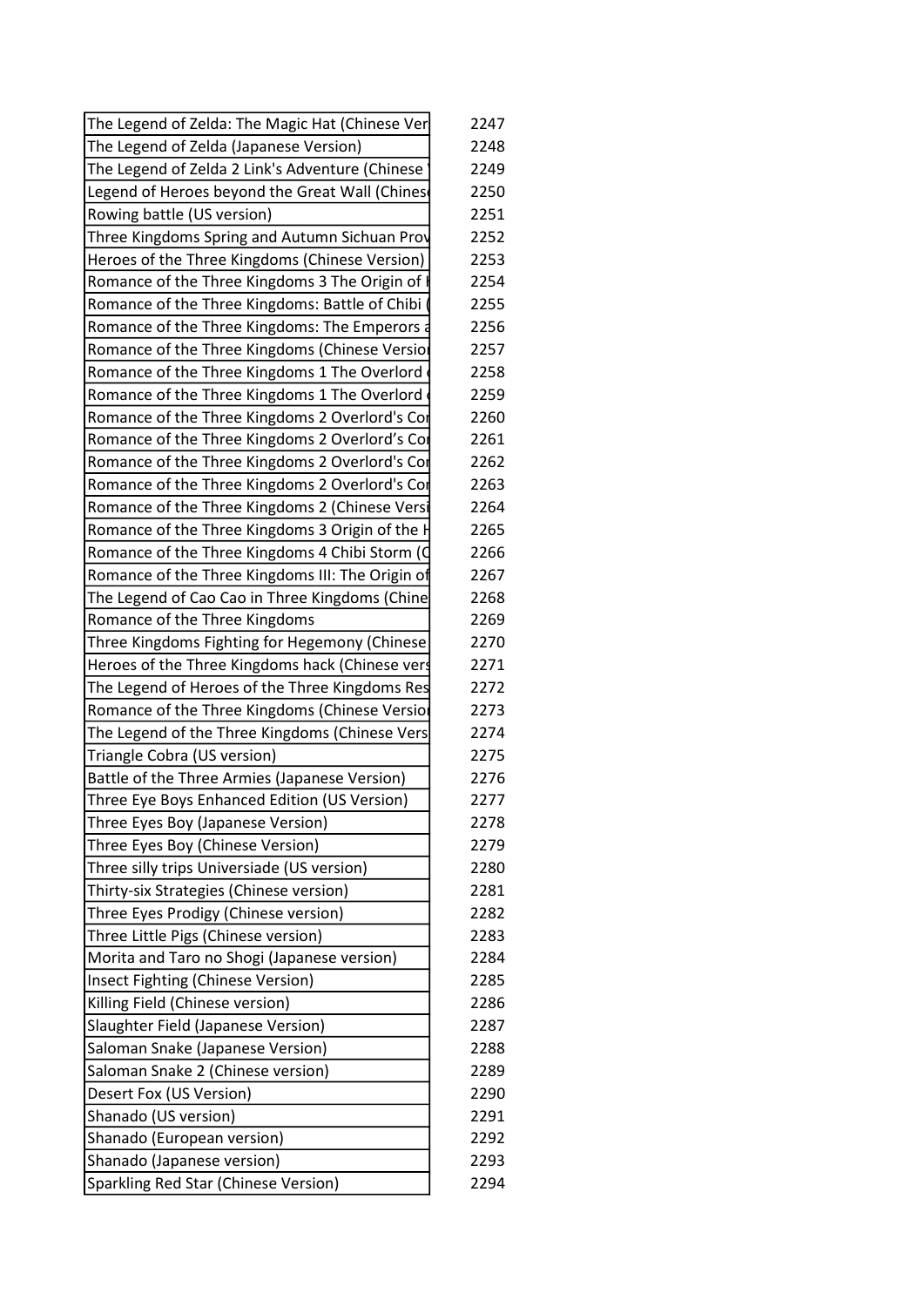| Ancient Excalibur (Chinese Version)                | 2295 |
|----------------------------------------------------|------|
| Shanghai Tycoon (Chinese version)                  | 2296 |
| The Godfather of Shanghai (US version)             | 2297 |
| Captain's Secret Order (US Version)                | 2298 |
| Young Ranger (Chinese Version)                     | 2299 |
| The Mystery of the Deep Sea (Japanese Version)     | 2300 |
| Into the Underground 3 (Japanese version)          | 2301 |
| Into the Underground 4 (Japanese version)          | 2302 |
| Legend of Gods and Ghosts (Chinese Version)        | 2303 |
| Dragon War (US Version)                            | 2304 |
| Mysterious Island (Japanese version)               | 2305 |
| The secret golden triangle (Chinese version)       | 2306 |
| Gods and Demons Land (Chinese Version)             | 2307 |
| Holy Savior (Japanese version)                     | 2308 |
| Detective Conan (Chinese version)                  | 2309 |
| Detective Conan-Akagawa Jiro's Ghost Train (Japa   | 2310 |
| The Legend of Gods (Japanese Version)              | 2311 |
| Alive (US Version)                                 | 2312 |
| Alive (European Version)                           | 2313 |
| Condor One (Japanese version)                      | 2314 |
| Resident Evil (Chinese version)                    | 2315 |
| The miracle of life super baby (Chinese version)   | 2316 |
| Saint Seiya: Nordic Assault (Chinese Ver.)         | 2317 |
| Saint Seiya: Golden Legend Ending (Japanese Ver    | 2318 |
| Saint Seiya: Golden Legend Ending (Chinese Ver.)   | 2319 |
| Saint Seiya: Advent of the Goddess (Chinese Ver.   | 2320 |
| Saint Seiya Pegasus Fantasy (Chinese Version)      | 2321 |
| Torch badge 3 (Chinese version)                    | 2322 |
| Sacred Fire Emblem Gaiden (Japanese Version)       | 2323 |
| The Flame Emblem (US Version)                      | 2324 |
| Biographies of the Holy Fire (Chinese Version)     | 2325 |
| Holy Fire Young Hero (Chinese Version)             | 2326 |
| Holy Famine 2 (Japanese version)                   | 2327 |
| Legend of the Holy Sword (Chinese Version)         | 2328 |
| Bible Adventure Unlimited Blood Edition (US Vers   | 2329 |
| The Battle for the Bible (US Version)              | 2330 |
| Legend of the Holy Bell (Chinese version)          | 2331 |
| Holy Bell Legend                                   | 2332 |
| The Legend of Shengma (Japanese Version)           | 2333 |
| Legend of the Lion King (Chinese Version)          | 2334 |
| Ten times professional wild ball (Japanese versior | 2335 |
| Legend of Jubei (Japanese Version)                 | 2336 |
| Decathlon (Asian Version)                          | 2337 |
| Time Fighter (Chinese Version)                     | 2338 |
| Time Traveler (Japanese Version)                   | 2339 |
| Time and Space Brave Legend (Japanese Version)     | 2340 |
| Wheel of Time and Space (Chinese Version)          | 2341 |
| The strongest quiz king in history (Japanese versi | 2342 |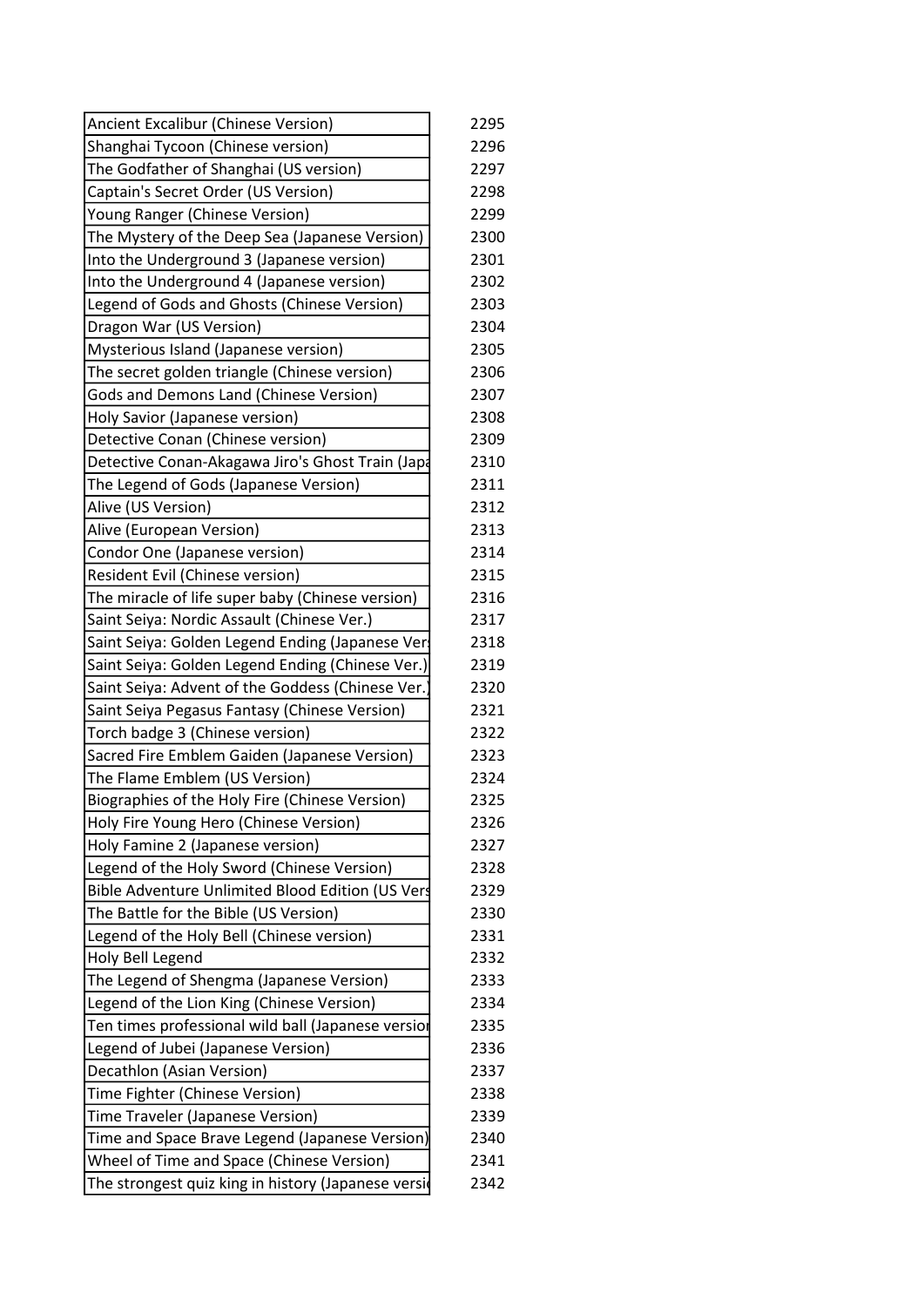| The strongest quiz in history Decisive Battle 2 (Ja | 2343 |
|-----------------------------------------------------|------|
| World Dream 2 (Japanese Version)                    | 2344 |
| <b>Guardian Tank (Chinese version)</b>              | 2345 |
| Beastmaster (Japanese version)                      | 2346 |
| Digimon Adventure 4 Crystal Edition (Chinese Ver    | 2347 |
| Double Dragon (US version)                          | 2348 |
| Double Dragon (European Version)                    | 2349 |
| Double Dragon (Japanese Version)                    | 2350 |
| Double Dragon 2 hack (Chinese version)              | 2351 |
| Double Dragon 2 Shadow Edition (Japanese Versi      | 2352 |
| Double Dragon 2 (US version)                        | 2353 |
| Double Dragon 2 (European Version)                  | 2354 |
| Double Dragon 2 (Full BOSS hack version)            | 2355 |
| Double Dragon 2 (Japanese Version)                  | 2356 |
| Double Dragon 3 (Chinese Version)                   | 2357 |
| Double Dragon 3 boss version (Japanese version)     | 2358 |
| Double Dragon 3 hack (US version)                   | 2359 |
| Double Dragon 3 Skills Enhanced Edition (Japanes    | 2360 |
| Double Dragon 3 (US version)                        | 2361 |
| Double Dragon 3 (Japanese Version)                  | 2362 |
| Double Dragon 4 (US version)                        | 2363 |
| Double Basketball (US Version)                      | 2364 |
| Double Basketball (European Version)                | 2365 |
| Double Wing Man (Chinese version)                   | 2366 |
| Double Eagles The Revenge of Brother Joe (Chine     | 2367 |
| Double Eagle Brother Joe's Revenge Enhanced Ed      | 2368 |
| Shinji Mizushima's Okoshien Garden (Japanese ve     | 2369 |
| Plumber's Battle (Japanese Version)                 | 2370 |
| Mario the Plumber (Chinese version)                 | 2371 |
| Dream of Water Pipe (US Version)                    | 2372 |
| Fruit raccoon (Chinese version)                     | 2373 |
| Water Margin Oath of Destiny (Japanese Version)     | 2374 |
| Outlaws of the Marsh (Reissue Version of Nanjing    | 2375 |
| Conqueror of Crystal Palace (US version)            | 2376 |
| Legend of the Silk Road (Chinese Version)           | 2377 |
| Deathmatch (US version)                             | 2378 |
| Squirrel War (Japanese Version)                     | 2379 |
| Squirrel Battle (Chinese version)                   | 2380 |
| Squirrel Battle (US Version)                        | 2381 |
| Squirrel Battle (European Version)                  | 2382 |
| Squirrel Battle (Japanese Version)                  | 2383 |
| Squirrel Battle (Perfect Chinese Version)           | 2384 |
| Squirrel Battle 2 hack (Japanese version)           | 2385 |
| Squirrel Battle 2 (Chinese version)                 | 2386 |
| Squirrel Battle 2 (US Version)                      | 2387 |
| Squirrel Battle 2 (European Version)                | 2388 |
| Squirrel Battle 2 (Japanese Version)                | 2389 |
| Squirrel Battle 2 (Perfect Chinese Version)         | 2390 |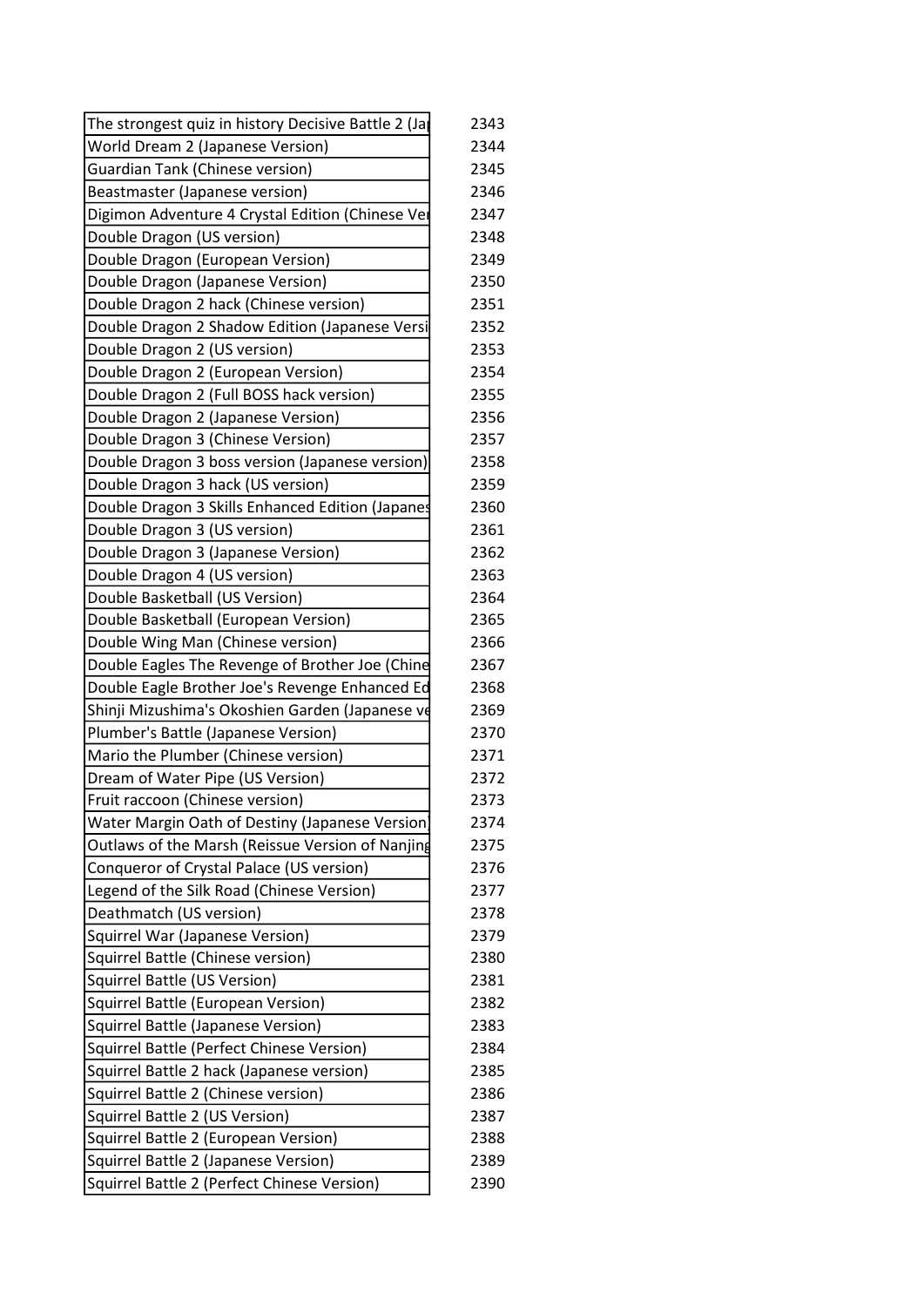| Squirrel Battle hack (Japanese version)          | 2391 |
|--------------------------------------------------|------|
| Newsboy (US version)                             | 2392 |
| Romance of Sui and Tang Dynasties Competing in   | 2393 |
| Romance of Sui and Tang Dynasties                | 2394 |
| Sun Sun (Japanese version)                       | 2395 |
| Captain Falcon (US version)                      | 2396 |
| Captain Hayabusa (European version)              | 2397 |
| Solomon's Key (Japanese Version)                 | 2398 |
| Solomon's Key 2 (Japanese Version)               | 2399 |
| Billiards Championship (US version)              | 2400 |
| Harry in Space (US Version)                      | 2401 |
| tooEmpty Fantasy (Chinese Version)               | 2402 |
| Space Shooting War (Chinese version)             | 2403 |
| Space Warrior I&II (Japanese version)            | 2404 |
| Heroes of the Sun Firebird (Chinese version)     | 2405 |
| Titanic (Chinese version Mars Technology)        | 2406 |
| <b>Battle of Tanks Revised V2</b>                | 2407 |
| Battle of Tanks (Japanese version)               | 2408 |
| Battle of Tanks 2008 (Chinese version)           | 2409 |
| Tank battle hack (Chinese version)               | 2410 |
| Battle of Tanks PK mode for two people entertair | 2411 |
| <b>Tank Storm (Chinese Version)</b>              | 2412 |
| Tom and Jerry and Tafe (Chinese version)         | 2413 |
| The Adventures of Tom Sawyer (Chinese Version)   | 2414 |
| The Adventures of Tom Sawyer (US Version)        | 2415 |
| Donald Duck Dream Adventure (US Version)         | 2416 |
| Donald Duck Dream Adventure (European Versio     | 2417 |
| Donald Duck Dream Adventure 2 (US Version)       | 2418 |
| Candy House (Japanese version)                   | 2419 |
| <b>Escaper (US version)</b>                      | 2420 |
| <b>Escaper (Japanese version)</b>                | 2421 |
| Escaper (Sweden)                                 | 2422 |
| The Legend of Momotaro (Japanese Version)        | 2423 |
| Gold Digger (US version)                         | 2424 |
| Naughty Chef The World of Food (Chinese Versio   | 2425 |
| Special rescue order (Japanese version)          | 2426 |
| Special rescue order (Chinese version)           | 2427 |
| Tecmo World Cup (Chinese version)                | 2428 |
| Special Forces (US version)                      | 2429 |
| Special Haidi De Special (Japanese Version)      | 2430 |
| Master Kick (US version)                         | 2431 |
| Sports Highlights (Australian Version)           | 2432 |
| Heaven and Hell (US Version)                     | 2433 |
| Sirius (US version)                              | 2434 |
| Sirius (European version)                        | 2435 |
| Sirius (Japanese version)                        | 2436 |
| Sword of the Gods (Japanese Version)             | 2437 |
| Sword of the Gods (Chinese Version)              | 2438 |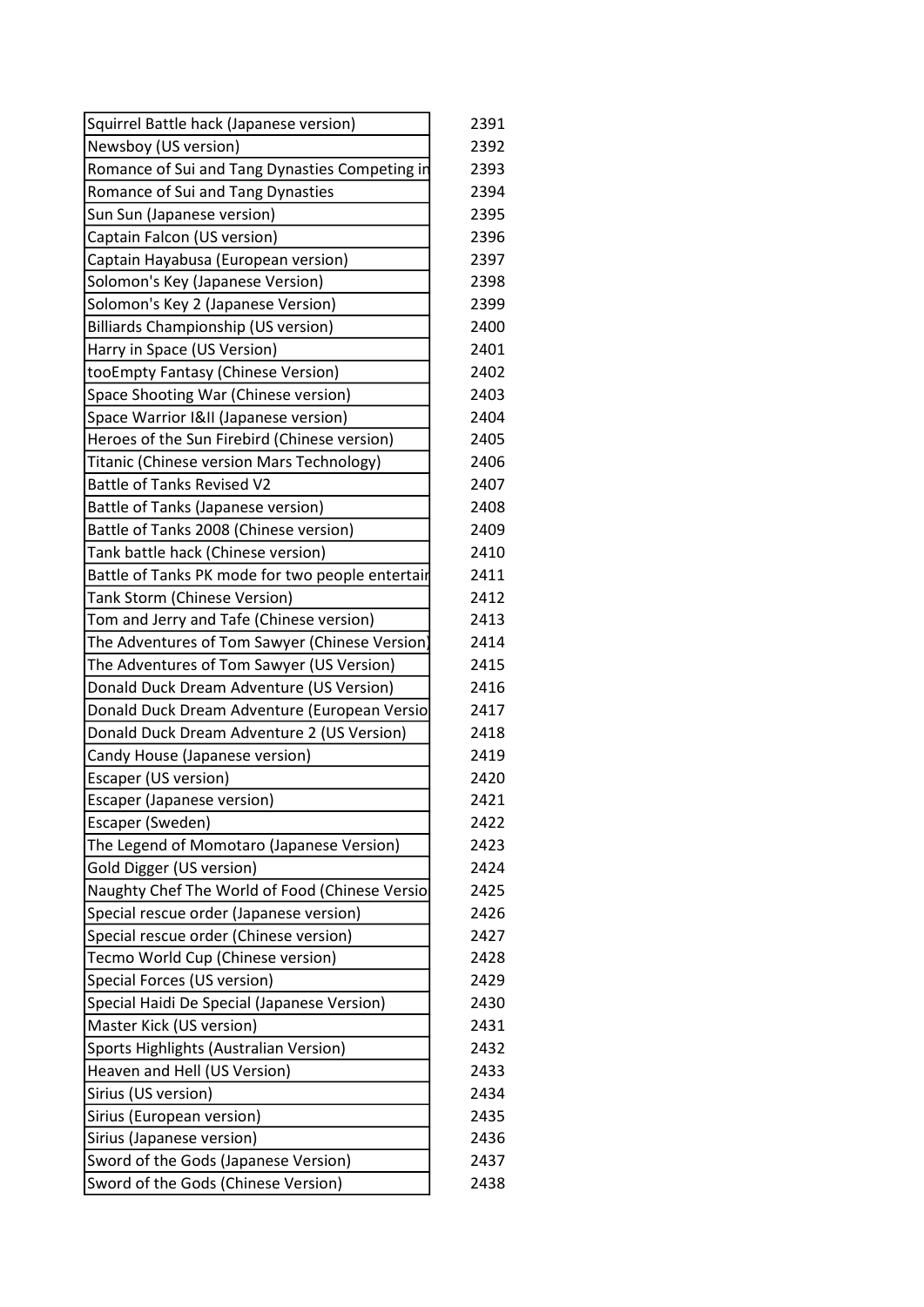| Angel Wings (Captain Tsubasa) (Japanese Version     | 2439 |
|-----------------------------------------------------|------|
| Angel Wings 2 (Captain Tsubasa 2) (Chinese Versi    | 2440 |
| Angel Wings 2 (Captain Tsubasa 2)-Super Forward     | 2441 |
| The Legend of the King Coming from the Demon        | 2442 |
| Tianji Super Go (Japanese Version)                  | 2443 |
| Track and Field Games (US version)                  | 2444 |
| Pastoral (US version)                               | 2445 |
| Challenge the Dragon (US version)                   | 2446 |
| Challenge chip (US version)                         | 2447 |
| Barcode version of battle robot (Japanese versior   | 2448 |
| Dance Machine 2000 (US version)                     | 2449 |
| Teppan Zhen (Chinese version)                       | 2450 |
| Iron Hammer (European Version)                      | 2451 |
| Mario the Hammer (US version)                       | 2452 |
| Captain Hook (US version)                           | 2453 |
| Captain Hook (European version)                     | 2454 |
| Captain Hook (Japanese version)                     | 2455 |
| Iron Fist vs. Steel Fist (Japanese Version)         | 2456 |
| Iron gloves 2 (US version)                          | 2457 |
| Iron gloves 2 (European version)                    | 2458 |
| Predator (Chinese version)                          | 2459 |
| Mind Battleship (Japanese Version)                  | 2460 |
| Mutant virus (European version)                     | 2461 |
| Suddenly Jun (Chinese version)                      | 2462 |
| <b>Graphical Reasoning Puzzle (Chinese Version)</b> | 2463 |
| Dragon Sword (Chinese Version)                      | 2464 |
| Dragon Fight 4 (Chinese version)                    | 2465 |
| <b>Bugs Bunny Crazy Castle (US Version)</b>         | 2466 |
| <b>Bugs Bunny (Japanese Version)</b>                | 2467 |
| Bunny Adventure 6 (US Version)                      | 2468 |
| The Adventures of Bunny (US Version)                | 2469 |
| Baby Bunny Adventures 2 (Chinese version)           | 2470 |
| Sokoban (Chinese version)                           | 2471 |
| Devouring Heaven and Earth: The Legend of Cao       | 2472 |
| Devouring Heaven and Earth: The Story of Cao W      | 2473 |
| Devouring Heaven and Earth Sima Yi's Biography      | 2474 |
| The Legend of Sun Jian (Chinese Version)            | 2475 |
| Devouring Heaven and Earth 1 The Story of Cao O     | 2476 |
| Devouring World 1 Lv Bu Chuan (Chinese Version      | 2477 |
| Devouring World 2 Cao Wei's Ambition (Chinese       | 2478 |
| Devouring World 2 The Legend of Confucianism (      | 2479 |
| Ostrich Rider (Japanese version)                    | 2480 |
| Ostrich Rider (US version)                          | 2481 |
| Ostrich Rider (Japanese version)                    | 2482 |
| Digging Mines (Chinese Version)                     | 2483 |
| Digging gold (Chinese version)                      | 2484 |
| Digger (Chinese version)                            | 2485 |
| Miner: Legend of the Lost City (US version)         | 2486 |
|                                                     |      |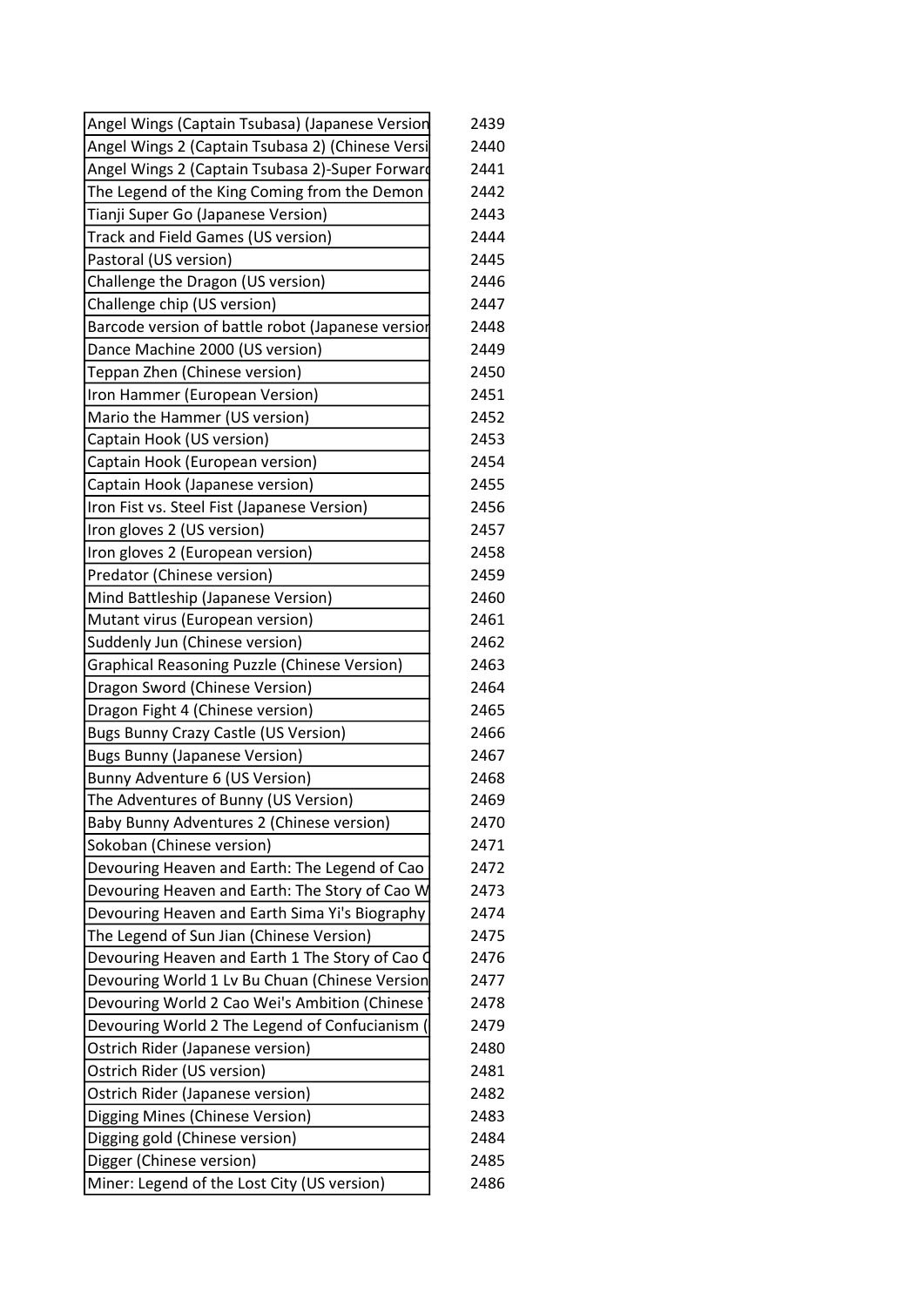| Outsiders (Japanese version)                      | 2487 |
|---------------------------------------------------|------|
| Alien Warriors (Chinese version)                  | 2488 |
| Alien Warrior (Chinese Version)                   | 2489 |
| Alien Warrior 2 (Chinese Version)                 | 2490 |
| Naughty Dog (Japanese Version)                    | 2491 |
| <b>Naughty Elf (Japanese Version)</b>             | 2492 |
| King of Kings (US Version)                        | 2493 |
| Ace Battle (Chinese Version)                      | 2494 |
| Wang Zhe Wushuang (Chinese Version)               | 2495 |
| Prince's Revenge (Chinese Version)                | 2496 |
| The Return of the Prince (Japanese Version)       | 2497 |
| Tennis tournament (European version)              | 2498 |
| The Man Who Looks at the Stars (Japanese Ver.)    | 2499 |
| Crisis Force (Japanese Version)                   | 2500 |
| <b>VEGET (US version)</b>                         | 2501 |
| Legend of Willow (Chinese version)                | 2502 |
| The Legend of Willow (US Version)                 | 2503 |
| Micro machine (US version)                        | 2504 |
| Go (Japanese version)                             | 2505 |
| Go War (Chinese Version)                          | 2506 |
| Go Master Book (Japanese Version)                 | 2507 |
| Go Guide (Japanese Version)                       | 2508 |
| Go Guide 91 (Japanese Version)                    | 2509 |
| Go Guide 92 (Japanese Version)                    | 2510 |
| Go Guide 93 (Japanese Version)                    | 2511 |
| Go Guide 94 (Japanese Version)                    | 2512 |
| Myth of the Future (Japanese Version)             | 2513 |
| Future Boy (US Version)                           | 2514 |
| <b>Future Boy (Asian Version)</b>                 | 2515 |
| <b>Future Warrior (Japanese Version)</b>          | 2516 |
| Turbo Grand Car (US version)                      | 2517 |
| I love baseball (Japan)                           | 2518 |
| My life my love (Japanese version)                | 2519 |
| The Witcher and Warrior 3 The Wish of the Crow    | 2520 |
| The Legacy of the Wizard (US Version)             | 2521 |
| Sorcerers and Warriors 2 Iron Sword (US Version)  | 2522 |
| Witchcraft Game (US version)                      | 2523 |
| Woohoo! Wild Ball Life Straight Line (Japanese Ve | 2524 |
| <b>Rogue Warrior (US Version)</b>                 | 2525 |
| Rogue Warrior (Japanese Version)                  | 2526 |
| Warriors of Three Kingdoms Warring States (Chin   | 2527 |
| Gobang (Japanese version)                         | 2528 |
| The Adventure of Musashi (Japanese Version)       | 2529 |
| <b>Wulin Biography (Chinese Version)</b>          | 2530 |
| Buchan Sparrow III-Sparrow Iron Man (Japanese     | 2531 |
| Western Sheriff (Japanese version)                | 2532 |
| Western Heaven (Asian Version)                    | 2533 |
| Xitian Learning 2 (Chinese Version)               | 2534 |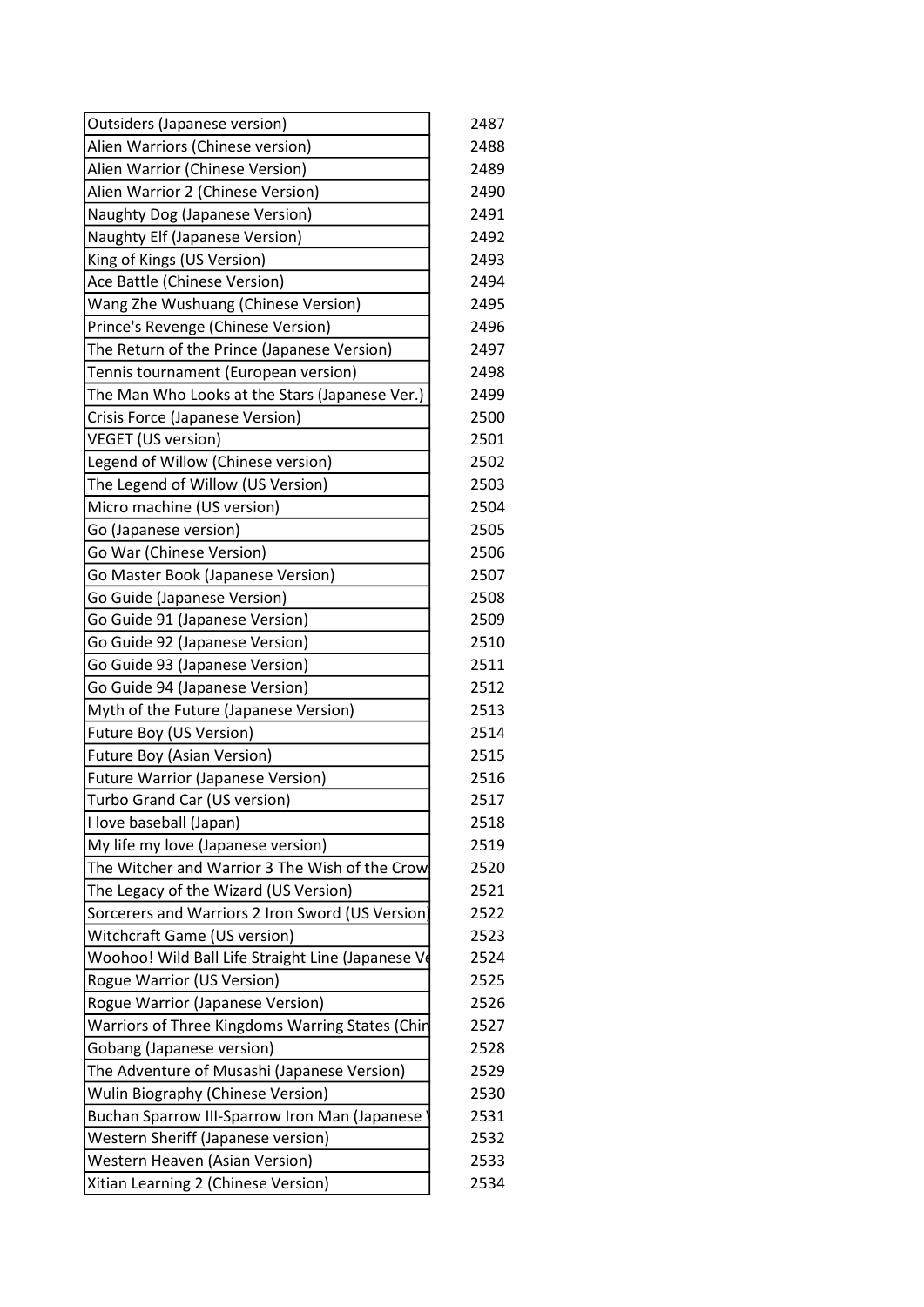| Journey to the West hack (Japanese version)             | 2535 |
|---------------------------------------------------------|------|
| Journey to the West (Chinese version)                   | 2536 |
| Journey to the West (Japanese Version)                  | 2537 |
| Journey to the West 2 (Japanese Version)                | 2538 |
| Journey to the West (Chinese Version)                   | 2539 |
| Light of Hope (Japanese Version)                        | 2540 |
| Chivalrous Love Jing Ke Assassinate King Qin (Chir      | 2541 |
| Xiandouluo hack (Chinese version)                       | 2542 |
| Legend of Sword and Fairy (Chinese Version)             | 2543 |
| <b>Fairy Sword and Divine Comedy (Chinese Version</b>   | 2544 |
| <b>Fairy Sword Inquiry (Chinese Version Nanjing Tec</b> | 2545 |
| Fairy World (Chinese Version)                           | 2546 |
| Cactus (Japanese version)                               | 2547 |
| Together for a moment (Japanese version)                | 2548 |
| Banana Prince Adventure (US Version)                    | 2549 |
| Legend of Xiangshuai (Chinese Version)                  | 2550 |
| <b>Chess Academy (Taiwan Version)</b>                   | 2551 |
| Eliminate pests (Asian version)                         | 2552 |
| The Clown Prince Adventure (US Version)                 | 2553 |
| Home Alone 2 Lost in New York (European versio          | 2554 |
| Little Red Riding Hood (Chinese version)                | 2555 |
| Little Mary Fruit Machine (Chinese Version)             | 2556 |
| The Little Mermaid (Chinese version)                    | 2557 |
| Little Bee (Chinese version)                            | 2558 |
| Little Bee (Japanese Version)                           | 2559 |
| Little Monster 2 is born (Japanese version)             | 2560 |
| Little Witch Da Tian Fang Ye Tan: Wizarding Worl        | 2561 |
| Little Witch Pippi Unlimited Blood Edition (US Ver      | 2562 |
| Little Taishan (US version)                             | 2563 |
| Little Taishan (European version)                       | 2564 |
| Duckling Eggs (Australian Version)                      | 2565 |
| Swordsman (Chinese Version)                             | 2566 |
| Sherlock Holmes: The Earl's Daughter Abduction          | 2567 |
| The Simpsons: Superman and Radiant (US versior          | 2568 |
| New F1 car (European version)                           | 2569 |
| New Bao Qingtian 2 (Chinese Version)                    | 2570 |
| New Underground Adventure (US Version)                  | 2571 |
| New Underground Adventure (Japanese Version)            | 2572 |
| New Haunted House 2 (Japanese Version)                  | 2573 |
| Nisami Hakkenden (Japanese version)                     | 2574 |
| Romance of the Republic of China (Chinese Versid        | 2575 |
| New Human (Chinese version)                             | 2576 |
| New Zealand Story (US version)                          | 2577 |
| Galaxy (Japanese version)                               | 2578 |
| Interstellar Tetris (Japanese version)                  | 2579 |
| Star Contra (US Version)                                | 2580 |
| Star Contra (Japanese Version)                          | 2581 |
| Star Contra Invincible Version (US Version)             | 2582 |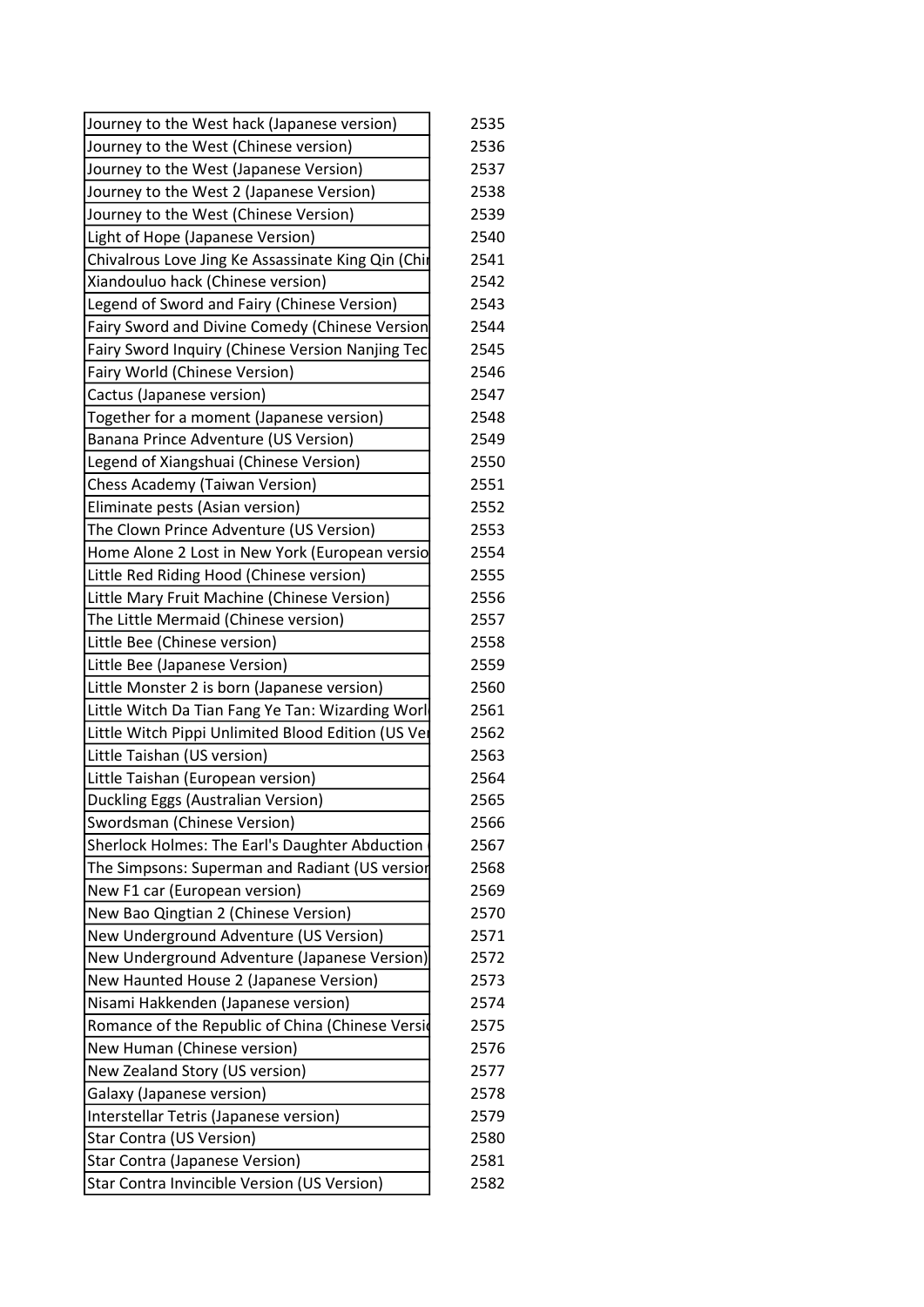| Interstellar fighter (MS Chinese)                                 | 2583 |
|-------------------------------------------------------------------|------|
| <b>Star Flying Arrow (Chinese Version)</b>                        | 2584 |
| Galaxy 5000 (US version)                                          | 2585 |
| Kirby of the Star Dream Spring Story (Chinese ver                 | 2586 |
| Star Kirby (Japanese version)                                     | 2587 |
| Criminal Three Sisters (Japanese Version)                         | 2588 |
| Captain Planet (European Version)                                 | 2589 |
| <b>Excited Motorcycle (Chinese version)</b>                       | 2590 |
| Panda Prince (Chinese Version)                                    | 2591 |
| Xuanyuanjian Dance of Maple (Chinese Version)                     | 2592 |
| The Legend of Xuanyuan Sword (Chinese Version                     | 2593 |
| Snowman Brothers Enhanced Edition (US Versior                     | 2594 |
| Snowman Brothers (Chinese version)                                | 2595 |
| Snowman Brothers (Japanese Version)                               | 2596 |
| Searching for the Qin (Chinese Version)                           | 2597 |
| Yaskie Professional Wildball (Japanese Version)                   | 2598 |
| Yaskie Pro Wildball 2 (Japanese Version)                          | 2599 |
| Yaskie Pro Wildball 90 (Japanese Version)                         | 2600 |
| Yaski Professional Wildball Special (Japanese Vers                | 2601 |
| The Mystery of Atlantis (Japanese Version)                        | 2602 |
| The Mermaid of Atlantis (US Version)                              | 2603 |
| Yanshan 90 Tank (Japanese Version)                                | 2604 |
| Cobra Force Special Forces (US version)                           | 2605 |
| Cobra Force 2                                                     | 2606 |
| Commander Cobra (US Version)                                      | 2607 |
| Commander Cobra (Japanese version)                                | 2608 |
| Parasol Habi                                                      | 2609 |
| Yang Jiajiang (Chinese version)                                   | 2610 |
| Youkai Dochuji (Japanese Version)                                 | 2611 |
| <b>Fairy Story (Japanese Version)</b>                             | 2612 |
| Yao Qi's Magic Egg (Chinese Version)                              | 2613 |
| Yoshi's Cookies (Chinese version)                                 | 2614 |
| Jesus-The Scary Biochemical Monster (Japanese                     | 2615 |
| Operation Wild Wolf (European Version)                            | 2616 |
| Ye Mingzhu (Chinese Version)                                      | 2617 |
| Yi Kou (Chinese version)                                          | 2618 |
| Yili Concert (Japanese Version)                                   | 2619 |
| Ys: The Lost Ancient Ys Prologue (Japanese Versid                 | 2620 |
| Ys 2 The Lost Ys Ancient Country Final Chapter (Ja                | 2621 |
| Ys 3 Adventurer from Ys (Japanese version)                        | 2622 |
| The Origin of Ys Yunika (Chinese Version)                         | 2623 |
| Heaven and Dragon Slayer (Japanese Version)                       | 2624 |
| Yitian Slaying Dragons (Chinese Version)                          | 2625 |
|                                                                   | 2626 |
| Yi Turtle Repays Grace (Japanese Version)<br>Alien 3 (US version) | 2627 |
| Alien 3 (European Version)                                        | 2628 |
|                                                                   |      |
| Alien Syndrome (US Version)                                       | 2629 |
| Alien Syndrome (Japanese Version)                                 | 2630 |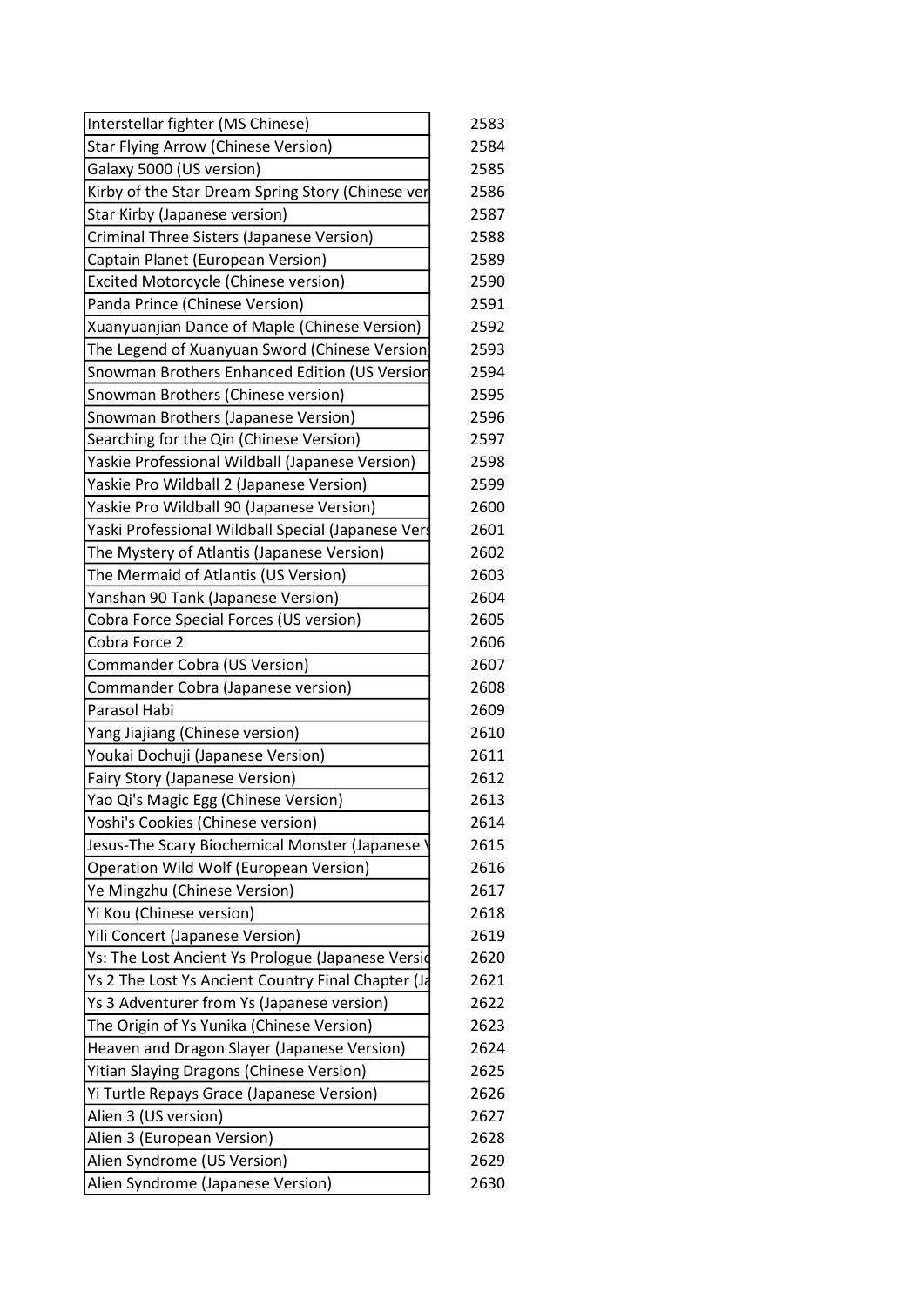| Alien Space Explorer (Chinese Version)            | 2631 |
|---------------------------------------------------|------|
| Exotic Soul Punishment (Chinese Version)          | 2632 |
| <b>Exotic Soul Punishment (US Version)</b>        | 2633 |
| Master of the Underworld (US Version)             | 2634 |
| Sonic Boy Mary Version (US Version)               | 2635 |
| Silver White Shaka (Chinese Version)              | 2636 |
| Galaxy 5000 (US version)                          | 2637 |
| Galaxy Refuge (US version)                        | 2638 |
| Galaxy (US version)                               | 2639 |
| <b>Galaxy Ninja (US Version)</b>                  | 2640 |
| <b>Galaxy Trio (Japanese Version)</b>             | 2641 |
| Galactic Age Final Fantasy 1 (Chinese Version)    | 2642 |
| Legend of the Galaxy Heroes (Japanese version)    | 2643 |
| Metroid (US version)                              | 2644 |
| The Maharaja of India (Japanese version)          | 2645 |
| Trip to India (Japanese version)                  | 2646 |
| Heroes and Heroes (Chinese Version)               | 2647 |
| Heroes (Chinese Version)                          | 2648 |
| Heroes Save the Beauty (US Version)               | 2649 |
| Hero Adventure (US Version)                       | 2650 |
| Legend of the Heroic Prince (European Version)    | 2651 |
| The Legend of the Heroic Prince (European Versid  | 2652 |
| Cherry Maruko (Japanese version)                  | 2653 |
| <b>Cherry Maruko (Chinese Version)</b>            | 2654 |
| Rescue the fire station (US version)              | 2655 |
| Legend of Shadows (Chinese version)               | 2656 |
| Shadow Legend (US Version)                        | 2657 |
| Shadow Legend (Japanese Version)                  | 2658 |
| Legend of the Brave (Chinese Version)             | 2659 |
| Dragon Quest (US Version)                         | 2660 |
| <b>Dragon Quest (Japanese Version)</b>            | 2661 |
| Dragon Quest 2 (Japanese version)                 | 2662 |
| Dragon Quest 2 (Chinese Version)                  | 2663 |
| Dragon Quest 3 (Chinese version)                  | 2664 |
| Dragon Quest 3 (Japanese version)                 | 2665 |
| Dragon Quest 3 The Origin of Sin (Chinese Versior | 2666 |
| Dragon Quest 4 (Chinese Version)                  | 2667 |
| Dragon Quest 8 (Chinese Version)                  | 2668 |
| Brave Dark World Chaos World (Chinese Version)    | 2669 |
| <b>Ghost School (US Version)</b>                  | 2670 |
| Yu Yu Hakusho: The Strongest Biography of the D   | 2671 |
| Yu Yu Hakusho 97 V (Chinese Version)              | 2672 |
| Game Baby (Chinese Version)                       | 2673 |
| Game Wizard (US version)                          | 2674 |
| Game party (Japanese version)                     | 2675 |
| Yugioh (Chinese version)                          | 2676 |
| Amusement park (Japanese version)                 | 2677 |
| Fun cube game (Chinese version)                   | 2678 |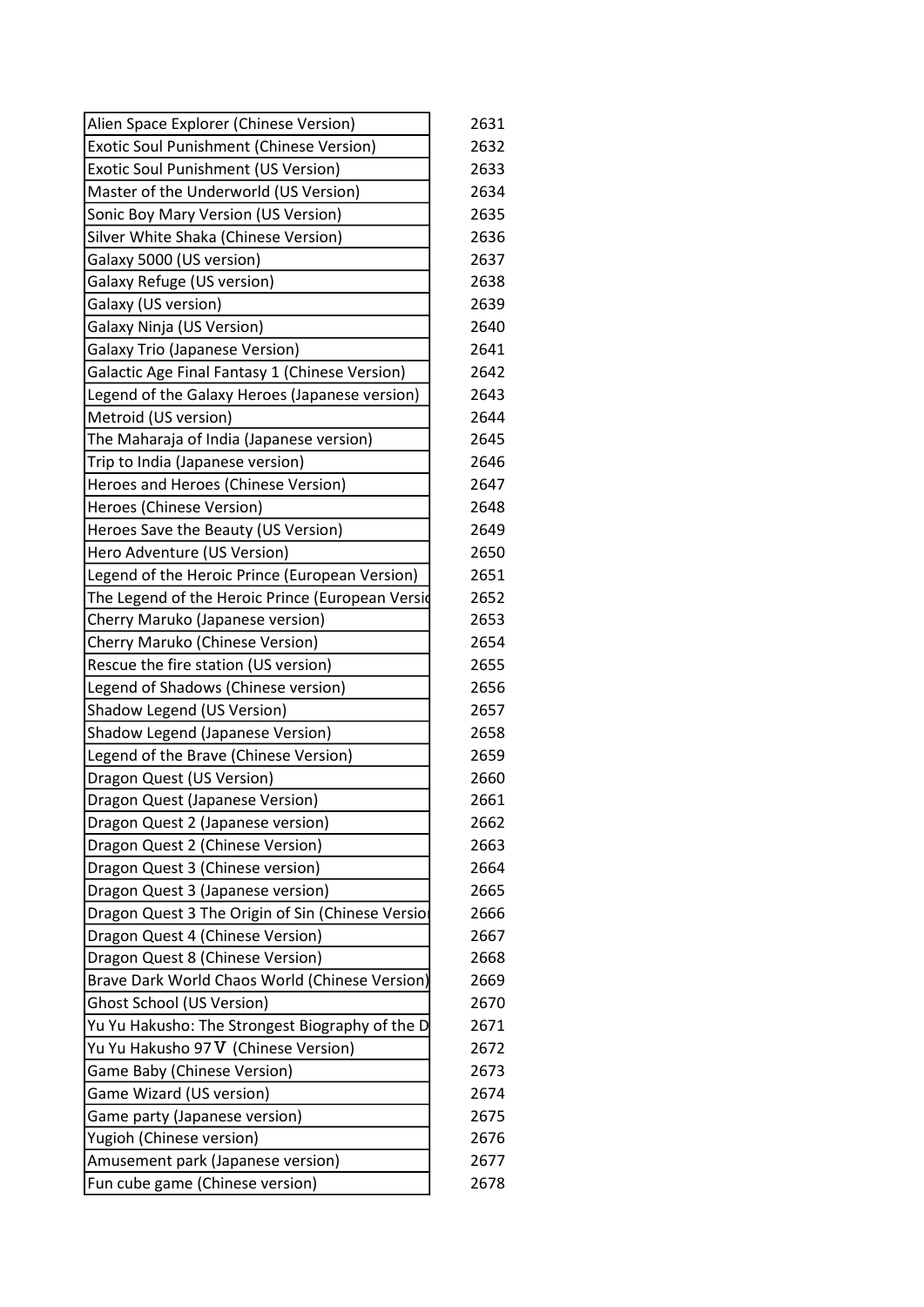| The Story of Fish (Chinese Version)                | 2679 |
|----------------------------------------------------|------|
| Entertainment 3 in 1 (US version)                  | 2680 |
| Captain Space Adventure (US Version)               | 2681 |
| Universe Genesis (Japanese Version)                | 2682 |
| Universe Shooting (Japanese version)               | 2683 |
| Space Operation (Japanese Version)                 | 2684 |
| Space Anti-riot Army (Japanese version)            | 2685 |
| Space Detective (Japanese version)                 | 2686 |
| Space Cruiser (Chinese version)                    | 2687 |
| Space Cruiser 2 (Chinese version)                  | 2688 |
| Cosmic Hare (Japanese version)                     | 2689 |
| Space fighter (Japanese version)                   | 2690 |
| Space Fighter, Enhanced Difficulty Edition (Chines | 2691 |
| Space Fighter Final Fantasy 2 (Chinese Version)    | 2692 |
| Royal Cat Legend (Chinese version of Alien Techn   | 2693 |
| The Secret History of Yuan Dynasty 2-Canglang ar   | 2694 |
| The Secret History of Yuan Dynasty-Genghis Khar    | 2695 |
| Primitive (US version)                             | 2696 |
| Primitive (Chinese version)                        | 2697 |
| Genpei Discussing Demons (Japanese Version)        | 2698 |
| Stay away from the ruler (US version)              | 2699 |
| John Elvey's Legendary Quarterback (US Version)    | 2700 |
| The Battle of Joshua and Jericho (US Version)      | 2701 |
| Moon Wind Demon (Simplified Chinese Version)       | 2702 |
| Moon Wind Demon (Japanese Version)                 | 2703 |
| Moon Palace Billiards (Chinese version)            | 2704 |
| Moonlight Ranger (US version)                      | 2705 |
| Moon Crystal (Chinese version)                     | 2706 |
| The Story of Yue Fei (Chinese Version)             | 2707 |
| Motocross (European version)                       | 2708 |
| Motocross (Japanese version)                       | 2709 |
| <b>Bomb Maze (European Version)</b>                | 2710 |
| Bomberman (Chinese version)                        | 2711 |
| Bomberman 2 (US version)                           | 2712 |
| Bomberman 2 (Japanese version)                     | 2713 |
| Bomberman 2002 (Japanese version)                  | 2714 |
| Jack the Bomber (Japanese version)                 | 2715 |
| King of Bombs (Japanese Version)                   | 2716 |
| James Bond (US version)                            | 2717 |
| Wolf of Battlefield (US Version)                   | 2718 |
| Battlefield Boy, Crisis (US Version)               | 2719 |
| Battlefield Kid 2 Torture Mountain (US version)    | 2720 |
| Battle Baseball Tournament (Japanese Version)      | 2721 |
| <b>Fighting Formula Racing (Japanese Version)</b>  | 2722 |
| <b>Battle Storm (Japanese Version)</b>             | 2723 |
| Combat chess (Japanese version)                    | 2724 |
| Combat Ship (US Version)                           | 2725 |
| Combat Ship (European Version)                     | 2726 |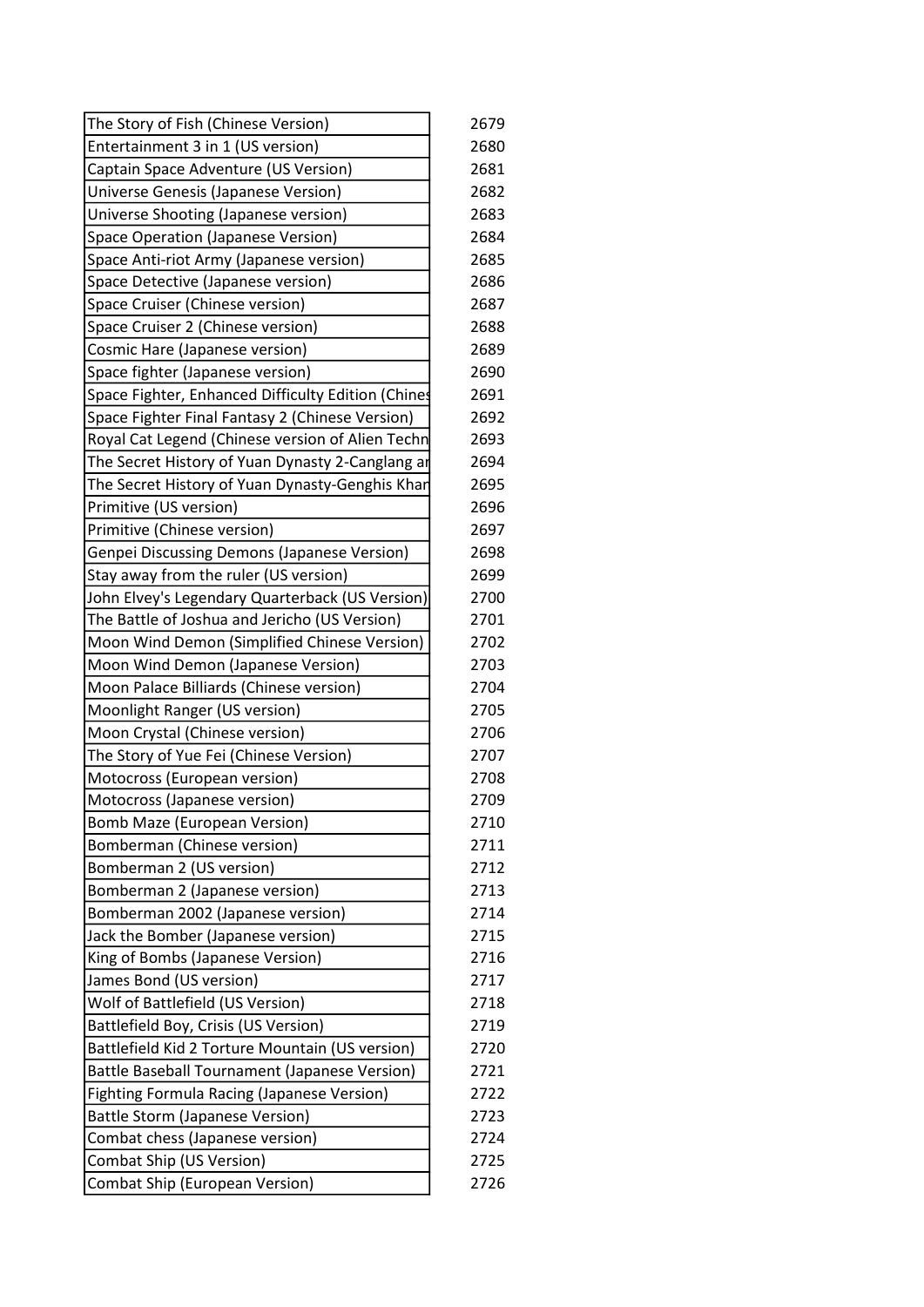| Fighting primitives (US version)                    | 2727 |
|-----------------------------------------------------|------|
| Fighting primitive (European version)               | 2728 |
| Road to Battle (Japanese Version)                   | 2729 |
| Warring States Strategy 2 Compete in the World      | 2730 |
| Heroes of the Warring States Period (Chinese Ver    | 2731 |
| Warring States Warriors (Chinese Version)           | 2732 |
| Real Edition Journey to the West (Chinese version   | 2733 |
| True and False Monkey King (Chinese Version)        | 2734 |
| Mortal Kombat Trilogy (US Version)                  | 2735 |
| Sanada Ten Warriors (Chinese version)               | 2736 |
| Century of Hegemony (Chinese version)               | 2737 |
| Zheng Wo Zhi Zhi Zhi Feng Yun (Chinese Version)     | 2738 |
| Save the Century: God of Light (Chinese Version)    | 2739 |
| Spider-Man: The Return of the Six Evils (US Versid  | 2740 |
| Plants vs. Zombies (Asian Version)                  | 2741 |
| <b>Fatal Building (US version)</b>                  | 2742 |
| Lethal Weapon (US Version)                          | 2743 |
| Wisdom Cube (Chinese version)                       | 2744 |
| The Middle East War (Chinese version)               | 2745 |
| Chinese Bunny (Chinese Version)                     | 2746 |
| Chinese chess hack (Chinese version)                | 2747 |
| Chinese Chess (Chinese Version)                     | 2748 |
| Chinese Astrology (Japanese Version)                | 2749 |
| Chinese Daxian (Japanese version)                   | 2750 |
| Heavy combat (US version)                           | 2751 |
| Heavy combat (Japanese version)                     | 2752 |
| Gravity armor (Japanese version)                    | 2753 |
| Super hack (Chinese version)                        | 2754 |
| Heavy Armor Cartoon Pioneer Chinese Version (O      | 2755 |
| Heavy Marines Final Minqi 1                         | 2756 |
| Heavy Air Force (Japanese version)                  | 2757 |
| Heavy Aircraft (Chinese Version)                    | 2758 |
| JD Enhanced Edition (Chinese Version)               | 2759 |
| Heavy pilot super hack high difficulty version (Chi | 2760 |
| Heavy Air Force Karan Enhanced Edition (Chinese     | 2761 |
| Heavy Pilot Nina Version (Chinese Version)          | 2762 |
| The official version of the Perfect Red Wolf (Chin  | 2763 |
| Reloaded pilots with dazzling color enhanced vers   | 2764 |
| Jurassic Park (US version)                          | 2765 |
| Jurassic Park (European version)                    | 2766 |
| Jurassic Kid 2 (Asian Version)                      | 2767 |
| Co., Ltd. Dojo (Japanese version)                   | 2768 |
| Princess Taketori (Japanese version)                | 2769 |
| Snooker 2 in 1 (US version)                         | 2770 |
| Forbidden City (Japanese version)                   | 2771 |
| Egocentric 2 Mahjong (Japanese Version)             | 2772 |
| Egocentric Generation-Sparrow Game (Japanese        | 2773 |
| Free Fight-Strong in Strong (US Version)            | 2774 |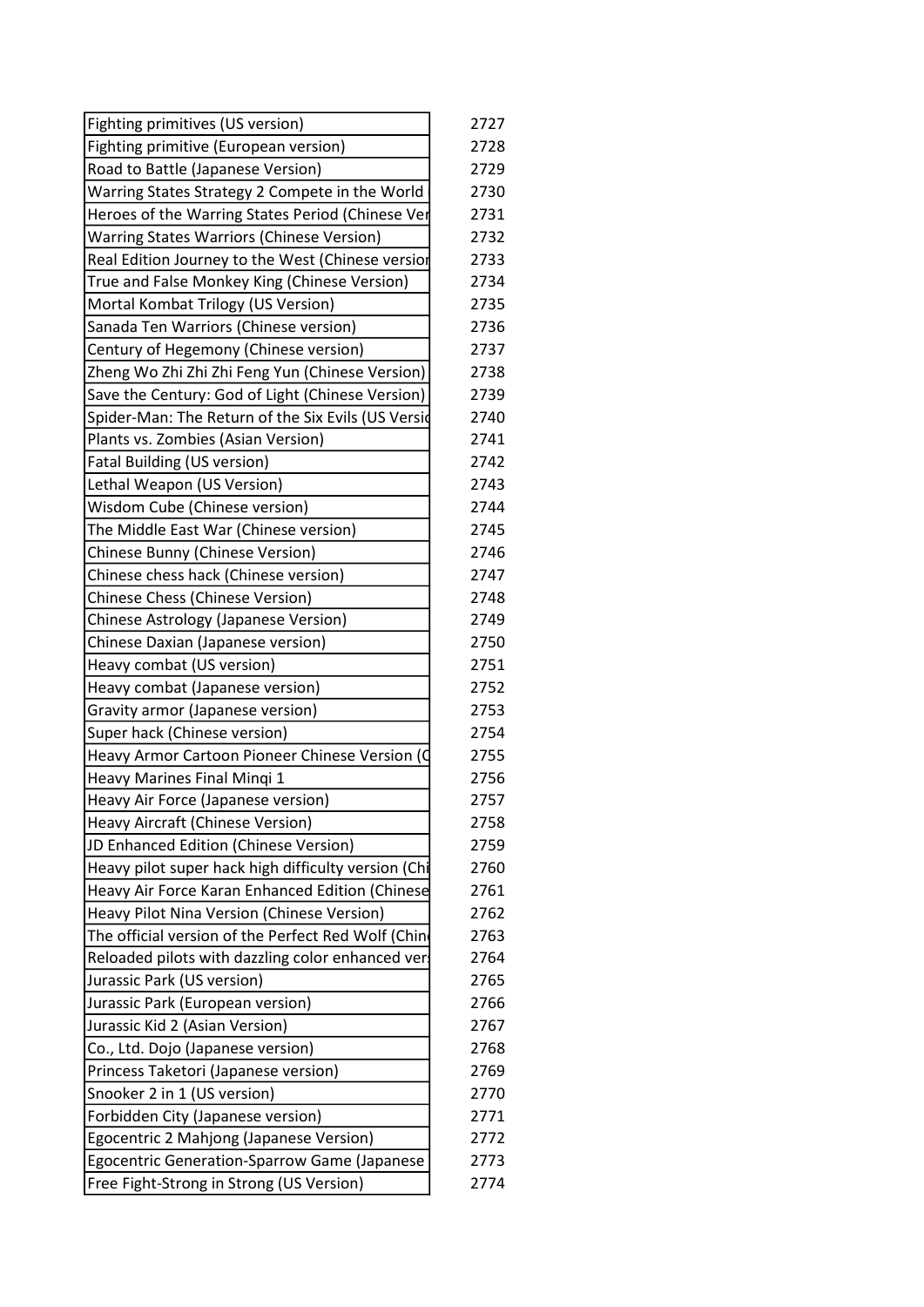| Freedom Force (US Version)                          | 2775 |
|-----------------------------------------------------|------|
| Football (European version)                         | 2776 |
| Combination King Kong (US version)                  | 2777 |
| The Last Devil Hero (US Version)                    | 2778 |
| The Last Battle (Asian Version)                     | 2779 |
| The Last Ninja (US Version)                         | 2780 |
| The Last Interstellar Fighter (US Version)          | 2781 |
| The Most Travels of Tang Sanzang (Chinese Versid    | 2782 |
| Final Fantasy 7 (Chinese version Nanjing Technold   | 2783 |
| Final Fantasy DarkArticle (Chinese version)         | 2784 |
| Final Fantasy (US version)                          | 2785 |
| Final Fantasy (Japanese version)                    | 2786 |
| Final Fantasy 2 Light (Chinese Version)             | 2787 |
| Final Fantasy 3 Finale (Chinese version)            | 2788 |
| Final Fantasy 3 (Chinese version)                   | 2789 |
| Final Fantasy 4 Clash of Light and Dark Crystals (C | 2790 |
| Final Fantasy 5 (Chinese Version)                   | 2791 |
| Final Fantasy II (US version)                       | 2792 |
| Final Fantasy II (Japanese version)                 | 2793 |
| Final Fantasy III (Japanese version)                | 2794 |
| Final mission (Japanese version)                    | 2795 |
| Donkey Kong                                         | 2796 |
| Double pinball                                      | 2797 |
| SUPER Inindo-Defeat Nobunaga                        | 2798 |
| Admiral's decision                                  | 2799 |
| God is crazy too 2                                  | 2800 |
| SD hero war 3                                       | 2801 |
| The Lost Viking                                     | 2802 |
| Yoshi's light gun shooting                          | 2803 |
| <b>Wings of Sonic</b>                               | 2804 |
| Hilarious Life Theater-Heartbeat Youth              | 2805 |
| Aladdin                                             | 2806 |
| Secret Realm Magic 2                                | 2807 |
| <b>Chist Leopard-Wilderness Exploration</b>         | 2808 |
| SD Heroes War Gaiden-Four Seasons Festival          | 2809 |
| Astro Boy                                           | 2810 |
| <b>Super Heby</b>                                   | 2811 |
| War of Independence-liberation or death             | 2812 |
| Game of life                                        | 2813 |
| Mega Man Football                                   | 2814 |
| Haibijun's delicious puzzle game                    | 2815 |
| Kabi bowling                                        | 2816 |
| Paradise of the little dinosaur Vagon               | 2817 |
| <b>Stream King</b>                                  | 2818 |
| Run, Haibijun                                       | 2819 |
| GO GO Demon Lord                                    | 2820 |
| Qitianlie Encyclopedia Double Six Chess             | 2821 |
| <b>Battle Pinball</b>                               | 2822 |
|                                                     |      |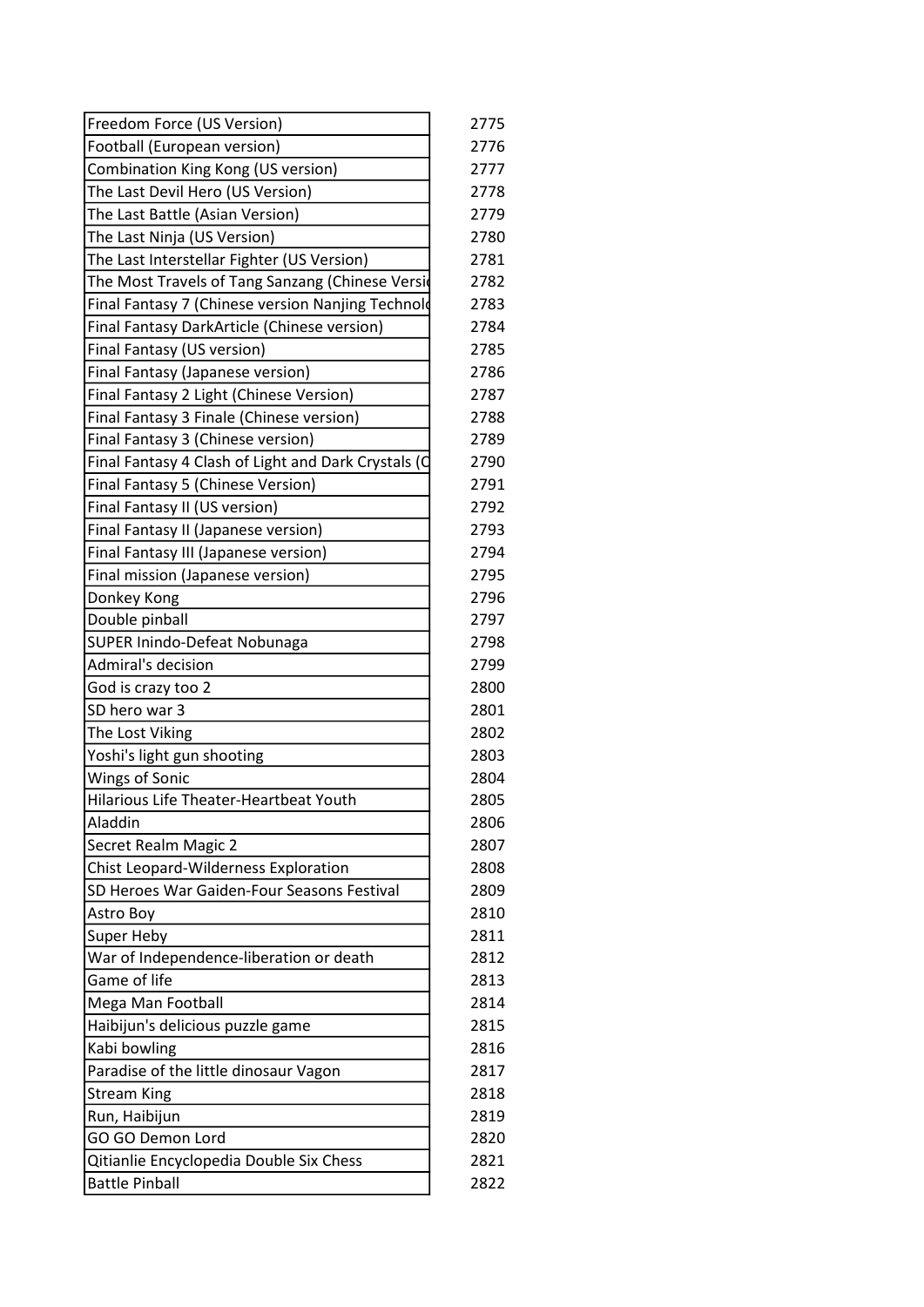| <b>Super Rowing</b>                              | 2823 |
|--------------------------------------------------|------|
| Game of Life 2                                   | 2824 |
| Super Iron Ball Warrior                          | 2825 |
| Spiro Adventure                                  | 2826 |
| The Smurfs 2                                     | 2827 |
| <b>Football Boy Adventure</b>                    | 2828 |
| Soul of Ax                                       | 2829 |
| Flying Dragon Fist S-Golden Warrior              | 2830 |
| Dragon Quest 5                                   | 2831 |
| <b>True Goddess Reincarnation</b>                | 2832 |
| Renas                                            | 2833 |
| <b>SD Hero Wars</b>                              | 2834 |
| Fist of the North Star 6-Fighting Legacy Fist    | 2835 |
| Hungry Wolf Legend-Fate War                      | 2836 |
| Three Kingdoms 3                                 | 2837 |
| Flying Dragon Fist S-Super Edition               | 2838 |
| White Hot Professional Baseball 93               | 2839 |
| Benkei Gaiden-Sand Chapter                       | 2840 |
| Fight criminal chaos, copy the city              | 2841 |
| <b>Fighting tribe</b>                            | 2842 |
| Ranma 1/2 Burst Fighting Chapter                 | 2843 |
| Future brave                                     | 2844 |
| <b>European Front</b>                            | 2845 |
| F1 Green Prix 2                                  | 2846 |
| The Legend of Shaq                               | 2847 |
| Oga War                                          | 2848 |
| Jungle War 2                                     | 2849 |
| The Secret History of Yuan Dynasty 2-The Canglar | 2850 |
| <b>Dragon Warrior</b>                            | 2851 |
| Angel Wings 4-Professional Players               | 2852 |
| Taige aspirations                                | 2853 |
| Legend of the Holy Spirit Bead                   | 2854 |
| Time and Space Leader                            | 2855 |
| Legend of Heroes 2                               | 2856 |
| Kawasaki Caribbean Challenge                     | 2857 |
| Sacred Odyssey                                   | 2858 |
| <b>Tianwu Three Kingdoms</b>                     | 2859 |
| <b>Original Star Wars Paintings</b>              | 2860 |
| Sprite War 2                                     | 2861 |
| Death wrestling                                  | 2862 |
| SD Hero Dodge Ball 2                             | 2863 |
| The third super robot war                        | 2864 |
| Magic world                                      | 2865 |
| Super F1 Circle                                  | 2866 |
| Crayon Shin-Chan-The Story of Kindergarten       | 2867 |
| Super Power Major League Baseball                | 2868 |
| Hot-blooded dodgeball-all members gather!        | 2869 |
| Real wrestling-challenge from the shadows        | 2870 |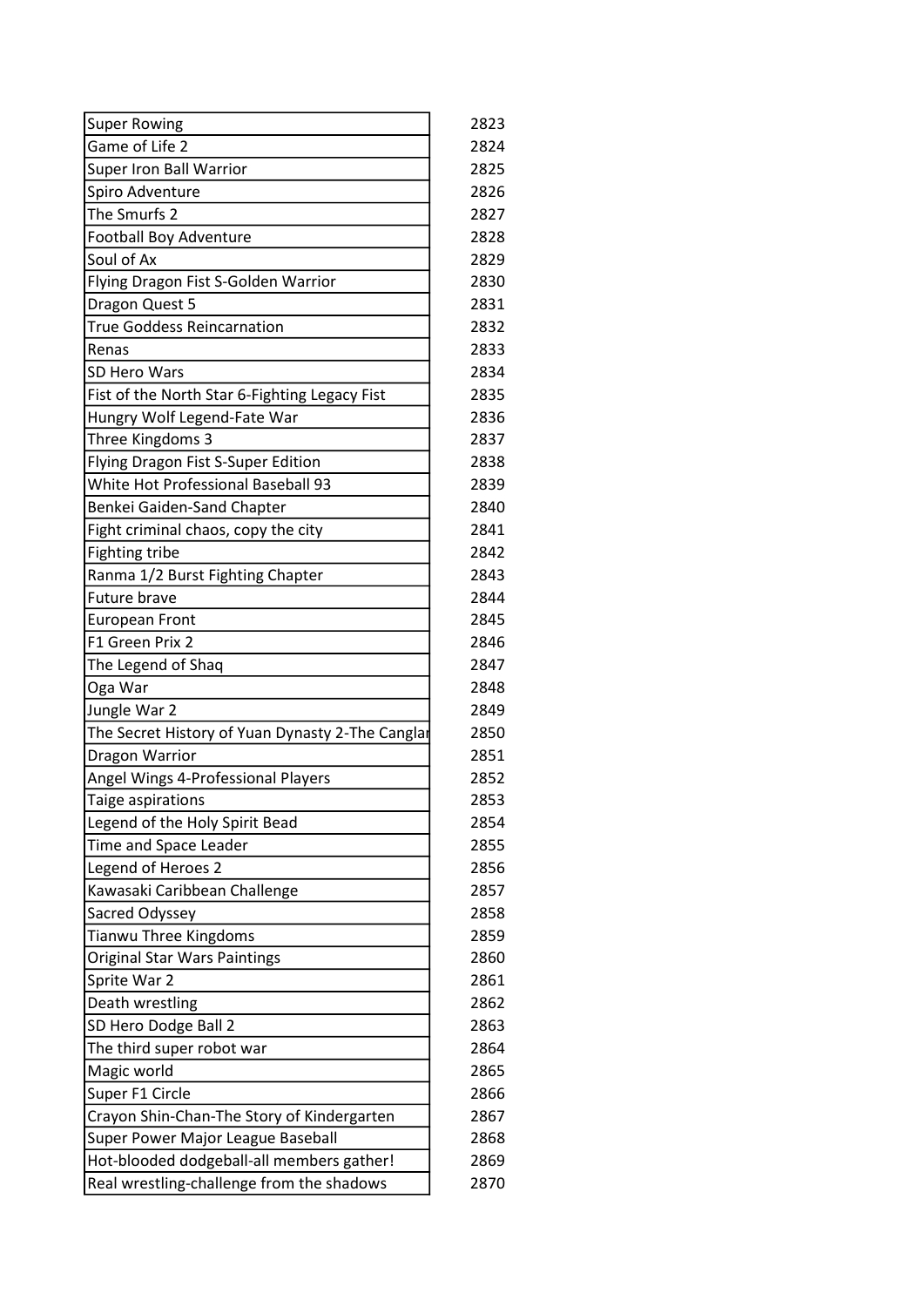| The Legend of the Tree Emperor                 | 2871 |
|------------------------------------------------|------|
| Sailor Moon                                    | 2872 |
| <b>Golf Masters</b>                            | 2873 |
| Incredible Labyrinth-Trunek's Adventure        | 2874 |
| Admiral's decision                             | 2875 |
| Super 3D Baseball                              | 2876 |
| Star Wars-The Empire Strikes Back              | 2877 |
| Time and Space Guide                           | 2878 |
| Ranma 1/2-The Secret Treasure of Zhu Mao Grou  | 2879 |
| Reza Attack 2-Silent Holy War                  | 2880 |
| Football Boy Adventure                         | 2881 |
| <b>Metal Team</b>                              | 2882 |
| Kamen Rider                                    | 2883 |
| Final sprint                                   | 2884 |
| <b>TECMO Super American Football</b>           | 2885 |
| <b>Renas</b>                                   | 2886 |
| Ys 4-Sun Mask                                  | 2887 |
| Fortune Warrior                                | 2888 |
| Extreme blood sports field                     | 2889 |
| Soul and Sword                                 | 2890 |
| Rockman X                                      | 2891 |
| Dragon Quest I-II                              | 2892 |
| <b>Bloody Baseball Story</b>                   | 2893 |
| Dreamlike                                      | 2894 |
| Godzilla                                       | 2895 |
| Super Flame Wrestling 3-Final Impact           | 2896 |
| Yokoyama Glorious Three Kingdoms 2             | 2897 |
| Three Kingdoms 3                               | 2898 |
| Ninja Warrior                                  | 2899 |
| Sword of the Earth-SD Hero's biggest battle    | 2900 |
| Knights of Steel 2-Rommel Legion of the Desert | 2901 |
| Diablo Destroyer                               | 2902 |
| Demon God Reincarnation                        | 2903 |
| King of Wisdom                                 | 2904 |
| <b>Simulation Club 2</b>                       | 2905 |
| Legend of the Scarlet King-Oath of Monsters    | 2906 |
| <b>Bugs Bunny</b>                              | 2907 |
| Derby                                          | 2908 |
| Alien Fighting Skills 2-Full Fighter           | 2909 |
| Super natal GI ruler                           | 2910 |
| <b>Regal Street 2</b>                          | 2911 |
| Kabuki Locke                                   | 2912 |
| Mobile Suit Gundam V                           | 2913 |
| Galaxy Mecha                                   | 2914 |
| Chop 3                                         | 2915 |
| Superman 2                                     | 2916 |
| Super J League Football                        | 2917 |
| Super Robot War EX                             | 2918 |
|                                                |      |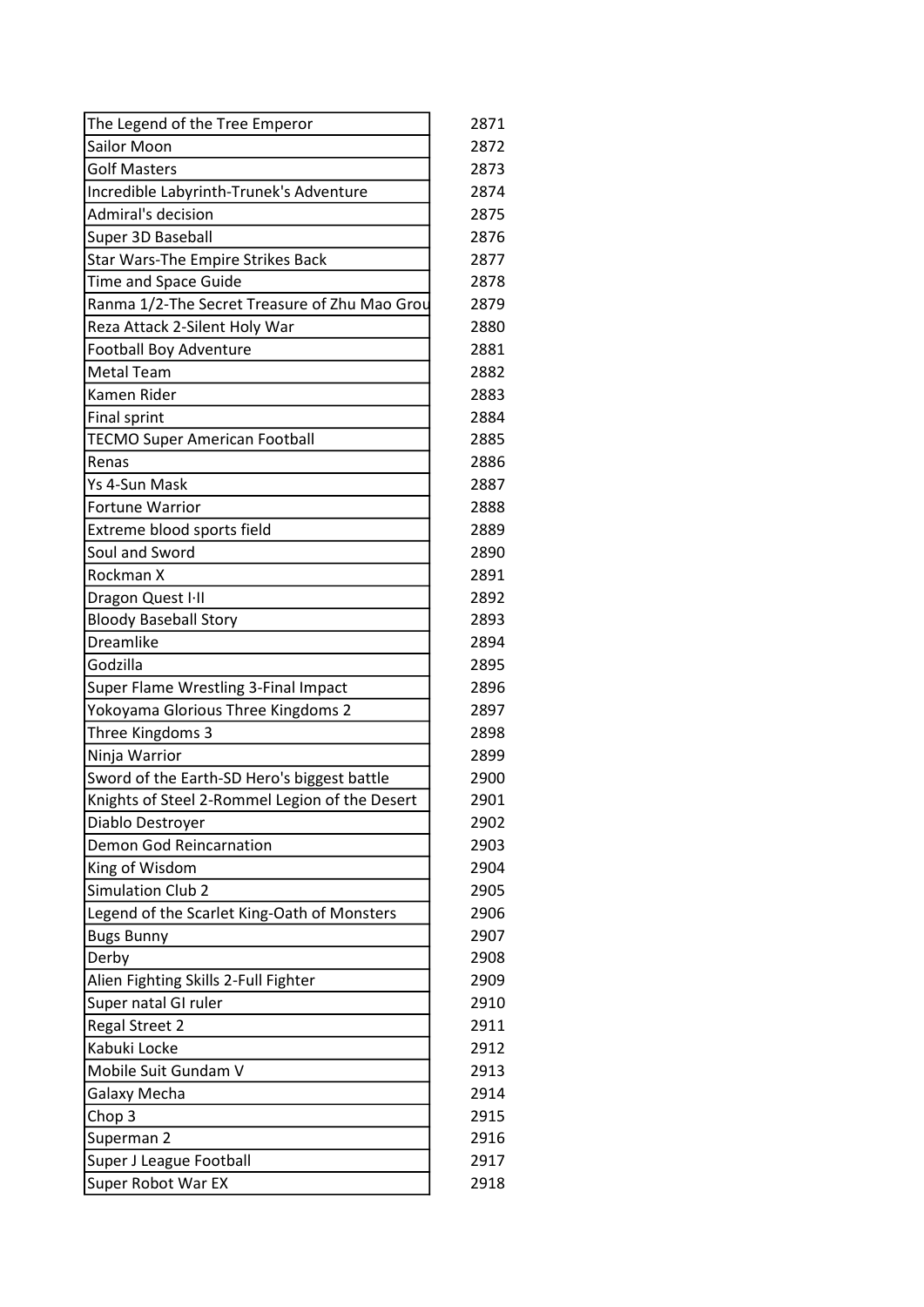| <b>Melfad Story</b>                             | 2919 |
|-------------------------------------------------|------|
| Legend of Sword Brave                           | 2920 |
| <b>Basketball Flyers-Final Four</b>             | 2921 |
| Xiang Liuji                                     | 2922 |
| Rogue Bruce-Showdown! The Four Kings of Tokyo   | 2923 |
| Mobile police                                   | 2924 |
| Knights                                         | 2925 |
| Locke's Modern Times-Sparky's Dangerous Day     | 2926 |
| War of Independence-Freedom or Death            | 2927 |
| Dark kingdom                                    | 2928 |
| Capital High War 94                             | 2929 |
| Strange World-Yueyecaozi                        | 2930 |
| Fist of Flying Dragon S-Golden Warrior Enhanced | 2931 |
| Shaking the Sky Tower                           | 2932 |
| Show magister                                   | 2933 |
| Sawtooth Cat-The commotion of the Ostrich Club  | 2934 |
| <b>Barkley Shut up! Dunk!</b>                   | 2935 |
| Doruki's A-League Football                      | 2936 |
| <b>Robot Hero</b>                               | 2937 |
| ONI                                             | 2938 |
| <b>Dragon Story</b>                             | 2939 |
| Tou Ji Biography                                | 2940 |
| <b>European Front</b>                           | 2941 |
| Super primitive                                 | 2942 |
| Super Adventure Island 2                        | 2943 |
| <b>CAPCOM's shot football</b>                   | 2944 |
| Koshien 3                                       | 2945 |
| Angel Poem-Prayer of White Wings                | 2946 |
| Dragon Warrior                                  | 2947 |
| Godzilla                                        | 2948 |
| J League Best Goal 2                            | 2949 |
| Might and Magic 3-Magic Island                  | 2950 |
| Popeye-Sihak the evil witch                     | 2951 |
| Ultimate Blood Sports Ground 2                  | 2952 |
| HELLO! Pac-Man                                  | 2953 |
| King of Wisdom                                  | 2954 |
| Lane and the Stimby Show                        | 2955 |
| Larry Nixon Super Black Bass Fishing            | 2956 |
| Troy Ackerman's American Football League        | 2957 |
| Mickey, Minnie and the Mysterious Circus        | 2958 |
| Sidmeier's Civilization                         | 2959 |
| Slam Dunk                                       | 2960 |
| <b>NBA 95</b>                                   | 2961 |
| Junior Ninja Sasuke                             | 2962 |
| Robot Hero                                      | 2963 |
| Major League Hockey 95                          | 2964 |
| John Madden's American Football 95              | 2965 |
| <b>Scratch and Big Egg</b>                      | 2966 |
|                                                 |      |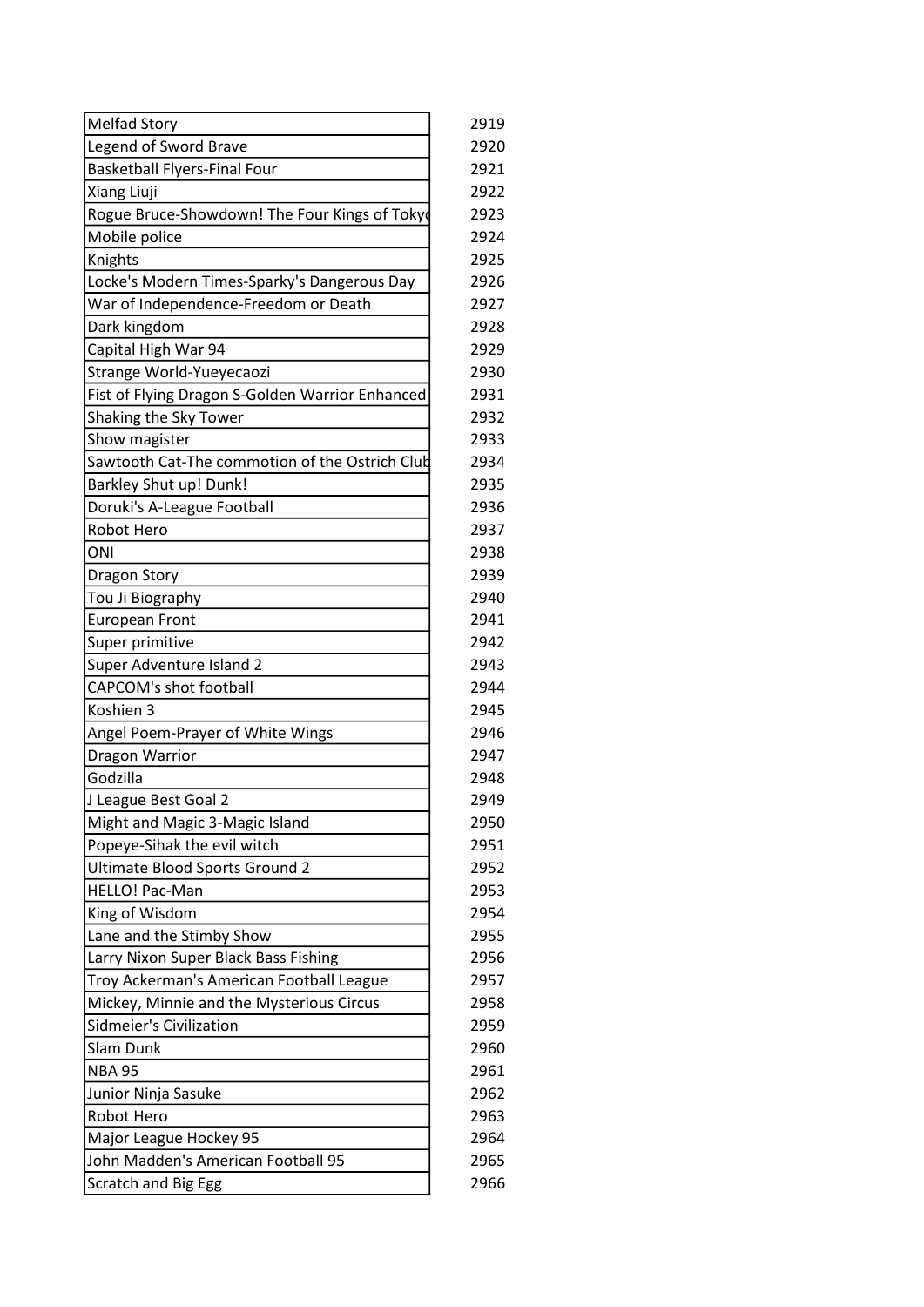| <b>Operation Thunder</b>                           | 2967 |
|----------------------------------------------------|------|
| Genesis 7-Black Moon Gate                          | 2968 |
| <b>GP-1 Cloud and Water Race</b>                   | 2969 |
| Magic and sword                                    | 2970 |
| <b>Fantasy Basketball</b>                          | 2971 |
| Courage to challenge                               | 2972 |
| Growing troubles                                   | 2973 |
| That's it! Guessing world                          | 2974 |
| SD Hero Fighting Football                          | 2975 |
| Mike Jordan's Chaos City                           | 2976 |
| Dokabang 3.2.1-Friendship                          | 2977 |
| <b>World Championship Wrestling</b>                | 2978 |
| cannondale cup cycling race                        | 2979 |
| <b>Black Bass Fishing Championship</b>             | 2980 |
| cannon fodder                                      | 2981 |
| Liquid metal robot control center                  | 2982 |
| Doraemon-Nobita and the Treasure of Time           | 2983 |
| <b>Football situation</b>                          | 2984 |
| SD Hero Wars 4                                     | 2985 |
| <b>Super Wrestling Angel</b>                       | 2986 |
| Mickey's Tokyo Disneyland Adventure                | 2987 |
| Overlord Dragon Knight-Lord of Paladins            | 2988 |
| Super big fish                                     | 2989 |
| Hengshan Guanghui Three Kingdoms Pan Opera         | 2990 |
| Let it burn! Professional baseball                 | 2991 |
| Lupin III                                          | 2992 |
| <b>Metal Commander</b>                             | 2993 |
| Super Mahjong 2                                    | 2994 |
| Legend of Warcraft                                 | 2995 |
| Knights of Steel Iron 3-Fierce Battle on the Europ | 2996 |
| Mobile Suit Gundam 0079                            | 2997 |
| After class                                        | 2998 |
| Shaking the Sky Tower                              | 2999 |
| Pachinko Story 2-The King of Nagoya                | 3000 |
| <b>Freina Forever</b>                              | 3001 |
| Master Yinyu's actual combat method of Pa Ching    | 3002 |
| Yam Yam World                                      | 3003 |
| Super Ace Pilot                                    | 3004 |
| Mr. Butcher                                        | 3005 |
| American College Basketball League                 | 3006 |
| <b>HEIWA Pachinko World</b>                        | 3007 |
| Motorcycle championship                            | 3008 |
| Women's Academy Club Battle                        | 3009 |
| Capital High War 2                                 | 3010 |
| Amazing Spiderman                                  | 3011 |
| Super Formation Football-Serie A                   | 3012 |
| Super Real Sparrow PV                              | 3013 |
| New SD Sengoku Biography-Biography of the Ger      | 3014 |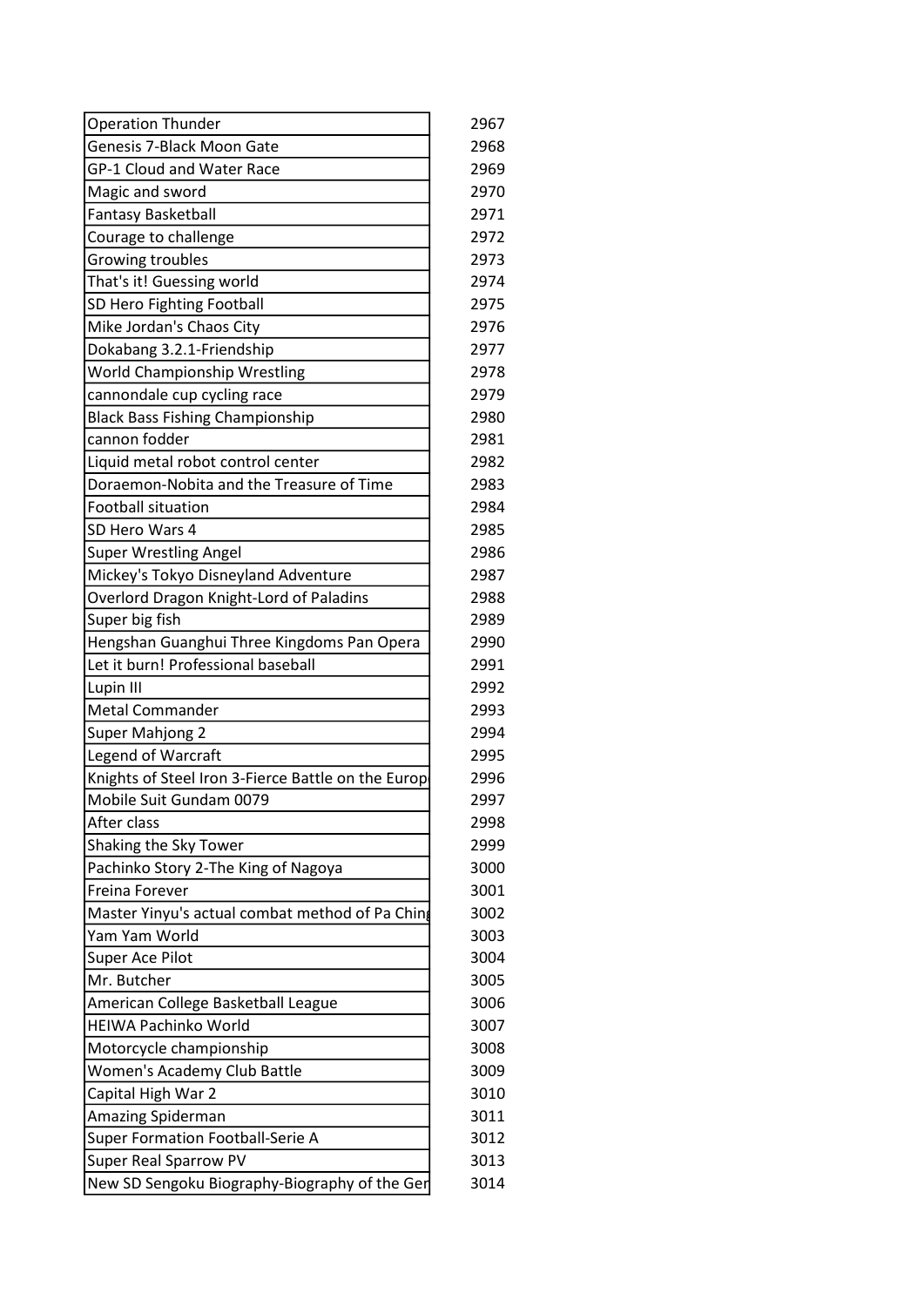| True sacred moment                                 | 3015 |
|----------------------------------------------------|------|
| Spiritual Ark-Visitors from Different Dimensions   | 3016 |
| <b>Bike Racing Story</b>                           | 3017 |
| The strongest league series in history-scoring cha | 3018 |
| Super Pinball 2-Wonderland                         | 3019 |
| His Royal Highness Baga                            | 3020 |
| Super Bomberman 3                                  | 3021 |
| Monopoly 2                                         | 3022 |
| Legend of love                                     | 3023 |
| <b>Fishing Taro 2</b>                              | 3024 |
| <b>Slime Adventures</b>                            | 3025 |
| Oga War                                            | 3026 |
| J League Football 95                               | 3027 |
| Star Trek-The Road Through Time                    | 3028 |
| Dinosaurs movie version                            | 3029 |
| <b>Gamera-Gaos Annihilation</b>                    | 3030 |
| Ninja Rantaro                                      | 3031 |
| <b>Gallic Warriors</b>                             | 3032 |
| Devouring Heaven and Earth-Three Kingdoms          | 3033 |
| Heroes of the Shiji-Legend of the Dragon           | 3034 |
| Devil King 2                                       | 3035 |
| Super bike race                                    | 3036 |
| <b>Genesis of Dinosaur Empire</b>                  | 3037 |
| Ultraman Major League-Burn it! Football battle     | 3038 |
| <b>Actual rowing</b>                               | 3039 |
| Ultraman 2                                         | 3040 |
| <b>Macross</b>                                     | 3041 |
| Ninja Dragon Sword Collection                      | 3042 |
| Donald Duck's Magic Hat                            | 3043 |
| Super Gusan Oh yo yo                               | 3044 |
| King of Warcraft                                   | 3045 |
| The United States must win the actual bass         | 3046 |
| Major League Hockey                                | 3047 |
| Dinosaur Team-Fighting Edition                     | 3048 |
| Magic knight                                       | 3049 |
| <b>Peaceful Situation</b>                          | 3050 |
| Hamelon's violin performance                       | 3051 |
| Three Kingdoms 3                                   | 3052 |
| SD basketball trapeze                              | 3053 |
| Crystal Bean Legend                                | 3054 |
| Women's Wrestling Story-Pure White Arena           | 3055 |
| Super Baseball 3 Real-Name Version                 | 3056 |
| <b>NBA LIVE 96</b>                                 | 3057 |
| Cyan Bi's Fleet                                    | 3058 |
| Sidmeier's Civilization                            | 3059 |
| FIFA 96                                            | 3060 |
| <b>Tactical football</b>                           | 3061 |
| Wien Grisky and the All-Stars of the Hockey Leagu  | 3062 |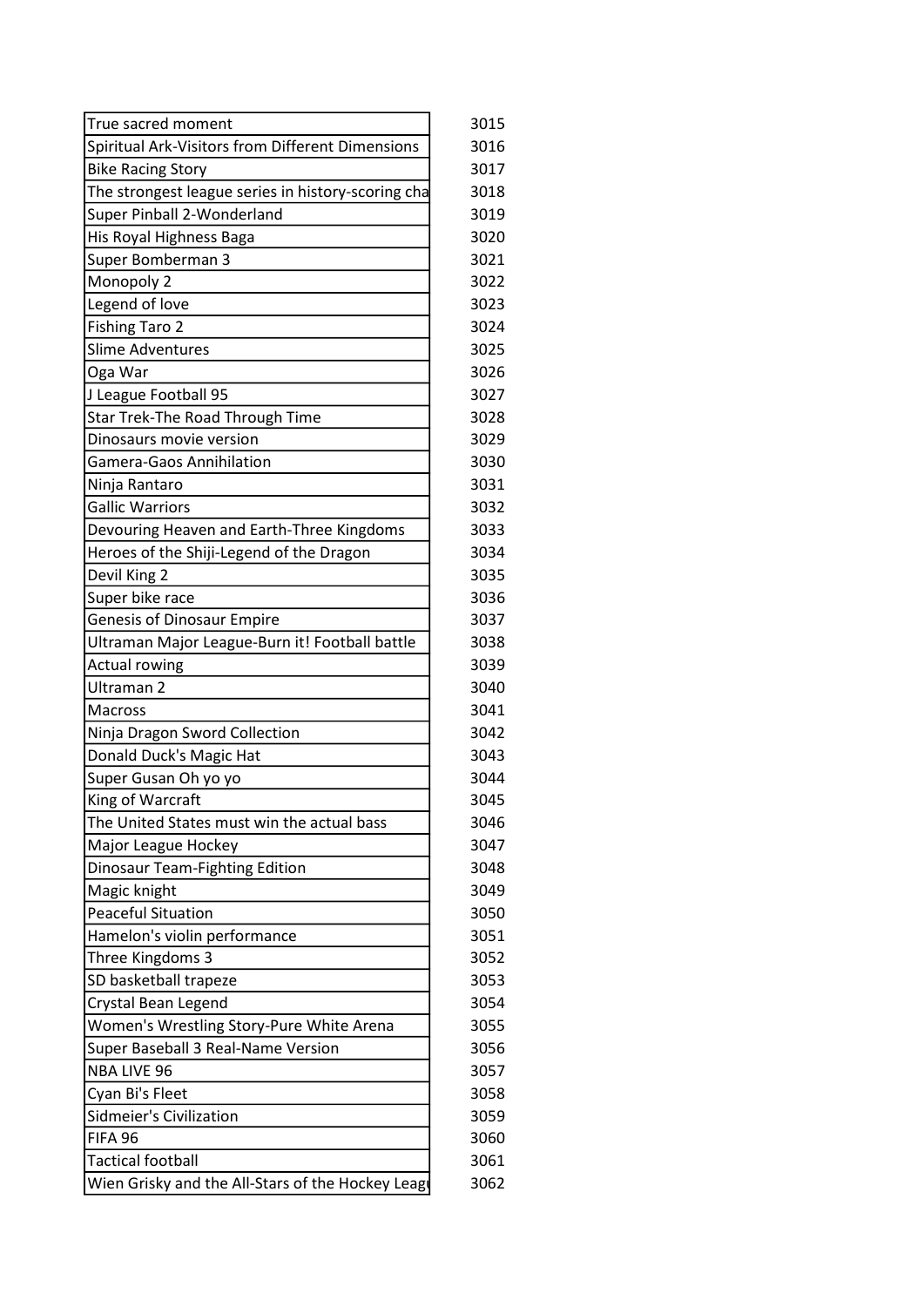| Ilia                                                       | 3063 |
|------------------------------------------------------------|------|
| <b>Tintin in Tibet</b>                                     | 3064 |
| Jimmy Houston's fishing trip                               | 3065 |
| Doraemon 4-Nobita and the Kingdom of the Mod               | 3066 |
| Merchant, be ambitious! !                                  | 3067 |
| BB bomb survival game                                      | 3068 |
| Super F1 Circle                                            | 3069 |
| SD Hero Wars 5                                             | 3070 |
| Youkai Hyakki Yayuki                                       | 3071 |
| Big hit! Pa Qing Sao Raiders 2                             | 3072 |
| The brave are not afraid                                   | 3073 |
| Let's go! Thief!                                           | 3074 |
| Super Chinese World 3                                      | 3075 |
| The Way of Super Baseball                                  | 3076 |
| Our actual combat machine Pachinko 3                       | 3077 |
| Pazinge must win in actual combat 2                        | 3078 |
| New time ship                                              | 3079 |
| Super Formation Football-World Club Edition                | 3080 |
| SD War-Ultraman Legend                                     | 3081 |
| Super puzzle puff-Lulu's prosperous wrist                  | 3082 |
| Fantasy Science World-Gulliver Boy                         | 3083 |
| Ho Yi Ho Yi Ninja World                                    | 3084 |
| Casual 777                                                 | 3085 |
| Rogue One Troopers                                         | 3086 |
| <b>Onitaro Fighting</b>                                    | 3087 |
| SD Gundam Century-Colonial Satellite Fighting              | 3088 |
| Major League Hockey 96                                     | 3089 |
|                                                            | 3090 |
| Ranma 1/2 Burst Fighting Chapter<br><b>Tintin in Tibet</b> | 3091 |
|                                                            | 3092 |
| <b>Street Fighter 2</b>                                    |      |
| <b>Street Fighter 2</b>                                    | 3093 |
| <b>Final Fantasy 5</b>                                     | 3094 |
| Dragon Ball Z-Ultra Fighting Legend                        | 3095 |
| Dance of death                                             | 3096 |
| Sonic Fox                                                  | 3097 |
| <b>WWF Royal Battle</b>                                    | 3098 |
| <b>Street Fighter 2</b>                                    | 3099 |
| Silver Legend 2-The Legend of Light and Darkness           | 3100 |
| <b>Super Mario Collection</b>                              | 3101 |
| All Japan Professional Wrestling                           | 3102 |
| <b>Beautiful Girl Finch</b>                                | 3103 |
| Holy Sword Legend 2                                        | 3104 |
| World hero                                                 | 3105 |
| <b>TECMO American Football</b>                             | 3106 |
| Jurassic Park                                              | 3107 |
| New Japan Wrestling-Super Warrior Dream                    | 3108 |
| Mortal Kombat                                              | 3109 |
| Horse racing tycoon                                        | 3110 |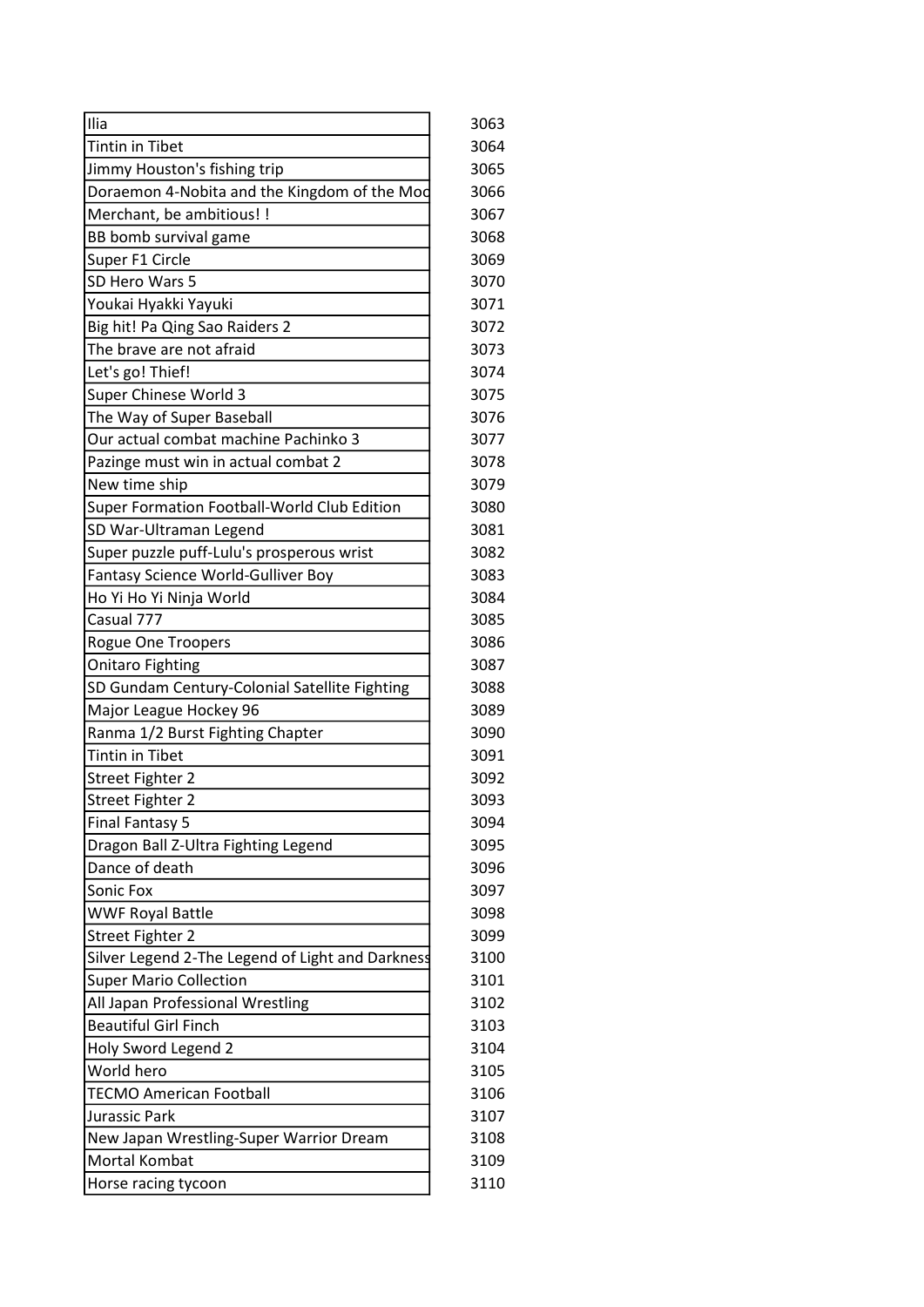| <b>Three Realms Magic</b>                         | 3111 |
|---------------------------------------------------|------|
| Teenage Mutant Ninja Turtles Fighting Edition     | 3112 |
| Dragon Tiger Fist                                 | 3113 |
| Super Chinese World 2                             | 3114 |
| Holy Sword Legend 2                               | 3115 |
| Super Mahjong Dojo 2 National Domination Chap     | 3116 |
| R-TYPE 3                                          | 3117 |
| God of War-Ultimate Warriors                      | 3118 |
| Flashback II                                      | 3119 |
| Clay warrior                                      | 3120 |
| Alessa                                            | 3121 |
| Computer fighter                                  | 3122 |
| Gaia Fantasy                                      | 3123 |
| Young Merlin                                      | 3124 |
| Break the Fire Net-No-Fly Zone                    | 3125 |
| Romance Shaka 2                                   | 3126 |
| Nobunaga's Ambition                               | 3127 |
| Dragon Ball Z-Ultra Fighting Legend 2             | 3128 |
| <b>Kombat Criminal Shura</b>                      | 3129 |
| Robber Goemon 2-General Kitenyeol                 | 3130 |
| Yu Yu Hakusho                                     | 3131 |
| American Sports Collection American Football an   | 3132 |
| Alchemist                                         | 3133 |
| Animal baseball                                   | 3134 |
| King of Monsters 2                                | 3135 |
| New Momotaro Legend                               | 3136 |
| Monster Maker 3                                   | 3137 |
| Sailor Moon R                                     | 3138 |
| All Japan Professional Wrestling-The World's Stro | 3139 |
| Metal Shock-Falcon Revenge                        | 3140 |
| <b>Super Tank 2</b>                               | 3141 |
| <b>Britthal's hockey</b>                          | 3142 |
| <b>NBA Slam Dunk</b>                              | 3143 |
| Deadly killer                                     | 3144 |
| Age of Sailing 2                                  | 3145 |
| Dragon King                                       | 3146 |
| Live Power Professional Baseball 94               | 3147 |
| <b>True Goddess Reincarnation 2</b>               | 3148 |
| Major League Baseball                             | 3149 |
| Idia's Diary                                      | 3150 |
| Goldfish Note-Entertainment Goldfish Eye          | 3151 |
| Super real sparrow                                | 3152 |
| Sports Channel Baseball Night                     | 3153 |
| Purple Flame-Chaser                               | 3154 |
| <b>Star Trek-The Next Age</b>                     | 3155 |
| Cotton Little Witch 100%                          | 3156 |
| F1 Green Prix                                     | 3157 |
| New Hardcore-The Elegy of Country Husbands        | 3158 |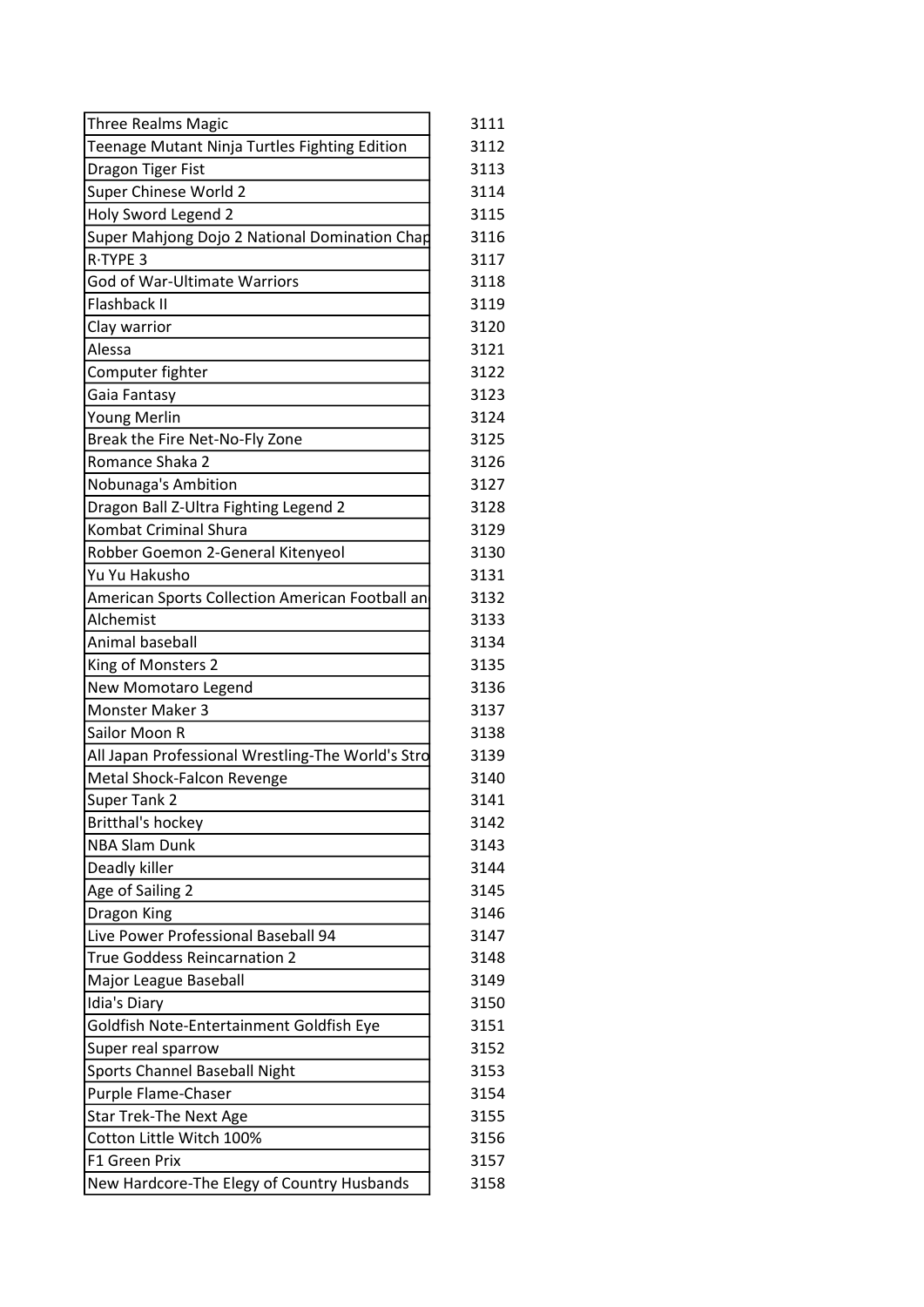| J League Football                         | 3159 |
|-------------------------------------------|------|
| Substitute pitcher                        | 3160 |
| Book of the jungle                        | 3161 |
| Steven Zinger's last choice               | 3162 |
| Yuma Story 2                              | 3163 |
| Hulk                                      | 3164 |
| Yu Yu Hakusho 2-Fighting Chapter          | 3165 |
| <b>Virtual Bart</b>                       | 3166 |
| wizard                                    | 3167 |
| SD Flying Dragon Fist                     | 3168 |
| Gaia Fantasy                              | 3169 |
| Hard Baseball 3                           | 3170 |
| Alyssa 2                                  | 3171 |
| Sports Channel Speed World                | 3172 |
| Dark Lord Wizap!                          | 3173 |
| <b>TECMO Super Baseball</b>               | 3174 |
| <b>Super Dragon Warrior</b>               | 3175 |
| <b>NATSUME Championship Wrestling</b>     | 3176 |
| Super F1 Tour 3                           | 3177 |
| World of Sword 2                          | 3178 |
| Zero Four Racing                          | 3179 |
| <b>Flame Women's Wrestling</b>            | 3180 |
| Super Mahjong Dojo 3 Yoshimoto Theater    | 3181 |
| <b>Beheaded 2</b>                         | 3182 |
| Super Power Major League Baseball 2       | 3183 |
| <b>Extreme Speed</b>                      | 3184 |
| Mayan Adventure                           | 3185 |
| Animal fighting                           | 3186 |
| Page master                               | 3187 |
| Lemming 2                                 | 3188 |
| Dinosaur Team                             | 3189 |
| Superman returns                          | 3190 |
| <b>Electronic Knight 2</b>                | 3191 |
| <b>Time Warrior</b>                       | 3192 |
| Apple Core Wars                           | 3193 |
| Kung Fu Shark                             | 3194 |
| Spiderman and venom                       | 3195 |
| Indiana Jones                             | 3196 |
| Super Black Bass Fishing 2                | 3197 |
| <b>Electric</b> fine                      | 3198 |
| Angelique                                 | 3199 |
| Star Wars-Return of Jedi                  | 3200 |
| Dragon Ball Z-Ultra Fighting Legend 3     | 3201 |
| Come to the World-Melville's Ambition     | 3202 |
| <b>HUMAN Green Prix Racing 3</b>          | 3203 |
| Tianlong Genichiro's wrestling revolution | 3204 |
| Junior Ninja Sasuke                       | 3205 |
| Nosferatu                                 | 3206 |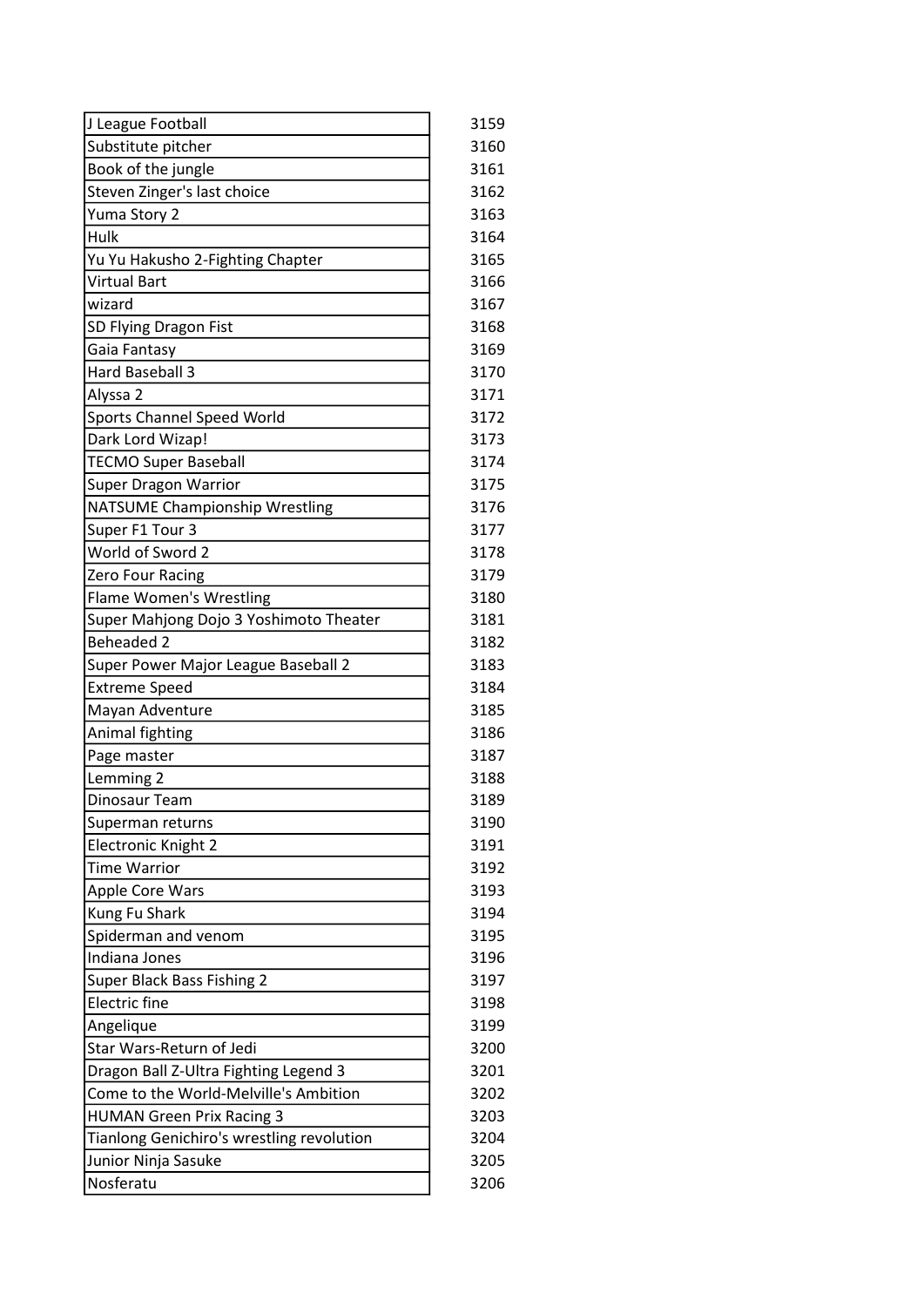| Mickey Attack                                  | 3207 |
|------------------------------------------------|------|
| Nasty                                          | 3208 |
| Dragon-Legend of Bruce Lee                     | 3209 |
| Devil Village Emblem                           | 3210 |
| Glory of Hercules 4-a gift from the gods       | 3211 |
| Age of Sailing 2                               | 3212 |
| Makoto Funaki's skill transfer                 | 3213 |
| True Goddess Rebirth if                        | 3214 |
| City of Irpanya                                | 3215 |
| Sonic Fox 2                                    | 3216 |
| Extremely Q Edition Saloman Snake              | 3217 |
| Wolverine                                      | 3218 |
| Flying bat                                     | 3219 |
| High speed racer                               | 3220 |
| Frankenstein                                   | 3221 |
| Live World Cup Football                        | 3222 |
| Western detective                              | 3223 |
| <b>Steel Ninja</b>                             | 3224 |
| Tourists and Beasts Academy 2                  | 3225 |
| Flower Festival-Beyond the Cloud               | 3226 |
| Jurassic Park 2                                | 3227 |
| Superman-Apocalypse of Mutation                | 3228 |
| <b>Batman and Robin</b>                        | 3229 |
| <b>Street basketball</b>                       | 3230 |
| Guardian of the Stone                          | 3231 |
| Recruitment of brave                           | 3232 |
| Christmas Story                                | 3233 |
| <b>Final battle</b>                            | 3234 |
| Nigel Mansell's IndyCar                        | 3235 |
| Super Black Bass Fishing 2                     | 3236 |
| Britthal's hockey 95                           | 3237 |
| Uniform Legend-Pretty Girl Fighter             | 3238 |
| Angel Wings 5-The Title of Overlord God Killer | 3239 |
| wheelbarrow                                    | 3240 |
| The Flintstones                                | 3241 |
| Robber Goemon 2-Shiguro Shigerobei's mechanis  | 3242 |
| Double Six Adventure                           | 3243 |
| <b>Steel Superman</b>                          | 3244 |
| Yuyu Hakusho Special                           | 3245 |
| Sports Channel World Hockey Night              | 3246 |
| TECMO Super American Football Special Edition  | 3247 |
| Battle of Aruban 2-Cthulhu's Fetal Movement    | 3248 |
| G Gundam Mobile Fighting Legend                | 3249 |
| Super Chinese Fighting Edition                 | 3250 |
| JWP Women's Wrestling Queen                    | 3251 |
| Spiderman                                      | 3252 |
| Ocean Story                                    | 3253 |
| <b>True Lies</b>                               | 3254 |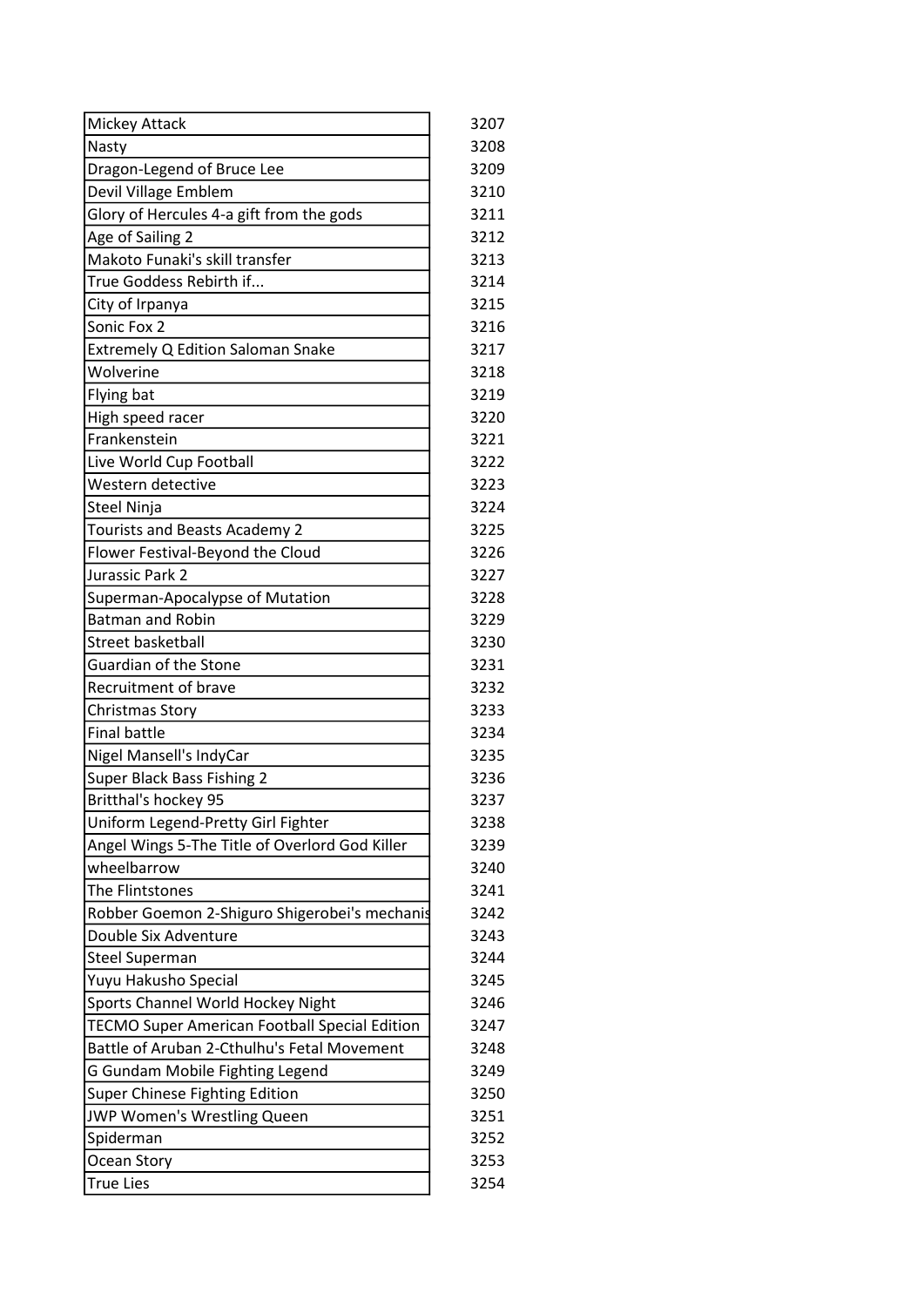| Kamikaze                                        | 3255 |
|-------------------------------------------------|------|
| Special police judge                            | 3256 |
| Stargate                                        | 3257 |
| Rap Street Basketball                           | 3258 |
| <b>Ancient Continent Story</b>                  | 3259 |
| Memories of the racecourse                      | 3260 |
| Time police                                     | 3261 |
| Highest angler                                  | 3262 |
| The values of the Adams family                  | 3263 |
| Super Family Baseball 4                         | 3264 |
| shadow                                          | 3265 |
| <b>Violent Police</b>                           | 3266 |
| <b>Super Warrior 2</b>                          | 3267 |
| Famous general                                  | 3268 |
| J League Football 95                            | 3269 |
| Magic Sword 2                                   | 3270 |
| <b>Hot Blood Continent-Burning Heroes</b>       | 3271 |
| Dragon Ball Z Super Goku Legend: Sudden Exciter | 3272 |
| Mega Man 7-Fateful Showdown                     | 3273 |
| Super Baseball 2                                | 3274 |
| Florence Voyager                                | 3275 |
| Aiji's Olympic Adventure                        | 3276 |
| <b>Bunny Basketball</b>                         | 3277 |
| James Bond 3 Operation Starfish                 | 3278 |
| Header                                          | 3279 |
| <b>Guru Guru Magic Array</b>                    | 3280 |
| RHI Hockey 95                                   | 3281 |
| Super World Rally Championship                  | 3282 |
| <b>Horse Racing Hero</b>                        | 3283 |
| <b>Super Pachinko Collection 2</b>              | 3284 |
| <b>Alloy Warrior</b>                            | 3285 |
| Magic bubble                                    | 3286 |
| Simulated professional baseball                 | 3287 |
| Alesa's Story-Beyond the Kingdom of Alesa       | 3288 |
| Sim City 2000                                   | 3289 |
| F1 World Championship Edition                   | 3290 |
| Future Heroes 2-Meld Story                      | 3291 |
| Phantom 2040                                    | 3292 |
| Air cavalry                                     | 3293 |
| <b>Princess Minerva</b>                         | 3294 |
| Little Warrior-Rainbow Magic Stone              | 3295 |
| Fantasy simulation war                          | 3296 |
| Snoopy                                          | 3297 |
| <b>Fantasy History World</b>                    | 3298 |
| Big Object-Black Bass Fishing Man-made Lake     | 3299 |
| Noctiluca                                       | 3300 |
| <b>Emerald Dragon Legend</b>                    | 3301 |
| Big wild wolf and BB bird                       | 3302 |
|                                                 |      |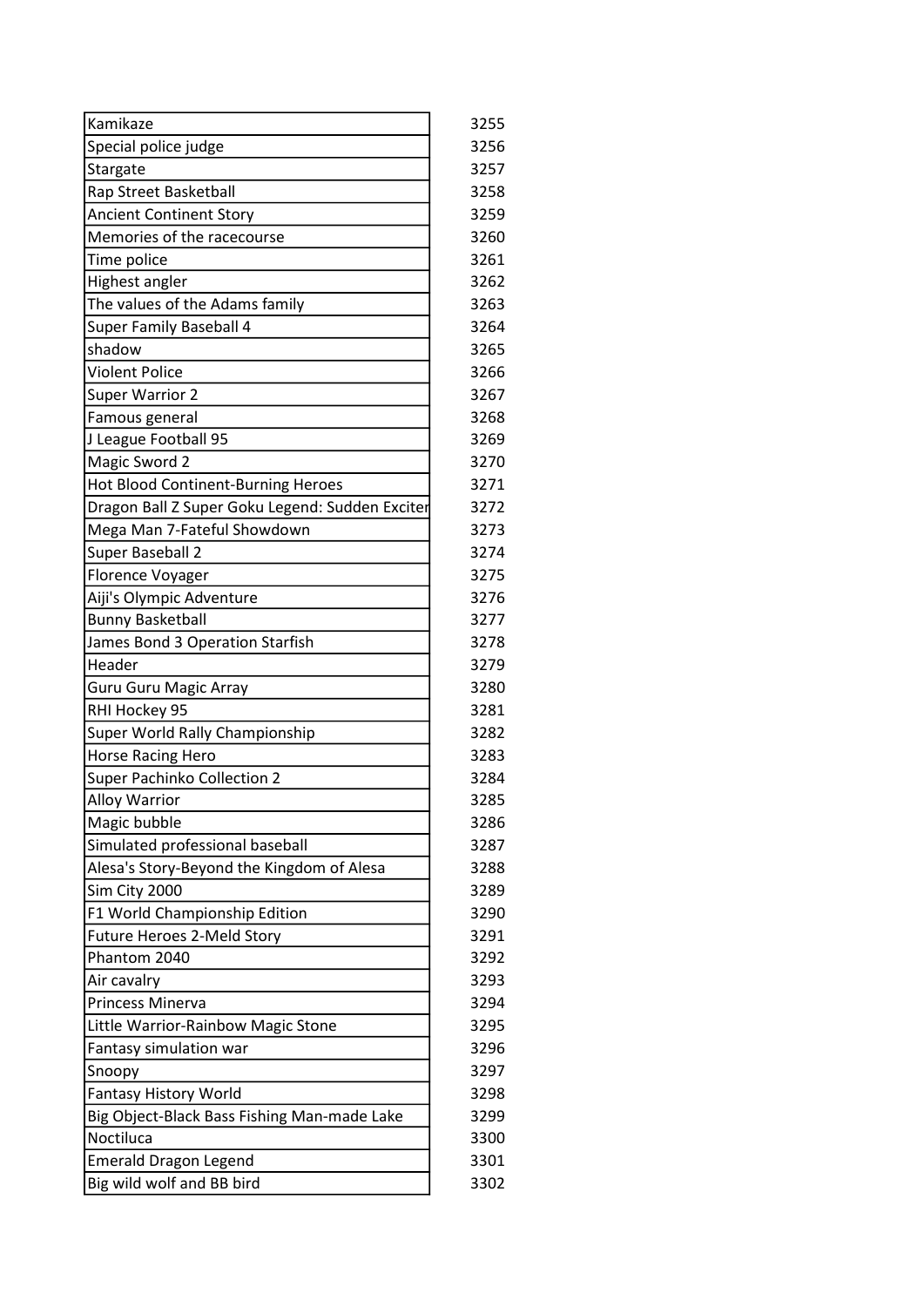| Little Pig's Halloween Adventure                     | 3303 |
|------------------------------------------------------|------|
| Simulation college                                   | 3304 |
| Castlevania XX                                       | 3305 |
| Underground Adventure-Legend of the Demon S          | 3306 |
| Thunderbolt Special Police Cat                       | 3307 |
| Ghost God Boy-Lie Dou Lei Chuan                      | 3308 |
| J League Football-Best Goal 3                        | 3309 |
| Dragon Ball Z Super Goku Legend: Awakening           | 3310 |
| Gourmet Team Kanyero                                 | 3311 |
| All Japan GT Championship                            | 3312 |
| Street Fighter 2 (Rainbow Edition)                   | 3313 |
| Hungry Wolf Legend 2 new battle                      | 3314 |
| Street Fighter 2 (revised)                           | 3315 |
| Superman                                             | 3316 |
| Urban raid                                           | 3317 |
| <b>TECMO Super American Football 3 Final Edition</b> | 3318 |
| Game of Iron Man-THE Shanghai                        | 3319 |
| Mixed Fighting-Combat Network 3                      | 3320 |
| <b>Bright Fantasy 2</b>                              | 3321 |
| Heaven and earth are useless! Games                  | 3322 |
| Angel Wings J-World Youth Road                       | 3323 |
| <b>NBA Basketball</b>                                | 3324 |
| Destroy Cavalry                                      | 3325 |
| Real monster                                         | 3326 |
| Jim Lee's Wilderness CATS Superman Team              | 3327 |
| Little Warrior-Rainbow Magic Stone                   | 3328 |
| Superman                                             | 3329 |
| SWAT judge expansion                                 | 3330 |
| Live football 2                                      | 3331 |
| Ghost boy-movie thunder dance                        | 3332 |
| Future water world                                   | 3333 |
| Angelique-Collection Box                             | 3334 |
| Puyo Puyo Magic Bubble 2                             | 3335 |
| <b>Future Mounted Police R2</b>                      | 3336 |
| Momotaro Electric Railway DX                         | 3337 |
| Master of the game                                   | 3338 |
| <b>Beautiful Girl DreamWorks</b>                     | 3339 |
| Demon Lord 3                                         | 3340 |
| Overlord of the Warring States Period                | 3341 |
| Hilarious Life Theater Workplace                     | 3342 |
| theme park                                           | 3343 |
| Chibi Maruko-Goal! South Island! !                   | 3344 |
| X revolution                                         | 3345 |
| Can't escape                                         | 3346 |
| Mickey Mouse and Donald Duck 3-Magical Adver         | 3347 |
| Uninhabited Island Story                             | 3348 |
| <b>Chinese Racing Horse School</b>                   | 3349 |
| Kindergarten War                                     | 3350 |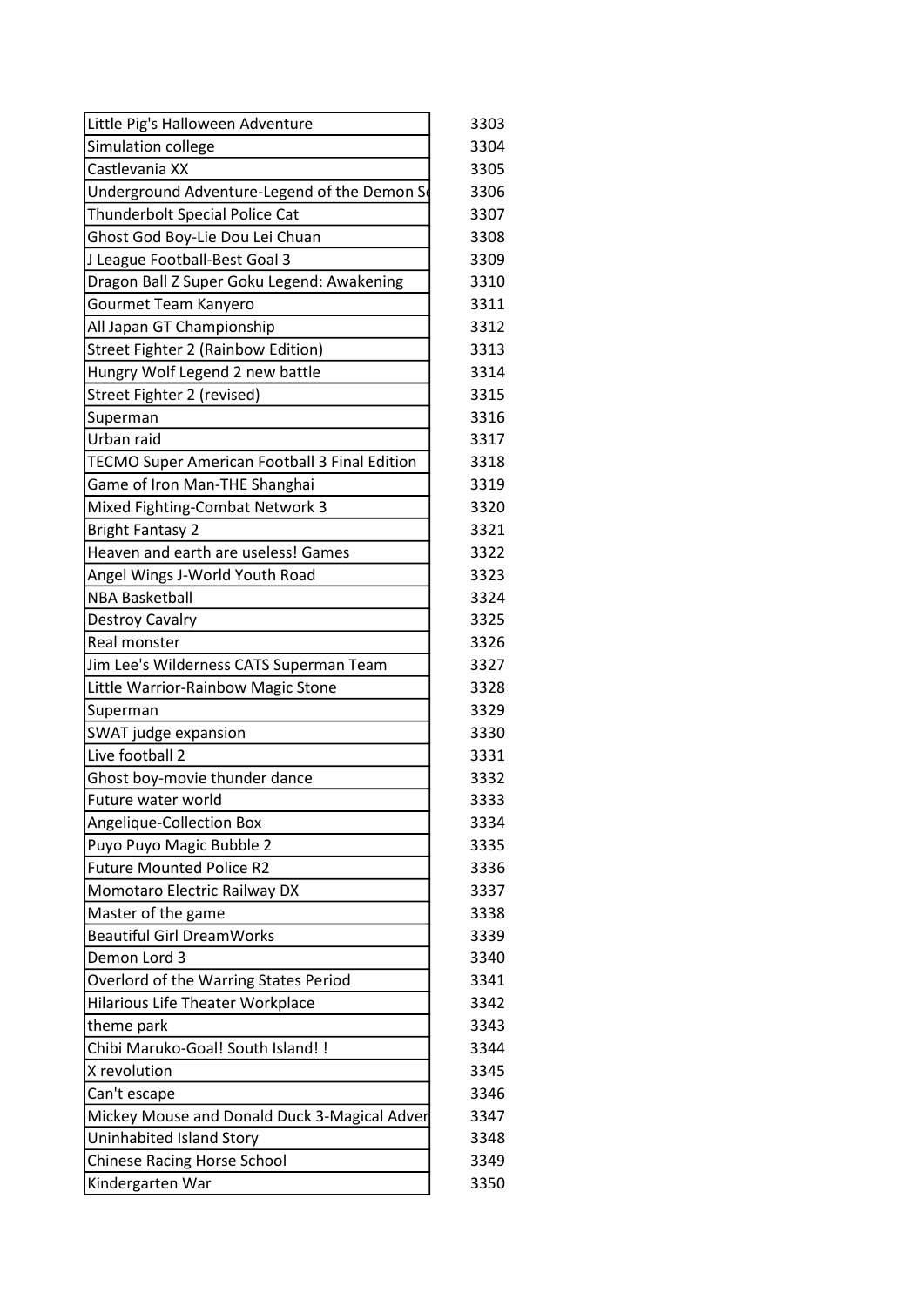| RPG tool 2                                      | 3351 |
|-------------------------------------------------|------|
| Cutthroat Island                                | 3352 |
| <b>Galactic Heroes</b>                          | 3353 |
| New Mobile Suit Gundam W-Endless Showdown       | 3354 |
| GT racing                                       | 3355 |
| The Labyrinth of Ebisumaru-The mystery of the d | 3356 |
| Doremi Fantasy-Myron's Heartbeat Adventure      | 3357 |
| Super Bomberman 4                               | 3358 |
| J League Football 96                            | 3359 |
| Mark Davis's Master Fishing                     | 3360 |
| Super Gusan Oh yo yo 2                          | 3361 |
| Hammer fixed wrestling                          | 3362 |
| SD War-Ultraman Legend                          | 3363 |
| Dinosaur Team                                   | 3364 |
| <b>Fishing Koshien</b>                          | 3365 |
| Penglai Academy Adventure                       | 3366 |
| Sim City Jr-Come and build your own town!       | 3367 |
| SD Gundam Century-Gripps War                    | 3368 |
| Rogue One Troopers                              | 3369 |
| <b>Fishing Taro Sea Fishing</b>                 | 3370 |
| Ninja Rantaro-Chapter of Ninjutsu Academy Cube  | 3371 |
| <b>Onitaro Fighting</b>                         | 3372 |
| SD Gundam Century-Gripps War                    | 3373 |
| <b>Ranch Story</b>                              | 3374 |
| NBA Basketball 97                               | 3375 |
| FIFA 97 Gold Edition                            | 3376 |
| Prince of Persia-Shadow and Fire                | 3377 |
| Gaia Fantasy                                    | 3378 |
| Marvel superheroes battle of gems               | 3379 |
| Burst the ball! ! Super Pinball                 | 3380 |
| NHL Hockey 98                                   | 3381 |
| <b>Mario House Demolition 98</b>                | 3382 |
| <b>Grand Strategy European Edition</b>          | 3383 |
| Derby horse 2                                   | 3384 |
| Doom                                            | 3385 |
| SD up to GNEXT                                  | 3386 |
| Lin Haifeng 9th Section of the Go Avenue        | 3387 |
| Fancy horse racing                              | 3388 |
| Persimmon Shogi                                 | 3389 |
| John Madden American Football 98                | 3390 |
| <b>NBA Basketball 98</b>                        | 3391 |
| Waves on the coast of New Pablo                 | 3392 |
| Pa Qing Sao Story                               | 3393 |
| <b>Steel Superman</b>                           | 3394 |
| Dreamer-a gem that can't be stolen              | 3395 |
| Rockman X2                                      | 3396 |
| Live Football 2 Ronaldo Legend                  | 3397 |
| SD F-1 racing car                               | 3398 |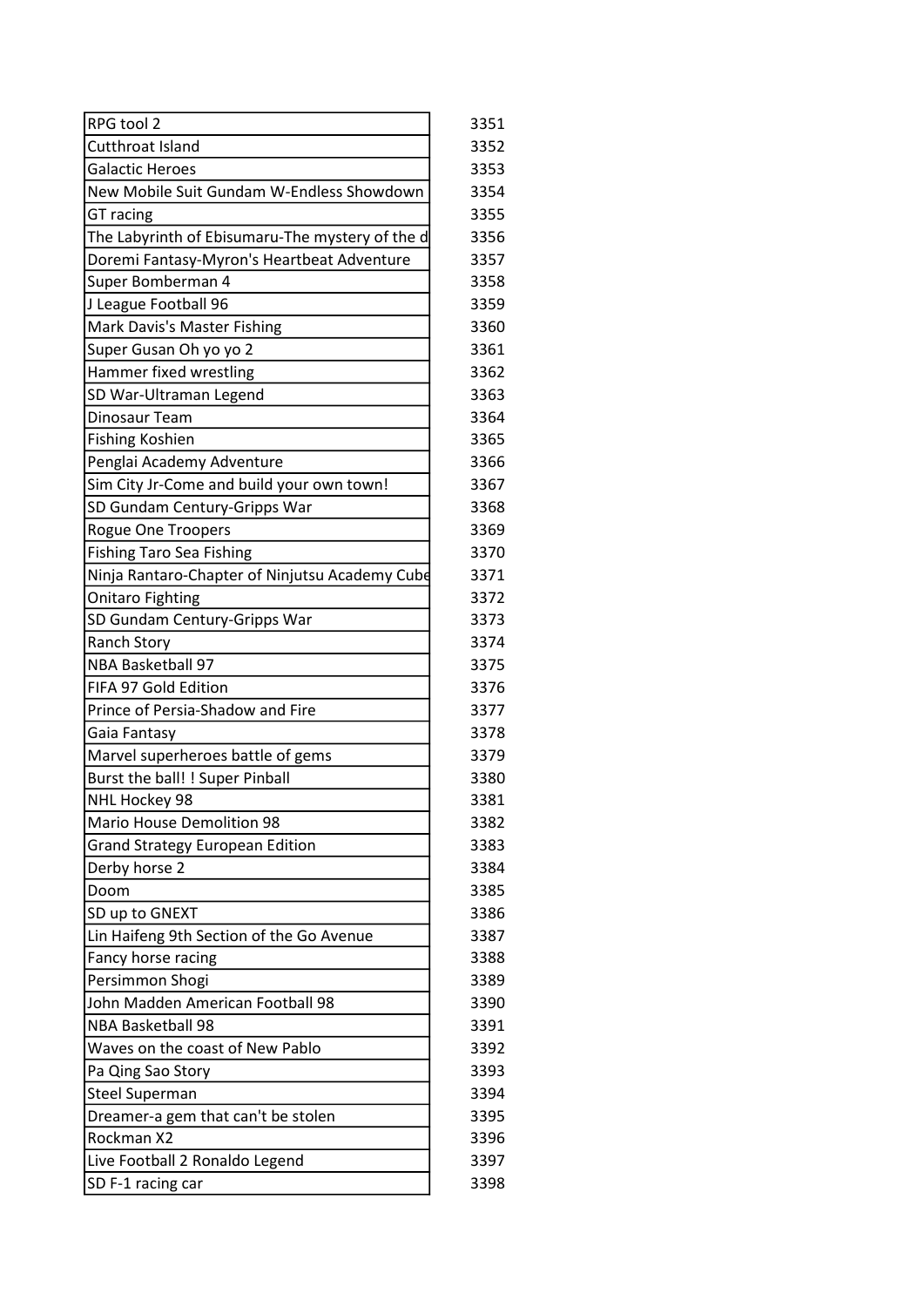| Super Shogi 3                                | 3399 |
|----------------------------------------------|------|
| Street Fighter 2 change                      | 3400 |
| The Adventures of Tintin 2-Temple of the Sun | 3401 |
| <b>World Golf Masters</b>                    | 3402 |
| Yoshi Island                                 | 3403 |
| Macross-racing games                         | 3404 |
| Space invaders                               | 3405 |
| <b>Street Fighter II Enhanced Edition</b>    | 3406 |
| Legend of Hungry Wolf 2-New Battle           | 3407 |
| Fist of the North Star 7-Sacred Fist         | 3408 |
| Fire Emblem-Heraldry Mystery                 | 3409 |
| <b>Super Metroid</b>                         | 3410 |
| Super Wrestler                               | 3411 |
| <b>Final Fantasy VI</b>                      | 3412 |
| Ranma 1/2-Super Skill Ranbu                  | 3413 |
| Clay warrior                                 | 3414 |
| Kombat Legend                                | 3415 |
| World Hero 2                                 | 3416 |
| World Hero 2                                 | 3417 |
| <b>Crest of Justice</b>                      | 3418 |
| Escort!! Empty hand                          | 3419 |
| Double Dragon V-The Fall of Shadow           | 3420 |
| Douqiang Dream Wrestling Battlefield 94      | 3421 |
| Mortal Kombat II                             | 3422 |
| Earth Adventure 2-Kieg's counterattack       | 3423 |
| Songcun Kuniyo Biography                     | 3424 |
| Hao Xue Temple Clan                          | 3425 |
| The lion king                                | 3426 |
| <b>Horror Night</b>                          | 3427 |
| Dragon Warrior II-Son of Mission             | 3428 |
| <b>Street Hockey 95</b>                      | 3429 |
| <b>WWF Wrestling</b>                         | 3430 |
| Three Kingdoms IV                            | 3431 |
| Godzilla Monster Battle                      | 3432 |
| Magic Project J-Mechanical Boy Pino          | 3433 |
| Sailor Moon S-Outside Brawl                  | 3434 |
| <b>Big Shell Monster Story</b>               | 3435 |
| Legend of Holy Spirit Pearl II               | 3436 |
| Clay Warrior 2                               | 3437 |
| Derby $\rm I\!I\!I$                          | 3438 |
| <b>NBA Guanlan Show</b>                      | 3439 |
| <b>Admiral's Decision II</b>                 | 3440 |
|                                              |      |
| Kombat Legend II                             | 3441 |
| Demon God Reincarnation II                   | 3442 |
| Front mission                                | 3443 |
| Slam Dunk 2                                  | 3444 |
| Four Mad Gods War II                         | 3445 |
| Live Power Baseball 2                        | 3446 |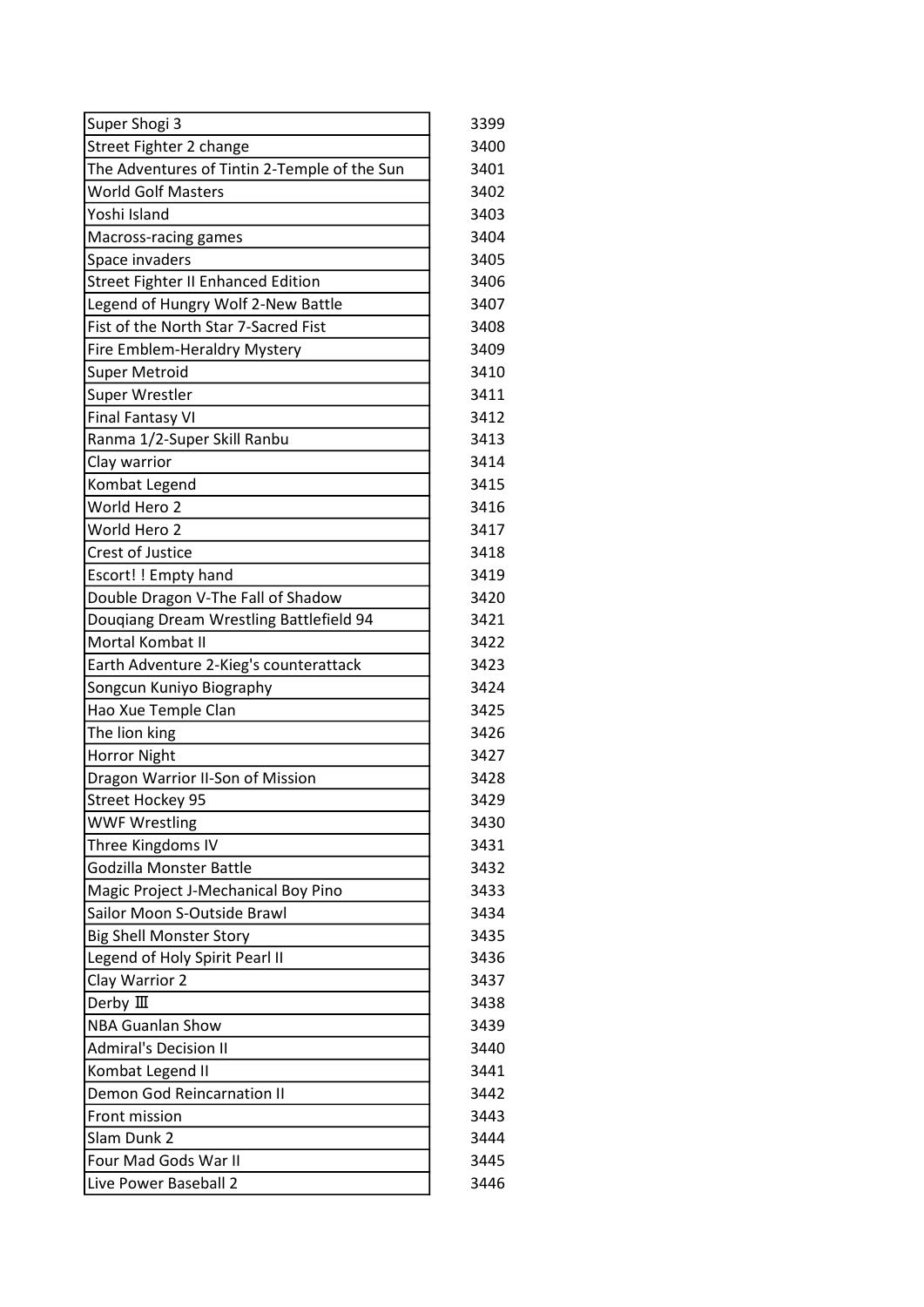| The last bible 3                               | 3447 |
|------------------------------------------------|------|
| <b>Stardust Women's Wrestling</b>              | 3448 |
| The fourth super robot war                     | 3449 |
| Horse Racing Tycoon 2                          | 3450 |
| End of Yuyu Hakusho                            | 3451 |
| Secret Realm Devil Girl                        | 3452 |
| Immit Chapter 2                                | 3453 |
| Immit Chapter Three                            | 3454 |
| All Japan Professional Wrestling 2             | 3455 |
| <b>Keller Madness</b>                          | 3456 |
|                                                | 3457 |
| Justice League-Task Force                      | 3458 |
| <b>Super Mario Collection Perfect Edition</b>  |      |
| Earth Adventure 2                              | 3459 |
| Jungle storm                                   | 3460 |
| Ancient weapons                                | 3461 |
| Memoirs of Wufeng G1 Horse Racing              | 3462 |
| Super beautiful girl fighting                  | 3463 |
| King Arthur and the Knights of the Round Table | 3464 |
| Lightning Fighter                              | 3465 |
| Beautiful girl urban racing                    | 3466 |
| King of weapons                                | 3467 |
| Super Power League Baseball 3                  | 3468 |
| Super Hot Wrestling Queen Special Edition      | 3469 |
| <b>Batman Unbeaten</b>                         | 3470 |
| Horror campus talk                             | 3471 |
| Super Magic Land WOZZ                          | 3472 |
| Freeman Live Boxing                            | 3473 |
| Live World Cup Football 2                      | 3474 |
| <b>Combat Robot Biography</b>                  | 3475 |
| <b>Shaking God Tower 2</b>                     | 3476 |
| Three Kingdoms IV                              | 3477 |
| Fire Prince Yamato Wuzun                       | 3478 |
| Live NBA Basketball                            | 3479 |
| Sailor Moon-Another Story                      | 3480 |
| Hungry Wolf Legend 2                           | 3481 |
| Empty-handed goddess dragon                    | 3482 |
| Witchcraft VI                                  | 3483 |
| Venn World                                     | 3484 |
| Royal Knights 2-Oga War                        | 3485 |
| <b>Bounty Sword</b>                            | 3486 |
| Douqiang Dream Wrestling Battlefield 95        | 3487 |
| Holy Epoch II                                  | 3488 |
| <b>WWF Mania Wrestling Competition</b>         | 3489 |
| Avimo's Secret                                 | 3490 |
| Fierce fighting and wrestling                  | 3491 |
| Reborn                                         | 3492 |
| The Legend of Devil                            | 3493 |
| The Fright of the Clock Tower                  | 3494 |
|                                                |      |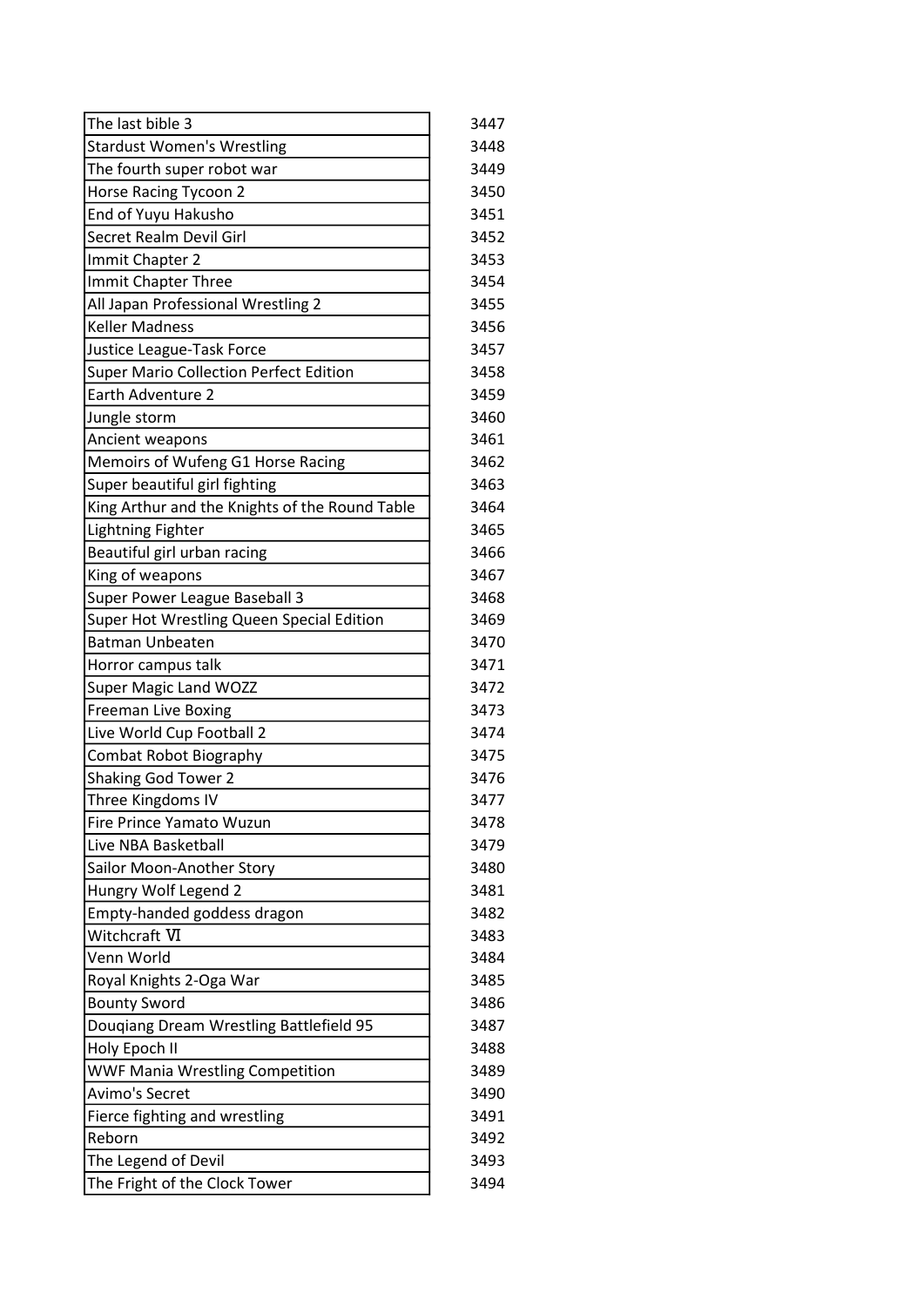| <b>Star Trek-Next Generation</b>                 | 3495 |
|--------------------------------------------------|------|
| Sleeping witches                                 | 3496 |
| Zero championship racing 2                       | 3497 |
| Toilet superman                                  | 3498 |
| Frank thomas major baseball                      | 3499 |
| <b>WWF Mania Wrestling Competition</b>           | 3500 |
| Japan Fishing Association Open                   | 3501 |
| Robber Gosukeemon 4                              | 3502 |
| Holy Beast Demon                                 | 3503 |
| Yisu V-The Lost Desert City                      | 3504 |
| <b>Battle of Rhode Island</b>                    | 3505 |
| Dragon Warrior II                                | 3506 |
| Nobuhiko Takada's strongest professional wrestli | 3507 |
| Heroes of the Three Kingdoms                     | 3508 |
| Nobunaga's Ambition-Tian Xiang Ji                | 3509 |
| Leisure Pinball 3                                | 3510 |
| <b>Admiral's Decision II</b>                     | 3511 |
| Dragon Legend                                    | 3512 |
| Frontline Mission Gaiden-Gun Crisis              | 3513 |
| Mobile Suit Gundam Z                             | 3514 |
| American college basketball two-on-two           | 3515 |
| Live Power Baseball 3                            | 3516 |
| <b>Super Family Baseball 5</b>                   | 3517 |
| Sailor Moon SS-All members participate           | 3518 |
| Legend of the Canyon-Battle of Speed             | 3519 |
| Horse Racing Tycoon 2 96                         | 3520 |
| Feng Shui Corridor                               | 3521 |
| Biography of Beautiful Girl Wrestling-Blizzard   | 3522 |
| <b>Treasure Hunter G</b>                         | 3523 |
| <b>Elapsed darkness</b>                          | 3524 |
| Neighborhood Adventure Team                      | 3525 |
| Arabian Knight-Desert Elf King                   | 3526 |
| <b>Light Warrior</b>                             | 3527 |
| Earth's Light 2-Lunar Assault                    | 3528 |
| Live Force Baseball 96 Opening Edition           | 3529 |
| Earthworm Warrior                                | 3530 |
| Monster shrine                                   | 3531 |
| Donald Duck Island Adventure                     | 3532 |
| <b>Guru Guru Magic Array 2</b>                   | 3533 |
| Four Mad Gods War II                             | 3534 |
| Speedy Whirlwind 3                               | 3535 |
| New Pinocchio                                    | 3536 |
| SD Super Wars ST dual card version               | 3537 |
| Derby 96                                         | 3538 |
| Derby horse 98                                   | 3539 |
| Angelique-The Fantasy of Sound                   | 3540 |
| Animal mahjong                                   | 3541 |
| Mario Wars                                       | 3542 |
|                                                  |      |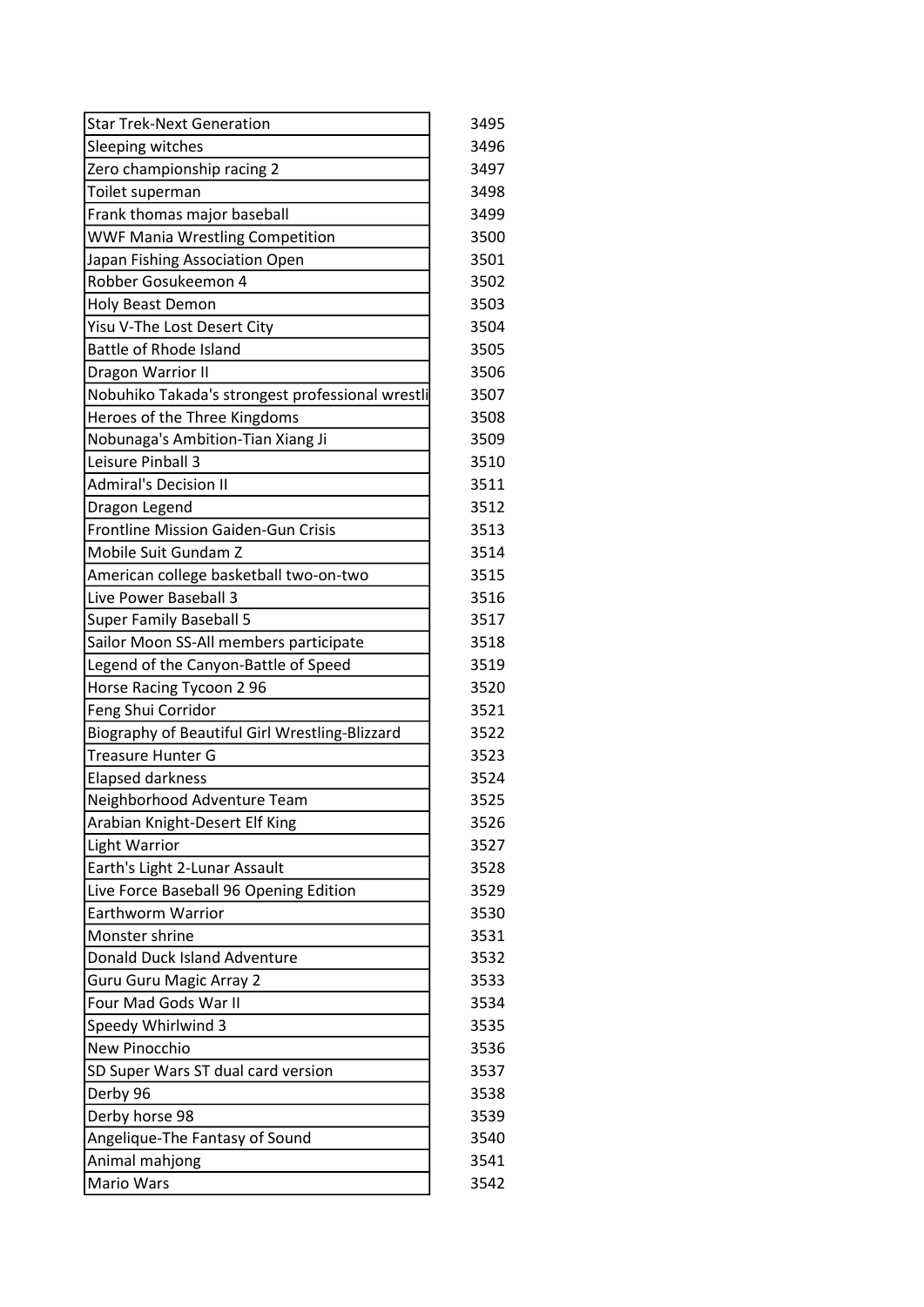| Super Street Fighter II                      | 3543 |
|----------------------------------------------|------|
| Mortal Kombat II                             | 3544 |
| Hungry Wolf Legend Special Edition           | 3545 |
| Samurai                                      | 3546 |
| Super Donkey Kong                            | 3547 |
| The rise of robots                           | 3548 |
| Dragon Tiger Fist 2                          | 3549 |
| Super Hot Wrestling Special Edition          | 3550 |
| <b>Time Wheel</b>                            | 3551 |
| The mysterious ark                           | 3552 |
| Holy Sword Legend 3                          | 3553 |
| Killer school                                | 3554 |
| Mortal Kombat III                            | 3555 |
| Spiderman's Revenge                          | 3556 |
| <b>Earthworm Warrior 2</b>                   | 3557 |
| Romance 3                                    | 3558 |
| <b>Reinstalled Pilots</b>                    | 3559 |
| Heaven and earth creation                    | 3560 |
| Super Donkey Kong 2                          | 3561 |
| Speedy Whirlwind 3                           | 3562 |
| Unbelievable Labyrinth 2-Xilin from the Wind | 3563 |
| Dragon Quest VI                              | 3564 |
| <b>Toy Story</b>                             | 3565 |
| Super Bass Fishing 3                         | 3566 |
| Super Hot Wrestling X                        | 3567 |
| <b>ONI-Bakumatsu Advent Story</b>            | 3568 |
| Heartbeat memories-under the legendary tree  | 3569 |
| Obscurity-moon language                      | 3570 |
| Rudora's Secret Treasure                     | 3571 |
| <b>Stable Story</b>                          | 3572 |
| Fire Emblem-Genealogy of Holy War            | 3573 |
| Flying over the starry night grassland       | 3574 |
| Magic Star Quest 2-Sealed Apostle            | 3575 |
| <b>Ultimate Mortal Kombat III</b>            | 3576 |
| Dragon Quest III Reissue Version             | 3577 |
| Super Donkey Kong 3                          | 3578 |
| Dragon Ball Z-Super Dimensional War          | 3579 |
| J League Football 96                         | 3580 |
| Star Kirby 3                                 | 3581 |
| <b>Star Kirby Deluxe Edition</b>             | 3582 |
| <b>Super Mario RPG</b>                       | 3583 |
| <b>Super Mario RPG</b>                       | 3584 |
| Mysterious Island                            | 3585 |
| Robot Wars Gaiden-Magic Installer God        | 3586 |
| Rockman and Foldi                            | 3587 |
| Peer <sub>2</sub>                            | 3588 |
| The lively Q version of Saloman Snake        | 3589 |
| Holy Sword Legend 3                          | 3590 |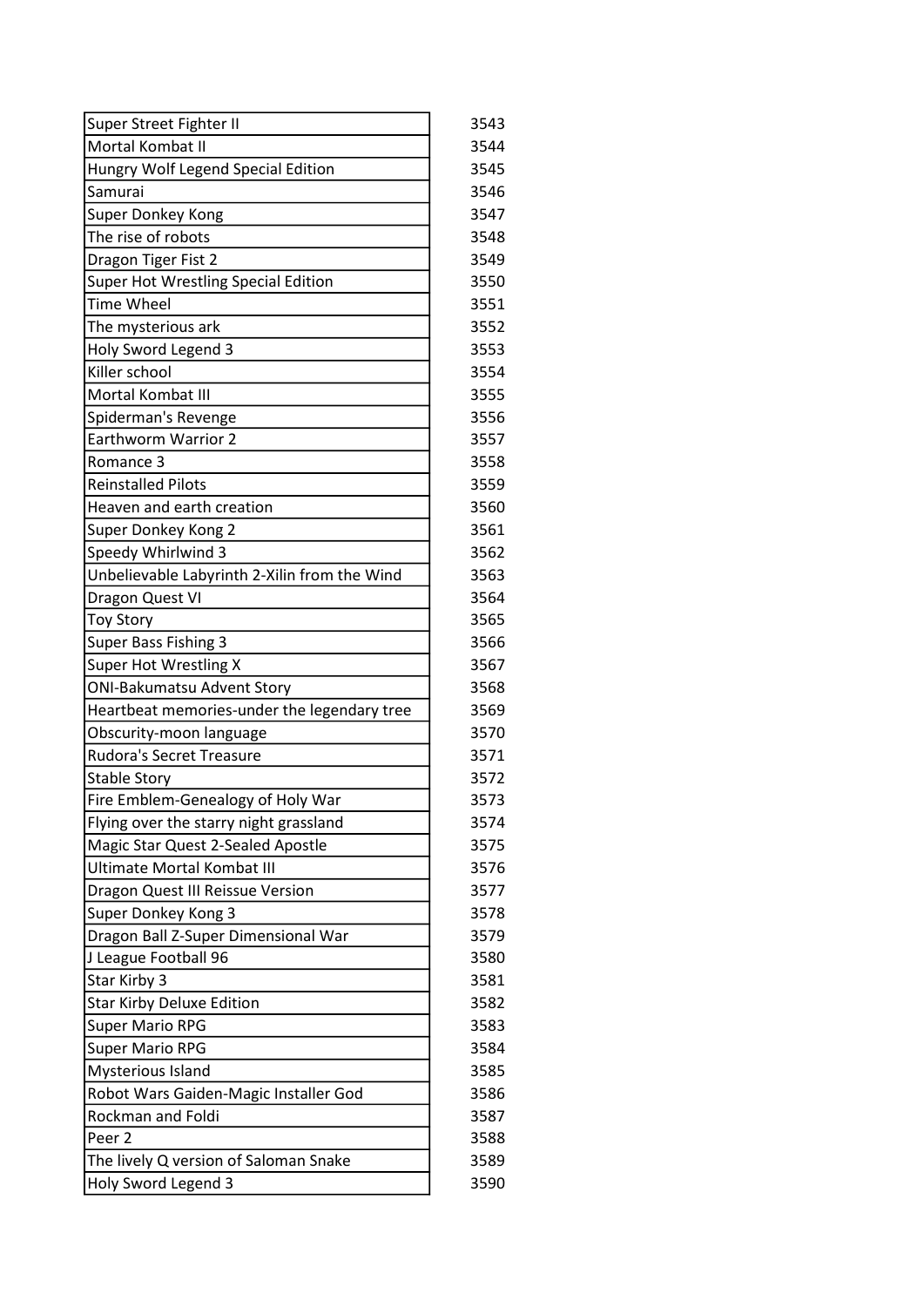| Junior Street Fighter 2                     | 3591 |
|---------------------------------------------|------|
| Junior Street Fighter 2                     | 3592 |
| Mini 4WD-Flash Scorpion                     | 3593 |
| <b>Time Wheel</b>                           | 3594 |
| Heaven and earth creation                   | 3595 |
| Heartbeat memories-under the legendary tree | 3596 |
| Fire Emblem-Dorakia 776                     | 3597 |
| Super Mario World (Day)                     | 3598 |
| Zero racing                                 | 3599 |
| Demons (day)                                | 3600 |
| God is crazy too                            | 3601 |
| Space Cruiser 3                             | 3602 |
| Ultraman                                    | 3603 |
| Simulated city (day)                        | 3604 |
| Pilot's wings                               | 3605 |
| Super Madden Baseball                       | 3606 |
| Super tennis                                | 3607 |
| <b>Professional football</b>                | 3608 |
| Morita Shogi                                | 3609 |
| Newsboy 2                                   | 3610 |
| Ultraman-towards the future                 | 3611 |
| John Madden's American Football             | 3612 |
| Super Mario World (English)                 | 3613 |
| <b>Super Tactical Football</b>              | 3614 |
| Cherry Maruko-365 days full of energy       | 3615 |
| Jiro-kun's Great Adventure                  | 3616 |
| <b>Professional American Football</b>       | 3617 |
| Chess master                                | 3618 |
| <b>Buggy</b>                                | 3619 |
| Death Game                                  | 3620 |
| Simulated City (English)                    | 3621 |
| Rogue fighter                               | 3622 |
| Top driver                                  | 3623 |
| Hat trick football hero                     | 3624 |
| Magic Adventure                             | 3625 |
| <b>Fighting basketball</b>                  | 3626 |
| <b>Fighting King</b>                        | 3627 |
| PGA Golf Tour                               | 3628 |
| <b>Super Bowling</b>                        | 3629 |
| Coster's Fun House                          | 3630 |
| Super Tank-Gulf War                         | 3631 |
| <b>Balloon kid</b>                          | 3632 |
| Plumber's Dream                             | 3633 |
| Ace Pilot 2                                 | 3634 |
| Interstellar football                       | 3635 |
| Muscle Man-Challenger J                     | 3636 |
| <b>Super Mahjong 2</b>                      | 3637 |
| <b>Super Baseball Real-Name Version</b>     | 3638 |
|                                             |      |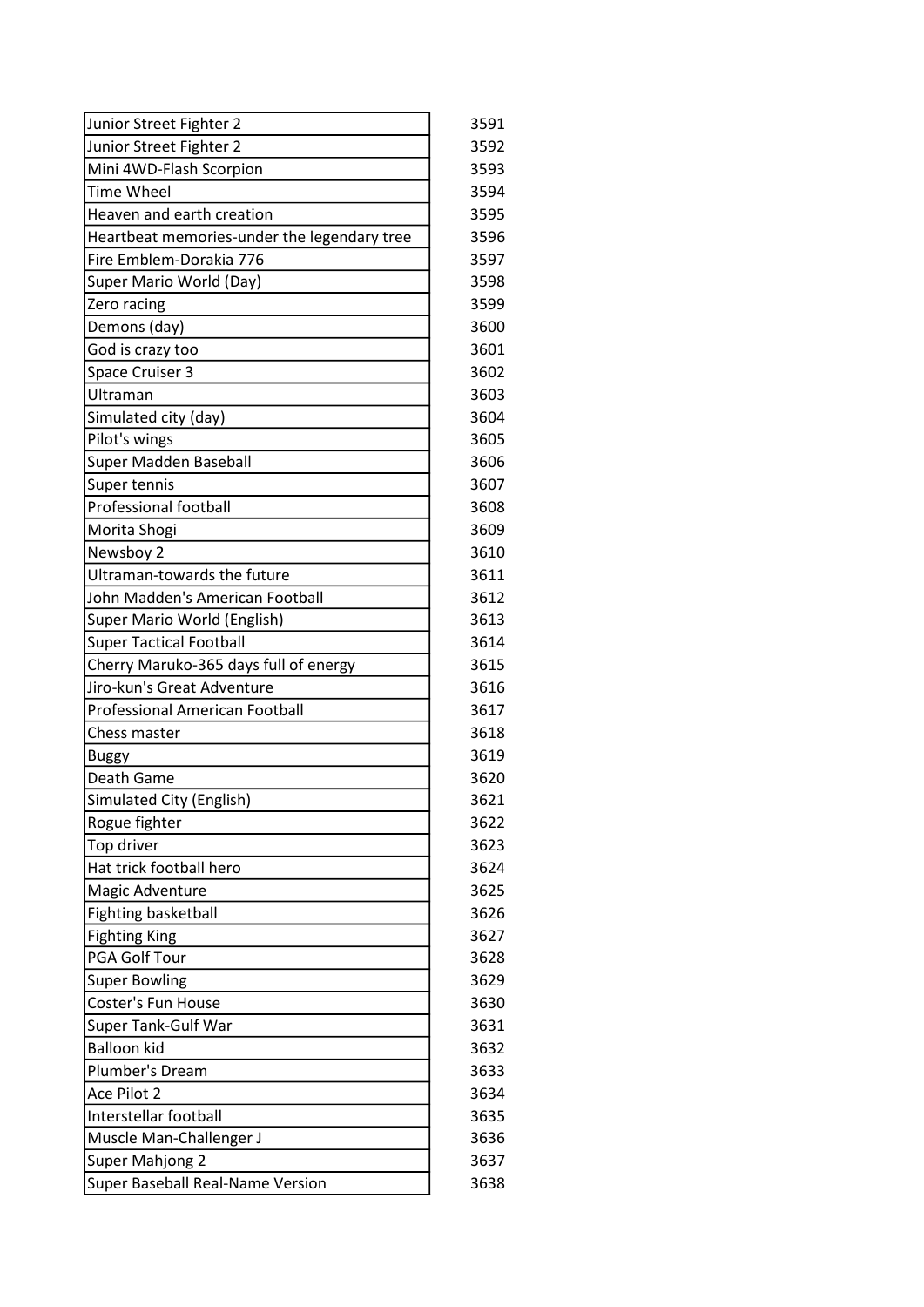| Gun Power-Battle of Terror Island            | 3639 |
|----------------------------------------------|------|
| Wheel of wealth                              | 3640 |
| <b>Space Warrior</b>                         | 3641 |
| SD Mobile Suit Gundam-V operation begins     | 3642 |
| <b>Super Mahjong Conference</b>              | 3643 |
| <b>Bomb Wizard (English)</b>                 | 3644 |
| Final Fantasy Side Story-Mystery Exploration | 3645 |
| fortress                                     | 3646 |
| Self-centered                                | 3647 |
| Sparky's Great Adventure                     | 3648 |
| Air mission                                  | 3649 |
| Dragon Cave Adventure                        | 3650 |
| <b>Super Champion Boxing</b>                 | 3651 |
| <b>Tiegou Island</b>                         | 3652 |
| Shoot him in the face 2000                   | 3653 |
| James Bond II E                              | 3654 |
| Road rider                                   | 3655 |
| King Arthur World                            | 3656 |
| clue                                         | 3657 |
| Monopoly                                     | 3658 |
| Interstellar football                        | 3659 |
| Crossed knight                               | 3660 |
| Nolan Lane's Baseball                        | 3661 |
| Q Porter 3                                   | 3662 |
| Kingdom conquest                             | 3663 |
| Monarch Royal Battle Legend                  | 3664 |
| Battle Primitive 2-Adventure of Roadbed      | 3665 |
| Pilot's Wings (Japan)                        | 3666 |
| <b>Mario Kart</b>                            | 3667 |
| Dominoes                                     | 3668 |
| The Great Adventure of Seal Sauce            | 3669 |
| Hockey 93                                    | 3670 |
| Jim Cologne's professional tennis career     | 3671 |
| word puzzle                                  | 3672 |
| Rocket Car World Tour                        | 3673 |
| Mini 4WD                                     | 3674 |
| <b>Bruce Brothers</b>                        | 3675 |
| Danger edge                                  | 3676 |
| X zone                                       | 3677 |
| Super Warehouse Fan                          | 3678 |
| World Rugby Championship                     | 3679 |
| <b>Red October Hunter</b>                    | 3680 |
| Doraemon-Nobita and the Land of Fairies      | 3681 |
| THE cube                                     | 3682 |
| Cat and mouse                                | 3683 |
| <b>Captain Sweets</b>                        | 3684 |
| <b>Hockey League</b>                         | 3685 |
| Super bomber                                 | 3686 |
|                                              |      |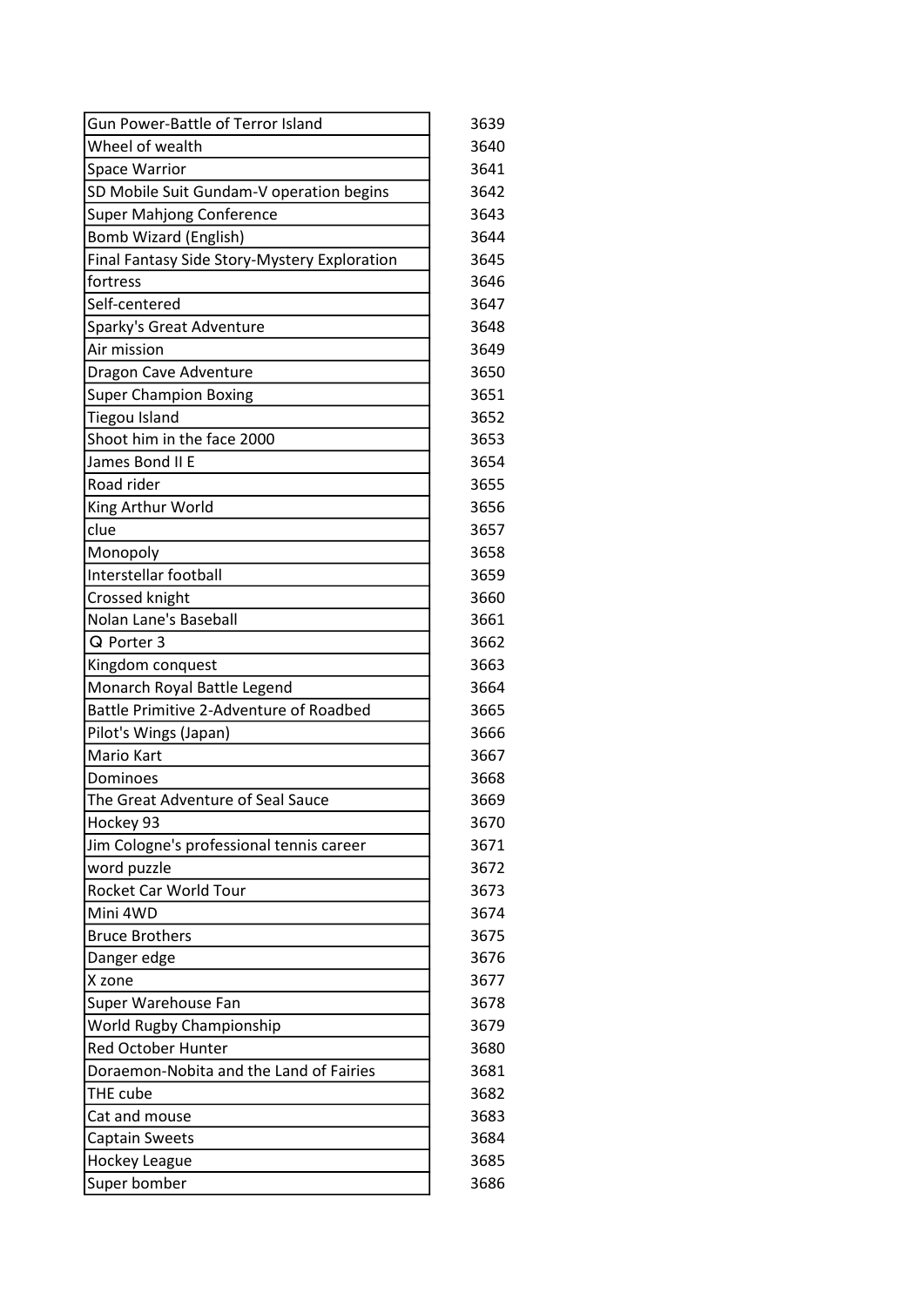| Hitter                                        | 3687 |
|-----------------------------------------------|------|
| James Bond                                    | 3688 |
| Gallic hero                                   | 3689 |
| <b>Battle of Bakdi-Super Soldiers Attack!</b> | 3690 |
| Dream TV                                      | 3691 |
| The first samurai                             | 3692 |
| Caesar's Palace                               | 3693 |
| <b>Super Tactical Football</b>                | 3694 |
| <b>Great Sparrow</b>                          | 3695 |
| <b>Yoshi's Cookies</b>                        | 3696 |
| <b>Find Wald</b>                              | 3697 |
| Battlefield transporter                       | 3698 |
| Super Sky Fighter                             | 3699 |
| World football                                | 3700 |
| Why do humans make bombs                      | 3701 |
| Nobunaga's ambition                           | 3702 |
| Super hockey                                  | 3703 |
| card                                          | 3704 |
| Goofy Adventure                               | 3705 |
| GO! GO! Dodge the ball                        | 3706 |
| Football World Championship                   | 3707 |
| Carl Heinz Rummenigge's football manager      | 3708 |
| Super Pro Baseball                            | 3709 |
| Sparrow                                       | 3710 |
| <b>James Bond Games</b>                       | 3711 |
| Rescue helicopter-rescue the survivors        | 3712 |
| Magic boy                                     | 3713 |
| <b>Blast the world</b>                        | 3714 |
| Kevin Keegan's football manager               | 3715 |
| Family Q&A                                    | 3716 |
| Pac-Man Cube                                  | 3717 |
| <b>SENSIBLE football</b>                      | 3718 |
| Interstellar Developer                        | 3719 |
| Lee Dick Povey's boxing                       | 3720 |
| The Battleship                                | 3721 |
| The father of a dog                           | 3722 |
| Super Cup football by Shuhiro Takeda          | 3723 |
| Pazinge must win in actual combat             | 3724 |
| <b>Super Mahjong</b>                          | 3725 |
| <b>Steel Claw</b>                             | 3726 |
| Agassi's Tennis                               | 3727 |
| <b>Classic Rugby</b>                          | 3728 |
| Super Dwarf Island                            | 3729 |
| <b>Bisheng Paqingge</b>                       | 3730 |
| Nobunaga's ambition (English)                 | 3731 |
| Magical girl                                  | 3732 |
| Shooting war                                  | 3733 |
| Pachinko                                      | 3734 |
|                                               |      |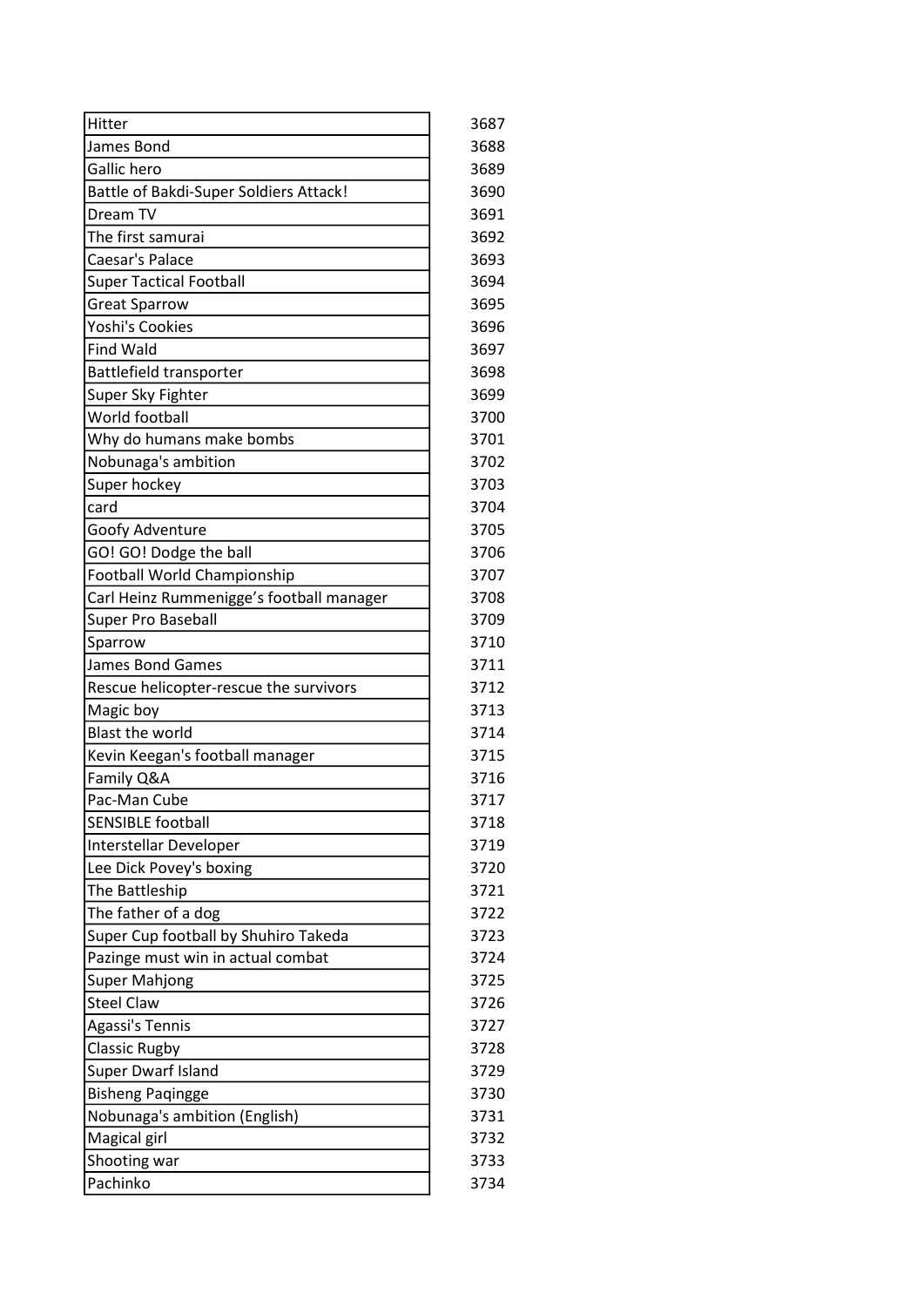| Super plumber                                   | 3735 |
|-------------------------------------------------|------|
| Real sparrow                                    | 3736 |
| Big-eyed Frog Colobby Adventure Diary           | 3737 |
| Super Gomoku                                    | 3738 |
| Chicken cube                                    | 3739 |
| Super double full                               | 3740 |
| Super football                                  | 3741 |
| Lane and Stimby                                 | 3742 |
| Wheel of wealth                                 | 3743 |
| Home has a cheap dog                            | 3744 |
| Horse Ticket Alchemy                            | 3745 |
| Crayon Shin-Chan-Counterattack of the Great Det | 3746 |
| Kunbu's Oden                                    | 3747 |
| Danger edge                                     | 3748 |
| Sailor Moon Cube                                | 3749 |
| Pachinko Research                               | 3750 |
| Kabukicho sparrow east wind battle              | 3751 |
| Professional Sparrow Pole 2                     | 3752 |
| Super Baseball 2                                | 3753 |
| Nicotine Removal Program                        | 3754 |
| <b>Batman</b>                                   | 3755 |
| Bisheng 777 Pachinko                            | 3756 |
| <b>Super Flower</b>                             | 3757 |
| Journey to the West Mahjong                     | 3758 |
| Shanghai Mahjong                                | 3759 |
| Double pinball                                  | 3760 |
| Jockey                                          | 3761 |
| Scribe game                                     | 3762 |
| Soul of the Rampage                             | 3763 |
| Wild snake                                      | 3764 |
| Silent Fighter                                  | 3765 |
| Egg dinosaur                                    | 3766 |
| <b>Bunge Sparrow 2</b>                          | 3767 |
| Cat and Dog Box Battle                          | 3768 |
| Super casino                                    | 3769 |
| King of bicycles                                | 3770 |
| Kodansha Manga World                            | 3771 |
| Micro machine                                   | 3772 |
| Animal cube                                     | 3773 |
| <b>King Flower</b>                              | 3774 |
| Super Japanese Shogi                            | 3775 |
| Sparrow club                                    | 3776 |
| COMMANDOR64 game collection                     | 3777 |
| Viper Blast                                     | 3778 |
| Bubble dragon                                   | 3779 |
| Galactic war                                    | 3780 |
| Life and death rescue                           | 3781 |
| Little square                                   | 3782 |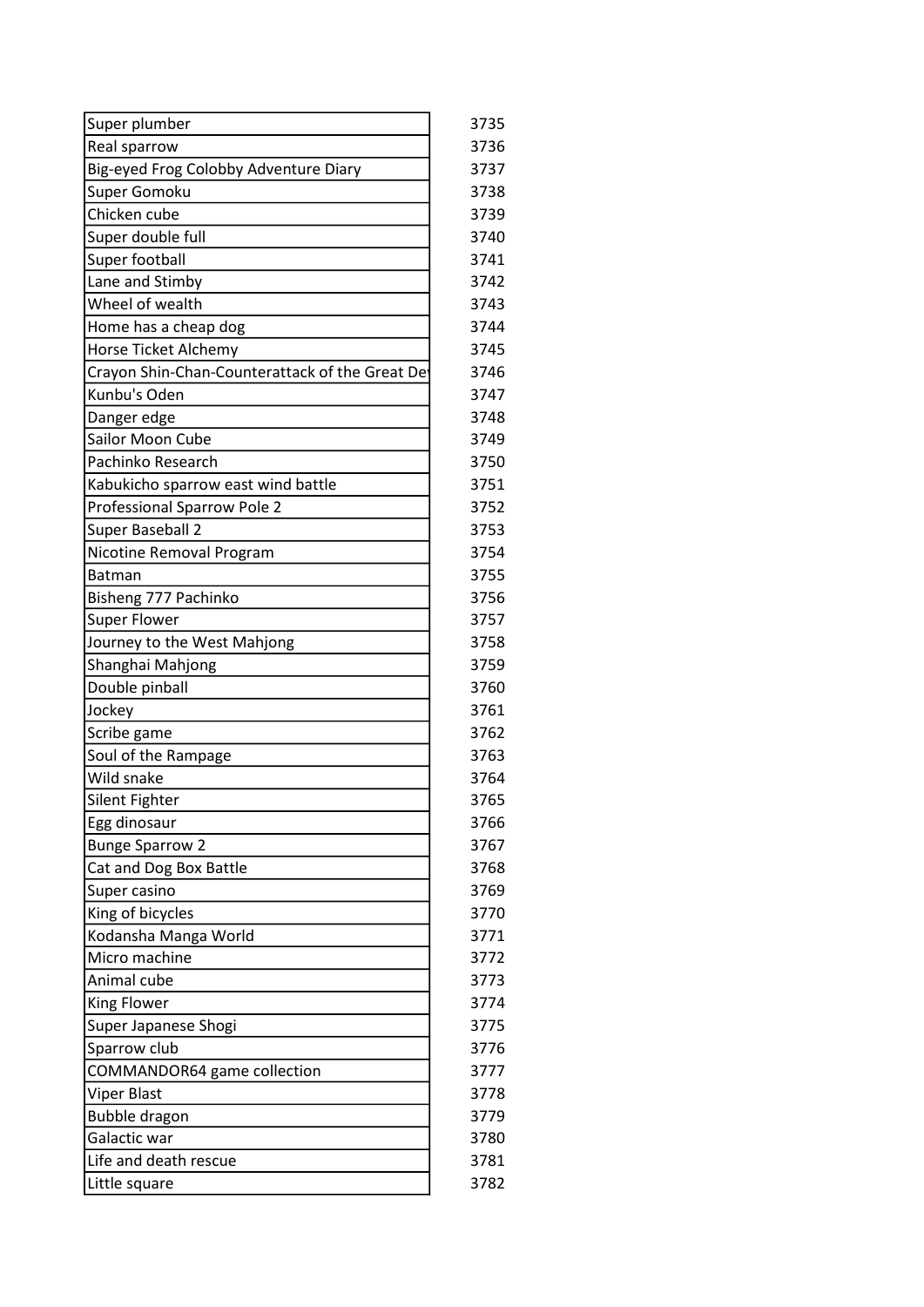| Dice cube                                             | 3783 |
|-------------------------------------------------------|------|
| Mahjong Vagabond                                      | 3784 |
| Sailor Moon S Cube                                    | 3785 |
| Shogi Club                                            | 3786 |
| Hong Kong 97                                          | 3787 |
| <b>Pink Panther Race</b>                              | 3788 |
| Super bomb cube                                       | 3789 |
| <b>Best Farmer Harvest Festival</b>                   | 3790 |
| Super Pachinko War                                    | 3791 |
| Classic arcade                                        | 3792 |
| Early professional sparrow                            | 3793 |
| Pachingo Kingdom                                      | 3794 |
| Shooting game collection                              | 3795 |
| <b>Super Poker Collection</b>                         | 3796 |
| Mr. Dig                                               | 3797 |
| Poker island                                          | 3798 |
| Abuse game                                            | 3799 |
| Color box                                             | 3800 |
| Chicken cube                                          | 3801 |
| Mahjong Prosperity                                    | 3802 |
| Chen Pai                                              | 3803 |
| Heisei Army Shogi                                     | 3804 |
| <b>Super Poker Collection 2</b>                       | 3805 |
| Morita Shogi                                          | 3806 |
| Championship Football 94                              | 3807 |
| Extreme motorcycle                                    | 3808 |
| Frog crossing the river                               | 3809 |
| Takeshi Masaki's 9th Dan Go general                   | 3810 |
| Monarch Royal Battle Legend                           | 3811 |
| Heianjing Alien 2                                     | 3812 |
| The fastest thinking shogi sparrow                    | 3813 |
| Super Mahjong 2                                       | 3814 |
| New Shogi Club                                        | 3815 |
| Robot shooting 3D                                     | 3816 |
|                                                       | 3817 |
| Fantasy legend<br>Star Ocean                          | 3818 |
| Reza strikes                                          | 3819 |
| Whirlwind                                             | 3820 |
|                                                       | 3821 |
| SD Hero War-New Challenge<br>Eami Ozaki's hole-in-one | 3822 |
| Space fighter                                         | 3823 |
|                                                       | 3824 |
| Super League                                          |      |
| Way of the Dragon                                     | 3825 |
| Ys <sub>3</sub>                                       | 3826 |
| Super Koshien                                         | 3827 |
| Mobile Suit F91                                       | 3828 |
| R-TYPE                                                | 3829 |
| Robber Goemon-Yuuki rescued the picture scroll        | 3830 |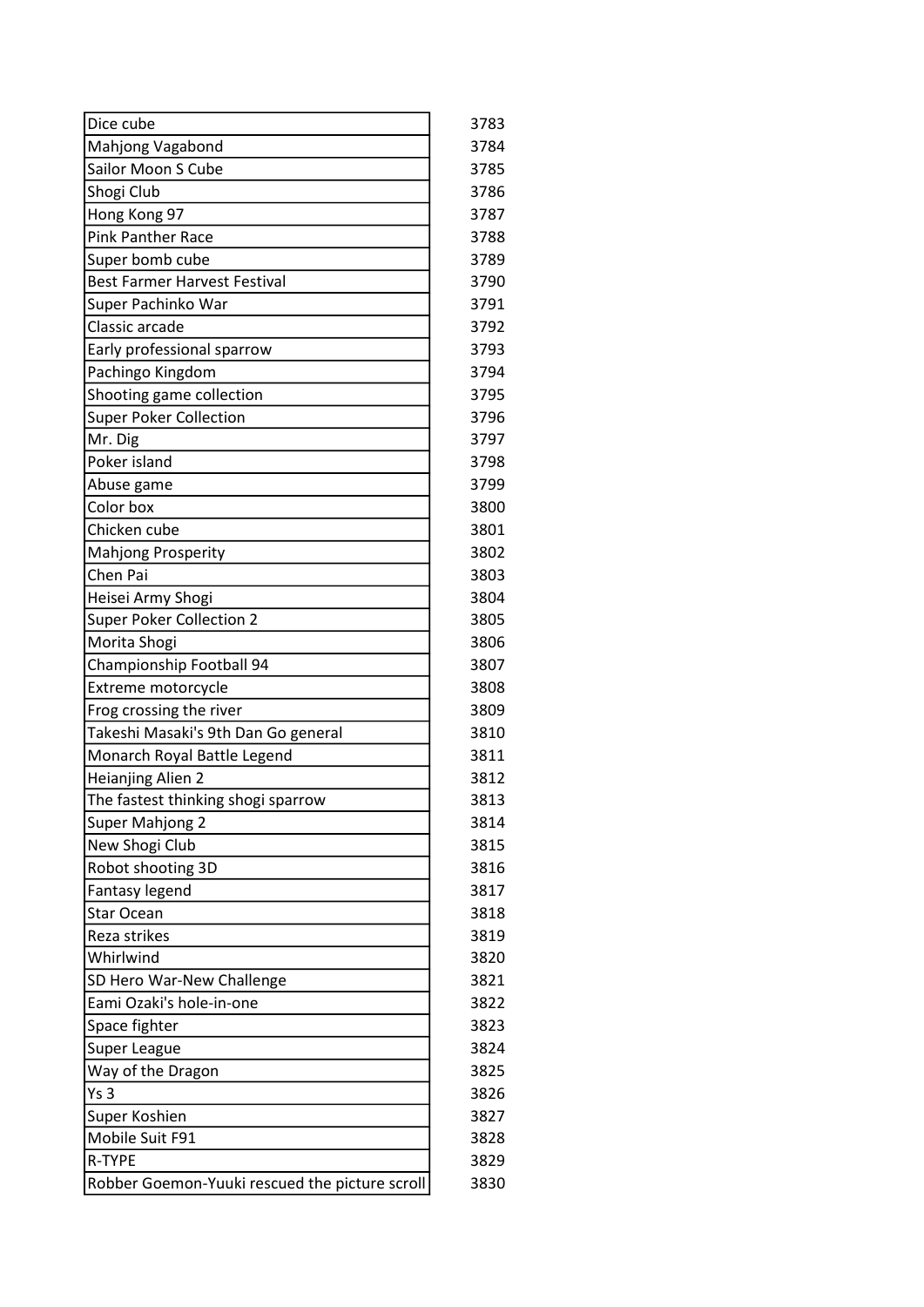| Final Fantasy 4                                | 3831 |
|------------------------------------------------|------|
| SD Gundam Dodgeball                            | 3832 |
| White Hot Professional Baseball-Gamba Legends  | 3833 |
| Speed zone                                     | 3834 |
| <b>Attacking Slime</b>                         | 3835 |
| Three Kingdoms 2                               | 3836 |
| <b>Super Devil Village</b>                     | 3837 |
| <b>Earth Defense Force</b>                     | 3838 |
| Castlevania                                    | 3839 |
| Final Fantasy 4 Light Edition                  | 3840 |
| The Legend of Zelda-Triangle Power of the Gods | 3841 |
| Thunder Legend                                 | 3842 |
| <b>Fighting primitives</b>                     | 3843 |
| <b>Final Fantasy 2</b>                         | 3844 |
| Reza strikes                                   | 3845 |
| Whirlwind                                      | 3846 |
| Hole in one                                    | 3847 |
| Super Pro Baseball                             | 3848 |
| Super Dinosaur Island                          | 3849 |
| The legend of the lagoon                       | 3850 |
| Lemmings                                       | 3851 |
| Super hot wrestling                            | 3852 |
| <b>Dimension Team</b>                          | 3853 |
| Knight Gundam Story-Huge Legacy                | 3854 |
| Nobunaga's Ambition-Record of Military Commar  | 3855 |
| <b>Battle commander</b>                        | 3856 |
| <b>Super Chinese</b>                           | 3857 |
| Lightning strike                               | 3858 |
| Simulated earth                                | 3859 |
| Takahashi Celebrity's Big Adventure Island     | 3860 |
| Dragon Ball Z-Legend of Super Saiyan           | 3861 |
| Romantic legend                                | 3862 |
| Soul Swordsman                                 | 3863 |
| Way of the Dragon                              | 3864 |
| The legend of the lagoon                       | 3865 |
| The Legend of Heroes-Dragon Slayer             | 3866 |
| Jet F1 car                                     | 3867 |
| Contra spirit                                  | 3868 |
| Rocket pilot                                   | 3869 |
| Ys <sub>3</sub>                                | 3870 |
| Super birdie                                   | 3871 |
| Super fanatic wrestling                        | 3872 |
| I cut the grass                                | 3873 |
| New Century GPX Formula Car                    | 3874 |
| Super offense                                  | 3875 |
| Whirlwind                                      | 3876 |
| Robber Goemon-Yuuki rescued E                  | 3877 |
| Adam family                                    | 3878 |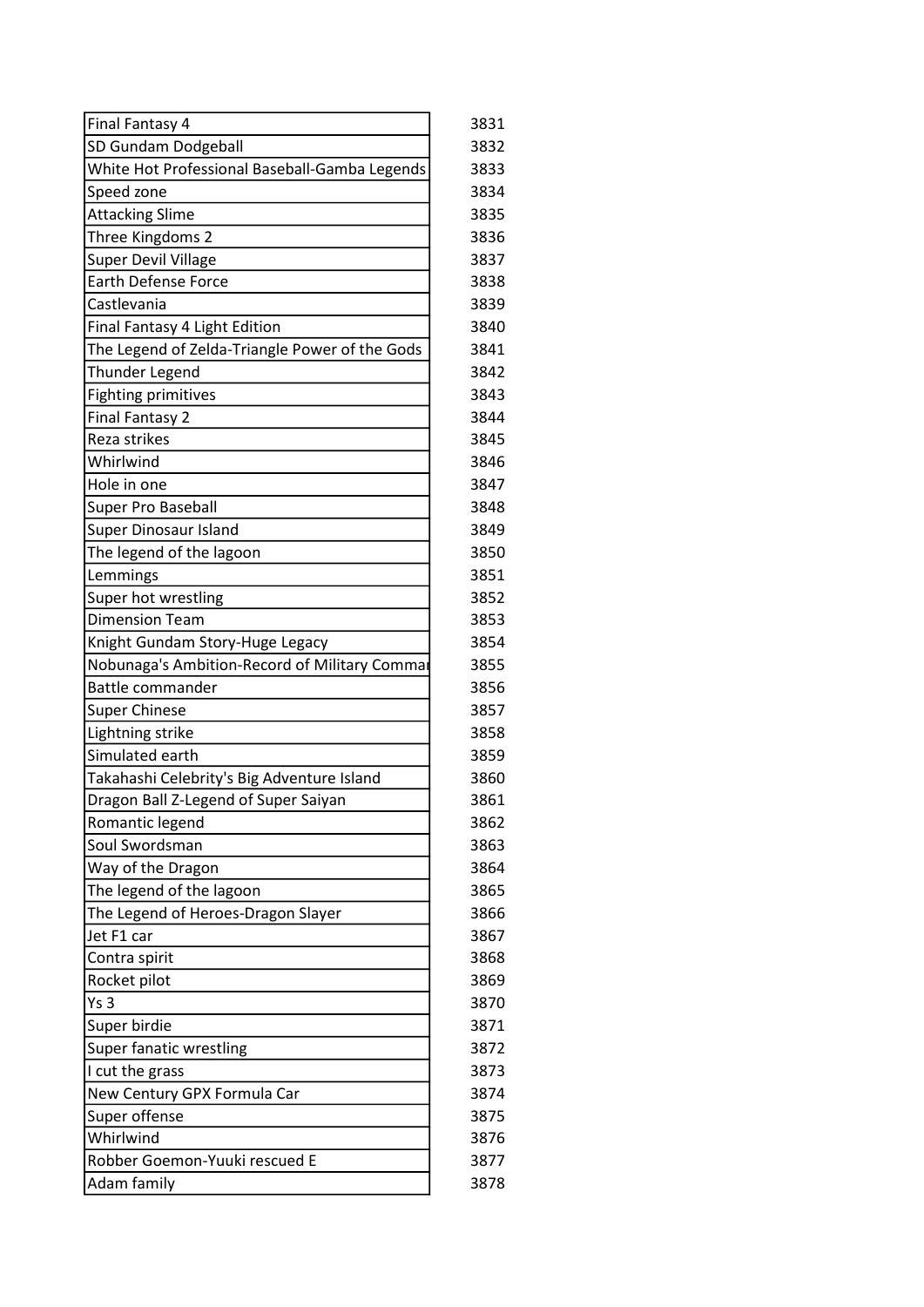| Reload fighter                                 | 3879 |
|------------------------------------------------|------|
| Ranma 1/2-Battle in the Town                   | 3880 |
| Super Fantasy Warrior-The Girl of Scarlet Moon | 3881 |
| <b>Fighting Green Prix Racing</b>              | 3882 |
| Fight criminal                                 | 3883 |
| SD Hero War 2-Battle Gemini                    | 3884 |
| Master of Cards-Seal of Limsalia               | 3885 |
| <b>Super Family Baseball</b>                   | 3886 |
| Genesis 6-False Prophet                        | 3887 |
| Othello World                                  | 3888 |
| Aviation industry                              | 3889 |
| Super Cup Football                             | 3890 |
| Warrior-Legend of Thunder                      | 3891 |
| Maha Maha                                      | 3892 |
| The glory of Hercules-the silence of the gods  | 3893 |
| Shanghai-Dragon Eye                            | 3894 |
| F1 Green Prix                                  | 3895 |
| Aresa fighter                                  | 3896 |
| War of Warcraft                                | 3897 |
| Legend of Ankylosaurus-The Missing Girl        | 3898 |
| Magic sword                                    | 3899 |
| Slash 2-Spirit                                 | 3900 |
| The Legend of Zelda-Triangle Power of the Gods | 3901 |
| Super slam dunk                                | 3902 |
| Super Shogi                                    | 3903 |
| Indiscriminate fighting                        | 3904 |
| Koshien 2                                      | 3905 |
| The Three Kingdoms                             | 3906 |
| Gravity ball                                   | 3907 |
| Q version of Saloman Snake                     | 3908 |
| Prince of Persia                               | 3909 |
| <b>Bright fantasy</b>                          | 3910 |
| Teenage Mutant Ninja Turtles 4                 | 3911 |
| Fist of the North Star 5-Heavenly Demon Meteor | 3912 |
| Three Kingdoms 2                               | 3913 |
| GO! GO! Guessing                               | 3914 |
| Captain Hook                                   | 3915 |
| Special event                                  | 3916 |
| Angel Wings 3-The Emperor's Challenge          | 3917 |
| Super F1 driver                                | 3918 |
| Dinosaur Kingdom Adventure                     | 3919 |
| Master of Cards-Seal of Limsalia               | 3920 |
| Mario drawing board                            | 3921 |
| Galactic storm                                 | 3922 |
| Sanodora's Great Adventure-Encounter with the  | 3923 |
| Golden Dragon Legend                           | 3924 |
| Super F1 Tour                                  | 3925 |
| Light of earth                                 | 3926 |
|                                                |      |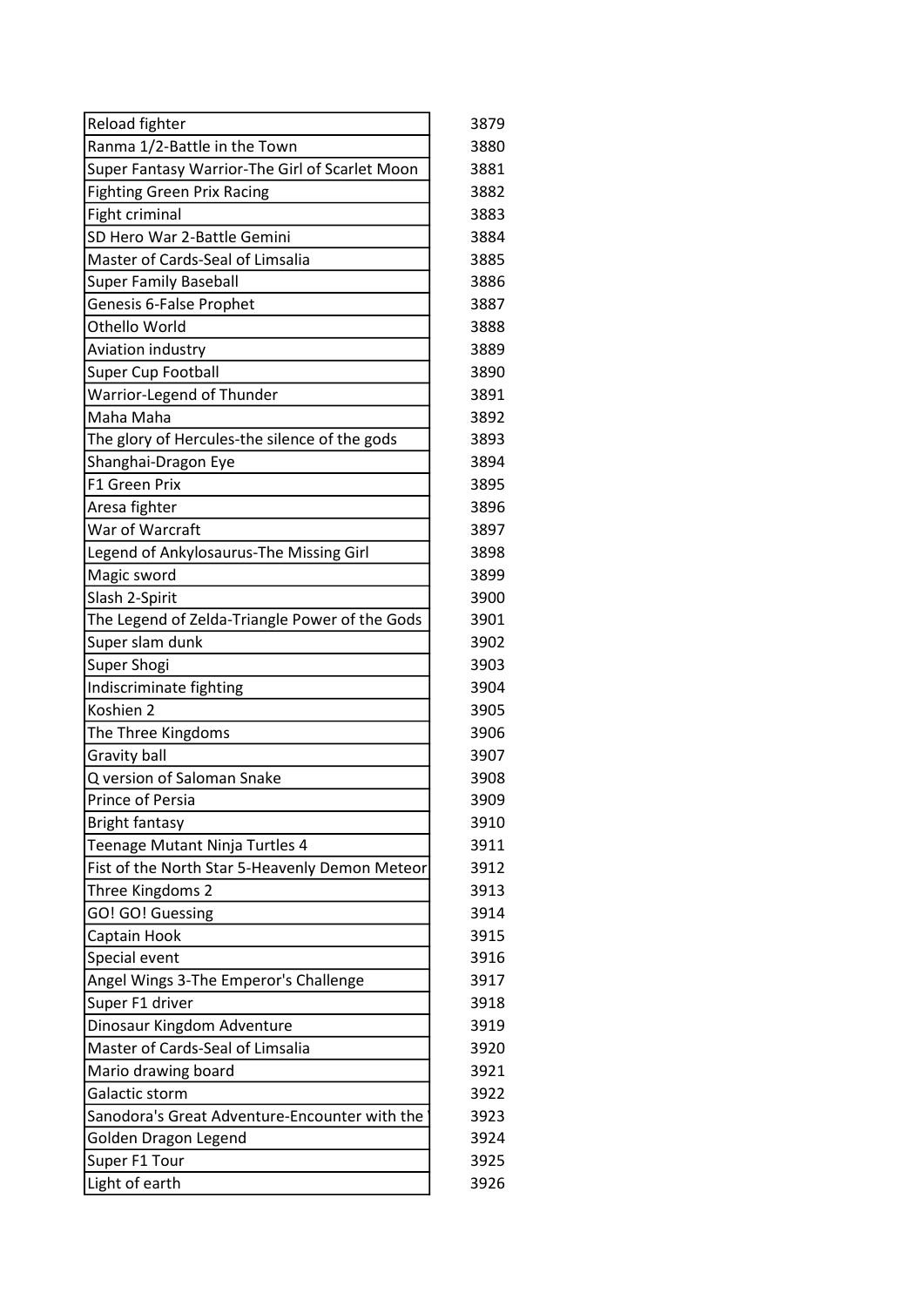| Teenage Mutant Ninja Turtles 4               | 3927 |
|----------------------------------------------|------|
| Ultimate Combat Fighter                      | 3928 |
| <b>Battle of Pachinko</b>                    | 3929 |
| Mecha Police Steel Iron Jack                 | 3930 |
| Flame Fighting Ball-Dodge Ball               | 3931 |
| <b>Extreme American Football</b>             | 3932 |
| Mario drawing board                          | 3933 |
| King of monsters                             | 3934 |
| Phalanx-Fortified Warrior A-144              | 3935 |
| Cosmic gyroscope                             | 3936 |
| Momotaro Electric Railway 2                  | 3937 |
| Super League 2                               | 3938 |
| First generation hardcore                    | 3939 |
| Escape from another world                    | 3940 |
| The Age of Navigation                        | 3941 |
| Robocop 3                                    | 3942 |
| The Simpsons-Bart's Nightmare                | 3943 |
| Super Dynamic American Football              | 3944 |
| Demon Story                                  | 3945 |
| Roger Craymond's most valuable baseball      | 3946 |
| Fengyun fighter                              | 3947 |
| Galactic storm                               | 3948 |
| Spider-Man and the X-Men                     | 3949 |
| Star wars                                    | 3950 |
| SD Gundam-Gacha World                        | 3951 |
| Superman                                     | 3952 |
| <b>Galactic Heroes</b>                       | 3953 |
| <b>Super Joint Operation</b>                 | 3954 |
| Soul Swordsman                               | 3955 |
| King of Kings-Karate Championship            | 3956 |
| George Fairman's KO Boxing                   | 3957 |
| Mickey's Magical Adventures                  | 3958 |
| Double Dragon Return-Sleeping Dragon Awakens | 3959 |
| Royal bloodline                              | 3960 |
| Adam family                                  | 3961 |
| Super F1 Tour                                | 3962 |
| <b>Sikins Golf Invitational</b>              | 3963 |
| Universe Alliance                            | 3964 |
| Desert Raid-Return to the Middle East        | 3965 |
| Electronic knight                            | 3966 |
| Road Runner Death Valley Rally               | 3967 |
| John Madden's American Football 93           | 3968 |
| <b>Strong stick</b>                          | 3969 |
| David Krani's Marvel Tennis                  | 3970 |
| Super NBA Basketball                         | 3971 |
| Witchcraft 5-Heart of the Vortex             | 3972 |
| Doom Warrior                                 | 3973 |
| Fighting power                               | 3974 |
|                                              |      |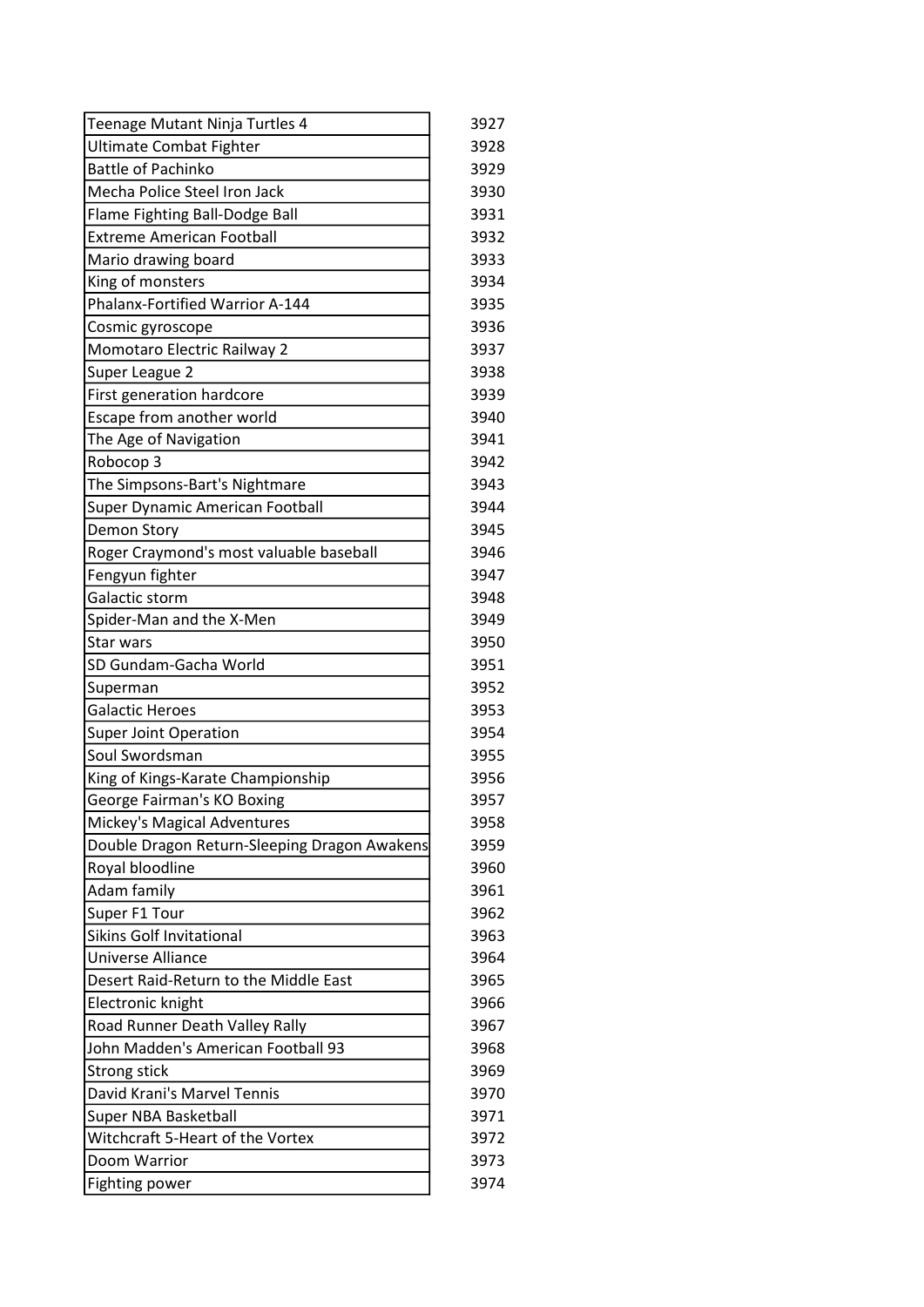| 3975 |
|------|
| 3976 |
| 3977 |
| 3978 |
| 3979 |
| 3980 |
| 3981 |
| 3982 |
| 3983 |
| 3984 |
| 3985 |
| 3986 |
| 3987 |
| 3988 |
| 3989 |
| 3990 |
| 3991 |
| 3992 |
| 3993 |
| 3994 |
| 3995 |
| 3996 |
| 3997 |
| 3998 |
| 3999 |
| 4000 |
| 4001 |
| 4002 |
| 4003 |
| 4004 |
| 4005 |
| 4006 |
| 4007 |
| 4008 |
| 4009 |
| 4010 |
| 4011 |
| 4012 |
| 4013 |
| 4014 |
| 4015 |
| 4016 |
| 4017 |
| 4018 |
| 4019 |
| 4020 |
| 4021 |
| 4022 |
|      |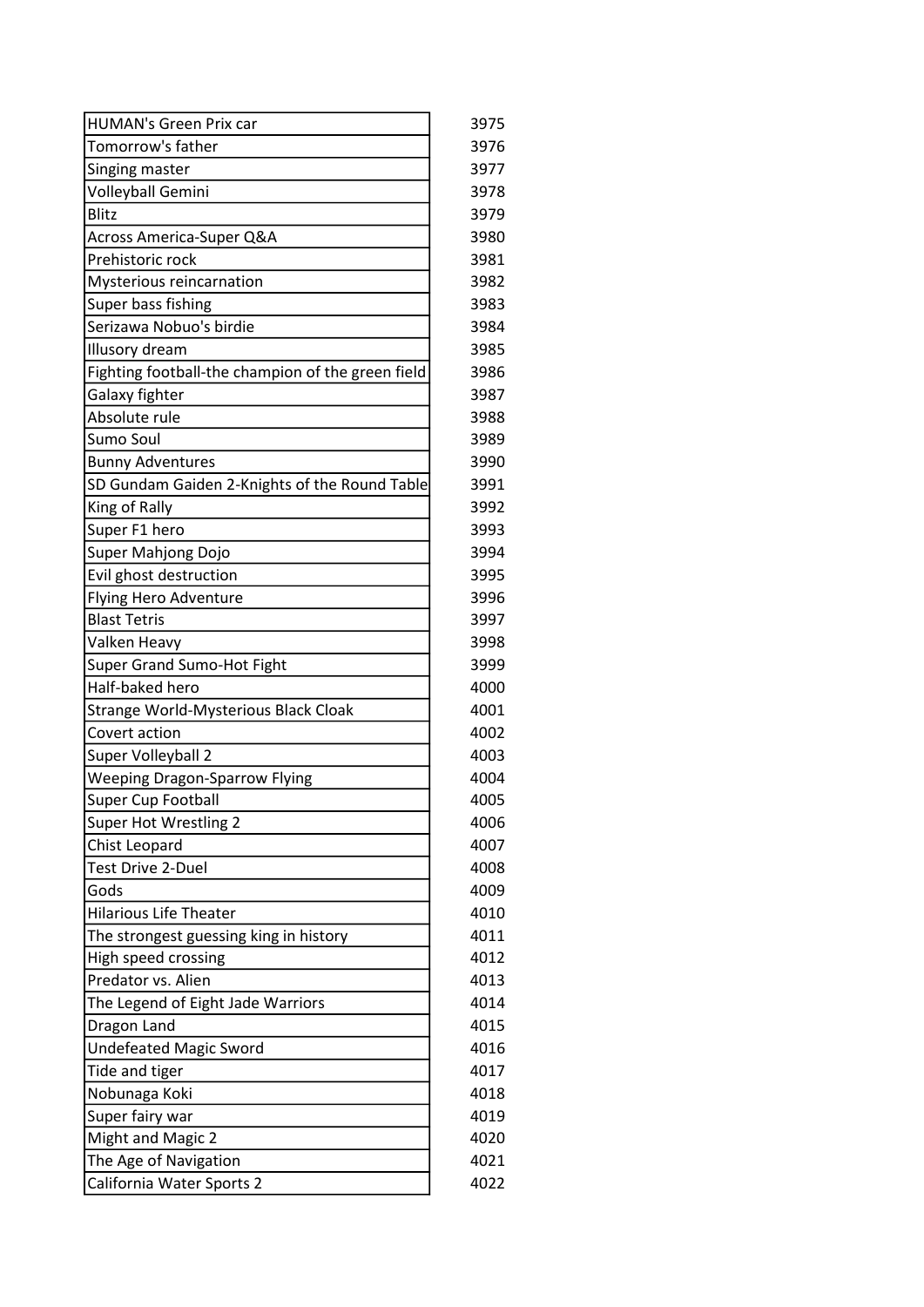| Lethal weapon                                        | 4023 |
|------------------------------------------------------|------|
| Kitaro-Resurrection! Demon King                      | 4024 |
| The Adam Family-Pugsley's Scavenger Hunt             | 4025 |
| Hikuni Yahiko's Quetaishi Gonggong King              | 4026 |
| war machine                                          | 4027 |
| Find Vali! - A great adventure in the country of pid | 4028 |
| Iron Knight                                          | 4029 |
| <b>Batman returns</b>                                | 4030 |
| Oda Nobunaga-Overlord's Legion                       | 4031 |
| Ant simulation                                       | 4032 |
| Carl Lipkin Baseball                                 | 4033 |
| Pachen Geun Special                                  | 4034 |
| Simulation company                                   | 4035 |
| Aruban War                                           | 4036 |
| Jojo's bizarre adventure                             | 4037 |
| <b>Heavy Marine 2</b>                                | 4038 |
| <b>Dreamland Story</b>                               | 4039 |
| Cool world                                           | 4040 |
| Monopoly                                             | 4041 |
| <b>EDONO</b> teeth                                   | 4042 |
| Royal bloodline                                      | 4043 |
| <b>Biochemical fighter</b>                           | 4044 |
| American ice hockey                                  | 4045 |
| Nigel Mansell F1 Challenge                           | 4046 |
| Super Demon World War                                | 4047 |
| <b>Super Family Baseball 2</b>                       | 4048 |
| <b>Ultraman Seven</b>                                | 4049 |
| <b>POPW</b>                                          | 4050 |
| <b>Grand Sumo Wrestling</b>                          | 4051 |
| NEUGIER-The stirring of sea and wind                 | 4052 |
| Super Dinosaur Island 2                              | 4053 |
| <b>World Tennis Tour</b>                             | 4054 |
| Super Air Combat Eagle                               | 4055 |
| Power Monger                                         | 4056 |
| Toy factory                                          | 4057 |
| Wien's World                                         | 4058 |
| Super Middle East War                                | 4059 |
| Yi Nindo-Way of the Ninja                            | 4060 |
| <b>Dynamic Paching</b>                               | 4061 |
| Street duel                                          | 4062 |
| Terminator                                           | 4063 |
| Shadow Run                                           | 4064 |
| Whirlwind Dog Tez                                    | 4065 |
| Outsider                                             | 4066 |
| NAMCO Golf Open                                      | 4067 |
| Mental game                                          | 4068 |
| The Dracula of Bramstock                             | 4069 |
| <b>Mahjong Fighting Pass</b>                         | 4070 |
|                                                      |      |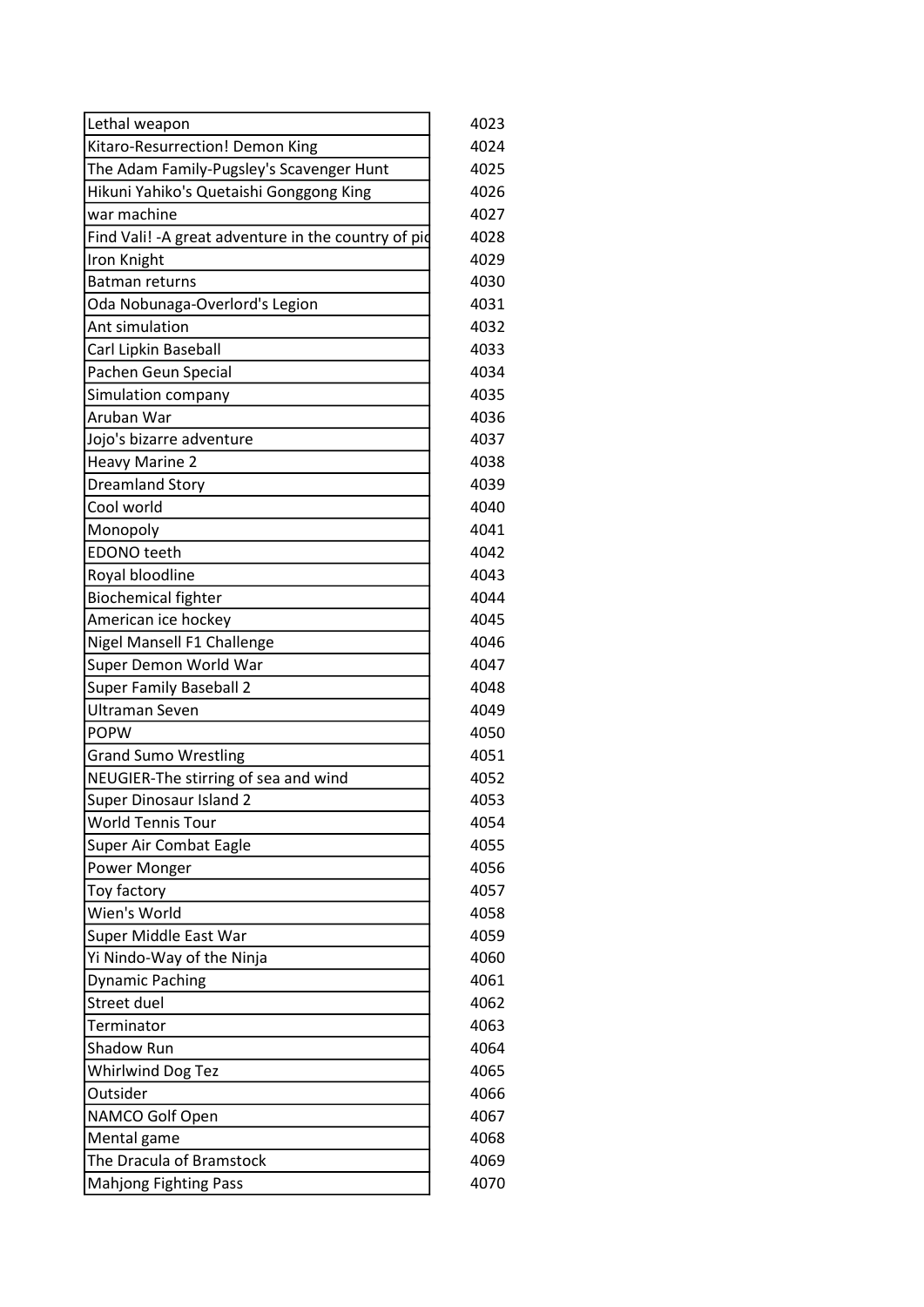| Fortress of Fury                       | 4071 |
|----------------------------------------|------|
| <b>Aviation Master 2</b>               | 4072 |
| Professional quarterback               | 4073 |
| Contra spirit                          | 4074 |
| Dragoons                               | 4075 |
| Slam dunk star                         | 4076 |
| King of Kings                          | 4077 |
| Variety Little Fox Fairy               | 4078 |
| Alien <sub>3</sub>                     | 4079 |
| <b>American Gladiator</b>              | 4080 |
| Demonstrike                            | 4081 |
| Aviation industry                      | 4082 |
| <b>Sword of Attack</b>                 | 4083 |
| Super soldier                          | 4084 |
| Shipwreck crisis                       | 4085 |
| Power Monger                           | 4086 |
| Las Vegas Tour                         | 4087 |
| Carmen Santiago Time and Space Edition | 4088 |
| Game of Go                             | 4089 |
| Simulated earth                        | 4090 |
| <b>Super Chinese</b>                   | 4091 |
| Ninja Frog-Fighting Fanatic            | 4092 |
| Super bass fishing                     | 4093 |
| ALFY's magic head                      | 4094 |
| Cosmic Police-Sword of Justice         | 4095 |
| Look at you                            | 4096 |
| Mario is missing                       | 4097 |
| Wolf boy                               | 4098 |
| Big-eyed frog Colobby collision ball   | 4099 |
| Devil Z                                | 4100 |
| GP-1 Heavy Locomotive Race             | 4101 |
| Four Mad Gods War                      | 4102 |
| Fierce projectile automatic car battle | 4103 |
| <b>Super Family Tennis</b>             | 4104 |
| The Adventures of Rocky and Bouwink    | 4105 |
| Pet dog                                | 4106 |
| <b>Star Firefox</b>                    | 4107 |
| Kamen Rider                            | 4108 |
| Super slam dunk                        | 4109 |
| Yoshi's light gun shooting             | 4110 |
| Space knight                           | 4111 |
| Back to the future 2                   | 4112 |
| tyrant                                 | 4113 |
| James Bond 2                           | 4114 |
| <b>Assassination of Hitler</b>         | 4115 |
| Lord of the Dungeon                    | 4116 |
| Jet F1 Car 2                           | 4117 |
| J League Football-Classic Goals        | 4118 |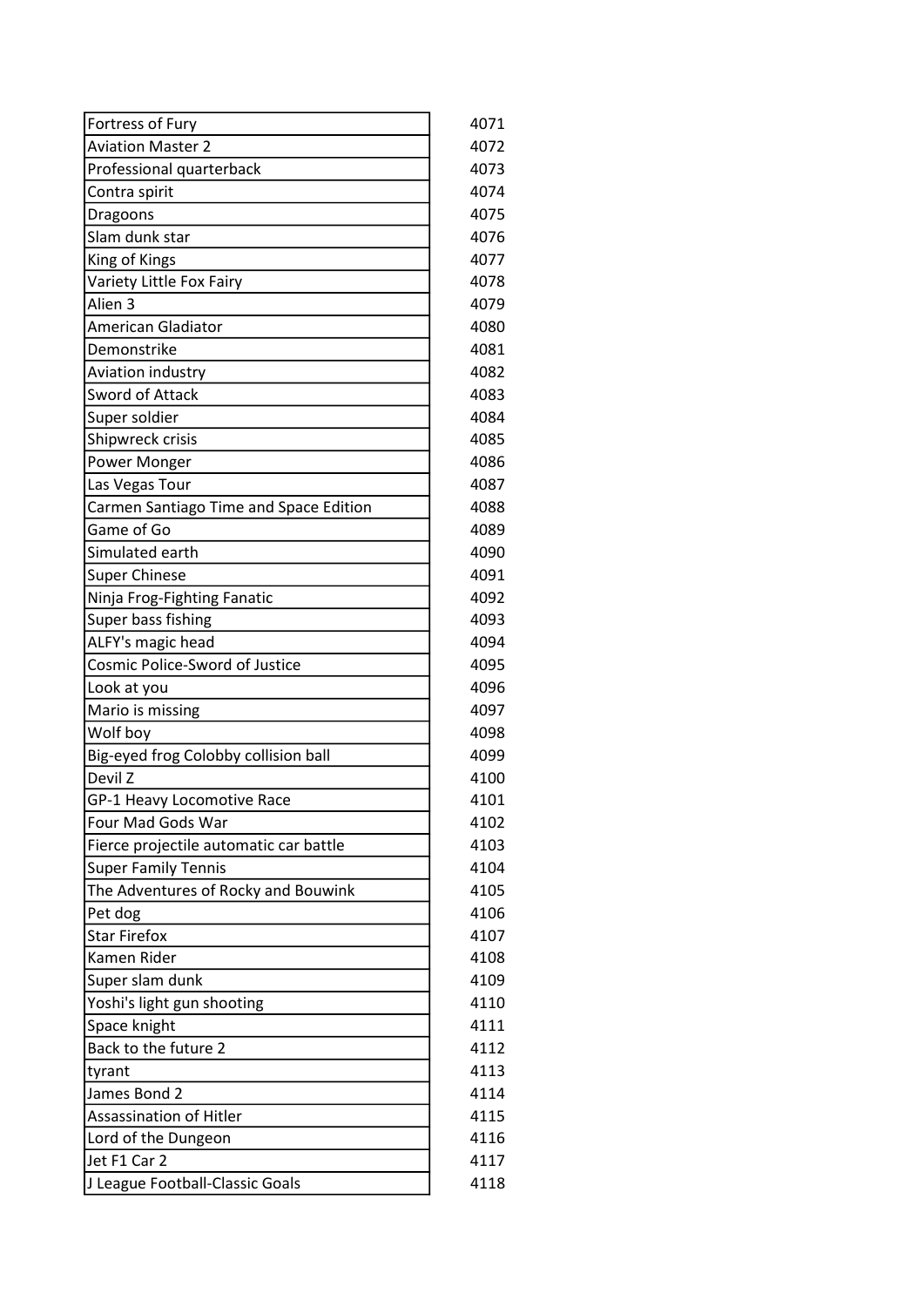| <b>NFL American Football</b>                    | 4119 |
|-------------------------------------------------|------|
| <b>HUMAN's baseball</b>                         | 4120 |
| King Garuda                                     | 4121 |
| SD Mobile Suit Gundam 2                         | 4122 |
| The magical kitchen of Yuanzijiang              | 4123 |
| Ant simulation                                  | 4124 |
| Super horse racing                              | 4125 |
| Baseball (test)                                 | 4126 |
| Mario and Wario                                 | 4127 |
| Yuma Story                                      | 4128 |
| Mario and Wario                                 | 4129 |
| Conjuration world                               | 4130 |
| <b>Proctor Adventure</b>                        | 4131 |
| Thunderbirds-International rescue team dispatch | 4132 |
| Naughty Adam                                    | 4133 |
| Robot golf                                      | 4134 |
| Space Ace                                       | 4135 |
| <b>Shadow Beast</b>                             | 4136 |
| Vijet Adventure                                 | 4137 |
| <b>Warring States Heritage</b>                  | 4138 |
| Space Fighter Corps                             | 4139 |
| Final game                                      | 4140 |
| <b>GS Beauty</b>                                | 4141 |
| Boxing-Ringtones Legend                         | 4142 |
| Captain America and the Avengers                | 4143 |
| <b>Captain Galaxy-Secret Mission</b>            | 4144 |
| Lost dimension                                  | 4145 |
| <b>Black Pearl Force</b>                        | 4146 |
| Three-dimensional football                      | 4147 |
| Mr. Squirrel                                    | 4148 |
| Desperate hunt                                  | 4149 |
| True Orb Boy                                    | 4150 |
| Escape lunch                                    | 4151 |
| Locomotive Thomas and friends                   | 4152 |
| HNL94 ice hockey                                | 4153 |
| NBA American Professional Basketball            | 4154 |
| Incredible doll                                 | 4155 |
| Super Horse Racing-Wind Rider                   | 4156 |
| Suzuka 8 Hours Endurance Motorcycle Race        | 4157 |
| Flying bat                                      | 4158 |
| Beyond the Peak 2                               | 4159 |
| Lane and the Stimby Show                        | 4160 |
| Miracle girl                                    | 4161 |
| The last action hero                            | 4162 |
| <b>Macross MACROSS</b>                          | 4163 |
| Pachinko Story                                  | 4164 |
| Sunset knight                                   | 4165 |
| <b>Armored Cavalry Portems</b>                  | 4166 |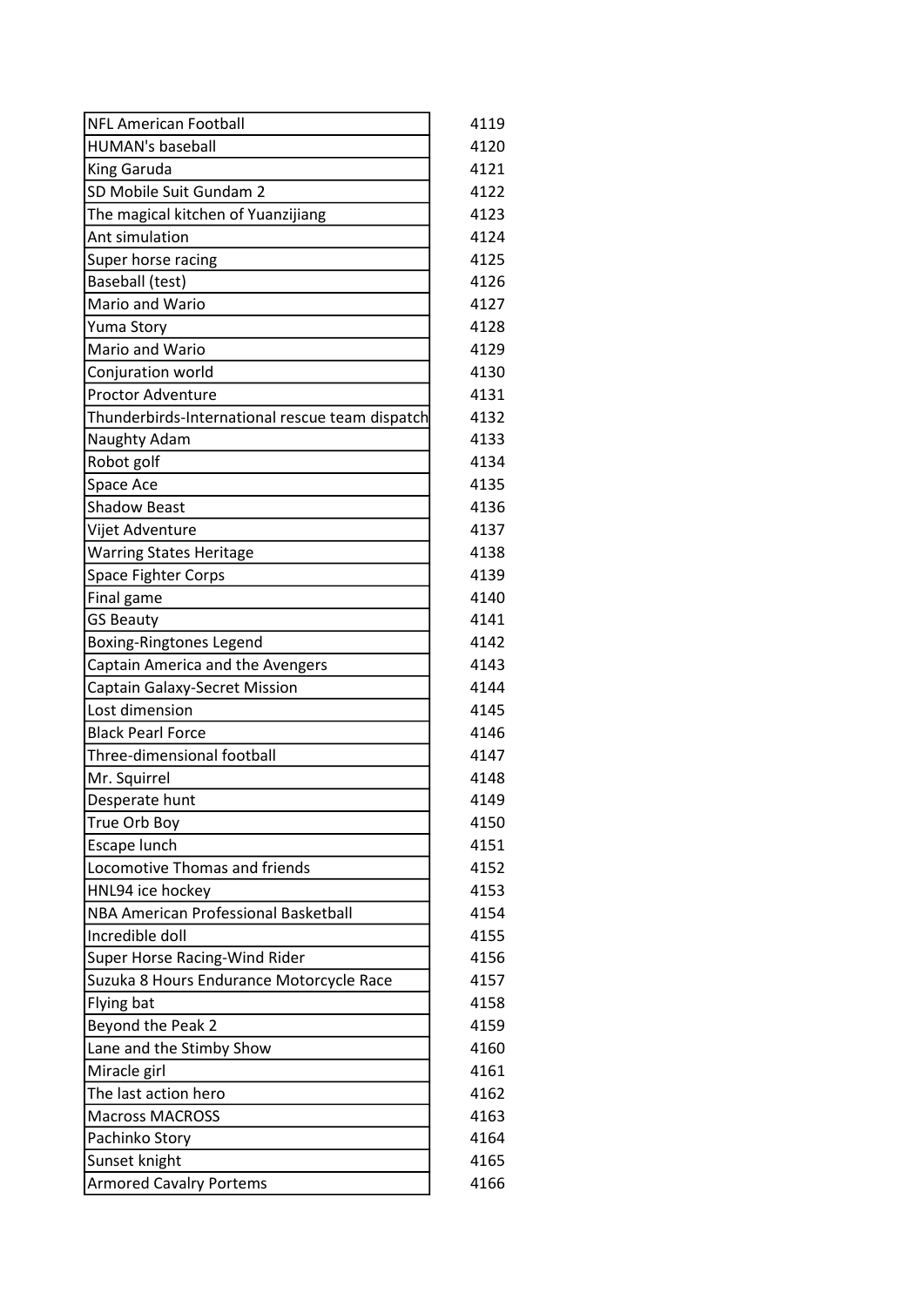| Classic horse racing                            | 4167 |
|-------------------------------------------------|------|
| Professional Baseball Supervised by Hatyama     | 4168 |
| The Pink Panther heading for Hollywood          | 4169 |
| Unstoppable                                     | 4170 |
| <b>Duffy Duck</b>                               | 4171 |
| Capcom's most valuable American football        | 4172 |
| <b>Furious American Football</b>                | 4173 |
| F1 pole position award racing car               | 4174 |
| Terminator 2                                    | 4175 |
| <b>Macross</b>                                  | 4176 |
| Magical girl                                    | 4177 |
| The return of the dinosaur                      | 4178 |
| Dr. Franken's Adventure                         | 4179 |
| Ninja Frog and Double Dragon                    | 4180 |
| Furinkazan                                      | 4181 |
| Snooker Championship                            | 4182 |
| Wakaki Grand Sumo-Dream Brothers Showdown       | 4183 |
| Super UNO card                                  | 4184 |
| Super Pinball-Behind the Mask                   | 4185 |
| Tourist Birds Academy                           | 4186 |
| Pa Qingsao-Love Story                           | 4187 |
| The Wizard of Oz                                | 4188 |
| <b>Stanley Cup Hockey</b>                       | 4189 |
| Robocop vs. Terminator                          | 4190 |
| Dynamic baseball                                | 4191 |
| <b>Barefoot Adi</b>                             | 4192 |
| Little hate-magic continent adventure           | 4193 |
| Onizuka Katsuyajin Fist King Legend             | 4194 |
| Hikuni Yahiko's Quetaishi 2 Gonggong King Corpo | 4195 |
| <b>Selfless</b>                                 | 4196 |
| Tony Murat's football                           | 4197 |
| <b>Fancy Pool</b>                               | 4198 |
| White Hot Professional Baseball 94- Gamba Lege  | 4199 |
| Four Mad Gods War                               | 4200 |
| <b>Battle racing</b>                            | 4201 |
| Super puff                                      | 4202 |
| Doraemon-Wild Big Adventure in Toy Kingdom      | 4203 |
| <b>Might and Magic 2</b>                        | 4204 |
| <b>Detective Gadget</b>                         | 4205 |
| Come on! Gensan                                 | 4206 |
| <b>Barbie-Super Model</b>                       | 4207 |
| <b>Desert Warrior</b>                           | 4208 |
| <b>Underground Demon</b>                        | 4209 |
| Pachinko War 2                                  | 4210 |
| Horse racing prediction                         | 4211 |
| Holy Raider                                     | 4212 |
| Chicken Bubble Cube                             | 4213 |
| bingo                                           | 4214 |
|                                                 |      |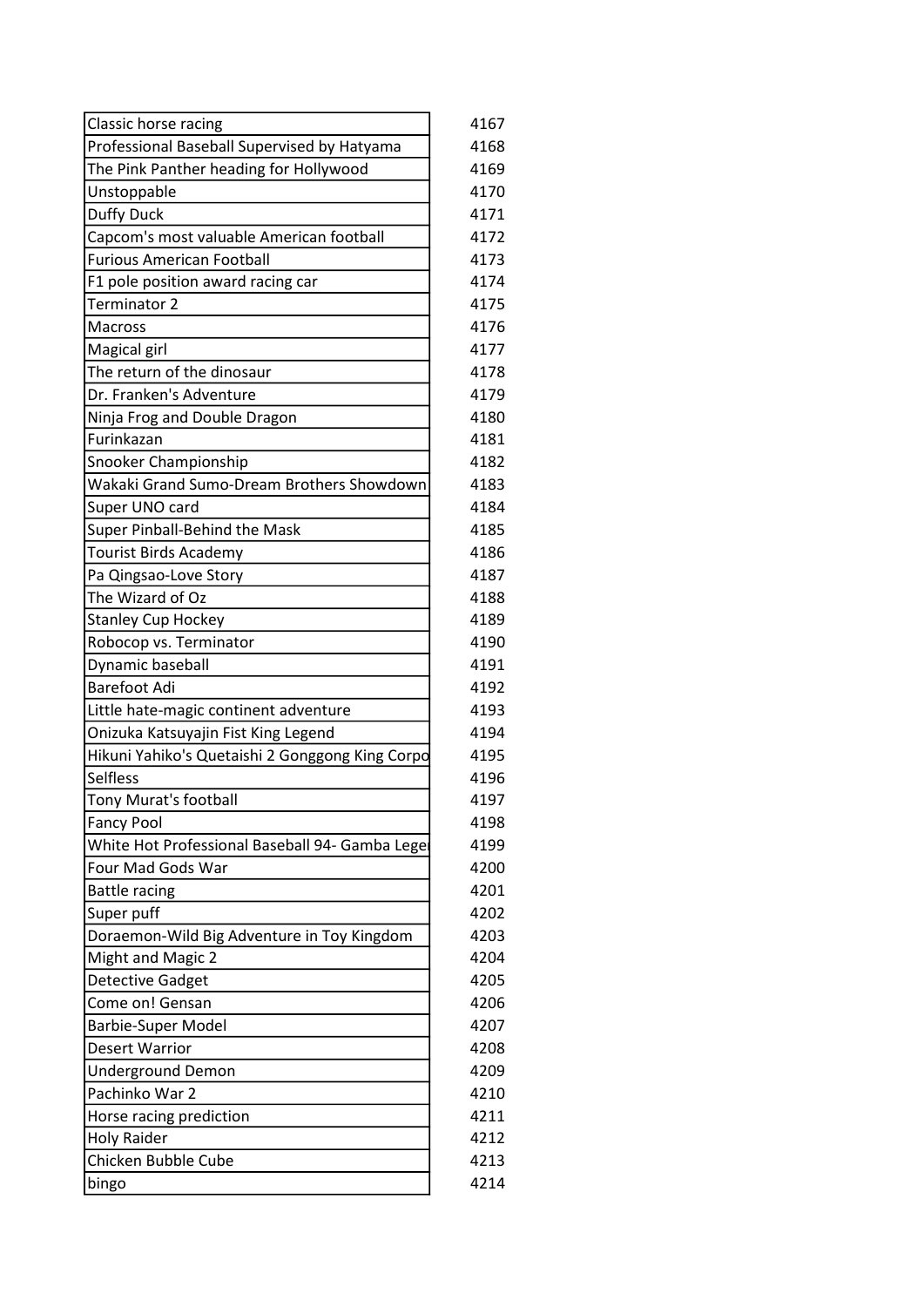| <b>Tennis Sweetheart</b>                       | 4215 |
|------------------------------------------------|------|
| <b>Tetris Fighting Gaiden</b>                  | 4216 |
| <b>HUMAN Green Prix F1 Racing 2</b>            | 4217 |
| Mario and Time Machine                         | 4218 |
| Soldier Bee-Legend of Bells                    | 4219 |
| Holy Sword 2097                                | 4220 |
| Amazing journey                                | 4221 |
| Passion volleyball                             | 4222 |
| Mech Warrior                                   | 4223 |
| <b>Blast Tetris</b>                            | 4224 |
| <b>Rune of Virtue</b>                          | 4225 |
| Rugby World Cup-Domestic Fighting 93           | 4226 |
| Genghis Khan 2-Grey Wolf and White Deer        | 4227 |
| Battle Primitive 2-Lost in the rainforest      | 4228 |
| Weldon Ski                                     | 4229 |
| Cyborg 009                                     | 4230 |
| The Shogi Dojo of Itoka 6dan                   | 4231 |
| <b>Super Mahjong</b>                           | 4232 |
| Mickey's ultimate challenge                    | 4233 |
| Olivia's mysterious adventure                  | 4234 |
| Cosmic racing                                  | 4235 |
| <b>Terminator 2 Arcade Edition</b>             | 4236 |
| Time travel                                    | 4237 |
| Street basketball wild man                     | 4238 |
| World Cup Football                             | 4239 |
| <b>Super Family Baseball 3</b>                 | 4240 |
| Zico's football                                | 4241 |
| First Queen-Olunik War                         | 4242 |
| American Football by Bill Wales                | 4243 |
| Advanced Dungeons & Dragons-Eye of the Behold  | 4244 |
| Derby Horse-The Way of the Rider King          | 4245 |
| Cat woke up                                    | 4246 |
| Kickoff <sub>3</sub>                           | 4247 |
| FIFA World Cup Football                        | 4248 |
| Self-centered 2                                | 4249 |
| <b>NAXAT Golf Open</b>                         | 4250 |
| Major League Baseball                          | 4251 |
| Racoon Raskar                                  | 4252 |
|                                                |      |
| Southland Boy Papujun                          | 4253 |
| World Cup Football 2                           | 4254 |
| Modern Primitive-The Treasure of Xuele Mountai | 4255 |
| World Cup Champion Football                    | 4256 |
| IndyCar                                        | 4257 |
| Deformed ball                                  | 4258 |
| Witchcraft 5-Heart of the Vortex               | 4259 |
| Advanced Dungeons & Dragons-Eye of the Behold  | 4260 |
| Shipwreck crisis                               | 4261 |
| Super Bomberman 2                              | 4262 |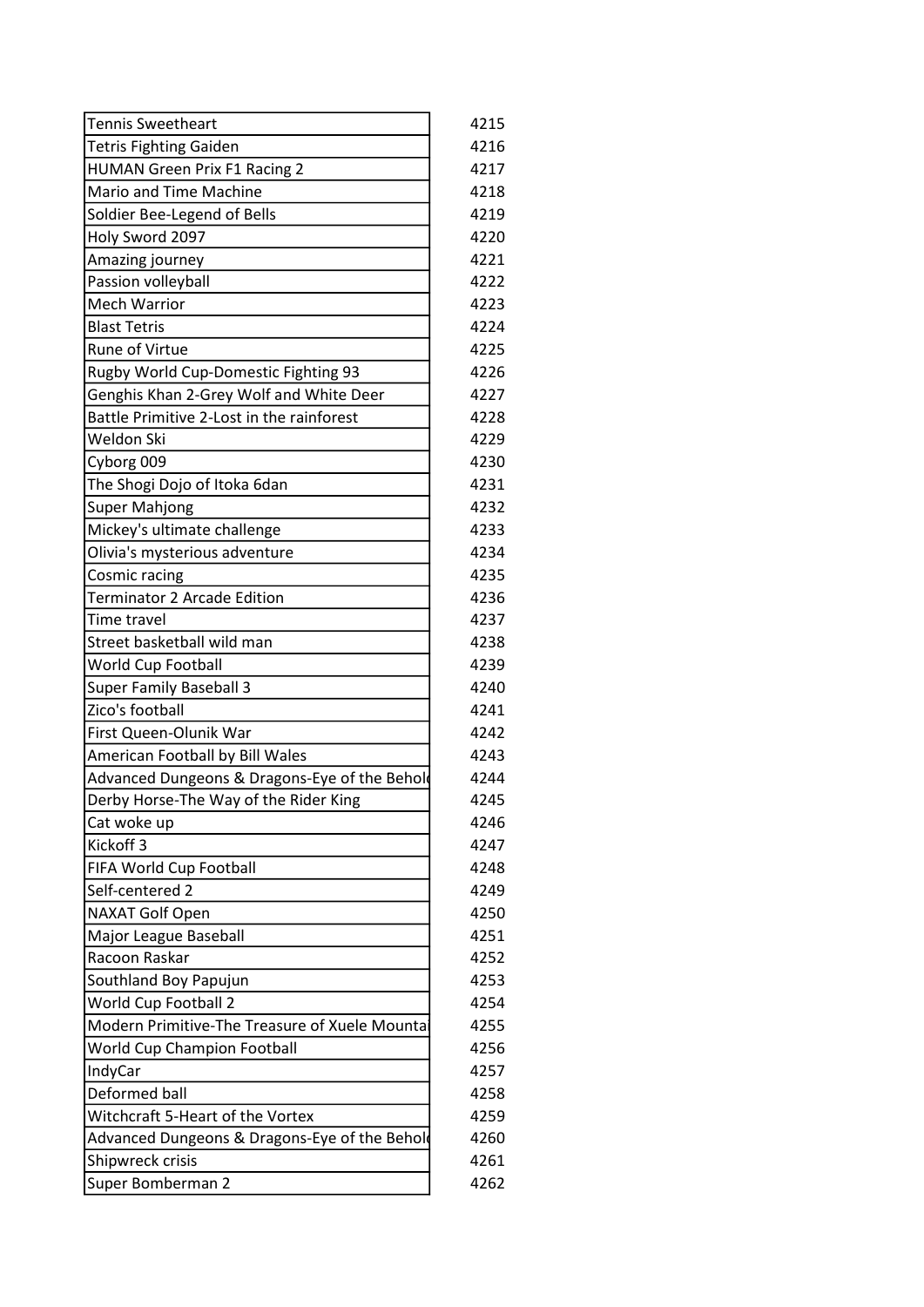| But it's okay to laugh                           | 4263 |
|--------------------------------------------------|------|
| Super Pa Qing Sao Mahjong                        | 4264 |
| Wealth Exploration-Roll the Dice                 | 4265 |
| Dinamathi Las Vegas                              | 4266 |
| legend                                           | 4267 |
| <b>Ghost Shot</b>                                | 4268 |
| Date Tennis                                      | 4269 |
| <b>Flame Assaulter</b>                           | 4270 |
| Pazin Fujun 2                                    | 4271 |
| Little urchin                                    | 4272 |
| <b>Black Bay Pirates</b>                         | 4273 |
| Beauty and the beast                             | 4274 |
| Swordsman Mei Lu                                 | 4275 |
| Jason-Invitation of the Pirate Star              | 4276 |
| <b>Super Tactical Football 94</b>                | 4277 |
| Dream Labyrinth Adventure                        | 4278 |
| Snooker Championship                             | 4279 |
| All Japan Wrestling                              | 4280 |
| The Smurfs                                       | 4281 |
| Western Gun God                                  | 4282 |
| Taekwondo                                        | 4283 |
| Tourist's Wild Ball Boxing Girl                  | 4284 |
| Fewo Mouse-Go West                               | 4285 |
| Super Demon World War                            | 4286 |
| <b>Flash Tetris</b>                              | 4287 |
| Super Warrior 2                                  | 4288 |
| <b>Fishing Taro</b>                              | 4289 |
| Puzzle party                                     | 4290 |
| Yoga bear                                        | 4291 |
| Gold Digger-The Big Adventure of Justy and Libad | 4292 |
| Pa Qing Sao Story                                | 4293 |
| Super pachin                                     | 4294 |
| Hat Trick Hero 2                                 | 4295 |
| <b>Super Danny</b>                               | 4296 |
| Dark Thorne                                      | 4297 |
| Big stupid cat                                   | 4298 |
| Super Ninja Jun                                  | 4299 |
| Super High School Baseball-One Goal to Soul      | 4300 |
| Three Kingdoms                                   | 4301 |
| <b>Super Final Tennis</b>                        | 4302 |
| Fun game                                         | 4303 |
| Dynamic puzzle Aruru                             | 4304 |
| Magic Bo Bo Bo Bo Bo                             | 4305 |
| Instant Noodles Superman-Ketterer's Black Consp  | 4306 |
| Yokozuna Story                                   | 4307 |
| Fat Pig Power-The Dark Age                       | 4308 |
| Rocket Knight                                    | 4309 |
| Haunted house                                    | 4310 |
|                                                  |      |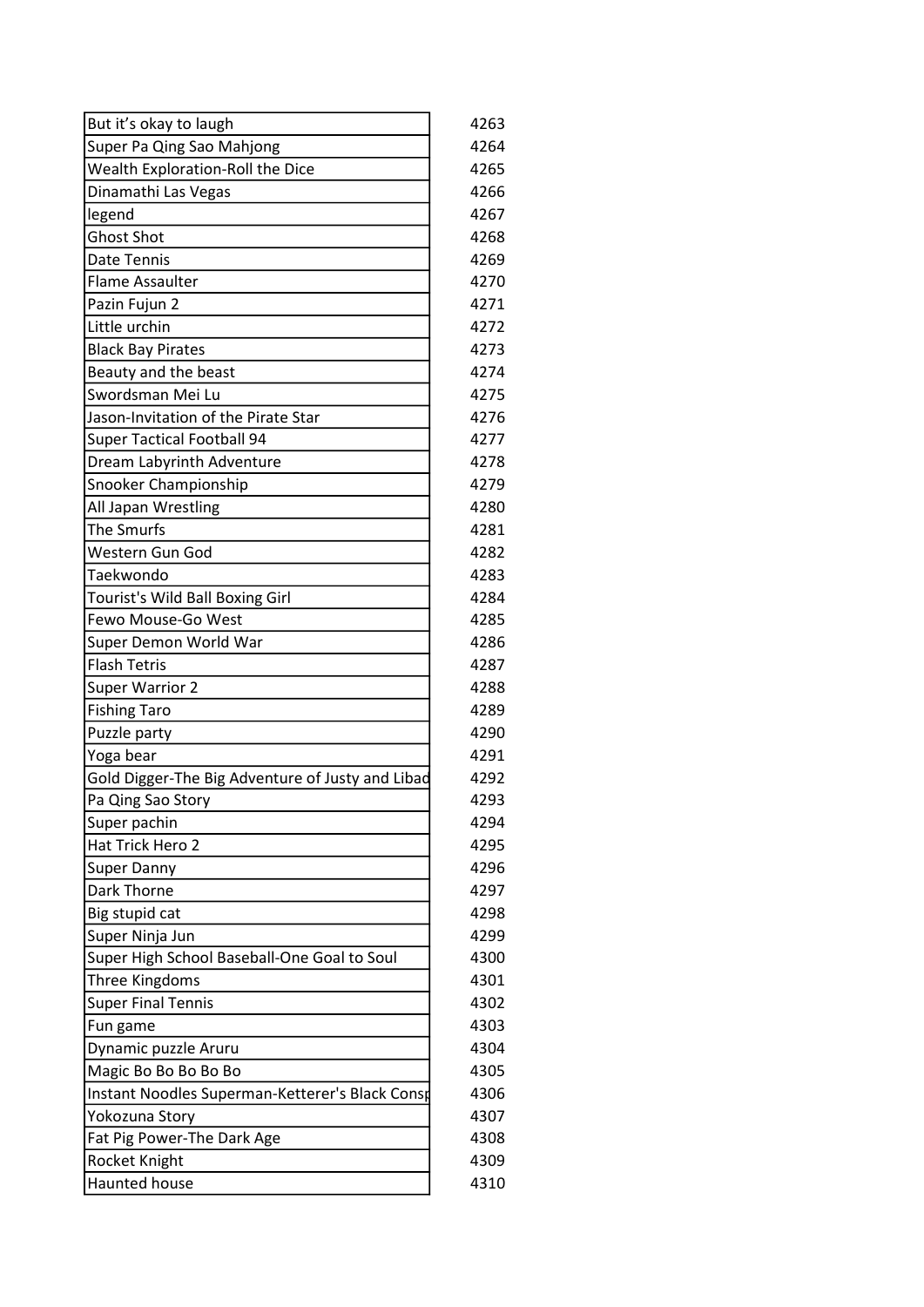| Math Fighter                                      | 4311 |
|---------------------------------------------------|------|
| Shanghai Mahjong 3                                | 4312 |
| Go fishing for black bass                         | 4313 |
| Actual combat! Pa Qing's wife must win!           | 4314 |
| Mario Early Education-Digital                     | 4315 |
| Aviation industry                                 | 4316 |
| Xiu Amusing Mount Tai-The World Roaming Dagt      | 4317 |
| <b>Genesis 7-Black Moon Gate</b>                  | 4318 |
| Supervised by Satoru Nakajima F-1 Racing Hero 9   | 4319 |
| Honka                                             | 4320 |
| Super Tactical Football 94-World Cup Final Inform | 4321 |
| Mr. So Mahjong                                    | 4322 |
| Mahjong Sengoku Story                             | 4323 |
| Mahjong Conference 2                              | 4324 |
| Street racer                                      | 4325 |
| Dark element                                      | 4326 |
| <b>Horse Racing Prediction 2</b>                  | 4327 |
| <b>Bunny Games</b>                                | 4328 |
| Bangka                                            | 4329 |
| <b>Human Evolution</b>                            | 4330 |
| Bobby's Fantasy World                             | 4331 |
| McAndretti's IndyCar Challenge                    | 4332 |
| Little Karen's crazy chase                        | 4333 |
| <b>Power Racing</b>                               | 4334 |
| Pachinko Fans-Declaration of Victory              | 4335 |
| Change ball                                       | 4336 |
| <b>Hurricane Football Attack</b>                  | 4337 |
| Use your brain                                    | 4338 |
| Super family F1 car                               | 4339 |
| Must kill pachin                                  | 4340 |
| Lord of the Rings                                 | 4341 |
| Graduation Extra Story-Let's Play Mahjong         | 4342 |
| Explosive Dock Worker-Battle of Banpus Island     | 4343 |
| Multiplayer Volleyball                            | 4344 |
| Bengpai Go                                        | 4345 |
| Carnival Sambo                                    | 4346 |
| Super hockey                                      | 4347 |
| Pac-Man era                                       | 4348 |
| Little Dinosaur Agung                             | 4349 |
| American Football League                          | 4350 |
| The happy life of Snow White                      | 4351 |
| El Anse the road to the strongest                 | 4352 |
|                                                   |      |
| <b>Rune of Virtue</b>                             | 4353 |
| Super Gobang Shogi Determining Research           | 4354 |
| Little Man Cube Showdown                          | 4355 |
| Monster retreat-want to be king                   | 4356 |
| Flame fighter                                     | 4357 |
| Nobunaga's Ambition-Record of Military Comma      | 4358 |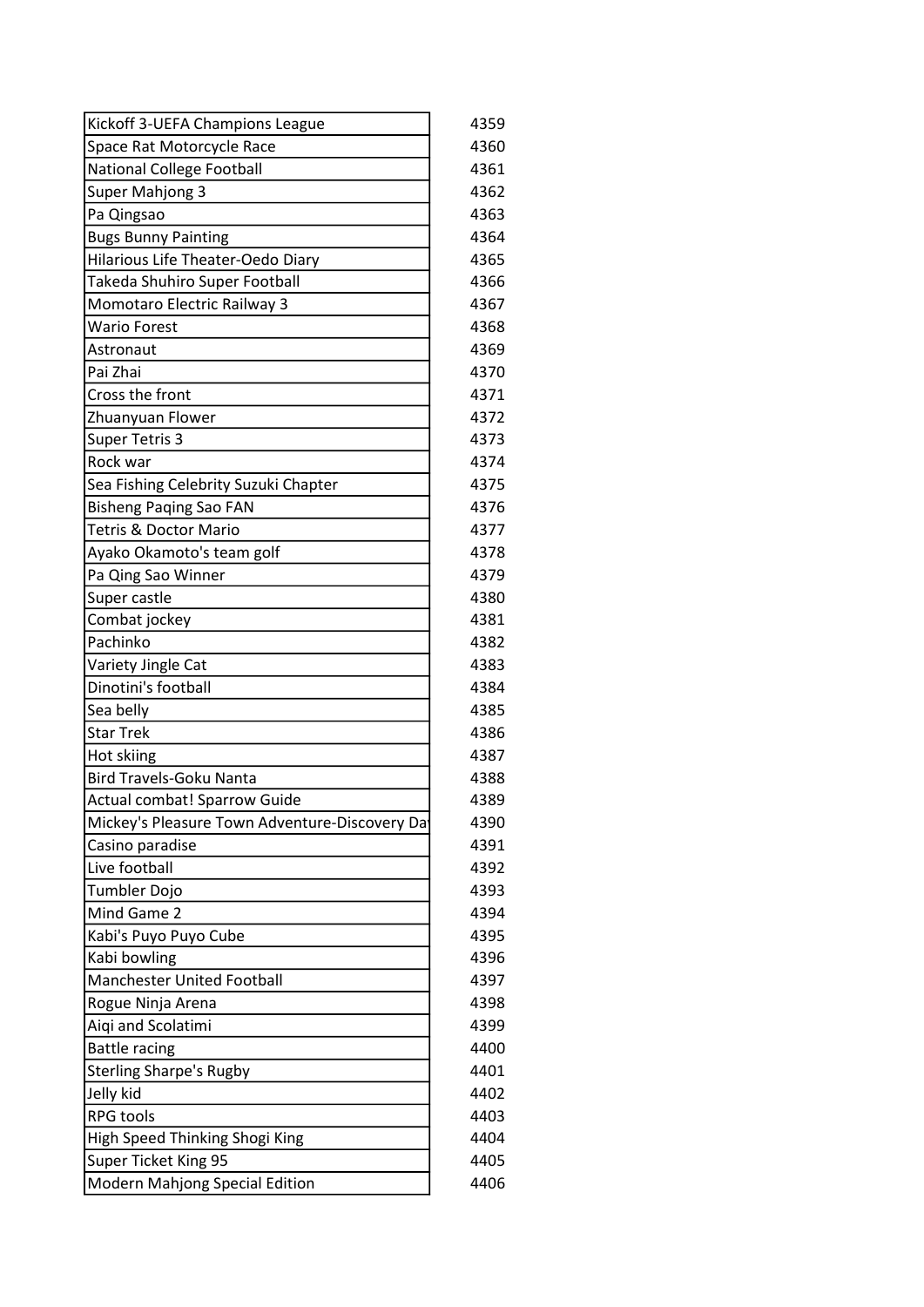| Three Kingdoms 2                           | 4407 |
|--------------------------------------------|------|
| Macross                                    | 4408 |
| <b>Power Baseball</b>                      | 4409 |
| Lane and the Stimby Show 2                 | 4410 |
| World Championship Rally                   | 4411 |
| Super sparrow                              | 4412 |
| Super puzzle puff                          | 4413 |
| Mahjong                                    | 4414 |
| Computer analysis of horse ticket forecast | 4415 |
| Lucky superman                             | 4416 |
| theme park                                 | 4417 |
| Diana Li's Divination Labyrinth            | 4418 |
| Ranma 1/2-Uranus Dark Fist                 | 4419 |
| Casino strategy                            | 4420 |
| Monster Assault-Luca's Adventure           | 4421 |
| Koron Island                               | 4422 |
| Sky cavalry                                | 4423 |
| Speedy Gonzalez                            | 4424 |
| <b>Full offense football</b>               | 4425 |
| Doom Warrior                               | 4426 |
| primitive                                  | 4427 |
| Mario's Super Minesweeper                  | 4428 |
| Little Dinosaur Attack                     | 4429 |
| Love angel said                            | 4430 |
| Patch and Malone                           | 4431 |
| Sailor Moon superS cube showdown           | 4432 |
| Magic falling ball                         | 4433 |
| Paneru and the magic ball                  | 4434 |
| Remote Control Micro Car-Tour              | 4435 |
| Jockey 2                                   | 4436 |
| National College Football 2                | 4437 |
| Dokabang Side Story-Yan Zhi's Choice       | 4438 |
| Yellow Dragon's Ear                        | 4439 |
| Kawasaki Heavy Motorcycle Race             | 4440 |
| Practical classic Pa Qingsao must win      | 4441 |
| SD Gundam-Power Cube                       | 4442 |
| <b>Pachinko Collection</b>                 | 4443 |
| Super Lightning Beach Volleyball           | 4444 |
| Fight baseball                             | 4445 |
| Really a daughter                          | 4446 |
| Nishijin Pachin Story                      | 4447 |
| Go Club                                    | 4448 |
| Yuya                                       | 4449 |
| Gambling                                   | 4450 |
| Ninja Rantaro 2                            | 4451 |
| Mahjong Conference 2                       | 4452 |
| Street racer                               | 4453 |
| Armored Mecha God                          | 4454 |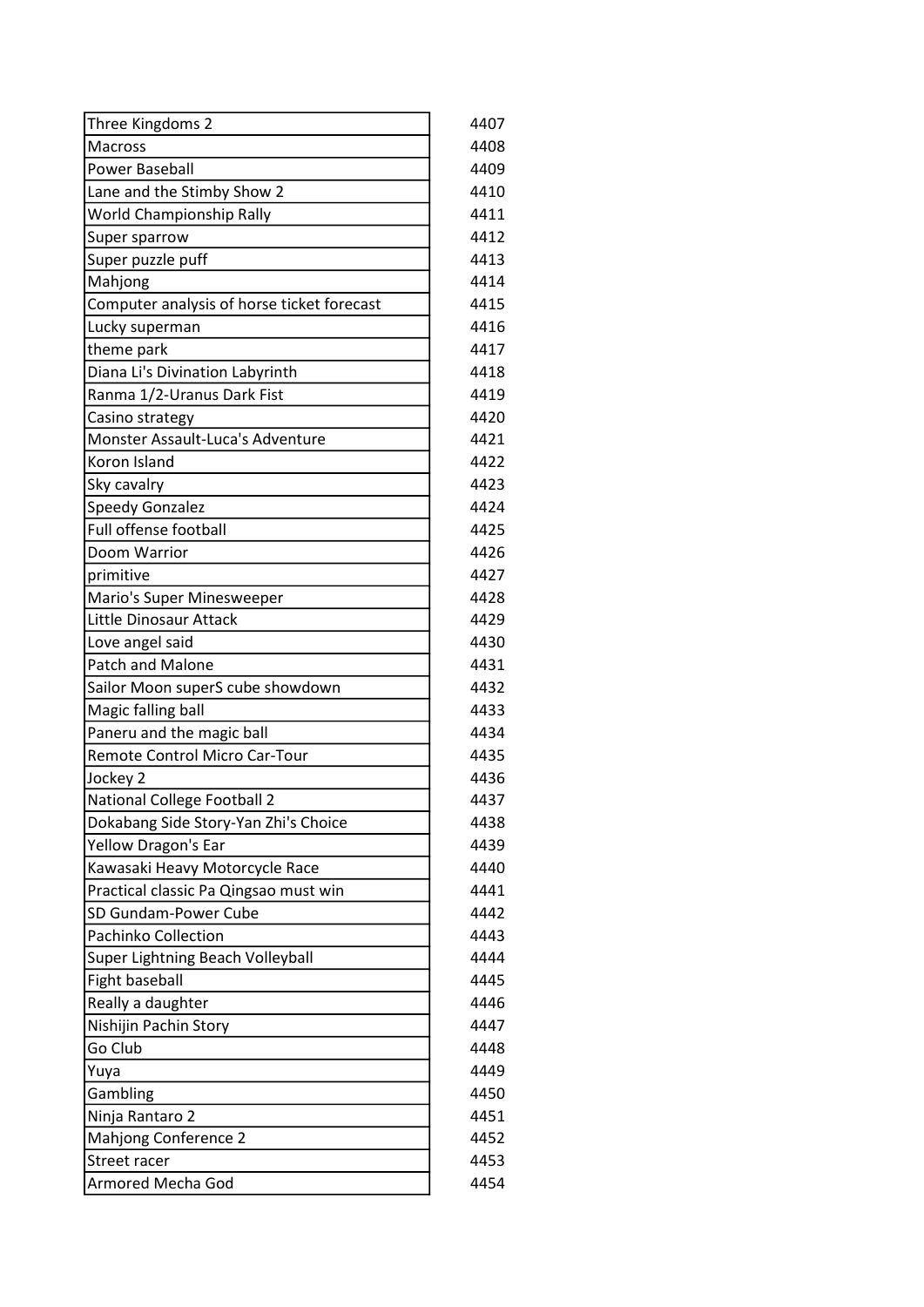| The Labyrinth of Ebisumaru-The mystery of the d       | 4455 |
|-------------------------------------------------------|------|
| Ninja Rantaro Special Edition                         | 4456 |
| Logic Minesweeper                                     | 4457 |
| Actually, Pa Qing's wife must win the way, Shan Z     | 4458 |
| Super Mahjong Dojo 4 Basic Research                   | 4459 |
| <b>Big Shell Monster Story II J</b>                   | 4460 |
| ZERO J                                                | 4461 |
| <b>Fantasy Legend E</b>                               | 4462 |
| GO! GO! Demon Boy (Jan)                               | 4463 |
| Barbarossa (Simplified) (Chinese Story)               | 4464 |
| Fist of the North Star 7 (Simplified) (Partially Chin | 4465 |
| Super Street Fighter 2 (Simplified) (Chinese name     | 4466 |
| Super Mario Collection (Simplified) (Small Chines     | 4467 |
| Super Metroid (Jan) (v0.8)                            | 4468 |
| Underworld Demon (Jan) (Beta)                         | 4469 |
| The 3rd Super Robot War (Simplified)                  | 4470 |
| The 4th Super Robot War (Simplified) (Menu Chir       | 4471 |
| The 4th Super Robot War (Simplified) (The first 2     | 4472 |
| Electric (simplified)                                 | 4473 |
| <b>Fishing Taro (Simplified)</b>                      | 4474 |
| Doraemon 4-Nobita and the Kingdom of the Mod          | 4475 |
| Xilin from the Wind                                   | 4476 |
| Gaia Fantasy (Simplified)                             | 4477 |
| Championship Billiards (Simplified) (Small Chinese    | 4478 |
| Slam Dunk 2 (Simplified)                              | 4479 |
| Ghost God Boy-Legend of Lie Dou Lei                   | 4480 |
| Yokoyama Glorious Three Kingdoms (Simplified)         | 4481 |
| Royal Knights 2 (Simplified)                          | 4482 |
| Royal Knights 2 (Traditional)                         | 4483 |
| Fire Emblem 3-The Mystery of Heraldry (Simplifie      | 4484 |
| Fire Emblem 4-Genealogy of Holy War (Tradition        | 4485 |
| Fire Emblem 4-Genealogy of Holy War (Simplified       | 4486 |
| Fire Emblem 4-Genealogy of Holy War (Simplified       | 4487 |
| Fire Emblem 5-Dorakia 776 (Simplified)                | 4488 |
| Speedy Whirlwind (Simplified)                         | 4489 |
| Lagureza DER (Jan)                                    | 4490 |
| Romantic Sharjah 3 [簡][V1.01]                         | 4491 |
| Dragon Ball Z Super Goku Legend-Awakening (Sin        | 4492 |
| Dragon Ball Z Super Goku Legend-Sudden Exciten        | 4493 |
| Dreamer (Jane)                                        | 4494 |
| Demon God Reincarnation 2 (Simplified)                | 4495 |
| Magical Machine God (Simplified)                      | 4496 |
| Ranch Story (Simplified)                              | 4497 |
| <b>Front Mission (Traditional)</b>                    | 4498 |
| The Legend of Zelda (Traditional)                     | 4499 |
| Romance of the Three Kingdoms 3 (Traditional)         | 4500 |
| Heroes of the Three Kingdoms (Simplified)             | 4501 |
| The Lion King (Simplified) (Small Chineseization)     | 4502 |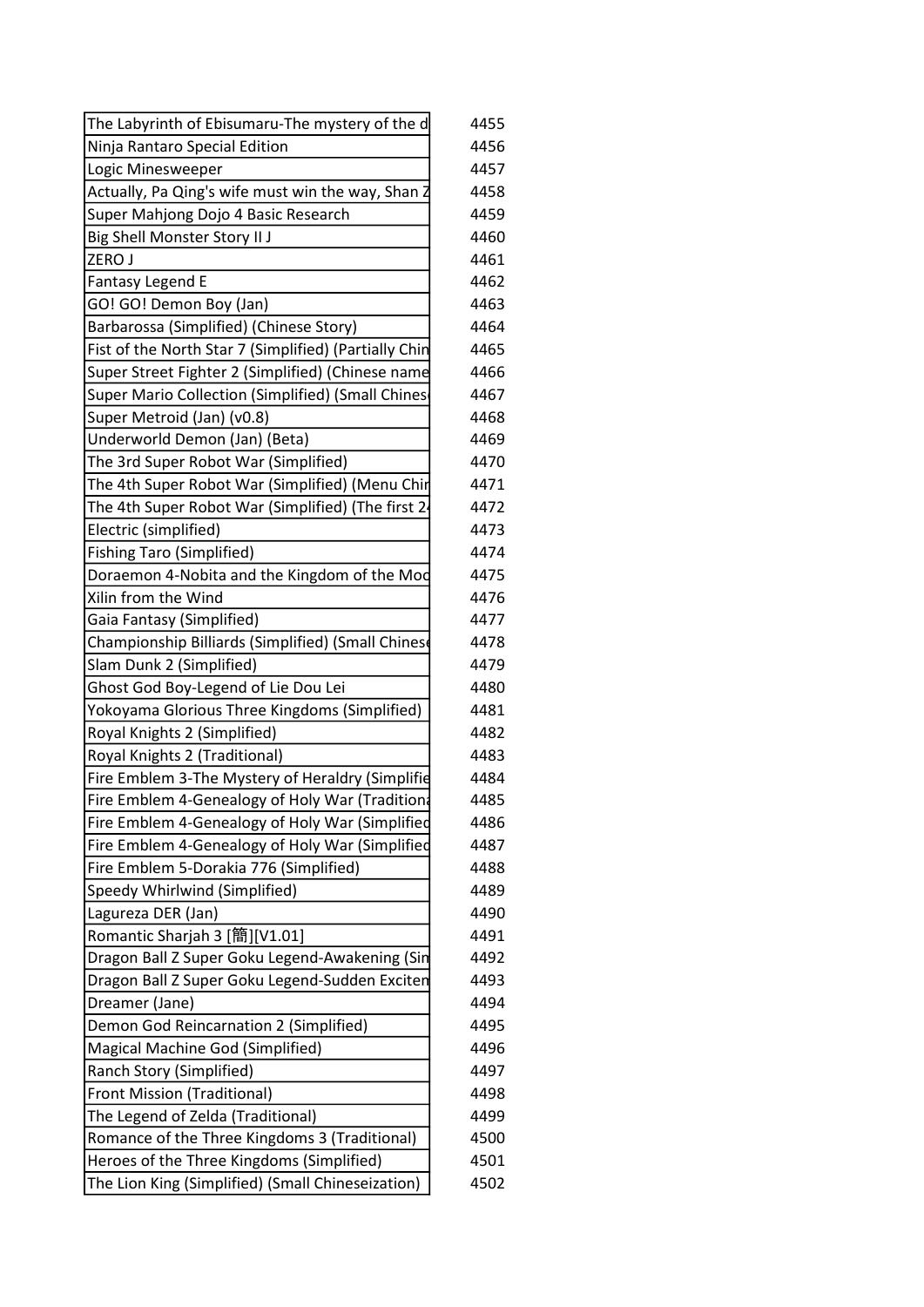| Time and Space Journey (Simplified)                  | 4503 |
|------------------------------------------------------|------|
| Creation of Heaven and Earth (Simplified)            | 4504 |
| Angel Wings 5 (Traditional)                          | 4505 |
| Devouring Heaven and Earth-Three Kingdoms He         | 4506 |
| The Uninhabited Island Story (Traditional) (Partly   | 4507 |
| Uninhabited Island Story (simplified) (partially Ch  | 4508 |
| Ys 3 (Jan)                                           | 4509 |
| Heroes of the Galaxy Wars (Simplified)               | 4510 |
| Dragon Quest 1+2 (Simplified) (1st Generation Sir    | 4511 |
| Dragon Quest 3 (Simplified)                          | 4512 |
| Dragon Quest 6 (Simplified) (Full Story Sinicizatio  | 4513 |
| Chop 3 (simplified)                                  | 4514 |
| Combat submarine (simplified)                        | 4515 |
| Heavy Pilot 2 (Simplified)                           | 4516 |
| Heavy Aircraft Return (simplified)                   | 4517 |
| Heavy Pilot Valken (Jan)                             | 4518 |
| Final Fantasy 5 (Jan)                                | 4519 |
| Final Fantasy 6 (Simplified) (Full Story Chinese) (E | 4520 |
| National Ice Hockey League 96                        | 4521 |
| National Ice Hockey League 97                        | 4522 |
| National Ice Hockey League 98                        | 4523 |
| National Ice Hockey League All-Star 93               | 4524 |
| National Ice Hockey League All-Star 95               | 4525 |
| National Rugby Federation 94                         | 4526 |
| National Rugby Federation 95                         | 4527 |
| National Rugby Federation 98                         | 4528 |
| U.N. Defense Force - Earth Joker                     | 4529 |
| King & Balloon                                       | 4530 |
| Jelly Boy                                            | 4531 |
| Overload air combat                                  | 4532 |
| Halley's Comet                                       | 4533 |
| Halley's Comet 2                                     | 4534 |
| Halley's Comet<br>$^{\prime}87$                      | 4535 |
| Puggsy                                               | 4536 |
| Buccaneers                                           | 4537 |
| Pirates                                              | 4538 |
| Buccaneers <sub>2</sub>                              | 4539 |
| Pirate Ship Higemaru                                 | 4540 |
| Crossbones                                           | 4541 |
| Pirate Treasure                                      | 4542 |
| Hydra                                                | 4543 |
| Turtle Ship                                          | 4544 |
| Kaitei Daisensou                                     | 4545 |
| inthunt In The Hunt                                  | 4546 |
| Mariner                                              | 4547 |
| 800 Fathoms                                          | 4548 |
| Aquarium                                             | 4549 |
| In The Hunt                                          | 4550 |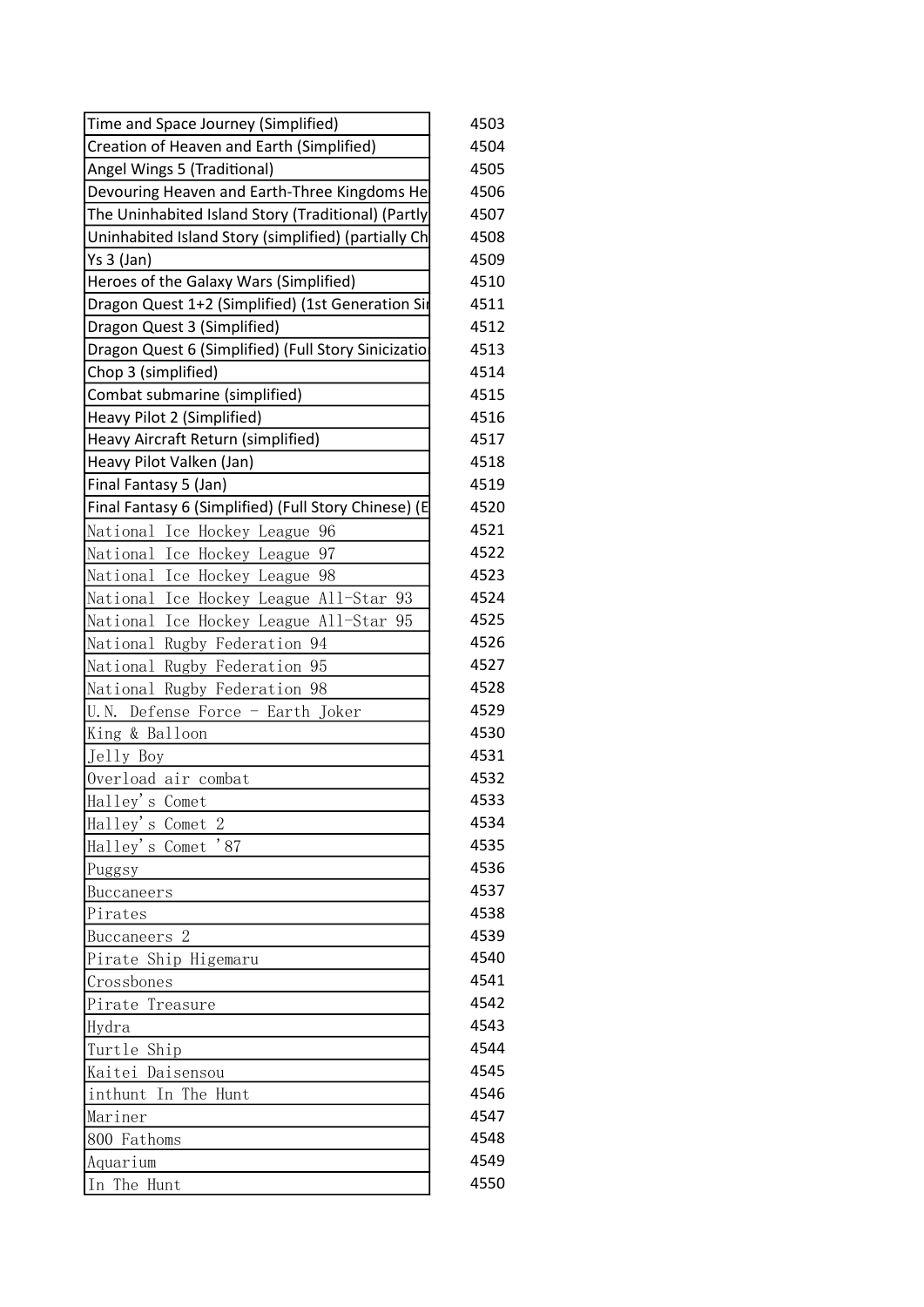| Port Man                              | 4551 |
|---------------------------------------|------|
| ambition<br>0 <sub>ur</sub>           | 4552 |
| Sea Fighter Poseidon                  | 4553 |
| Normys Beach Babe-O-Rama              | 4554 |
| Beach Fest4al World Championship 1997 | 4555 |
| ECCO The Dolphin                      | 4556 |
| Gulf Storm                            | 4557 |
| Bay Route                             | 4558 |
| Gulf War 2                            | 4559 |
| Sea Hunter Penguin                    | 4560 |
| Marine Boy                            | 4561 |
| Ocean Expedition                      | 4562 |
| Polaris                               | 4563 |
| Polaris <sub>2</sub>                  | 4564 |
| HAL21                                 | 4565 |
| Garogun Seroyang                      | 4566 |
| Burger Time                           | 4567 |
| Super Burger Time                     | 4568 |
| Super Burger Time                     | 4569 |
| Liberator                             | 4570 |
| Liberator <sub>2</sub>                | 4571 |
| Hook                                  | 4572 |
| Aviation hegemony 2                   | 4573 |
| Chopper                               | 4574 |
| Chopper 2                             | 4575 |
| Aviation hero Taylor                  | 4576 |
| Neo Turf Masters                      | 4577 |
| Metal Saver                           | 4578 |
| Dark tribe                            | 4579 |
| Nightmare in the Dark                 | 4580 |
| Darwin 4078                           | 4581 |
| Super Real Darwin                     | 4582 |
| Dark Tower                            | 4583 |
| Black Heart                           | 4584 |
| Black Panther                         | 4585 |
| Black Hole                            | 4586 |
| Czernyj Korabl                        | 4587 |
| Black Tiger                           | 4588 |
| Metal Black                           | 4589 |
| Pirates Of Dark Water<br>The          | 4590 |
| Total Carnage                         | 4591 |
| Traverse USA                          | 4592 |
| MotoRace USA                          | 4593 |
| $Rolling$ Thunder $2(MD)$             | 4594 |
| Rolling Thunder<br>3                  | 4595 |
| Sega sspirits                         | 4596 |
| Tokio                                 | 4597 |
| Bombs Away                            | 4598 |
|                                       |      |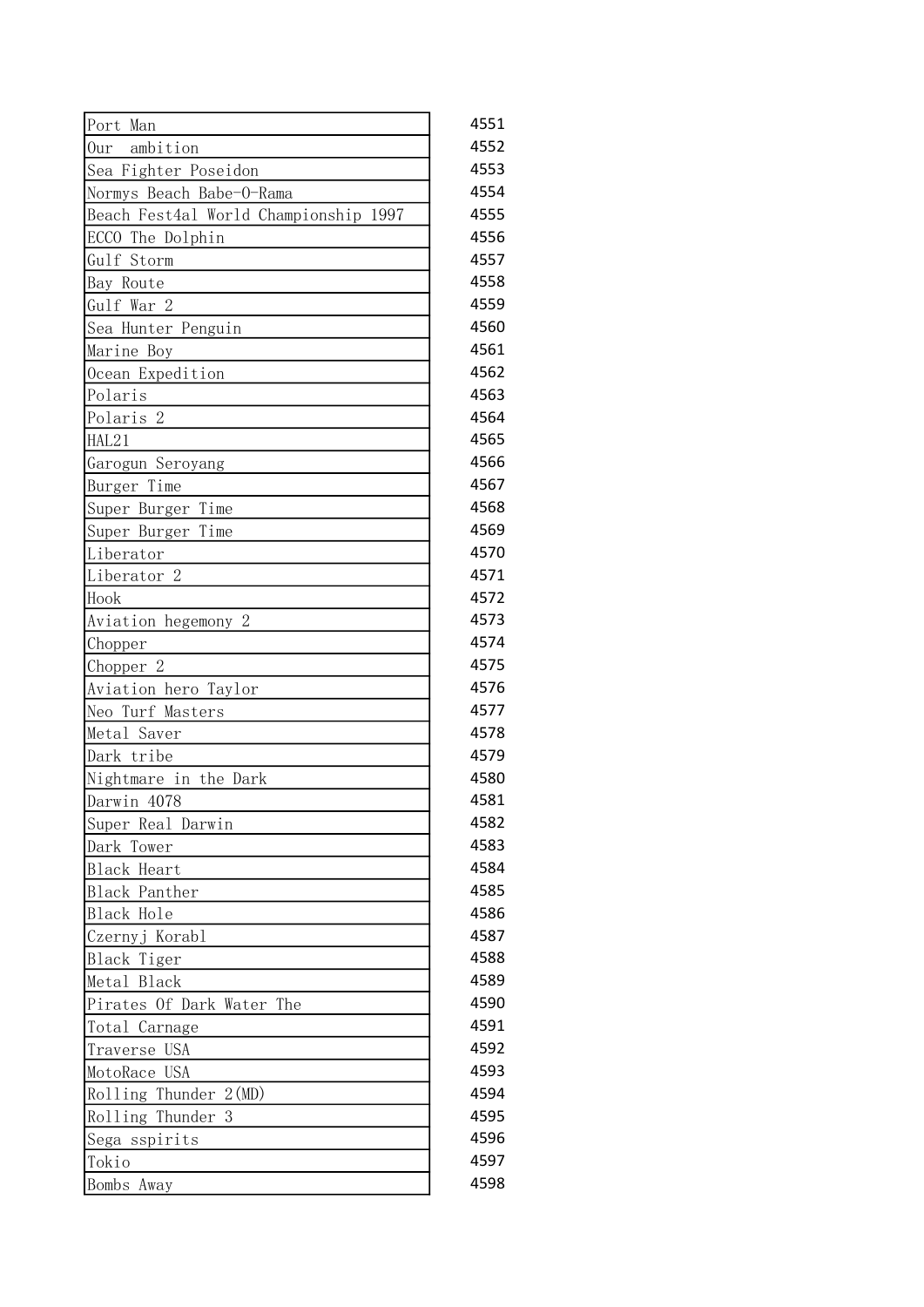| Red UFO                                  | 4599 |
|------------------------------------------|------|
| Red Zone                                 | 4600 |
| Red Alert                                | 4601 |
| Red Robin                                | 4602 |
| Stagger                                  | 4603 |
| Red Hawk                                 | 4604 |
| Red Hawk                                 | 4605 |
| Charlie Ninja                            | 4606 |
| Mustache Boy                             | 4607 |
| Tiger Road                               | 4608 |
| Tiger Road 2                             | 4609 |
| Spark Man                                | 4610 |
| Mulan(cht)                               | 4611 |
| Side Pocket                              | 4612 |
| Fancy billiards - aiming at the waist po | 4613 |
| Poke Champ                               | 4614 |
| Flower                                   | 4615 |
| Water Ski                                | 4616 |
| Scribing frame                           | 4617 |
| volfiedVolfied                           | 4618 |
| Ms. Pac-Man 2&1                          | 4619 |
| Ponpoko (Venture Line)                   | 4620 |
| Ponpoko2                                 | 4621 |
| <b>XESS</b>                              | 4622 |
| Sonic Underground                        | 4623 |
| SmartMouse                               | 4624 |
| Eco Fighters                             | 4625 |
| , 94<br>Eco Fighters                     | 4626 |
| Rough Racer                              | 4627 |
| $(2$ players)<br>Redline Racer           | 4628 |
| <b>Bad</b> Lands                         | 4629 |
| Ironman 4an Stewart's Super Off-Road     | 4630 |
| Faery Tale Adventure                     | 4631 |
| Fantasy                                  | 4632 |
| Fantasy (Japan)                          | 4633 |
| Phantom 2040                             | 4634 |
| Gun. Smoke                               | 4635 |
| Dambusters                               | 4636 |
| Syvalion                                 | 4637 |
| Gladiator                                | 4638 |
| leprechn                                 | 4639 |
| Splendor Blast                           | 4640 |
| Back to the Future                       | 4641 |
| Ixion                                    | 4642 |
| Duke Nukem                               | 4643 |
| Dungeons & Dragons                       | 4644 |
| Tower of Doom(Asia set2)                 | 4645 |
| Tower of Doom(Hispanic)                  | 4646 |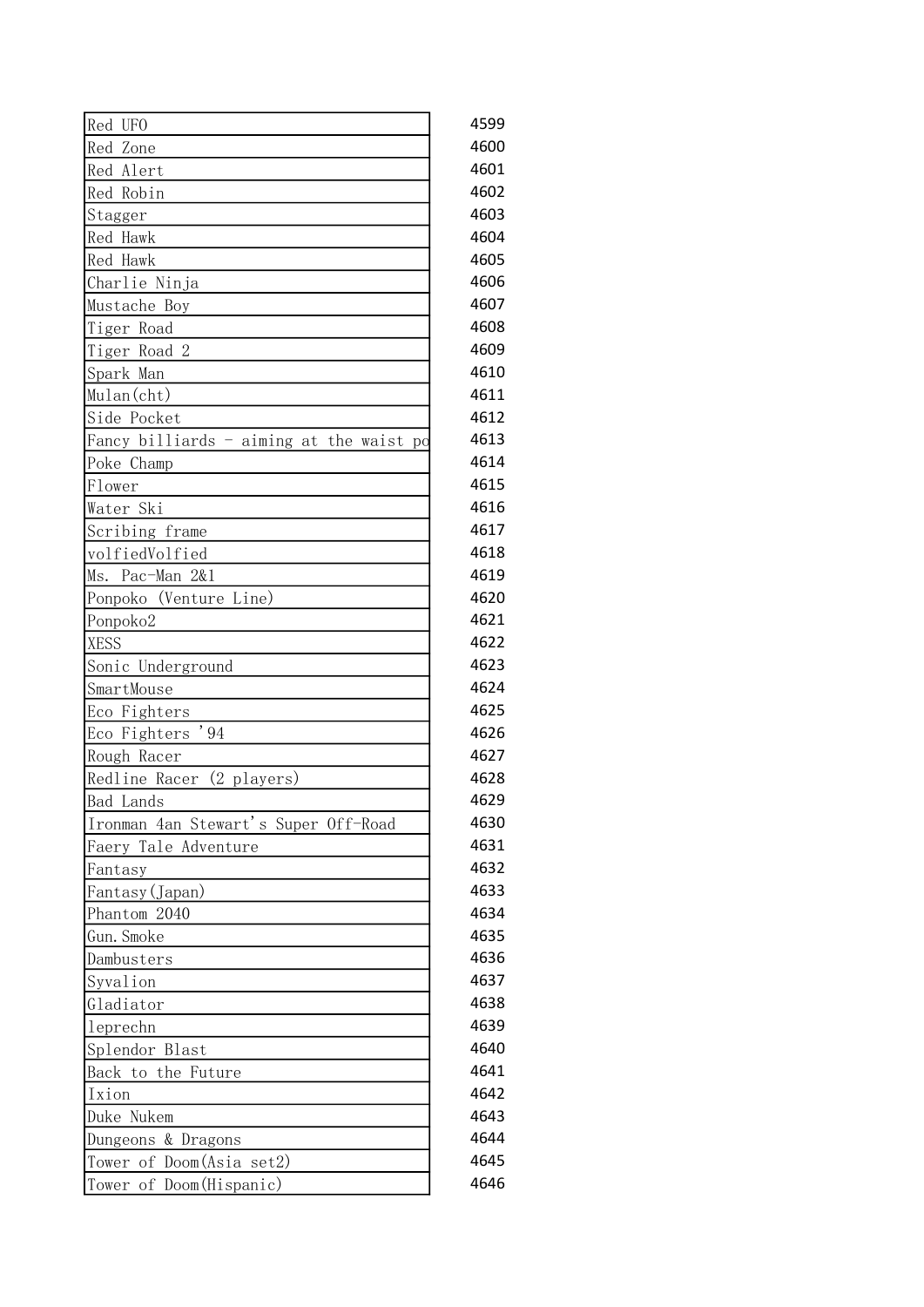| Contra                               | 4647 |
|--------------------------------------|------|
| Contra                               | 4648 |
| Gryzor                               | 4649 |
| Contra The Hard Corps                | 4650 |
| Contra The Hard Corps2               | 4651 |
| The Tower of Druaga                  | 4652 |
| Chaos Engine                         | 4653 |
| Soldiers of Fortune                  | 4654 |
| Razzmatazz                           | 4655 |
| Animaniacs                           | 4656 |
| Slap Shot                            | 4657 |
| Championship Pro-Am                  | 4658 |
| Iron Horse                           | 4659 |
| Pleiads                              | 4660 |
| Phoenix                              | 4661 |
| Phoenix                              | 4662 |
| falcon                               | 4663 |
| Air Gallet                           | 4664 |
| Kageki                               | 4665 |
| Rocket Knight Adventures             | 4666 |
| Rocket knight                        | 4667 |
| Rocket Knight Adventures 2           | 4668 |
| Lightning Fighters                   | 4669 |
| Trigon                               | 4670 |
| Gunstar Heroes                       | 4671 |
| Hole Land                            | 4672 |
| Firebeast                            | 4673 |
| Mug Smashers                         | 4674 |
| Mars Matrix : Hyper Solid Shooting   | 4675 |
| Escape from Mars                     | 4676 |
| $\bar{p}$ ulstar                     | 4677 |
| Eyes                                 | 4678 |
| Flame Gunner                         | 4679 |
| Performan                            | 4680 |
| Fire Hawk                            | 4681 |
| Great Swordsman                      | 4682 |
| Mobile Suit Gundam EX Revue          | 4683 |
| SD Gundam Psycho Salamander no Kyoui | 4684 |
| Mobile Suit Gundam                   | 4685 |
| Mobil Suit Gundam Final Shooting     | 4686 |
| Chi Huang Pinball                    | 4687 |
| Robo Army                            | 4688 |
| $\overline{2}$<br>Armored Warriors   | 4689 |
| Mechwarrior                          | 4690 |
| Powered Gear                         | 4691 |
| Cyborg Justice                       | 4692 |
| Rise of the Robots                   | 4693 |
| I,<br>Robot                          | 4694 |
|                                      |      |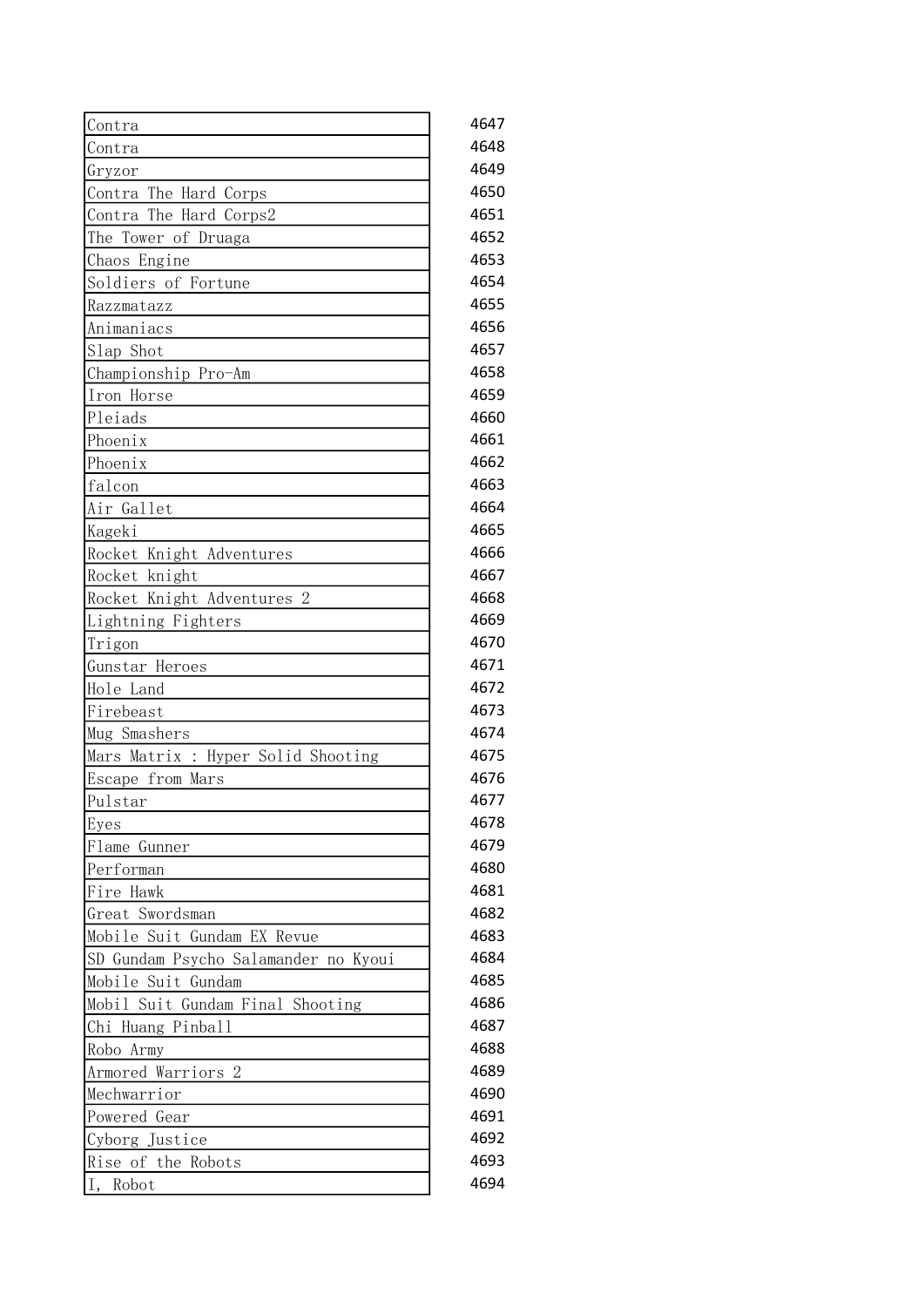| Dangar - Ufo Robo                      | 4695 |
|----------------------------------------|------|
| Dangar - Ufo Robo 2                    | 4696 |
| Soccer Brawl                           | 4697 |
| Robocop                                | 4698 |
| Robocop 2                              | 4699 |
| Rohga Armor Force 2                    | 4700 |
| Mechanized Attack                      | 4701 |
| Amateur Bee                            | 4702 |
| RoboCop 3                              | 4703 |
| Mechanical cop to Terminator           | 4704 |
| Assault Suit Leynos                    | 4705 |
| Tricky Doc                             | 4706 |
| Dr. Wit 2                              | 4707 |
| Chicken Farm                           | 4708 |
| Egg Hunt                               | 4709 |
| Egg adventure                          | 4710 |
| Egg Venture                            | 4711 |
| Egg Venture Deluxe                     | 4712 |
| Go Go! Mile Smile                      | 4713 |
| Tetris The Absolute The Grand Master 2 | 4714 |
| Lightning Fighters                     | 4715 |
| Exciting Soccer                        | 4716 |
| Exciting Soccer 2                      | 4717 |
| Exciting Soccer<br>3                   | 4718 |
| Jim Power                              | 4719 |
| Krazy Bowl                             | 4720 |
| Over Top                               | 4721 |
| Thrash Rally                           | 4722 |
| Extreme Downhill                       | 4723 |
| <b>Brute Force</b>                     | 4724 |
| Immediate Strategy                     | 4725 |
| Kingdom Grandprix                      | 4726 |
| Shippu Mahou Daisakusen (Japan)        | 4727 |
| Road Blasters                          | 4728 |
| Blaster Master 2                       | 4729 |
| Rapid chariot                          | 4730 |
| Collect4e football                     | 4731 |
| Taxi Dr4er                             | 4732 |
| Cyberbots : Fullmetal Madness          | 4733 |
| Skill confrontation                    | 4734 |
| Garfield                               | 4735 |
| Cannon Ball                            | 4736 |
| California tour pairs                  | 4737 |
| Full Throttle                          | 4738 |
| Family competition                     | 4739 |
| Masked Riders Club Battle Race         | 4740 |
| Masao                                  | 4741 |
| Dr4ing games                           | 4742 |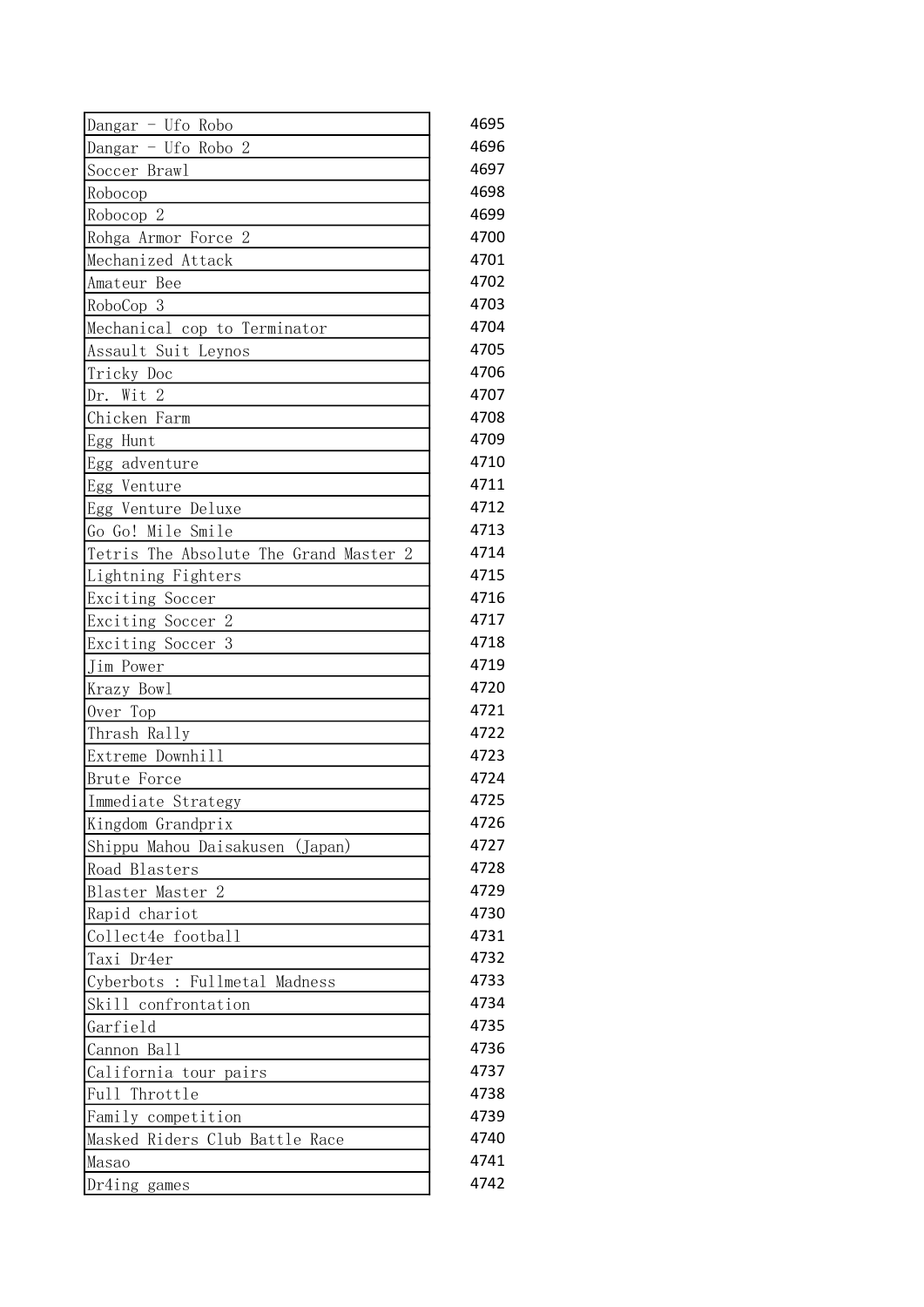| Secret Agent                                 | 4743 |
|----------------------------------------------|------|
| Money Money                                  | 4744 |
| Check Man                                    | 4745 |
| Ken-Go                                       | 4746 |
| Shougi                                       | 4747 |
| Shougi 2                                     | 4748 |
| Master of Syougi                             | 4749 |
| Shogi no Hoshi                               | 4750 |
| Decap Attack                                 | 4751 |
| Vampire Expert                               | 4752 |
| Zombie High                                  | 4753 |
| Zombies Ate My Neighbors                     | 4754 |
| Crossfire                                    | 4755 |
| Fire Shark                                   | 4756 |
| gladiator                                    | 4757 |
| Pit Fighter 2                                | 4758 |
| Sly Spy                                      | 4759 |
| Chicken Shift                                | 4760 |
| Field Day                                    | 4761 |
| Arcade Classics                              | 4762 |
| Pit Fighter                                  | 4763 |
| Vamp $1/2$                                   | 4764 |
| tturfu Tough Turf                            | 4765 |
| The Combatribes                              | 4766 |
| Final Fight                                  | 4767 |
| Street Smart 2                               | 4768 |
| Street Hoop                                  | 4769 |
| street-ball                                  | 4770 |
| Chequered Flag                               | 4771 |
| Street Racer                                 | 4772 |
| Street Racing                                | 4773 |
| Street Smart                                 | 4774 |
| Back Street Soccer                           | 4775 |
| Jack                                         | 4776 |
| Jack the Giantkiller<br>1                    | 4777 |
| $\overline{2}$<br>Jack<br>the<br>Giantkiller | 4778 |
| Giantkiller<br>Jack the<br>3                 | 4779 |
| Treasure<br>Hunt                             | 4780 |
| Puzzle Club                                  | 4781 |
| Puzzle De Pon!                               | 4782 |
| Puzzle De Pon!R                              | 4783 |
| kaos                                         | 4784 |
| King Kong 2                                  | 4785 |
| Valtric                                      | 4786 |
| Wolverine                                    | 4787 |
| Adamantium                                   | 4788 |
| Burnin'<br>Rubber                            | 4789 |
| Golden Par Golf                              | 4790 |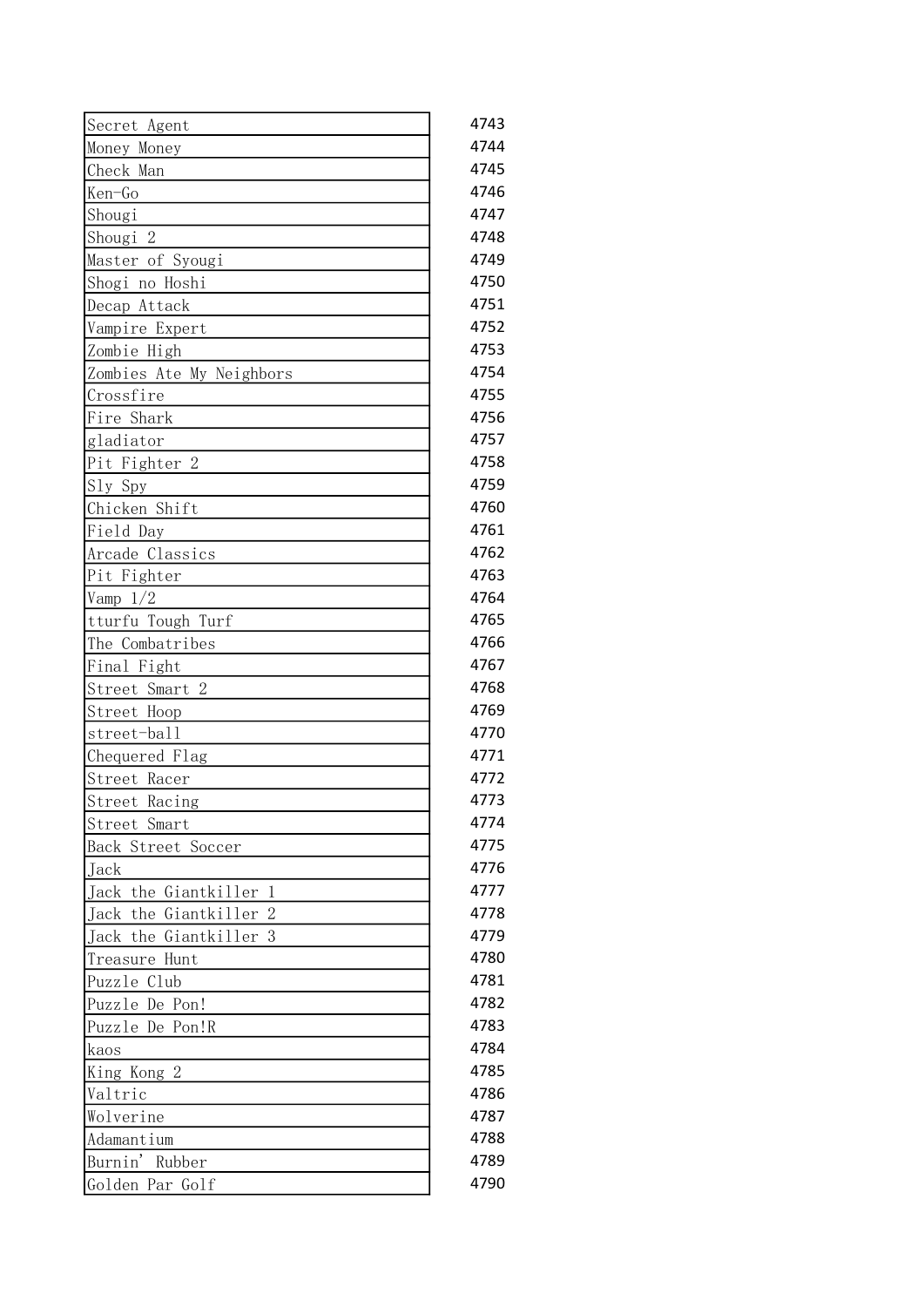| Gold Medalist<br>4792<br>4793<br>Track & Field<br>4794<br>Uwol - Quest For Money by Shiru<br>4795<br>Mouja<br>4796<br>Money Puzzle Exchanger<br>4797<br>Mag Max<br>4798<br>Metal fangs<br>Tut's Tomb<br>4799<br>4800<br>Scramble<br>Crack Down<br>(U <sub>0</sub> )<br>Crack Down 2<br>4802<br>Critical bell<br>4803<br>4804<br>Arbalester<br>4805<br>Anti-drug guard<br>Classic arcade collection<br>4806<br>4807<br>Stack Columns<br>4808<br>A collection of classics<br>4809<br>Panic Road<br>4810<br>Hot Shocker<br>Hot Shocker<br>4811<br>4812<br>Joinem<br>4813<br>Mirax<br>$(\text{set} 2)$<br>4814<br>Mirax<br>Cisco Heat<br>4815<br>4816<br>Hippodrome<br>4817<br>Blaze On<br>4818<br>Kyukyoku Tiger<br>4819<br>Tapper<br>4820<br>R4er Patrol<br>Silver Land<br>4821<br>4822<br>Typhoon<br>4823<br>Ajax<br>Strength & Skill<br>4825<br>Ketsui: Kizuna Jigoku Tachi<br>4826<br>Finest Hour<br>4827<br>Vulgus<br>4828<br>Don Den Lover<br>4829<br>Hyper Dyne SIDE ARMS<br>4830<br>Side Arms - Hyper Dyne 2<br>4831<br>Cadash<br>4832<br>Karian Cross<br>4833<br>Calorie Underground Adventure<br>4834<br>Karnov<br>4835<br>Capcom baseball<br>4836<br>Capcom Bowling<br>4837<br>Capcom Bowling 2<br>4838<br>Capcom Sports Club | Golden Fire 2 | 4791 |
|---------------------------------------------------------------------------------------------------------------------------------------------------------------------------------------------------------------------------------------------------------------------------------------------------------------------------------------------------------------------------------------------------------------------------------------------------------------------------------------------------------------------------------------------------------------------------------------------------------------------------------------------------------------------------------------------------------------------------------------------------------------------------------------------------------------------------------------------------------------------------------------------------------------------------------------------------------------------------------------------------------------------------------------------------------------------------------------------------------------------------------------------------------------------------------------------------------------------------------------|---------------|------|
|                                                                                                                                                                                                                                                                                                                                                                                                                                                                                                                                                                                                                                                                                                                                                                                                                                                                                                                                                                                                                                                                                                                                                                                                                                       |               |      |
|                                                                                                                                                                                                                                                                                                                                                                                                                                                                                                                                                                                                                                                                                                                                                                                                                                                                                                                                                                                                                                                                                                                                                                                                                                       |               |      |
|                                                                                                                                                                                                                                                                                                                                                                                                                                                                                                                                                                                                                                                                                                                                                                                                                                                                                                                                                                                                                                                                                                                                                                                                                                       |               |      |
|                                                                                                                                                                                                                                                                                                                                                                                                                                                                                                                                                                                                                                                                                                                                                                                                                                                                                                                                                                                                                                                                                                                                                                                                                                       |               |      |
|                                                                                                                                                                                                                                                                                                                                                                                                                                                                                                                                                                                                                                                                                                                                                                                                                                                                                                                                                                                                                                                                                                                                                                                                                                       |               |      |
|                                                                                                                                                                                                                                                                                                                                                                                                                                                                                                                                                                                                                                                                                                                                                                                                                                                                                                                                                                                                                                                                                                                                                                                                                                       |               |      |
|                                                                                                                                                                                                                                                                                                                                                                                                                                                                                                                                                                                                                                                                                                                                                                                                                                                                                                                                                                                                                                                                                                                                                                                                                                       |               |      |
|                                                                                                                                                                                                                                                                                                                                                                                                                                                                                                                                                                                                                                                                                                                                                                                                                                                                                                                                                                                                                                                                                                                                                                                                                                       |               |      |
|                                                                                                                                                                                                                                                                                                                                                                                                                                                                                                                                                                                                                                                                                                                                                                                                                                                                                                                                                                                                                                                                                                                                                                                                                                       |               |      |
|                                                                                                                                                                                                                                                                                                                                                                                                                                                                                                                                                                                                                                                                                                                                                                                                                                                                                                                                                                                                                                                                                                                                                                                                                                       |               | 4801 |
|                                                                                                                                                                                                                                                                                                                                                                                                                                                                                                                                                                                                                                                                                                                                                                                                                                                                                                                                                                                                                                                                                                                                                                                                                                       |               |      |
|                                                                                                                                                                                                                                                                                                                                                                                                                                                                                                                                                                                                                                                                                                                                                                                                                                                                                                                                                                                                                                                                                                                                                                                                                                       |               |      |
|                                                                                                                                                                                                                                                                                                                                                                                                                                                                                                                                                                                                                                                                                                                                                                                                                                                                                                                                                                                                                                                                                                                                                                                                                                       |               |      |
|                                                                                                                                                                                                                                                                                                                                                                                                                                                                                                                                                                                                                                                                                                                                                                                                                                                                                                                                                                                                                                                                                                                                                                                                                                       |               |      |
|                                                                                                                                                                                                                                                                                                                                                                                                                                                                                                                                                                                                                                                                                                                                                                                                                                                                                                                                                                                                                                                                                                                                                                                                                                       |               |      |
|                                                                                                                                                                                                                                                                                                                                                                                                                                                                                                                                                                                                                                                                                                                                                                                                                                                                                                                                                                                                                                                                                                                                                                                                                                       |               |      |
|                                                                                                                                                                                                                                                                                                                                                                                                                                                                                                                                                                                                                                                                                                                                                                                                                                                                                                                                                                                                                                                                                                                                                                                                                                       |               |      |
|                                                                                                                                                                                                                                                                                                                                                                                                                                                                                                                                                                                                                                                                                                                                                                                                                                                                                                                                                                                                                                                                                                                                                                                                                                       |               |      |
|                                                                                                                                                                                                                                                                                                                                                                                                                                                                                                                                                                                                                                                                                                                                                                                                                                                                                                                                                                                                                                                                                                                                                                                                                                       |               |      |
|                                                                                                                                                                                                                                                                                                                                                                                                                                                                                                                                                                                                                                                                                                                                                                                                                                                                                                                                                                                                                                                                                                                                                                                                                                       |               |      |
|                                                                                                                                                                                                                                                                                                                                                                                                                                                                                                                                                                                                                                                                                                                                                                                                                                                                                                                                                                                                                                                                                                                                                                                                                                       |               |      |
|                                                                                                                                                                                                                                                                                                                                                                                                                                                                                                                                                                                                                                                                                                                                                                                                                                                                                                                                                                                                                                                                                                                                                                                                                                       |               |      |
|                                                                                                                                                                                                                                                                                                                                                                                                                                                                                                                                                                                                                                                                                                                                                                                                                                                                                                                                                                                                                                                                                                                                                                                                                                       |               |      |
|                                                                                                                                                                                                                                                                                                                                                                                                                                                                                                                                                                                                                                                                                                                                                                                                                                                                                                                                                                                                                                                                                                                                                                                                                                       |               |      |
|                                                                                                                                                                                                                                                                                                                                                                                                                                                                                                                                                                                                                                                                                                                                                                                                                                                                                                                                                                                                                                                                                                                                                                                                                                       |               |      |
|                                                                                                                                                                                                                                                                                                                                                                                                                                                                                                                                                                                                                                                                                                                                                                                                                                                                                                                                                                                                                                                                                                                                                                                                                                       |               |      |
|                                                                                                                                                                                                                                                                                                                                                                                                                                                                                                                                                                                                                                                                                                                                                                                                                                                                                                                                                                                                                                                                                                                                                                                                                                       |               |      |
|                                                                                                                                                                                                                                                                                                                                                                                                                                                                                                                                                                                                                                                                                                                                                                                                                                                                                                                                                                                                                                                                                                                                                                                                                                       |               |      |
|                                                                                                                                                                                                                                                                                                                                                                                                                                                                                                                                                                                                                                                                                                                                                                                                                                                                                                                                                                                                                                                                                                                                                                                                                                       |               |      |
|                                                                                                                                                                                                                                                                                                                                                                                                                                                                                                                                                                                                                                                                                                                                                                                                                                                                                                                                                                                                                                                                                                                                                                                                                                       |               |      |
|                                                                                                                                                                                                                                                                                                                                                                                                                                                                                                                                                                                                                                                                                                                                                                                                                                                                                                                                                                                                                                                                                                                                                                                                                                       |               |      |
|                                                                                                                                                                                                                                                                                                                                                                                                                                                                                                                                                                                                                                                                                                                                                                                                                                                                                                                                                                                                                                                                                                                                                                                                                                       |               |      |
|                                                                                                                                                                                                                                                                                                                                                                                                                                                                                                                                                                                                                                                                                                                                                                                                                                                                                                                                                                                                                                                                                                                                                                                                                                       |               | 4824 |
|                                                                                                                                                                                                                                                                                                                                                                                                                                                                                                                                                                                                                                                                                                                                                                                                                                                                                                                                                                                                                                                                                                                                                                                                                                       |               |      |
|                                                                                                                                                                                                                                                                                                                                                                                                                                                                                                                                                                                                                                                                                                                                                                                                                                                                                                                                                                                                                                                                                                                                                                                                                                       |               |      |
|                                                                                                                                                                                                                                                                                                                                                                                                                                                                                                                                                                                                                                                                                                                                                                                                                                                                                                                                                                                                                                                                                                                                                                                                                                       |               |      |
|                                                                                                                                                                                                                                                                                                                                                                                                                                                                                                                                                                                                                                                                                                                                                                                                                                                                                                                                                                                                                                                                                                                                                                                                                                       |               |      |
|                                                                                                                                                                                                                                                                                                                                                                                                                                                                                                                                                                                                                                                                                                                                                                                                                                                                                                                                                                                                                                                                                                                                                                                                                                       |               |      |
|                                                                                                                                                                                                                                                                                                                                                                                                                                                                                                                                                                                                                                                                                                                                                                                                                                                                                                                                                                                                                                                                                                                                                                                                                                       |               |      |
|                                                                                                                                                                                                                                                                                                                                                                                                                                                                                                                                                                                                                                                                                                                                                                                                                                                                                                                                                                                                                                                                                                                                                                                                                                       |               |      |
|                                                                                                                                                                                                                                                                                                                                                                                                                                                                                                                                                                                                                                                                                                                                                                                                                                                                                                                                                                                                                                                                                                                                                                                                                                       |               |      |
|                                                                                                                                                                                                                                                                                                                                                                                                                                                                                                                                                                                                                                                                                                                                                                                                                                                                                                                                                                                                                                                                                                                                                                                                                                       |               |      |
|                                                                                                                                                                                                                                                                                                                                                                                                                                                                                                                                                                                                                                                                                                                                                                                                                                                                                                                                                                                                                                                                                                                                                                                                                                       |               |      |
|                                                                                                                                                                                                                                                                                                                                                                                                                                                                                                                                                                                                                                                                                                                                                                                                                                                                                                                                                                                                                                                                                                                                                                                                                                       |               |      |
|                                                                                                                                                                                                                                                                                                                                                                                                                                                                                                                                                                                                                                                                                                                                                                                                                                                                                                                                                                                                                                                                                                                                                                                                                                       |               |      |
|                                                                                                                                                                                                                                                                                                                                                                                                                                                                                                                                                                                                                                                                                                                                                                                                                                                                                                                                                                                                                                                                                                                                                                                                                                       |               |      |
|                                                                                                                                                                                                                                                                                                                                                                                                                                                                                                                                                                                                                                                                                                                                                                                                                                                                                                                                                                                                                                                                                                                                                                                                                                       |               |      |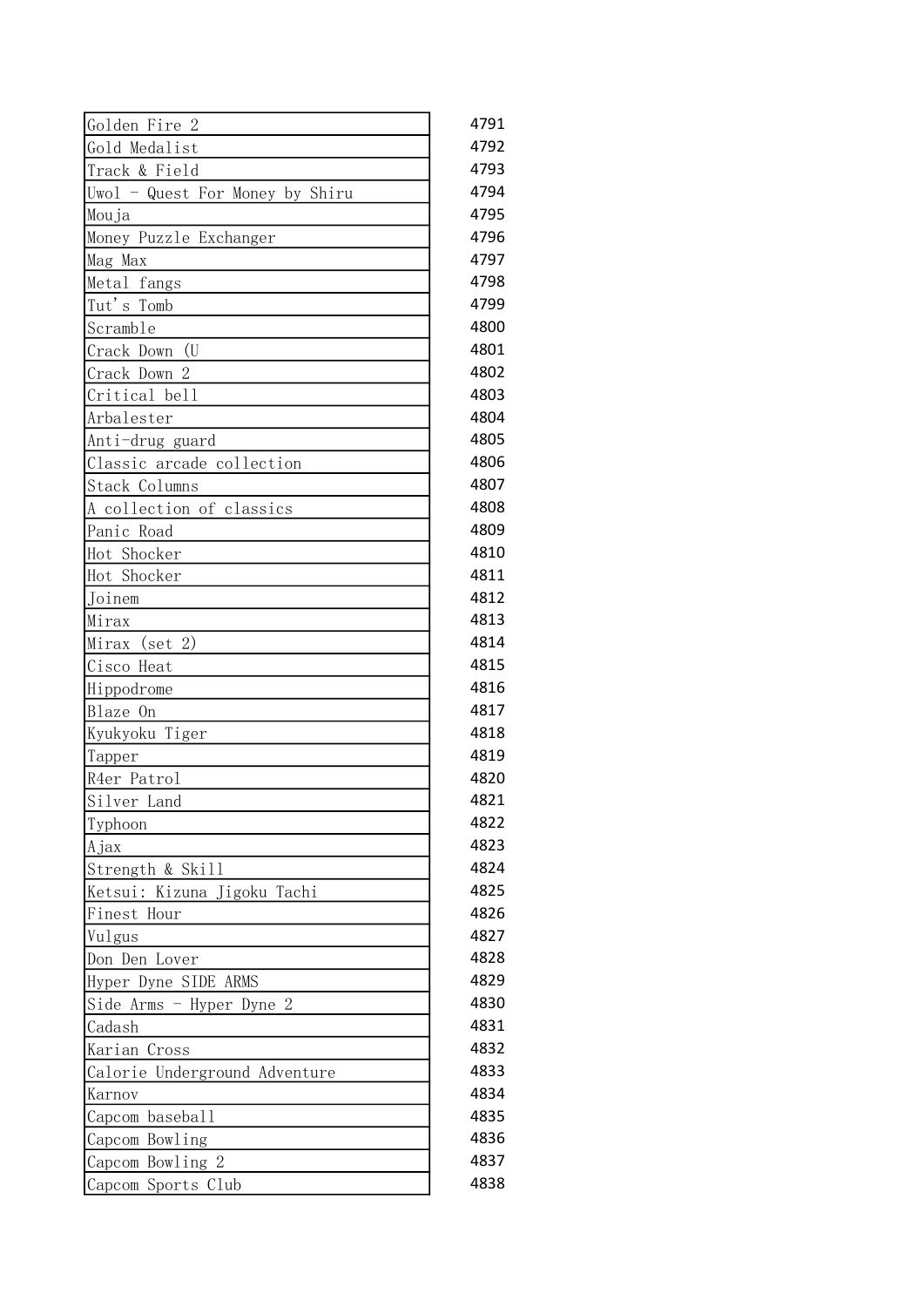| Video Vince and the Game Factory         | 4839 |
|------------------------------------------|------|
| Page Master                              | 4840 |
| Poto Poto                                | 4841 |
| Poto Poto                                | 4842 |
| Cartoon Aircraft                         | 4843 |
| Gals Hustler                             | 4844 |
| Pleasure Goal                            | 4845 |
| Tylz                                     | 4846 |
| Kyros                                    | 4847 |
| Kyros No Yakata 2                        | 4848 |
| Rabio Lepus                              | 4849 |
| Technology Criminal Police               | 4850 |
| Konami GT                                | 4851 |
| Bishi Bashi Championship Mini Game Sensh | 4852 |
| The terrible possum                      | 4853 |
| Time Limit                               | 4854 |
| Im Sorry                                 | 4855 |
| Rong Rong - Puzzle Game                  | 4856 |
| Mega Blast                               | 4857 |
| Space Battle Ship Gomorrah               | 4858 |
| Lot Lot                                  | 4859 |
| Airwolf                                  | 4860 |
| The Karate Tournament                    | 4861 |
| Air Attack                               | 4862 |
| Air Attack 2                             | 4863 |
| Vapor Trail - Hyper Offence Formation    | 4864 |
| Kuhga - Operation Code 'Vapor Trail'     | 4865 |
| Skull Fang                               | 4866 |
| Air Buster                               | 4867 |
| G-LOC Air Battle                         | 4868 |
| Air Duel                                 | 4869 |
| Battle Garegga                           | 4870 |
| Battle Garegga - Type 2                  | 4871 |
| War of Aero                              | 4872 |
| Air Buster - Trouble Specialty 2         | 4873 |
| Sky Smasher                              | 4874 |
| Koukuu Kihei Monogatari                  | 4875 |
| Sky Soldiers                             | 4876 |
| Dog Fight                                | 4877 |
| US AAF Mustang                           | 4878 |
| Dinosaur mercenary                       | 4879 |
| Mighty Morphin Power Rangers             | 4880 |
| Pocket Fighter                           | 4881 |
| IGMO                                     | 4882 |
| Coors Light Bowling                      | 4883 |
| Cool kid                                 | 4884 |
| Cool kid - Hollywood                     | 4885 |
| Niki<br>Kid                              | 4886 |
|                                          |      |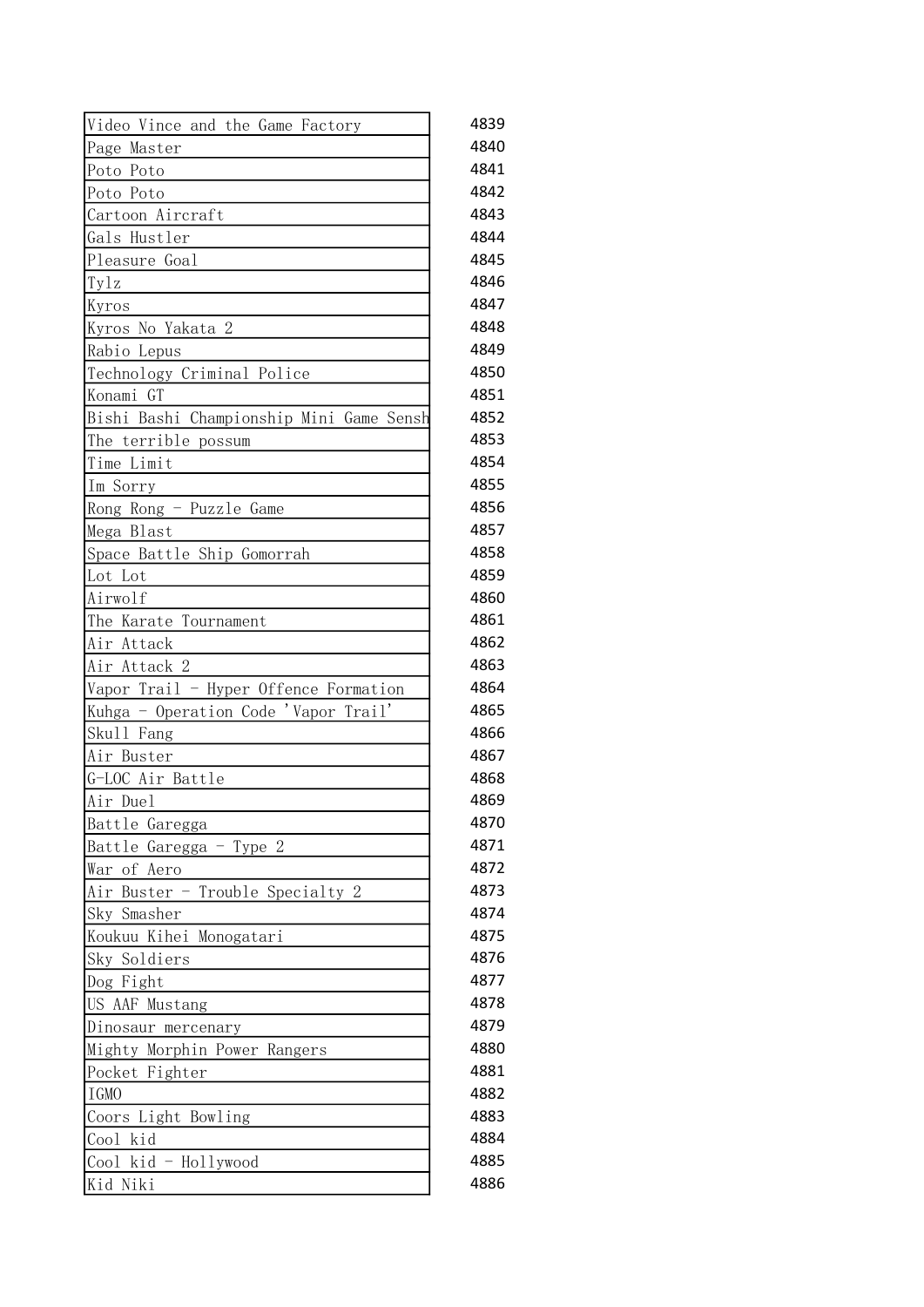| Kid Niki - Radical Ninja   | 4887 |
|----------------------------|------|
| Jolly Jogger               | 4888 |
| Happy little squirrel Luz  | 4889 |
| Wheels Runner              | 4890 |
| Fight Fever                | 4891 |
| Crazy Fight                | 4892 |
| Vs. Hot Smash              | 4893 |
| WWF WrestleFest            | 4894 |
| Heated Barrel              | 4895 |
| Heated Barrel 2            | 4896 |
| Soccer Madness             | 4897 |
| Mad Shark                  | 4898 |
| Many Block                 | 4899 |
| Labyrinth Runner           | 4900 |
| Trick Trap 2               | 4901 |
| Blue's Journey             | 4902 |
| Pull the bean cart         | 4903 |
| Thrash Rally               | 4904 |
| rastsag2 Rastan Saga 2     | 4905 |
| Crayon Shinchan            | 4906 |
| From The Abyss             | 4907 |
|                            | 4908 |
| Rambo 3                    | 4909 |
| Rambo 3                    |      |
| Smurfs                     | 4910 |
| Smurfs 2                   | 4911 |
| Blue Print                 | 4912 |
| bsktball                   | 4913 |
| Wolfchild                  | 4914 |
| Shocking                   | 4915 |
| Tiger Heli                 | 4916 |
| Tiger Hel3                 | 4917 |
| Mouser                     | 4918 |
| Mouse Attack               | 4919 |
| Pop Flamer                 | 4920 |
| Mouse Shooter GoGo         | 4921 |
| Diet Go Go                 | 4922 |
| Rapid Hero                 | 4923 |
| Arcadia                    | 4924 |
| Gallop - Armed Police Unit | 4925 |
| Cosmic Cop                 | 4926 |
| Amidar                     | 4927 |
| Amigo                      | 4928 |
| Radar screen               | 4929 |
| Radar Zone                 | 4930 |
| Radar Zone 2               | 4931 |
| Outline                    | 4932 |
| Raiden                     | 4933 |
| Raid<br>en                 | 4934 |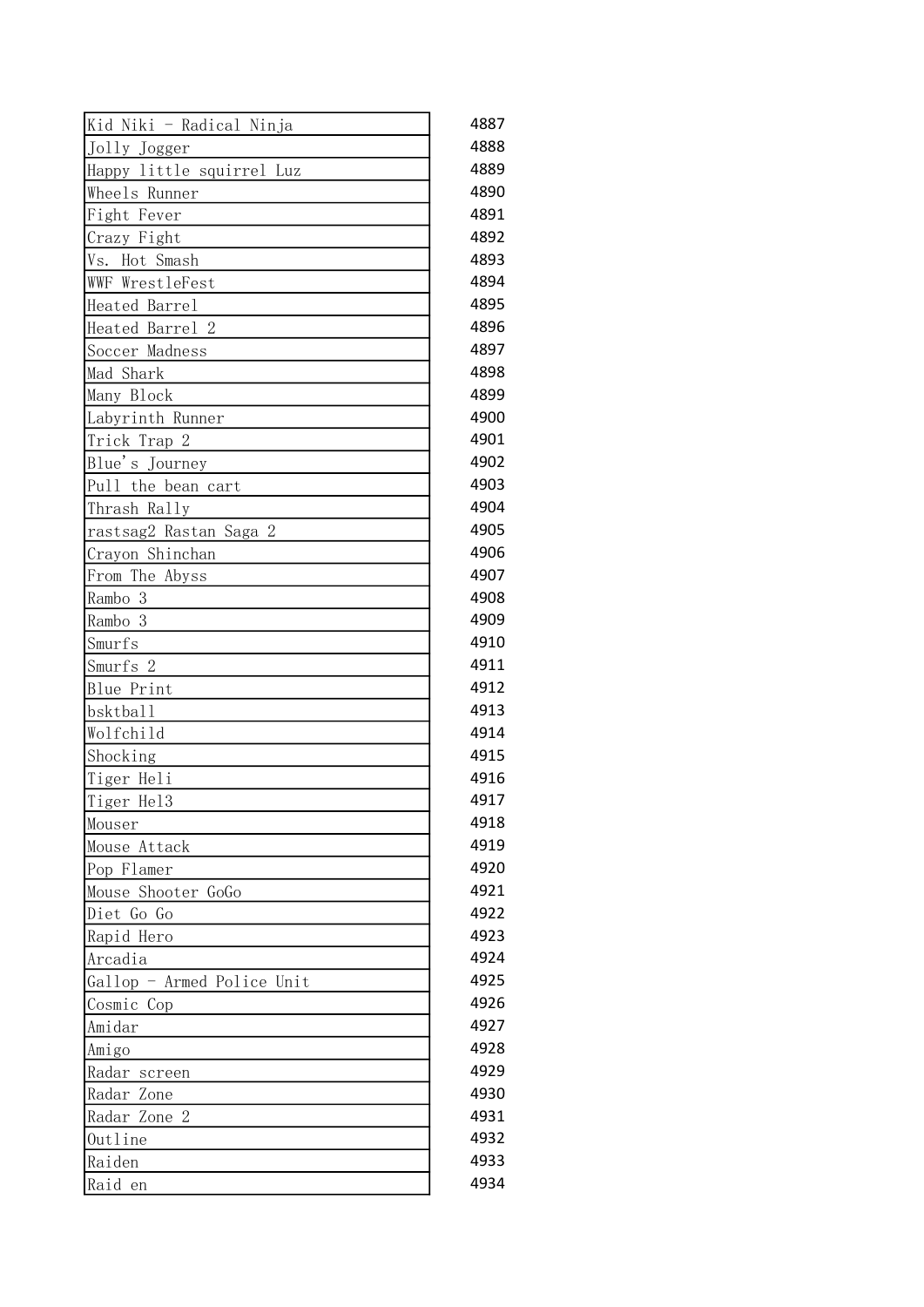| Raiden<br>-2                     | 4935 |
|----------------------------------|------|
| Raiden Trad                      | 4936 |
| DemonStar Classic                | 4937 |
| Block Carn4al 2                  | 4938 |
| The Ren & Stimpy Show - Veediots | 4939 |
| Thunder<br>Fox                   | 4940 |
| Thunder<br>Fox                   | 4941 |
| Radical<br>Rex                   | 4942 |
| Thunder Dragon                   | 4943 |
| Thunder Dragon 2                 | 4944 |
| Thunder Ceptor                   | 4945 |
| Giga Wing                        | 4946 |
| Minefield                        | 4947 |
| Lasso                            | 4948 |
| Rezon                            | 4949 |
| (Taito)<br>Rezon                 | 4950 |
| Dogyuun                          | 4951 |
| $\mathbf{2}$<br>Thunder Force    | 4952 |
| 3<br>Thunder Force               | 4953 |
| Thunder Force 4                  | 4954 |
| tfrceacThunder Force AC          | 4955 |
| Pollux                           | 4956 |
| Pollux<br>(set 2)                | 4957 |
| Thunder                          | 4958 |
| $\mathbf{2}$<br>Thunder Cross    | 4959 |
| Thunder<br>2a<br>Cross           | 4960 |
| 3<br>Thunder<br>Cross            | 4961 |
| Thunder Cross correcting;        | 4962 |
| Raiga                            | 4963 |
| Riot                             | 4964 |
| Thunder & Lightning              | 4965 |
| Fishin' Frenzy                   | 4966 |
| Herzog Zwei                      | 4967 |
| Legend of Bruce Lee              | 4968 |
| The Legend of Bruce Lee          | 4969 |
| Dragon - The Bruce Lee Story     | 4970 |
| The Guiness                      | 4971 |
| Mighty Monkey                    | 4972 |
| Mighty Monkey (                  | 4973 |
| Deadly Moves                     | 4974 |
| Welltris - Alexey Pajitnov's     | 4975 |
| Block Out 1                      | 4976 |
| Block Out 2                      | 4977 |
| Q*bert                           | 4978 |
| Mello Yello Q*bert               | 4979 |
| Q*bert 2                         | 4980 |
| Gridlee                          | 4981 |
| WEC Le Mans 24                   | 4982 |
|                                  |      |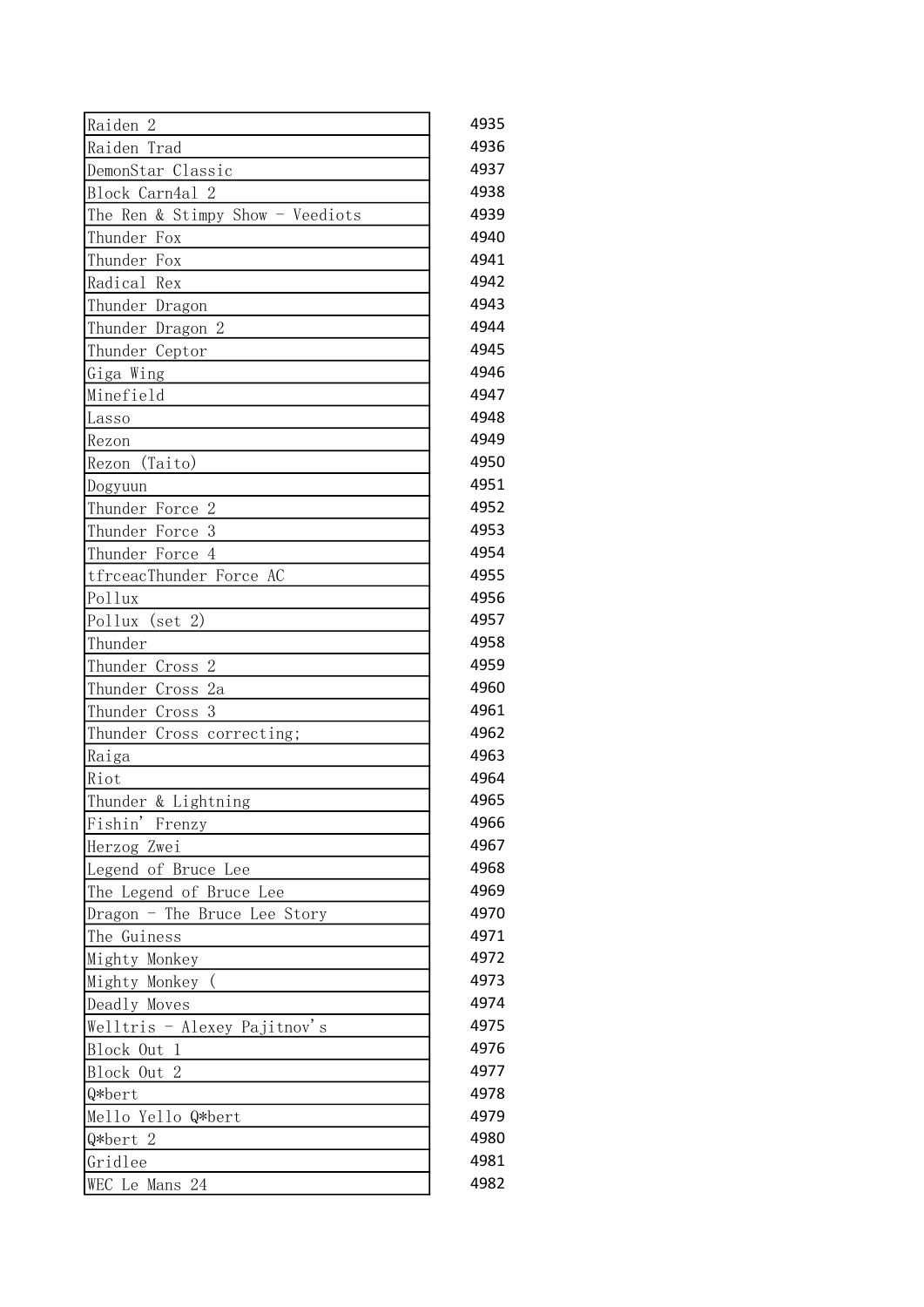| Vectorman                             | 4983 |
|---------------------------------------|------|
| Vectorman2                            | 4984 |
| Silk Worm                             | 4985 |
| Mega Sw4                              | 4986 |
| Squadron<br>U. N.                     | 4987 |
| Love Flower 2                         | 4988 |
| Rock'n Rage                           | 4989 |
| Shackled                              | 4990 |
| Breywood 2                            | 4991 |
| Double Dribble                        | 4992 |
| Quantum puzzle                        | 4993 |
| The flame<br>knife                    | 4994 |
| Fire Mustang 2                        | 4995 |
| Chester Cheetah $2$ - Wild Wild Quest | 4996 |
| hound                                 | 4997 |
| Turkey Hunting                        | 4998 |
| Duck Hunt                             | 4999 |
| Buzzard                               | 5000 |
| Super Magican                         | 5001 |
| Soul fighter                          | 5002 |
| SOL-Deace                             | 5003 |
| Reikai Doushi                         | 5004 |
| Psychic5                              | 5005 |
| Tinkle Pit                            | 5006 |
| Zero Point                            | 5007 |
| Zero Tolerance                        | 5008 |
| Zero Point                            | 5009 |
| Zero Point 2                          | 5010 |
| Zero style squirrel squirre           | 5011 |
| $(2P \text{ set})$<br>Zero Wing       | 5012 |
| Zero<br>$(1P \text{ set})$<br>Wing    | 5013 |
| Rampart                               | 5014 |
| Airspace eagle                        | 5015 |
| Roller Jammer                         | 5016 |
| Bucky O'Hare                          | 5017 |
| It Came From The Desert               | 5018 |
| RyuKyu                                | 5019 |
| Long                                  | 5020 |
| Bonanza Bros                          | 5021 |
| Art of Fighting (MD)                  | 5022 |
| Dragon Spirit                         | 5023 |
| Dragon Saber                          | 5024 |
| Dragon Punch                          | 5025 |
| Ryu Jin                               | 5026 |
| rtypeu                                | 5027 |
| Dragon Master                         | 5028 |
| Neratte Chu                           | 5029 |
| The King of Dragons                   | 5030 |
|                                       |      |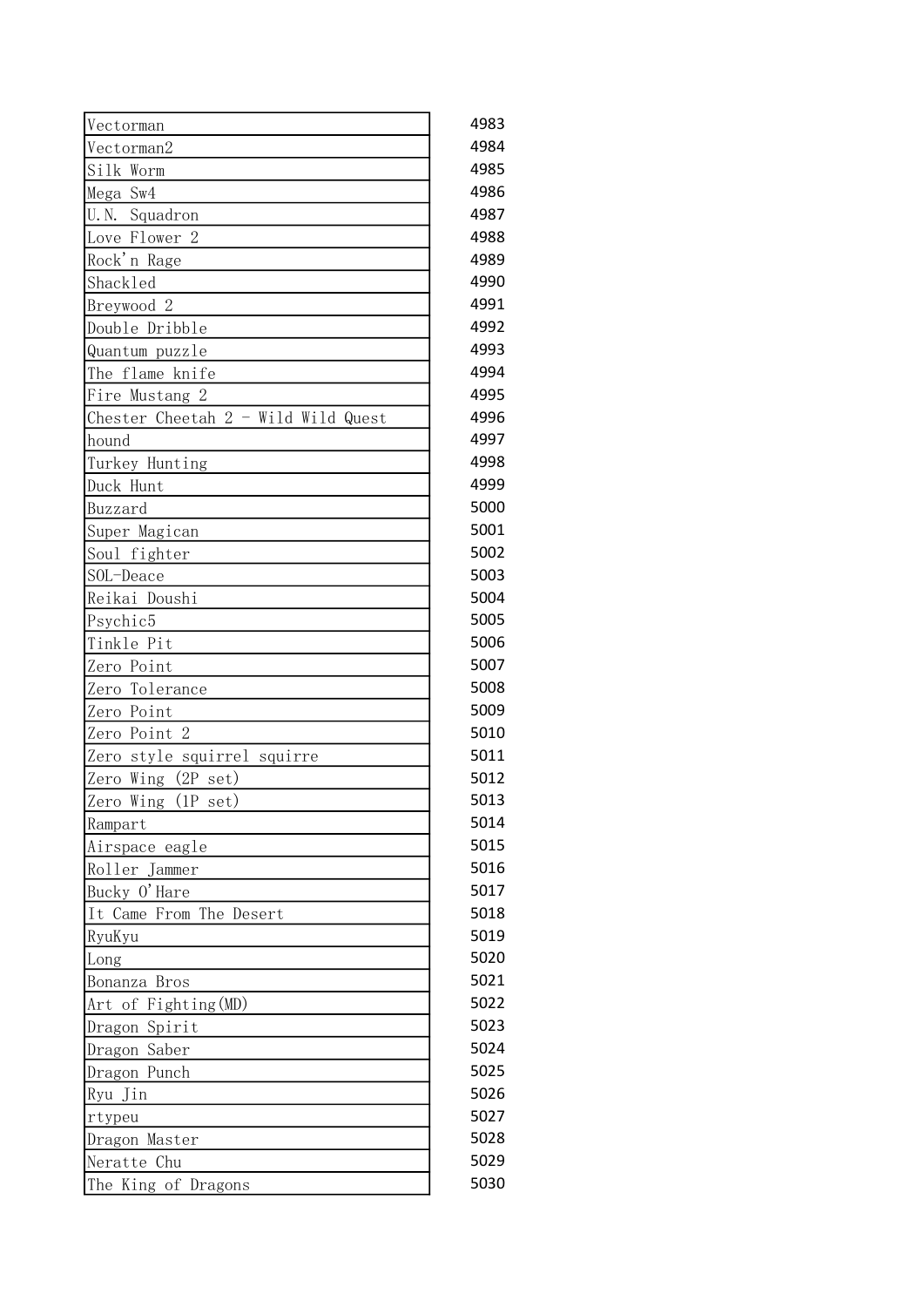| Dragonninja 2                            | 5031 |
|------------------------------------------|------|
| Dragon and dungeon                       | 5032 |
| Dungeons & Dragons Second Edition Revise | 5033 |
| Revenge of Dragons                       | 5034 |
| Bad Dudes vs. Dragonninja                | 5035 |
| Dragon Ball Z                            | 5036 |
| Dragon Breed (M72                        | 5037 |
| Riku Kai Kuu Saizensen                   | 5038 |
| Riku Kai Kuu Saizensen 2                 | 5039 |
| Lucky & Wild                             | 5040 |
| Blandia                                  | 5041 |
| Logic Pro                                | 5042 |
| Logic Pro 2                              | 5043 |
| Croquis                                  | 5044 |
| Mega Man: The Power Battle               | 5045 |
| Megaman - The Power Battle               | 5046 |
| Rockman: The Power Battle                | 5047 |
| Rockman <sub>2</sub>                     | 5048 |
| Mega Man 2 : The Power Fighters          | 5049 |
| Mega Man 2: The Power Fighters 2         | 5050 |
| Megaman - The Wily Wars                  | 5051 |
| Cameltry                                 | 5052 |
| Sunset Riders (2 Players)                | 5053 |
| Lemmings <sub>2</sub>                    | 5054 |
| Lemmings                                 | 5055 |
| Journey                                  | 5056 |
| Green dog                                | 5057 |
| The Hulk                                 | 5058 |
| Rush'n Attack                            | 5059 |
| Green Beret                              | 5060 |
| M.I.A. - Missing in Action               | 5061 |
| Niyanpai - Musume Pai                    | 5062 |
| Mr.<br>Jong                              | 5063 |
| Megadon                                  | 5064 |
| Marko s Magic Football                   | 5065 |
| Mario Ramus-Ice Hockey                   | 5066 |
| Mario Lemieux Hockey                     | 5067 |
| Pest Place                               | 5068 |
| Road Fighter                             | 5069 |
| (set 2)<br>Road Fighter                  | 5070 |
| Mosaic                                   | 5071 |
| Marsupilami                              | 5072 |
| Shuuz                                    | 5073 |
| Shuuz 2                                  | 5074 |
| Marvin's Maze                            | 5075 |
| Circus Charlie<br>1                      | 5076 |
| $\overline{2}$<br>Circus Charlie         | 5077 |
| Franklin Marie and Shelley               | 5078 |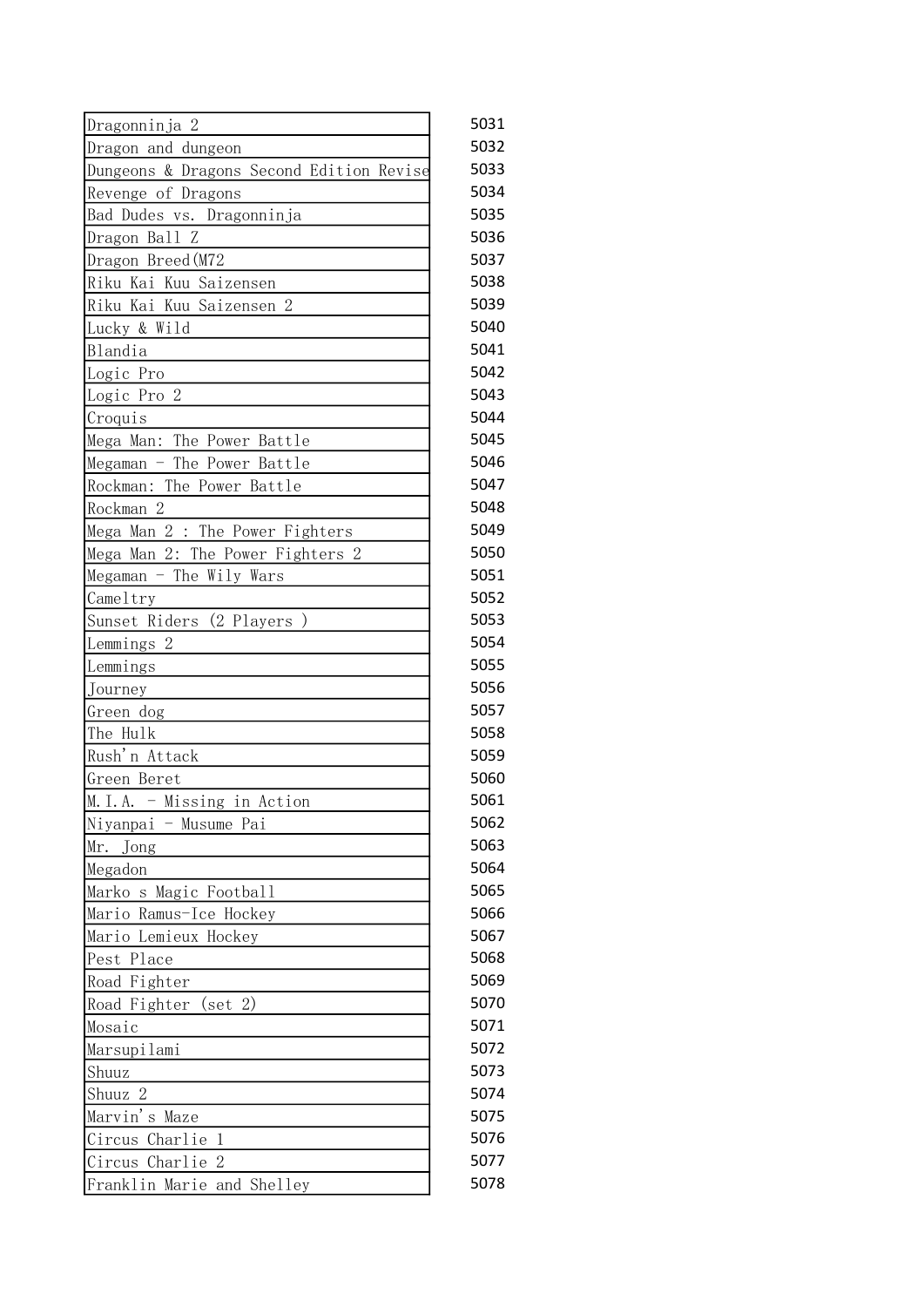| Pitfall 2                                | 5079 |
|------------------------------------------|------|
| Pitfall                                  | 5080 |
| Dock Man                                 | 5081 |
| Port Man                                 | 5082 |
| Tin head                                 | 5083 |
| Michael Jackson's Moonwalker             | 5084 |
| McDonald's Adventure                     | 5085 |
| McDonald's Treasure Land Adventure       | 5086 |
| Macho Mouse                              | 5087 |
| Mang-Chi                                 | 5088 |
| Comic Zone                               | 5089 |
| Marvel VS Capcom                         | 5090 |
| Marvel Vs. Capcom: Clash of Super Heroes | 5091 |
| Capcom remakes Capcom                    | 5092 |
| Tom And Jerry                            | 5093 |
| Kitten Kaboodle                          | 5094 |
| Knuckle Bash                             | 5095 |
| Knuckle Bash 2                           | 5096 |
| Mappy                                    | 5097 |
| Changes                                  | 5098 |
| Wonder Boy                               | 5099 |
| Wonder Boy set 2                         | 5100 |
| Wonder Boy 3                             | 5101 |
| World 3 - Wonder Boy                     | 5102 |
| Capcom World                             | 5103 |
| Adventure Quiz 2 - Hatena? no Daibouken  | 5104 |
| Adventurous Boy                          | 5105 |
| Hat block                                | 5106 |
| Snezhnaja Koroleva                       | 5107 |
| US Navy                                  | 5108 |
| USA Basketball Team,<br>Dream Team       | 5109 |
| World Cup USA 94                         | 5110 |
| Us professional golf association Europe  | 5111 |
| The Avengers                             | 5112 |
| Asterix                                  | 5113 |
| Asterix2                                 | 5114 |
| Pairs - Featuring The Giffy Girls        | 5115 |
| Pocket Gal Deluxe                        | 5116 |
| Beauty to the gunman                     | 5117 |
| Paparazzi 1996 Yun Sung                  | 5118 |
| Beauty and the Beast 1                   | 5119 |
| Beauty and the Beast<br>2                | 5120 |
| Miss Puzzle                              | 5121 |
| Miss Puzzle 2                            | 5122 |
| Sailor Moon                              | 5123 |
| Pretty Soldier Sailor Moon               | 5124 |
| Bishoujo Senshi Sailor Moon              | 5125 |
| <b>Blocken</b>                           | 5126 |
|                                          |      |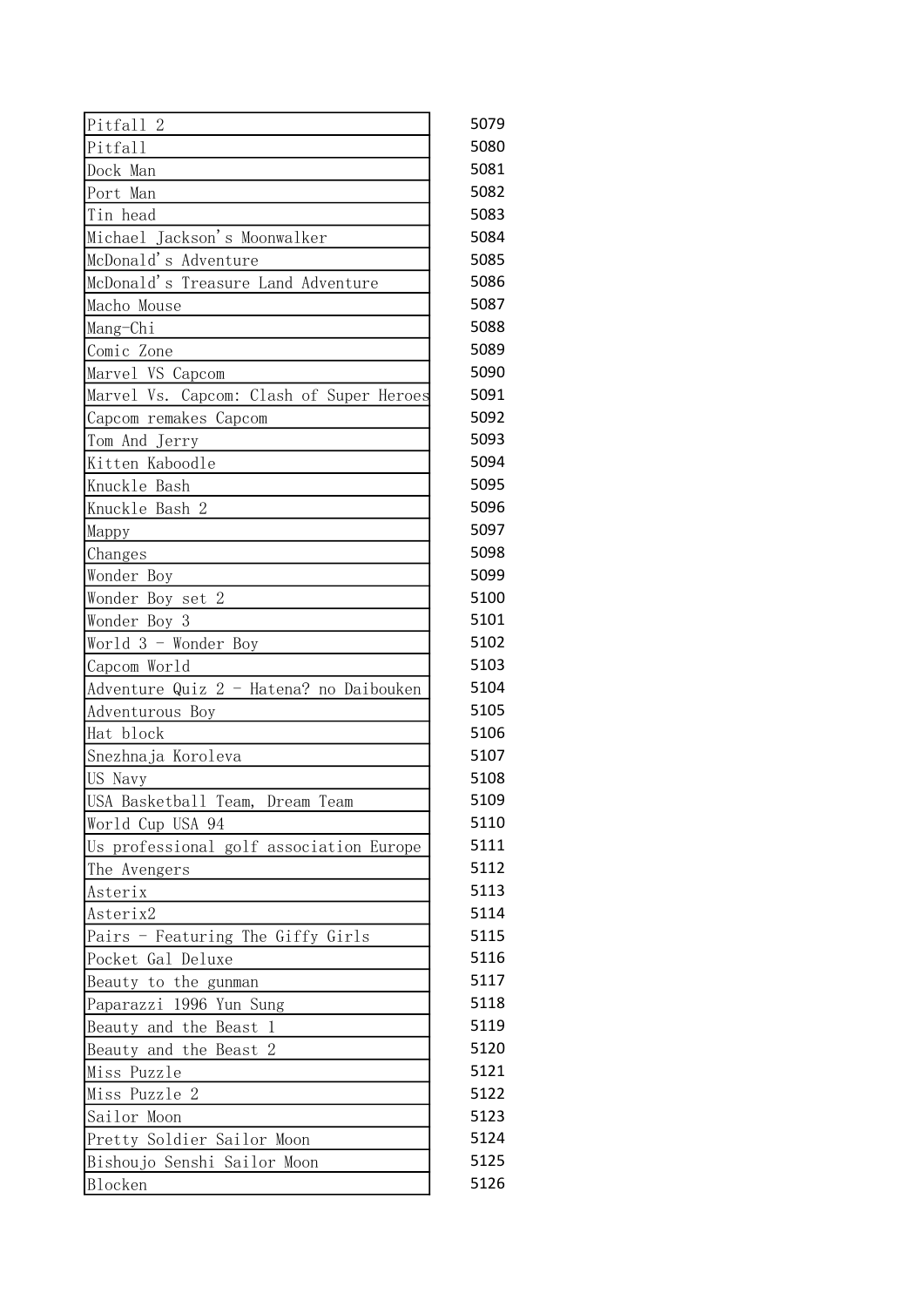| American Basketball - action basketball  | 5127 |
|------------------------------------------|------|
| American Basketball - action basketball  | 5128 |
| American Basketball - critical moment 94 | 5129 |
| NBA 95                                   | 5130 |
| <b>NBA 96</b>                            | 5131 |
| NBA 97                                   | 5132 |
| <b>NBA 98</b>                            | 5133 |
| NBA 94                                   | 5134 |
| Monte Cario                              | 5135 |
| Hoops                                    | 5136 |
| Dunk Dream '95                           | 5137 |
| Hoops '96                                | 5138 |
| Nemo                                     | 5139 |
| Twin Squash                              | 5140 |
| Twinkle Star Sprites                     | 5141 |
| Image Fight                              | 5142 |
| Dream warrior                            | 5143 |
| Syd of Valis 2                           | 5144 |
| Valis Complete 3                         | 5145 |
| Valis Complete SD                        | 5146 |
| Pipe Dream                               | 5147 |
| Phantasy Star4                           | 5148 |
| Dream Soccer '94                         | 5149 |
| Dream Land                               | 5150 |
| Dream Shopper                            | 5151 |
| Dream World                              | 5152 |
| Maze island                              | 5153 |
| Kickle Cubele                            | 5154 |
| Dorodon                                  | 5155 |
| Dorodon (set 2)                          | 5156 |
| (2 Players)<br>The Real Ghostbusters     | 5157 |
| The Real Ghostbusters 3                  | 5158 |
| Meikyuu Hunter G                         | 5159 |
| Xybots                                   | 5160 |
| Pasha Pasha Champ Mini Game Fest4al      | 5161 |
| Got-cha Mini Game Fest4al 97             | 5162 |
| Puzzle Club                              | 5163 |
| Enigma 2                                 | 5164 |
| Enigma 2a                                | 5165 |
| Rocky and Bullwinkle                     | 5166 |
| Dr. Micro                                | 5167 |
| Mickey Mouse 1                           | 5168 |
| Mickey Mouse<br>-2                       | 5169 |
| -3<br>Mickey Mouse                       | 5170 |
| Mickey Mouse Fantasy World Hack          | 5171 |
| Undercover Cops                          | 5172 |
| myststonMysterious Stones                | 5173 |
| Bee pinball                              | 5174 |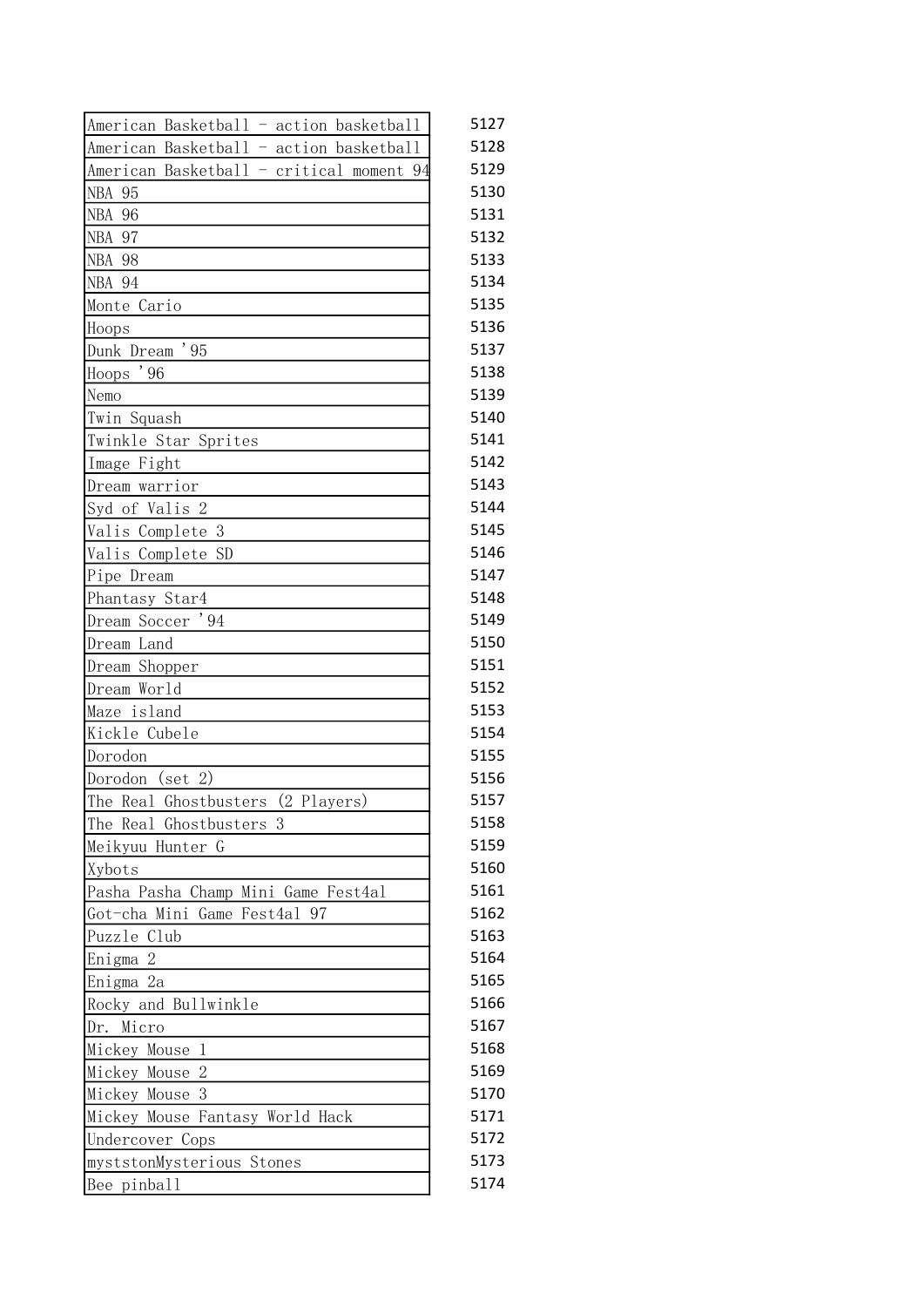| Honey Dolls                    | 5175 |
|--------------------------------|------|
| Cotton                         | 5176 |
| Meijinsen                      | 5177 |
| Success Joe                    | 5178 |
| Flak Attack                    | 5179 |
| <b>MX5000</b>                  | 5180 |
| Koro Koro Quest                | 5181 |
| Cycle Warriors                 | 5182 |
| the Flintstones                | 5183 |
| The motorcyclist               | 5184 |
| Riding Hero                    | 5185 |
| MOTOROLA hero                  | 5186 |
| Dragon Unit / Castle of Dragon | 5187 |
| Recalhorn                      | 5188 |
| Poitto!                        | 5189 |
| Hexa                           | 5190 |
| Magic Gem II                   | 5191 |
| Pnickies'94                    | 5192 |
| Great Mahou Daisakusen         | 5193 |
| Sorcer Striker 2               | 5194 |
| Mahou Daisakusen               | 5195 |
| Magical Drop                   | 5196 |
| Magical Drop Plus              | 5197 |
| Chain Reaction'95              | 5198 |
| Sel Feena                      | 5199 |
| Magic Sword: Heroic Fantasy    | 5200 |
| Mahou Keibitai Gun Hohki       | 5201 |
| Mystic Riders                  | 5202 |
| Hatch Catch                    | 5203 |
| News                           | 5204 |
| News<br>$(\text{set} 2)$       | 5205 |
| Magic Bubble                   | 5206 |
| Pang                           | 5207 |
| Korosuke Roller                | 5208 |
| Magic water droplets           | 5209 |
| Puyo Puyo 2                    | 5210 |
| Magical Crystals               | 5211 |
| Magical Crystals 2             | 5212 |
| Hex Pool                       | 5213 |
| Hex Pool 2                     | 5214 |
| Mortal Kombat                  | 5215 |
| Mortal Kombat<br>2             | 5216 |
| Mortal Kombat<br>3             | 5217 |
| Ghost Pilots                   | 5218 |
| The Video Game<br>Ghostbusters | 5219 |
| <b>Buster Bros</b>             | 5220 |
|                                | 5221 |
| Choky! Choky!                  |      |
| $(\text{set } 1)$<br>Pang      | 5222 |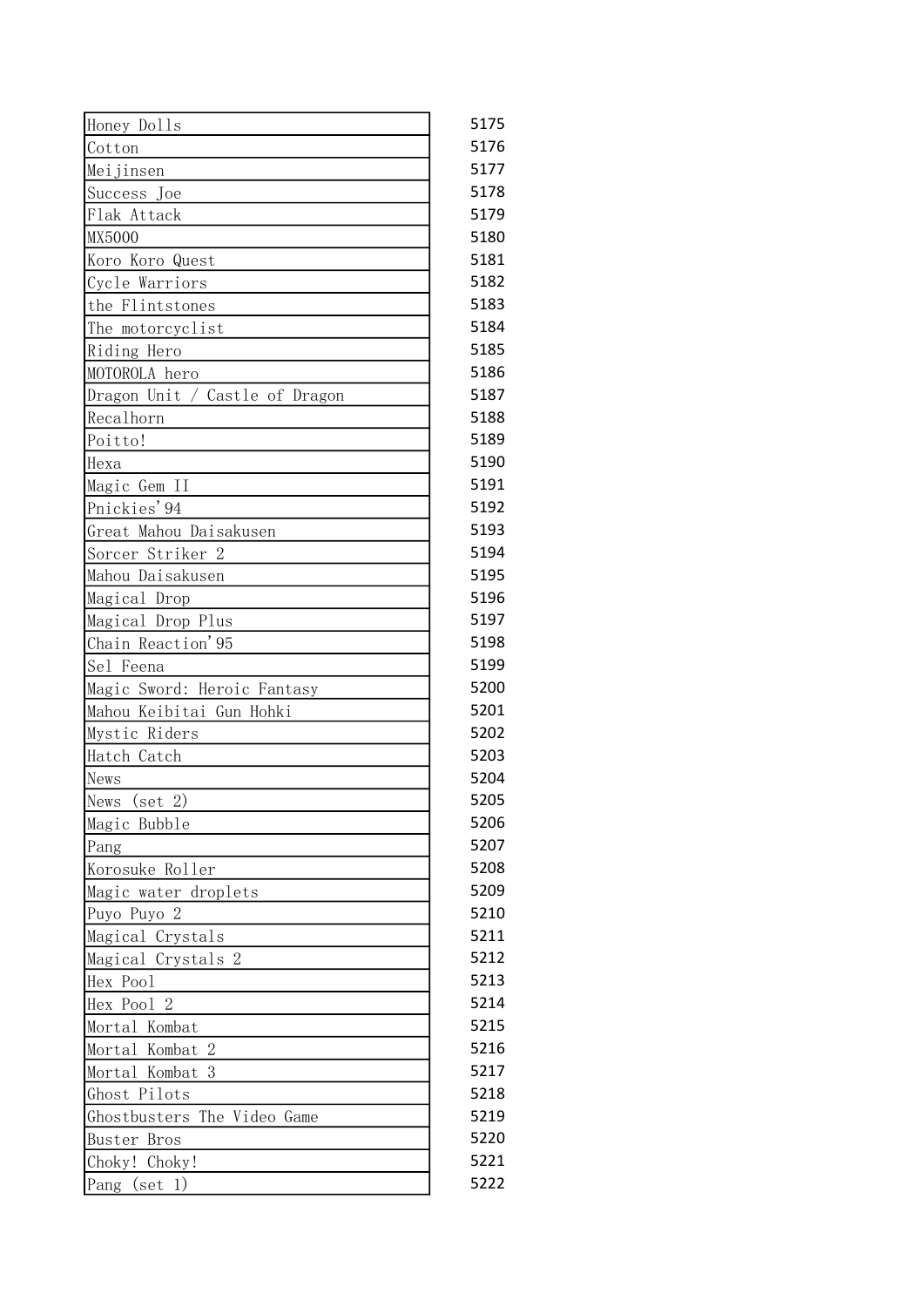| Devil war                               | 5223 |
|-----------------------------------------|------|
| Master of Weapon                        | 5224 |
| Master of Weapon 2                      | 5225 |
| Fantasy Land                            | 5226 |
| Fantasy Land 2                          | 5227 |
| Magician Lord                           | 5228 |
| Bubble dragon                           | 5229 |
| Bubble Bobble 2                         | 5230 |
| Bubble Bobble2                          | 5231 |
| Bubble Symphony                         | 5232 |
| Bubble Bobble(prototype)                | 5233 |
| Ghosts'n Goblins                        | 5234 |
| Ghouls'N Ghosts (MD)                    | 5235 |
| Ghosts'n Goblins 2                      | 5236 |
| Warlock                                 | 5237 |
| Wardner                                 | 5238 |
| Gondomania                              | 5239 |
| Makyou Senshi 2                         | 5240 |
| Legend of Makai                         | 5241 |
| Makai Densetsu                          | 5242 |
| Magic Pyramid                           | 5243 |
| Magic Pyramid 2                         | 5244 |
| Magic Pyramid 3                         | 5245 |
| Dragon Gun                              | 5246 |
| Magical Cat Adventure                   | 5247 |
| Evil Stone                              | 5248 |
| Asura Buster - Eternal Warriors         | 5249 |
| Legend of devil                         | 5250 |
| Devil Fish                              | 5251 |
| King of the Monsters                    | 5252 |
| King of the Monsters2                   | 5253 |
| Magic School Bus The                    | 5254 |
| Devil with Lion                         | 5255 |
| The Night Warriors                      | 5256 |
| Vampire Hunter : Darkstalkers' Revenge  | 5257 |
| Vampire Hunter 2 : Darkstalkers Revenge | 5258 |
| Vampire Savior: The Lord of Vampire     | 5259 |
| Vampire Savior 2: The Lord of Vampire   | 5260 |
| Dangerous Seed                          | 5261 |
| The Last Day                            | 5262 |
| The Last Day 2                          | 5263 |
| Zed Blade                               | 5264 |
| Motos                                   | 5265 |
| Don Doko Don                            | 5266 |
| Don Doko Don 2                          | 5267 |
| Boogie Wings                            | 5268 |
| Pinocchio                               | 5269 |
| Target Ball                             | 5270 |
|                                         |      |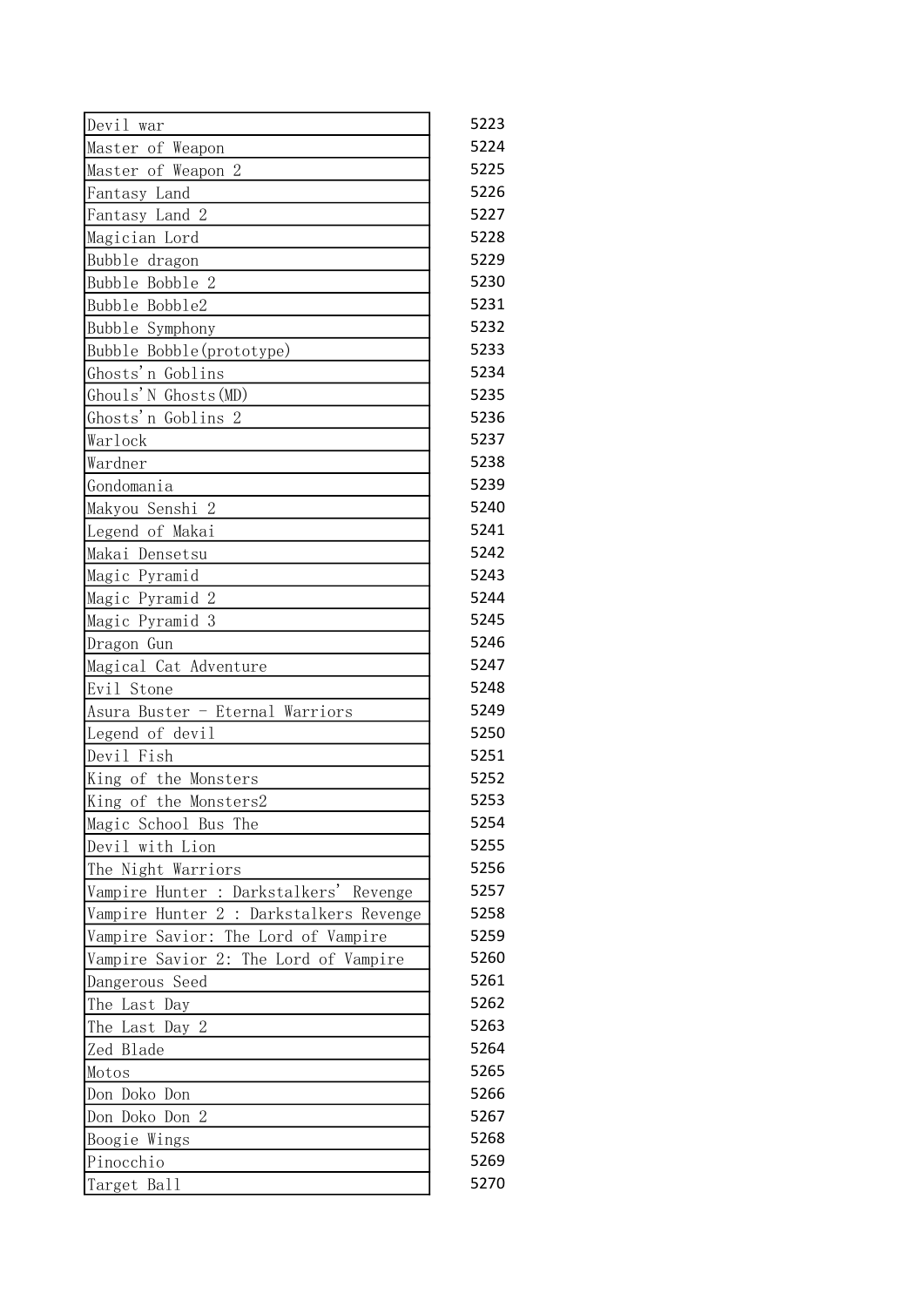| Target Ball                   | 5271 |
|-------------------------------|------|
| Shogun Warriors               | 5272 |
| Fujiyama Buster               | 5273 |
| The Last Soldier              | 5274 |
| Naname de Magic!              | 5275 |
| Namco Classic Collection      | 5276 |
| Namco Classic Collection 2    | 5277 |
| Battlecry                     | 5278 |
| Nouryoku Koujou 2nkai         | 5279 |
| Power Spikes                  | 5280 |
| Super Volley '91              | 5281 |
| Mega Turrican                 | 5282 |
| Energy Warrior 2              | 5283 |
| Cachat                        | 5284 |
| Progear                       | 5285 |
| Progear                       | 5286 |
| Gekirindan                    | 5287 |
| Pig Newton                    | 5288 |
| Altair                        | 5289 |
| Capsule Warrior               | 5290 |
| N.Y. Captor                   | 5291 |
| Colt                          | 5292 |
| Farmers Rebellion             | 5293 |
| Ikki                          | 5294 |
| Ikari Warriors                | 5295 |
| Dogou Souken I                | 5296 |
| Dogou Souken 2                | 5297 |
| Dodopachi                     | 5298 |
| DoDonPachi 2                  | 5299 |
| Mystic Warriors               | 5300 |
| Bare Knuckle 2                | 5301 |
| Streets of Rage               | 5302 |
| Iron fist 2                   | 5303 |
| Streets of Rage 3             | 5304 |
| D-Day I                       | 5305 |
| ddayD-Day                     | 5306 |
| Noah's Ark                    | 5307 |
| Onna Sansirou - Typhoon Gal   | 5308 |
| Onna Sansirou - Typhoon Gal 2 | 5309 |
| Mizubaku Daibouken            | 5310 |
| Valkyrie No Densetsu          | 5311 |
| Body Slam                     | 5312 |
| Omega Fighter                 | 5313 |
| Omega Fighter Special         | 5314 |
| Ordyne                        | 5315 |
| Euro League                   | 5316 |
| Pat the ball                  | 5317 |
| Power Spikes 2                | 5318 |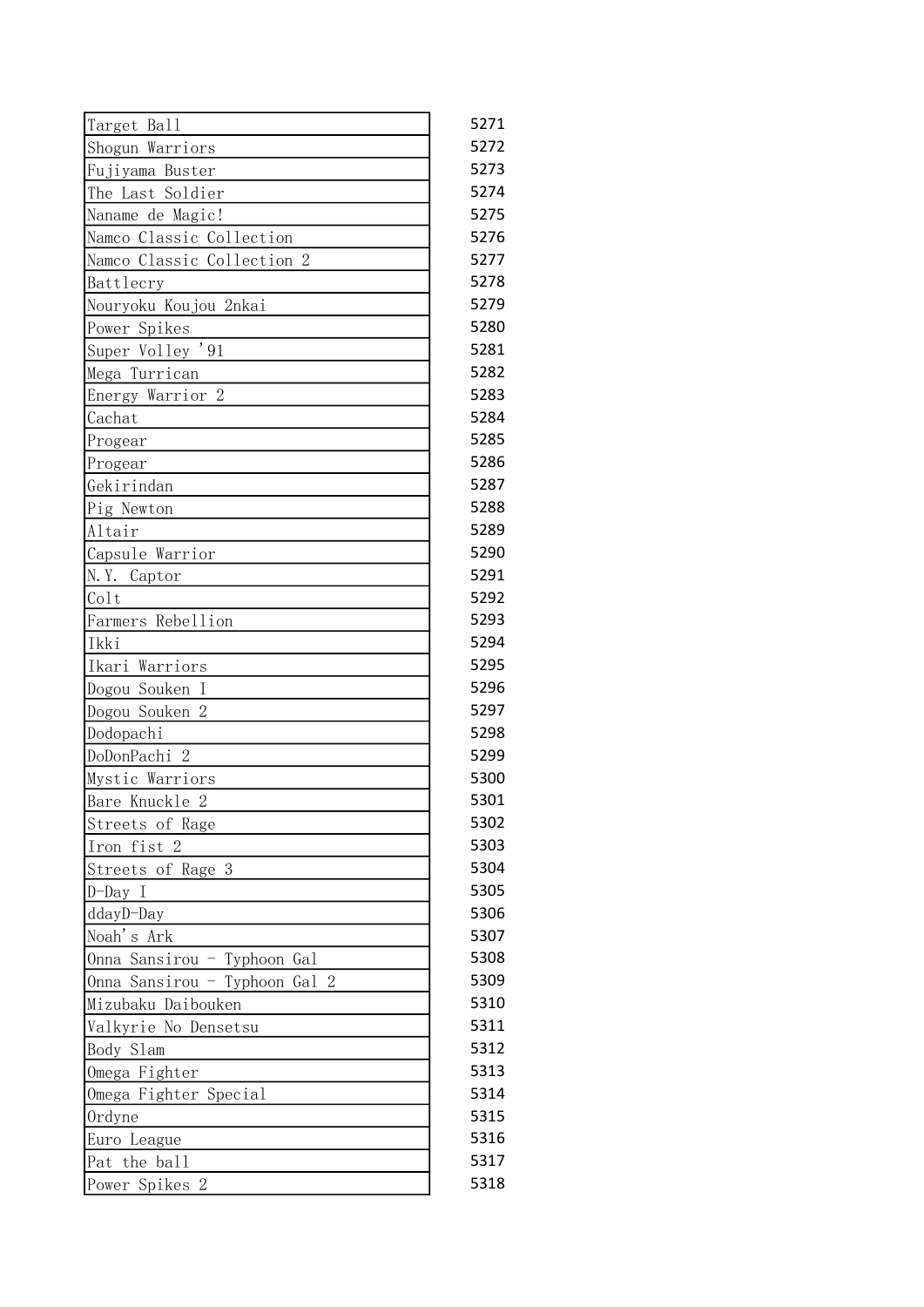| Last Fortress - Toride              | 5319 |
|-------------------------------------|------|
| Toride 2 Adauchi Gaiden             | 5320 |
| Pandora's Palace                    | 5321 |
| Pang Pang                           | 5322 |
| Punk Shot                           | 5323 |
| Punk Shot (2 Players)               | 5324 |
| Puzzle De Bowling                   | 5325 |
| Puzzle Bobble                       | 5326 |
| Puzzle Bobble 2 / Bust-A-Move Again | 5327 |
| Puzzle Bobble 2                     | 5328 |
| Magic bubble 3                      | 5329 |
| Puzzle Bobble 4                     | 5330 |
| Puzzle Bobble mvs                   | 5331 |
| Magical Drop 2                      | 5332 |
| Magical Drop 3                      | 5333 |
| Hot Bubble                          | 5334 |
| Puzzli                              | 5335 |
| Bubble and Squeak                   | 5336 |
| Bubble and Squeak                   | 5337 |
| Gunnail                             | 5338 |
| Pengo                               | 5339 |
| City Connection                     | 5340 |
| City Connection 2                   | 5341 |
| Bang Bead                           | 5342 |
| Battle Bubble 2                     | 5343 |
| ThunderJaws                         | 5344 |
| seicrossSeicross                    | 5345 |
| Flashgal                            | 5346 |
| Thunderbolt Girl 2                  | 5347 |
| Desert Assault                      | 5348 |
| E-Swat : Cyber Police               | 5349 |
| $E-Swat$ - Cyber Police 2           | 5350 |
| Thunder Heroes                      | 5351 |
| Pipi & Bibis                        | 5352 |
| Pipi & Bibis 2                      | 5353 |
| Paranoia                            | 5354 |
| Ping Pong Masters '93               | 5355 |
| Parallel Turn                       | 5356 |
| Vasara                              | 5357 |
| Vasara 2 (set 1)                    | 5358 |
| Vasara 2 2                          | 5359 |
| Destroyer                           | 5360 |
| Crusher Makochan                    | 5361 |
| Hachoo!                             | 5362 |
| Puyo Puyo                           | 5363 |
| Compile                             | 5364 |
| PuLiRuLa                            | 5365 |
| Pururun                             | 5366 |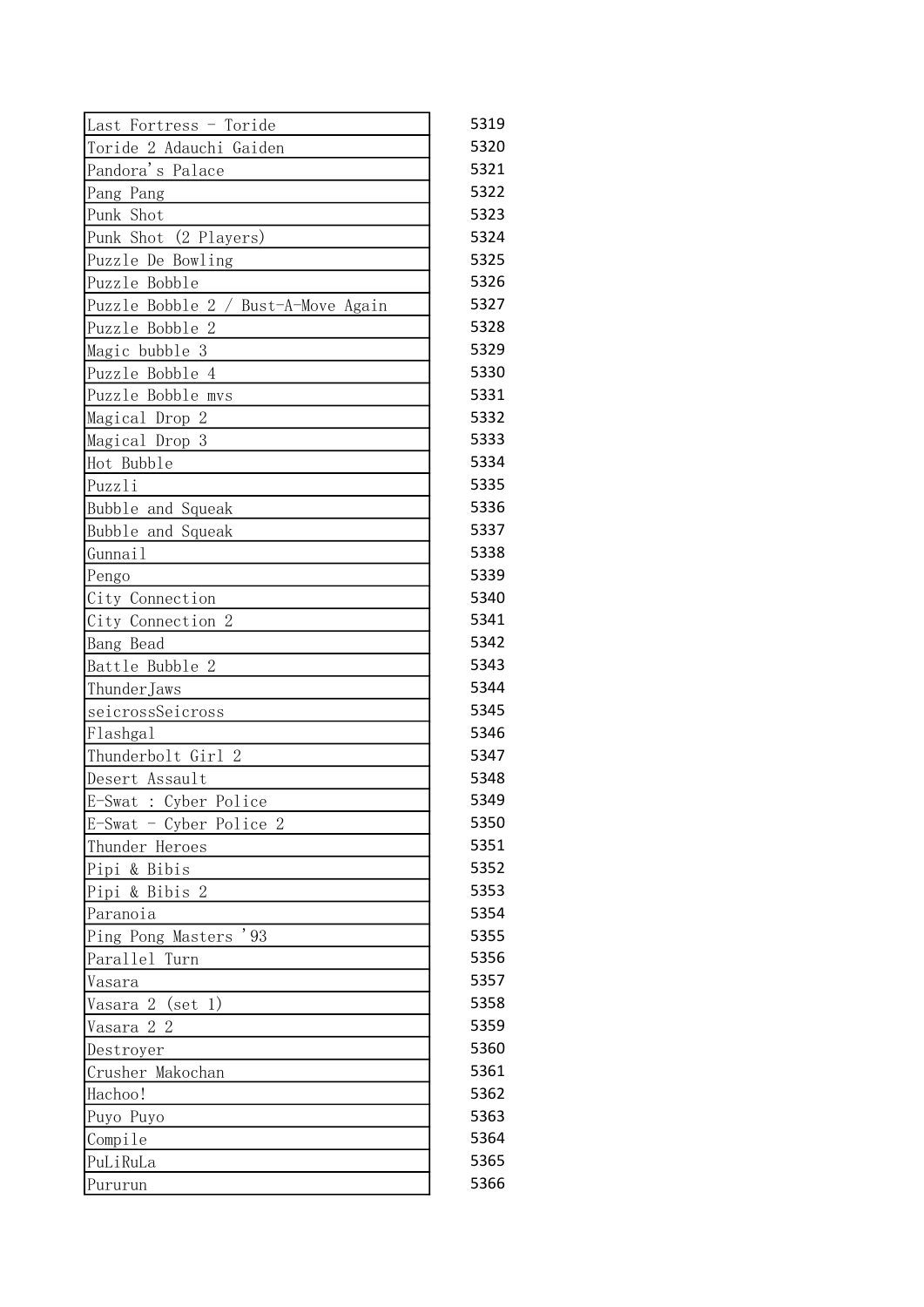| Dragon Bowl                                     | 5367 |
|-------------------------------------------------|------|
| Dragonball Z 2 - Super Battle                   | 5368 |
| 7 Ordi<br>(Korea)                               | 5369 |
| Off the Wall (2-player cocktail)                | 5370 |
| $(2/3$ -player upright)<br>Off the Wall         | 5371 |
| Wonder Planet                                   | 5372 |
| Miracle 3 in 1                                  | 5373 |
| Miracle Boy Monster Kingdom Adventure           | 5374 |
| Three Wonders                                   | 5375 |
| Wonder Stick                                    | 5376 |
| Wonder League '96                               | 5377 |
| KiKi KaiKai                                     | 5378 |
| Knight Boy                                      | 5379 |
| Marvel Land                                     | 5380 |
| Cavelon                                         | 5381 |
| Cannon Dancer                                   | 5382 |
| Doki Doki Penguin Land                          | 5383 |
| Penguin continent2                              | 5384 |
| Penguin-Kun Wars                                | 5385 |
| Pengo                                           | 5386 |
| Pengo 3                                         | 5387 |
| Pengo 4                                         | 5388 |
| Penguin Brothers                                | 5389 |
| Pang Pom's                                      | 5390 |
| Balloon Brothers                                | 5391 |
| Millipede                                       | 5392 |
| Ganbare Ginkun                                  | 5393 |
| Calipso                                         | 5394 |
| Submarine                                       | 5395 |
| Gigandes                                        | 5396 |
| Lord of Gun                                     | 5397 |
| Gun Dealer '94                                  | 5398 |
| Gun Master                                      | 5399 |
| Gun & Frontier                                  | 5400 |
| Gun Frontier 2                                  | 5401 |
| Pig Out: Dine Like a Swine!                     | 5402 |
| Pig Out: Dine Like a Swine!<br>$(\text{set} 2)$ | 5403 |
| Break Thru                                      | 5404 |
| Force Break 2                                   | 5405 |
| Best Of Best                                    | 5406 |
| Eight Ball Action (Pac-Man conversion)          | 5407 |
| Knocking bricks                                 | 5408 |
| Block Block 2                                   | 5409 |
| Return of the Invaders                          | 5410 |
| My Hero<br>Scandal                              | 5411 |
| Scandal                                         | 5412 |
| Frogs                                           | 5413 |
| Frogger                                         | 5414 |
|                                                 |      |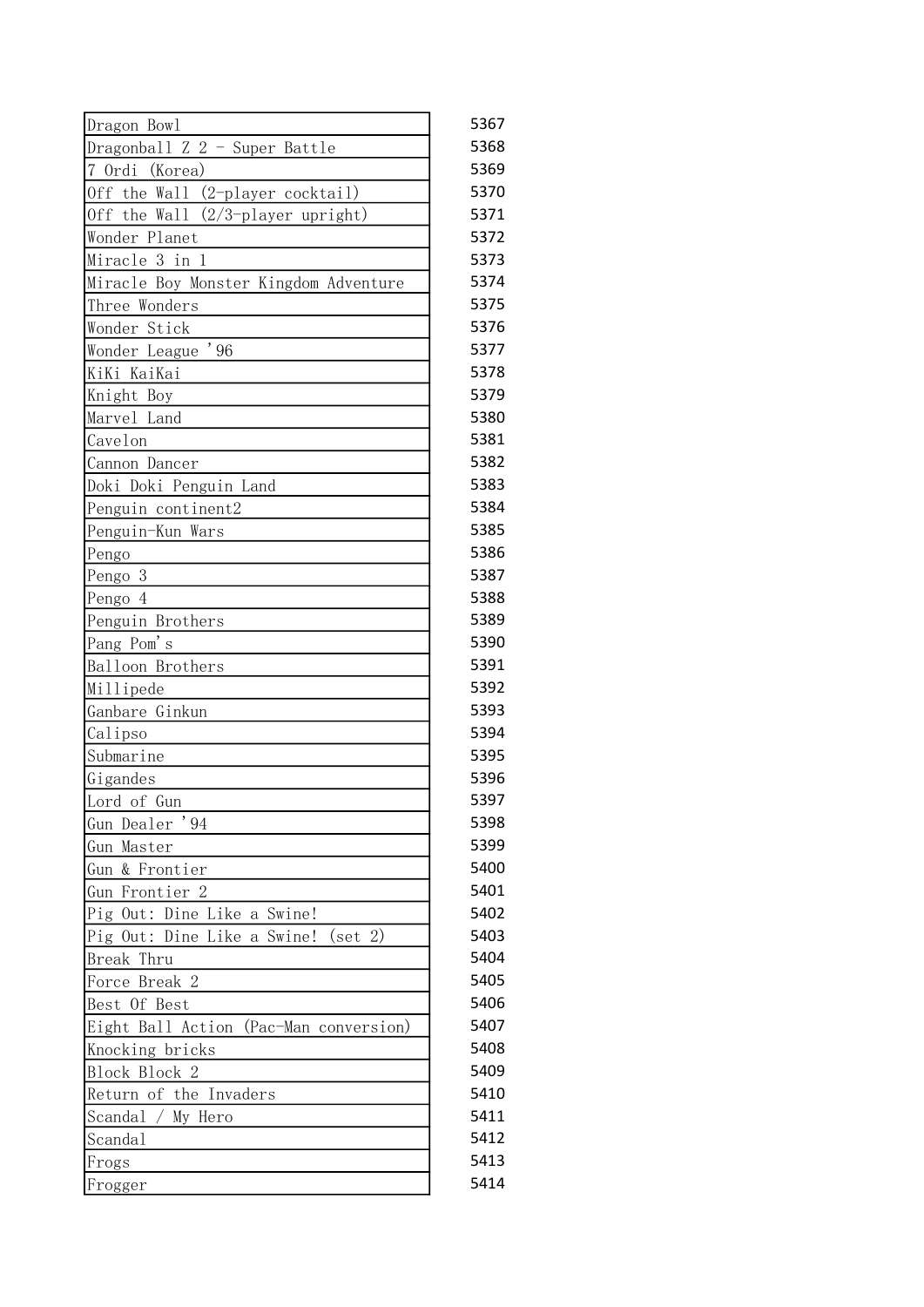| Ribbit!                         | 5415 |
|---------------------------------|------|
|                                 |      |
| Ripper Ribbit                   | 5416 |
| Lady Frog                       | 5417 |
| Frog & Spiders                  | 5418 |
| Pioneer Balloon                 | 5419 |
| More Challenging Q*bert         | 5420 |
| Earthworm Jim                   | 5421 |
| Earthworm Jim 2                 | 5422 |
| Paddle Mania                    | 5423 |
| Blades of Steel                 | 5424 |
| Cookie & Bibi                   | 5425 |
| Cookie & Bibi 2                 | 5426 |
| Cookie & Bibi 3                 | 5427 |
| Warp Speed                      | 5428 |
| Fun cube                        | 5429 |
| Funny Mouse                     | 5430 |
| Interesting car pull            | 5431 |
| Wai Wai Jockey Gate-In          | 5432 |
| Jumping Cross                   | 5433 |
| Plus Alpha                      | 5434 |
| Global Gladiators               | 5435 |
| Quiz King of Fighters           | 5436 |
| Boxing Legends of the Ring      | 5437 |
| Fighter                         | 5438 |
| (US)<br>Prime Time Fighter      | 5439 |
| The Final Round                 | 5440 |
| Hard Puncher                    | 5441 |
| The Main Event                  | 5442 |
| mainevtThe Main Event           | 5443 |
| Ashita no Joe                   | 5444 |
| King of Boxer                   | 5445 |
|                                 | 5446 |
| Ring King                       | 5447 |
| (set 2)<br>Ring King            | 5448 |
| Ring King (set 3)               |      |
| Burning powe                    | 5449 |
| Burning Force                   | 5450 |
| Burning Force                   | 5451 |
| Moero Pro Yakyuu Homerun        | 5452 |
| Waku Waku<br>7                  | 5453 |
| Super Dodge Ball                | 5454 |
| Blood march                     | 5455 |
| Burning Fight                   | 5456 |
| Burning Fight 2                 | 5457 |
| Blood Bros.                     | 5458 |
| Nekketsu Kouha Kunio-kun        | 5459 |
| Target Renegade                 | 5460 |
| Nekketsu Koukou Dodgeball<br>Bu | 5461 |
| Legend of JuJu                  | 5462 |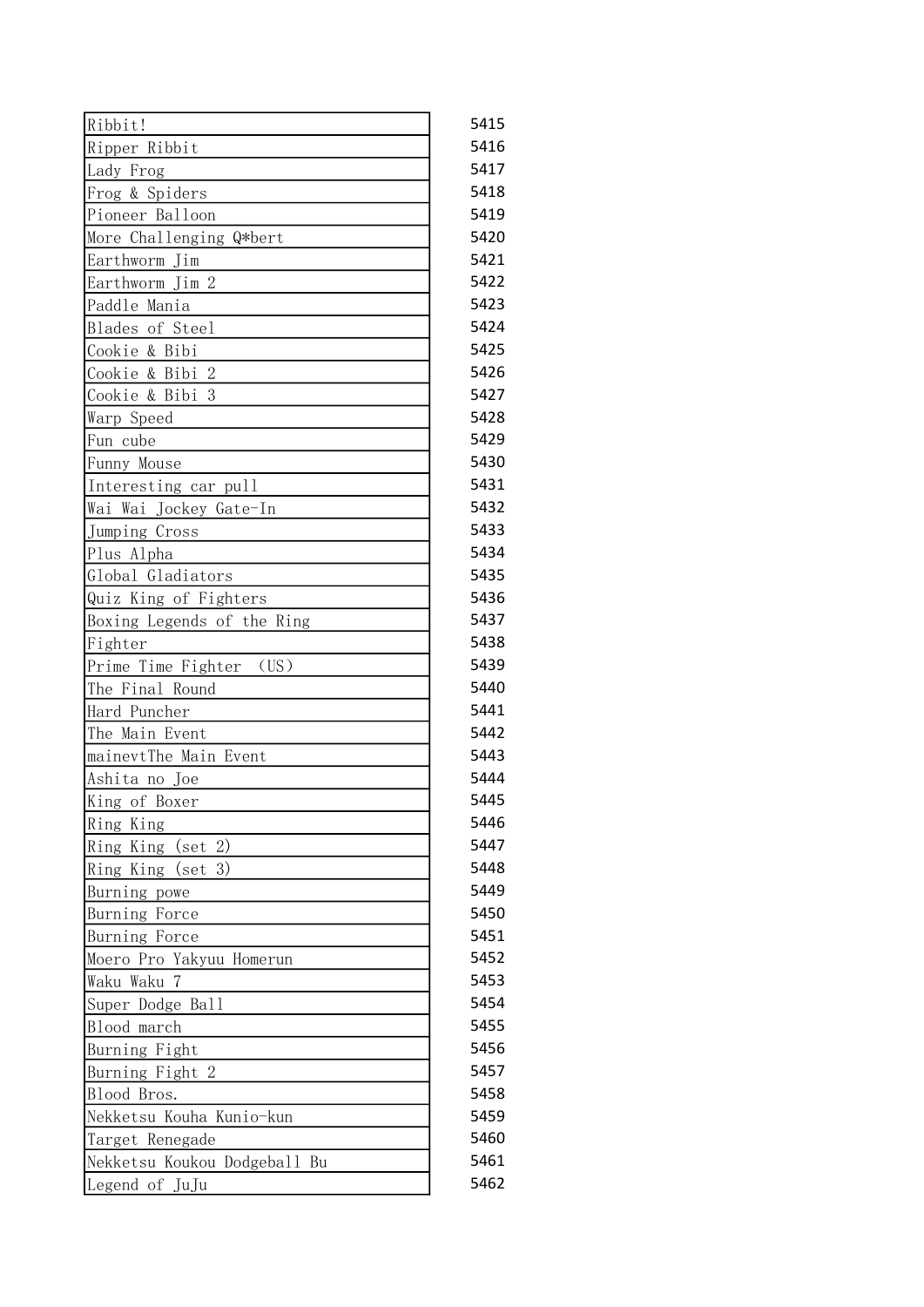| Toki2                                       | 5463 |
|---------------------------------------------|------|
| Shinobi                                     | 5464 |
| Shinobi<br>$\rm II$                         | 5465 |
| ninjaNinja                                  | 5466 |
| Ninja 2                                     | 5467 |
| Ninja Combat                                | 5468 |
| Ninja Princess                              | 5469 |
| Ninja Commando                              | 5470 |
| Ninjakun Majou no Bouken                    | 5471 |
| The Ninja Kids                              | 5472 |
| Ninja-Kid 2                                 | 5473 |
| Shadow Warriors                             | 5474 |
| Ninja Gaiden                                | 5475 |
| Ninja cat eye                               | 5476 |
| Teenage Mutant Hero Turtles (2 Players)     | 5477 |
| (UDA 2 Playe<br>Teenage Mutant Hero Turtles | 5478 |
| Teenage Mutant Hero Turtles (2 Players)     | 5479 |
| Battle Toads                                | 5480 |
|                                             | 5481 |
| Ninja Frog and Double Dragon                |      |
| Ninja Burai Densetsu                        | 5482 |
| Ninja Clowns                                | 5483 |
| - The Ninja Master<br>Oni                   | 5484 |
| Janpai Puzzle Choukou                       | 5485 |
| Sunset Riders                               | 5486 |
| Head On (2 players)                         | 5487 |
| Crash2                                      | 5488 |
| Maze of Flott                               | 5489 |
| The Battle-Road                             | 5490 |
| Photo Finish                                | 5491 |
| Arlington Horse Racing                      | 5492 |
| Stakes Winner 2                             | 5493 |
| Horse racing champion                       | 5494 |
| Othello Derby                               | 5495 |
| Triple Fun                                  | 5496 |
| The Three Stooges In Brides Is Brides       | 5497 |
| three foreign biography                     | 5498 |
| The Three Kingdoms Biography - Chaos        | 5499 |
| Aggressors of Dark Kombat                   | 5500 |
| Sanrin San Chan                             | 5501 |
| Spatter                                     | 5502 |
| Growl                                       | 5503 |
| Insector                                    | 5504 |
| Insector X                                  | 5505 |
| Sadari                                      | 5506 |
| Shuffleboard                                | 5507 |
| Salamander 2                                | 5508 |
| Desert Storm                                | 5509 |
|                                             | 5510 |
| Meta Fox                                    |      |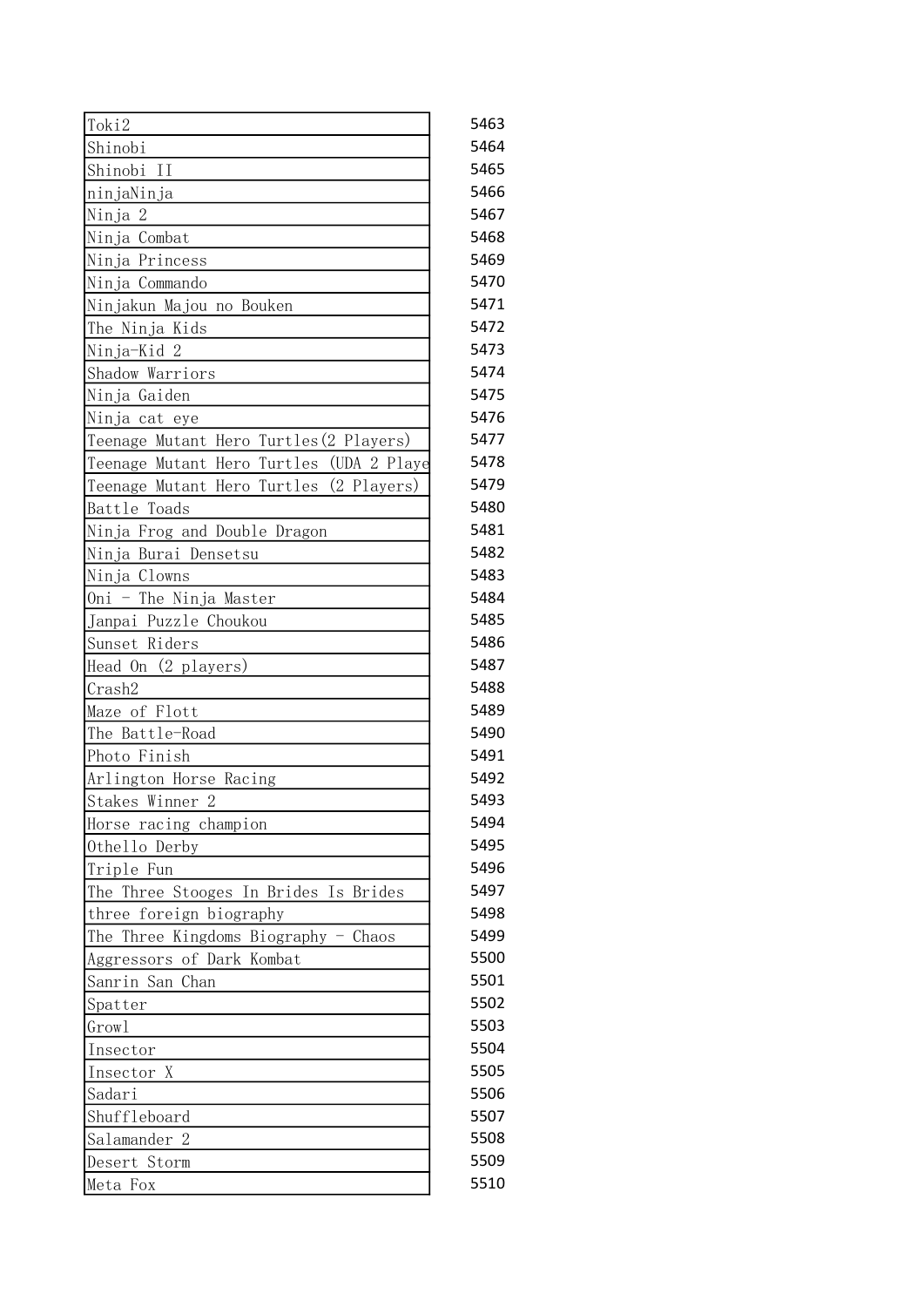| Sand Scorpion                    | 5511 |
|----------------------------------|------|
| Dune                             | 5512 |
| U.S. Championship V'ball         | 5513 |
| Shark Attack                     | 5514 |
| Yuke Yuke Yamaguchi-kun          | 5515 |
| Saint s sword                    | 5516 |
| Thunder Strike                   | 5517 |
| Thunder Hoop                     | 5518 |
| Arrow Flash                      | 5519 |
| Flash Arrow                      | 5520 |
| Twinkle                          | 5521 |
| Shanghai                         | 5522 |
| Shanghai2                        | 5523 |
| Shanghai 3                       | 5524 |
| Captain America and the Avengers | 5525 |
| Shao-lin's Road                  | 5526 |
| Snake Pit                        | 5527 |
| Zombie Raid                      | 5528 |
| Puzz Loop 2                      | 5529 |
| Eggor                            | 5530 |
| Shot Rider                       | 5531 |
| Gun Gabacho                      | 5532 |
| Goal!Goal!Goal!                  | 5533 |
| The End                          | 5534 |
| Run Deep                         | 5535 |
| Gladiator 1984                   | 5536 |
| Vandyke                          | 5537 |
| Vandyke 2                        | 5538 |
| Ragnagard / Shin-Oh-Ken          | 5539 |
| Rastan Saga II                   | 5540 |
| Dragon Breed                     | 5541 |
| Opa Opa                          | 5542 |
| Fantasy Zone<br>p                | 5543 |
| Fantasy Zone 2                   | 5544 |
| Wonder Boy in Monster Land       | 5545 |
| Magic Boy                        | 5546 |
| Magic Boy 2                      | 5547 |
| Magic Boy 3                      | 5548 |
| Wonder Boy 3 - Monster Lair      | 5549 |
| Wonder Boy $3(\text{set }2)$     | 5550 |
| Wonder Boy $3(\text{set } 3)$    | 5551 |
| Wonder Boy 3(set 4)              | 5552 |
| Wonder Boy set 4                 | 5553 |
| Wonder Boy Deluxe                | 5554 |
| Wonder Momo                      | 5555 |
| Kamikaze Cabbie                  | 5556 |
| Yellow Cab                       | 5557 |
| Wonder Boy III - Monster Lair    | 5558 |
|                                  |      |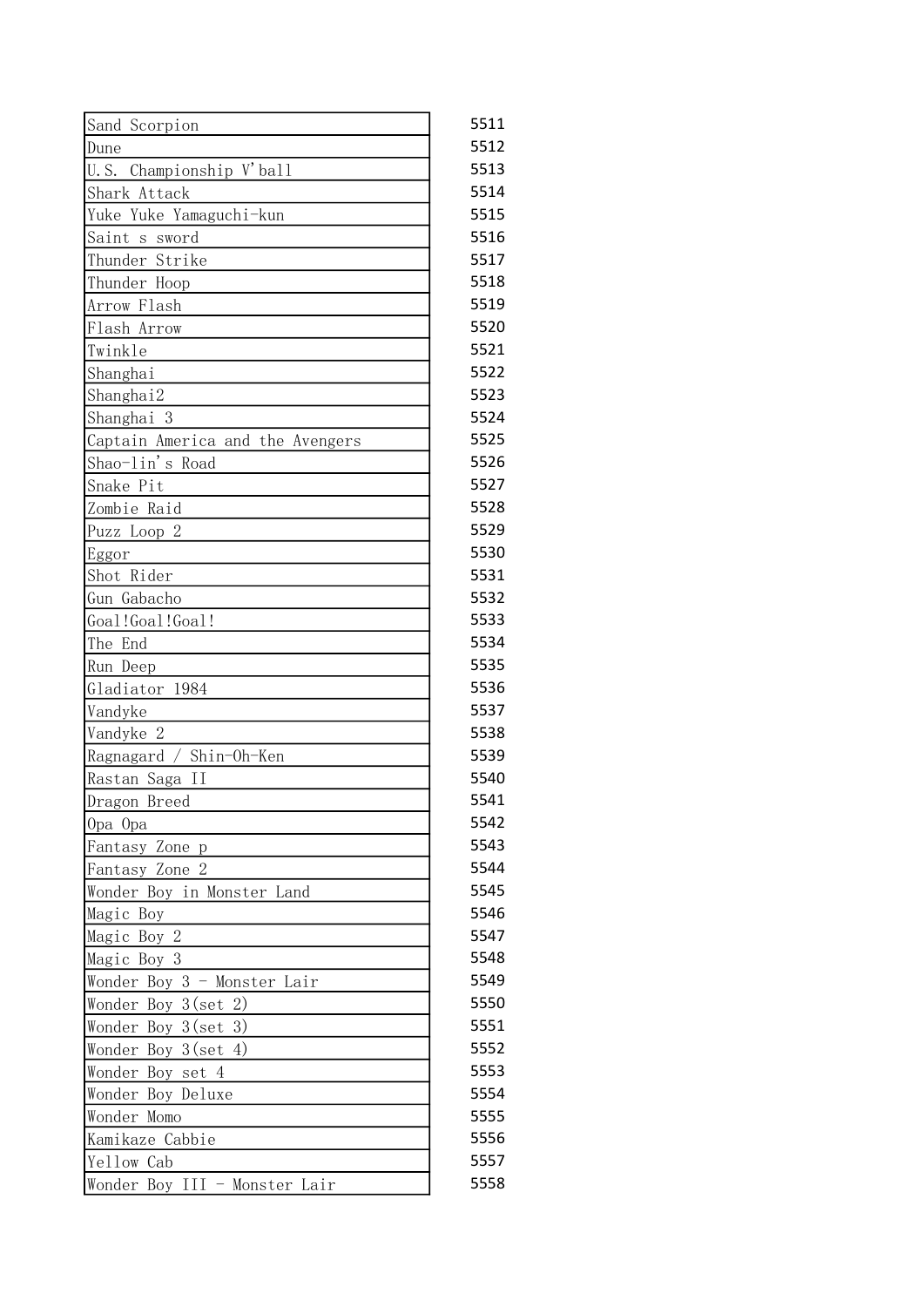| D4ine seal                           | 5559 |
|--------------------------------------|------|
| Terra Force                          | 5560 |
| Terra Cresta                         | 5561 |
| Surv4a1                              | 5562 |
| Bio Attack                           | 5563 |
| Bio-Hazard Battle                    | 5564 |
| Biochemical warship                  | 5565 |
| Christmas Eve                        | 5566 |
| Gauntlet 2                           | 5567 |
| Gauntlet 2 (2 Players)               | 5568 |
| Saint Dragon                         | 5569 |
| Crossed Swords                       | 5570 |
| Guardian Storm                       | 5571 |
| Indiana Jones and the Temple of Doom | 5572 |
| Sei Senshi Amatelass                 | 5573 |
| Victory Road                         | 5574 |
| Grand Tour                           | 5575 |
| The Lost Castle In Darkmist          | 5576 |
| Mister Viking                        | 5577 |
| Lost generation                      | 5578 |
| The Lion King                        | 5579 |
| 10-Yard Fight (set 1)                | 5580 |
| 10-Yard Fight '85                    | 5581 |
| timetunlTime Tunnel                  | 5582 |
| Toki no Senshi - Chrono Soldier      | 5583 |
| Chronos Ruler                        | 5584 |
| Time Pilot                           | 5585 |
| Time Scanner                         | 5586 |
| Tube Panic                           | 5587 |
| Time and space pilot 84              | 5588 |
| Space Harrier                        | 5589 |
| Time Killers                         | 5590 |
| Spinal Breakers                      | 5591 |
| Time Cop                             | 5592 |
| Battle Field                         | 5593 |
| Time Soldiers 3                      | 5594 |
| L4e Quiz Show                        | 5595 |
| Anteater                             | 5596 |
|                                      | 5597 |
| Mighty Monkey<br>Mighty Warriors     | 5598 |
|                                      | 5599 |
| Tetris md                            | 5600 |
| Tetris (set 2)                       |      |
| 3)<br>Tetris (set                    | 5601 |
| $Tetris$ (set 1)                     | 5602 |
| Flash Point                          | 5603 |
| Flash Point                          | 5604 |
| Hang-On 2                            | 5605 |
| Sega Ninja                           | 5606 |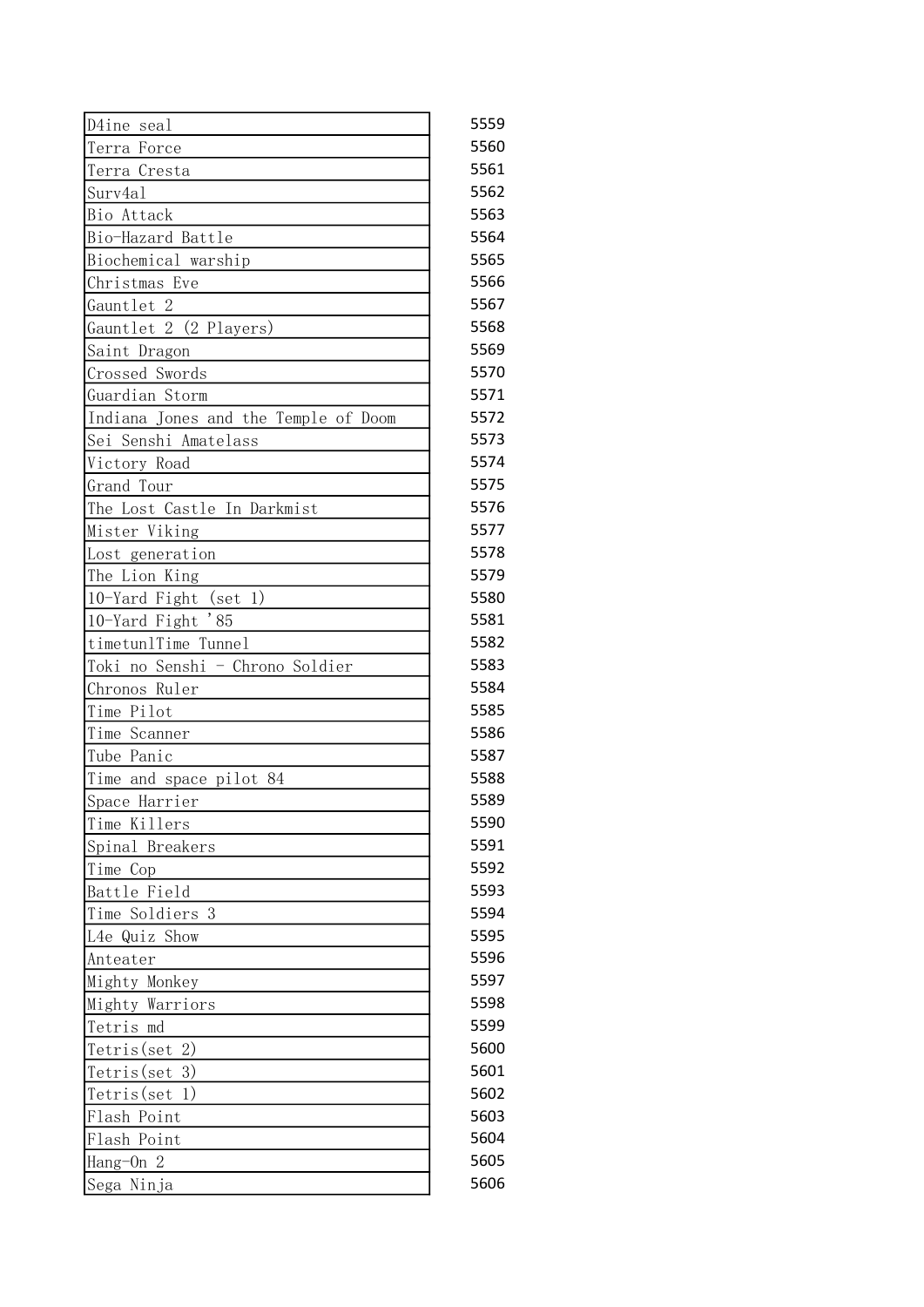| Main Stadium                        | 5607 |
|-------------------------------------|------|
| Bottom of the Ninth (T)             | 5608 |
| FIFA World Cup 92                   | 5609 |
| FIFA World Cup 93                   | 5610 |
| World Cup Volley '95                | 5611 |
| Mexico 86 (bootleg of Kick and Run) | 5612 |
| Tecmo World Cup '90                 | 5613 |
| Tecmo World Soccer '96              | 5614 |
| Tehkan World Cup                    | 5615 |
| World Wars                          | 5616 |
| WW 3                                | 5617 |
| Total Soccer Advance                | 5618 |
| World Champion Football 2           | 5619 |
| Kick Goal (set 2)                   | 5620 |
| World Rally                         | 5621 |
| World Rally 2: Twin Racing          | 5622 |
| Recordbreaker                       | 5623 |
| Battle K-Road                       | 5624 |
| World Series Baseball               | 5625 |
| World Series Baseball 95            | 5626 |
| World Series Baseball 96            | 5627 |
| World Series Baseball 98            | 5628 |
| World Heroes 2 ( Special Edition)   | 5629 |
| World Heroes Perfect 3              | 5630 |
| World Professional Baseball 94      | 5631 |
| World Soccer Finals                 | 5632 |
| Samurai Nihon-ichi                  | 5633 |
| Torus                               | 5634 |
| Pistol Daimyo no Bouken             | 5635 |
| Asylum                              | 5636 |
| Goalie Ghost                        | 5637 |
| Donpachi                            | 5638 |
| Donkey Kong                         | 5639 |
| DonPachi 2                          | 5640 |
| Open Season                         | 5641 |
| Metamorphic Force J                 | 5642 |
| IQ-Block                            | 5643 |
| Wrestle War 2                       | 5644 |
| Wrestle War                         | 5645 |
| Wrestling Wars 2                    | 5646 |
| Robo Wres 2001                      | 5647 |
| Appoooh                             | 5648 |
| Blazing Tornado                     | 5649 |
| Slam Masters                        | 5650 |
| Slam Masters 2                      | 5651 |
| Twin<br>Qix                         | 5652 |
| The<br>Gadget Twins                 | 5653 |
| Twin Action                         | 5654 |
|                                     |      |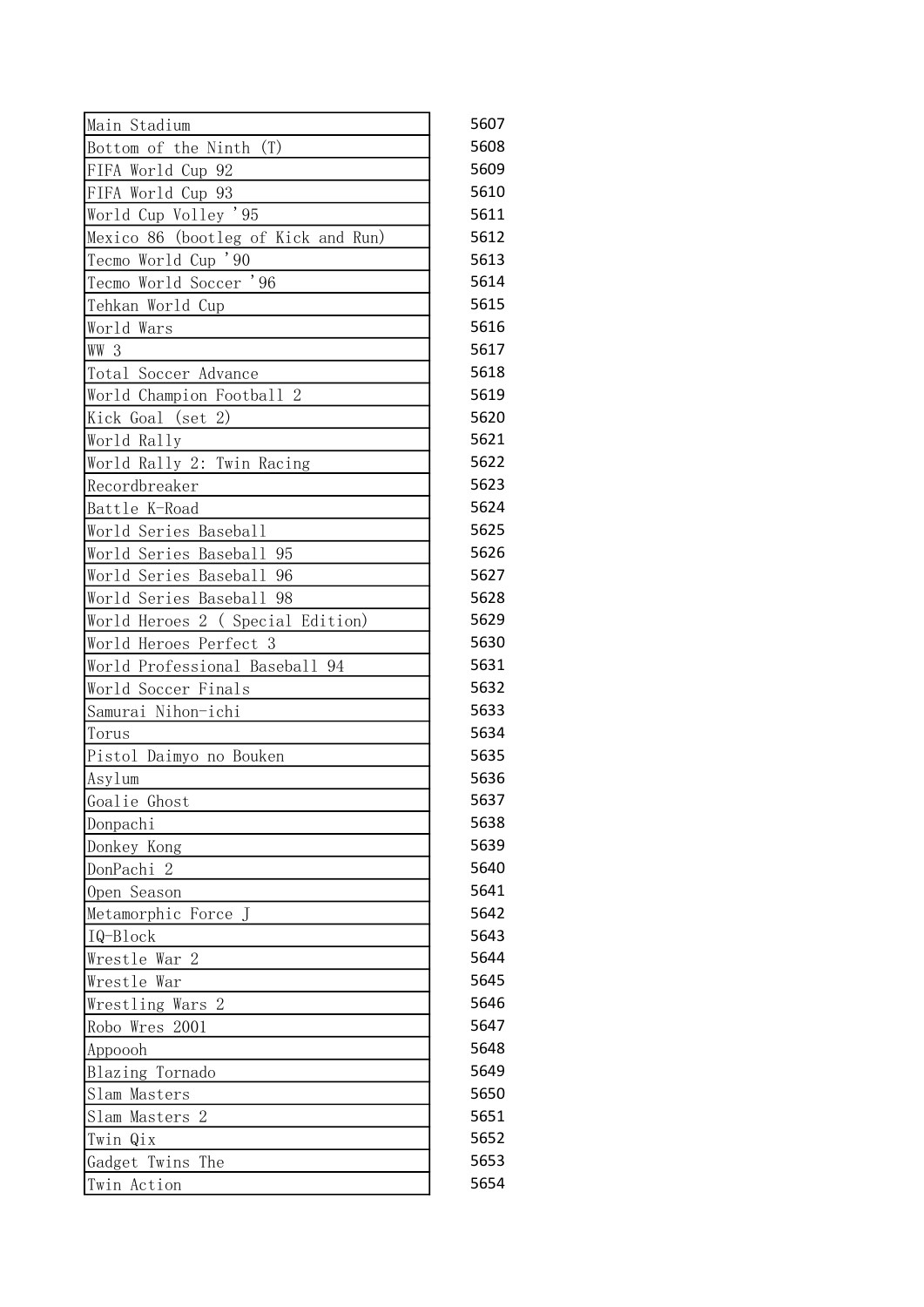| Two Tigers                             | 5655 |
|----------------------------------------|------|
| Mega Twins                             | 5656 |
| Chiki Chiki Boys 2                     | 5657 |
| Twin Falcons                           | 5658 |
| Whizz                                  | 5659 |
| Double Wings                           | 5660 |
| Twin Eagle - Revenge Joe's Brother     | 5661 |
| Twin Eagle 2 - The Rescue Mission      | 5662 |
| Pisces                                 | 5663 |
| Omni                                   | 5664 |
| Dual Assault                           | 5665 |
| Liberation                             | 5666 |
| The Glob                               | 5667 |
| The Glob 2                             | 5668 |
| The Glob 3                             | 5669 |
| Dr. Plumber                            | 5670 |
| Mario Bros                             | 5671 |
| Mr. Kougar                             | 5672 |
| Mr. Kougar 2                           | 5673 |
| Water Margin is perfect                | 5674 |
| Water Margin                           | 5675 |
| Water Margin-Wind and Cloud Spread Wol | 5676 |
| Crystal Castles                        | 5677 |
| Crystal pony                           | 5678 |
| Guzzler                                | 5679 |
| The Deep                               | 5680 |
| The Legend of Silkroad                 | 5681 |
| Raiga - Strato Fighter                 | 5682 |
| Dead Connection                        | 5683 |
| Death Duel                             | 5684 |
| Angel of death                         | 5685 |
| Death statistics                       | 5686 |
| Surv4al<br>Arts                        | 5687 |
| Blazing Star                           | 5688 |
| Match It 2                             | 5689 |
| Sichuan 2                              | 5690 |
| 4-D Warriors                           | 5691 |
| Sonic Wings                            | 5692 |
| Sonic Wings JP                         | 5693 |
| Sonic Wings JP2                        | 5694 |
| Sonic Wings 2                          | 5695 |
| 3<br>Sonic Wings                       | 5696 |
| 4 En Raya                              | 5697 |
| Atomic Boy                             | 5698 |
| Four Great College Basketball          | 5699 |
| Shiten Myooh                           | 5700 |
| Chip n Dale Rescue Rangers             | 5701 |
| Paperboy                               | 5702 |
|                                        |      |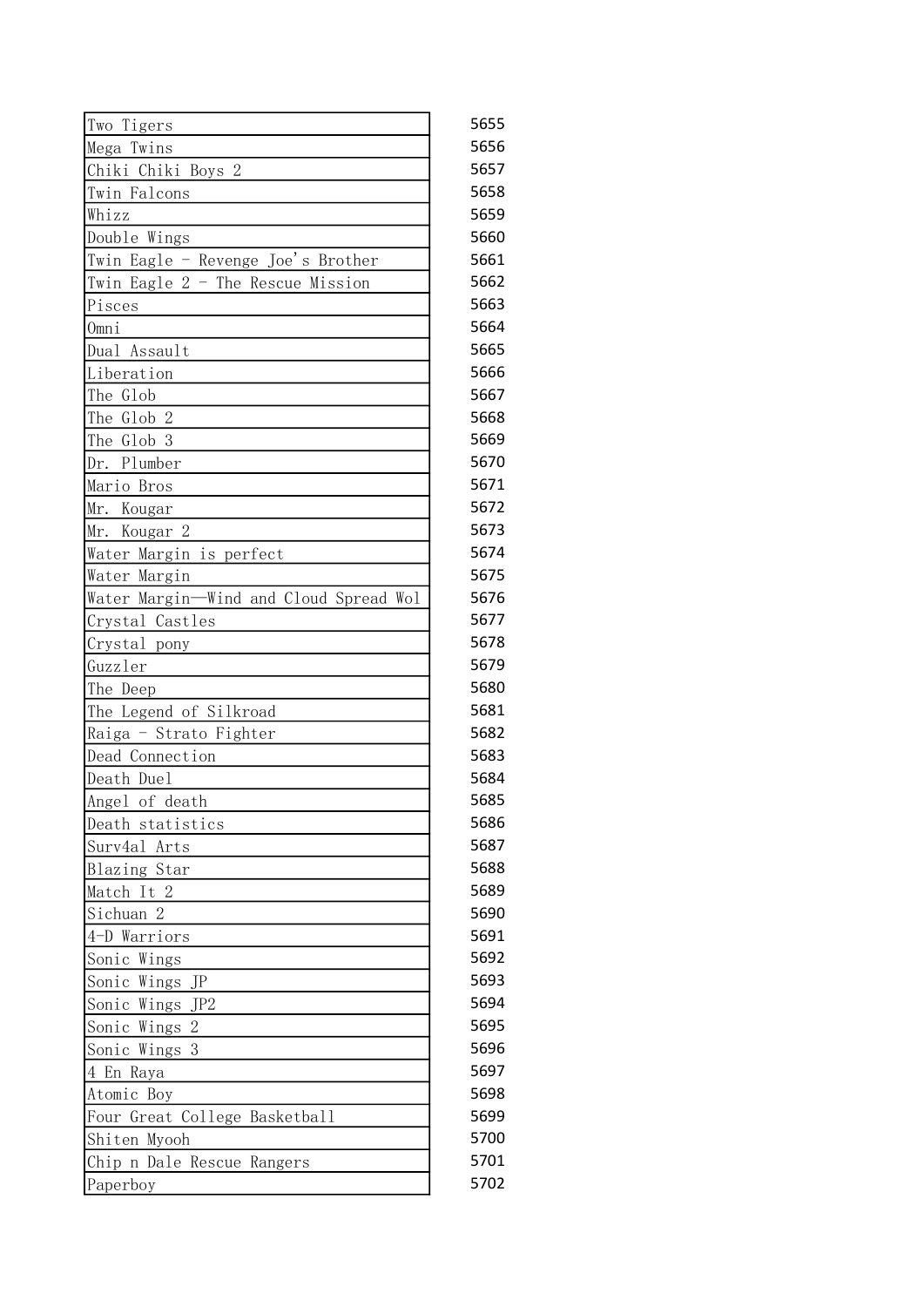| Soldam                       | 5703 |
|------------------------------|------|
| Ta-o Taido                   | 5704 |
| Rapid Fire                   | 5705 |
| Solomons Key                 | 5706 |
| Solomon's Key                | 5707 |
| Sauro                        | 5708 |
| Sonic - chaos society        | 5709 |
| Sonic The Hedgehog           | 5710 |
| Sonic The Hedgehog2          | 5711 |
| Sonic 3D Blast               | 5712 |
| Sonic Pinball                | 5713 |
| Sonic Box                    | 5714 |
| Sonic and Knuckles           | 5715 |
| Kid no Hore Hore Daisakusen  | 5716 |
| Booby Kids 2                 | 5717 |
| spacefrtSpace Fortress       | 5718 |
| Space War                    | 5719 |
| Grand Cross                  | 5720 |
| zavigaZaviga                 | 5721 |
| Brain                        | 5722 |
| Speak & Rescue               | 5723 |
| R-Shark                      | 5724 |
| Zodiack                      | 5725 |
| Space Harrier 2              | 5726 |
| Major Havoc                  | 5727 |
| $(3 \ 14es)$<br>Alpha One    | 5728 |
| (5)<br>14es)<br>Alpha One    | 5729 |
| Major Havoc<br>(rev 3)       | 5730 |
| 2083<br>A. D.                | 5731 |
| Space Zap                    | 5732 |
| Space Raider                 | 5733 |
| Star Luster<br>Vs.           | 5734 |
| Zektor                       | 5735 |
| Gorf                         | 5736 |
| Gorf 2                       | 5737 |
| Wacko                        | 5738 |
| Freeze                       | 5739 |
| Mission 660                  | 5740 |
| The Percussor                | 5741 |
| Gyruss                       | 5742 |
| Venus                        | 5743 |
| Space Gun                    | 5744 |
| Space Seeker                 | 5745 |
|                              | 5746 |
| Rougien                      | 5747 |
| Space Force<br>Space Cruiser | 5748 |
|                              |      |
| UniWar                       | 5749 |
| Darius <sub>2</sub>          | 5750 |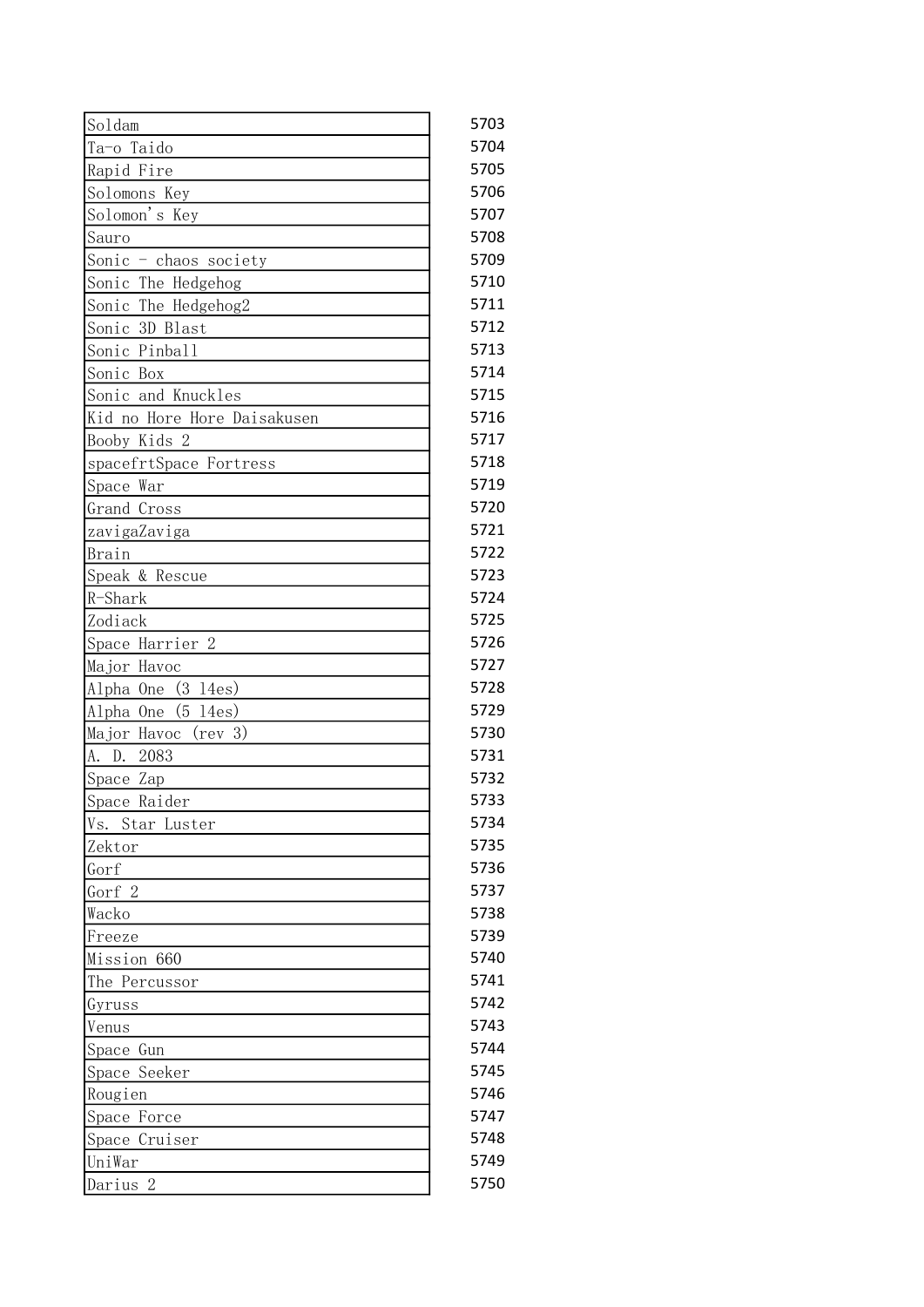| gdariusG-Darius                   | 5751 |
|-----------------------------------|------|
| Darius <sub>2</sub>               | 5752 |
| Field Combat                      | 5753 |
| Sol D4ide : The Sword of Darkness | 5754 |
| Taito Cup Finals                  | 5755 |
| Snapper                           | 5756 |
| Nibbler                           | 5757 |
| Tank 2011                         | 5758 |
| Grobda                            | 5759 |
| Grobda 2                          | 5760 |
| Tank world 2011                   | 5761 |
| Tanks war3                        | 5762 |
| Tank Force (2 Player)             | 5763 |
| Tank Busters                      | 5764 |
| Tank world                        | 5765 |
| Blazer                            | 5766 |
| Legend of Hero Tonma              | 5767 |
| Legend of Hero Tonma 2            | 5768 |
| Tomila Suda - Baseball            | 5769 |
| Dr. Tomy                          | 5770 |
| China Town                        | 5771 |
| Tang Tang                         | 5772 |
| Momoko                            | 5773 |
| The Dig Fight                     | 5774 |
| Naughty Boy                       | 5775 |
| Special Project Y                 | 5776 |
| Special Criminal Investigation    | 5777 |
| Special Criminal Investigation 2  | 5778 |
| Dyger                             | 5779 |
| Dyger 2                           | 5780 |
| Judge Dredd                       | 5781 |
| Thundercade                       | 5782 |
| Tokusyu Butai U.A.G.              | 5783 |
| G.I. Joe                          | 5784 |
| Guardians of the 'Hood            | 5785 |
| Kick Boy                          | 5786 |
| Kicker                            | 5787 |
| Doubles<br>Tara Rhea              | 5788 |
| Hard Head                         | 5789 |
| Hard Head 2                       | 5790 |
| Sindbad Mystery                   | 5791 |
| Game Tengoku                      | 5792 |
| Exerizer                          | 5793 |
| Sky Fox                           | 5794 |
| Sky Skipper                       | 5795 |
| Sky Adventure                     | 5796 |
| skyadvntSky Adventure             | 5797 |
| Sky Alert                         | 5798 |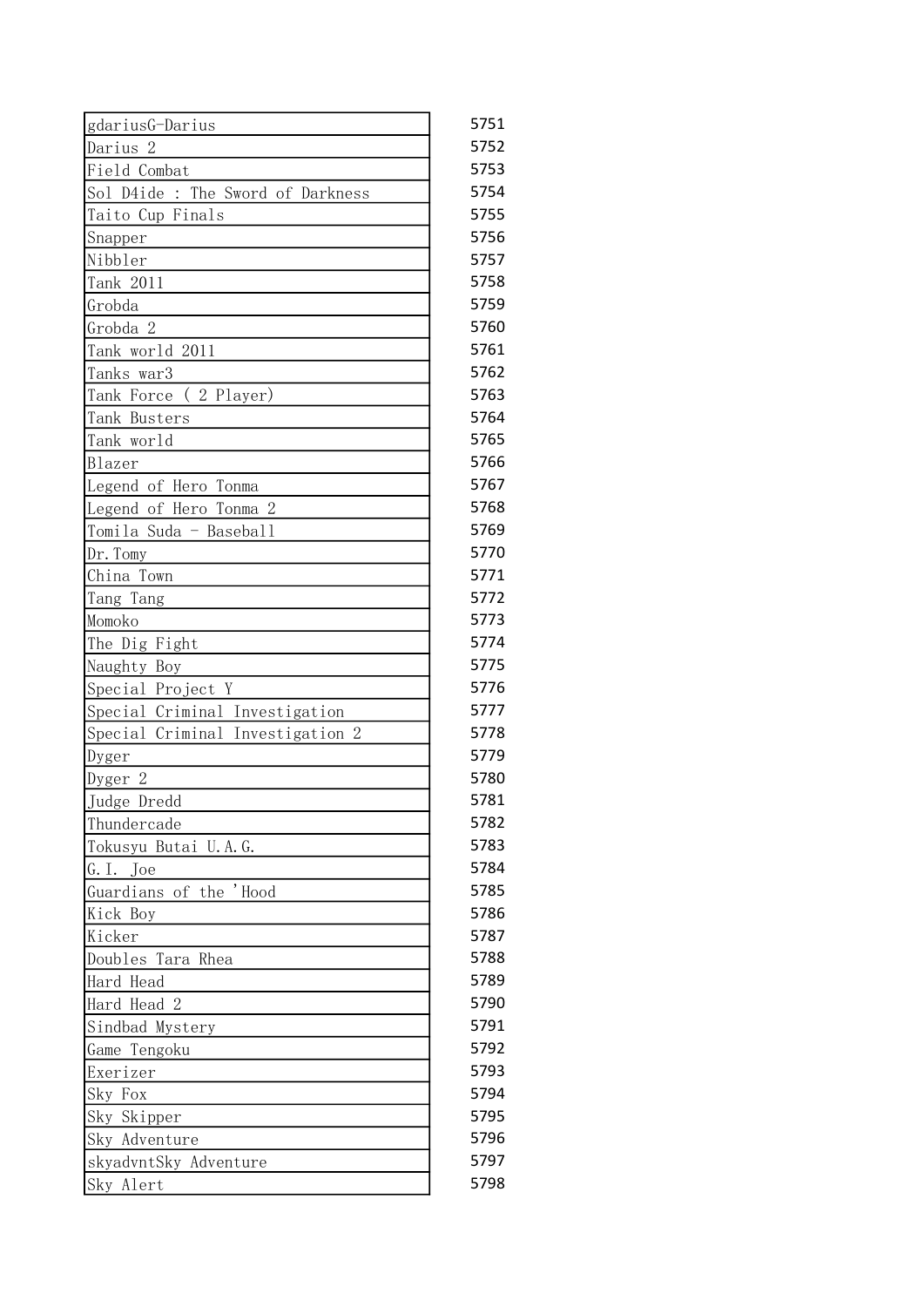| Sky Bumper                 | 5799 |
|----------------------------|------|
| Sky Base                   | 5800 |
| Sky Army                   | 5801 |
| Sky Lancer                 | 5802 |
| Alex Kidd 2                | 5803 |
| Alex Kidd : The Lost Stars | 5804 |
| Sky Wolf (set 1)           | 5805 |
| Sky Wolf 2                 | 5806 |
| Sky Wolf (set 3)           | 5807 |
| Oh My God!                 | 5808 |
| Born To Fight              | 5809 |
| Angel s Wings              | 5810 |
| Sky Kid                    | 5811 |
| Super SkyKid               | 5812 |
| Far East of Eden           | 5813 |
| Xyonix                     | 5814 |
| Challenger                 | 5815 |
| Parachuting                | 5816 |
| Jump Bug                   | 5817 |
| Pinbo                      | 5818 |
| Hopping Mappy              | 5819 |
| Jumping Jack               | 5820 |
| Jump Shot                  | 5821 |
| Jump Kids                  | 5822 |
| Jump Coaster               | 5823 |
| Springer                   | 5824 |
| Super Xevious              | 5825 |
| Rail Chase                 | 5826 |
| Decap Attack               | 5827 |
| Hook (MD)                  | 5828 |
| Mazinger                   | 5829 |
| Mazin SAGA J               | 5830 |
| Gauntlet 4                 | 5831 |
| Predator <sub>2</sub>      | 5832 |
| Toypop                     | 5833 |
| Head Panic                 | 5834 |
| Head Panic (set 3)         | 5835 |
| Palamedes                  | 5836 |
| Dommy                      | 5837 |
| Mutant Alliance-Ice Hockey | 5838 |
| Shock Troopers             | 5839 |
| Lansquenet 2004            | 5840 |
| Battle Rangers             | 5841 |
| Assault fighter 2222       | 5842 |
| Tutankham                  | 5843 |
| Dragon Buster              | 5844 |
| Satan of Saturn            | 5845 |
| Saturn Fighter             | 5846 |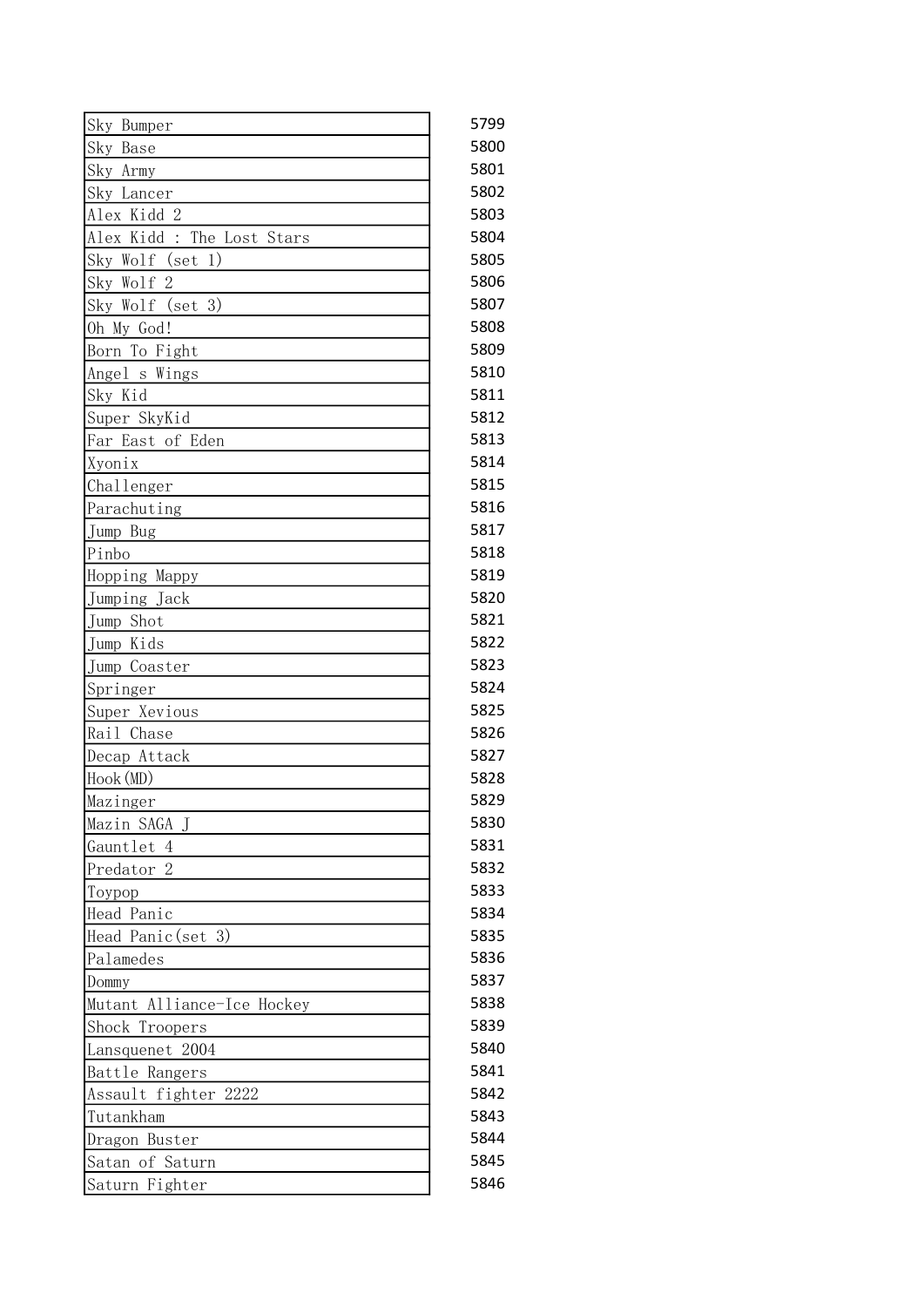| Bugs Bunny in Double Trouble             | 5847 |
|------------------------------------------|------|
| Tiny Toon Adventures 3                   | 5848 |
| Stimpy's Invention                       | 5849 |
| Jack Rabbit                              | 5850 |
| Jack Rabbit (special)                    | 5851 |
| Jack Rabbit 2                            | 5852 |
| Toppy & Rappy                            | 5853 |
| Rabbit Soldier                           | 5854 |
| Pushman                                  | 5855 |
| (set 2)<br>Pushman                       | 5856 |
| Push Box Boy                             | 5857 |
| Push the box                             | 5858 |
| Bagman                                   | 5859 |
| Dynasty Wars                             | 5860 |
| Dr. Toppel's Adventure                   | 5861 |
| Tugboat                                  | 5862 |
| Escape Kids (2 Players)                  | 5863 |
| $P. 0. W.$ - Prisoners of War            | 5864 |
| Hunchback                                | 5865 |
| Hunchback 2                              | 5866 |
| Dacholer                                 | 5867 |
| Toffy                                    | 5868 |
| Digger Man                               | 5869 |
| Kid no Hore Hore Daisakusen              | 5870 |
| Digger                                   | 5871 |
| Gold Bug                                 | 5872 |
| Dig Dug2                                 | 5873 |
| Dangerous Dungeons                       | 5874 |
| $\overline{2}$<br>Dangerous Dungeons     | 5875 |
| Diamond Run                              | 5876 |
| Warp & Warp                              | 5877 |
| Cosmo Gang the Video                     | 5878 |
| Snap Jack                                | 5879 |
| Hot Mind                                 | 5880 |
| Mutation Nation                          | 5881 |
| Bucky O'Hare                             | 5882 |
| Alien Warfare: Michael Jackson's Moonwal | 5883 |
| Perfect Billiard                         | 5884 |
| Perfect Billiard 2                       | 5885 |
| The Ottifants                            | 5886 |
| Toy Story                                | 5887 |
| Crush Roller                             | 5888 |
| Crush Roller 2                           | 5889 |
| Crush Roller III                         | 5890 |
| Naughty Mouse                            | 5891 |
| Monster Bash                             | 5892 |
| Monster Bash 2                           | 5893 |
| Demarcation line                         | 5894 |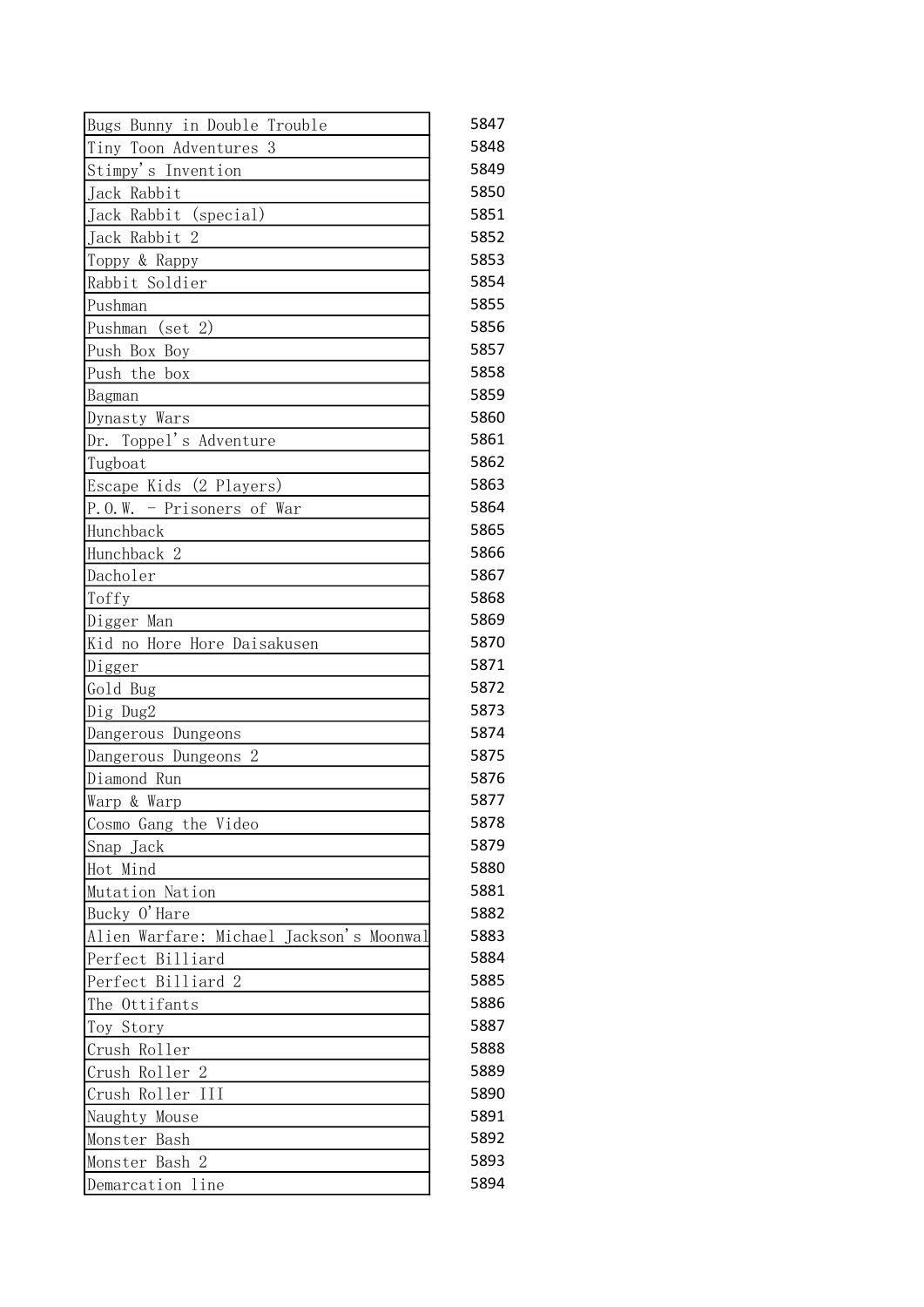| Operation Europe                         | 5895 |
|------------------------------------------|------|
| Rastan                                   | 5896 |
| Nastar                                   | 5897 |
| Warrior Blade - Rastan Saga Episode 3    | 5898 |
| Wang Zhong Wang champion Kickboxing      | 5899 |
| Passing Shot                             | 5900 |
| Hot Shots Tennis                         | 5901 |
| Hot Shots Tennis 2                       | 5902 |
| Forty-Love                               | 5903 |
| Kind of crisis                           | 5904 |
| Varth : Operation Thunderstorm           | 5905 |
| Kick Start Wheelie King                  | 5906 |
| Wily Tower                               | 5907 |
| Willow                                   | 5908 |
| Weiwei world                             | 5909 |
| round up                                 | 5910 |
| Crew<br>D. D.                            | 5911 |
| Vimana 1991 Toaplan                      | 5912 |
| Wit's                                    | 5913 |
| Scooter Shooter                          | 5914 |
| Mirai Ninja                              | 5915 |
| Equites                                  | 5916 |
| Equites 2                                | 5917 |
| Waterworld                               | 5918 |
| Cop                                      | 5919 |
| Cop 2                                    | 5920 |
| Hard Hat                                 | 5921 |
| Quiz Olympic                             | 5922 |
| Athena no Hatena                         | 5923 |
| Quiz Nanairo Dreams: Nij2rochou no Kisek | 5924 |
| Adventure Quiz Capcom World 2            | 5925 |
| Quiz Crayon Shinchan                     | 5926 |
| Quiz Crayon Shinchan 2                   | 5927 |
| Quiz Meintantei Neo                      | 5928 |
| Puzzle & Action Tant-R                   | 5929 |
| Puzzle & Action Ichidan-R                | 5930 |
| Tonosama no Yabou 2<br>Quiz              | 5931 |
| Quiz Quest - Hime to Yuusha no Monogatar | 5932 |
| 365<br>Quiz                              | 5933 |
| Quiz & Dragons                           | 5934 |
| Quiz Gakumon no Susume                   | 5935 |
| My Hero                                  | 5936 |
| Garyo Retsuden                           | 5937 |
| Turtles                                  | 5938 |
| Operation Wolf                           | 5939 |
| Wiz                                      | 5940 |
| Wiz Warz                                 | 5941 |
| Ah Eikou no Koshien                      | 5942 |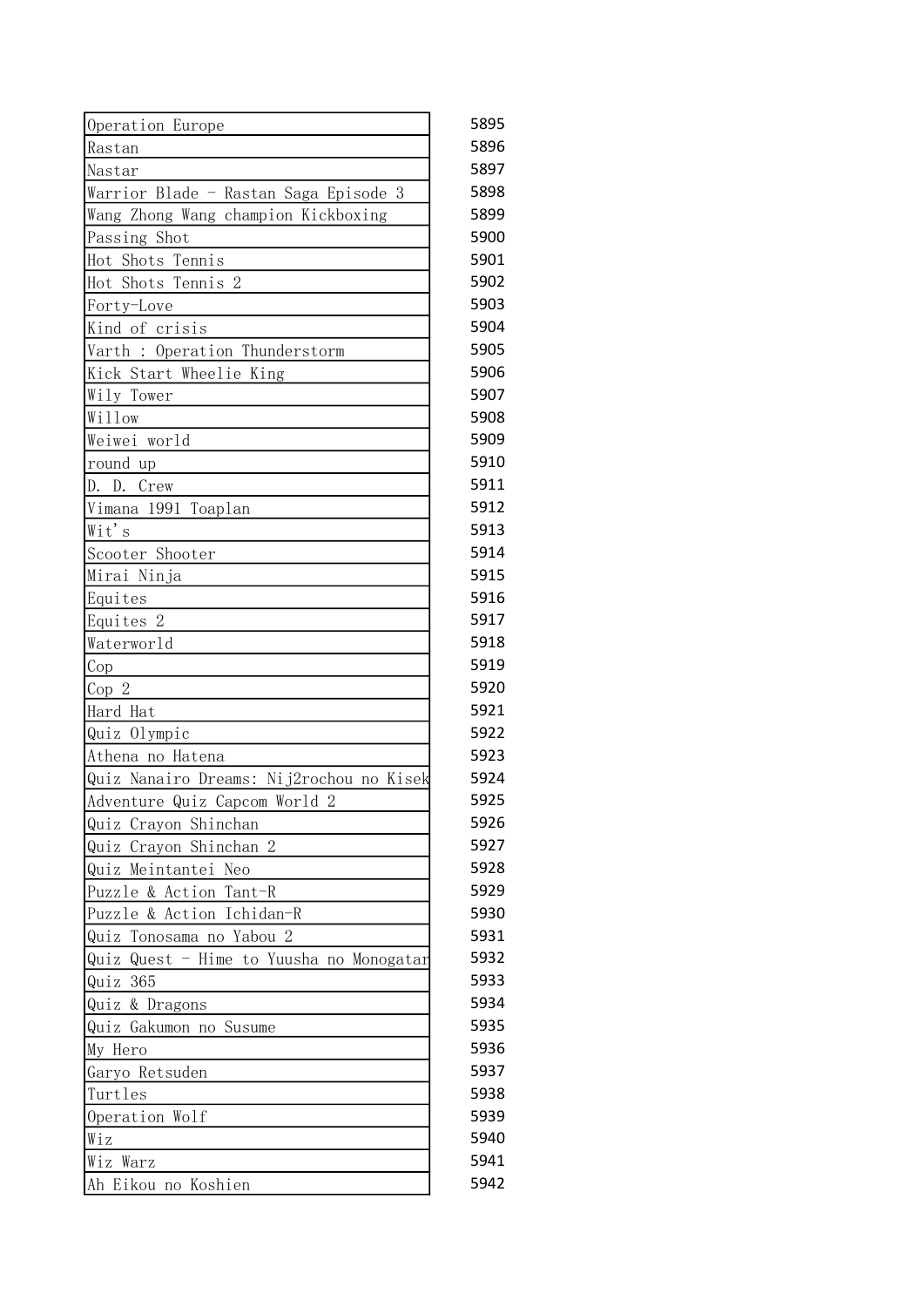| Radical Radial          | 5943 |
|-------------------------|------|
| Semicom Baseball        | 5944 |
| Mega Zone               | 5945 |
| Mega Zone 2             | 5946 |
| Magic Worm              | 5947 |
| Caterpillar             | 5948 |
| Jungler                 | 5949 |
| milliped                | 5950 |
| Gomoku Narabe Renju     | 5951 |
| Mr.<br>Goemon           | 5952 |
| Mayjinsen 2             | 5953 |
| Heuk Sun Baek Sa        | 5954 |
| Renju Kizoku            | 5955 |
| Midnight Resistance     | 5956 |
| Night Slashers          | 5957 |
| Midnight warrior        | 5958 |
| Ganryu                  | 5959 |
| Eternal Champions       | 5960 |
| Martial Champion        | 5961 |
| Shingen Samurai-Fighter | 5962 |
| Cyberbots               | 5963 |
| Armed Formation         | 5964 |
| Armed Formation 2       | 5965 |
| Gunbird                 | 5966 |
| Gunbird 2               | 5967 |
| (NTC)<br>Blue Hawk      | 5968 |
| TaskForceHarrierEX      | 5969 |
| HeliFire                | 5970 |
| ESWAT Cyber Police      | 5971 |
| Armed police            | 5972 |
| US AAF Mustang          | 5973 |
| Goku rumor              | 5974 |
| Son Son                 | 5975 |
| Chuka Taisen            | 5976 |
| Wiping                  | 5977 |
| Jumping Pop             | 5978 |
| Jumping Pop 2           | 5979 |
| Jumping                 | 5980 |
| Vampire Hunter          | 5981 |
| Battle Chopper          | 5982 |
| Mr. HELI no Dai-Bouken  | 5983 |
| Bionic Commando         | 5984 |
| Captain siruba          | 5985 |
| Lizard Wizard           | 5986 |
| brapboysB. Rap          | 5987 |
| Attack Ufo              | 5988 |
| The attackers 5         | 5989 |
| Crazzy Clownz           | 5990 |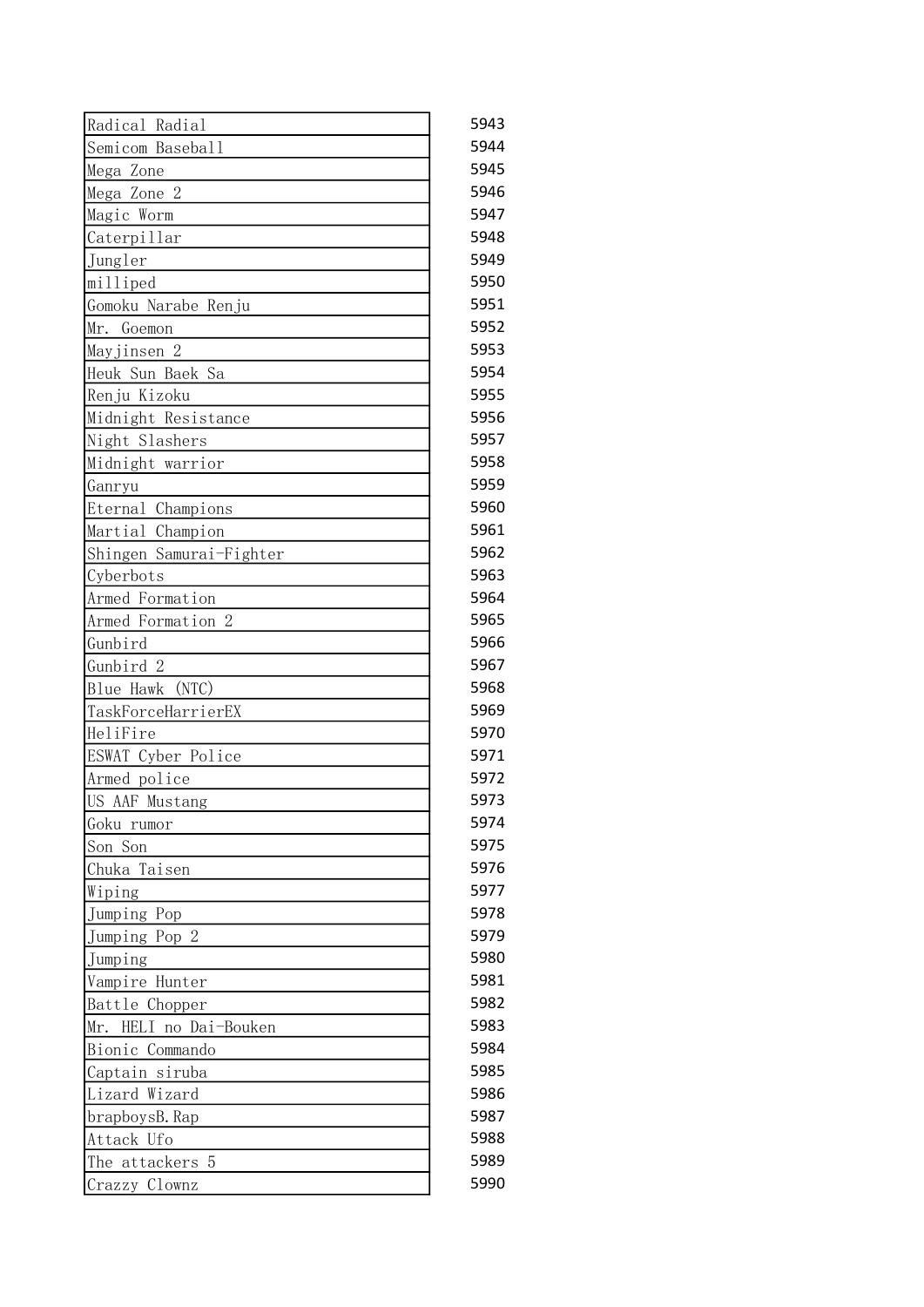| Cellular fighter                    | 5991 |
|-------------------------------------|------|
| Ben Bero Beh                        | 5992 |
| Summer Challenge                    | 5993 |
| Tropical Angel                      | 5994 |
| Cactus                              | 5995 |
| Saboten Bombers                     | 5996 |
| Saboten Bombers 2                   | 5997 |
| Vanguard                            | 5998 |
| Vanguard 2                          | 5999 |
| pioneer                             | 6000 |
| Ultraman                            | 6001 |
| Dynamic C.C. - Dynamic Country Club | 6002 |
| Chess                               | 6003 |
| One $+$ Two                         | 6004 |
| Do! Run Run                         | 6005 |
| Do! Run Run 2                       | 6006 |
| Peter Pan (MD)                      | 6007 |
| Home Alone                          | 6008 |
| Home Alone2                         | 6009 |
| Chack'n Pop                         | 6010 |
| he New Zealand Story                | 6011 |
| Flipull                             | 6012 |
| Plotting 2                          | 6013 |
| $\mathbf{1}$<br>Hangly-Man          | 6014 |
| Hangly-Man 2                        | 6015 |
| Hangly-Man<br>3                     | 6016 |
| Puckman                             | 6017 |
| PuckMan (set 2)                     | 6018 |
| Ghostmuncher                        | 6019 |
| Caterpillar Pacman Hack             | 6020 |
| Jr. Pac-Man                         | 6021 |
| Ms.<br>Pac-Man                      | 6022 |
| Piranha                             | 6023 |
| Pac-Land                            | 6024 |
| Pac & Pal                           | 6025 |
| Puzzle Uo Poko                      | 6026 |
| Puzzle Uo Poko 2                    | 6027 |
| Catt                                | 6028 |
| Ariel The Little Mermaid            | 6029 |
| Gussun Oyoyo                        | 6030 |
| Risky Challenge                     | 6031 |
| Galaxian                            | 6032 |
| Zero Time                           | 6033 |
| Star Fighter 2                      | 6034 |
| Moon Alien Part 2                   | 6035 |
| magic fairy                         | 6036 |
| Little girl                         | 6037 |
| Little bird                         | 6038 |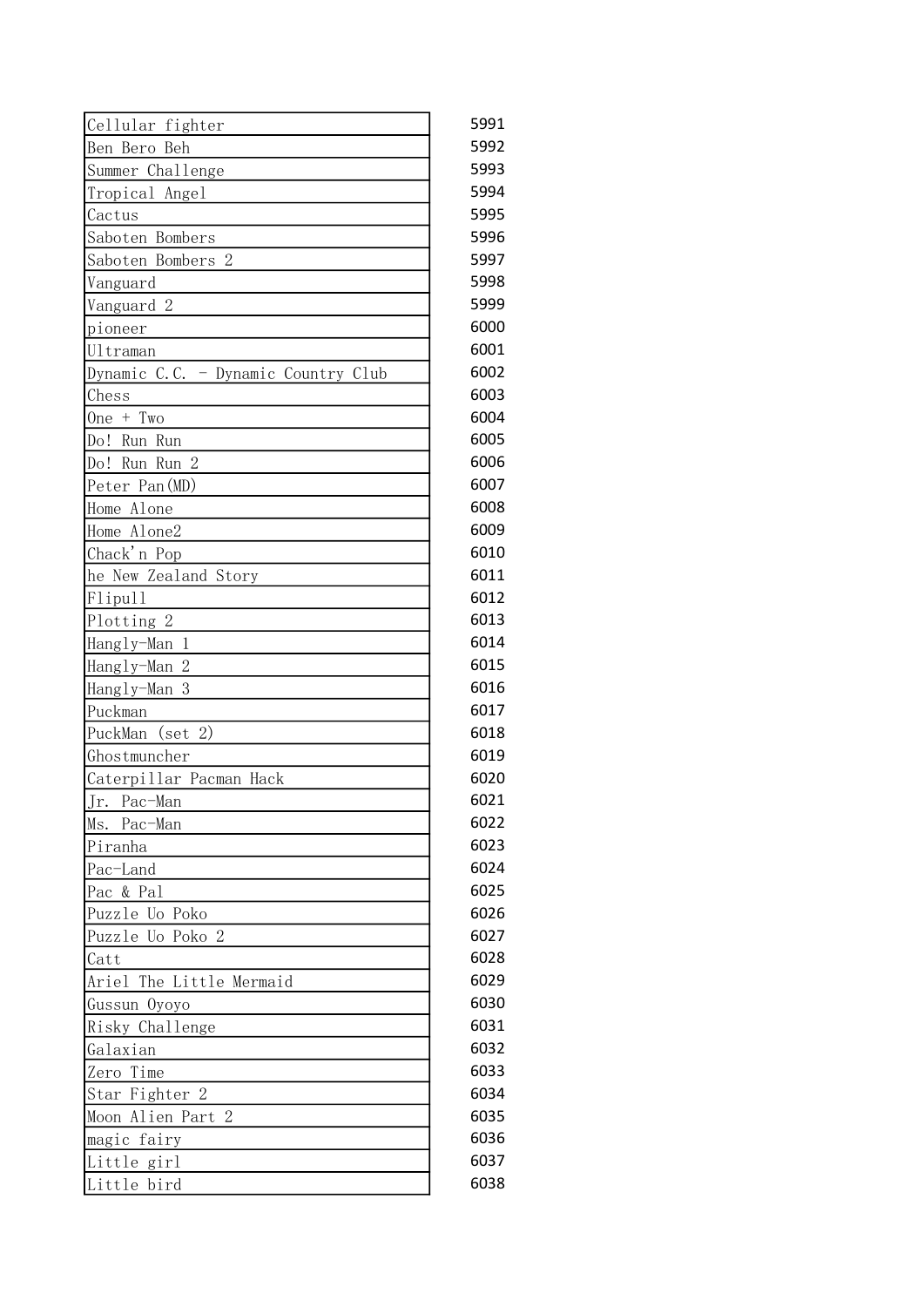| Flicky <sub>2</sub>                    | 6039 |
|----------------------------------------|------|
| Flicky                                 | 6040 |
| Birdie King 2                          | 6041 |
| Birdie King                            | 6042 |
| Lady Bug                               | 6043 |
| Ladybug (bootleg on Galaxian hardware) | 6044 |
| Legend of Success Joe                  | 6045 |
| Double Clutch                          | 6046 |
| Komatsu Jun - back to the past         | 6047 |
| Chibi Maruko-chan Deluxe Quiz          | 6048 |
| Ms Pacman                              | 6049 |
| Little Hero                            | 6050 |
| Dingo                                  | 6051 |
| Yam! Yam!                              | 6052 |
| Wise Guy                               | 6053 |
| Duckling puzzle                        | 6054 |
| Porky                                  | 6055 |
| Wild Fang                              | 6056 |
| Demon                                  | 6057 |
| Yes/No Sinri Tokimeki Chart            | 6058 |
| Doki Doki Penguin Land (MD)            | 6059 |
| Sokonuke Taisen Game                   | 6060 |
| The Simpsons (2 Players)               | 6061 |
| The Simpsons 2(2 Players)              | 6062 |
| The Simpsons                           | 6063 |
| The Simpsons                           | 6064 |
| Lady Master of Kung Fu                 | 6065 |
| New Rally X                            | 6066 |
| Xexex                                  | 6067 |
| Xexex 2                                | 6068 |
| News broadcast (Hong Kong & Taiwan)    | 6069 |
| New Zealand Story                      | 6070 |
| Tropical Angel<br>New                  | 6071 |
| New Sinbad<br>-7                       | 6072 |
| Nova 2001                              | 6073 |
| Return of the Jedi                     | 6074 |
| Galaxy Force 2                         | 6075 |
| Satan of Saturn                        | 6076 |
| Star Jacker                            | 6077 |
| starjackStar Jacker                    | 6078 |
| Fire Battle                            | 6079 |
| StarLancer                             | 6080 |
| $F-X$                                  | 6081 |
| High<br>Voltage                        | 6082 |
| Star<br>Guards                         | 6083 |
| Mega<br>Force                          | 6084 |
| $\overline{2}$<br>Star Force           | 6085 |
| Galaxy Force 2 (MD)                    | 6086 |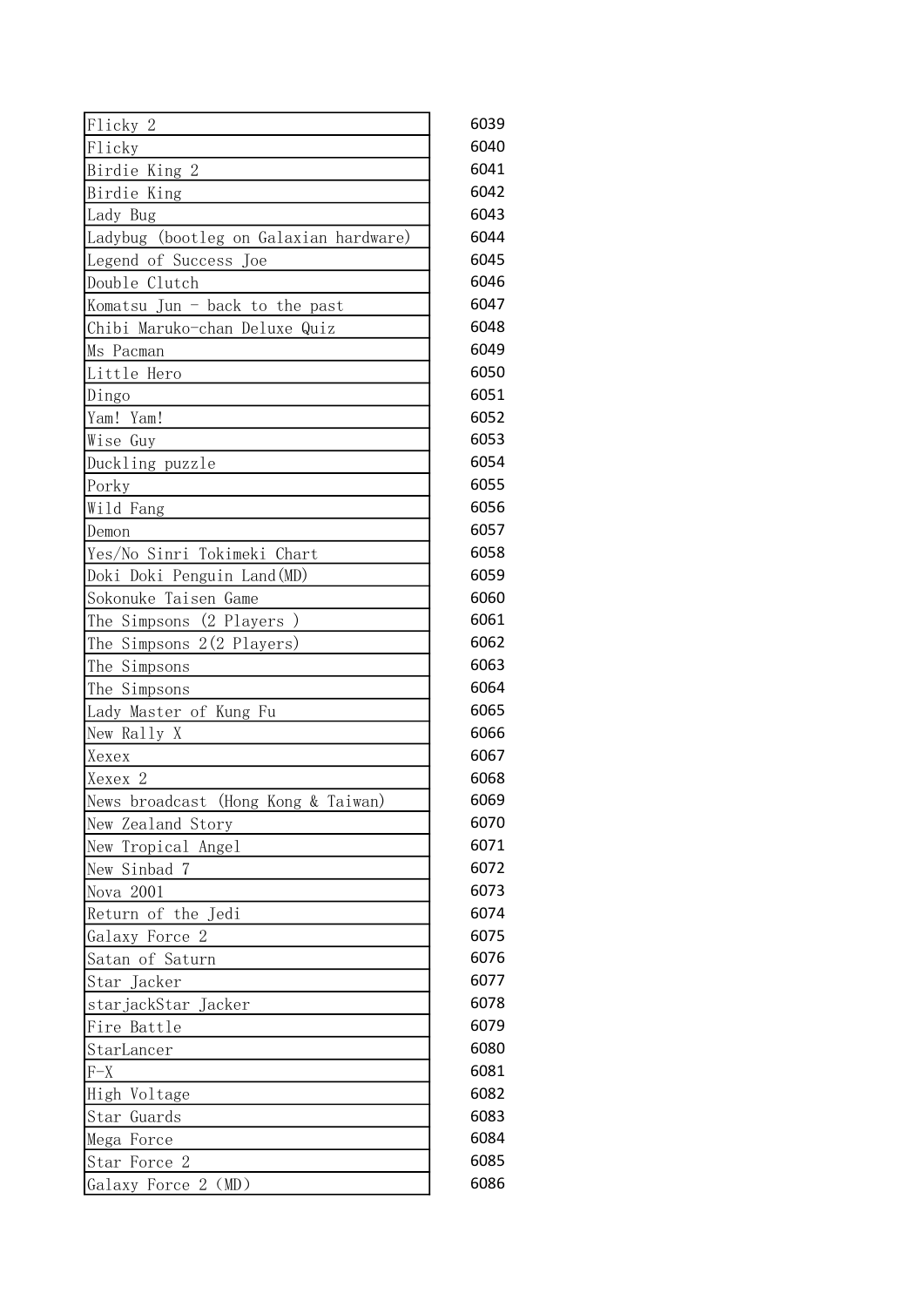| Star Force                          | 6087 |
|-------------------------------------|------|
| starfighStar Fighter                | 6088 |
| Alien Sector                        | 6089 |
| Stargate SG-1                       | 6090 |
| Fighting Masters                    | 6091 |
| Regulus                             | 6092 |
| Espial                              | 6093 |
| Alien Challenge                     | 6094 |
| Galaxy Gunners                      | 6095 |
| Zupapa                              | 6096 |
| Bestri                              | 6097 |
| Surprise Attack                     | 6098 |
| Quartet                             | 6099 |
| Quartet <sub>2</sub>                | 6100 |
| Planetary mission                   | 6101 |
| Planet Shooting Plus                | 6102 |
| Last Duel 2012                      | 6103 |
| Exciting billiard games             | 6104 |
| Lucky brother                       | 6105 |
| Lucky brother 2                     | 6106 |
| Lucky brother 3                     | 6107 |
| Escape Kids (4 Players)             | 6108 |
| Funny Bubble                        | 6109 |
| Funny Bubble 2                      | 6110 |
| Lifeforce (US)                      | 6111 |
| Mahjong G-Taste                     | 6112 |
| Elviento                            | 6113 |
| Virtua Bowling                      | 6114 |
| Video Pool                          | 6115 |
| Holosseum                           | 6116 |
| Cyclone female warrior              | 6117 |
| Gururin                             | 6118 |
| Spinning plane                      | 6119 |
| Hec's Spinkick                      | 6120 |
| Hotdog Storm                        | 6121 |
| Snow Bros. : Nick & Tom             | 6122 |
| The Winter Bobble                   | 6123 |
| Snow Bros. 2 : With New Elves       | 6124 |
| Snow Brothers 3 : Magical Adventure | 6125 |
| Cliffhanger                         | 6126 |
| The magic blade come                | 6127 |
| Blood Storm                         | 6128 |
| Blood Bros.<br>1                    | 6129 |
| Gardia                              | 6130 |
| Swift dr4ing                        | 6131 |
| Tetris (set2, Atari)                | 6132 |
| Athena                              | 6133 |
| The Addams Family                   | 6134 |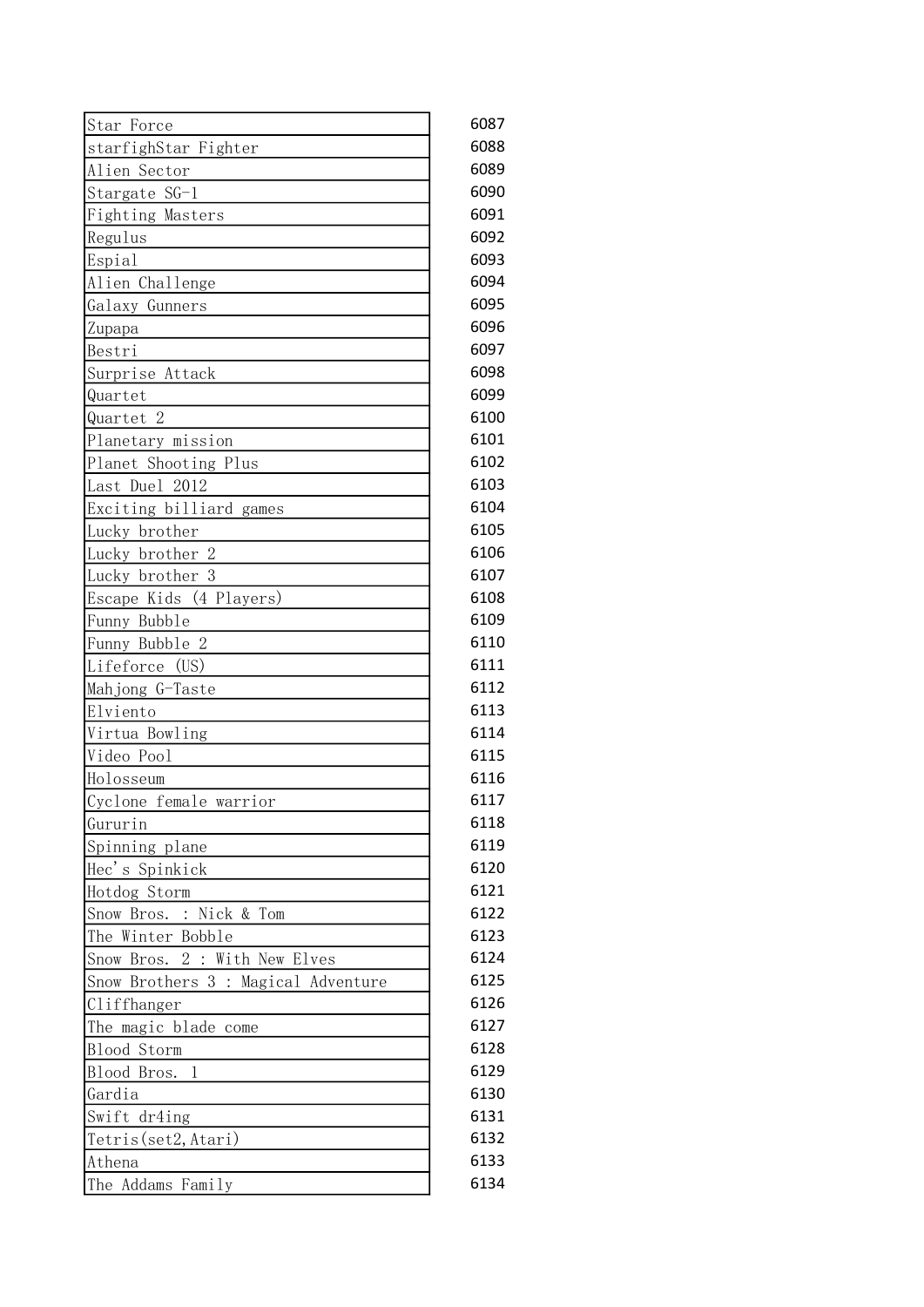| The Addams Family 2                | 6135 |
|------------------------------------|------|
| Soldier Girl Amazon                | 6136 |
| Galahad                            | 6137 |
| Battle of Atlantis I               | 6138 |
| Dodge Ball - Kuy Kid               | 6139 |
| Cobra-Command                      | 6140 |
| Twin Cobra                         | 6141 |
| Trio The Punch - Never Forget Me 2 | 6142 |
| Trio The Punch - Never Forget Me   | 6143 |
| Joy Joy Kid                        | 6144 |
| Sunshine Q & A                     | 6145 |
| Yang Jiajiang                      | 6146 |
| Dazzler                            | 6147 |
| Shadowland                         | 6148 |
| Monsters World                     | 6149 |
| Avenging Spirit                    | 6150 |
| Monster Slider                     | 6151 |
| Rod-Land                           | 6152 |
| Ninja Emaki                        | 6153 |
| Youma Ninpou Chou                  | 6154 |
| Youjyuden                          | 6155 |
| Goblin - Seventh alarm bell        | 6156 |
| Rock Tris                          | 6157 |
| Rock Duck                          | 6158 |
| Stone protector                    | 6159 |
| Rock'n                             | 6160 |
| Rock'n 4                           | 6161 |
| Rock n Roll Racing                 | 6162 |
| BeatHead                           | 6163 |
| Task Force Harrier                 | 6164 |
| mustangbUS AAF Mustang             | 6165 |
| US AAF Mustang 2                   | 6166 |
| bub12000Bubble 2000                | 6167 |
| Wild Snake                         | 6168 |
| Beast Busters 2                    | 6169 |
| Beast Busters                      | 6170 |
| Burglar X                          | 6171 |
| Gargoyles                          | 6172 |
| Liquid Kids                        | 6173 |
| F-1 Grand Prix                     | 6174 |
| Grand Prix Star 2<br>$F-1$         | 6175 |
| Formula 1 Grand Prix Star<br>2     | 6176 |
| F-1 Dream                          | 6177 |
| Formula one world champion         | 6178 |
| Ninja Kazan                        | 6179 |
| Moving maze                        | 6180 |
| No Escape                          | 6181 |
| Another World                      | 6182 |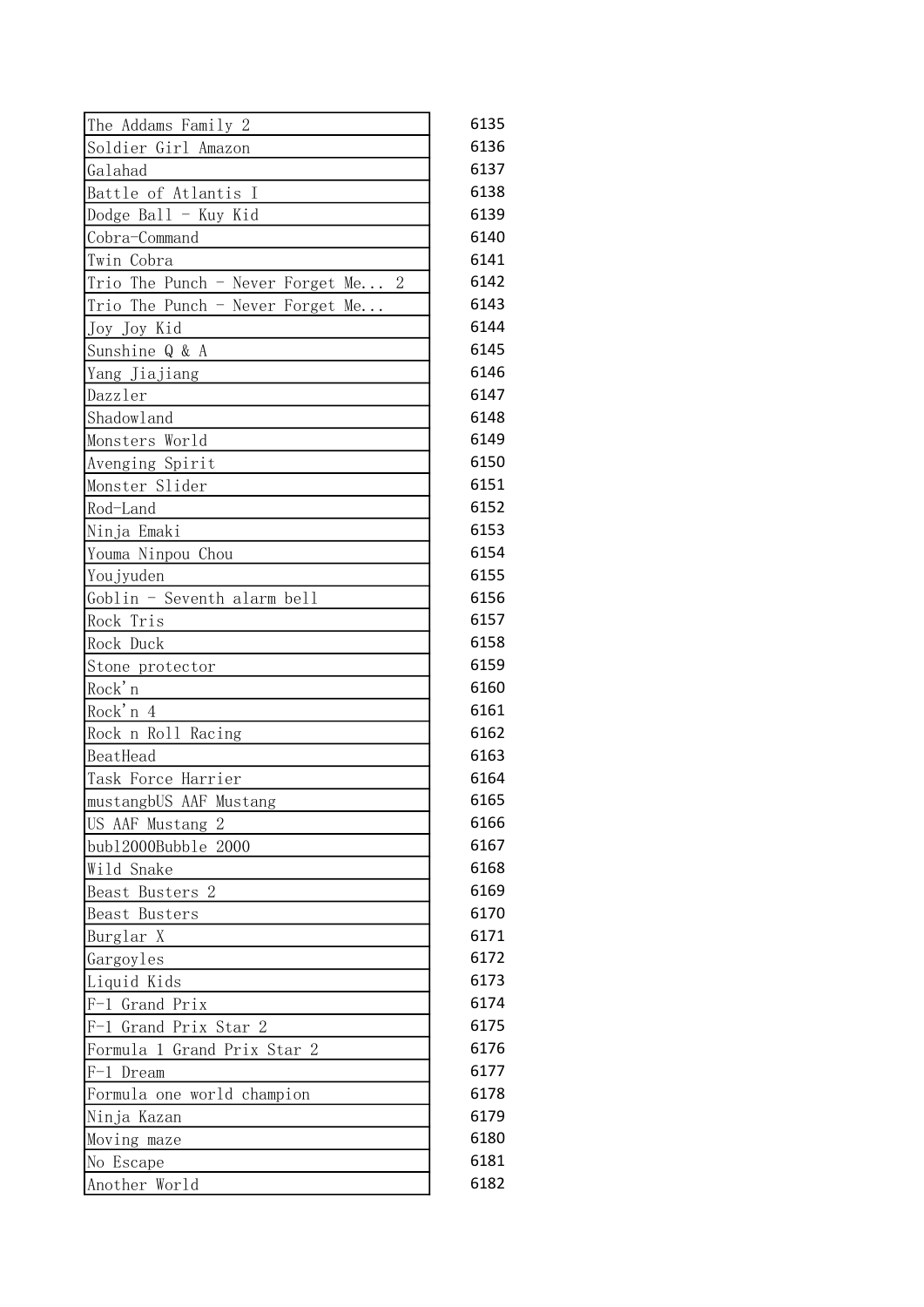| Fancy World                   | 6183 |
|-------------------------------|------|
| Extermination                 | 6184 |
| Extermination 2               | 6185 |
| Aliens                        | 6186 |
| alien3Alien 3 - The Gun       | 6187 |
| Alien <sub>3</sub>            | 6188 |
| Alien Storm                   | 6189 |
| Alien Storm (set 2, bootleg)  | 6190 |
| Alien Storm 3                 | 6191 |
| Alien Syndrome                | 6192 |
| Alien Syndrome<br>- 5         | 6193 |
| $R-TYPE$                      | 6194 |
| $R-Type 2$                    | 6195 |
| Ataxx                         | 6196 |
| Alien Warrior                 | 6197 |
| Alien Storm                   | 6198 |
| Aliens<br>-1                  | 6199 |
| Aliens 3                      | 6200 |
| Out Zone                      | 6201 |
| (set 2)<br>Out Zone           | 6202 |
| 3<br>Out Zone                 | 6203 |
| Out Zone<br>$\overline{4}$    | 6204 |
| Out Zone V                    | 6205 |
| Mutant Fighter (EM-3)         | 6206 |
| Oish2 Puzzle Ha Irimasenka    | 6207 |
| Bouncing Balls                | 6208 |
| Deroon DeroDero               | 6209 |
| More More                     | 6210 |
| More More Plus                | 6211 |
| Multi 5 / New Multi Game<br>5 | 6212 |
| Puzzle Break                  | 6213 |
| Puzzle King                   | 6214 |
| Blomby Car                    | 6215 |
| Legendary Wings               | 6216 |
| Legendary Wings 2             | 6217 |
| Legendary Wings               | 6218 |
| Phelios                       | 6219 |
| Sonic Boom                    | 6220 |
| Bubsy                         | 6221 |
| Bubsy2                        | 6222 |
| Aero Fighters                 | 6223 |
| Space Battle                  | 6224 |
|                               | 6225 |
| Un4ersal Warriors             | 6226 |
| Astro Blaster                 | 6227 |
| Astro Blaster 2               |      |
| Astro Blaster 3               | 6228 |
| Ginga NinkyouDen              | 6229 |
| Rafflesia                     | 6230 |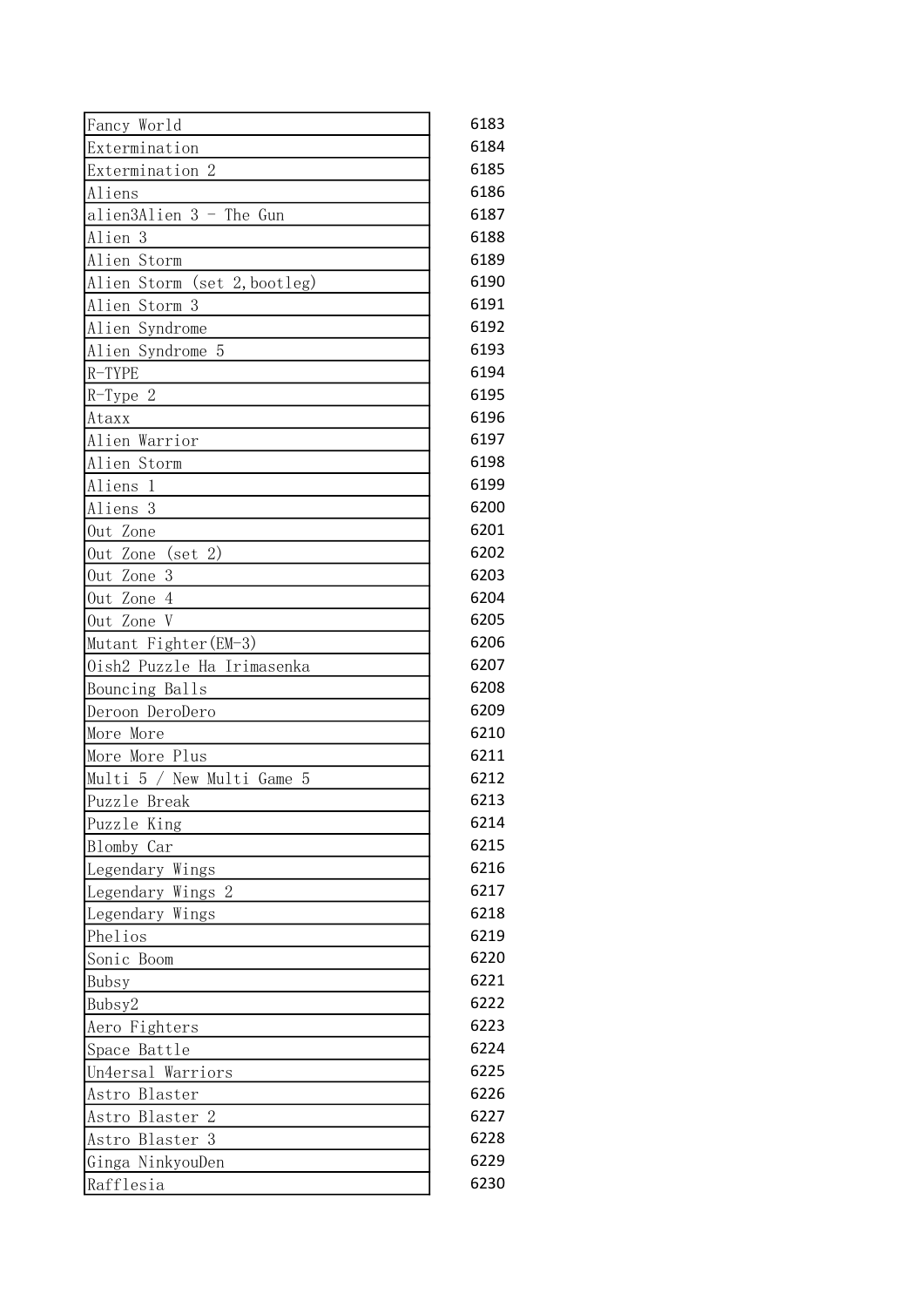| Galaxy Wars                          | 6231 |
|--------------------------------------|------|
| Bank Panic                           | 6232 |
| Metamoqester                         | 6233 |
| Zoar                                 | 6234 |
| Indiana Jones                        | 6235 |
| Indiana Jones 2                      | 6236 |
| Indian Battle                        | 6237 |
| Rent A Hero                          | 6238 |
| World Heros                          | 6239 |
| World Heros2                         | 6240 |
| World Heroes Jet                     | 6241 |
| World Heroes Perfect                 | 6242 |
| The Legend of Heros                  | 6243 |
| Super Ranger                         | 6244 |
| J. J. Squawkers                      | 6245 |
| Blue Hawk                            | 6246 |
| Space Firebird                       | 6247 |
| Apocal jpse Now                      | 6248 |
| Shadow Dancer                        | 6249 |
| Shadow Dancer                        | 6250 |
| Shadow Dancer 3                      | 6251 |
| shdancel Shadow Dancer - Kage no Mai | 6252 |
| The Legend of Kage                   | 6253 |
| <b>lkageb</b>                        | 6254 |
| 1kageb 2                             | 6255 |
| 3<br><i>lkageb</i>                   | 6256 |
| HardBall 94                          | 6257 |
| HardBall                             | 6258 |
| HardBall 3                           | 6259 |
| Flash Back                           | 6260 |
| Wanted                               | 6261 |
| Crazy Cop                            | 6262 |
| Cabal                                | 6263 |
| Cabal<br>Π                           | 6264 |
| $\overline{2}$<br>Blood Bros.        | 6265 |
| Cabal                                | 6266 |
| Andro Dunos                          | 6267 |
| Ufo Senshi Yohko Chan                | 6268 |
| P47The Phantom Fighter               | 6269 |
| Yuu Yuu Hakusho - Makyou Toitsusen   | 6270 |
| Yuu Yuu Hakusho 1                    | 6271 |
| Yuu Yuu Hakusho 2                    | 6272 |
| Paint Roller                         | 6273 |
| The Bounty                           | 6274 |
| Game 24 in 1                         | 6275 |
| Cruisin                              | 6276 |
| Swimmer                              | 6277 |
|                                      | 6278 |
| Funny World                          |      |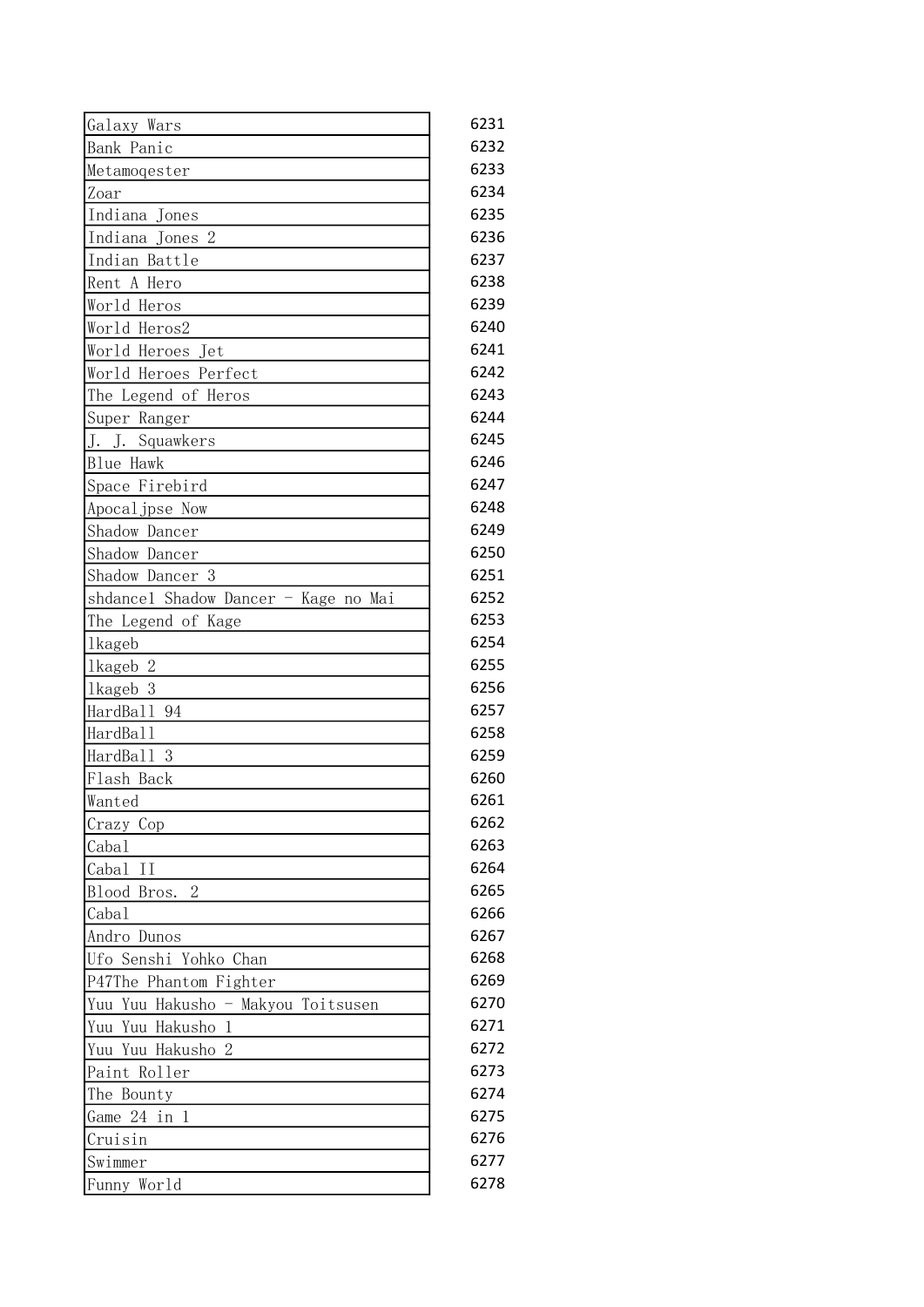| Cosmos                                         | 6279 |
|------------------------------------------------|------|
| Ark Area                                       | 6280 |
| Cosmic Avenger                                 | 6281 |
| MegaTack                                       | 6282 |
| Cosmic rip                                     | 6283 |
| Space Invaders M                               | 6284 |
| Cocktail (Midway)                              | 6285 |
| Final Star Force                               | 6286 |
| Cosmic Spacehead                               | 6287 |
| Space cruise ship 3                            | 6288 |
| Nemesis                                        | 6289 |
| 2<br>Vulcan Venture                            | 6290 |
| Vulcan Venture 2 (Classic version)             | 6291 |
| Bucky O'Hare 2                                 | 6292 |
| Bio-ship Paladin                               | 6293 |
| Kosodate Quiz My Angel                         | 6294 |
| Kosodate Quiz My Angel 2                       | 6295 |
| Guwange                                        | 6296 |
| YOGI Bear                                      | 6297 |
| Elemental Master                               | 6298 |
| Blast Off                                      | 6299 |
| Chimera Beast                                  | 6300 |
| Prehistoric Isle in 1930                       | 6301 |
| Genshi-Tou 1930's                              | 6302 |
| Prehistoric Isle 2                             | 6303 |
| Primal Rage                                    | 6304 |
| Pigskin                                        | 6305 |
| Chuck Rock                                     | 6306 |
| Chuck Rock 2                                   | 6307 |
| B.C. Story                                     | 6308 |
| $\overline{B}$ . C.<br>Story<br>$\overline{2}$ | 6309 |
| Boomer Rang'r                                  | 6310 |
| Boomer Rang'r 2                                | 6311 |
| Vastar                                         | 6312 |
| Sword of Sodan                                 | 6313 |
| Chelnov - Atomic Runner                        | 6314 |
| Atomic Robo-Kid                                | 6315 |
| Phozon                                         | 6316 |
| Knights of the Round+                          | 6317 |
| Genpei ToumaDen                                | 6318 |
| Date Quiz Go Go                                | 6319 |
| Moon Cresta                                    | 6320 |
| Eagle 2                                        | 6321 |
| Eagle 3                                        | 6322 |
| Moon Quasar                                    | 6323 |
| Moonwalk                                       | 6324 |
| Moonwalk 2                                     | 6325 |
| Fantazia                                       | 6326 |
|                                                |      |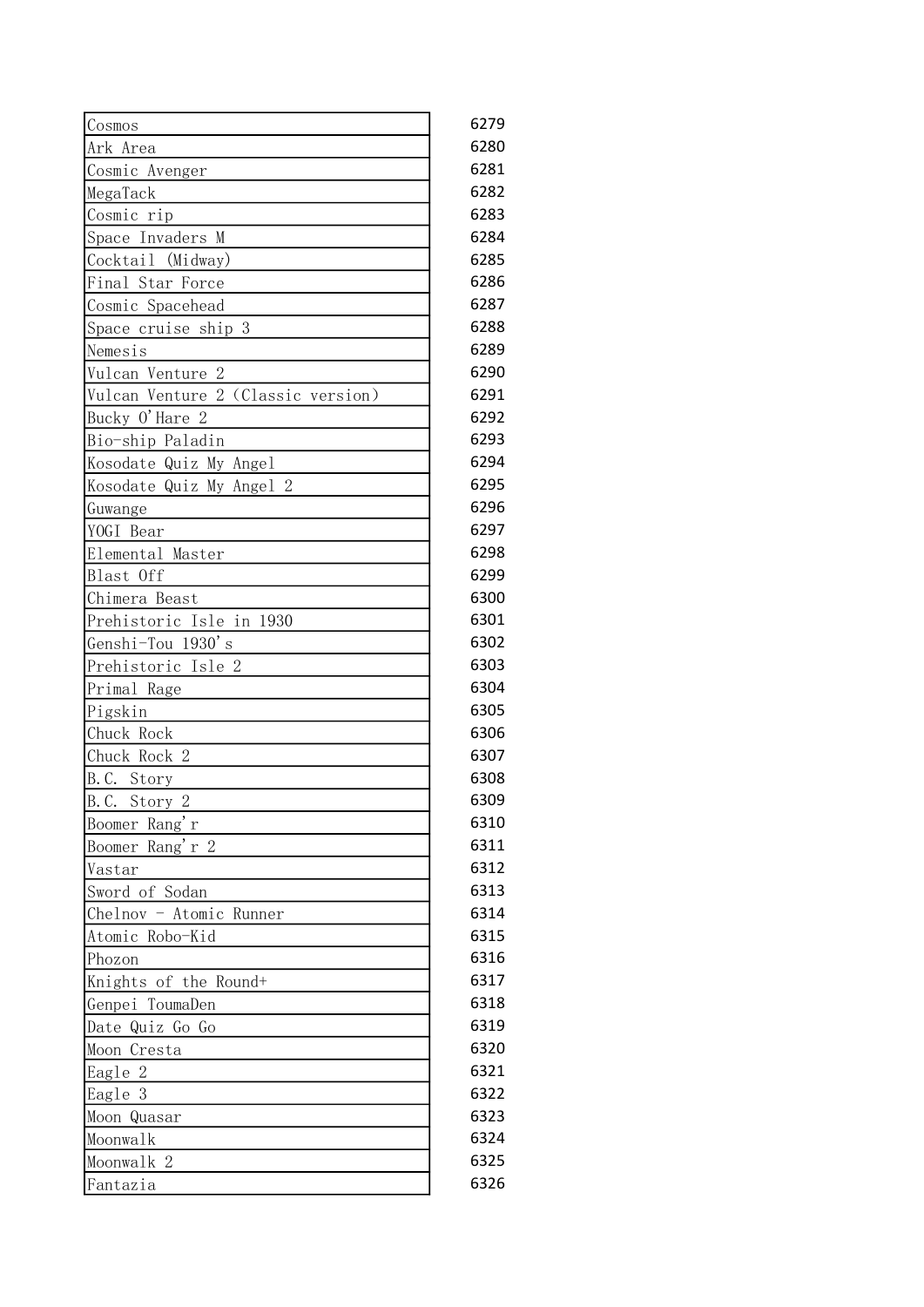| Moon Patrol                                      | 6327 |
|--------------------------------------------------|------|
| Moon Patrol 2                                    | 6328 |
| Moonwar                                          | 6329 |
| The More Horizons                                | 6330 |
| Demolition Man                                   | 6331 |
| Off Road Challenge                               | 6332 |
| Backfire!                                        | 6333 |
| Neo Drift Out - New Technology                   | 6334 |
| Drift Out '94 - The Hard Order                   | 6335 |
| Buggy Challenge                                  | 6336 |
| Buggy Boy                                        | 6337 |
| Buggy Boy Junior (upright)                       | 6338 |
| Jail Break                                       | 6339 |
| NAM-1975 (NGM-001) (NGH-001)                     | 6340 |
| Caliber Fifty                                    | 6341 |
| Cloud 9                                          | 6342 |
| The Undoukai                                     | 6343 |
| Capcom Sports                                    | 6344 |
| Neo Bomber Man                                   | 6345 |
| Bomb Kick                                        | 6346 |
| Bomb Jack                                        | 6347 |
| Bomb Jack 2                                      | 6348 |
| Bombjack Twin 3                                  | 6349 |
| Bomber Man                                       | 6350 |
| Bomber Man 2                                     | 6351 |
| Panic Bomber                                     | 6352 |
| Bomberman Jack 2                                 | 6353 |
| Bomber Lord                                      | 6354 |
| Bomber Man World 2                               | 6355 |
| New Atomic Punk - Global Quest                   | 6356 |
| City Bomber                                      | 6357 |
| Gorkans                                          | 6358 |
| TNT<br>Mr.                                       | 6359 |
| James Pond: Codename Robocod                     | 6360 |
| James Pond:<br>Codename Robocod 2                | 6361 |
| James Pond:<br>Codename<br>Robocod<br>3          | 6362 |
| Senjyo                                           | 6363 |
| Mercs                                            | 6364 |
| Commando 2                                       | 6365 |
| Mercs                                            | 6366 |
|                                                  | 6367 |
| Tatakae! Ultraman Kyoudai<br>Cyber-Lip (NGM-010) | 6368 |
|                                                  | 6369 |
| Battle Cross                                     | 6370 |
| Act-Fancer Cybernetick Hyper Weapon              |      |
| Cybattler                                        | 6371 |
| Aqua Jack                                        | 6372 |
| Fighting Basketball                              | 6373 |
| Fighting Hawk                                    | 6374 |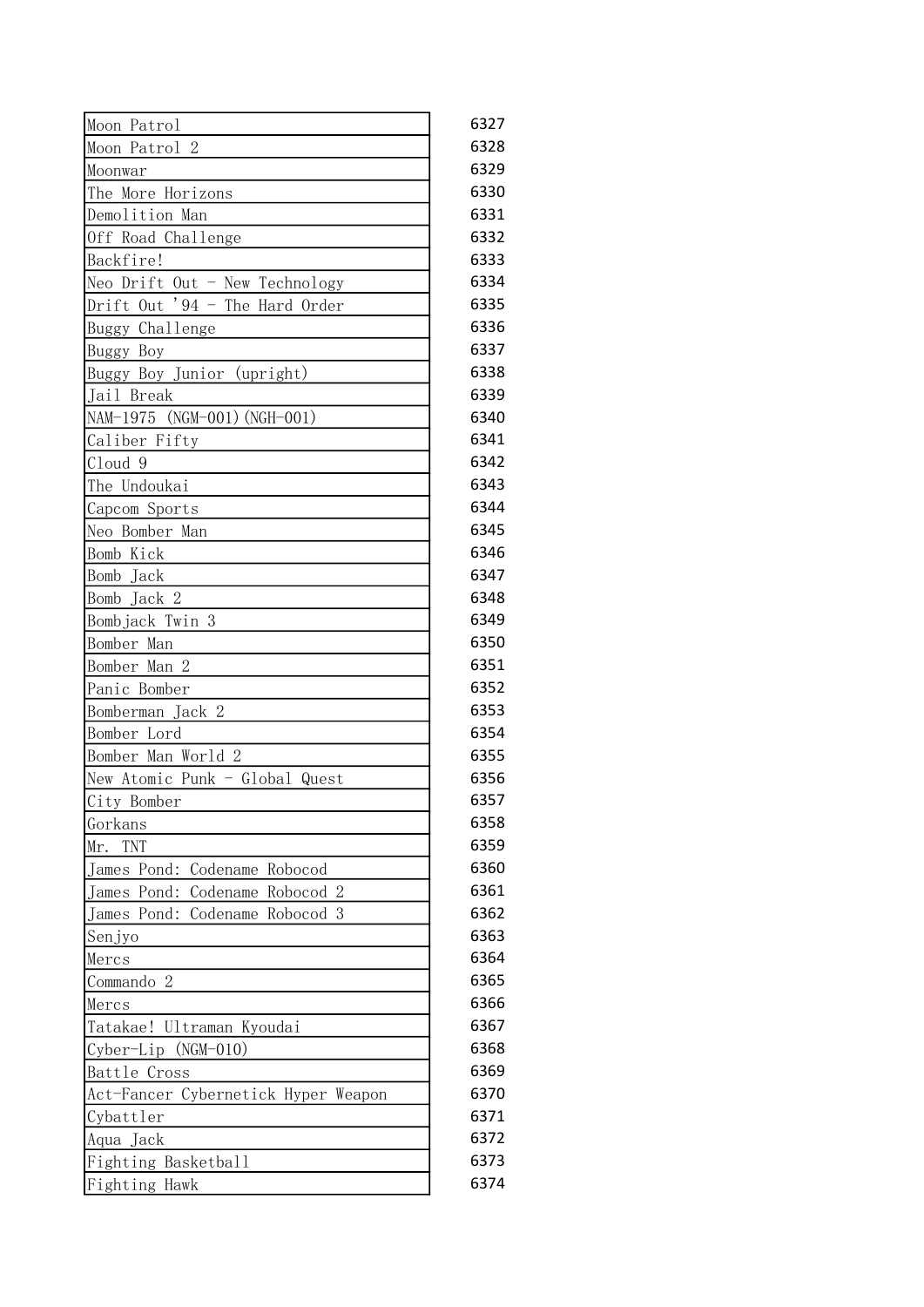| Battle Mania                            | 6375 |
|-----------------------------------------|------|
| Gong Fight                              | 6376 |
| Action Fighter                          | 6377 |
| Combat Hawk                             | 6378 |
| Battle Bakraid(cn)                      | 6379 |
| Caveman Ninja                           | 6380 |
| Joe & Mac Returns                       | 6381 |
| Battle Lane                             | 6382 |
| Battle Lane 2                           | 6383 |
| The Lord of King                        | 6384 |
| Gyrodine                                | 6385 |
| Gyrodine (Taito)                        | 6386 |
| Fighting Soccer                         | 6387 |
| Golden Axe                              | 6388 |
| Golden Axe(MD)                          | 6389 |
| Golden Axe 2                            | 6390 |
| Golden Axe 2 (MD)                       | 6391 |
| Golden Axe 3                            | 6392 |
| Golden Axe 3(MD)                        | 6393 |
| Sengoku Denshou                         | 6394 |
| Sengoku Denshou 2                       | 6395 |
| Sengoku Denshou 3                       | 6396 |
| Samurai Aces                            | 6397 |
| Sengoku Ace                             | 6398 |
| Tengai                                  | 6399 |
| Blade of the Warring States: The second | 6400 |
| Navarone                                | 6401 |
| Strong X1                               | 6402 |
| Strong X2                               | 6403 |
| Area 88 I                               | 6404 |
| Turrican                                | 6405 |
| The Astyanax                            | 6406 |
| ESP Ra. De.                             | 6407 |
| Missing In Action 2                     | 6408 |
| Pass                                    | 6409 |
| Slalom                                  | 6410 |
| Mortal Kombat                           | 6411 |
| Mortal Kombat 2                         | 6412 |
| Mortal Kombat 3                         | 6413 |
| Mortal Kombat (MD)                      | 6414 |
| Speed Spin                              | 6415 |
| Dynamite League                         | 6416 |
| Grudge Match                            | 6417 |
| 1944 The Loop Master                    | 6418 |
| Gaia Crusaders                          | 6419 |
| Runaway                                 | 6420 |
| Justice League Task Force               | 6421 |
| Flip & Flop                             | 6422 |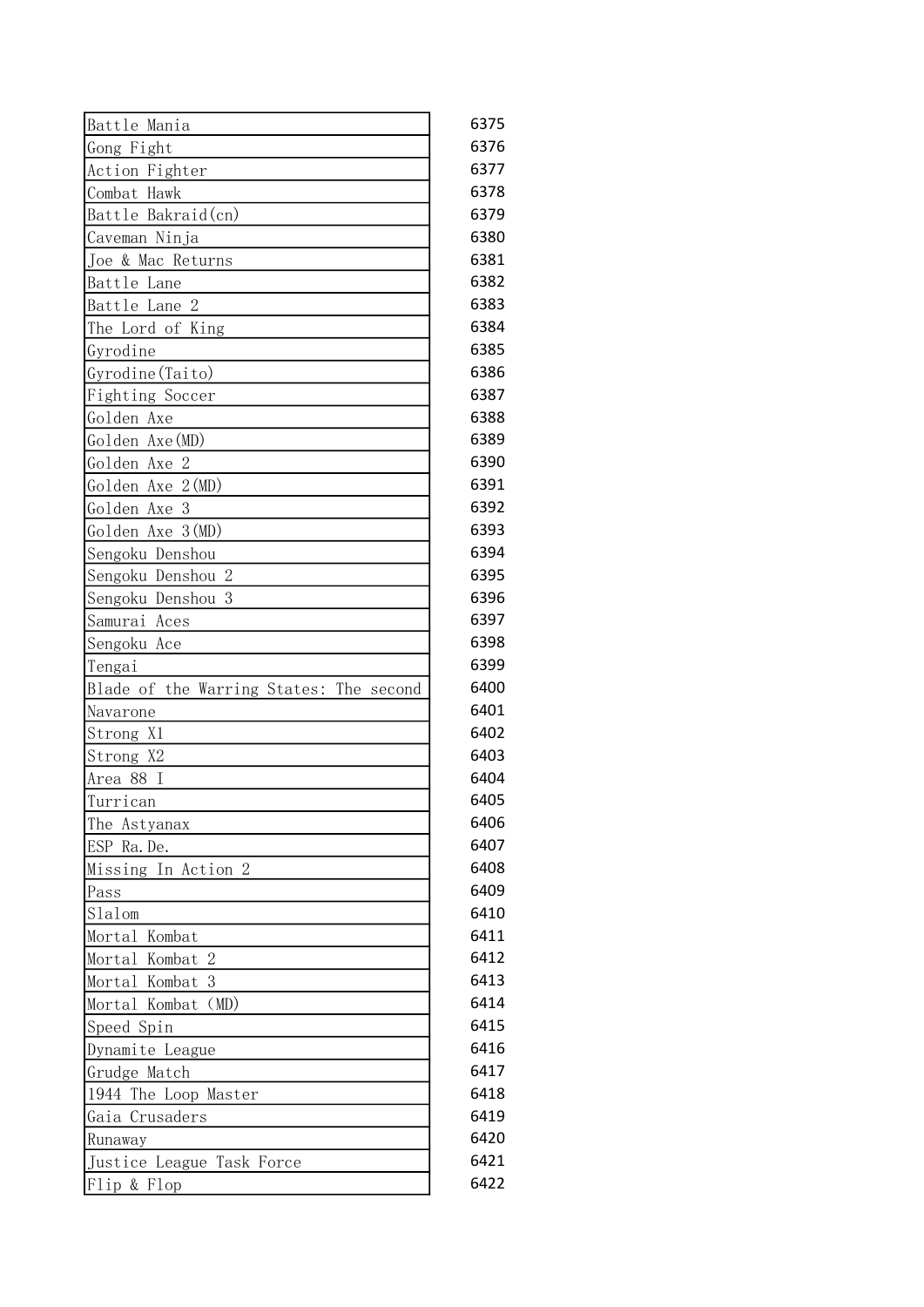| Dominating aircraft                      | 6423 |
|------------------------------------------|------|
| Cheese rat                               | 6424 |
| Spider-Man                               | 6425 |
| Spider-Man and the X-Men in Arcade's Rev | 6426 |
| Marvel Super Heroes                      | 6427 |
| Choplifter                               | 6428 |
| bstars2Baseball Stars 2                  | 6429 |
| Professional mobile soccer               | 6430 |
| Pro Soccer                               | 6431 |
| Sanction                                 | 6432 |
| Blazing Lazers                           | 6433 |
| Lethal Justice                           | 6434 |
| Lethal Enforcers                         | 6435 |
| Lethal Enforcers 2                       | 6436 |
| Deadly weapon                            | 6437 |
| Heavy Barrel 2                           | 6438 |
| Lethal Thunder                           | 6439 |
| Thunder Blaster                          | 6440 |
| Jeopardy                                 | 6441 |
| Intelligence cycle 2                     | 6442 |
| Zhong Guo Long                           | 6443 |
| Zhong Guo Long 2                         | 6444 |
| Dragon World 2001                        | 6445 |
| Chinese dragon                           | 6446 |
| Chinese chess                            | 6447 |
| Chinese Hero                             | 6448 |
| Ultra Balloon                            | 6449 |
| Last Resort                              | 6450 |
| Ultimate Tennis                          | 6451 |
| Ultimate Mortal Kombat<br>3              | 6452 |
| Final Crash                              | 6453 |
| thearchy                                 | 6454 |
| Pound for Pound                          | 6455 |
| Heavy Smash                              | 6456 |
| Heavy Smash 2                            | 6457 |
| Heavyweight Champ                        | 6458 |
| Heavy Nova                               | 6459 |
| Strike Gunner S.T.G                      | 6460 |
| Jurassic Park                            | 6461 |
| Jurassic Park 1-Frenzy Edition           | 6462 |
| Jurassic Park 2                          | 6463 |
| Jurassic Park 2 - Lost World             | 6464 |
| The Lost World of Jurassic Park          | 6465 |
| Pooyan                                   | 6466 |
| Pootan                                   | 6467 |
| Main Event                               | 6468 |
| Bottom of the Ninth                      | 6469 |
| Major Title                              | 6470 |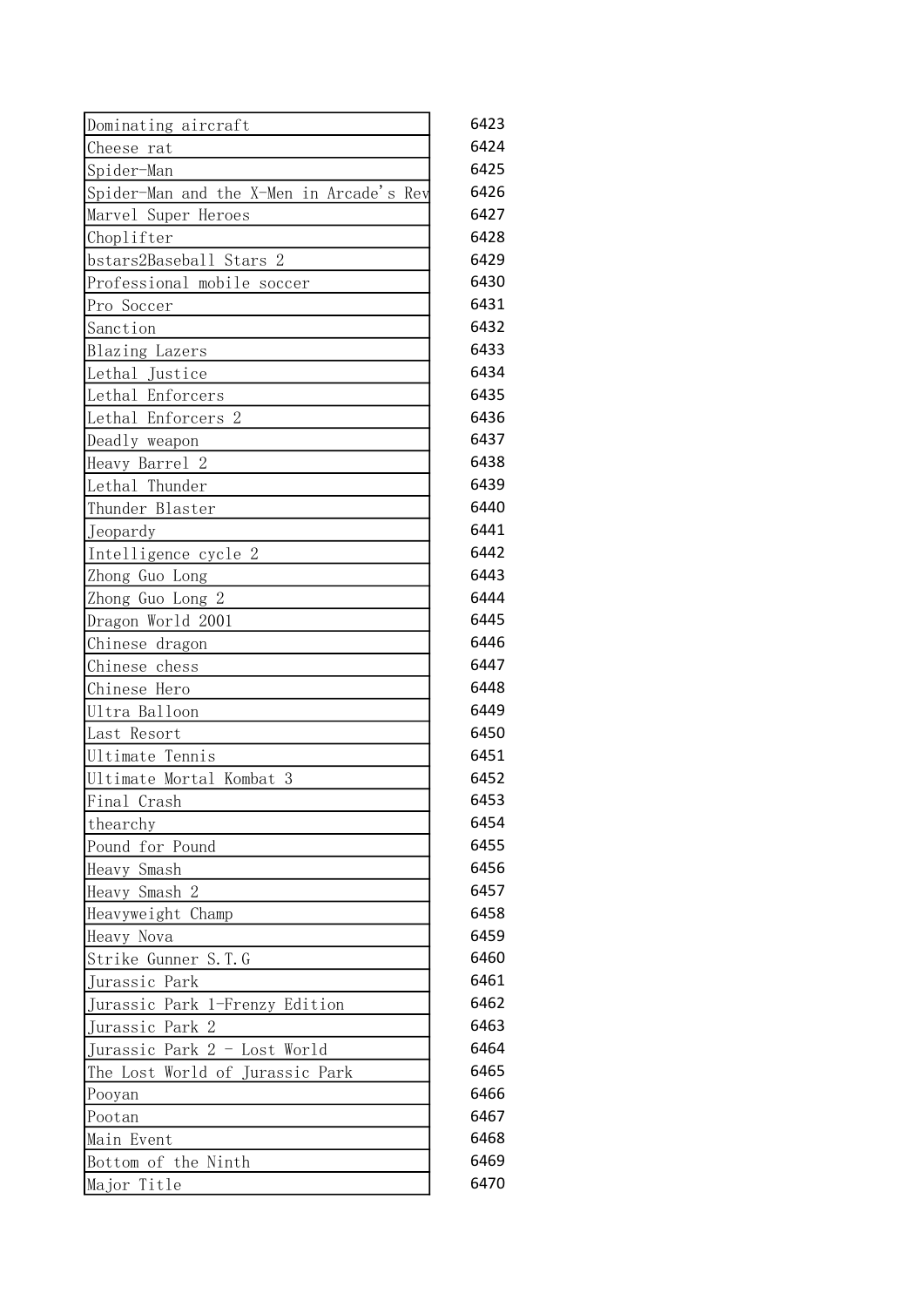| Major Title 2                            | 6471 |
|------------------------------------------|------|
| Jumping Pop                              | 6472 |
| Spy Hunter 2                             | 6473 |
| Brick Pinball Table                      | 6474 |
| Cue Brick                                | 6475 |
| Orbs                                     | 6476 |
| Armored Car                              | 6477 |
| Armored Car 2                            | 6478 |
| Battle Squadron                          | 6479 |
| Armored Warriors                         | 6480 |
| Powered Gear II                          | 6481 |
| Cyberbots - Fullmetal Madness            | 6482 |
| Wild Pilot                               | 6483 |
| Demolition Derby                         | 6484 |
| The Hustler                              | 6485 |
| Rack 'em Up                              | 6486 |
| Metro-Cross<br>Ι                         | 6487 |
| Metro-Cross (set 2)                      | 6488 |
| Gemini Wing                              | 6489 |
| Tumble Pop                               | 6490 |
| Tumble Pop 2                             | 6491 |
| Woodpecker                               | 6492 |
| Peccator <sub>2</sub>                    | 6493 |
| Fer4as Frustradas do Pica-Pau            | 6494 |
| Shikinjoh                                | 6495 |
| Ozon I                                   | 6496 |
| Chase H.Q. II                            | 6497 |
| Soccer                                   | 6498 |
| Kick and Run                             | 6499 |
| Kick and Run 2                           | 6500 |
| Soccer Manager                           | 6501 |
| Soccer Manager2                          | 6502 |
| Kick Off                                 | 6503 |
| Hat Trick Hero '93                       | 6504 |
| Sotsugyo Shousho                         | 6505 |
| Scion                                    | 6506 |
| Pickin'                                  | 6507 |
| Arian Mission                            | 6508 |
| ASO - Armored Scrum Object               | 6509 |
| Boulder Dash 2                           | 6510 |
| Max RPM                                  | 6511 |
| Top Secret                               | 6512 |
| Top Speed                                | 6513 |
| Last Boy Scout                           | 6514 |
| Last Action Hero                         | 6515 |
| Ninja Spirit                             | 6516 |
|                                          | 6517 |
| Last star planetary wars<br>Last Striker | 6518 |
|                                          |      |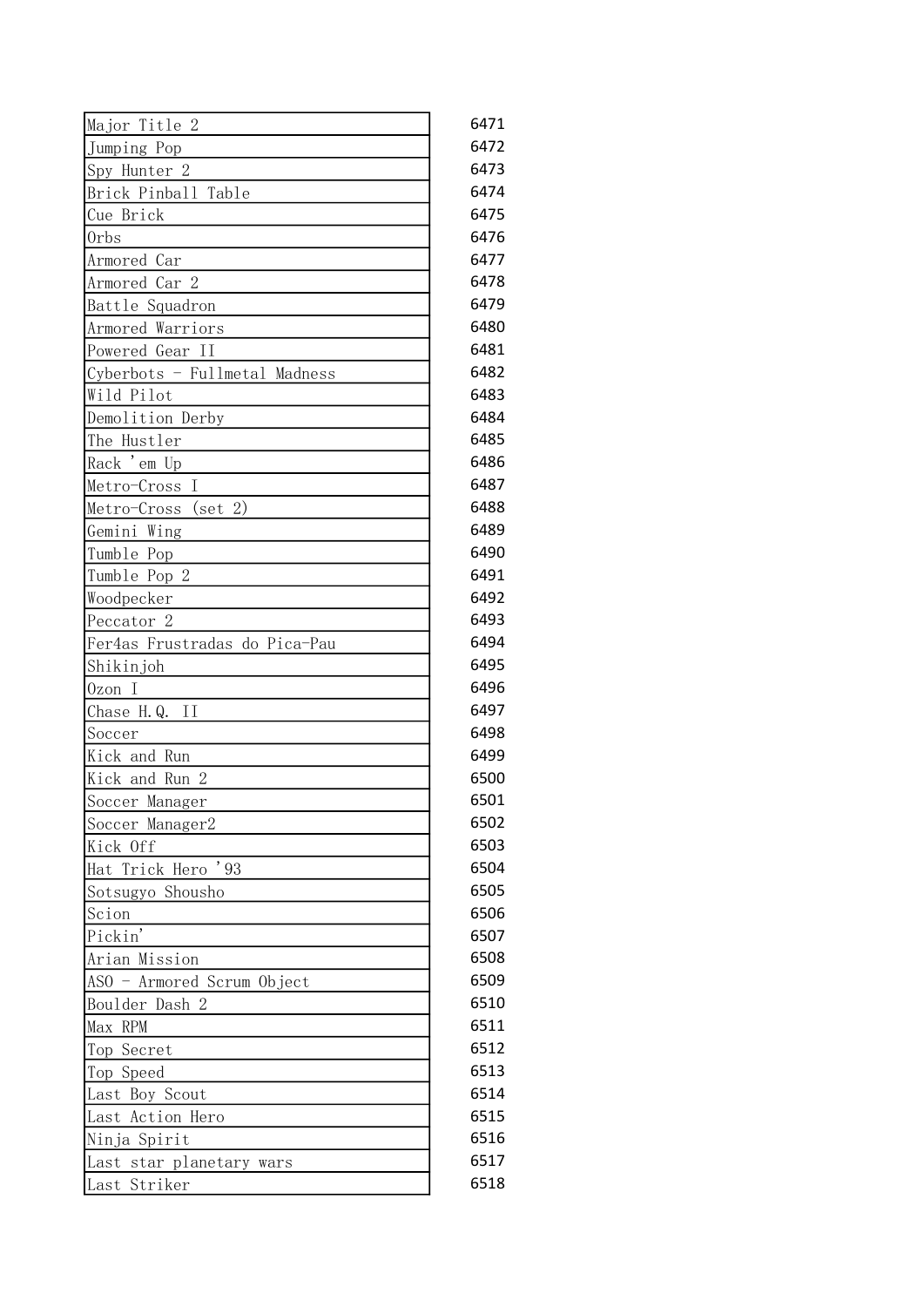| Clutch Hitter                                        | 6519 |
|------------------------------------------------------|------|
| Ultimate Qix                                         | 6520 |
| Final Blow                                           | 6521 |
| Last Mission                                         | 6522 |
| Last Mission 2                                       | 6523 |
| Ultimate Soccer                                      | 6524 |
| Crime City                                           | 6525 |
| Crime Fighters (4 players)                           | 6526 |
| Vendetta                                             | 6527 |
| Vendetta (2 Players)                                 | 6528 |
| Crime Fighters J                                     | 6529 |
| Zunzunkyou No Yabou                                  | 6530 |
| Street Fighter Alpha 1                               | 6531 |
| Street Fighter Alpha 2                               | 6532 |
| Street Fighter Alpha 3                               | 6533 |
| Street Fighter Alpha                                 | 6534 |
| Street Fighter Alpha 3                               | 6535 |
| Street Fighter Zero                                  | 6536 |
| Street Fighter Zero 3                                | 6537 |
| Street Fighter Alpha                                 | 6538 |
| Street Fighter Alpha 2(Euro)                         | 6539 |
| Street Fighter Alpha 3(Euro)                         | 6540 |
| Street Fighter 2 Alpha                               | 6541 |
| sftmStreet Fighter - The Movie                       | 6542 |
| Street Fighter3 • New Generation                     | 6543 |
| Street Fighter 3 3Rd S                               | 6544 |
| Tecmo Knight                                         | 6545 |
| Violent Storm                                        | 6546 |
| Super Street Fighter 2 Turbo                         | 6547 |
| Super Puzzle Fighter 2 X                             | 6548 |
| Street Fighter 15th Anniversary                      | 6549 |
| Street Fighter 2: The World Warrior                  | 6550 |
| Street Fighter 2:<br>The World Warrior<br>(U)        | 6551 |
| Street Fighter 2'<br>- Hyper Fighting                | 6552 |
| Street Fighter 2'<br>Turbo: Hyper Fighting           | 6553 |
| Street Fighter 2': Hyper Fighting (U)                | 6554 |
| Street Fighter 2: Dragon                             | 6555 |
| - defend the battle<br>Street fighter II             | 6556 |
| SF 2: The World Warrior VE                           | 6557 |
| Street Fighter 2:<br>The World Warrior VA            | 6558 |
| Street Fighter 2:<br>The World Warrior VC            | 6559 |
| Street Fighter 2: World Fighter (Thunder             | 6560 |
| $2^{\prime}$<br>Street Fighter<br>- Champion Edition | 6561 |
| SF2-T Hy Fighting KO                                 | 6562 |
| Street Fighter 2 M2                                  | 6563 |
| Street Fighter 2<br>M4                               | 6564 |
| Street Fighter 2<br>M <sub>5</sub>                   | 6565 |
| Street Fighter<br>$\overline{2}$<br>M <sub>6</sub>   | 6566 |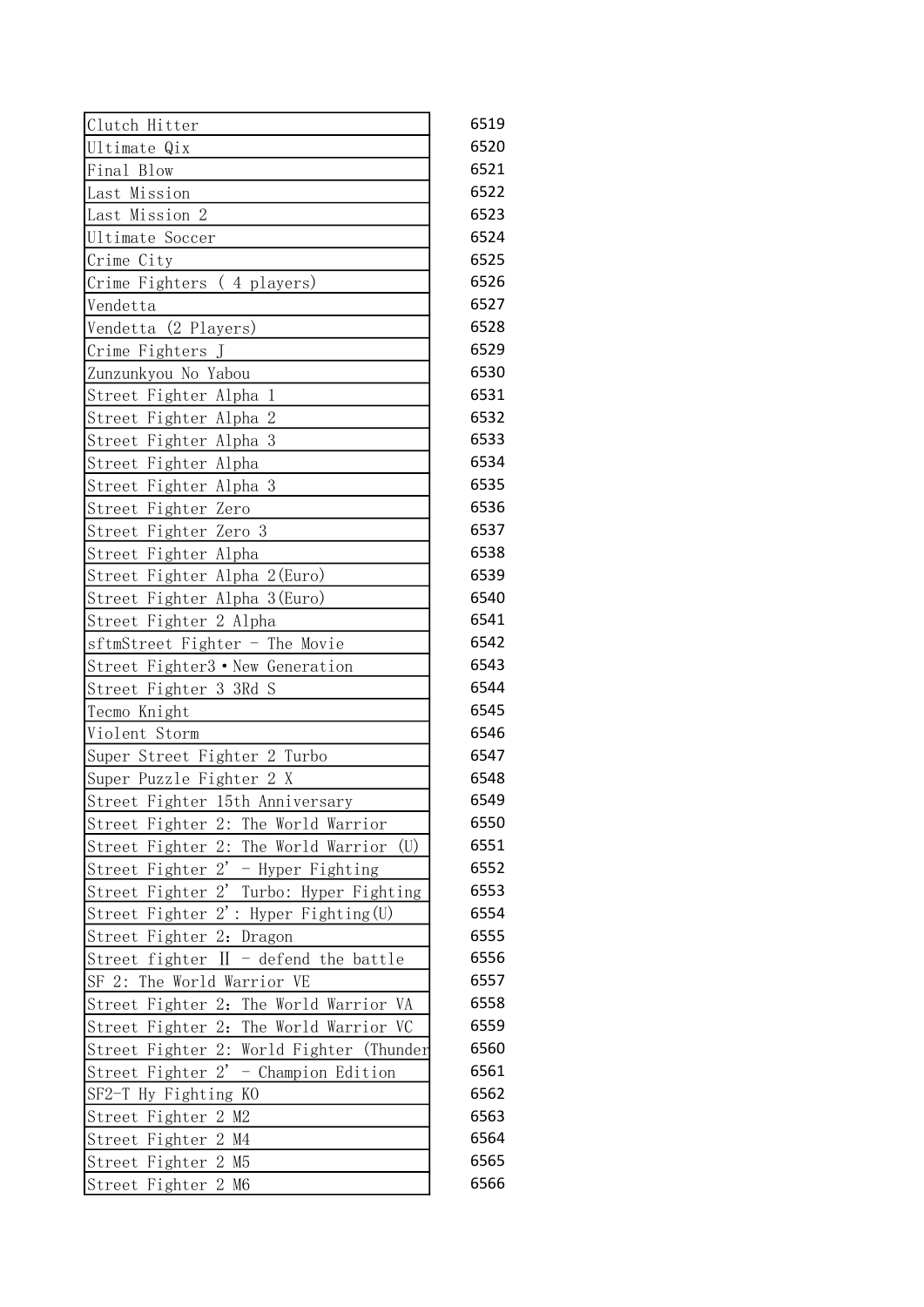| Street Fighter 2 M7                                  | 6567 |
|------------------------------------------------------|------|
| SF 2: Champion Edition Turbo                         | 6568 |
| Street Fighter 2': Champion Edition set              | 6569 |
| Street Fighter 2': Champion Edition TURB             | 6570 |
| Street Fighter 2': Champion Edition                  | 6571 |
| SF 2: Champion Edition F3                            | 6572 |
| Street Fighter 2 - Champion Edition<br>(YYC          | 6573 |
| SF 2: Champion Edition F8                            | 6574 |
| SF 2: Champion Edition S1                            | 6575 |
| SF 2: Champion Edition UA                            | 6576 |
| Street Fighter 2 - sf2tlona                          | 6577 |
| Street Fighter 2 - sf2tlona 2                        | 6578 |
| Super Street Fighter 2: The New Challeng             | 6579 |
| Super Street Fighter 2 Turbo                         | 6580 |
| Super Street Fighter 2: The Tournament B             | 6581 |
| Marvel Super Heroes Vs. Street Fighter               | 6582 |
| Hyper Street Fighter 2                               | 6583 |
| svcSNK Vs. Capcom - SVC Chaos                        | 6584 |
| svcbootSNK Vs. Capcom - SVC Chaos boot               | 6585 |
| Dyna Gear                                            | 6586 |
| Dino Rex                                             | 6587 |
| Baka Tono-sama Mahjong Manyuki                       | 6588 |
| jyangokuJyangokushi - Haoh no Saihai                 | 6589 |
| The Killing Blade Plus                               | 6590 |
| Martial Masters                                      | 6591 |
| S.V.G.-Spectral vs Generation                        | 6592 |
| Demon Front                                          | 6593 |
| Light Bringer                                        | 6594 |
| Dungeon Magic2                                       | 6595 |
| Three Wonders                                        | 6596 |
| Final Fight 2                                        | 6597 |
| Street Fighter 3 3rd Strike : Fight for              | 6598 |
| Fix Eight                                            | 6599 |
| Warriors of Fate                                     | 6600 |
| Warriors of Fate : San Jian Sheng                    | 6601 |
| Warriors of Fate: Huo Fenghuang                      | 6602 |
| Knights of The Round                                 | 6603 |
| Armored Warriors                                     | 6604 |
| Alien Vs.<br>Predator                                | 6605 |
| Dinosaur Hunter                                      | 6606 |
| Era of dinosaurs                                     | 6607 |
| Cadillacs<br>and Dinosaurs                           | 6608 |
| Cadillacs<br>2<br>and Dinosaurs                      | 6609 |
| Cadillacs<br>and Dinosaurs                           | 6610 |
| Cadillacs<br>and<br>Dinosaurs<br>Enhanced Edition    | 6611 |
| Cadillacs<br>Edition<br>Abnormal<br>and<br>Dinosaurs | 6612 |
| Edition<br>Cadillacs<br>Abnormal<br>and Dinosaurs    | 6613 |
|                                                      |      |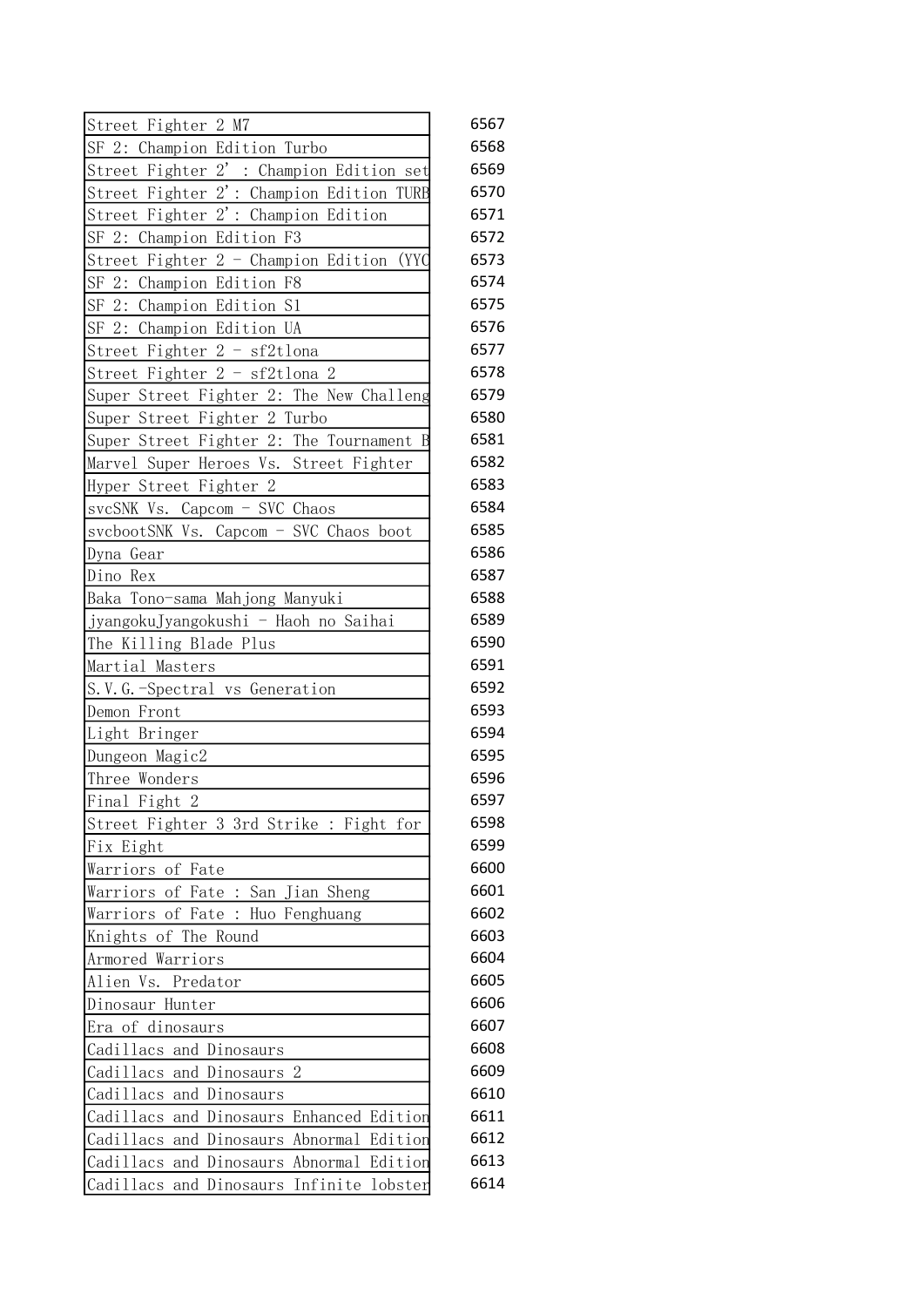| Cadillacs and Dinosaurs Infinite Ammo       | 6615 |
|---------------------------------------------|------|
| Cadillacs and Dinosaurs Infinite Gun        | 6616 |
| Cadillacs and Dinosaurs Abnormal Weapons    | 6617 |
| Captain Commando (revision)                 | 6618 |
| Captain Commando                            | 6619 |
| X-Men (4 Players)                           | 6620 |
| Hook                                        | 6621 |
| Battle Circuit                              | 6622 |
| Sunset Riders (4 Players)                   | 6623 |
| Sunset Riders2 (4 Players)                  | 6624 |
| Karate Blazers                              | 6625 |
| Teenage Mutant Ninja Turtle (4 Players      | 6626 |
| Teenage Mutant Ninja Turtle 2 (4 Players    | 6627 |
| Teenage Mutant Ninja Turtles<br>(UDA 4 Play | 6628 |
| Dungeons & Dragons                          | 6629 |
| Dungeons & Dragons : Shadow over Mystara    | 6630 |
| The Simpsons                                | 6631 |
| Silent Dragon                               | 6632 |
| China Gate                                  | 6633 |
| Oriental Legend                             | 6634 |
| Oriental Legend Super                       | 6635 |
| Oriental Legend SP                          | 6636 |
| Knights Of Valour 2                         | 6637 |
| Three Kingdoms Wars 2 Real Lu Bu Edition    | 6638 |
| KOV                                         | 6639 |
| KOV Plus                                    | 6640 |
| KOV Valour 2007                             | 6641 |
| KOV Plus Power Fast                         | 6642 |
| KOV Splus                                   | 6643 |
| KOV Ytzy2                                   | 6644 |
| KOV Wars Authentic PLUS                     | 6645 |
| KOV Super Heros F                           | 6646 |
| KOV Super Heros Z                           | 6647 |
| KOV Super Heroes                            | 6648 |
| KOV<br>QunYingZhuan                         | 6649 |
| The<br>Gladiator                            | 6650 |